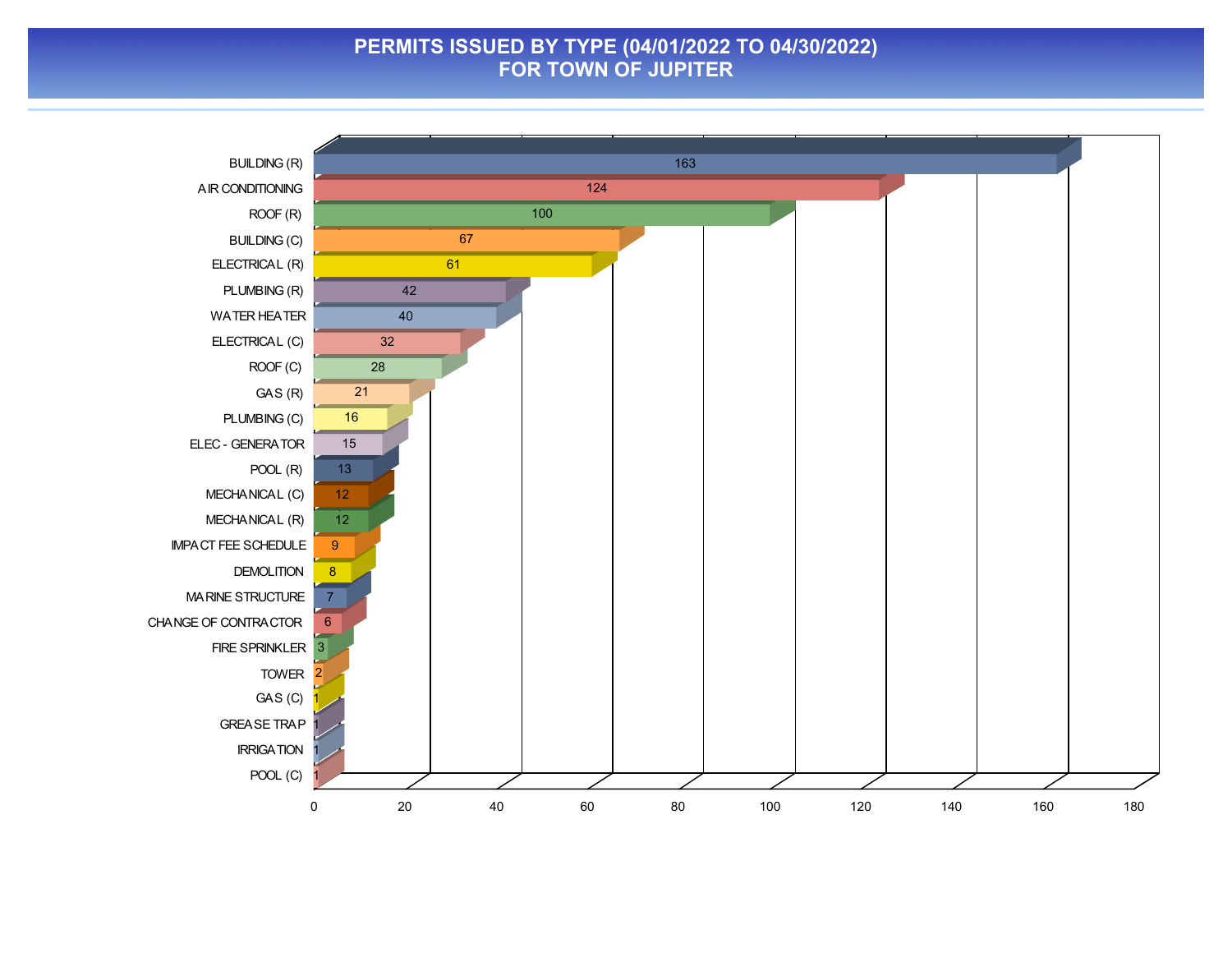|                         |                                                |                                                                                   |                                          |                                                                                          | PERMITS ISSUED BY TYPE (04/01/2022 TO 04/30/2022)  |                                         |                          |                       |
|-------------------------|------------------------------------------------|-----------------------------------------------------------------------------------|------------------------------------------|------------------------------------------------------------------------------------------|----------------------------------------------------|-----------------------------------------|--------------------------|-----------------------|
| Permit#                 | <b>Type</b><br><b>Application Date</b><br>Zone | <b>Workclass</b><br><b>Issue Date</b><br>Sq Ft                                    | <b>Status</b><br>Expiration<br>Valuation | <b>Main Address</b><br><b>Last Inspection</b><br><b>Fee Total</b>                        | <b>Finaled Date</b><br><b>Assigned To</b>          | <b>Project</b><br><b>Applied Online</b> | <b>District</b>          | <b>Parcel</b>         |
| <b>AIR CONDITIONING</b> |                                                |                                                                                   |                                          |                                                                                          |                                                    |                                         |                          |                       |
| 22-061543-AC            | Air Conditioning                               | Change Out                                                                        | 99 - Closed -<br><b>JCDS</b>             | 113 St Pierre Way, Jupiter, FL 33458                                                     |                                                    |                                         | Town of Jupiter -<br>All | 304241140700028<br>70 |
|                         | 03/30/2022                                     | 04/01/2022<br>2,694                                                               | 10/05/2022<br>\$5,200.00                 | 04/08/2022<br>\$108.00                                                                   | 04/11/2022<br><b>Building-Department Completed</b> | Yes                                     |                          |                       |
|                         |                                                | Description: A/C CHANGE OUT RHEEM 3 TON A/C 16 SEER                               |                                          |                                                                                          |                                                    |                                         |                          |                       |
| 22-061549-AC            | Air Conditioning                               | Change Out                                                                        | 99 - Closed -<br><b>JCDS</b>             | 212 Behring Way, Jupiter, FL 33458                                                       |                                                    |                                         | Town of Jupiter -<br>ΑIΙ | 304240330500003<br>20 |
|                         | 03/30/2022<br><b>RR RR</b>                     | 04/01/2022<br>2,980                                                               | 10/19/2022<br>\$8,528.04                 | 04/22/2022<br>\$175.12                                                                   | 04/25/2022<br><b>Building-Department Completed</b> | Yes                                     |                          |                       |
|                         | Description: AC Change Out                     |                                                                                   |                                          |                                                                                          |                                                    |                                         |                          |                       |
| 22-061572-AC            | Air Conditioning                               | Change Out                                                                        | 70 - Issued                              | 901 Seafarer Cir, 303, Jupiter, FL 33477                                                 |                                                    |                                         | Town of Jupiter -<br>All | 304341201100930<br>30 |
|                         | 03/31/2022                                     | 04/01/2022<br>1,385                                                               | 09/28/2022<br>\$6,481.00                 | \$133.62                                                                                 | Debbie Rogers                                      | Yes                                     |                          |                       |
|                         |                                                | Description: Replace existing AC system with 2.5 ton 14 seer Bryant vertical 8 kw |                                          |                                                                                          |                                                    |                                         |                          |                       |
| 22-061567-AC            | Air Conditioning                               | Change Out                                                                        | 99 - Closed -<br><b>JCDS</b>             | 115 Segovia Way, Jupiter, FL 33458                                                       |                                                    |                                         | Town of Jupiter -<br>ΑIΙ | 304241131700003<br>10 |
|                         | 03/30/2022<br><b>MXD MXD</b>                   | 04/04/2022<br>4,899                                                               | 10/11/2022<br>\$4,650.00                 | 04/14/2022<br>\$97.00                                                                    | 04/18/2022<br><b>Building-Department Completed</b> | Yes                                     |                          |                       |
|                         |                                                | Description: Exact AC Changeout, no ductwork                                      |                                          |                                                                                          |                                                    |                                         |                          |                       |
| 22-061619-AC            | Air Conditioning                               | Change Out                                                                        | 70 - Issued                              | 428 Jupiter Lakes Blvd, 131, Jupiter, FL<br>33458                                        |                                                    |                                         | Town of Jupiter -<br>All | 304241120000012<br>40 |
|                         | 04/01/2022<br>R3 R3                            | 04/04/2022<br>700                                                                 | 10/03/2022<br>\$3,915.00                 | \$82.30                                                                                  | Angela Carpentiere                                 | Yes                                     |                          |                       |
|                         |                                                | Description: Change out existing AC for new AC Unit                               |                                          |                                                                                          |                                                    |                                         |                          |                       |
| 22-061605-AC            | Air Conditioning                               | Change Out                                                                        | 99 - Closed -<br><b>JCDS</b>             | 2001 Marina Isle Way, 402, Jupiter, FL<br>33477                                          |                                                    |                                         | Town of Jupiter -<br>All | 304341201102040<br>20 |
|                         | 04/01/2022<br>R <sub>2</sub> R <sub>2</sub>    | 04/05/2022<br>1,385                                                               | 10/25/2022<br>\$5,908.00                 | 04/28/2022<br>\$122.16                                                                   | 04/29/2022<br><b>Building-Department Completed</b> | Yes                                     |                          |                       |
|                         | Description: AC Change Out                     |                                                                                   |                                          |                                                                                          |                                                    |                                         |                          |                       |
| 22-061647-AC            | Air Conditioning                               | Change Out                                                                        | 70 - Issued                              | 132 Sota Dr, Jupiter, FL 33458                                                           |                                                    |                                         | Town of Jupiter -<br>All | 304241110700001<br>60 |
|                         | 04/04/2022                                     | 04/05/2022<br>4,846                                                               | 10/03/2022<br>\$6,700.00                 | \$138.01                                                                                 | Angela Carpentiere                                 | Yes                                     |                          |                       |
|                         |                                                |                                                                                   |                                          | Description: Replacement of existing Trane 2.5 Ton system with new Trane 2.5 Ton system. |                                                    |                                         |                          |                       |
| 22-061664-AC            | Air Conditioning                               | Change Out                                                                        | 70 - Issued                              | 202 Jones Creek Dr, Jupiter, FL 33458                                                    |                                                    |                                         | Town of Jupiter -<br>All | 304241112300004<br>30 |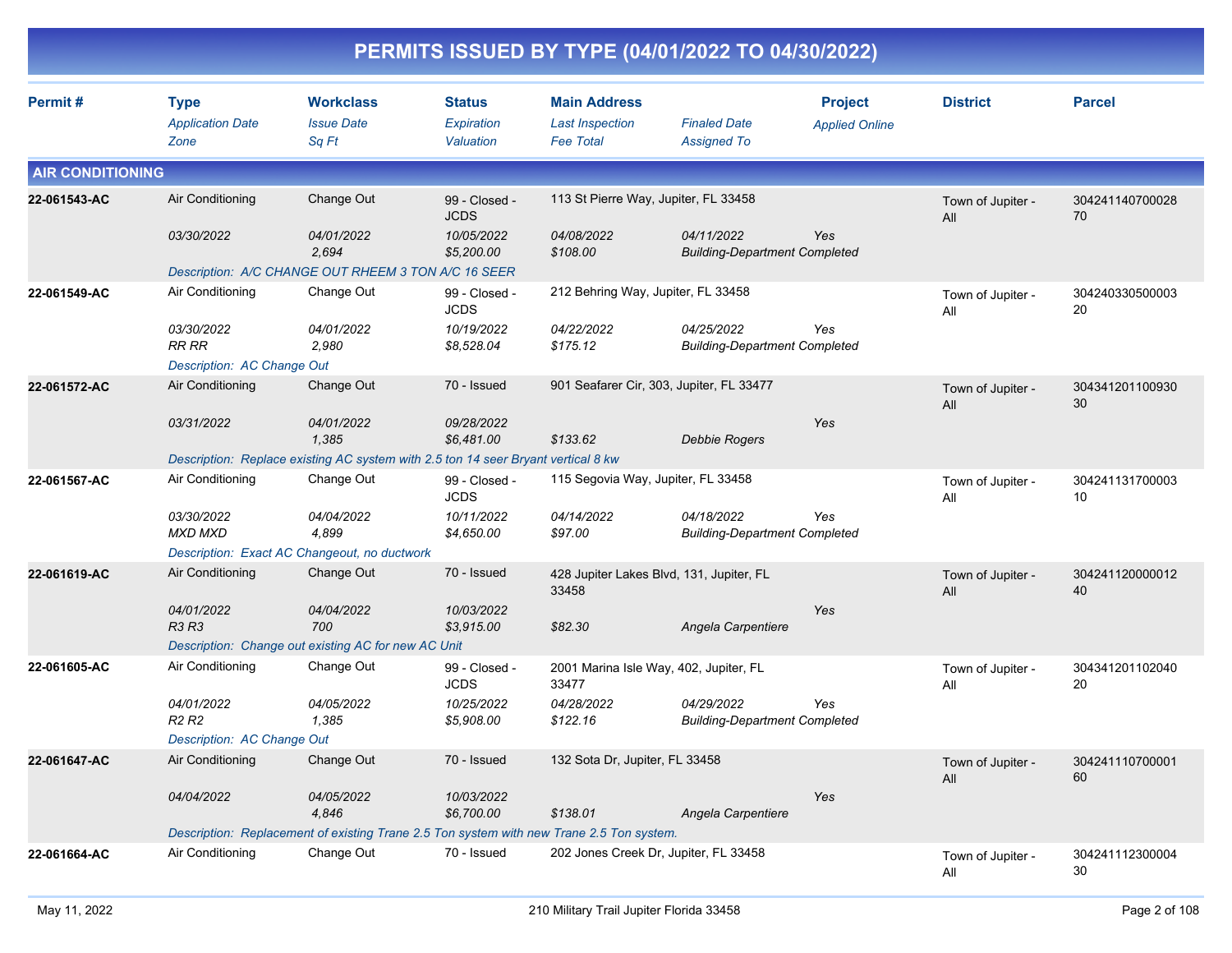| Permit#      | <b>Type</b><br><b>Application Date</b><br>Zone | <b>Workclass</b><br><b>Issue Date</b><br>Sq Ft                                          | <b>Status</b><br>Expiration<br>Valuation | <b>Main Address</b><br><b>Last Inspection</b><br><b>Fee Total</b> | <b>Finaled Date</b><br><b>Assigned To</b>          | <b>Project</b><br><b>Applied Online</b> | <b>District</b>          | <b>Parcel</b>         |
|--------------|------------------------------------------------|-----------------------------------------------------------------------------------------|------------------------------------------|-------------------------------------------------------------------|----------------------------------------------------|-----------------------------------------|--------------------------|-----------------------|
|              | 04/04/2022                                     | 04/05/2022<br>2,616                                                                     | 10/03/2022<br>\$17,000.00                | \$348.50                                                          | Angela Carpentiere                                 | Yes                                     |                          |                       |
|              |                                                | Description: (1) 3.5 LENNOX A/C CHANGE-OUT                                              |                                          |                                                                   |                                                    |                                         |                          |                       |
| 22-061612-AC | Air Conditioning                               | Change Out                                                                              | 70 - Issued                              | 4600 Military Trl, 217, Jupiter, FL 33458                         |                                                    |                                         | Town of Jupiter -<br>All | 304241242200121<br>70 |
|              | 04/01/2022                                     | 04/05/2022<br>0                                                                         | 10/03/2022<br>\$11,520.00                | \$262.81                                                          | Suzanne Harrison                                   | Yes                                     |                          |                       |
|              | <b>Description: LIKE FOR LIKE</b>              |                                                                                         |                                          |                                                                   |                                                    |                                         |                          |                       |
| 22-061628-AC | Air Conditioning                               | Change Out                                                                              | 70 - Issued                              | 431 Toney Penna Dr, 136, Jupiter, FL<br>33458                     |                                                    |                                         | Town of Jupiter -<br>All | 304241010000050<br>20 |
|              | 04/01/2022<br><b>R3 R3</b>                     | 04/05/2022<br>700                                                                       | 10/03/2022<br>\$4,995.20                 | \$103.90                                                          | Kelly Hills                                        | Yes                                     |                          |                       |
|              |                                                | Description: Change out existing AC for new AC Unit                                     |                                          |                                                                   |                                                    |                                         |                          |                       |
| 22-061667-AC | Air Conditioning                               | Change Out                                                                              | 99 - Closed -<br><b>JCDS</b>             | 1110 11Th Ct, Jupiter, FL 33477                                   |                                                    |                                         | Town of Jupiter -<br>All | 304341200600009<br>22 |
|              | 04/04/2022                                     | 04/05/2022<br>1,236                                                                     | 10/26/2022<br>\$5,652.00                 | 04/29/2022<br>\$117.04                                            | 05/02/2022<br><b>Building-Department Completed</b> | Yes                                     |                          |                       |
|              | <b>Description: LIKE FOR LIKE</b>              |                                                                                         |                                          |                                                                   |                                                    |                                         |                          |                       |
| 22-061629-AC | Air Conditioning                               | Change Out                                                                              | 70 - Issued                              | 331 Toney Penna Dr, 123, Jupiter, FL<br>33458                     |                                                    |                                         | Town of Jupiter -<br>All | 304241010000050<br>10 |
|              | 04/01/2022<br><b>R3 R3</b>                     | 04/05/2022<br>700                                                                       | 10/03/2022<br>\$4,664.30                 | \$97.29                                                           | Kelly Hills                                        | Yes                                     |                          |                       |
|              |                                                | Description: Change out existing AC for new AC Unit                                     |                                          |                                                                   |                                                    |                                         |                          |                       |
| 22-061626-AC | Air Conditioning                               | Change Out                                                                              | 70 - Issued                              | 428 Jupiter Lakes Blvd, 154, Jupiter, FL<br>33458                 |                                                    |                                         | Town of Jupiter -<br>All | 304241120000012<br>40 |
|              | 04/01/2022<br><b>R3 R3</b>                     | 04/05/2022<br>700                                                                       | 10/03/2022<br>\$4,415.00                 | \$92.30                                                           | <b>Kelly Hills</b>                                 | Yes                                     |                          |                       |
|              |                                                | Description: Change out existing AC for new AC Unit                                     |                                          |                                                                   |                                                    |                                         |                          |                       |
| 22-061614-AC | Air Conditioning                               | Change Out                                                                              | 70 - Issued                              | 428 Jupiter Lakes Blvd, 117, Jupiter, FL<br>33458                 |                                                    |                                         | Town of Jupiter -<br>All | 304241120000012<br>40 |
|              | 04/01/2022<br><b>R3 R3</b>                     | 04/05/2022<br>700                                                                       | 10/03/2022<br>\$4,493.00                 | \$93.86                                                           | <b>Kelly Hills</b>                                 | Yes                                     |                          |                       |
|              |                                                | Description: Change out existing AC for new AC Unit                                     |                                          |                                                                   |                                                    |                                         |                          |                       |
| 22-061625-AC | Air Conditioning                               | Change Out                                                                              | 70 - Issued                              | 428 Jupiter Lakes Blvd, 153, Jupiter, FL<br>33458                 |                                                    |                                         | Town of Jupiter -<br>All | 304241120000012<br>40 |
|              | 04/01/2022<br><b>R3 R3</b>                     | 04/05/2022<br>700                                                                       | 10/03/2022<br>\$4,687.41                 | \$97.75                                                           | Angela Carpentiere                                 | Yes                                     |                          |                       |
|              |                                                | Description: Replacement of ecisting trane 2.5 Ton system with new Trane 2.5 Ton system |                                          |                                                                   |                                                    |                                         |                          |                       |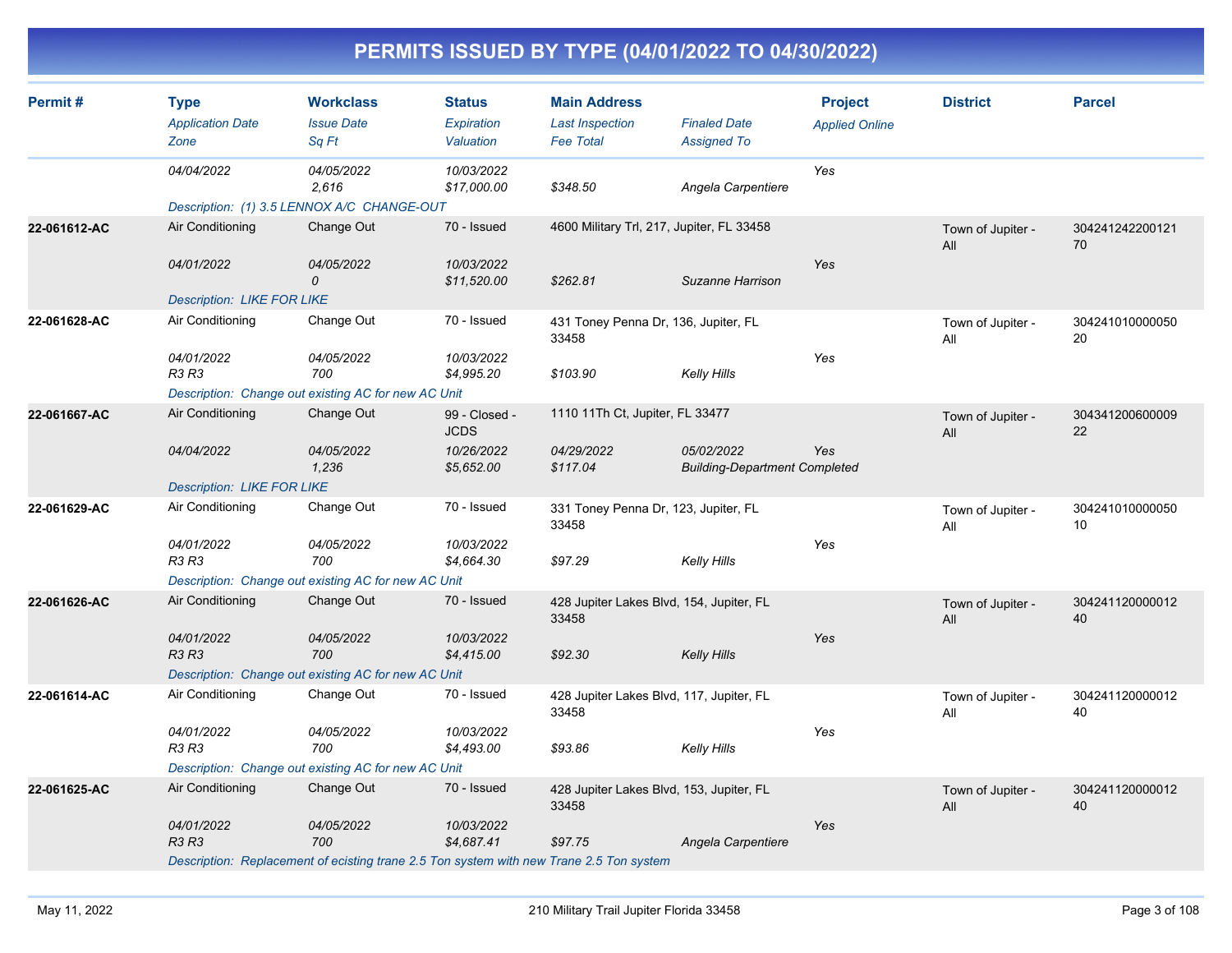| Permit#      | <b>Type</b><br><b>Application Date</b><br>Zone | <b>Workclass</b><br><b>Issue Date</b><br>Sq Ft                                               | <b>Status</b><br><b>Expiration</b><br>Valuation | <b>Main Address</b><br><b>Last Inspection</b><br><b>Fee Total</b> | <b>Finaled Date</b><br><b>Assigned To</b>          | <b>Project</b><br><b>Applied Online</b> | <b>District</b>          | <b>Parcel</b>         |
|--------------|------------------------------------------------|----------------------------------------------------------------------------------------------|-------------------------------------------------|-------------------------------------------------------------------|----------------------------------------------------|-----------------------------------------|--------------------------|-----------------------|
| 22-061617-AC | Air Conditioning                               | Change Out                                                                                   | 70 - Issued                                     | 428 Jupiter Lakes Blvd, 112, Jupiter, FL<br>33458                 |                                                    |                                         | Town of Jupiter -<br>All | 304241120000012<br>40 |
|              | 04/01/2022<br>R3 R3                            | 04/05/2022<br>700<br>Description: Change out existing AC for new AC Unit                     | 10/03/2022<br>\$4,557.92                        | \$95.16                                                           | Suzanne Harrison                                   | Yes                                     |                          |                       |
| 22-061580-AC | Air Conditioning                               | Change Out                                                                                   | 99 - Closed -<br><b>JCDS</b>                    | 2501 Marina Isle Way, 205, Jupiter, FL<br>33477                   |                                                    |                                         | Town of Jupiter -<br>All | 304341201102520<br>50 |
|              | 03/31/2022                                     | 04/05/2022<br>8                                                                              | 11/07/2022<br>\$5,892.00                        | 05/09/2022<br>\$121.84                                            | 05/10/2022<br><b>Building-Department Completed</b> | Yes                                     |                          |                       |
|              |                                                | Description: Exact AC Change Out. NO DUCTWORK.                                               |                                                 |                                                                   |                                                    |                                         |                          |                       |
| 22-061603-AC | Air Conditioning                               | Change Out                                                                                   | 99 - Closed -<br><b>JCDS</b>                    | 606 Scrubjay Dr, Jupiter, FL 33458                                |                                                    |                                         | Town of Jupiter -<br>All | 304241150200049<br>80 |
|              | 04/01/2022                                     | 04/05/2022<br>$\mathbf{1}$                                                                   | 10/25/2022<br>\$5,454.00                        | 04/28/2022<br>\$113.08                                            | 04/29/2022<br><b>Building-Department Completed</b> | Yes                                     |                          |                       |
|              |                                                | Description: Replace AC with like system. 4 ton                                              |                                                 |                                                                   |                                                    |                                         |                          |                       |
| 22-061616-AC | Air Conditioning                               | Change Out                                                                                   | 70 - Issued                                     | 428 Jupiter Lakes Blvd, 119, Jupiter, FL<br>33458                 |                                                    |                                         | Town of Jupiter -<br>All | 304241120000012<br>40 |
|              | 04/01/2022<br>R3 R3                            | 04/05/2022<br>700                                                                            | 10/03/2022<br>\$4,802.41                        | \$100.05                                                          | <b>Kelly Hills</b>                                 | Yes                                     |                          |                       |
|              |                                                | Description: Change out existing AC for new AC Unit                                          |                                                 |                                                                   |                                                    |                                         |                          |                       |
| 22-061638-AC | Air Conditioning                               | Change Out                                                                                   | 70 - Issued                                     | 6942 Cypress Cove Cir, Jupiter, FL 33458                          |                                                    |                                         | Town of Jupiter -<br>All | 304240271800001<br>50 |
|              | 04/01/2022<br>$R1-A R1-A$                      | 04/05/2022<br>4.593                                                                          | 10/03/2022<br>\$7,400.00                        | \$152.22                                                          | Debbie Rogers                                      | Yes                                     |                          |                       |
|              |                                                | Description: Replacement of existing Trane 2.5 Ton system with new 2.5 Ton Trane system.     |                                                 |                                                                   |                                                    |                                         |                          |                       |
| 22-061648-AC | Air Conditioning                               | Change Out                                                                                   | 70 - Issued                                     | 24 Maplecrest Cir, Jupiter, FL 33458                              |                                                    |                                         | Town of Jupiter -<br>All | 304241120800200<br>40 |
|              | 04/04/2022<br><b>R1R1</b>                      | 04/06/2022<br>1.030                                                                          | 10/03/2022<br>\$6,155.00                        | \$127.10                                                          | Debbie Rogers                                      | Yes                                     |                          |                       |
|              |                                                | Description: Replace AC, like for like, 2 ton, 15 seer RUUD, RA1424AJ1NA, RF1T2421MTAN, 5 kw |                                                 |                                                                   |                                                    |                                         |                          |                       |
| 22-061624-AC | Air Conditioning                               | Change Out                                                                                   | 70 - Issued                                     | 428 Jupiter Lakes Blvd, 150, Jupiter, FL<br>33458                 |                                                    |                                         | Town of Jupiter -<br>All | 304241120000012<br>40 |
|              | 04/01/2022<br><b>R3 R3</b>                     | 04/06/2022<br>700                                                                            | 10/03/2022<br>\$4,687.41                        | \$97.75                                                           | Angela Carpentiere                                 | Yes                                     |                          |                       |
|              |                                                | Description: Change out existing AC for new AC Unit                                          |                                                 |                                                                   |                                                    |                                         |                          |                       |
| 22-061678-AC | Air Conditioning                               | Change Out                                                                                   | 99 - Closed -<br><b>JCDS</b>                    | 2993 E Community Dr, Jupiter, FL 33458                            |                                                    |                                         | Town of Jupiter -<br>All | 304241140600007<br>90 |
|              | 04/04/2022                                     | 04/06/2022<br>2,022                                                                          | 10/24/2022<br>\$5,700.00                        | 04/27/2022<br>\$118.00                                            | 04/28/2022<br><b>Building-Department Completed</b> | Yes                                     |                          |                       |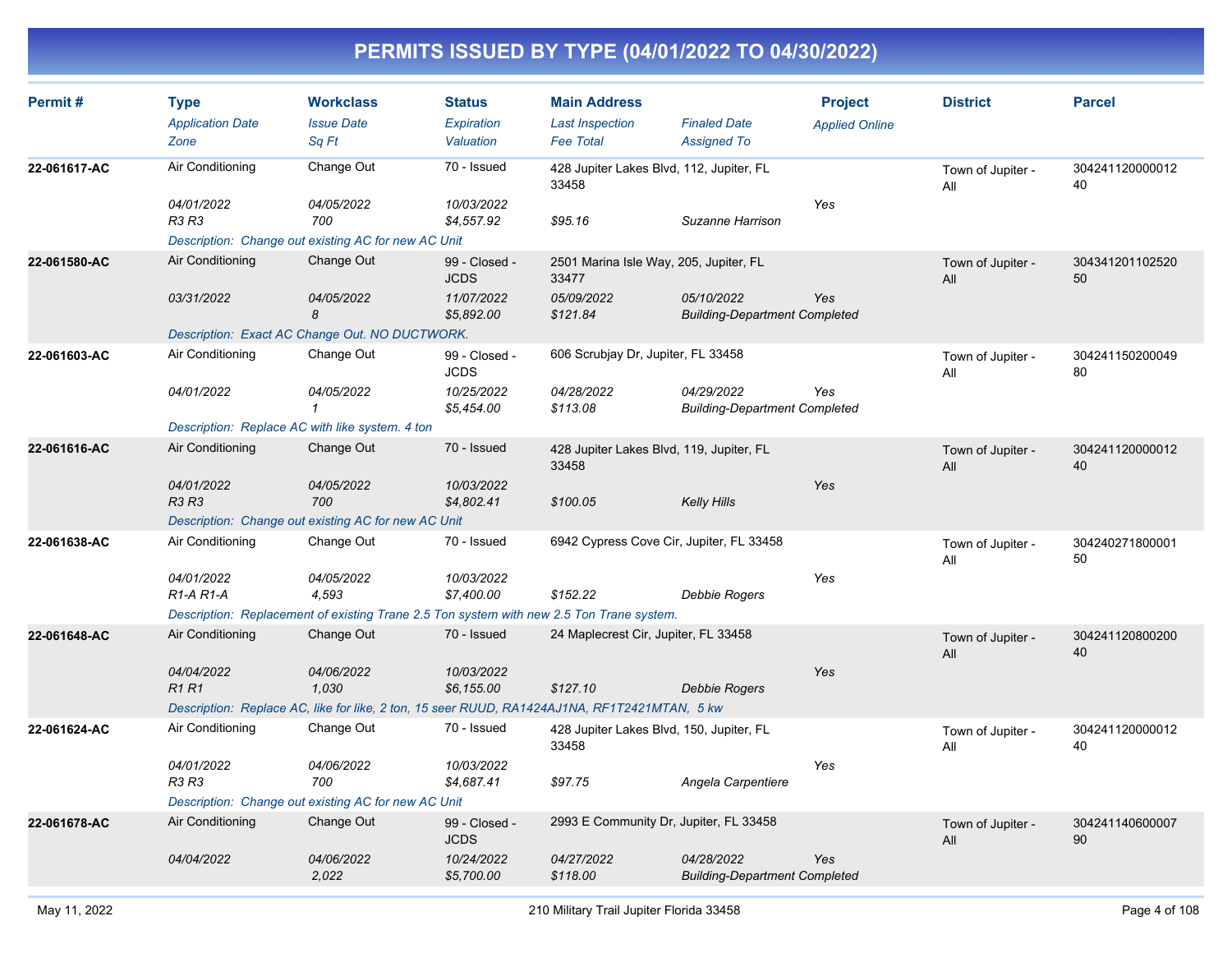|              |                                                      |                                                                                          |                                          |                                                                   | PERMITS ISSUED BY TYPE (04/01/2022 TO 04/30/2022)  |                                         |                          |                       |
|--------------|------------------------------------------------------|------------------------------------------------------------------------------------------|------------------------------------------|-------------------------------------------------------------------|----------------------------------------------------|-----------------------------------------|--------------------------|-----------------------|
| Permit#      | <b>Type</b><br><b>Application Date</b><br>Zone       | <b>Workclass</b><br><b>Issue Date</b><br>Sq Ft                                           | <b>Status</b><br>Expiration<br>Valuation | <b>Main Address</b><br><b>Last Inspection</b><br><b>Fee Total</b> | <b>Finaled Date</b><br><b>Assigned To</b>          | <b>Project</b><br><b>Applied Online</b> | <b>District</b>          | <b>Parcel</b>         |
|              |                                                      | Description: Replacement of existing Trane 2.5 Ton system with new Trane 2.5 Ton system. |                                          |                                                                   |                                                    |                                         |                          |                       |
| 22-061692-AC | Air Conditioning                                     | Change Out                                                                               | 99 - Closed -<br><b>JCDS</b>             |                                                                   | 186 Wandering Trl, Jupiter, FL 33458               |                                         | Town of Jupiter -<br>All | 304241101700008<br>50 |
|              | 04/05/2022<br>R <sub>2</sub> R <sub>2</sub>          | 04/06/2022<br>1,324                                                                      | 10/31/2022<br>\$5,247.00                 | <i>05/02/2022</i><br>\$108.94                                     | 05/03/2022<br><b>Building-Department Completed</b> | Yes                                     |                          |                       |
|              |                                                      | Description: INSTALL 2.5 TON 16 SEER 7KW RHEEM SYSTEM                                    |                                          |                                                                   |                                                    |                                         |                          |                       |
| 22-061656-AC | Air Conditioning                                     | Change Out                                                                               | 70 - Issued                              |                                                                   | 755 Saturn St, 205I, Jupiter, FL 33477             |                                         | Town of Jupiter -<br>All | 304340311300920<br>50 |
|              | 04/04/2022<br>R3 R3<br>Description: exact change out | 04/06/2022<br>1,063                                                                      | 10/03/2022<br>\$5,500.00                 | \$114.00                                                          | <b>Debbie Rogers</b>                               | Yes                                     |                          |                       |
| 22-061709-AC | Air Conditioning                                     | Change Out                                                                               | 70 - Issued                              |                                                                   | 107 S Village Way, Jupiter, FL 33458               |                                         | Town of Jupiter -<br>All | 304241130900012<br>90 |
|              | 04/05/2022                                           | <i><b>04/07/2022</b></i><br>3,907                                                        | 10/04/2022<br>\$8,569.00                 | \$175.95                                                          | Angela Carpentiere                                 | Yes                                     |                          |                       |
|              | <b>Description: LIKE FOR LIKE</b>                    |                                                                                          |                                          |                                                                   |                                                    |                                         |                          |                       |
| 22-061483-AC | Air Conditioning                                     | Change Out                                                                               | 99 - Closed -<br><b>JCDS</b>             | 110 Lanitee Cir, Jupiter, FL 33458                                |                                                    |                                         | Town of Jupiter -<br>All | 304241110800000<br>50 |
|              | 03/28/2022                                           | 04/07/2022<br>2,525                                                                      | 10/10/2022<br>\$10,539.00                | 04/13/2022<br>\$216.05                                            | 04/14/2022<br><b>Building-Department Completed</b> | Yes                                     |                          |                       |
|              |                                                      | Description: Air Conditioning system change out / No ductwork included per plans         |                                          |                                                                   |                                                    |                                         |                          |                       |
| 22-061693-AC | Air Conditioning                                     | Change Out                                                                               | 70 - Issued                              | 33477                                                             | 717 S Us Highway 1, 304, Jupiter, FL               |                                         | Town of Jupiter -<br>All | 304341050500030<br>40 |
|              | 04/05/2022<br><b>R3 R3</b>                           | 04/07/2022<br>1,000                                                                      | 10/04/2022<br>\$4,750.00                 | \$99.00                                                           | <b>Debbie Rogers</b>                               | Yes                                     |                          |                       |
|              | Description: Same for same changeout                 |                                                                                          |                                          |                                                                   |                                                    |                                         |                          |                       |
| 22-061761-AC | Air Conditioning                                     | Change Out                                                                               | 99 - Closed -<br><b>JCDS</b>             | 185 Barbados Dr, Jupiter, FL 33458                                |                                                    |                                         | Town of Jupiter -<br>All | 304241230400014<br>70 |
|              | 04/06/2022                                           | <i>04/07/2022</i><br>2,835                                                               | 10/26/2022<br>\$6,761.00                 | 04/29/2022<br>\$139.25                                            | 05/02/2022<br><b>Building-Department Completed</b> | Yes                                     |                          |                       |
|              | <b>Description: LIKE FOR LIKE</b>                    |                                                                                          |                                          |                                                                   |                                                    |                                         |                          |                       |
| 22-061755-AC | Air Conditioning                                     | Change Out                                                                               | 99 - Closed -<br><b>JCDS</b>             |                                                                   | 183 Commodore Dr, Jupiter, FL 33477                |                                         | Town of Jupiter -<br>All | 304341070900008<br>90 |
|              | 04/06/2022                                           | 04/07/2022<br>3,584                                                                      | 10/17/2022<br>\$7,750.00                 | 04/20/2022<br>\$159.32                                            | 04/25/2022<br><b>Building-Department Completed</b> | Yes                                     |                          |                       |
|              | <b>Description: LIKE FOR LIKE</b>                    |                                                                                          |                                          |                                                                   |                                                    |                                         |                          |                       |
| 22-061708-AC | Air Conditioning                                     | Change Out                                                                               | 70 - Issued                              |                                                                   | 106 Via Santa Cruz, Jupiter, FL 33458              |                                         | Town of Jupiter -<br>All | 304241121600009<br>00 |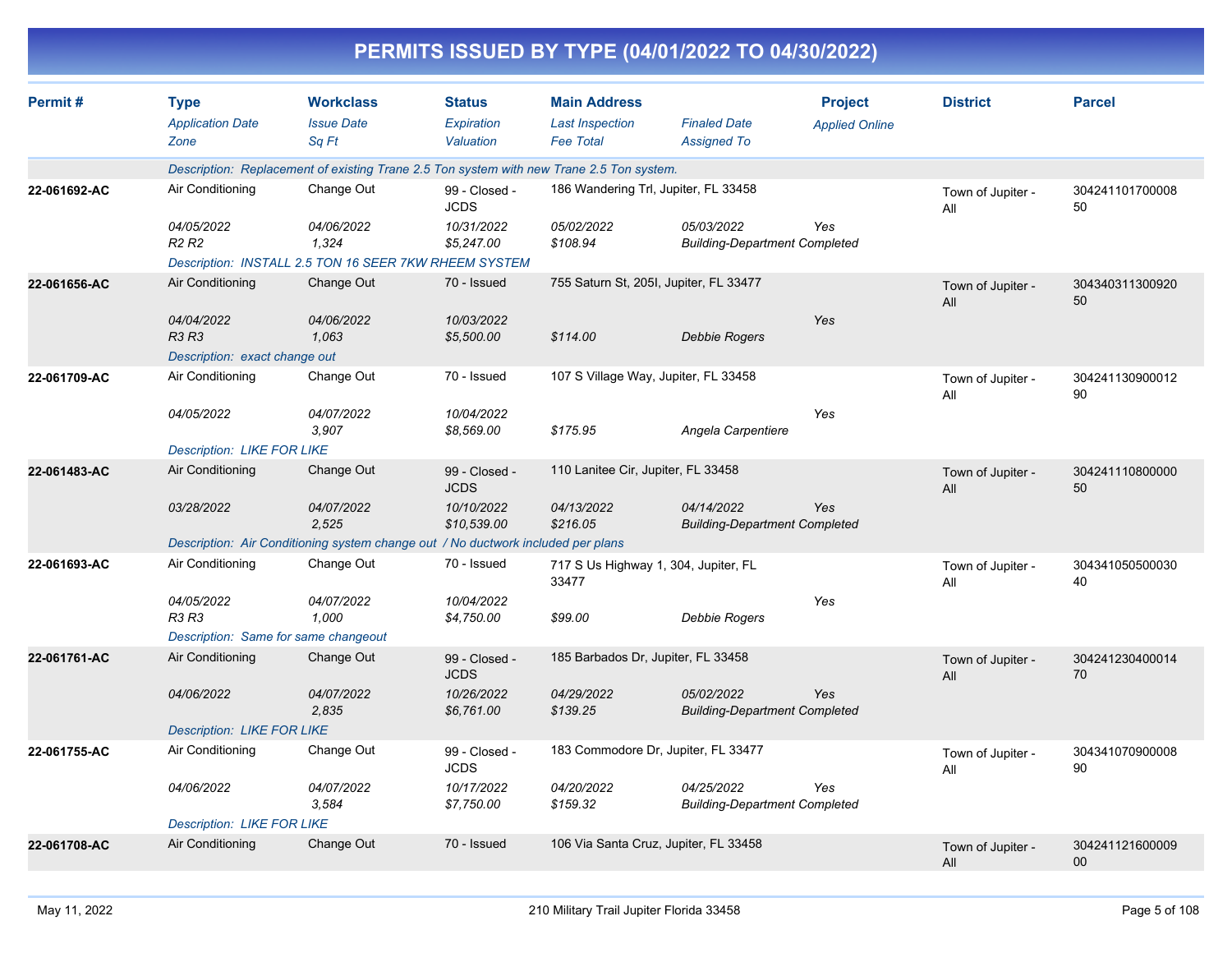| Permit#       | <b>Type</b><br><b>Application Date</b><br>Zone        | <b>Workclass</b><br><b>Issue Date</b><br>Sq Ft                           | <b>Status</b><br>Expiration<br>Valuation | <b>Main Address</b><br><b>Last Inspection</b><br><b>Fee Total</b> | <b>Finaled Date</b><br><b>Assigned To</b>          | <b>Project</b><br><b>Applied Online</b> | <b>District</b>          | <b>Parcel</b>         |
|---------------|-------------------------------------------------------|--------------------------------------------------------------------------|------------------------------------------|-------------------------------------------------------------------|----------------------------------------------------|-----------------------------------------|--------------------------|-----------------------|
|               | 04/05/2022                                            | 04/07/2022<br>3,122                                                      | 10/04/2022<br>\$7,750.00                 | \$159.32                                                          | Angela Carpentiere                                 | Yes                                     |                          |                       |
| 22-061730-AC  | <b>Description: LIKE FOR LIKE</b><br>Air Conditioning | Change Out                                                               | 70 - Issued                              | 125 Pegasus Dr, Jupiter, FL 33477                                 |                                                    |                                         | Town of Jupiter -<br>All | 304341080600101<br>30 |
|               | 04/06/2022                                            | 04/07/2022<br>3,690<br>Description: 2 TRANE 18 SEER 3 TON AC CHANGE OUTS | 10/04/2022<br>\$7,200.00                 | \$148.16                                                          | Angela Carpentiere                                 | Yes                                     |                          |                       |
| 22-061649-AC  | Air Conditioning                                      | Change Out                                                               | 99 - Closed -                            | 1300 S A1A, 404, Jupiter, FL 33477                                |                                                    |                                         | Town of Jupiter -        | 304341081500040       |
|               |                                                       |                                                                          | <b>JCDS</b>                              |                                                                   |                                                    |                                         | All                      | 40                    |
|               | 04/04/2022                                            | 04/07/2022<br>1.485                                                      | 10/17/2022<br>\$6,341.00                 | 04/19/2022<br>\$130.82                                            | 04/20/2022<br><b>Building-Department Completed</b> | Yes                                     |                          |                       |
|               |                                                       | Description: Replace existing AC with 3 ton 14 seer Bryant vertical 8 kw |                                          |                                                                   |                                                    |                                         |                          |                       |
| 22-061703-AC  | Air Conditioning                                      | Change Out                                                               | 70 - Issued                              | 376 Eagle Dr, Jupiter, FL 33477                                   |                                                    |                                         | Town of Jupiter -<br>All | 304341180700053<br>70 |
|               | 04/05/2022                                            | 04/07/2022<br>5,901                                                      | 10/04/2022<br>\$5,621.00                 | \$116.42                                                          | Suzanne Harrison                                   | Yes                                     |                          |                       |
|               | Description: hvac equipment change                    |                                                                          |                                          |                                                                   |                                                    |                                         |                          |                       |
| 22-061747-AC  | Air Conditioning                                      | Change Out                                                               | 70 - Issued                              | 300 N A1A, B202, Jupiter, FL 33477                                |                                                    |                                         | Town of Jupiter -<br>All | 304341050400220<br>20 |
|               | 04/06/2022                                            | 04/07/2022<br>1,240                                                      | 10/04/2022<br>\$6,780.88                 | \$139.65                                                          | Angela Carpentiere                                 | Yes                                     |                          |                       |
| 22-061743-AC  | Description: ac change out<br>Air Conditioning        | Change Out                                                               | 70 - Issued                              | 276 Clocktower Dr, Jupiter, FL 33458                              |                                                    |                                         |                          |                       |
|               |                                                       |                                                                          |                                          |                                                                   |                                                    |                                         | Town of Jupiter -<br>All | 304241014100001<br>90 |
|               | 04/06/2022                                            | 04/07/2022<br>1,600                                                      | 11/07/2022<br>\$7,461.00                 | 05/10/2022<br>\$153.46                                            | Angela Carpentiere                                 | Yes                                     |                          |                       |
|               |                                                       | Description: REPLACE 4 TON AC SYSTEM                                     |                                          |                                                                   |                                                    |                                         |                          |                       |
| 22-061704-AC* | Air Conditioning                                      | Change Out                                                               | <b>NOC</b><br>Required                   | 136 Rotunda Dr, Jupiter, FL 33477                                 |                                                    |                                         | Town of Jupiter -<br>All | 304341080600303<br>60 |
|               | 04/05/2022                                            | 04/07/2022<br>2,000                                                      | 10/04/2022<br>\$18,987.00                | \$389.24                                                          | <b>Kelly Hills</b>                                 | Yes                                     |                          |                       |
|               |                                                       | Description: INSTALL TWO 2 TON TEMPSTAR SPLIT SYSTEMS WITH 5KW HEAT      |                                          |                                                                   |                                                    |                                         |                          |                       |
| 22-061797-AC  | Air Conditioning                                      | Change Out                                                               | 99 - Closed -<br><b>JCDS</b>             | 123 Date Palm Dr, Jupiter, FL 33458                               |                                                    |                                         | Town of Jupiter -<br>All | 304241240100013<br>50 |
|               | 04/07/2022<br><b>MXD MXD</b>                          | 04/08/2022<br>2,848                                                      | 10/25/2022<br>\$7,612.52                 | 04/28/2022<br>\$156.53                                            | 04/29/2022<br><b>Building-Department Completed</b> | Yes                                     |                          |                       |
|               |                                                       | Description: AC Change Out - Staci Tyson                                 |                                          |                                                                   |                                                    |                                         |                          |                       |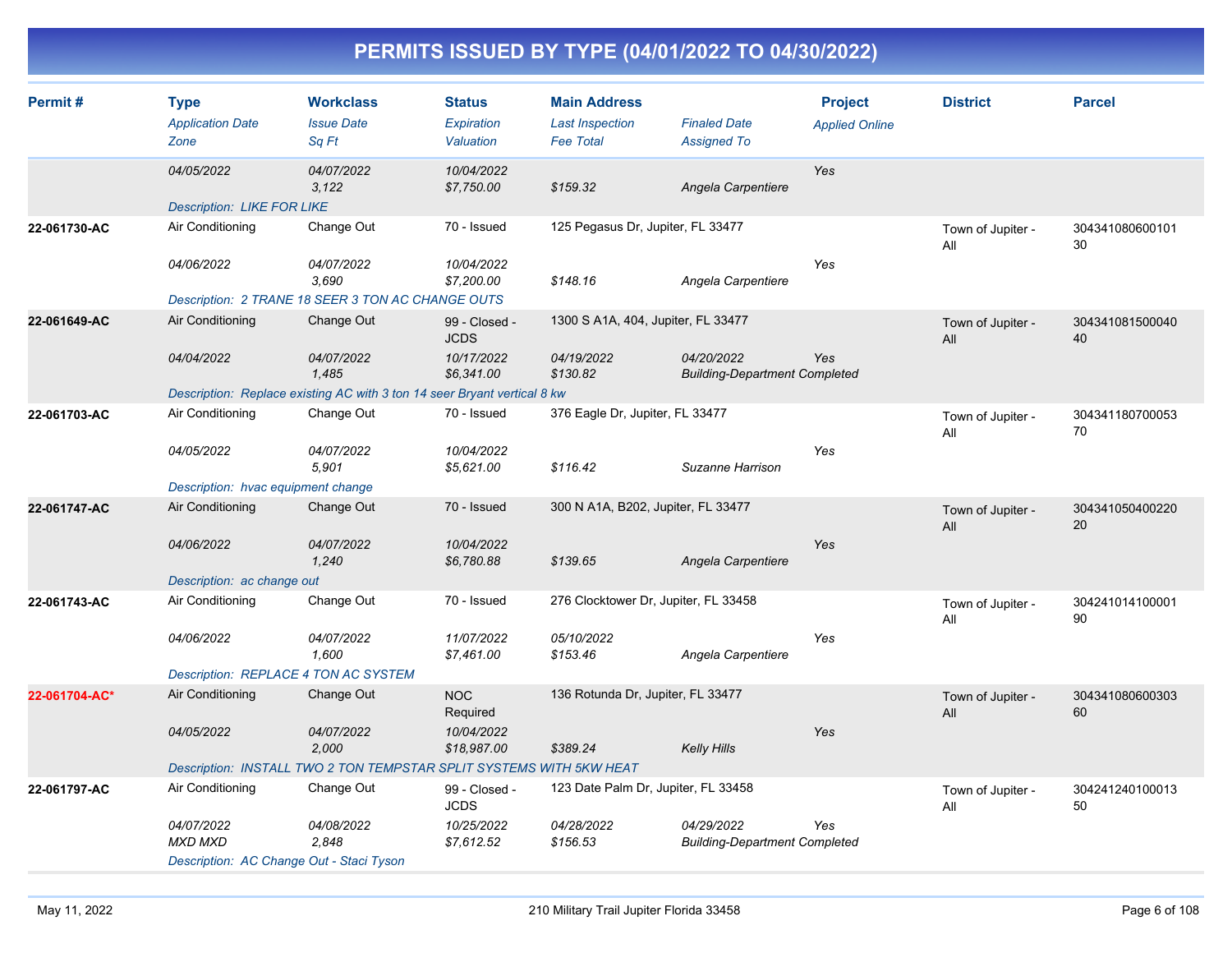| Permit#       | <b>Type</b><br><b>Application Date</b> | <b>Workclass</b><br><b>Issue Date</b>                                                | <b>Status</b><br><b>Expiration</b> | <b>Main Address</b><br><b>Last Inspection</b>    | <b>Finaled Date</b>                                | <b>Project</b><br><b>Applied Online</b> | <b>District</b>          | <b>Parcel</b>         |
|---------------|----------------------------------------|--------------------------------------------------------------------------------------|------------------------------------|--------------------------------------------------|----------------------------------------------------|-----------------------------------------|--------------------------|-----------------------|
|               | Zone                                   | Sq Ft                                                                                | Valuation                          | <b>Fee Total</b>                                 | <b>Assigned To</b>                                 |                                         |                          |                       |
| 22-061781-AC  | Air Conditioning                       | Change Out                                                                           | 99 - Closed -<br><b>JCDS</b>       | 6191 Riverwalk Ln, 3, Jupiter, FL 33458          |                                                    |                                         | Town of Jupiter -<br>All | 304241032003000<br>30 |
|               | 04/07/2022                             | 04/08/2022<br>1,564                                                                  | 10/18/2022<br>\$7,187.52           | 04/21/2022<br>\$147.91                           | 04/25/2022<br><b>Building-Department Completed</b> | Yes                                     |                          |                       |
|               | Description: ac change out             |                                                                                      |                                    |                                                  |                                                    |                                         |                          |                       |
| 22-061802-AC  | Air Conditioning                       | Change Out                                                                           | 99 - Closed -<br><b>JCDS</b>       | 406 San Remo Dr, Jupiter, FL 33458               |                                                    |                                         | Town of Jupiter -<br>All | 304241140300013<br>60 |
|               | 04/07/2022                             | 04/08/2022<br>1,777                                                                  | 10/18/2022<br>\$4,700.00           | 04/21/2022<br>\$98.00                            | 04/25/2022<br><b>Building-Department Completed</b> | Yes                                     |                          |                       |
|               |                                        | Description: Exact A/C Changeout 2.5T Rheem 16 SEER Unit                             |                                    |                                                  |                                                    |                                         |                          |                       |
| 22-061754-AC  | Air Conditioning                       | Change Out                                                                           | 70 - Issued                        | 3089 E Community Dr, Jupiter, FL 33458           |                                                    |                                         | Town of Jupiter -<br>All | 304241140600006<br>70 |
|               | 04/06/2022                             | 04/08/2022<br>1,500                                                                  | 10/05/2022<br>\$5,606.25           | \$116.12                                         | <b>Monica Rosas</b>                                | Yes                                     |                          |                       |
|               | Description: 3 ton Changeout           |                                                                                      |                                    |                                                  |                                                    |                                         |                          |                       |
| 22-061798-AC  | Air Conditioning                       | Change Out                                                                           | 70 - Issued                        | 210 Echo Dr, Jupiter, FL 33458                   |                                                    |                                         | Town of Jupiter -<br>All | 304241111600001<br>50 |
|               | 04/07/2022                             | 04/08/2022<br>6,905                                                                  | 10/05/2022<br>\$5,886.00           | \$121.72                                         | Monica Rosas                                       | Yes                                     |                          |                       |
|               |                                        | Description: Replacement of existing 2 Ton Trane system with new 2 Ton Trane system. |                                    |                                                  |                                                    |                                         |                          |                       |
| 22-061705-AC  | Air Conditioning                       | Change Out                                                                           | 70 - Issued                        | 602 Wingfoot Dr, B, Jupiter, FL 33458            |                                                    |                                         | Town of Jupiter -<br>All | 304241102100600<br>22 |
|               | 04/05/2022                             | 04/08/2022<br>1,250                                                                  | 10/05/2022<br>\$5,700.00           | \$118.00                                         | <b>Debbie Rogers</b>                               | Yes                                     |                          |                       |
|               |                                        | Description: INSTALL A 2.5 TON SPLIT SYSTEM WITH 5KW HEAT                            |                                    |                                                  |                                                    |                                         |                          |                       |
| 22-061710-AC* | Air Conditioning                       | Change Out                                                                           | <b>NOC</b><br>Required             | 201 Ocean Bluffs Blvd, 104, Jupiter, FL<br>33477 |                                                    |                                         | Town of Jupiter -<br>All | 304341160300210<br>40 |
|               | 04/05/2022<br><b>R3 R3</b>             | 04/08/2022<br>1,385                                                                  | 10/05/2022<br>\$7,594.00           | \$156.16                                         | <b>Debbie Rogers</b>                               | Yes                                     |                          |                       |
|               | Description: A/C CHANGE OUT            |                                                                                      |                                    |                                                  |                                                    |                                         |                          |                       |
| 22-061713-AC  | Air Conditioning                       | Change Out                                                                           | 70 - Issued                        | 177 Helios Dr, Jupiter, FL 33477                 |                                                    |                                         | Town of Jupiter -<br>All | 304341080600305<br>50 |
|               | 04/05/2022<br>R3 R3                    | 04/08/2022<br>1,200                                                                  | 10/17/2022<br>\$6,607.00           | 04/18/2022<br>\$136.14                           | Debbie Rogers                                      | Yes                                     |                          |                       |
|               |                                        | Description: REPLACE 3.5 TON AC SYSTEM                                               |                                    |                                                  |                                                    |                                         |                          |                       |
| 22-061534-AC  | Air Conditioning                       | Change Out                                                                           | 99 - Closed -<br><b>JCDS</b>       | 139 Barcelona Dr, Jupiter, FL 33458              |                                                    |                                         | Town of Jupiter -<br>All | 304241131700011<br>20 |
|               | 03/30/2022<br><b>MXD MXD</b>           | <i>04/08/2022</i><br>3.311                                                           | 10/17/2022<br>\$19,690.00          | 04/20/2022<br>\$403.65                           | 04/21/2022<br><b>Building-Department Completed</b> | Yes                                     |                          |                       |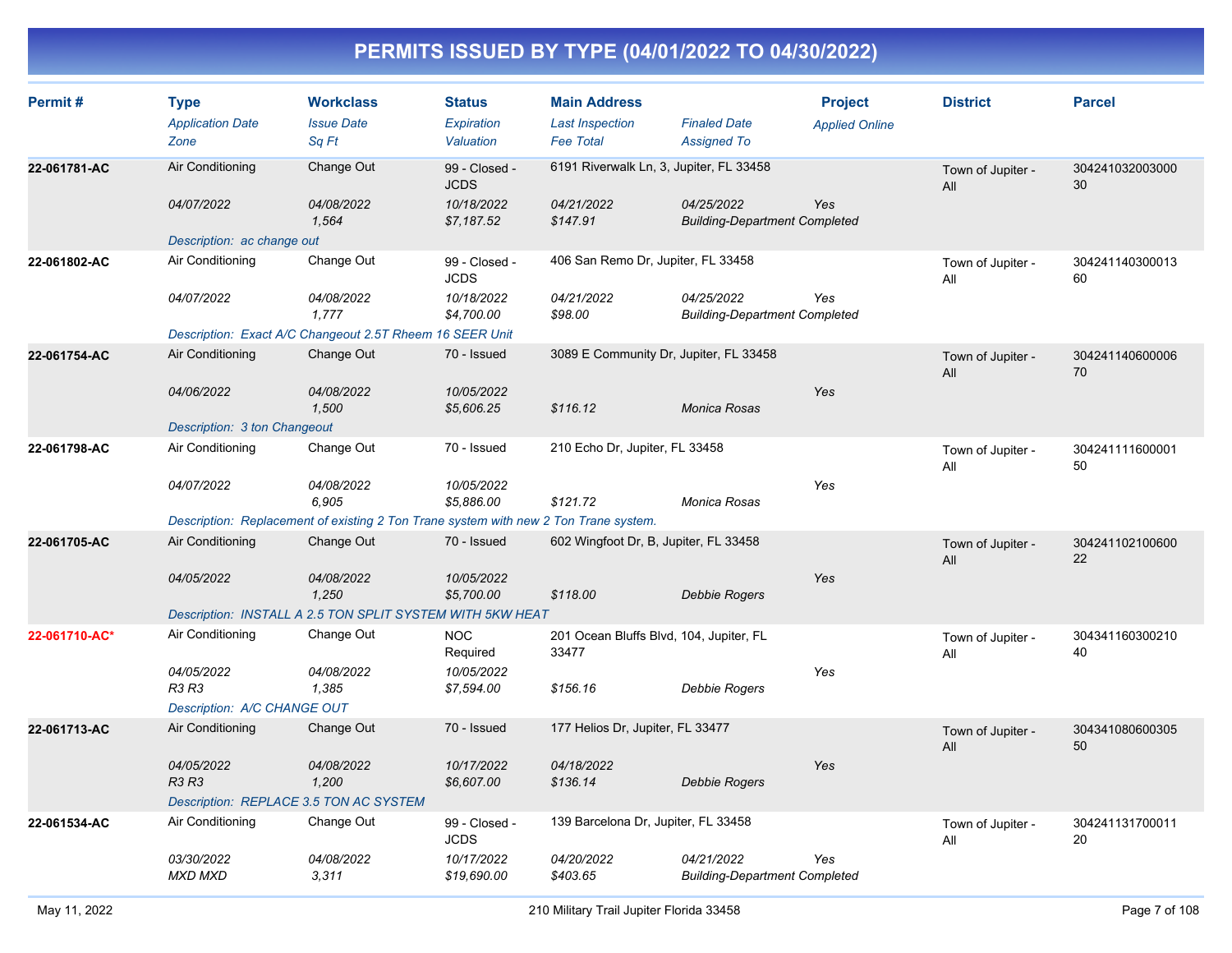|              |                                                |                                                                                         |                                          |                                                                   | PERMITS ISSUED BY TYPE (04/01/2022 TO 04/30/2022)                                                              |                                         |                          |                       |
|--------------|------------------------------------------------|-----------------------------------------------------------------------------------------|------------------------------------------|-------------------------------------------------------------------|----------------------------------------------------------------------------------------------------------------|-----------------------------------------|--------------------------|-----------------------|
| Permit#      | <b>Type</b><br><b>Application Date</b><br>Zone | <b>Workclass</b><br><b>Issue Date</b><br>Sq Ft                                          | <b>Status</b><br>Expiration<br>Valuation | <b>Main Address</b><br><b>Last Inspection</b><br><b>Fee Total</b> | <b>Finaled Date</b><br><b>Assigned To</b>                                                                      | <b>Project</b><br><b>Applied Online</b> | <b>District</b>          | <b>Parcel</b>         |
|              |                                                |                                                                                         |                                          |                                                                   | Description: Replacing 2 AC systems with 4 ton 16 seer Bryant horizontal and 2.5 ton 16 seer Bryant horizontal |                                         |                          |                       |
| 22-061745-AC | Air Conditioning                               | Change Out                                                                              | 99 - Closed -<br><b>JCDS</b>             | 295 Regatta Dr, Jupiter, FL 33477                                 |                                                                                                                |                                         | Town of Jupiter -<br>All | 304341073300076<br>60 |
|              | 04/06/2022<br><b>R1R1</b>                      | 04/08/2022<br>5,605                                                                     | 10/24/2022<br>\$23,824.43                | 04/25/2022<br>\$488.40                                            | 04/26/2022<br><b>Building-Department Completed</b>                                                             |                                         |                          |                       |
|              | Description: 4 ac change outs                  |                                                                                         |                                          |                                                                   |                                                                                                                |                                         |                          |                       |
| 22-061809-AC | Air Conditioning                               | Change Out                                                                              | 70 - Issued                              | 413 St Martin Ln, Jupiter, FL 33458                               |                                                                                                                |                                         | Town of Jupiter -<br>All | 304241230400015<br>10 |
|              | 04/07/2022<br><b>MXD MXD</b>                   | 04/08/2022                                                                              | 10/05/2022<br>\$5,310.44                 | \$110.21                                                          | Debbie Rogers                                                                                                  | Yes                                     |                          |                       |
|              |                                                | Description: Replace 1.5 ton split system with American Standard 1.5 ton 15 Seer system |                                          |                                                                   |                                                                                                                |                                         |                          |                       |
| 22-061822-AC | Air Conditioning                               | Change Out                                                                              | 70 - Issued                              | 33477                                                             | 2601 Marina Isle Way, 401, Jupiter, FL                                                                         |                                         | Town of Jupiter -<br>All | 304341201102640<br>10 |
|              | 04/08/2022                                     | 04/08/2022<br>1,385                                                                     | 10/05/2022<br>\$6,234.00                 | \$128.68                                                          | Angela Carpentiere                                                                                             | Yes                                     |                          |                       |
|              |                                                | Description: HVAC CHANGEOUT SAME LOCATION                                               |                                          |                                                                   |                                                                                                                |                                         |                          |                       |
| 22-061827-AC | Air Conditioning                               | Change Out                                                                              | 70 - Issued                              | 329 Legare Ct, Jupiter, FL 33458                                  |                                                                                                                |                                         | Town of Jupiter -<br>All | 304241230100002<br>80 |
|              | 04/08/2022                                     | 04/11/2022<br>1,611                                                                     | 10/08/2022<br>\$5,700.00                 | \$118.00                                                          | Monica Rosas                                                                                                   | Yes                                     |                          |                       |
|              | Description: Exact A/C Changeout               |                                                                                         |                                          |                                                                   |                                                                                                                |                                         |                          |                       |
| 22-061467-AC | Air Conditioning                               | Change Out                                                                              | 99 - Closed -<br><b>JCDS</b>             |                                                                   | 221 Porgee Rock PI, Jupiter, FL 33458                                                                          |                                         | Town of Jupiter -<br>All | 304240330500014<br>20 |
|              | 03/28/2022                                     | 04/11/2022<br>3.114                                                                     | 11/01/2022<br>\$6,100.00                 | 05/05/2022<br>\$126.00                                            | 05/06/2022<br><b>Building-Department Completed</b>                                                             | Yes                                     |                          |                       |
|              | Description: ac exact change out               |                                                                                         |                                          |                                                                   |                                                                                                                |                                         |                          |                       |
| 22-061417-AC | Air Conditioning                               | Change Out                                                                              | 70 - Issued                              | 1605 Us Highway 1, M-1 LOBBY,                                     |                                                                                                                |                                         | Town of Jupiter -<br>All | 3043410802            |
|              | 03/25/2022<br>R3 R3                            | 04/11/2022<br>900                                                                       | 10/10/2022<br>\$3,250.00                 | \$79.00                                                           | <b>Ellis Baird</b>                                                                                             | Yes                                     |                          |                       |
|              |                                                | Description: HVAC CHANGE OUT LIKE FOR LIKE. M-1 BUILDING LOBBY COMMON AREA              |                                          |                                                                   |                                                                                                                |                                         |                          |                       |
| 22-061418-AC | Air Conditioning                               | Change Out                                                                              | 70 - Issued                              | 1605 Us Highway 1, M-3 LOBBY,                                     |                                                                                                                |                                         | Town of Jupiter -<br>All | 3043410802            |
|              | 03/25/2022<br>R3 R3                            | 04/11/2022<br>900                                                                       | 10/10/2022<br>\$3,250.00                 | \$79.00                                                           | Ellis Baird                                                                                                    | Yes                                     |                          |                       |
|              |                                                | Description: HVAC CHANGE OUT LIKE FOR LIKE. M-3 LOBBY COMMON AREA                       |                                          |                                                                   |                                                                                                                |                                         |                          |                       |
| 22-061700-AC | Air Conditioning                               | Change Out                                                                              | 70 - Issued                              | 119 Via Veracruz, Jupiter, FL 33458                               |                                                                                                                |                                         | Town of Jupiter -<br>All | 304241121600019<br>40 |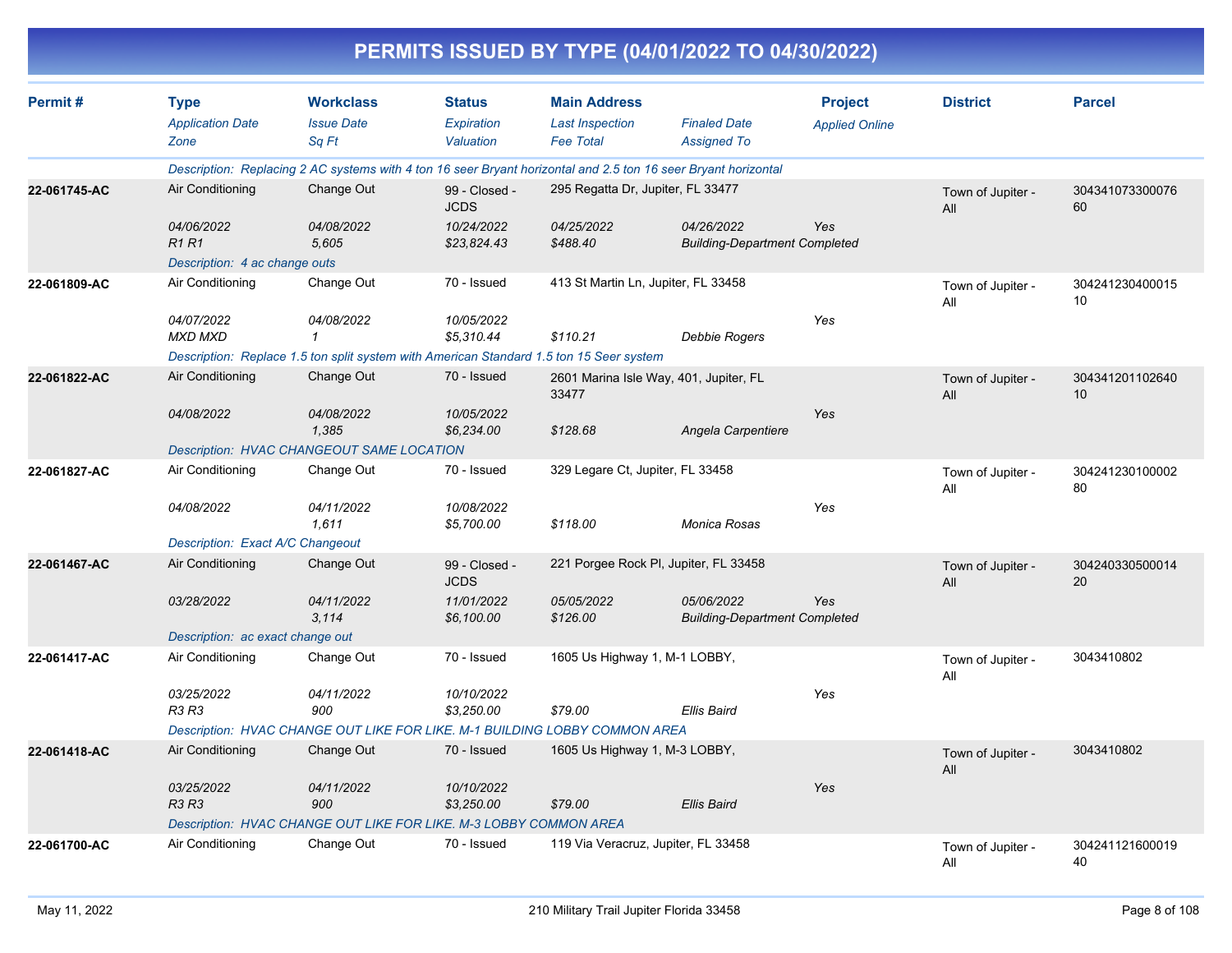| Permit#      | <b>Type</b><br><b>Application Date</b><br>Zone | <b>Workclass</b><br><b>Issue Date</b><br>Sq Ft                  | <b>Status</b><br>Expiration<br>Valuation | <b>Main Address</b><br><b>Last Inspection</b><br><b>Fee Total</b> | <b>Finaled Date</b><br><b>Assigned To</b>          | <b>Project</b><br><b>Applied Online</b> | <b>District</b>          | <b>Parcel</b>         |
|--------------|------------------------------------------------|-----------------------------------------------------------------|------------------------------------------|-------------------------------------------------------------------|----------------------------------------------------|-----------------------------------------|--------------------------|-----------------------|
|              | 04/05/2022                                     | 04/11/2022<br>0                                                 | 10/10/2022<br>\$7,300.00                 | \$150.19                                                          | Angela Carpentiere                                 | Yes                                     |                          |                       |
|              | Description: Exact A.c change out              |                                                                 |                                          |                                                                   |                                                    |                                         |                          |                       |
| 22-061771-AC | Air Conditioning                               | Change Out                                                      | 70 - Issued                              | 356 W Thatch Palm Cir, 107, Jupiter, FL<br>33458                  |                                                    |                                         | Town of Jupiter -<br>All | 304241121902710<br>70 |
|              | 04/07/2022                                     | 04/11/2022<br>2,068                                             | 10/10/2022<br>\$8,528.04                 | \$175.12                                                          | Angela Carpentiere                                 | Yes                                     |                          |                       |
|              | Description: ac change out                     |                                                                 |                                          |                                                                   |                                                    |                                         |                          |                       |
| 22-061756-AC | Air Conditioning                               | Change Out                                                      | 99 - Closed -<br><b>JCDS</b>             | 401 Pinecrest Cir, D, Jupiter, FL 33458                           |                                                    |                                         | Town of Jupiter -<br>All | 304241102600400<br>14 |
|              | 04/06/2022<br>R <sub>2</sub> R <sub>2</sub>    | 04/11/2022<br>1,175                                             | 10/11/2022<br>\$4,900.00                 | 04/14/2022<br>\$102.00                                            | 04/18/2022<br>Kelly Hills                          | Yes                                     |                          |                       |
|              | Description: ac exact change out               |                                                                 |                                          |                                                                   |                                                    |                                         |                          |                       |
| 22-061899-AC | Air Conditioning                               | Change Out                                                      | 99 - Closed -<br><b>JCDS</b>             | 108 Morning Dew Cir, Jupiter, FL 33458                            |                                                    |                                         | Town of Jupiter -<br>All | 304241241200004<br>20 |
|              | 04/12/2022                                     | 04/12/2022<br>2,419                                             | 10/17/2022<br>\$5,564.00                 | 04/19/2022<br>\$115.28                                            | 04/22/2022<br><b>Building-Department Completed</b> | Yes                                     |                          |                       |
|              |                                                | Description: A/C CHANGE OUT OF A 3.5 TON RHEEM SPLIT SYSTEM     |                                          |                                                                   |                                                    |                                         |                          |                       |
| 22-061849-AC | Air Conditioning                               | Change Out                                                      | 70 - Issued                              | 376 Eagle Dr, Jupiter, FL 33477                                   |                                                    |                                         | Town of Jupiter -<br>All | 304341180700053<br>70 |
|              | 04/11/2022                                     | 04/12/2022<br>5.901                                             | 10/09/2022<br>\$7,375.00                 | \$151.71                                                          | Monica Rosas                                       | Yes                                     |                          |                       |
|              |                                                | Description: HVAC Equipment change out on 5 ton system          |                                          |                                                                   |                                                    |                                         |                          |                       |
| 22-061875-AC | Air Conditioning                               | Change Out                                                      | 70 - Issued                              | 33477                                                             | 1605 S Us Highway 1, A-402, Jupiter, FL            |                                         | Town of Jupiter -<br>All | 304341081200140<br>20 |
|              | 04/11/2022                                     | 04/12/2022<br>$\mathbf{1}$                                      | 10/10/2022<br>\$5,508.00                 | \$114.16                                                          | <b>Ellis Baird</b>                                 | Yes                                     |                          |                       |
|              |                                                | Description: A/C Change out Like for Like 1.5 ton 15 SEER 5kw   |                                          |                                                                   |                                                    |                                         |                          |                       |
| 22-061867-AC | Air Conditioning                               | Change Out                                                      | 99 - Closed -<br><b>JCDS</b>             |                                                                   | 301 South Seas Dr, 206, Jupiter, FL 33477          |                                         | Town of Jupiter -<br>All | 304341160500320<br>60 |
|              | 04/11/2022                                     | 04/12/2022<br>1,385                                             | 10/17/2022<br>\$6,675.00                 | 04/19/2022<br>\$137.50                                            | 04/22/2022<br><b>Building-Department Completed</b> | Yes                                     |                          |                       |
|              | Description: Residential Ac Change Out         |                                                                 |                                          |                                                                   |                                                    |                                         |                          |                       |
| 22-061866-AC | Air Conditioning                               | Change Out                                                      | 70 - Issued                              | 346 River Edge Rd, Jupiter, FL 33477                              |                                                    |                                         | Town of Jupiter -<br>All | 304341170200012<br>56 |
|              | 04/11/2022                                     | 04/12/2022<br>2,000                                             | 10/18/2022<br>\$19,972.00                | 04/21/2022<br>\$409.42                                            | <b>Ellis Baird</b>                                 | Yes                                     |                          |                       |
|              |                                                | Description: REPLACE QTY (1) 5 TON & QTY (1) 1.5 TON AC SYSTEMS |                                          |                                                                   |                                                    |                                         |                          |                       |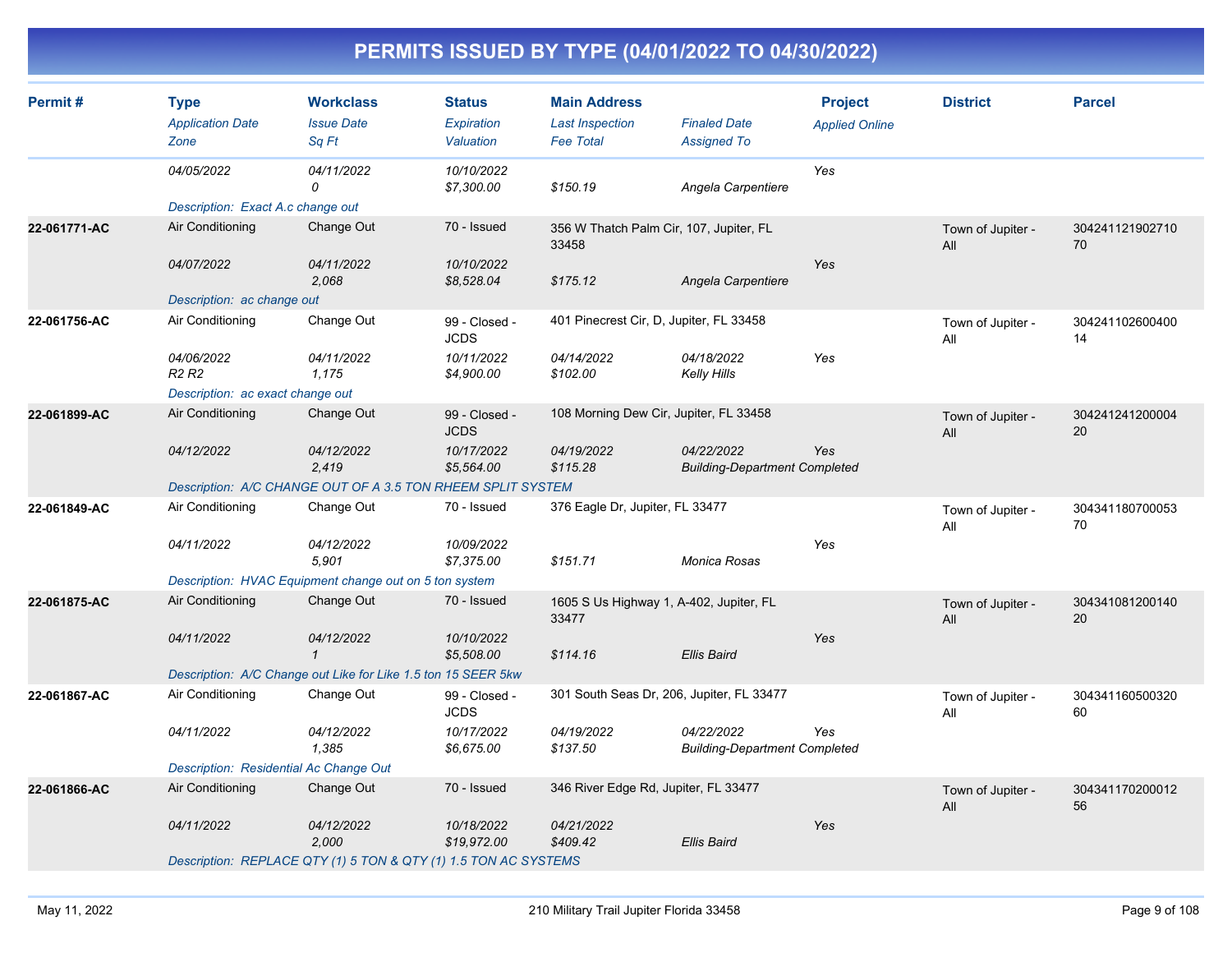| Permit#       | <b>Type</b><br><b>Application Date</b><br>Zone | <b>Workclass</b><br><b>Issue Date</b><br>Sq Ft                                                                      | <b>Status</b><br>Expiration<br>Valuation | <b>Main Address</b><br><b>Last Inspection</b><br><b>Fee Total</b> | <b>Finaled Date</b><br><b>Assigned To</b>          | <b>Project</b><br><b>Applied Online</b> | <b>District</b>          | <b>Parcel</b>         |
|---------------|------------------------------------------------|---------------------------------------------------------------------------------------------------------------------|------------------------------------------|-------------------------------------------------------------------|----------------------------------------------------|-----------------------------------------|--------------------------|-----------------------|
| 22-061862-AC  | Air Conditioning                               | Change Out                                                                                                          | 70 - Issued                              | 103 Villa Bella, Jupiter, FL 33458                                |                                                    |                                         | Town of Jupiter -<br>All | 304241131700008<br>80 |
|               | 04/11/2022                                     | 04/12/2022<br>7,280<br>Description: A/C CHANGE OUT OF (3) RHEEM SPLIT SYSTEMS (2.5 TON & (2) 2 TON)                 | 10/10/2022<br>\$15,500.00                | 04/29/2022<br>\$317.75                                            | <b>Ellis Baird</b>                                 | Yes                                     |                          |                       |
| 22-061853-AC  | Air Conditioning                               | Change Out                                                                                                          | 99 - Closed -<br><b>JCDS</b>             | 26 Victorian Ln, Jupiter, FL 33458                                |                                                    |                                         | Town of Jupiter -<br>All | 304240271600002<br>20 |
|               | 04/11/2022                                     | 04/12/2022<br>3,920                                                                                                 | 10/26/2022<br>\$9,653.85                 | 04/29/2022<br>\$197.98                                            | 05/02/2022<br><b>Building-Department Completed</b> | Yes                                     |                          |                       |
|               | Description: ac change out                     |                                                                                                                     |                                          |                                                                   |                                                    |                                         |                          |                       |
| 22-061622-AC* | Air Conditioning                               | Change Out                                                                                                          | <b>NOC</b><br>Required                   | 200 Jones Creek Dr, Jupiter, FL 33458                             |                                                    |                                         | Town of Jupiter -<br>All | 304241112300004<br>20 |
|               | 04/01/2022                                     | 04/13/2022<br>$\mathbf{1}$                                                                                          | 10/10/2022<br>\$17,565.00                | \$360.08                                                          | Angela Carpentiere                                 | Yes                                     |                          |                       |
|               |                                                | Description: LIKE FOR LIKE A/C CHANGE OUT                                                                           |                                          |                                                                   |                                                    |                                         |                          |                       |
| 22-061917-AC  | Air Conditioning                               | Change Out                                                                                                          | 99 - Closed -<br><b>JCDS</b>             | 289 Marlberry Cir, Jupiter, FL 33458                              |                                                    |                                         | Town of Jupiter -<br>All | 304241240400001<br>30 |
|               | 04/13/2022                                     | 04/13/2022<br>$\Omega$                                                                                              | 10/17/2022<br>\$5,890.00                 | 04/20/2022<br>\$121.80                                            | 04/25/2022<br><b>Building-Department Completed</b> | Yes                                     |                          |                       |
|               |                                                | Description: Rheem 4 ton, 16 seer complete ac system horizontal.                                                    |                                          |                                                                   |                                                    |                                         |                          |                       |
| 22-061913-AC  | Air Conditioning                               | Change Out                                                                                                          | 99 - Closed -<br><b>JCDS</b>             | 1649 Park Ln S, Jupiter, FL 33458                                 |                                                    |                                         | Town of Jupiter -<br>All | 304241090300001<br>70 |
|               | 04/12/2022                                     | 04/14/2022<br>1.200                                                                                                 | 10/24/2022<br>\$7,296.00                 | 04/25/2022<br>\$150.11                                            | 04/26/2022<br><b>Building-Department Completed</b> | Yes                                     |                          |                       |
|               | Description: REPLACE 2.5 TON AC SYSTEM         |                                                                                                                     |                                          |                                                                   |                                                    |                                         |                          |                       |
| 22-061929-AC  | Air Conditioning                               | Change Out                                                                                                          | 99 - Closed -<br><b>JCDS</b>             | 182 Seashore Dr, Jupiter, FL 33477                                |                                                    |                                         | Town of Jupiter -<br>All | 304341160200043<br>20 |
|               | 04/13/2022                                     | 04/14/2022<br>2,528                                                                                                 | 10/17/2022<br>\$7,430.00                 | 04/19/2022<br>\$152.83                                            | 04/22/2022<br><b>Building-Department Completed</b> | Yes                                     |                          |                       |
|               | Description: a/c replacement                   |                                                                                                                     |                                          |                                                                   |                                                    |                                         |                          |                       |
| 22-061930-AC  | Air Conditioning                               | Change Out                                                                                                          | 70 - Issued                              | 106 Angelfish Ln, Jupiter, FL 33477                               |                                                    |                                         | Town of Jupiter -<br>All | 304341080500300<br>60 |
|               | 04/13/2022                                     | 04/14/2022<br>2.661                                                                                                 | 10/11/2022<br>\$5,170.00                 | \$107.40                                                          | <b>Ellis Baird</b>                                 | Yes                                     |                          |                       |
|               |                                                | Description: Removing existing split system and installing a new American Standard 1.5 ton, 16.0 seer w/5kw heater. |                                          |                                                                   |                                                    |                                         |                          |                       |
| 22-061982-AC  | Air Conditioning                               | Change Out                                                                                                          | 99 - Closed -<br><b>JCDS</b>             | 708 Ocean Dunes Cir, Jupiter, FL 33477                            |                                                    |                                         | Town of Jupiter -<br>All | 304341200502000<br>70 |
|               | 04/15/2022                                     | 04/15/2022<br>1,294                                                                                                 | 10/31/2022<br>\$7,704.00                 | 05/02/2022<br>\$158.39                                            | 05/03/2022<br><b>Building-Department Completed</b> | Yes                                     |                          |                       |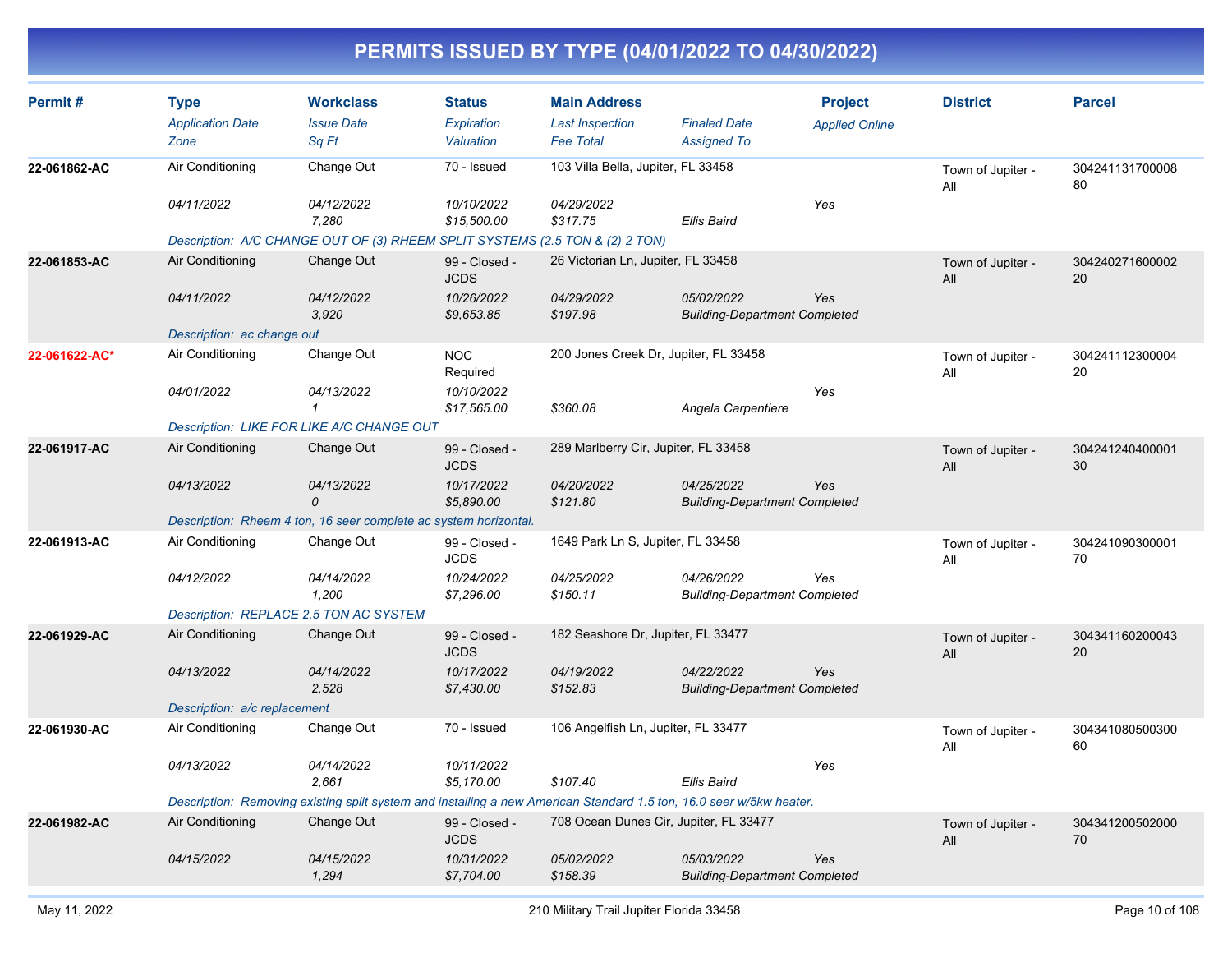| Permit#      | <b>Type</b>                | <b>Workclass</b>                                                           | <b>Status</b>                | <b>Main Address</b>                  |                                                    | <b>Project</b>        | <b>District</b>          | <b>Parcel</b>             |
|--------------|----------------------------|----------------------------------------------------------------------------|------------------------------|--------------------------------------|----------------------------------------------------|-----------------------|--------------------------|---------------------------|
|              | <b>Application Date</b>    | <b>Issue Date</b>                                                          | Expiration                   | <b>Last Inspection</b>               | <b>Finaled Date</b>                                | <b>Applied Online</b> |                          |                           |
|              | Zone                       | Sq Ft                                                                      | Valuation                    | <b>Fee Total</b>                     | <b>Assigned To</b>                                 |                       |                          |                           |
|              | Description: ac change out |                                                                            |                              |                                      |                                                    |                       |                          |                           |
| 22-061966-AC | Air Conditioning           | Change Out                                                                 | 99 - Closed -<br><b>JCDS</b> |                                      | 1098 Lakeshore Dr, Jupiter, FL 33458               |                       | Town of Jupiter -<br>All | 304241150200064<br>$00\,$ |
|              | 04/14/2022                 | 04/15/2022<br>4.059                                                        | 10/24/2022<br>\$5.512.00     | 04/26/2022<br>\$114.24               | 04/27/2022<br><b>Building-Department Completed</b> | Yes                   |                          |                           |
|              |                            | Description: Install exact change out of existing 4 ton a/c system.        |                              |                                      |                                                    |                       |                          |                           |
| 22-061844-AC | Air Conditioning           | Change Out                                                                 | 70 - Issued                  | 2102 Fairway Dr S, Jupiter, FL 33477 |                                                    |                       | Town of Jupiter -<br>All | 304341050800221<br>02     |
|              | 04/08/2022                 | 04/15/2022<br>1,530                                                        | 10/12/2022<br>\$6,655.00     | \$137.10                             | Monica Rosas                                       | Yes                   |                          |                           |
|              |                            | Description: HVAC CHAGEOUT SAME LOCATION                                   |                              |                                      |                                                    |                       |                          |                           |
| 22-061814-AC | Air Conditioning           | Change Out                                                                 | 70 - Issued                  | 207 Anglers Cir, Jupiter, FL 33458   |                                                    |                       | Town of Jupiter -<br>All | 304241020600000<br>52     |
|              | 04/08/2022                 | 04/15/2022<br>1,105                                                        | 10/12/2022<br>\$6,555.00     | \$135.10                             | Monica Rosas                                       | Yes                   |                          |                           |
|              |                            | Description: EXACT A/C CHANGE OUT                                          |                              |                                      |                                                    |                       |                          |                           |
| 22-061974-AC | Air Conditioning           | Change Out                                                                 | 70 - Issued                  |                                      | 6563 Chasewood Dr, D, Jupiter, FL 33458            |                       | Town of Jupiter -<br>All | 304241031400002<br>14     |
|              | 04/14/2022                 | 04/15/2022<br>$\mathcal I$                                                 | 10/12/2022<br>\$4,827.00     | \$100.54                             | Ellis Baird                                        | Yes                   |                          |                           |
|              |                            | Description: LIKE FOR LIKE AC REPLACE; BRYANT 15-SEER 2 TON SYSTEM         |                              |                                      |                                                    |                       |                          |                           |
| 22-061950-AC | Air Conditioning           | Change Out                                                                 | 99 - Closed -<br><b>JCDS</b> | 33477                                | 1127 E Seminole Ave, 7C, Jupiter, FL               |                       | Town of Jupiter -<br>All | 304341050700000<br>73     |
|              | 04/14/2022                 | 04/15/2022<br>1                                                            | 10/26/2022<br>\$6,395.00     | 04/29/2022<br>\$131.90               | 05/02/2022<br><b>Building-Department Completed</b> | Yes                   |                          |                           |
|              |                            | Description: exact a/c change out, no ductwork                             |                              |                                      |                                                    |                       |                          |                           |
| 22-062048-AC | Air Conditioning           | Change Out                                                                 | 70 - Issued                  | 1111 Choctaw St, Jupiter, FL 33458   |                                                    |                       | Town of Jupiter -<br>All | 304241020204400<br>30     |
|              | 04/18/2022                 | 04/18/2022<br>1.008                                                        | 10/15/2022<br>\$5,730.00     | \$118.60                             | Monica Rosas                                       | Yes                   |                          |                           |
|              |                            | Description: Replace existing AC with 2.5 ton 14 seer Bryant vertical 5 kw |                              |                                      |                                                    |                       |                          |                           |
| 22-062009-AC | Air Conditioning           | Change Out                                                                 | 70 - Issued                  | 144 Manor Cir, Jupiter, FL 33458     |                                                    |                       | Town of Jupiter -<br>All | 304240320100009<br>$00\,$ |
|              | 04/15/2022                 | 04/18/2022<br>3.934                                                        | 10/15/2022<br>\$6,995.00     | \$144.00                             | Monica Rosas                                       | Yes                   |                          |                           |
|              |                            | Description: Emergency AC Change Out - Like for Like                       |                              |                                      |                                                    |                       |                          |                           |
| 22-061719-AC | Air Conditioning           | Change Out                                                                 | 70 - Issued                  | 208 Mainsail Cir, Jupiter, FL 33477  |                                                    |                       | Town of Jupiter -<br>All | 304341160800220<br>80     |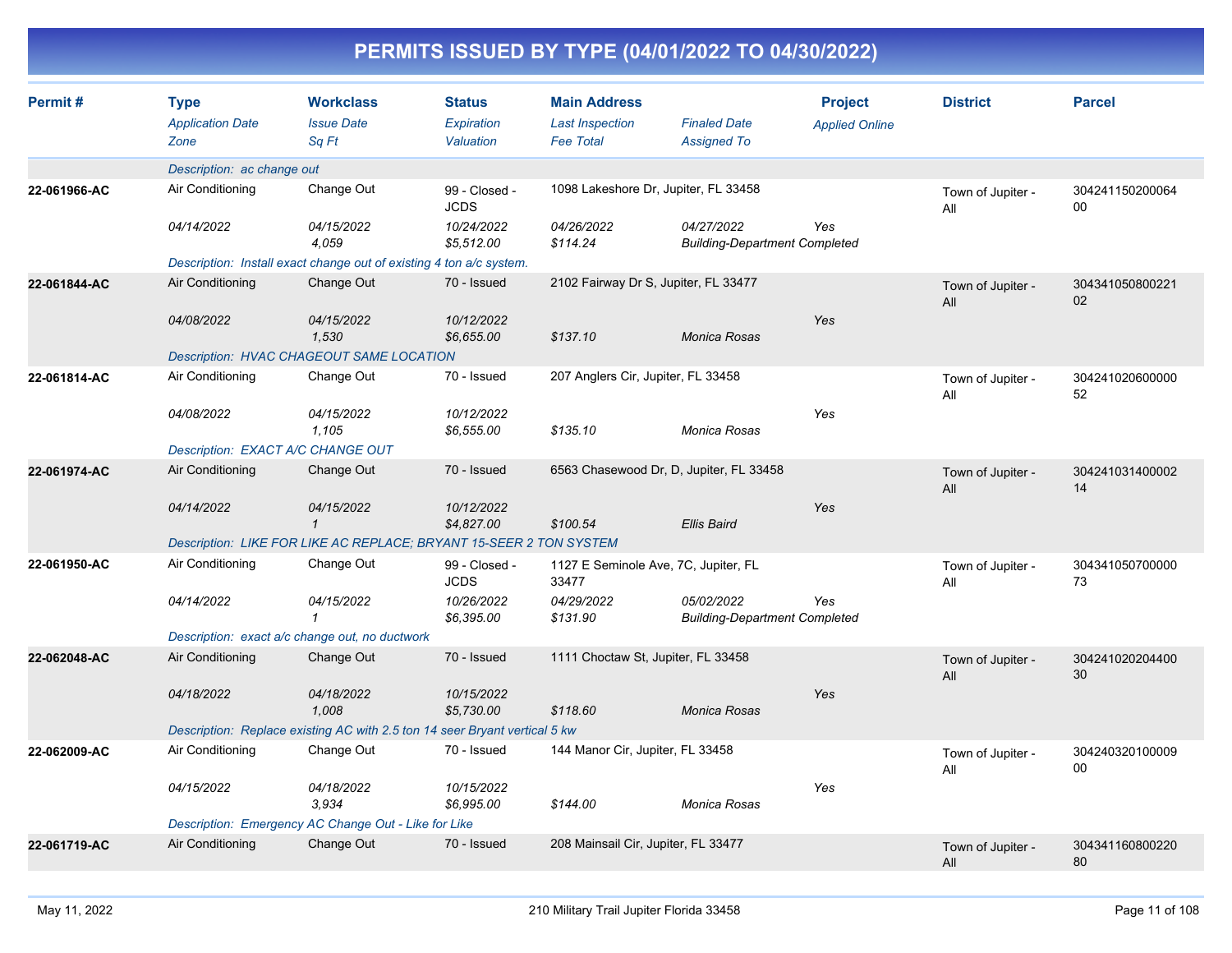| Permit#      | <b>Type</b><br><b>Application Date</b><br>Zone                         | <b>Workclass</b><br><b>Issue Date</b><br>Sa Ft                       | <b>Status</b><br>Expiration<br>Valuation | <b>Main Address</b><br><b>Last Inspection</b><br><b>Fee Total</b> | <b>Finaled Date</b><br><b>Assigned To</b>          | <b>Project</b><br><b>Applied Online</b> | <b>District</b>          | <b>Parcel</b>         |
|--------------|------------------------------------------------------------------------|----------------------------------------------------------------------|------------------------------------------|-------------------------------------------------------------------|----------------------------------------------------|-----------------------------------------|--------------------------|-----------------------|
|              | 04/06/2022<br><b>R3 R3</b><br>Description: Replace AC with like system | 04/18/2022<br>$\mathcal I$                                           | 10/17/2022<br>\$6,486.00                 | \$133.72                                                          | Shandre Kellerman                                  | Yes                                     |                          |                       |
| 22-062077-AC | Air Conditioning                                                       | Change Out                                                           | 99 - Closed -<br><b>JCDS</b>             | 275 Palm Ave, C302, Jupiter, FL 33477                             |                                                    |                                         | Town of Jupiter -<br>All | 304341051600330<br>20 |
|              | 04/19/2022                                                             | 04/19/2022<br>1,250                                                  | 10/26/2022<br>\$6,441.00                 | 04/29/2022<br>\$132.82                                            | 05/02/2022<br><b>Building-Department Completed</b> | Yes                                     |                          |                       |
|              | Description: ac change out                                             |                                                                      |                                          |                                                                   |                                                    |                                         |                          |                       |
| 22-062050-AC | Air Conditioning                                                       | Change Out                                                           | 99 - Closed -<br><b>JCDS</b>             | 1164 Egret Cir S, Jupiter, FL 33458                               |                                                    |                                         | Town of Jupiter -<br>All | 304241150200021<br>00 |
|              | 04/18/2022                                                             | 04/19/2022<br>$\mathbf{1}$                                           | 10/25/2022<br>\$5,300.00                 | 04/28/2022<br>\$110.00                                            | 04/29/2022<br><b>Building-Department Completed</b> | Yes                                     |                          |                       |
|              | Description: REPLACE 2.5 TON A/C                                       |                                                                      |                                          |                                                                   |                                                    |                                         |                          |                       |
| 22-062089-AC | Air Conditioning                                                       | Change Out                                                           | 70 - Issued                              | 4601 Military Trl, 206, Jupiter, FL 33458                         |                                                    |                                         | Town of Jupiter -<br>All | 304241242700220<br>60 |
|              | 04/19/2022                                                             | 04/20/2022<br>0                                                      | 11/07/2022<br>\$6,993.00                 | 05/10/2022<br>\$143.96                                            | Monica Rosas                                       | Yes                                     |                          |                       |
|              | Description: hvac equipment change out                                 |                                                                      |                                          |                                                                   |                                                    |                                         |                          |                       |
| 22-062079-AC | Air Conditioning                                                       | Change Out                                                           | 70 - Issued                              | 1300 S A1A, 605, Jupiter, FL 33477                                |                                                    |                                         | Town of Jupiter -<br>All | 304341081500060<br>50 |
|              | 04/19/2022<br><b>R3 R3</b>                                             | 04/20/2022<br>1.485                                                  | 10/17/2022<br>\$3,100.00                 | \$79.00                                                           | Monica Rosas                                       | Yes                                     |                          |                       |
|              |                                                                        | <b>Description: HVAC CHANGE OUT LIKE FOR LIKE</b>                    |                                          |                                                                   |                                                    |                                         |                          |                       |
| 22-062087-AC | Air Conditioning                                                       | Change Out                                                           | 99 - Closed -<br><b>JCDS</b>             | 204 Seabreeze Cir, Jupiter, FL 33477                              |                                                    |                                         | Town of Jupiter -<br>All | 304341080700020<br>40 |
|              | 04/19/2022                                                             | 04/20/2022<br>1.620                                                  | 11/02/2022<br>\$5,225.00                 | 05/06/2022<br>\$108.50                                            | 05/09/2022<br><b>Building-Department Completed</b> | Yes                                     |                          |                       |
|              |                                                                        | Description: INSTALL 2.5 TON 16 SEER 7KW RHEEM SYSTEM                |                                          |                                                                   |                                                    |                                         |                          |                       |
| 22-062106-AC | Air Conditioning                                                       | Change Out                                                           | 99 - Closed -<br><b>JCDS</b>             | 346 Jacaranda Dr, Jupiter, FL 33458                               |                                                    |                                         | Town of Jupiter -<br>All | 304241240100015<br>80 |
|              | 04/19/2022                                                             | 04/20/2022<br>$\Omega$                                               | 11/02/2022<br>\$4,960.00                 | 05/06/2022<br>\$103.20                                            | 05/09/2022<br><b>Building-Department Completed</b> | Yes                                     |                          |                       |
|              |                                                                        | Description: New Trane 2.5 ton, 16 seer complete ac system vertical. |                                          |                                                                   |                                                    |                                         |                          |                       |
| 22-062117-AC | Air Conditioning                                                       | Change Out                                                           | 70 - Issued                              | 6355 Mullin St, Jupiter, FL 33458                                 |                                                    |                                         | Town of Jupiter -<br>All | 304241150104300<br>40 |
|              | 04/20/2022                                                             | 04/21/2022<br>1,671                                                  | 10/18/2022<br>\$10,100.00                | \$207.05                                                          | Monica Rosas                                       | Yes                                     |                          |                       |
|              | Description: a/c change out                                            |                                                                      |                                          |                                                                   |                                                    |                                         |                          |                       |
|              |                                                                        |                                                                      |                                          |                                                                   |                                                    |                                         |                          |                       |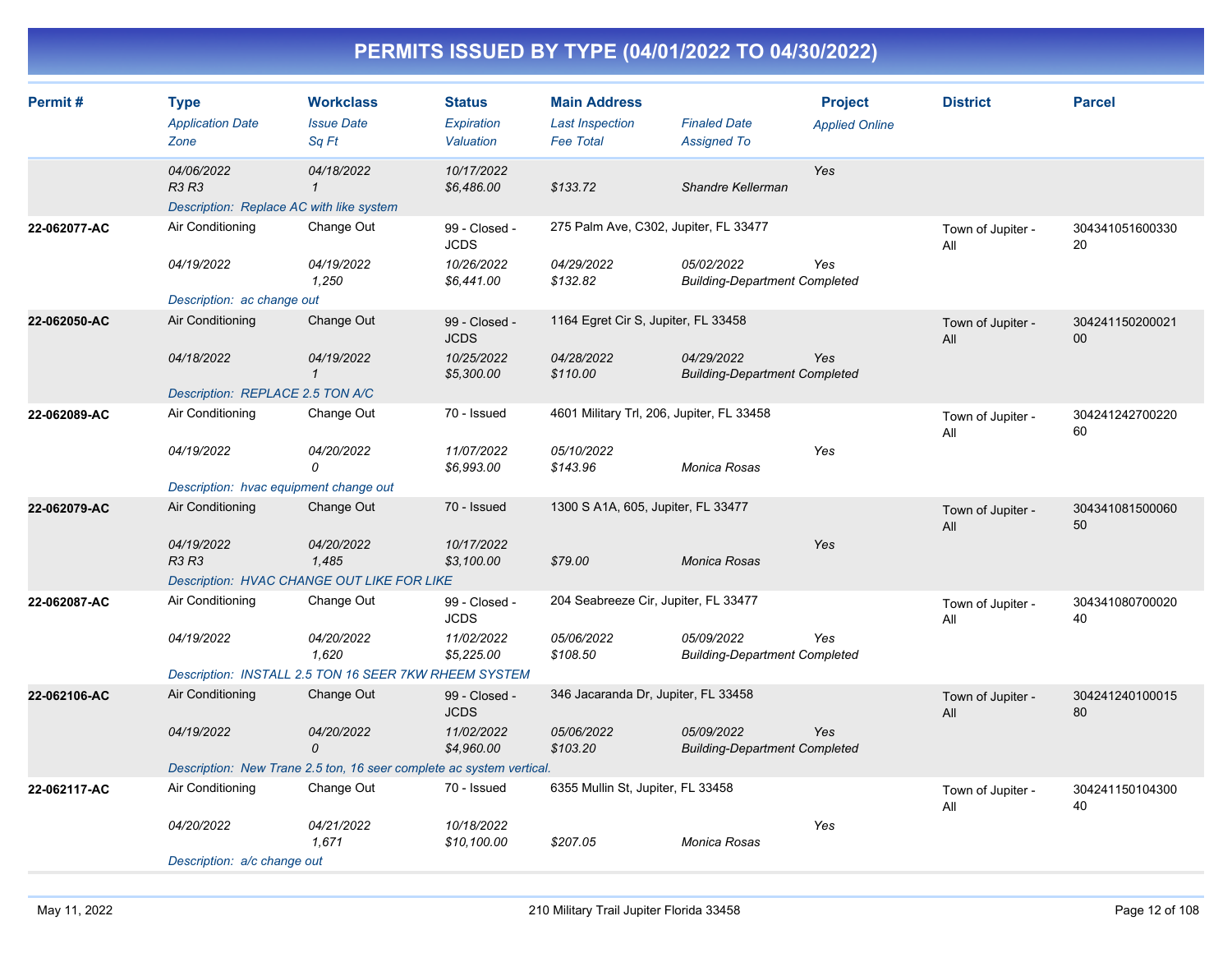| Permit#      | <b>Type</b><br><b>Application Date</b><br>Zone                                                                                              | <b>Workclass</b><br><b>Issue Date</b><br>Sq Ft                   | <b>Status</b><br>Expiration<br>Valuation | <b>Main Address</b><br><b>Last Inspection</b><br><b>Fee Total</b> | <b>Finaled Date</b><br><b>Assigned To</b>          | <b>Project</b><br><b>Applied Online</b> | <b>District</b>          | <b>Parcel</b>         |
|--------------|---------------------------------------------------------------------------------------------------------------------------------------------|------------------------------------------------------------------|------------------------------------------|-------------------------------------------------------------------|----------------------------------------------------|-----------------------------------------|--------------------------|-----------------------|
| 22-062109-AC | Air Conditioning                                                                                                                            | Change Out                                                       | 70 - Issued                              | 3105 31St Ct, Jupiter, FL 33477                                   |                                                    |                                         | Town of Jupiter -<br>All | 304341170213000<br>40 |
|              | 04/20/2022                                                                                                                                  | 04/21/2022<br>1,236                                              | 10/18/2022<br>\$7,066.00                 | \$145.44                                                          | Monica Rosas                                       | Yes                                     |                          |                       |
|              | Description: ac change out                                                                                                                  |                                                                  |                                          |                                                                   |                                                    |                                         |                          |                       |
| 22-062141-AC | Air Conditioning                                                                                                                            | Change Out                                                       | 70 - Issued                              | 123 Arrowhead Cir, Jupiter, FL 33458                              |                                                    |                                         | Town of Jupiter -<br>All | 304241100600001<br>20 |
|              | 04/20/2022                                                                                                                                  | 04/21/2022<br>$\mathbf{1}$                                       | 10/18/2022<br>\$6,892.00                 | \$141.91                                                          | Monica Rosas                                       | Yes                                     |                          |                       |
|              | CU=ML14XC1S-030<br>AHU=CBA25UH-030, 7.5KW<br>AHRI CERT #202540488                                                                           | Description: LIKE FOR LIKE AC REPLACE, 2.5-TON LENNOX 14.25 SEER |                                          |                                                                   |                                                    |                                         |                          |                       |
| 22-062107-AC | Air Conditioning                                                                                                                            | Change Out                                                       | 70 - Issued                              |                                                                   | 301 South Seas Dr, 302, Jupiter, FL 33477          |                                         | Town of Jupiter -<br>All | 304341160500330<br>20 |
|              | 04/19/2022                                                                                                                                  | 04/21/2022<br>$\mathbf{1}$                                       | 10/18/2022<br>\$5,500.00                 | \$114.00                                                          | Monica Rosas                                       | Yes                                     |                          |                       |
|              | <b>Description: LIKE FOR LIKE AC REPLACE</b><br><b>LENNOX 3 TON 14.5 SEER</b><br>CU=ML14XC1S036<br>AHU=CBA25UH-036 7.5KW<br>AHRI #204302026 |                                                                  |                                          |                                                                   |                                                    |                                         |                          |                       |
| 22-062105-AC | Air Conditioning                                                                                                                            | Change Out                                                       | 99 - Closed -<br><b>JCDS</b>             | 526 Pheasant Ln N, Jupiter, FL 33458                              |                                                    |                                         | Town of Jupiter -<br>All | 304241150200032<br>40 |
|              | 04/19/2022                                                                                                                                  | 04/21/2022<br>1,200                                              | 10/26/2022<br>\$6,687.00                 | 04/29/2022<br>\$137.75                                            | 05/02/2022<br><b>Building-Department Completed</b> | Yes                                     |                          |                       |
|              |                                                                                                                                             | Description: REPLACE 2.5 TON AC SYSTEM                           |                                          |                                                                   |                                                    |                                         |                          |                       |
| 22-062153-AC | Air Conditioning                                                                                                                            | Change Out                                                       | 70 - Issued                              | 19208 Tamara Ln, Jupiter, FL 33458                                |                                                    |                                         | Town of Jupiter -<br>All | 304240271800003<br>60 |
|              | 04/20/2022<br>$R1-A R1-A$                                                                                                                   | 04/21/2022<br>2.749                                              | 10/18/2022<br>\$4,900.00                 | \$102.00                                                          | Angela Carpentiere                                 | Yes                                     |                          |                       |
|              | Description: A/C change out<br>like for like<br>no ductwork                                                                                 |                                                                  |                                          |                                                                   |                                                    |                                         |                          |                       |
| 22-062150-AC | Air Conditioning                                                                                                                            | Change Out                                                       | 99 - Closed -<br><b>JCDS</b>             | 725 N A1A, C112, Jupiter, FL 33477                                |                                                    |                                         | Town of Jupiter -<br>All | 304341062200111<br>20 |
|              | 04/20/2022                                                                                                                                  | 04/21/2022<br>1,400                                              | 10/26/2022<br>\$6,375.00                 | 04/29/2022<br>\$131.50                                            | 05/02/2022<br><b>Building-Department Completed</b> | Yes                                     |                          |                       |
|              |                                                                                                                                             | <b>Description: REPLACE 3 TON AC SYSTEM</b>                      |                                          |                                                                   |                                                    |                                         |                          |                       |
|              |                                                                                                                                             |                                                                  |                                          |                                                                   |                                                    |                                         |                          |                       |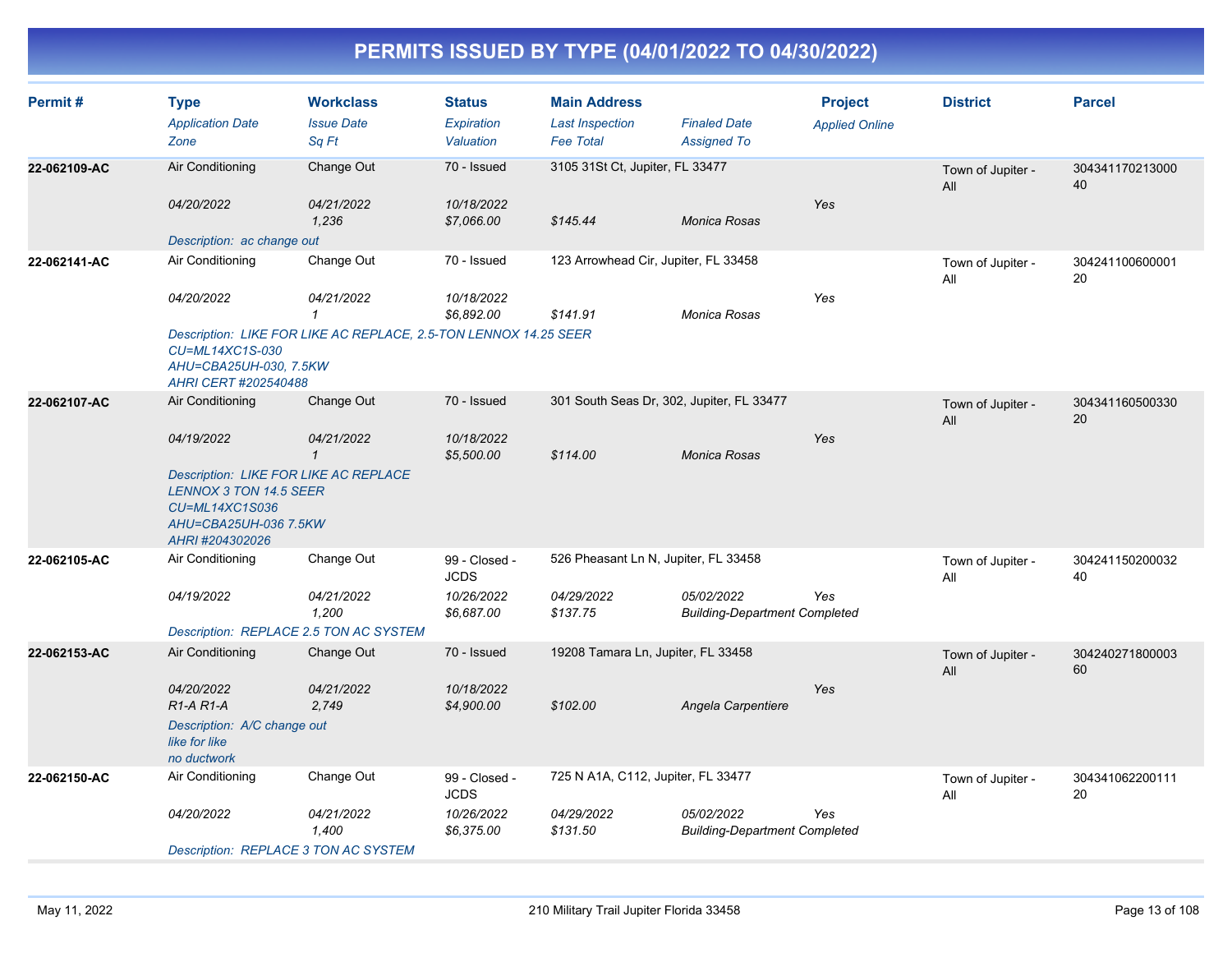| Permit#       | <b>Type</b>                                 | <b>Workclass</b>                                 | <b>Status</b>                | <b>Main Address</b>                    |                                                                                                                 | <b>Project</b>        | <b>District</b>          | <b>Parcel</b>         |
|---------------|---------------------------------------------|--------------------------------------------------|------------------------------|----------------------------------------|-----------------------------------------------------------------------------------------------------------------|-----------------------|--------------------------|-----------------------|
|               | <b>Application Date</b>                     | <b>Issue Date</b>                                | Expiration                   | <b>Last Inspection</b>                 | <b>Finaled Date</b>                                                                                             | <b>Applied Online</b> |                          |                       |
|               | Zone                                        | Sq Ft                                            | Valuation                    | <b>Fee Total</b>                       | <b>Assigned To</b>                                                                                              |                       |                          |                       |
| 22-062139-AC  | Air Conditioning                            | Change Out                                       | 70 - Issued                  | 383 Eagle Dr, Jupiter, FL 33477        |                                                                                                                 |                       | Town of Jupiter -<br>All | 304341180700054<br>90 |
|               | 04/20/2022                                  | 04/21/2022<br>$\mathbf{1}$                       | 10/18/2022<br>\$54,789.00    | \$1,163.18                             | Angela Carpentiere                                                                                              | Yes                   |                          |                       |
|               |                                             |                                                  |                              |                                        | Description: LIKE FOR LIKE CHANGE OUT (4) SYSTEMS. (2) 3-TON, 16-SEER and (2) 5-TON 16-SEER, AHRI DOCS ATTACHED |                       |                          |                       |
| 22-062131-AC  | Air Conditioning                            | Change Out                                       | 70 - Issued                  | 245 Bluejay Ln, Jupiter, FL 33458      |                                                                                                                 |                       | Town of Jupiter -<br>All | 304241150200003<br>90 |
|               | 04/20/2022                                  | 04/21/2022<br>1,808                              | 10/18/2022<br>\$3,995.00     | \$83.90                                | Angela Carpentiere                                                                                              | Yes                   |                          |                       |
|               |                                             | Description: HVAC CHANGE OUT LIKE FOR LIKE       |                              |                                        |                                                                                                                 |                       |                          |                       |
| 22-062126-AC  | Air Conditioning                            | Change Out                                       | 70 - Issued                  | 198 Hampton PI, Jupiter, FL 33458      |                                                                                                                 |                       | Town of Jupiter -<br>All | 304241111500031<br>80 |
|               | 04/20/2022<br>R <sub>2</sub> R <sub>2</sub> | 04/21/2022<br>2,449                              | 10/18/2022<br>\$9,302.00     | \$190.83                               | <b>Debbie Rogers</b>                                                                                            | Yes                   |                          |                       |
|               | <b>Description: LIKE FOR LIKE</b>           |                                                  |                              |                                        |                                                                                                                 |                       |                          |                       |
| 22-062082-AC  | Air Conditioning                            | Change Out                                       | 70 - Issued                  |                                        | 129 Ocean Cove Dr, Jupiter, FL 33477                                                                            |                       | Town of Jupiter -<br>All | 304341081400012<br>90 |
|               | 04/19/2022                                  | 04/22/2022<br>1,288                              | 10/19/2022<br>\$7,720.00     | \$158.72                               | Monica Rosas                                                                                                    | Yes                   |                          |                       |
|               |                                             | Description: (1) 2.5 RHEEM A/C CHANGE-OUT        |                              |                                        |                                                                                                                 |                       |                          |                       |
| 22-062124-AC  | Air Conditioning                            | Change Out                                       | $30 - ln$<br>Review          | 33477                                  | 100 Ocean Trail Way, 1103, Jupiter, FL                                                                          |                       | Town of Jupiter -<br>All | 304341050900211<br>03 |
|               | 04/20/2022                                  | 04/22/2022<br>1,170                              | 10/19/2022<br>\$6,564.00     | \$135.28                               | Monica Rosas                                                                                                    | Yes                   |                          |                       |
|               | Description: AC CHANGE OUT                  |                                                  |                              |                                        |                                                                                                                 |                       |                          |                       |
| 22-062197-AC* | Air Conditioning                            | Change Out                                       | <b>NOC</b><br>Required       |                                        | 123 Harbourside Cir, Jupiter, FL 33477                                                                          |                       | Town of Jupiter -<br>All | 304341170200010<br>58 |
|               | 04/22/2022                                  | 04/22/2022<br>2,940                              | 10/19/2022<br>\$8,206.00     | \$168.58                               | Monica Rosas                                                                                                    | Yes                   |                          |                       |
|               |                                             | <b>Description: HVAC CHANGEOUT SAME LOCATION</b> |                              |                                        |                                                                                                                 |                       |                          |                       |
| 22-062135-AC  | Air Conditioning                            | Change Out                                       | 70 - Issued                  | 402 Muirfield Ct, F, Jupiter, FL 33458 |                                                                                                                 |                       | Town of Jupiter -<br>All | 304241103300440<br>26 |
|               | 04/20/2022                                  | 04/22/2022<br>1,310                              | 10/19/2022<br>\$11,000.00    | \$225.50                               | Debbie Rogers                                                                                                   | Yes                   |                          |                       |
|               |                                             | Description: (1) 2.5 RHEEM A/C CHANGE-OUT        |                              |                                        |                                                                                                                 |                       |                          |                       |
| 22-062177-AC  | Air Conditioning                            | Change Out                                       | 99 - Closed -<br><b>JCDS</b> | 3002 30Th Ct, Jupiter, FL 33477        |                                                                                                                 |                       | Town of Jupiter -<br>All | 304341170214700<br>20 |
|               | 04/21/2022                                  | 04/22/2022<br>1,236                              | 10/31/2022<br>\$7,066.00     | 05/04/2022<br>\$145.44                 | 05/04/2022<br><b>Building-Department Completed</b>                                                              | Yes                   |                          |                       |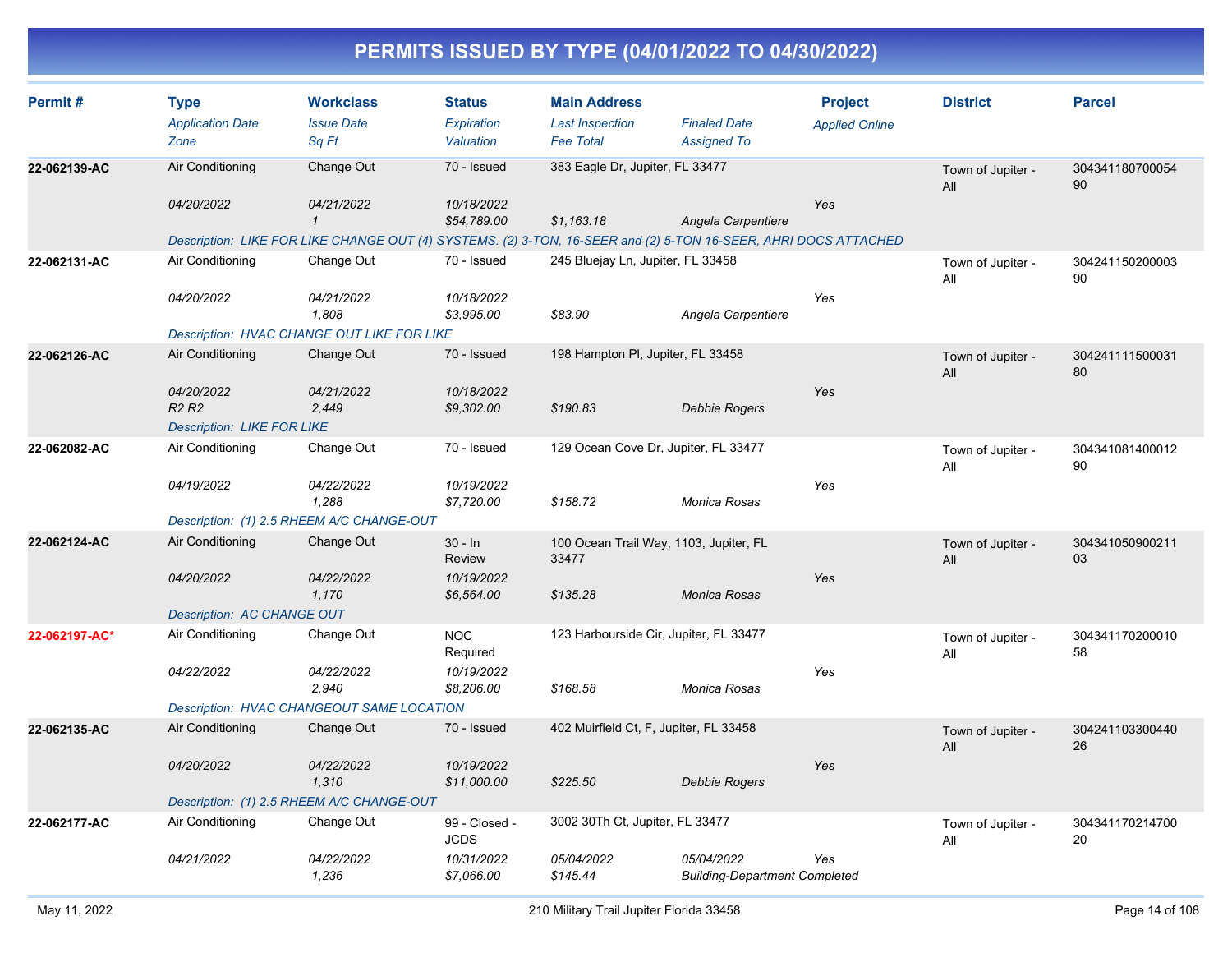|              |                                                                                      |                                                                                       |                                          |                                                                   | PERMITS ISSUED BY TYPE (04/01/2022 TO 04/30/2022)  |                                         |                          |                           |
|--------------|--------------------------------------------------------------------------------------|---------------------------------------------------------------------------------------|------------------------------------------|-------------------------------------------------------------------|----------------------------------------------------|-----------------------------------------|--------------------------|---------------------------|
| Permit#      | <b>Type</b><br><b>Application Date</b><br>Zone                                       | <b>Workclass</b><br><b>Issue Date</b><br>Sq Ft                                        | <b>Status</b><br>Expiration<br>Valuation | <b>Main Address</b><br><b>Last Inspection</b><br><b>Fee Total</b> | <b>Finaled Date</b><br><b>Assigned To</b>          | <b>Project</b><br><b>Applied Online</b> | <b>District</b>          | <b>Parcel</b>             |
|              |                                                                                      | Description: Replace existing AC with 2.5 ton 14 seer Bryant vertical 5 kw            |                                          |                                                                   |                                                    |                                         |                          |                           |
| 22-062159-AC | Air Conditioning                                                                     | Change Out                                                                            | 99 - Closed -<br><b>JCDS</b>             | 1030 Tiki Dr, Jupiter, FL 33458                                   |                                                    |                                         | Town of Jupiter -<br>All | 304241141400042<br>10     |
|              | 04/21/2022                                                                           | 04/22/2022<br>7,036                                                                   | 10/26/2022<br>\$9,832.00                 | 04/29/2022<br>\$201.59                                            | 05/02/2022<br><b>Building-Department Completed</b> | Yes                                     |                          |                           |
|              |                                                                                      | Description: LIKE FOR LIKE A/C REPLACEMENT OF (2) UNITS. NO DUCT FOR EITHER INCLUDED. |                                          |                                                                   |                                                    |                                         |                          |                           |
| 22-062157-AC | Air Conditioning                                                                     | Change Out                                                                            | 99 - Closed -<br><b>JCDS</b>             | 33477                                                             | 1127 E Seminole Ave, 8A, Jupiter, FL               |                                         | Town of Jupiter -<br>All | 304341050700000<br>81     |
|              | 04/21/2022                                                                           | 04/22/2022                                                                            | 10/31/2022<br>\$6,567.00                 | 05/02/2022<br>\$135.34                                            | 05/03/2022<br><b>Building-Department Completed</b> | Yes                                     |                          |                           |
|              |                                                                                      | Description: Replace AC with like system                                              |                                          |                                                                   |                                                    |                                         |                          |                           |
| 22-062221-AC | Air Conditioning                                                                     | Change Out                                                                            | 70 - Issued                              | 825 Parkway St, 6, Jupiter, FL 33477                              |                                                    |                                         | Town of Jupiter -<br>All | 304340311900000<br>60     |
|              | 04/22/2022                                                                           | 04/25/2022<br>$\mathbf 1$                                                             | 10/24/2022<br>\$7,979.00                 | \$163.97                                                          | <b>Debbie Rogers</b>                               | Yes                                     |                          |                           |
|              | <b>LENNOX 3.5T 15.00SEER</b><br>CU=ML14XC1S-042<br>AHU=CBA25UH-042<br>AHRI=202540496 | <b>Description: LIKE FOR LIKE AC REPLACE</b>                                          |                                          |                                                                   |                                                    |                                         |                          |                           |
| 22-062195-AC | Air Conditioning                                                                     | Change Out                                                                            | 70 - Issued                              | 300 N A1A, B104, Jupiter, FL 33477                                |                                                    |                                         | Town of Jupiter -<br>All | 304341050400210<br>40     |
|              | 04/21/2022                                                                           | 04/25/2022<br>1,600                                                                   | 10/24/2022<br>\$4,800.00                 | \$100.00                                                          | <b>Debbie Rogers</b>                               | Yes                                     |                          |                           |
|              |                                                                                      | Description: change out air handler in closet and condenser on stand on roof          |                                          |                                                                   |                                                    |                                         |                          |                           |
| 22-062282-AC | Air Conditioning                                                                     | Change Out                                                                            | 70 - Issued                              | 615 Dakota Dr, Jupiter, FL 33458                                  |                                                    |                                         | Town of Jupiter -<br>All | 304241132300022<br>$00\,$ |
|              | 04/25/2022                                                                           | 04/26/2022<br>2,310                                                                   | 10/24/2022<br>\$4,150.00                 | \$87.00                                                           | <b>Ellis Baird</b>                                 | Yes                                     |                          |                           |
|              |                                                                                      | Description: Install new 3 Ton 16 Seer Payne System                                   |                                          |                                                                   |                                                    |                                         |                          |                           |
| 22-062250-AC | Air Conditioning                                                                     | Change Out                                                                            | 70 - Issued                              | 12 Windsor Rd W, Jupiter, FL 33469                                |                                                    |                                         | Town of Jupiter -<br>All | 304240360901200<br>50     |
|              | 04/25/2022                                                                           | 04/26/2022<br>1,594                                                                   | 10/24/2022<br>\$7,036.00                 | \$144.83                                                          | <b>Ellis Baird</b>                                 | Yes                                     |                          |                           |
|              | <b>Description: AC Changeout</b>                                                     |                                                                                       |                                          |                                                                   |                                                    |                                         |                          |                           |
| 22-062246-AC | Air Conditioning                                                                     | Change Out                                                                            | 99 - Closed -<br><b>JCDS</b>             | 6160 Lucerne St, Jupiter, FL 33458                                |                                                    |                                         | Town of Jupiter -<br>All | 304241150101300<br>70     |
|              | 04/25/2022                                                                           | 04/26/2022<br>0                                                                       | 11/02/2022<br>\$5,250.00                 | 05/06/2022<br>\$109.00                                            | 05/09/2022<br><b>Building-Department Completed</b> | Yes                                     |                          |                           |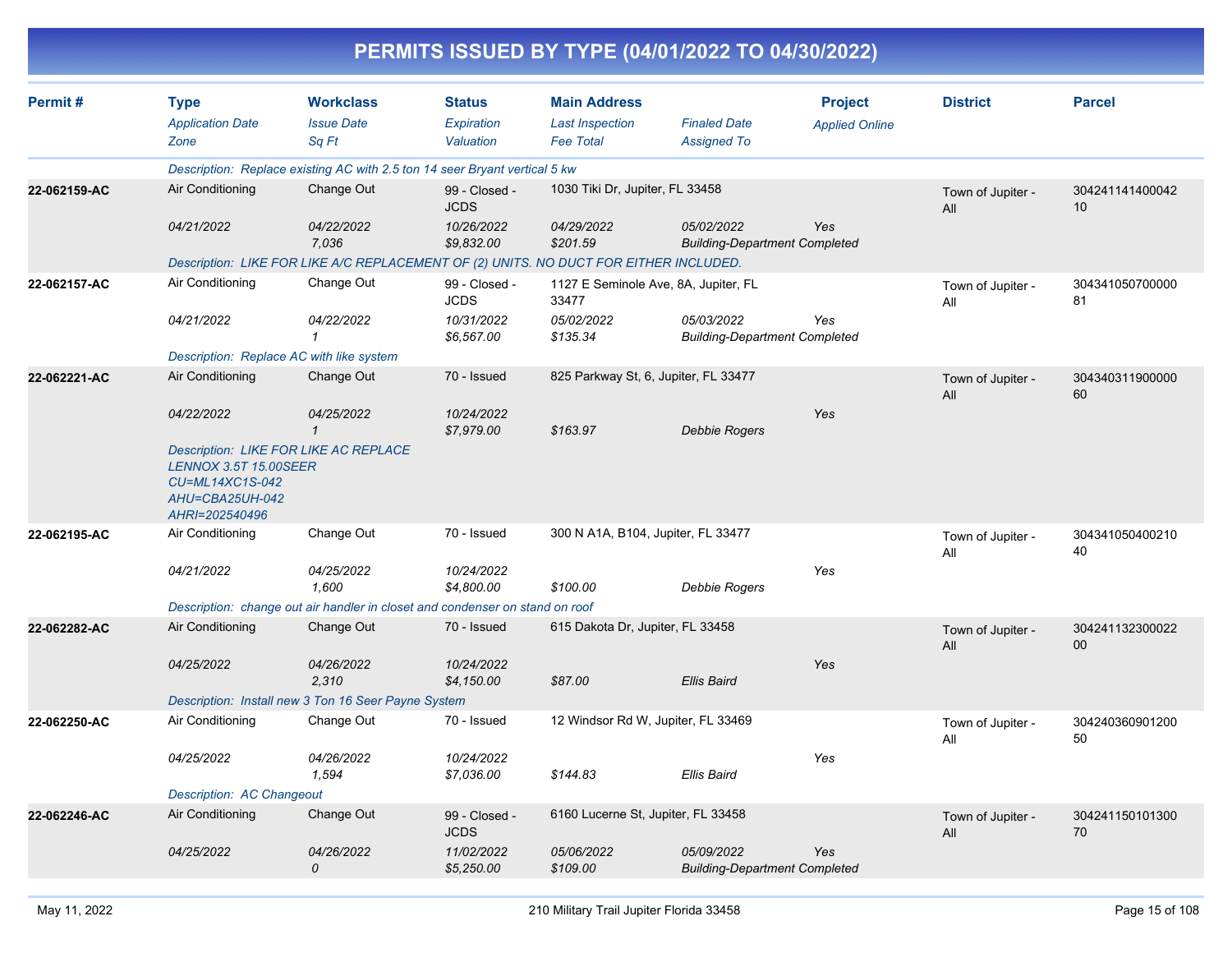| Permit#       | <b>Type</b><br><b>Application Date</b><br>Zone                            | <b>Workclass</b><br><b>Issue Date</b>                            | <b>Status</b><br><b>Expiration</b><br>Valuation | <b>Main Address</b><br><b>Last Inspection</b><br><b>Fee Total</b> | <b>Finaled Date</b>                                | <b>Project</b><br><b>Applied Online</b> | <b>District</b>          | <b>Parcel</b>         |
|---------------|---------------------------------------------------------------------------|------------------------------------------------------------------|-------------------------------------------------|-------------------------------------------------------------------|----------------------------------------------------|-----------------------------------------|--------------------------|-----------------------|
|               |                                                                           | Sq Ft                                                            |                                                 |                                                                   | <b>Assigned To</b>                                 |                                         |                          |                       |
|               |                                                                           | Description: AC change out Rheem 3 ton, 16 seer complete system. |                                                 |                                                                   |                                                    |                                         |                          |                       |
| 22-062243-AC  | Air Conditioning                                                          | Change Out                                                       | 70 - Issued                                     | 6421 Garrett St, Jupiter, FL 33458                                |                                                    |                                         | Town of Jupiter -<br>All | 304241150104501<br>80 |
|               | 04/25/2022                                                                | 04/26/2022<br>$\mathbf 1$                                        | 10/24/2022<br>\$5,500.00                        | \$114.00                                                          | <b>Ellis Baird</b>                                 | Yes                                     |                          |                       |
|               | Description: Replace a/c equipment                                        |                                                                  |                                                 |                                                                   |                                                    |                                         |                          |                       |
| 22-062284-AC  | Air Conditioning                                                          | Change Out                                                       | 70 - Issued                                     |                                                                   | 5906 Stonewood Ct, Jupiter, FL 33458               |                                         | Town of Jupiter -<br>All | 304241022100006<br>20 |
|               | 04/26/2022                                                                | 04/26/2022<br>2,691                                              | 10/24/2022<br>\$6,850.00                        | \$141.06                                                          | <b>Ellis Baird</b>                                 | Yes                                     |                          |                       |
|               | <b>Description: LIKE FOR LIKE</b>                                         |                                                                  |                                                 |                                                                   |                                                    |                                         |                          |                       |
| 22-062288-AC* | Air Conditioning                                                          | Change Out                                                       | <b>NOC</b><br>Required                          |                                                                   | 5667 Satinwood Ct, Jupiter, FL 33458               |                                         | Town of Jupiter -<br>All | 304240351800000<br>50 |
|               | 04/26/2022                                                                | 04/26/2022<br>3,156                                              | 10/24/2022<br>\$7,850.00                        | \$161.36                                                          | <b>Ellis Baird</b>                                 | Yes                                     |                          |                       |
|               |                                                                           | Description: HVAC CHANGEOUT SAME LOCATION                        |                                                 |                                                                   |                                                    |                                         |                          |                       |
| 22-061516-AC  | Air Conditioning                                                          | Change Out                                                       | 99 - Closed -<br><b>JCDS</b>                    | 33477                                                             | 1801 Marina Isle Way, 301, Jupiter, FL             |                                         | Town of Jupiter -<br>All | 304341201101830<br>10 |
|               | 03/29/2022                                                                | 04/26/2022<br>1,385                                              | 11/02/2022<br>\$3,677.00                        | 05/06/2022<br>\$79.00                                             | 05/09/2022<br><b>Building-Department Completed</b> | Yes                                     |                          |                       |
|               |                                                                           | Description: exact changeout 2ton a/c system                     |                                                 |                                                                   |                                                    |                                         |                          |                       |
| 22-062310-AC  | Air Conditioning                                                          | Change Out                                                       | 99 - Closed -<br><b>JCDS</b>                    |                                                                   | 393 Eagle Dr, Jupiter, FL 33477                    |                                         | Town of Jupiter -<br>All | 304341182300054<br>40 |
|               | 04/26/2022                                                                | 04/26/2022<br>1,200                                              | 10/25/2022<br>\$5,472.00                        | 04/28/2022<br>\$113.44                                            | 04/29/2022<br><b>Building-Department Completed</b> | Yes                                     |                          |                       |
|               |                                                                           | Description: REPLACE 2 TON AC SYSTEM                             |                                                 |                                                                   |                                                    |                                         |                          |                       |
| 22-062330-AC  | Air Conditioning                                                          | Change Out                                                       | 70 - Issued                                     |                                                                   | 155 Whale Cay Way, Jupiter, FL 33458               |                                         | Town of Jupiter -<br>All | 304240330500019<br>30 |
|               | 04/26/2022                                                                | <i>04/27/2022</i><br>4,333                                       | 10/24/2022<br>\$26,550.00                       | \$544.27                                                          | <b>Ellis Baird</b>                                 | Yes                                     |                          |                       |
|               | Description: A/C CHANGE OUT                                               |                                                                  |                                                 |                                                                   |                                                    |                                         |                          |                       |
| 22-062324-AC  | Air Conditioning                                                          | Change Out                                                       | 70 - Issued                                     | 33458                                                             | 185 Indian Creek Pkwy, 101, Jupiter, FL            |                                         | Town of Jupiter -<br>All | 304241121902910<br>10 |
|               | 04/26/2022                                                                | 04/27/2022<br>2.068                                              | 10/24/2022<br>\$7,403.00                        | \$152.28                                                          | <b>Ellis Baird</b>                                 | Yes                                     |                          |                       |
|               | Description: Replace existing AC with 4 ton 14 seer Bryant vertical 10 kw |                                                                  |                                                 |                                                                   |                                                    |                                         |                          |                       |
| 22-062323-AC  | Air Conditioning                                                          | Change Out                                                       | 70 - Issued                                     | 190 Pinewood Ct, Jupiter, FL 33458                                |                                                    |                                         | Town of Jupiter -<br>All | 304241100200015<br>70 |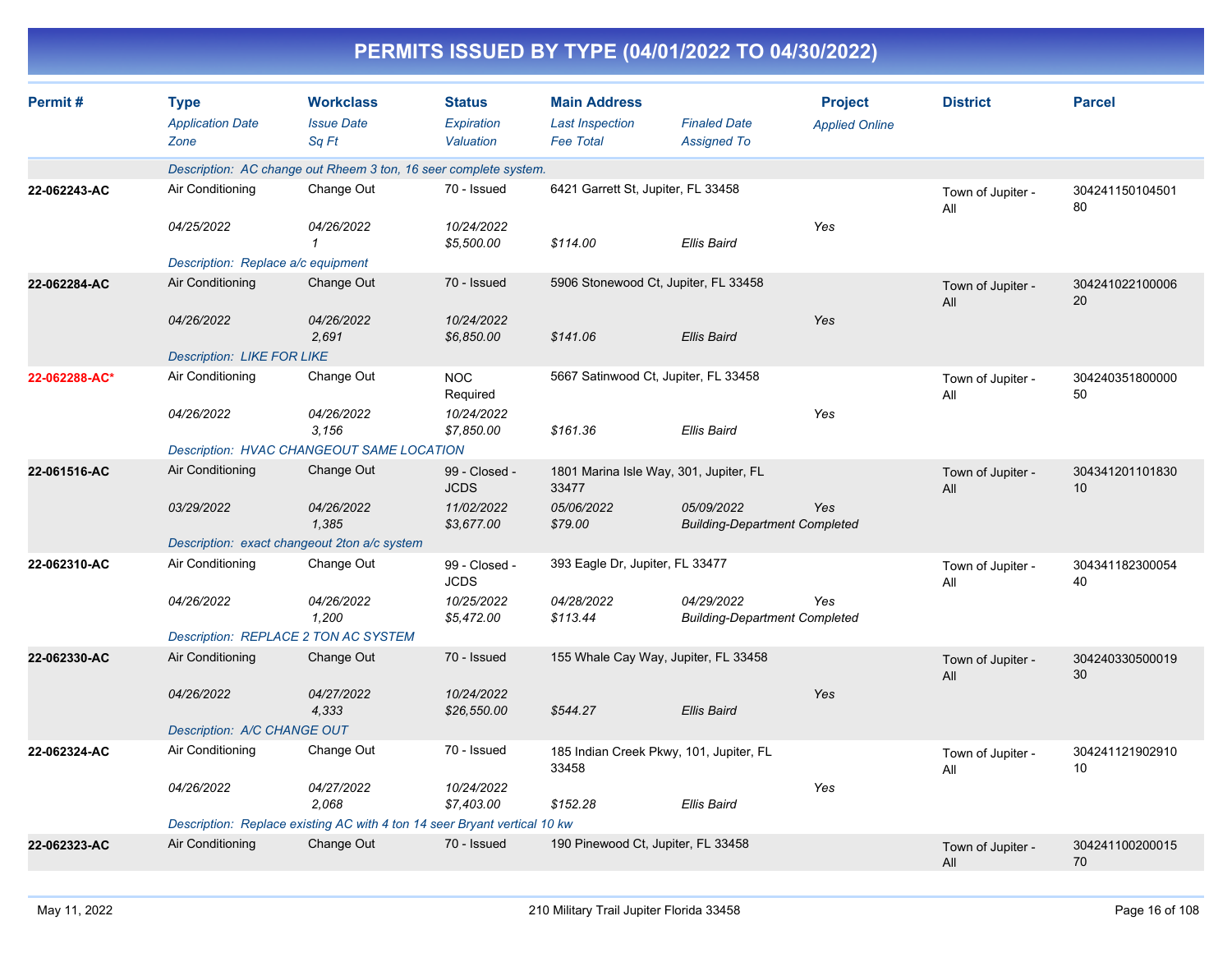| Permit#       | <b>Type</b><br><b>Application Date</b><br>Zone | <b>Workclass</b><br><b>Issue Date</b><br>Sq Ft                    | <b>Status</b><br><b>Expiration</b><br>Valuation | <b>Main Address</b><br><b>Last Inspection</b><br><b>Fee Total</b> | <b>Finaled Date</b><br><b>Assigned To</b>          | <b>Project</b><br><b>Applied Online</b> | <b>District</b>          | <b>Parcel</b>         |
|---------------|------------------------------------------------|-------------------------------------------------------------------|-------------------------------------------------|-------------------------------------------------------------------|----------------------------------------------------|-----------------------------------------|--------------------------|-----------------------|
|               | 04/26/2022                                     | 04/27/2022<br>$\mathcal I$                                        | 10/24/2022<br>\$5,995.00                        | \$123.90                                                          | <b>Ellis Baird</b>                                 | Yes                                     |                          |                       |
|               |                                                | Description: exact a/c change out, no ductwork                    |                                                 |                                                                   |                                                    |                                         |                          |                       |
| 22-062374-AC  | Air Conditioning                               | Change Out                                                        | 70 - Issued                                     | 148 Wandering Trl, Jupiter, FL 33458                              |                                                    |                                         | Town of Jupiter -<br>All | 304241101700007<br>40 |
|               | 04/27/2022                                     | 04/28/2022<br>1,750                                               | 10/25/2022<br>\$7,304.00                        | \$150.27                                                          | <b>Ellis Baird</b>                                 | Yes                                     |                          |                       |
|               | <b>Description: AC CHANGEOUT</b>               |                                                                   |                                                 |                                                                   |                                                    |                                         |                          |                       |
| 22-062370-AC  | Air Conditioning                               | Change Out                                                        | 70 - Issued                                     | 1425 Ocean Dunes Cir, Jupiter, FL 33477                           |                                                    |                                         | Town of Jupiter -<br>All | 304341201403900<br>20 |
|               | 04/27/2022                                     | 04/28/2022<br>2,015                                               | 10/25/2022<br>\$6,913.00                        | \$142.33                                                          | <b>Ellis Baird</b>                                 | Yes                                     |                          |                       |
|               | Description: AC CHANGEOUT                      |                                                                   |                                                 |                                                                   |                                                    |                                         |                          |                       |
| 22-062345-AC  | Air Conditioning                               | Change Out                                                        | 70 - Issued                                     | 107 Edenberry Ave, Jupiter, FL 33458                              |                                                    |                                         | Town of Jupiter -<br>All | 304241132300008<br>60 |
|               | 04/27/2022                                     | 04/28/2022<br>4,151                                               | 10/25/2022<br>\$6,500.00                        | \$134.00                                                          | <b>Ellis Baird</b>                                 | Yes                                     |                          |                       |
|               |                                                | <b>Description: HVAC CHANGEOUT SAME LOCATION</b>                  |                                                 |                                                                   |                                                    |                                         |                          |                       |
| 22-062346-AC  | Air Conditioning                               | Change Out                                                        | 70 - Issued                                     | 2815 28Th Ct, Jupiter, FL 33477                                   |                                                    |                                         | Town of Jupiter -<br>All | 304341170215800<br>30 |
|               | 04/27/2022                                     | 04/28/2022<br>1,236                                               | 10/25/2022<br>\$6,655.00                        | \$137.10                                                          | <b>Ellis Baird</b>                                 | Yes                                     |                          |                       |
|               |                                                | <b>Description: HVAC CHANGEIUT SAME LOCATION</b>                  |                                                 |                                                                   |                                                    |                                         |                          |                       |
| 22-062362-AC  | Air Conditioning                               | Change Out                                                        | 99 - Closed -<br><b>JCDS</b>                    | 901 Captains Way, Jupiter, FL 33477                               |                                                    |                                         | Town of Jupiter -<br>All | 304341180400009<br>01 |
|               | 04/27/2022                                     | 04/28/2022<br>1,866                                               | 11/01/2022<br>\$8,692.00                        | 05/05/2022<br>\$178.45                                            | 05/06/2022<br><b>Building-Department Completed</b> | Yes                                     |                          |                       |
|               |                                                | Description: Like for like A/C replacement. No duct work included |                                                 |                                                                   |                                                    |                                         |                          |                       |
| 22-062363-AC  | Air Conditioning                               | Change Out                                                        | 70 - Issued                                     | 2201 Marina Isle Way, 301, Jupiter, FL<br>33477                   |                                                    |                                         | Town of Jupiter -<br>All | 304341201102230<br>10 |
|               | 04/27/2022                                     | 04/28/2022<br>1,385                                               | 10/25/2022<br>\$5,694.00                        | \$117.88                                                          | <b>Ellis Baird</b>                                 | Yes                                     |                          |                       |
|               | Description: Ac Change Out                     |                                                                   |                                                 |                                                                   |                                                    |                                         |                          |                       |
| 22-062385-AC* | Air Conditioning                               | Change Out                                                        | <b>NOC</b><br>Required                          | 17745 Cornelia Ave, Jupiter, FL 33458                             |                                                    |                                         | Town of Jupiter -<br>All | 304241030600005<br>10 |
|               | 04/28/2022                                     | 04/29/2022<br>962                                                 | 10/26/2022<br>\$9,380.00                        | \$192.41                                                          | <b>Ellis Baird</b>                                 | Yes                                     |                          |                       |
|               | Description: Ac Change out                     |                                                                   |                                                 |                                                                   |                                                    |                                         |                          |                       |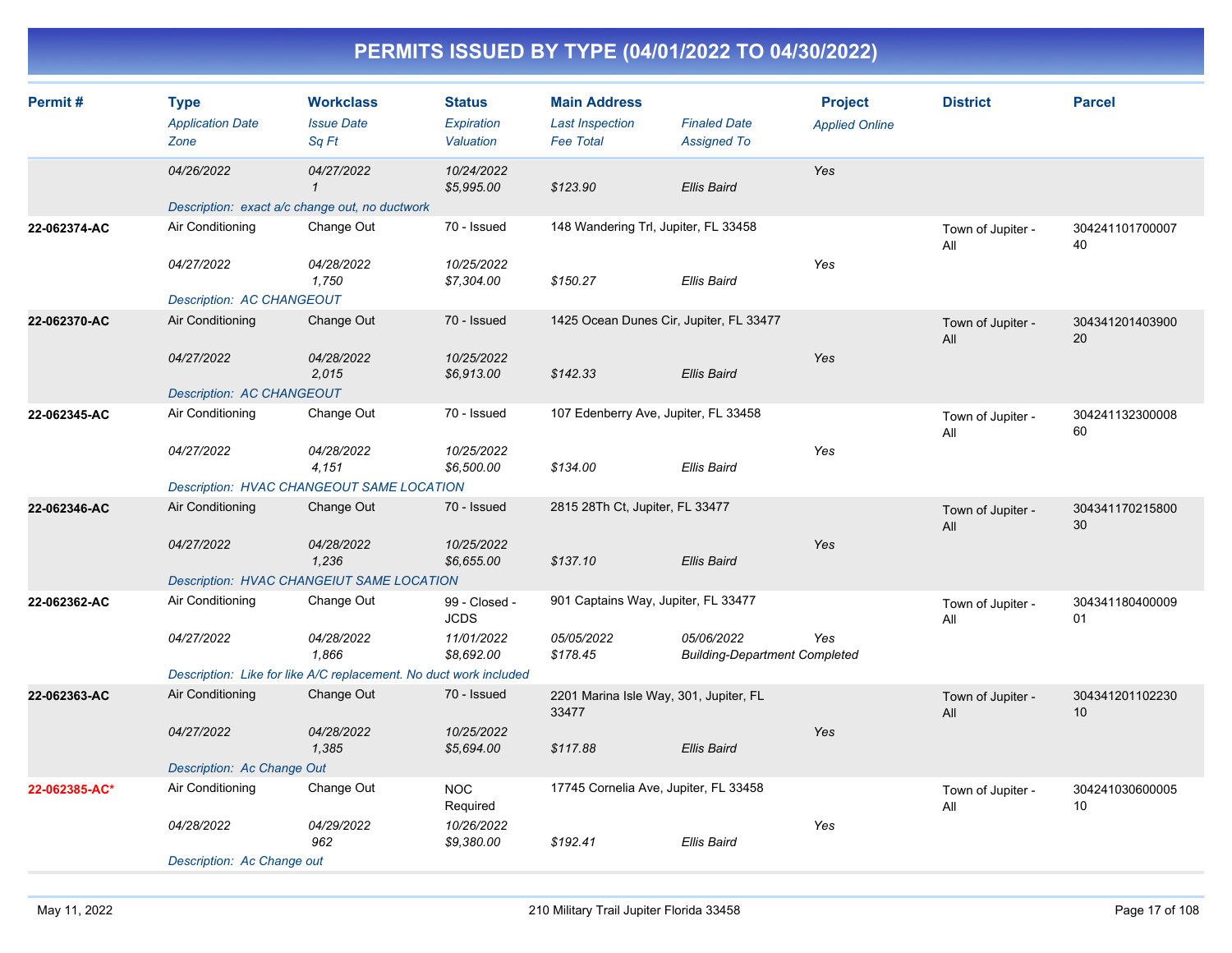| Permit#       | <b>Type</b><br><b>Application Date</b><br>Zone                                                          | <b>Workclass</b><br><b>Issue Date</b><br>Sq Ft | <b>Status</b><br>Expiration<br>Valuation | <b>Main Address</b><br><b>Last Inspection</b><br><b>Fee Total</b> | <b>Finaled Date</b><br><b>Assigned To</b>          | <b>Project</b><br><b>Applied Online</b> | <b>District</b>          | <b>Parcel</b>         |
|---------------|---------------------------------------------------------------------------------------------------------|------------------------------------------------|------------------------------------------|-------------------------------------------------------------------|----------------------------------------------------|-----------------------------------------|--------------------------|-----------------------|
| 22-062391-AC  | Air Conditioning                                                                                        | Change Out                                     | 70 - Issued                              | 115 Arrowhead Cir, Jupiter, FL 33458                              |                                                    |                                         | Town of Jupiter -<br>All | 304241100600000<br>80 |
|               | 04/28/2022                                                                                              | 04/29/2022                                     | 10/26/2022<br>\$5,546.00                 | \$114.92                                                          | <b>Ellis Baird</b>                                 | Yes                                     |                          |                       |
|               | *** EMERGENCY CHANGE OUT ***<br>BRYANT 2-TON 14.5 SEER<br>CU=116BNA024<br>AHU=FMA4P24<br>AHRI#201851875 | <b>Description: LIKE FOR LIKE AC REPLACE</b>   |                                          |                                                                   |                                                    |                                         |                          |                       |
| 22-062394-AC* | Air Conditioning                                                                                        | Change Out                                     | <b>NOC</b><br>Required                   | 170 Commodore Dr, Jupiter, FL 33477                               |                                                    |                                         | Town of Jupiter -<br>All | 304341070900014<br>60 |
|               | 04/28/2022                                                                                              | 04/29/2022<br>5,972                            | 10/26/2022<br>\$8,596.00                 | \$176.50                                                          | <b>Ellis Baird</b>                                 | Yes                                     |                          |                       |
|               | <b>Description: AC Changeout</b>                                                                        |                                                |                                          |                                                                   |                                                    |                                         |                          |                       |
| 22-062398-AC  | Air Conditioning                                                                                        | Change Out                                     | 70 - Issued                              |                                                                   | 6391 Riverwalk Ln, 2, Jupiter, FL 33458            |                                         | Town of Jupiter -<br>All | 304241031700004<br>20 |
|               | 04/28/2022                                                                                              | 04/29/2022<br>1,800                            | 10/26/2022<br>\$5,000.00                 | \$104.00                                                          | <b>Ellis Baird</b>                                 | Yes                                     |                          |                       |
|               | Description: Exact AC Change Out                                                                        |                                                |                                          |                                                                   |                                                    |                                         |                          |                       |
| 22-062400-AC  | Air Conditioning                                                                                        | Change Out                                     | 99 - Closed -<br><b>JCDS</b>             | 146 Spyglass Ln, Jupiter, FL 33477                                |                                                    |                                         | Town of Jupiter -<br>All | 304341071500024<br>90 |
|               | 04/28/2022                                                                                              | 04/29/2022<br>1,200                            | 11/02/2022<br>\$5,103.00                 | 05/06/2022<br>\$106.06                                            | 05/09/2022<br><b>Building-Department Completed</b> | Yes                                     |                          |                       |
|               |                                                                                                         | Description: REPLACE 1.5 TON AC SYSTEM         |                                          |                                                                   |                                                    |                                         |                          |                       |

#### **PERMITS ISSUED FOR AIR CONDITIONING: 124**

| Building (C)<br>1395 University Blvd, Jupiter, FL 33458<br>Alteration<br>99 - Closed -<br>22-061462-COMM<br>304241230900400<br>Town of Jupiter -         |  |
|----------------------------------------------------------------------------------------------------------------------------------------------------------|--|
| <b>JCDS</b><br>00<br>All                                                                                                                                 |  |
| 11/02/2022<br>03/28/2022<br>04/01/2022<br>Yes<br><i>05/06/2022</i><br>05/09/2022<br>16<br>\$500.00<br>\$79.00<br><b>Building-Department Completed</b>    |  |
| Description: 4x4 post and panel (1) Double Sided                                                                                                         |  |
| 2603 Fairway Dr N, Jupiter, FL 33477<br>Building (C)<br>70 - Issued<br>Alteration<br>22-060624-COMM<br>304341052000026<br>Town of Jupiter -<br>03<br>All |  |
| Yes<br>04/01/2022<br><i>02/25/2022</i><br>10/17/2022<br>04/19/2022<br>\$12,500.00<br>\$368.75<br>Shandre Kellerman<br>112                                |  |
| Description: Install a class III sunroom on the back porch with new CGI impact glass doors.                                                              |  |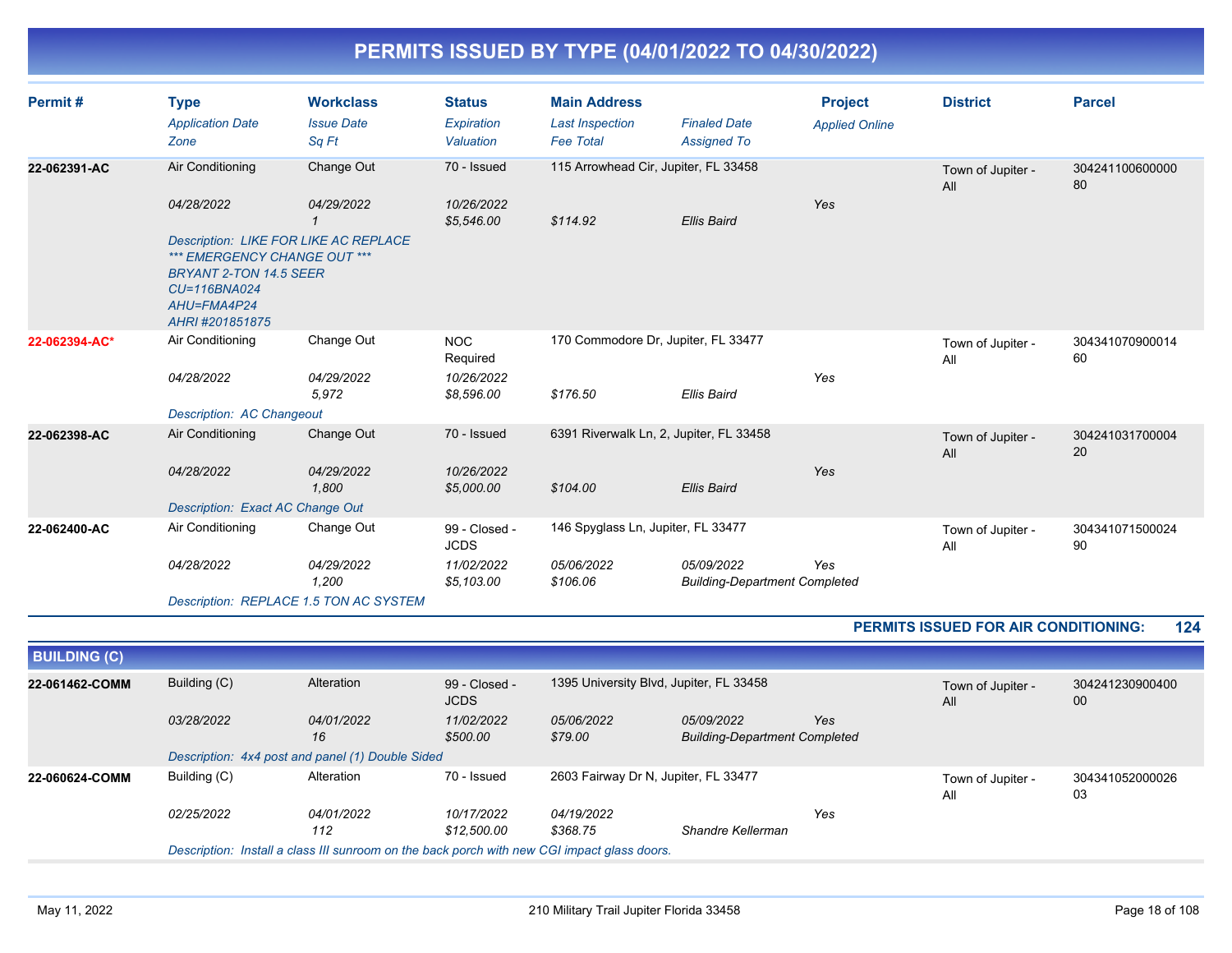| Permit#        | <b>Type</b><br><b>Application Date</b><br>Zone | <b>Workclass</b><br><b>Issue Date</b><br>Sq Ft                                                                             | <b>Status</b><br>Expiration<br>Valuation  | <b>Main Address</b><br><b>Last Inspection</b><br><b>Fee Total</b> | <b>Finaled Date</b><br><b>Assigned To</b> | <b>Project</b><br><b>Applied Online</b> | <b>District</b>          | <b>Parcel</b>         |
|----------------|------------------------------------------------|----------------------------------------------------------------------------------------------------------------------------|-------------------------------------------|-------------------------------------------------------------------|-------------------------------------------|-----------------------------------------|--------------------------|-----------------------|
| 22-061023-COMM | Building (C)                                   | Fence                                                                                                                      | 70 - Issued                               | 115 1St St, Jupiter, FL 33458                                     |                                           |                                         | Town of Jupiter -<br>All | 304241010300903<br>50 |
|                | 03/11/2022<br>C2C2                             | 04/01/2022<br>3.900<br>Description: 4-foot aluminum mechanical fence, bronze                                               | 09/28/2022<br>\$2,800.00                  | \$179.00                                                          | <b>Ellis Baird</b>                        | Yes                                     |                          |                       |
| 22-061207-COMM | Building (C)                                   | Alteration                                                                                                                 | 70 - Issued                               | 961 N A1A, Jupiter, FL 33477                                      |                                           |                                         | Town of Jupiter -<br>All | 304340310300300<br>11 |
|                | 03/18/2022                                     | 04/04/2022<br>$\mathcal I$                                                                                                 | 10/03/2022<br>\$13,000.00                 | \$266.50                                                          | Suzanne Harrison                          | Yes                                     |                          |                       |
|                |                                                | Description: Cutting of (4) 6' square holes in existing non-structural concrete slabs for archaeological testing purposes. |                                           |                                                                   |                                           |                                         |                          |                       |
| 22-060991-COMM | Building (C)                                   | Alteration                                                                                                                 | 70 - Issued                               | 601 South Seas Dr, 403, Jupiter, FL 33477                         |                                           |                                         | Town of Jupiter -<br>All | 304341160500640<br>30 |
|                | 03/10/2022<br>R3 R3                            | 04/05/2022<br>1,200                                                                                                        | 10/03/2022<br>\$65,000.00                 | \$1,707.50                                                        | <b>Kimberly Slater</b>                    | Yes                                     |                          |                       |
|                |                                                | Description: Non Structural Interior Renovation                                                                            |                                           |                                                                   |                                           |                                         |                          |                       |
| 22-061390-COMM | Building (C)                                   | Windows, Doors,<br>Garage Doors                                                                                            | 70 - Issued                               | 431 Jupiter Lakes Blvd, 2117C, Jupiter, FL<br>33458               |                                           |                                         | Town of Jupiter -<br>All | 304241120300201<br>73 |
|                | 03/24/2022<br><b>R3 R3</b>                     | 04/05/2022<br>700                                                                                                          | 10/03/2022<br>\$8,394.00                  | \$172.40                                                          | Angela Carpentiere                        | Yes                                     |                          |                       |
|                |                                                | Description: replace 4 impact windows and 1 impact door, size for size.                                                    |                                           |                                                                   |                                           |                                         |                          |                       |
| 22-061540-COMM | Building (C)                                   | Shutter                                                                                                                    | 70 - Issued                               | 225 Murcia Dr, 312, Jupiter, FL 33458                             |                                           |                                         | Town of Jupiter -<br>All | 304241132201331<br>20 |
|                | 03/30/2022<br><b>MXD MXD</b>                   | 04/05/2022<br>$\mathbf{1}$                                                                                                 | 10/03/2022<br>\$5,390.00                  | \$111.80                                                          | <b>Debbie Rogers</b>                      | Yes                                     |                          |                       |
|                |                                                | <b>Description: Installation of 5 Accordion Shutters</b>                                                                   |                                           |                                                                   |                                           |                                         |                          |                       |
| 21-058500-COMM | Building (C)                                   | Alteration                                                                                                                 | 70 - Issued                               | 1025 Military Trl, 209, Jupiter, FL 33458                         |                                           |                                         | Town of Jupiter -<br>All | 304241120000011<br>30 |
|                | 12/07/2021<br>C2C2                             | 04/06/2022<br>3,008                                                                                                        | 10/31/2022<br>\$331,774.00                | 05/04/2022<br>\$8,430.80                                          | Alicia Hertzog                            | Yes                                     |                          |                       |
|                |                                                | Description: "Fit Out" for Cranial Technologies per attached construction drawings                                         |                                           |                                                                   |                                           |                                         |                          |                       |
| 21-052076-COMM | Building (C)                                   | Alteration                                                                                                                 | 70 - Issued                               | 703 Clubhouse Cir, Jupiter, FL 33477                              |                                           |                                         | Town of Jupiter -<br>All | 304341050800107<br>03 |
|                | 04/21/2021<br><b>R3 R3</b>                     | 04/06/2022<br>$\mathcal{I}$                                                                                                | 11/07/2022<br>\$29,100.00                 | 05/09/2022<br>\$792.05                                            | Suzanne Harrison                          | Yes                                     |                          |                       |
|                | <b>Description: PATIO ENCLOSURE TO LIVING</b>  |                                                                                                                            |                                           |                                                                   |                                           |                                         |                          |                       |
| 21-056387-COMM | Building (C)                                   | Alteration                                                                                                                 | $39 - In$<br>Review -<br><b>Revisions</b> | 2048 W Indiantown Rd, Jupiter, FL 33458                           |                                           |                                         | Town of Jupiter -<br>All | 304241032400000<br>10 |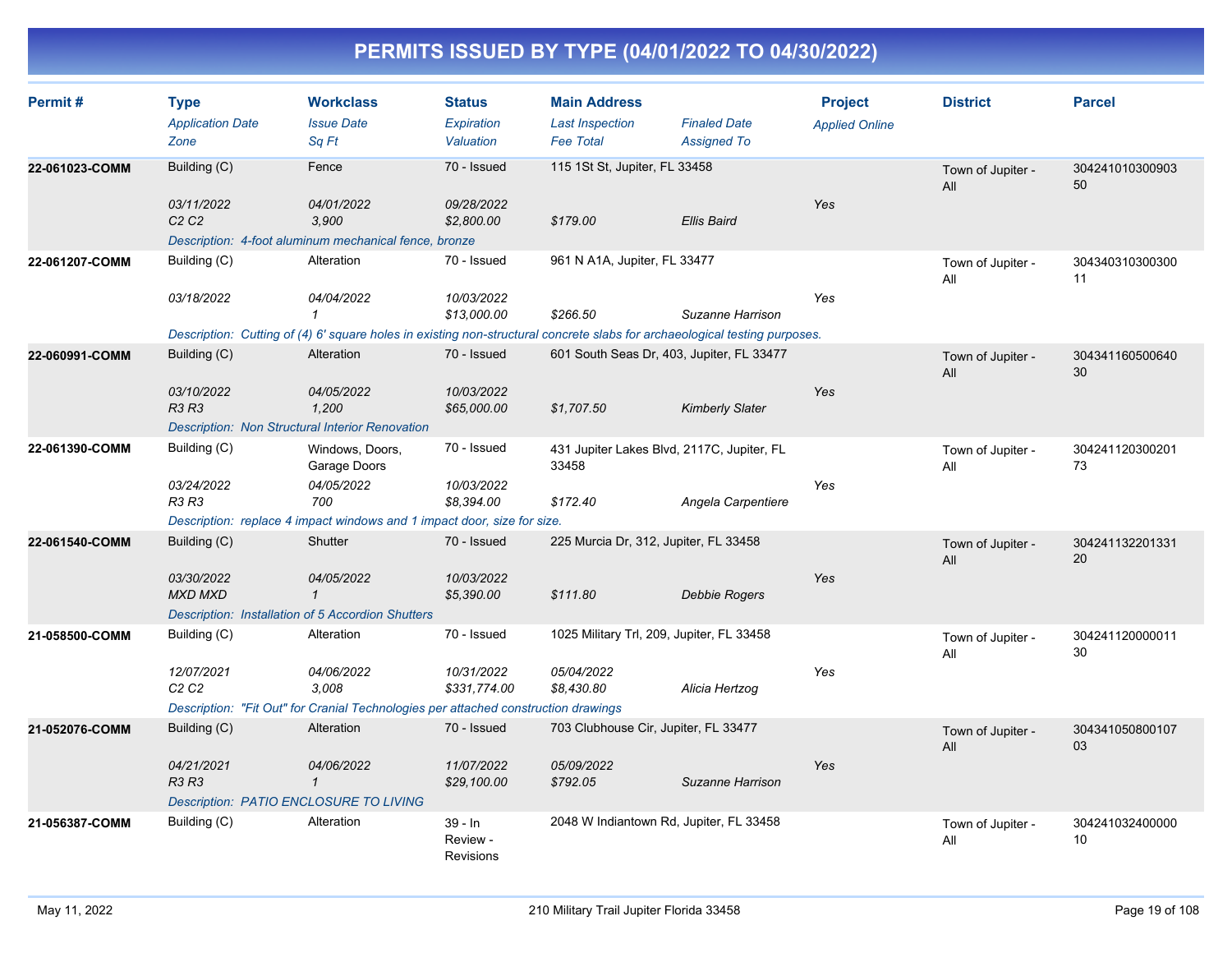| Permit#         | <b>Type</b><br><b>Application Date</b><br>Zone                            | <b>Workclass</b><br><b>Issue Date</b><br>Sq Ft                                         | <b>Status</b><br>Expiration<br>Valuation | <b>Main Address</b><br><b>Last Inspection</b><br><b>Fee Total</b> | <b>Finaled Date</b><br><b>Assigned To</b>          | <b>Project</b><br><b>Applied Online</b> | <b>District</b>          | <b>Parcel</b>         |
|-----------------|---------------------------------------------------------------------------|----------------------------------------------------------------------------------------|------------------------------------------|-------------------------------------------------------------------|----------------------------------------------------|-----------------------------------------|--------------------------|-----------------------|
|                 | 09/15/2021                                                                | 04/06/2022<br>1,920                                                                    | 10/03/2022<br>\$210,000.00               | \$5,480.00                                                        | Alicia Hertzog                                     | Yes                                     |                          |                       |
|                 |                                                                           | Description: Interior/exterior remodel of existing Taco Bell                           |                                          |                                                                   |                                                    |                                         |                          |                       |
| 22-060382-COMM* | Building (C)                                                              | Alteration                                                                             | 70 - Issued                              | 901 Clubhouse Cir, BLDG 9, Jupiter, FL<br>33477                   |                                                    |                                         | Town of Jupiter -<br>All | 304341050800109<br>01 |
|                 | 02/17/2022<br><b>R3 R3</b>                                                | 04/06/2022<br>0                                                                        | 10/24/2022<br>\$10,120.00                | 04/26/2022<br>\$308.06                                            | <b>Kellie Doherty</b>                              | Yes                                     |                          |                       |
|                 |                                                                           | Description: Exterior building Concrete restoration                                    |                                          |                                                                   |                                                    |                                         |                          |                       |
| 22-060383-COMM* | Building (C)                                                              | Alteration                                                                             | 70 - Issued                              | 1601 Clubhouse Cir, BLDG 16, Jupiter, FL<br>33477                 |                                                    |                                         | Town of Jupiter -<br>All | 304341050800116<br>01 |
|                 | 02/17/2022<br>R3 R3                                                       | 04/06/2022<br>0                                                                        | 10/24/2022<br>\$16,470.00                | 04/26/2022<br>\$469.98                                            | <b>Kellie Doherty</b>                              | Yes                                     |                          |                       |
|                 | <b>Description: Building 16</b><br>Exterior building concrete restoration |                                                                                        |                                          |                                                                   |                                                    |                                         |                          |                       |
| 22-059530-COMM  | Building (C)                                                              | Alteration                                                                             | 70 - Issued                              | 4751 Main St, Jupiter, FL 33458                                   |                                                    |                                         | Town of Jupiter -<br>All | 304241131001900<br>10 |
|                 | 01/20/2022<br><b>MXD MXD</b>                                              | 04/06/2022<br>2,100                                                                    | 10/17/2022<br>\$1,119,395.00             | 04/19/2022<br>\$22,947.60                                         | <b>Kellie Doherty</b>                              | Yes                                     |                          |                       |
|                 |                                                                           | Description: Installation of new Left Field & Right Field video displays.              |                                          |                                                                   |                                                    |                                         |                          |                       |
| 21-058273-COMM  | Building (C)                                                              | Alteration                                                                             | 70 - Issued                              | 2055 Military Trl, 303, Jupiter, FL 33458                         |                                                    |                                         | Town of Jupiter -<br>All | 304241121000100<br>10 |
|                 | 06/01/2021<br>C <sub>3</sub> C <sub>3</sub>                               | 04/06/2022<br>1,800                                                                    | 10/31/2022<br>\$90,000.00                | 05/02/2022<br>\$2,345.00                                          | Alicia Hertzog                                     | Yes                                     |                          |                       |
|                 |                                                                           | Description: Renovation of Existing large office into new common area and small office |                                          |                                                                   |                                                    |                                         |                          |                       |
| 22-061650-COMM  | Building (C)                                                              | Windows, Doors,<br>Garage Doors                                                        | 70 - Issued                              | 300 N A1A, C207, Jupiter, FL 33477                                |                                                    |                                         | Town of Jupiter -<br>All | 304341050400320<br>70 |
|                 | 04/04/2022                                                                | 04/06/2022<br>$\mathbf{1}$                                                             | 10/03/2022<br>\$12,428.00                | \$254.78                                                          | Sara Frogner                                       | Yes                                     |                          |                       |
|                 |                                                                           | Description: install impact 2 windows and 2 doors                                      |                                          |                                                                   |                                                    |                                         |                          |                       |
| 22-061264-COMM  | Building (C)                                                              | Alteration                                                                             | 70 - Issued                              | 6743 W Indiantown Rd, 31, Jupiter, FL<br>33458                    |                                                    |                                         | Town of Jupiter -<br>All | 304241030000031<br>30 |
|                 | 03/21/2022                                                                | 04/07/2022<br>60                                                                       | 10/04/2022<br>\$2,400.00                 | \$79.00                                                           | Theo Jackson                                       | Yes                                     |                          |                       |
|                 |                                                                           | Description: individual illuminated (led lights) channel letters installed on wall     |                                          |                                                                   |                                                    |                                         |                          |                       |
| 22-061474-COMM  | Building (C)                                                              | Windows, Doors,<br>Garage Doors                                                        | 99 - Closed -<br><b>JCDS</b>             | 1605 S Us Highway 1, 4F, Jupiter, FL<br>33477                     |                                                    |                                         | Town of Jupiter -<br>All | 304341080900400<br>60 |
|                 | 03/28/2022                                                                | 04/08/2022<br>1,160                                                                    | 10/31/2022<br>\$5,038.00                 | 05/03/2022<br>\$104.76                                            | 05/04/2022<br><b>Building-Department Completed</b> | Yes                                     |                          |                       |
|                 |                                                                           | Description: Replace 1 window and 1 entry door, size for size.                         |                                          |                                                                   |                                                    |                                         |                          |                       |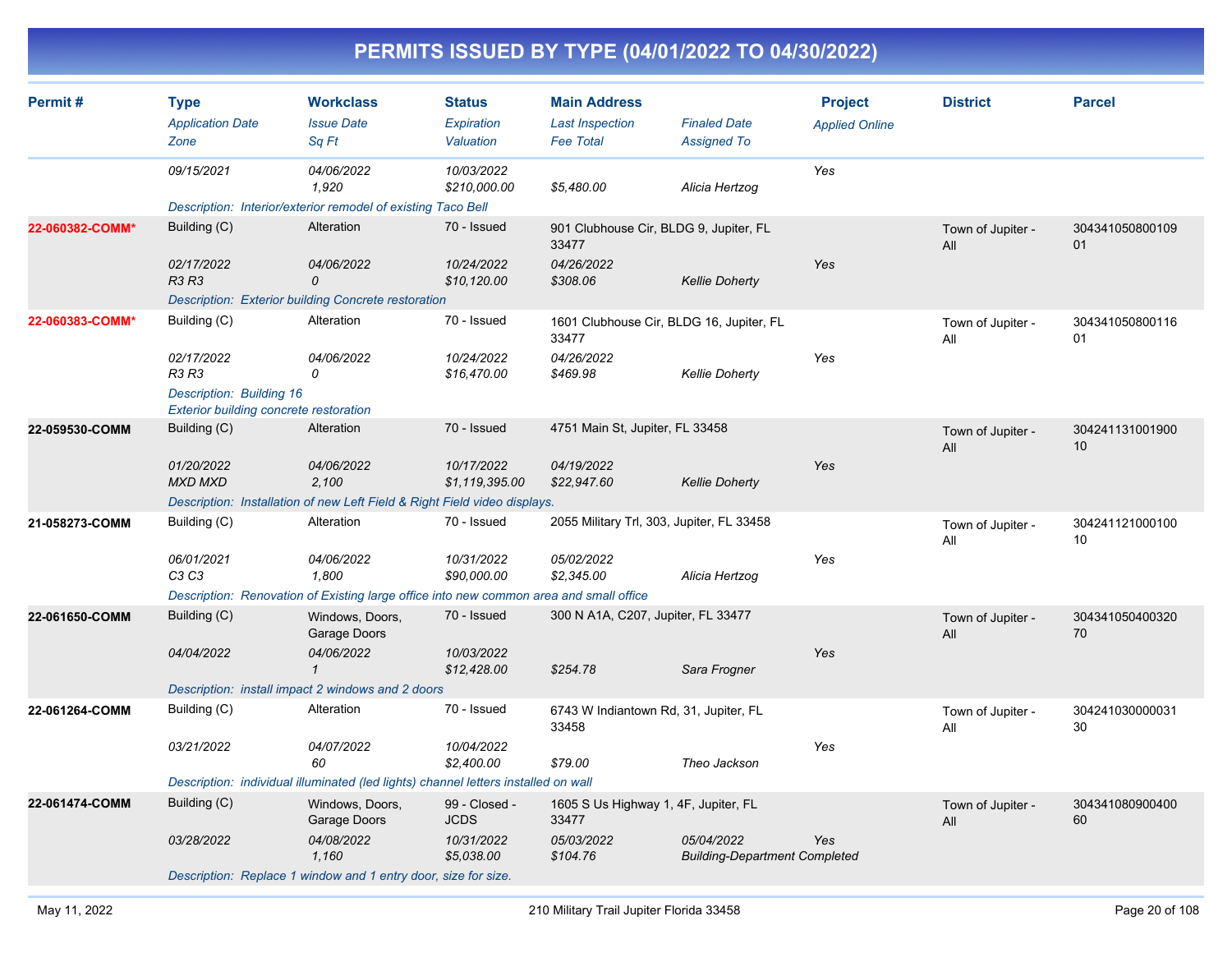| Permit#         | <b>Type</b><br><b>Application Date</b><br>Zone | <b>Workclass</b><br><b>Issue Date</b><br>Sq Ft                                                                                        | <b>Status</b><br>Expiration<br>Valuation     | <b>Main Address</b><br><b>Last Inspection</b><br><b>Fee Total</b> | <b>Finaled Date</b><br><b>Assigned To</b> | <b>Project</b><br><b>Applied Online</b> | <b>District</b>          | <b>Parcel</b>         |
|-----------------|------------------------------------------------|---------------------------------------------------------------------------------------------------------------------------------------|----------------------------------------------|-------------------------------------------------------------------|-------------------------------------------|-----------------------------------------|--------------------------|-----------------------|
| 22-061382-COMM* | Building (C)                                   | Alteration                                                                                                                            | <b>NOC</b><br>Required                       | 33477                                                             | 1061 E Indiantown Rd, 100, Jupiter, FL    |                                         | Town of Jupiter -<br>All | 304341050000200<br>20 |
|                 | 03/24/2022                                     | 04/08/2022<br>17                                                                                                                      | 10/05/2022<br>\$6,086.00                     | \$125.72                                                          | Suzanne Harrison                          | Yes                                     |                          |                       |
| 21-058873-COMM* | Building (C)                                   | Description: Non-Illuminated reverse channel letters mounted above entrance - Tenant is Kiewit<br>New - Commercial<br><b>Building</b> | $34 - In$<br>Review -<br>with<br>Corrections | 87 Village Clubhouse Cir,                                         |                                           |                                         | Town of Jupiter -<br>All | 304241130400700<br>00 |
|                 | 12/21/2021<br>R <sub>2</sub> R <sub>2</sub>    | 04/11/2022<br>4,985                                                                                                                   | 10/10/2022<br>\$1,078,000.00                 | \$9,346.00                                                        | Suzanne Harrison                          | Yes                                     |                          |                       |
| 22-060362-COMM  | Building (C)                                   | <b>Description: Construct New Golf Learning Center Building</b><br>Alteration                                                         | 70 - Issued                                  | 220 Eagle Dr, Jupiter, FL 33477                                   |                                           |                                         | Town of Jupiter -        | 304341181000050       |
|                 |                                                |                                                                                                                                       |                                              |                                                                   |                                           |                                         | All                      | 81                    |
|                 | 02/16/2022                                     | 04/11/2022<br>1.866                                                                                                                   | 11/02/2022<br>\$150,000.00                   | 05/06/2022<br>\$3,875.00                                          | <b>Kelly Hills</b>                        | Yes                                     |                          |                       |
|                 |                                                | Description: Renovate existing unit including kitchen, baths, new flooring, paint                                                     |                                              |                                                                   |                                           |                                         |                          |                       |
| 22-061367-COMM  | Building (C)                                   | Alteration                                                                                                                            | 70 - Issued                                  |                                                                   | 112 Newhaven Blvd, Jupiter, FL 33458      |                                         | Town of Jupiter -<br>All | 304241240100200<br>00 |
|                 | 03/23/2022                                     | 04/12/2022<br>4,610                                                                                                                   | 10/10/2022<br>\$33,105.00                    | \$678.65                                                          | Vicki Tarallo                             | Yes                                     |                          |                       |
|                 |                                                | Description: INSTALLATION OF PLAYGROUND EQUIPMENT AND SHADE                                                                           |                                              |                                                                   |                                           |                                         |                          |                       |
| 22-061877-COMM  | Building (C)                                   | Windows, Doors,<br>Garage Doors                                                                                                       | 70 - Issued                                  | 202 Muirfield Ct, A, Jupiter, FL 33458                            |                                           |                                         | Town of Jupiter -<br>All | 304241103300220<br>21 |
|                 | 04/11/2022                                     | 04/13/2022<br>1                                                                                                                       | 10/10/2022<br>\$1,978.51                     | \$79.00                                                           | Sara Frogner                              | Yes                                     |                          |                       |
|                 |                                                | <b>Description: CHANGE OUT FRONT DOOR NO SIZE CHANGE</b>                                                                              |                                              |                                                                   |                                           |                                         |                          |                       |
| 22-060718-COMM* | Building (C)                                   | Alteration                                                                                                                            | <b>NOC</b><br>Required                       |                                                                   | 501 South Seas Dr, 304, Jupiter, FL 33477 |                                         | Town of Jupiter -<br>All | 304341160500530<br>40 |
|                 | 03/01/2022                                     | 04/13/2022<br>1.385                                                                                                                   | 10/10/2022<br>\$100,000.00                   | \$2,600.00                                                        | <b>Kimberly Slater</b>                    | Yes                                     |                          |                       |
|                 |                                                | Description: Interior Renovation including changing plumbing fixtures and adding lighting.                                            |                                              |                                                                   |                                           |                                         |                          |                       |
| 22-061609-COMM* | Building (C)                                   | Windows, Doors,<br>Garage Doors                                                                                                       | <b>NOC</b><br>Required                       | 717 S Us Highway 1, 405, Jupiter, FL<br>33477                     |                                           |                                         | Town of Jupiter -<br>All | 304341050500040<br>50 |
|                 | 04/01/2022<br><b>R3 R3</b>                     | 04/13/2022<br>1.315                                                                                                                   | 10/10/2022<br>\$9,100.00                     | \$186.73                                                          | <b>Kelly Hills</b>                        | Yes                                     |                          |                       |
|                 |                                                | Description: Remove and replace (5) windows and (2) doors with impact windows and doors.                                              |                                              |                                                                   |                                           |                                         |                          |                       |
| 22-061024-COMM  | Building (C)                                   | Windows, Doors,<br>Garage Doors                                                                                                       | 99 - Closed -<br><b>JCDS</b>                 | 764 Saturn St, Jupiter, FL 33477                                  |                                           |                                         | Town of Jupiter -<br>All | 304340310300400<br>11 |
|                 |                                                |                                                                                                                                       |                                              |                                                                   |                                           |                                         |                          |                       |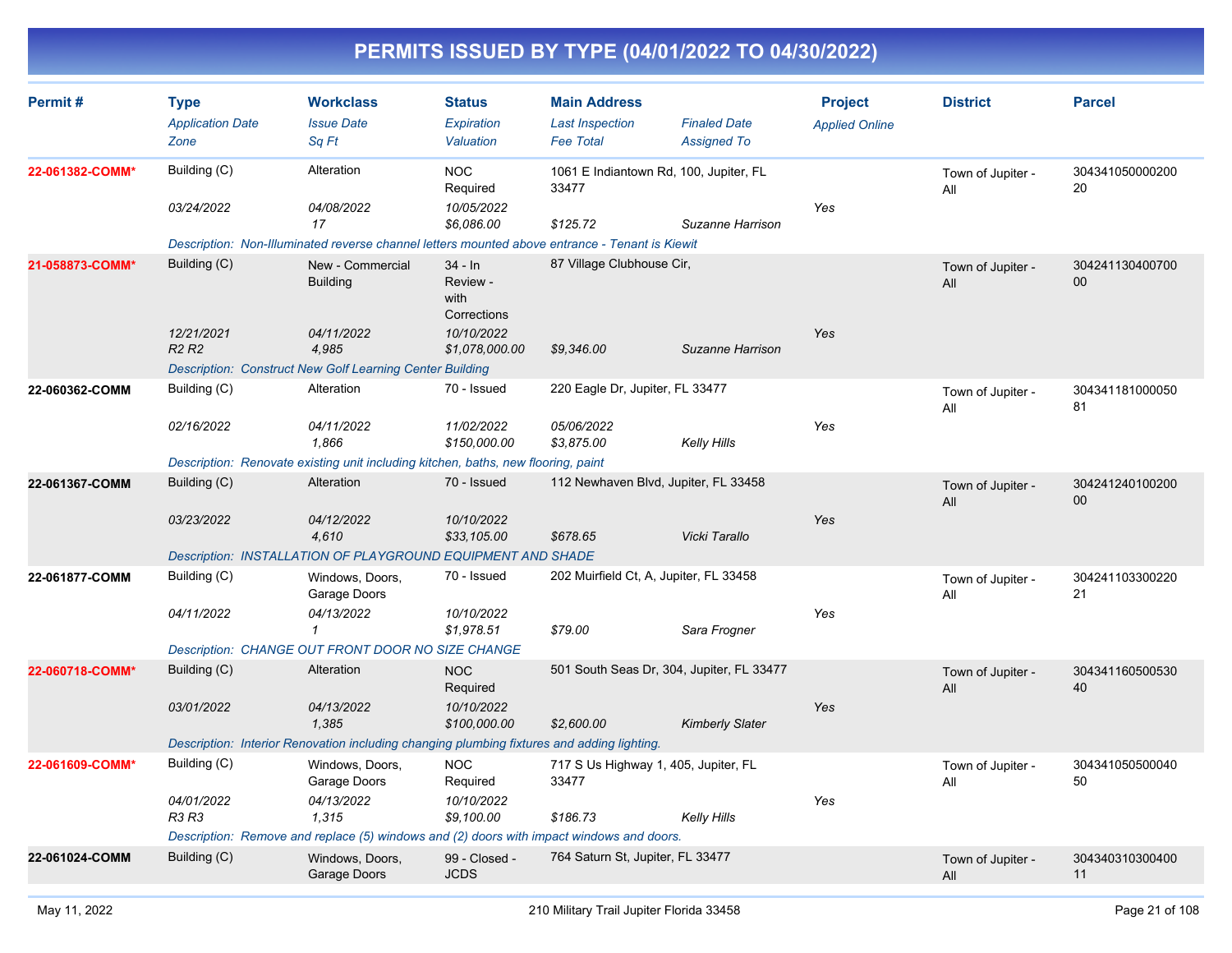| Permit#         | <b>Type</b><br><b>Application Date</b><br>Zone | <b>Workclass</b><br><b>Issue Date</b><br>Sa Ft                                          | <b>Status</b><br>Expiration<br>Valuation | <b>Main Address</b><br><b>Last Inspection</b><br><b>Fee Total</b> | <b>Finaled Date</b><br><b>Assigned To</b>          | <b>Project</b><br><b>Applied Online</b> | <b>District</b>          | <b>Parcel</b>         |
|-----------------|------------------------------------------------|-----------------------------------------------------------------------------------------|------------------------------------------|-------------------------------------------------------------------|----------------------------------------------------|-----------------------------------------|--------------------------|-----------------------|
|                 | 03/11/2022<br>IVIV                             | 04/13/2022<br>$\mathbf{1}$                                                              | 10/24/2022<br>\$4,545.00                 | 04/26/2022<br>\$194.90                                            | 05/04/2022<br><b>Building-Department Completed</b> | Yes                                     |                          |                       |
| 22-059708-COMM  | Building (C)                                   | Description: Replace door with Impact Panic Door<br>Alteration                          | 70 - Issued                              | 6650 W Indiantown Rd, 100, Jupiter, FL<br>33458                   |                                                    |                                         | Town of Jupiter -        | 304241030000070<br>20 |
|                 | 01/27/2022<br>C2C2                             | 04/14/2022<br>21,346                                                                    | 11/02/2022<br>\$244,460.00               | 05/06/2022<br>\$6,283.73                                          | <b>Kellie Doherty</b>                              | Yes                                     | All                      |                       |
|                 |                                                | Description: REMODEL OFFICE AS PER PLANS- Full Steam Staffing                           |                                          |                                                                   |                                                    |                                         |                          |                       |
| 21-053247-COMM* | Building (C)                                   | Addition                                                                                | 70 - Issued                              | 1210 S Old Dixie Hwy, Jupiter, FL 33458                           |                                                    |                                         | Town of Jupiter -<br>All | 304241120000010<br>60 |
|                 | 05/25/2021<br>MC MC                            | 04/14/2022<br>121,585                                                                   | 10/11/2022<br>\$38,312,109.00            | \$825,510.33                                                      | <b>Kellie Doherty</b>                              | Yes                                     |                          |                       |
|                 |                                                | Description: Surgical Institute Addition and Renovation Project- Jupiter Medical Center |                                          |                                                                   |                                                    |                                         |                          |                       |
| 22-060313-COMM  | Building (C)                                   | Alteration                                                                              | 70 - Issued                              | 100 Ocean Trail Way, 1010, Jupiter, FL<br>33477                   |                                                    |                                         | Town of Jupiter -<br>All | 304341050900210<br>10 |
|                 | 02/15/2022                                     | 04/14/2022<br>$\mathbf{1}$                                                              | 10/11/2022<br>\$15,863.00                | \$454.51                                                          | Alicia Hertzog                                     | Yes                                     |                          |                       |
|                 | Description: Guest bathroom shower remodel     |                                                                                         |                                          |                                                                   |                                                    |                                         |                          |                       |
| 22-061377-COMM* | Building (C)                                   | Sign                                                                                    | <b>NOC</b><br>Required                   | 2141 S Alternate A1A, 100, Jupiter, FL<br>33477                   |                                                    |                                         | Town of Jupiter -<br>All | 304341074100201<br>00 |
|                 | 03/24/2022                                     | 04/14/2022<br>22                                                                        | 10/11/2022<br>\$4,400.00                 | \$92.00                                                           | Theo Jackson                                       | Yes                                     |                          |                       |
|                 | Description: Install 1 - illuminated wall sign |                                                                                         |                                          |                                                                   |                                                    |                                         |                          |                       |
| 22-061697-COMM  | Building (C)                                   | Alteration                                                                              | 99 - Closed -<br><b>JCDS</b>             | 1022 Community Dr, Jupiter, FL 33458                              |                                                    |                                         | Town of Jupiter -<br>All | 304241141100200<br>00 |
|                 | 04/05/2022<br><b>MXD MXD</b>                   | 04/14/2022<br>2.400                                                                     | 10/12/2022<br>\$5,206.00                 | 04/15/2022<br>\$208.12                                            | 04/18/2022<br><b>Building-Department Completed</b> | Yes                                     |                          |                       |
|                 | 40x60 tent                                     | <b>Description: Temporary Tent for Easter Service</b>                                   |                                          |                                                                   |                                                    |                                         |                          |                       |
| 22-061556-COMM  | Building (C)                                   | Shutter                                                                                 | 70 - Issued                              | 602 Muirfield Ct, B, Jupiter, FL 33458                            |                                                    |                                         | Town of Jupiter -<br>All | 304241103300660<br>22 |
|                 | 03/30/2022<br><b>R2 R2</b>                     | 04/15/2022<br>$\mathbf{1}$                                                              | 10/12/2022<br>\$6,000.00                 | \$124.00                                                          | <b>Debbie Rogers</b>                               | Yes                                     |                          |                       |
|                 |                                                | Description: Installing Roll up Shutter Plug in Armor Screen                            |                                          |                                                                   |                                                    |                                         |                          |                       |
| 21-057296-COMM* | Building (C)                                   | Alteration                                                                              | 70 - Issued                              | 810 S Us Highway 1, Jupiter, FL 33477                             |                                                    |                                         | Town of Jupiter -<br>All | 304341060000800<br>10 |
|                 | 10/15/2021                                     | 04/15/2022<br>1,056                                                                     | 10/12/2022<br>\$6,500.00                 | \$134.00                                                          | Kellie Doherty                                     | Yes                                     |                          |                       |
|                 |                                                | Description: Concrete Repair work on balcony- Best Western                              |                                          |                                                                   |                                                    |                                         |                          |                       |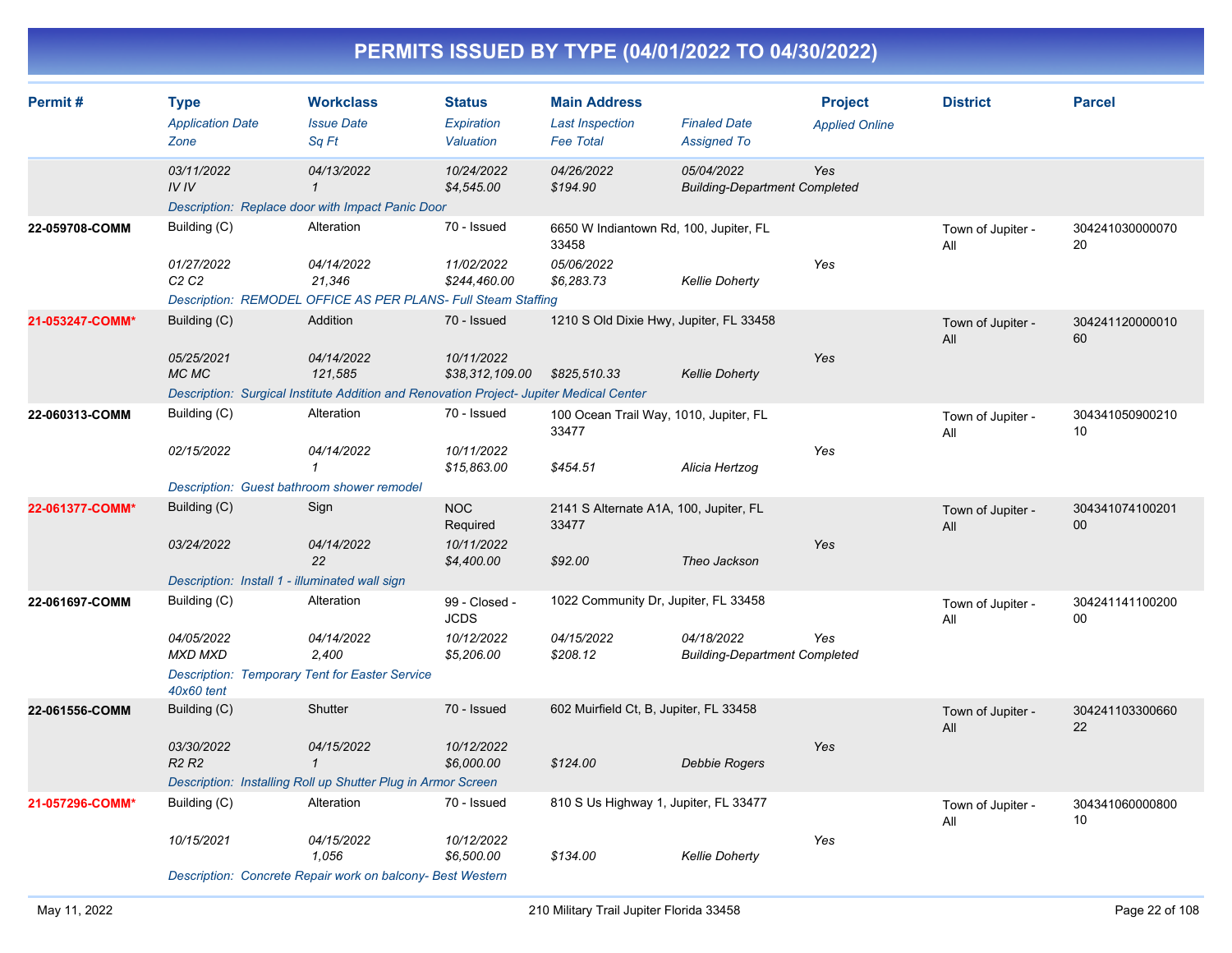| Permit#         | <b>Type</b><br><b>Application Date</b><br>Zone     | <b>Workclass</b><br><b>Issue Date</b><br>Sq Ft                                                                                                                                                                                                                                                                                                                                                                                                                                                                                                                                                               | <b>Status</b><br>Expiration<br>Valuation | <b>Main Address</b><br><b>Last Inspection</b><br><b>Fee Total</b> | <b>Finaled Date</b><br><b>Assigned To</b> | <b>Project</b><br><b>Applied Online</b> | <b>District</b>          | <b>Parcel</b>                      |
|-----------------|----------------------------------------------------|--------------------------------------------------------------------------------------------------------------------------------------------------------------------------------------------------------------------------------------------------------------------------------------------------------------------------------------------------------------------------------------------------------------------------------------------------------------------------------------------------------------------------------------------------------------------------------------------------------------|------------------------------------------|-------------------------------------------------------------------|-------------------------------------------|-----------------------------------------|--------------------------|------------------------------------|
| 22-061741-COMM  | Building (C)<br>04/06/2022                         | Shutter<br>04/15/2022                                                                                                                                                                                                                                                                                                                                                                                                                                                                                                                                                                                        | 70 - Issued<br>10/12/2022                | 100 Ocean Trail Way, 403, Jupiter, FL<br>33477                    |                                           | Yes                                     | Town of Jupiter -<br>All | 304341050900204<br>03              |
|                 | <b>Description: Install 1 Accordion Shutter</b>    | $\mathbf{1}$                                                                                                                                                                                                                                                                                                                                                                                                                                                                                                                                                                                                 | \$4,274.00                               | \$89.48                                                           | Sara Frogner                              |                                         |                          |                                    |
| 22-061557-COMM  | Building (C)                                       | Windows, Doors,<br>Garage Doors                                                                                                                                                                                                                                                                                                                                                                                                                                                                                                                                                                              | 70 - Issued                              | 602 Muirfield Ct, B, Jupiter, FL 33458                            |                                           |                                         | Town of Jupiter -<br>All | 304241103300660<br>22              |
|                 | 03/30/2022                                         | 04/15/2022<br>1                                                                                                                                                                                                                                                                                                                                                                                                                                                                                                                                                                                              | 10/12/2022<br>\$4,779.00                 | \$99.58                                                           | Debbie Rogers                             | Yes                                     |                          |                                    |
|                 |                                                    | Description: Replacing on existing opening 4 impact windows                                                                                                                                                                                                                                                                                                                                                                                                                                                                                                                                                  |                                          |                                                                   |                                           |                                         |                          |                                    |
| 22-061796-COMM  | Building (C)                                       | Windows, Doors,<br>Garage Doors                                                                                                                                                                                                                                                                                                                                                                                                                                                                                                                                                                              | 70 - Issued                              | 300 N A1A, G203, Jupiter, FL 33477                                |                                           |                                         | Town of Jupiter -<br>All | 304341050400720<br>30              |
|                 | 04/07/2022                                         | 04/15/2022<br>$\mathbf{1}$                                                                                                                                                                                                                                                                                                                                                                                                                                                                                                                                                                                   | 11/01/2022<br>\$12,230.00                | 05/05/2022<br>\$250.72                                            | Angela Carpentiere                        | Yes                                     |                          |                                    |
|                 |                                                    | Description: Replace on existing openings 6 impact horizontal roller windows                                                                                                                                                                                                                                                                                                                                                                                                                                                                                                                                 |                                          |                                                                   |                                           |                                         |                          |                                    |
| 22-061739-COMM  | Building (C)                                       | Shutter                                                                                                                                                                                                                                                                                                                                                                                                                                                                                                                                                                                                      | 70 - Issued                              | 2201 Marina Isle Way, 202, Jupiter, FL<br>33477                   |                                           |                                         | Town of Jupiter -<br>All | 304341201102220<br>20              |
|                 | 04/06/2022                                         | 04/15/2022<br>$\mathbf{1}$                                                                                                                                                                                                                                                                                                                                                                                                                                                                                                                                                                                   | 10/12/2022<br>\$2,438.00                 | \$79.00                                                           | Shandre Kellerman                         | Yes                                     |                          |                                    |
|                 | <b>Description: Installing 1 Accordion Shutter</b> |                                                                                                                                                                                                                                                                                                                                                                                                                                                                                                                                                                                                              |                                          |                                                                   |                                           |                                         |                          |                                    |
| 22-060218-COMM  | Building (C)                                       | Alteration                                                                                                                                                                                                                                                                                                                                                                                                                                                                                                                                                                                                   | 70 - Issued                              | 17403 Central Blvd, Jupiter, FL 33458                             |                                           |                                         | Town of Jupiter -<br>All | 304241030000051<br>00 <sub>0</sub> |
|                 | 02/11/2022                                         | 04/18/2022<br>512                                                                                                                                                                                                                                                                                                                                                                                                                                                                                                                                                                                            | 10/17/2022<br>\$59,240.24                | \$2,129.42                                                        | Suzanne Harrison                          | Yes                                     |                          |                                    |
|                 |                                                    | Description: The Town of Jupiter Water Utility plans to construct a sodium hypochlorite (i.e., bleach) storage and feed system intended to supplement its existing chlorine gas<br>disinfection system. This proposed system would feed sodium hypochlorite to the mixing chamber of the reverse osmosis clearwell. The system includes two double walled<br>6,650-gallon HDPE storage tanks, concrete slab, chemical feed pump skid powered from existing 120-volt source, instrumentation with wiring to existing 24-volt control panel, and<br>fabric awning cover to protect tanks from direct sunlight. |                                          |                                                                   |                                           |                                         |                          |                                    |
| 22-061341-COMM  | Building (C)                                       | Awning                                                                                                                                                                                                                                                                                                                                                                                                                                                                                                                                                                                                       | 70 - Issued                              | 17403 Central Blvd, Jupiter, FL 33458                             |                                           |                                         | Town of Jupiter -<br>All | 304241030000051<br>00              |
|                 | 03/23/2022                                         | 04/18/2022<br>512                                                                                                                                                                                                                                                                                                                                                                                                                                                                                                                                                                                            | 10/31/2022<br>\$0.00                     | 05/04/2022<br>\$0.00                                              | Suzanne Harrison                          | Yes                                     |                          |                                    |
|                 | <b>Water Plant</b>                                 | Description: The Town of Jupiter Utilities Department plans to construct a shade structure with fabric awning to cover a proposed sodium hypochlorite chemical feed system at the                                                                                                                                                                                                                                                                                                                                                                                                                            |                                          |                                                                   |                                           |                                         |                          |                                    |
| 22-061963-COMM* | Building (C)                                       | Shutter                                                                                                                                                                                                                                                                                                                                                                                                                                                                                                                                                                                                      | <b>NOC</b><br>Required                   | 801 Maplewood Dr, 13, Jupiter, FL 33458                           |                                           |                                         | Town of Jupiter -<br>All | 304241023600001<br>30              |
|                 | 04/14/2022<br>12 <sub>12</sub>                     | 04/18/2022<br>66                                                                                                                                                                                                                                                                                                                                                                                                                                                                                                                                                                                             | 10/17/2022<br>\$1,619.00                 | \$79.00                                                           | Debbie Rogers                             | Yes                                     |                          |                                    |
|                 |                                                    | Description: INSTALL 1 ACCCORDION ON ENTRY                                                                                                                                                                                                                                                                                                                                                                                                                                                                                                                                                                   |                                          |                                                                   |                                           |                                         |                          |                                    |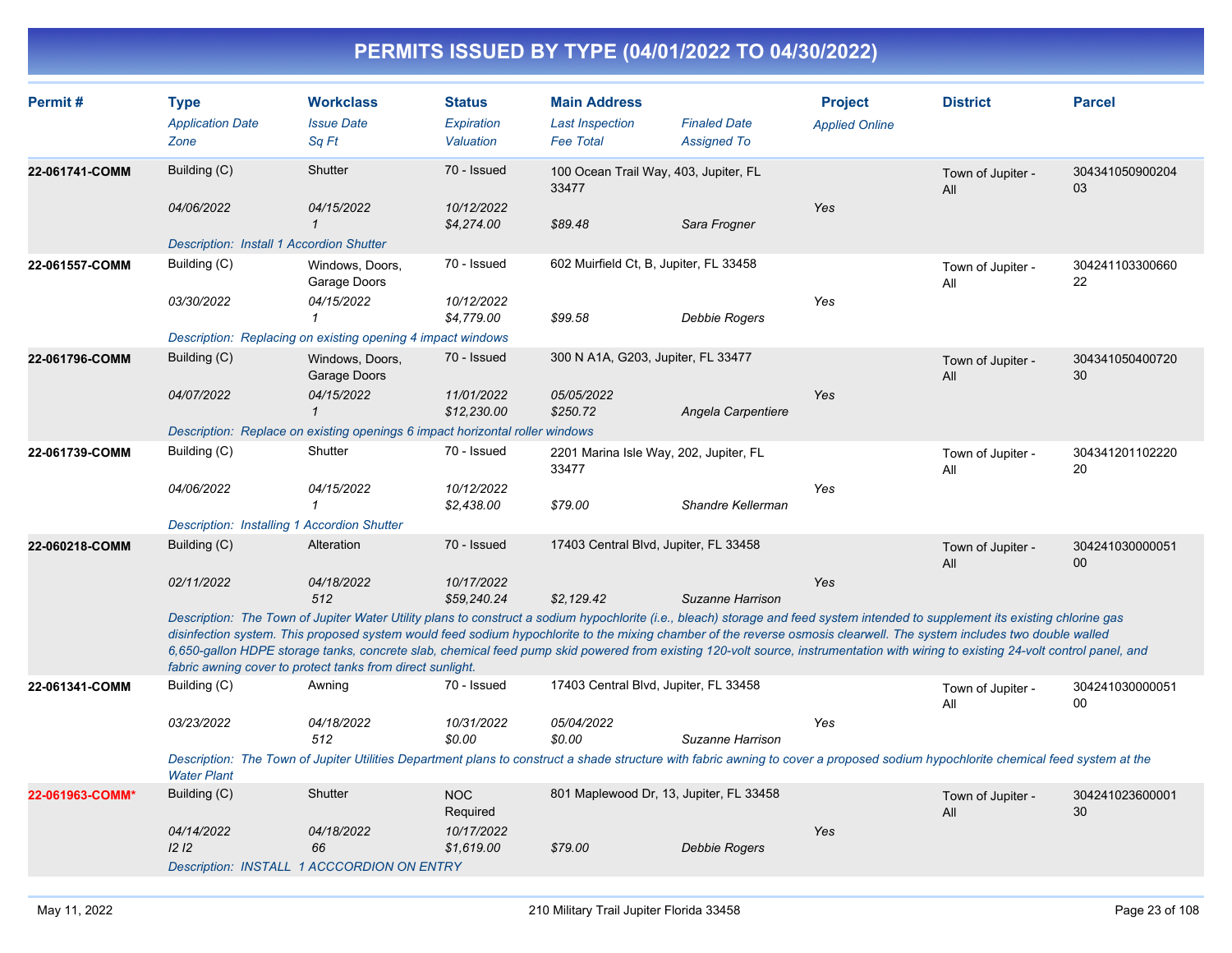| Permit#         | <b>Type</b><br><b>Application Date</b><br>Zone              | <b>Workclass</b><br><b>Issue Date</b><br>Sq Ft                                                  | <b>Status</b><br><b>Expiration</b><br>Valuation | <b>Main Address</b><br><b>Last Inspection</b><br><b>Fee Total</b> | <b>Finaled Date</b><br><b>Assigned To</b>          | <b>Project</b><br><b>Applied Online</b> | <b>District</b>          | <b>Parcel</b>         |
|-----------------|-------------------------------------------------------------|-------------------------------------------------------------------------------------------------|-------------------------------------------------|-------------------------------------------------------------------|----------------------------------------------------|-----------------------------------------|--------------------------|-----------------------|
| 22-061353-COMM  | Building (C)                                                | Alteration                                                                                      | 70 - Issued                                     | 300 Ocean Trail Way, 610, Jupiter, FL<br>33477                    |                                                    |                                         | Town of Jupiter -<br>All | 304341051200306<br>10 |
|                 | 03/23/2022<br><b>R3 R3</b>                                  | 04/18/2022<br>$\mathbf{1}$                                                                      | 10/17/2022<br>\$90,095.00                       | \$2,347.43                                                        | <b>Kelly Hills</b>                                 | Yes                                     |                          |                       |
|                 |                                                             | Description: New kitchen, lighting New master bathroom, kitchen flooring.                       |                                                 |                                                                   |                                                    |                                         |                          |                       |
| 22-060611-COMM  | Building (C)                                                | Alteration                                                                                      | 70 - Issued                                     | 3305 Fairway Dr N, Jupiter, FL 33477                              |                                                    |                                         | Town of Jupiter -<br>All | 304341052000033<br>05 |
|                 | 02/24/2022                                                  | 04/18/2022<br>104                                                                               | 10/17/2022<br>\$12,500.00                       | \$368.75                                                          | <b>Kelly Hills</b>                                 | Yes                                     |                          |                       |
|                 |                                                             | Description: Install a class III sunroom with CGI impact sliding glass doors                    |                                                 |                                                                   |                                                    |                                         |                          |                       |
| 22-061868-COMM  | Building (C)                                                | Windows, Doors,<br>Garage Doors                                                                 | 70 - Issued                                     | 1902 Fairway Dr S, Jupiter, FL 33477                              |                                                    |                                         | Town of Jupiter -<br>All | 304341050800219<br>02 |
|                 | 04/11/2022                                                  | 04/20/2022<br>354                                                                               | 11/07/2022<br>\$32,800.00                       | 05/09/2022<br>\$672.40                                            | Shandre Kellerman                                  | Yes                                     |                          |                       |
|                 |                                                             | Description: Remove & Replace 4 Doors & 7 Windows with Impact                                   |                                                 |                                                                   |                                                    |                                         |                          |                       |
| 22-060395-COMM* | Building (C)                                                | Alteration                                                                                      | <b>NOC</b><br>Required                          | 300 Ocean Trail Way, 309, Jupiter, FL<br>33477                    |                                                    |                                         | Town of Jupiter -<br>All | 304341051200303<br>09 |
|                 | 02/17/2022<br><b>R3 R3</b>                                  | 04/20/2022<br>1,170                                                                             | 10/17/2022<br>\$115,000.00                      | \$2,982.50                                                        | Suzanne Harrison                                   | Yes                                     |                          |                       |
|                 |                                                             | Description: Finishes, appliances, plumbing & electrical fixtures replacement, rooms alteration |                                                 |                                                                   |                                                    |                                         |                          |                       |
| 22-060844-COMM  | Building (C)                                                | Alteration                                                                                      | 70 - Issued                                     | 300 N A1A, M105, Jupiter, FL 33477                                |                                                    |                                         | Town of Jupiter -<br>All | 304341050401310<br>50 |
|                 | 03/04/2022<br><b>R3 R3</b>                                  | 04/21/2022<br>36                                                                                | 11/01/2022<br>\$25,500.00                       | 05/05/2022<br>\$700.25                                            | Shandre Kellerman                                  | Yes                                     |                          |                       |
|                 |                                                             | Description: Bathroom renovation Tub to shower replacement                                      |                                                 |                                                                   |                                                    |                                         |                          |                       |
| 22-059657-COMM  | Building (C)                                                | Alteration                                                                                      | 70 - Issued                                     | 1010 Dakota Dr, Jupiter, FL 33458                                 |                                                    |                                         | Town of Jupiter -<br>All | 304241141700300<br>40 |
|                 | 01/26/2022<br><b>MXD MXD</b><br><b>Description:</b> trellis | 04/21/2022<br>150                                                                               | 10/18/2022<br>\$8,000.00                        | \$264.40                                                          | <b>Kellie Doherty</b>                              | Yes                                     |                          |                       |
| 22-061127-COMM  | Building (C)                                                | Alteration                                                                                      | 99 - Closed -<br><b>JCDS</b>                    | 1260 University Blvd, Jupiter, FL 33458                           |                                                    |                                         | Town of Jupiter -<br>All | 304241230302400<br>00 |
|                 | 03/16/2022                                                  | 04/21/2022<br>400                                                                               | 10/19/2022<br>\$1,150.00                        | 04/22/2022<br>\$79.00                                             | 04/25/2022<br><b>Building-Department Completed</b> | Yes                                     |                          |                       |
|                 |                                                             | Description: (3) 20 x 20 tents for the Cajun Crawfish & Music Festival (Up 4/22- Down 4/23)     |                                                 |                                                                   |                                                    |                                         |                          |                       |
| 22-060835-COMM  | Building (C)                                                | Alteration                                                                                      | 70 - Issued                                     | 14185 Military Trl, Jupiter, FL 33458                             |                                                    |                                         | Town of Jupiter -<br>All | 304241240000070<br>10 |
|                 | 03/04/2022<br>PI PI                                         | 04/21/2022<br>25                                                                                | 10/18/2022<br>\$34,250.00                       | \$923.38                                                          | Suzanne Harrison                                   | Yes                                     |                          |                       |
|                 |                                                             |                                                                                                 |                                                 |                                                                   |                                                    |                                         |                          |                       |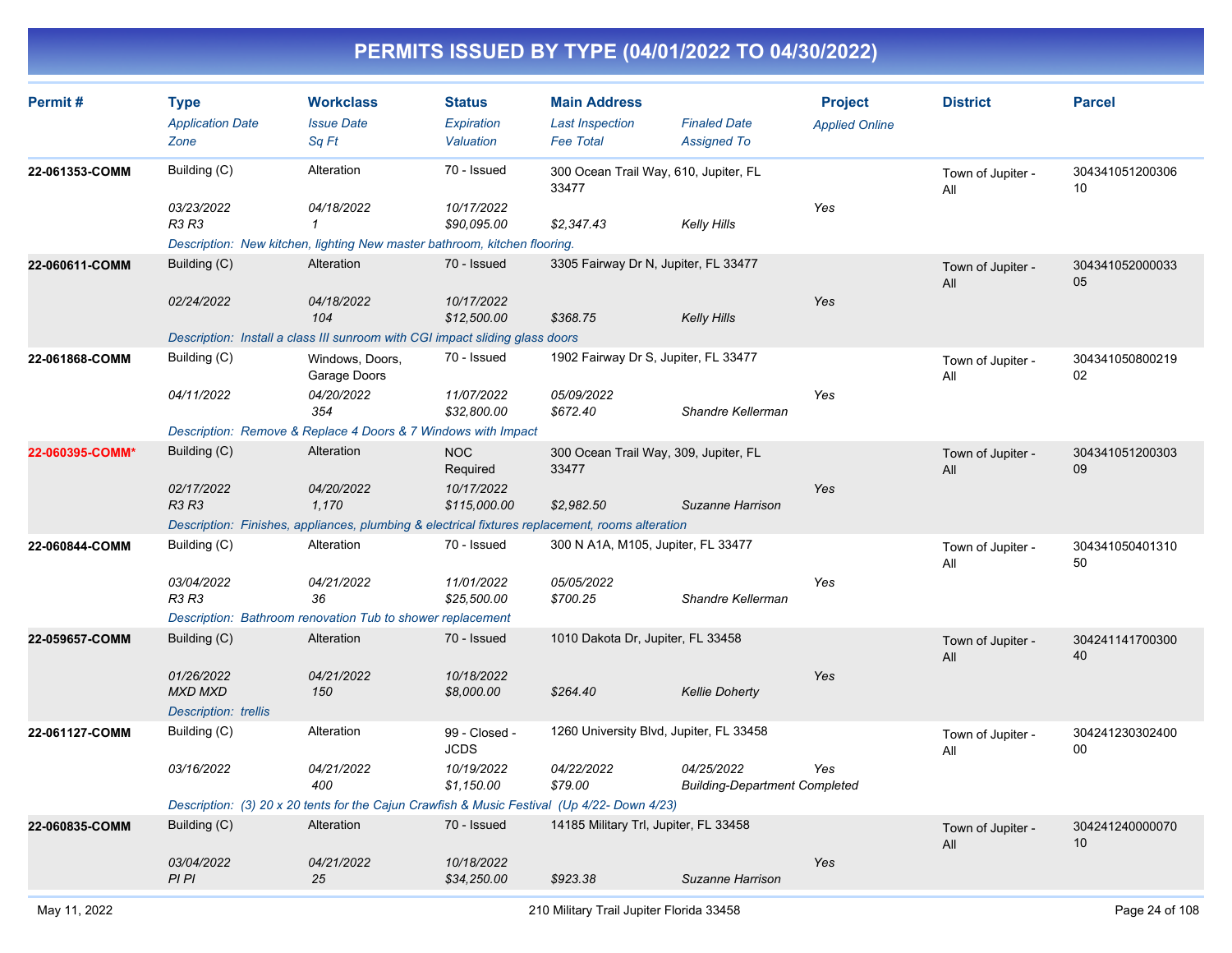| PERMITS ISSUED BY TYPE (04/01/2022 TO 04/30/2022) |                                                |                                                                                                                                                                                       |                                          |                                                                   |                                                    |                                         |                          |                       |  |  |
|---------------------------------------------------|------------------------------------------------|---------------------------------------------------------------------------------------------------------------------------------------------------------------------------------------|------------------------------------------|-------------------------------------------------------------------|----------------------------------------------------|-----------------------------------------|--------------------------|-----------------------|--|--|
| Permit#                                           | <b>Type</b><br><b>Application Date</b><br>Zone | <b>Workclass</b><br><b>Issue Date</b><br>Sq Ft                                                                                                                                        | <b>Status</b><br>Expiration<br>Valuation | <b>Main Address</b><br><b>Last Inspection</b><br><b>Fee Total</b> | <b>Finaled Date</b><br><b>Assigned To</b>          | <b>Project</b><br><b>Applied Online</b> | <b>District</b>          | <b>Parcel</b>         |  |  |
|                                                   |                                                | Description: Fuel Dispenser and Sump Replacement                                                                                                                                      |                                          |                                                                   |                                                    |                                         |                          |                       |  |  |
| 22-060126-COMM*                                   | Building (C)                                   | Alteration                                                                                                                                                                            | 70 - Issued                              | 1902 Mainsail Cir, Jupiter, FL 33477                              |                                                    |                                         | Town of Jupiter -<br>All | 304341160801919<br>02 |  |  |
|                                                   | 02/09/2022                                     | 04/21/2022<br>$\mathbf 1$                                                                                                                                                             | 10/26/2022<br>\$152,365.00               | 04/29/2022<br>\$3,935.30                                          | Suzanne Harrison                                   | Yes                                     |                          |                       |  |  |
|                                                   | <b>Description: Interior Renovation</b>        |                                                                                                                                                                                       |                                          |                                                                   |                                                    |                                         |                          |                       |  |  |
| 22-062065-COMM                                    | Building (C)                                   | Windows, Doors,<br>Garage Doors                                                                                                                                                       | 70 - Issued                              | 100 Ocean Trail Way, 310, Jupiter, FL<br>33477                    |                                                    |                                         | Town of Jupiter -<br>All | 304341050900203<br>10 |  |  |
|                                                   | 04/18/2022                                     | 04/21/2022<br>800                                                                                                                                                                     | 10/18/2022<br>\$2,000.00                 | \$79.00                                                           | Sara Frogner                                       | Yes                                     |                          |                       |  |  |
|                                                   |                                                | Description: replacing windows and doors like for like                                                                                                                                |                                          |                                                                   |                                                    |                                         |                          |                       |  |  |
| 22-061601-COMM                                    | Building (C)                                   | Windows, Doors,<br>Garage Doors                                                                                                                                                       | 99 - Closed -<br><b>JCDS</b>             | 701 Pinecrest Cir, E, Jupiter, FL 33458                           |                                                    |                                         | Town of Jupiter -<br>All | 304241102600700<br>15 |  |  |
|                                                   | 03/31/2022                                     | 04/21/2022<br>1                                                                                                                                                                       | 10/31/2022<br>\$11.708.00                | 05/02/2022<br>\$240.01                                            | 05/03/2022<br><b>Building-Department Completed</b> | Yes                                     |                          |                       |  |  |
|                                                   |                                                | Description: Replace 2 windows and 2 sliding glass doors with impact products                                                                                                         |                                          |                                                                   |                                                    |                                         |                          |                       |  |  |
| 22-060543-COMM                                    | Building (C)                                   | Alteration                                                                                                                                                                            | 70 - Issued                              | 113 And 115 Soundings Ave, Jupiter, FL                            |                                                    |                                         | Town of Jupiter -<br>All | 304341065400300<br>10 |  |  |
|                                                   | 02/23/2022<br>US-1/ICW US-1/ICW                | 04/21/2022<br>4,000                                                                                                                                                                   | 10/31/2022<br>\$75,000.00                | 05/04/2022<br>\$1,962.50                                          | Suzanne Harrison                                   | Yes                                     |                          |                       |  |  |
|                                                   |                                                | Description: Add Interior non load bearing walls, elec, plumbing, finishes - Brides by Lola Dre. Suites 113 and 115                                                                   |                                          |                                                                   |                                                    |                                         |                          |                       |  |  |
| 22-060576-COMM                                    | Building (C)                                   | Alteration                                                                                                                                                                            | 70 - Issued                              | 711 W Indiantown Rd, C5-C8, Jupiter, FL<br>33458                  |                                                    |                                         | Town of Jupiter -<br>All | 304241010100100<br>90 |  |  |
|                                                   | 02/23/2022<br>C <sub>2</sub> C <sub>2</sub>    | 04/22/2022<br>3,206                                                                                                                                                                   | 11/07/2022<br>\$260,000.00               | 05/10/2022<br>\$6,680.00                                          | <b>Kellie Doherty</b>                              | Yes                                     |                          |                       |  |  |
|                                                   |                                                | Description: Interior buildout of physical therapy office                                                                                                                             |                                          |                                                                   |                                                    |                                         |                          |                       |  |  |
| 22-061735-COMM                                    | Building (C)                                   | Alteration                                                                                                                                                                            | 70 - Issued                              | 131 Ocean Grande Blvd, 604, Jupiter, FL<br>33477                  |                                                    |                                         | Town of Jupiter -<br>All | 304341083200160<br>40 |  |  |
|                                                   | 04/06/2022                                     | 04/22/2022<br>30                                                                                                                                                                      | 10/19/2022<br>\$22,356.00                | \$620.08                                                          | Alicia Hertzog                                     | Yes                                     |                          |                       |  |  |
|                                                   |                                                | Description: Tub to Kohler Tub replacement connecting to existing water and drain lines. Tub will cover existing drywall and/or tiles. Running (2) 20 amp circuits from panel to tub. |                                          |                                                                   |                                                    |                                         |                          |                       |  |  |
| 22-061985-COMM                                    | Building (C)                                   | Shutter                                                                                                                                                                               | 70 - Issued                              | 100 Ocean Trail Way, 1301, Jupiter, FL<br>33477                   |                                                    |                                         | Town of Jupiter -<br>ΑIΙ | 304341050900213<br>01 |  |  |
|                                                   | 04/15/2022                                     | 04/22/2022<br>$\mathcal I$                                                                                                                                                            | 10/19/2022<br>\$6,250.00                 | \$129.00                                                          | Debbie Rogers                                      | Yes                                     |                          |                       |  |  |
|                                                   |                                                | <b>Description: HURRICANE SHUTTERS 5 ACCORDION</b>                                                                                                                                    |                                          |                                                                   |                                                    |                                         |                          |                       |  |  |
| 22-061801-COMM                                    | Building (C)                                   | Shutter                                                                                                                                                                               | 70 - Issued                              | 1001 Pinecrest Cir, A, Jupiter, FL 33458                          |                                                    |                                         | Town of Jupiter -<br>All | 304241102601000<br>11 |  |  |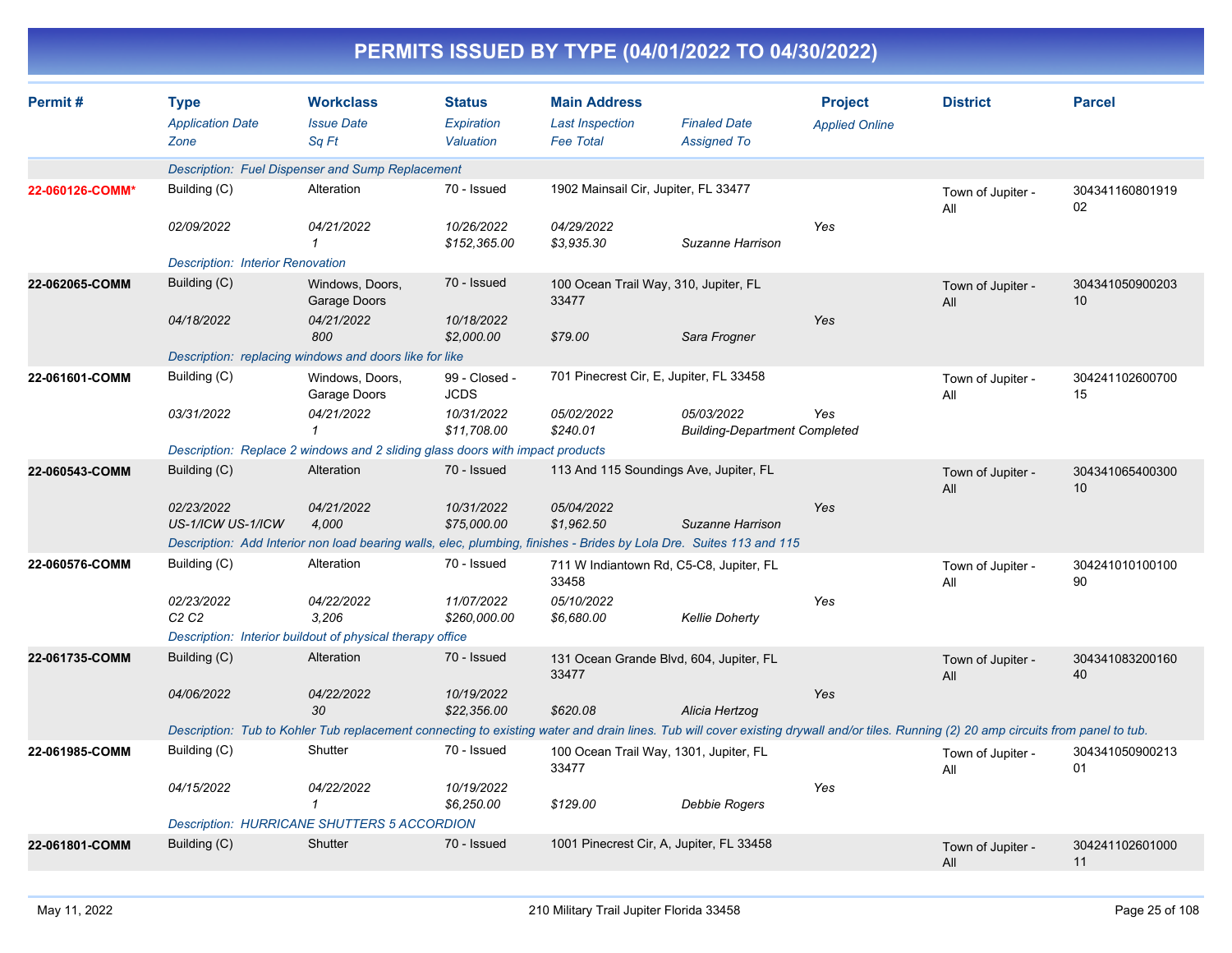| Permit#        | <b>Type</b><br><b>Application Date</b><br>Zone      | <b>Workclass</b><br><b>Issue Date</b><br>Sq Ft                                                 | <b>Status</b><br>Expiration<br>Valuation | <b>Main Address</b><br><b>Last Inspection</b><br><b>Fee Total</b> | <b>Finaled Date</b><br><b>Assigned To</b> | <b>Project</b><br><b>Applied Online</b> | <b>District</b>          | <b>Parcel</b>             |
|----------------|-----------------------------------------------------|------------------------------------------------------------------------------------------------|------------------------------------------|-------------------------------------------------------------------|-------------------------------------------|-----------------------------------------|--------------------------|---------------------------|
|                | 04/07/2022                                          | 04/22/2022<br>$\mathbf{1}$                                                                     | 10/19/2022<br>\$5,848.00                 | \$120.96                                                          | Sara Frogner                              | Yes                                     |                          |                           |
|                | <b>Description: Installing 4 Accordion Shutters</b> |                                                                                                |                                          |                                                                   |                                           |                                         |                          |                           |
| 22-062096-COMM | Building (C)                                        | Shutter                                                                                        | 70 - Issued                              | 400 Ocean Trail Way, 308, Jupiter, FL<br>33477                    |                                           |                                         | Town of Jupiter -<br>All | 304341051400403<br>08     |
|                | 04/19/2022                                          | 04/22/2022<br>$\mathcal I$                                                                     | 10/19/2022<br>\$5,208.00                 | \$108.16                                                          | Angela Carpentiere                        | Yes                                     |                          |                           |
|                | <b>Description: Installing 1 Accordion Shutter</b>  |                                                                                                |                                          |                                                                   |                                           |                                         |                          |                           |
| 22-062132-COMM | Building (C)                                        | Windows, Doors,<br>Garage Doors                                                                | 70 - Issued                              | 336 Spyglass Way, Jupiter, FL 33477                               |                                           |                                         | Town of Jupiter -<br>All | 304341072000033<br>60     |
|                | 04/20/2022                                          | 04/22/2022<br>$\mathbf{1}$                                                                     | 10/19/2022<br>\$59,207.52                | \$1,213.76                                                        | Sara Frogner                              | Yes                                     |                          |                           |
|                |                                                     | Description: REPLACE 10 WINDOWS AND 6 DOORS TO IMPACT                                          |                                          |                                                                   |                                           |                                         |                          |                           |
| 22-059647-COMM | Building (C)                                        | Enclosure                                                                                      | 70 - Issued                              | 1010 Dakota Dr, Jupiter, FL 33458                                 |                                           |                                         | Town of Jupiter -<br>All | 304241141700300<br>40     |
|                | 01/25/2022<br><b>MXD MXD</b>                        | 04/25/2022<br>220                                                                              | 10/22/2022<br>\$15,000.00                | \$432.50                                                          | <b>Kellie Doherty</b>                     | Yes                                     |                          |                           |
|                | Description: dumpster enclosure                     |                                                                                                |                                          |                                                                   |                                           |                                         |                          |                           |
| 22-062147-COMM | Building (C)                                        | Windows, Doors,<br>Garage Doors                                                                | 70 - Issued                              | 4201 Captains Way, Jupiter, FL 33477                              |                                           |                                         | Town of Jupiter -<br>All | 304341180400042<br>01     |
|                | 04/20/2022                                          | 04/25/2022<br>2,357                                                                            | 10/26/2022<br>\$2,200.00                 | 04/29/2022<br>\$79.00                                             | Sara Frogner                              | Yes                                     |                          |                           |
|                | Description: replacing 4 windows                    |                                                                                                |                                          |                                                                   |                                           |                                         |                          |                           |
| 22-059205-COMM | Building (C)                                        | Alteration                                                                                     | 70 - Issued                              | 801 Maplewood Dr, 18, Jupiter, FL 33458                           |                                           |                                         | Town of Jupiter -<br>All | 304241023600001<br>80     |
|                | 01/10/2022                                          | 04/25/2022<br>1,486                                                                            | 10/24/2022<br>\$4,500.00                 | 05/03/2022<br>\$194.00                                            | Suzanne Harrison                          | Yes                                     |                          |                           |
|                |                                                     | Description: Fill in Party wall. Fram, Hang and finish to deck. Change acoustical ceiling tile |                                          |                                                                   |                                           |                                         |                          |                           |
| 22-061491-COMM | Building (C)                                        | Alteration                                                                                     | 70 - Issued                              | 400 Ocean Trail Way, 401, Jupiter, FL<br>33477                    |                                           |                                         | Town of Jupiter -<br>All | 304341051400404<br>01     |
|                | 03/28/2022<br><b>R3 R3</b>                          | 04/26/2022<br>1,050                                                                            | 10/24/2022<br>\$75,000.00                | \$1,962.50                                                        | Suzanne Harrison                          | Yes                                     |                          |                           |
|                |                                                     | Description: Non-Structural Interior Renovation                                                |                                          |                                                                   |                                           |                                         |                          |                           |
| 22-061636-COMM | Building (C)                                        | Fence                                                                                          | 70 - Issued                              | 825 Center St, Jupiter, FL 33458                                  |                                           |                                         | Town of Jupiter -<br>All | 304240361200100<br>$00\,$ |
|                | 04/01/2022<br>R3 R3                                 | 04/26/2022<br>300                                                                              | 10/24/2022<br>\$39,368.00                | \$1,053.88                                                        | Suzanne Harrison                          | Yes                                     |                          |                           |
|                |                                                     | Description: INSTALL 300 LF OF 5' TALL POWDERCOATED ALUMINUM FENCE WITH 1 GATE POOL CODE       |                                          |                                                                   |                                           |                                         |                          |                           |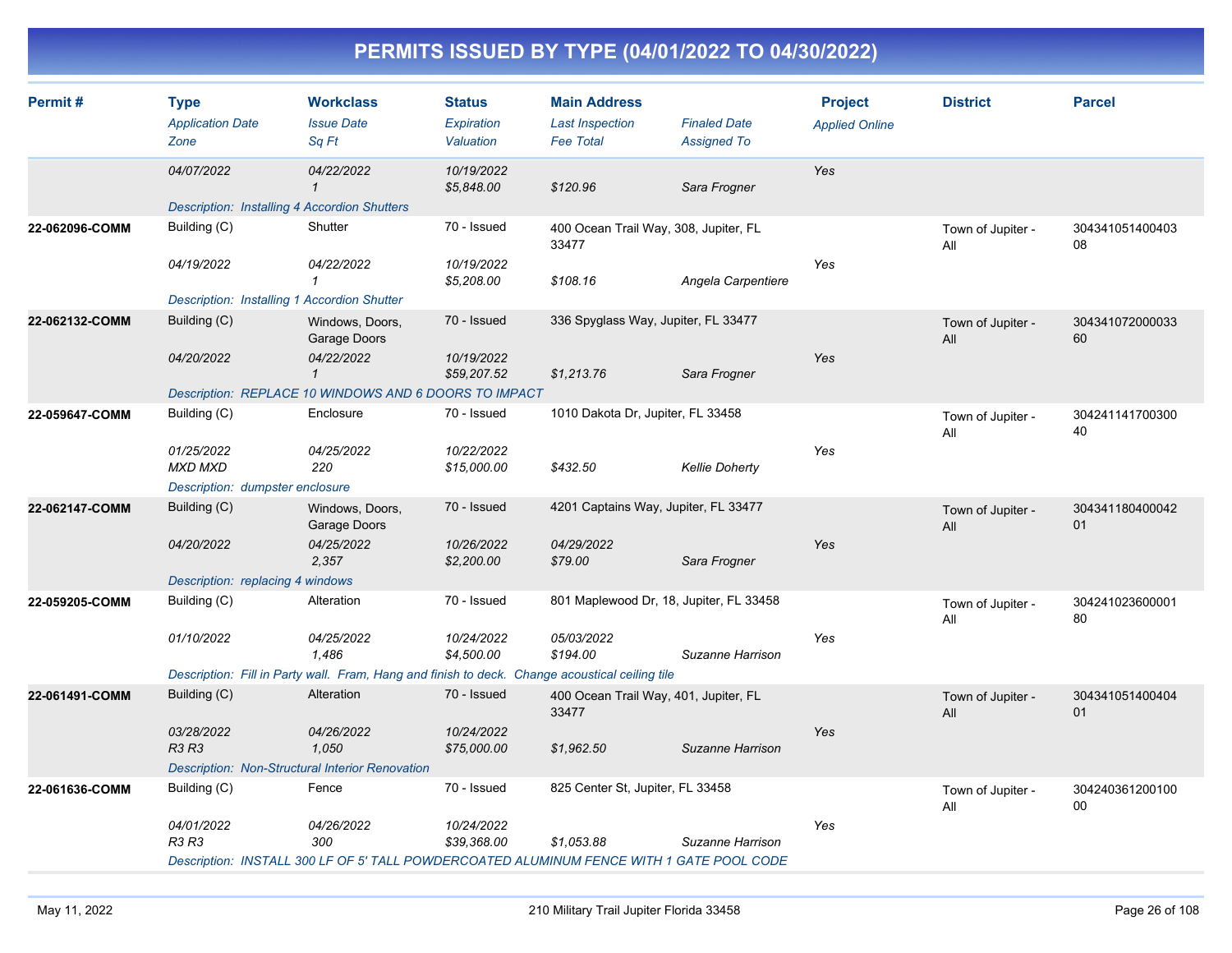| Permit#             | <b>Type</b><br><b>Application Date</b><br>Zone | <b>Workclass</b><br><b>Issue Date</b><br>Sq Ft                                                                      | <b>Status</b><br>Expiration<br>Valuation | <b>Main Address</b><br><b>Last Inspection</b><br><b>Fee Total</b> | <b>Finaled Date</b><br><b>Assigned To</b> | <b>Project</b><br><b>Applied Online</b> | <b>District</b>                  | <b>Parcel</b>         |
|---------------------|------------------------------------------------|---------------------------------------------------------------------------------------------------------------------|------------------------------------------|-------------------------------------------------------------------|-------------------------------------------|-----------------------------------------|----------------------------------|-----------------------|
| 22-061944-COMM      | Building (C)                                   | Windows, Doors,<br>Garage Doors                                                                                     | 70 - Issued                              | 2000 S A1A, 306, Jupiter, FL 33477                                |                                           |                                         | Town of Jupiter -<br>All         | 304341082500103<br>06 |
|                     | 04/14/2022                                     | 04/27/2022<br>16                                                                                                    | 10/24/2022<br>\$6,866.00                 | \$141.38                                                          | Vicki Tarallo                             | Yes                                     |                                  |                       |
|                     |                                                | Description: REMOVE AND REPLACE EXTERIOR FRONT DOOR                                                                 |                                          |                                                                   |                                           |                                         |                                  |                       |
| 21-057218-COMM      | Building (C)                                   | Alteration                                                                                                          | 70 - Issued                              | 251 S Us Highway 1, Jupiter, FL 33477                             |                                           |                                         | Town of Jupiter -<br>All         | 304341060000500<br>60 |
|                     | 10/14/2021<br>C2C2                             | 04/29/2022<br>$\mathcal I$                                                                                          | 10/26/2022<br>\$460,000.00               | \$11,380.00                                                       | Vicki Tarallo                             | Yes                                     |                                  |                       |
|                     |                                                | Description: BURRITO SOCIAL RESTAURANT - TENANT BUILDOUT                                                            |                                          |                                                                   |                                           |                                         |                                  |                       |
| 22-061575-COMM      | Building (C)                                   | Alteration                                                                                                          | 70 - Issued                              | 601 Seafarer Cir, 106, Jupiter, FL 33477                          |                                           |                                         | Town of Jupiter -<br>All         | 304341201100610<br>60 |
|                     | 03/31/2022                                     | 04/29/2022<br>224                                                                                                   | 10/26/2022<br>\$2,450.00                 | \$179.00                                                          | Vicki Tarallo                             | Yes                                     |                                  |                       |
|                     |                                                | Description: INSTALL A NEW PORCH SCREEN ENCLOSURE. SCREEN WALLS ARE TO REMAIN UNDER EXISTING FOOTPRINT OF THE CONDO |                                          |                                                                   |                                           |                                         |                                  |                       |
| 22-062230-COMM      | Building (C)                                   | Alteration                                                                                                          | 99 - Closed -<br><b>JCDS</b>             | 1260 University Blvd, Jupiter, FL 33458                           |                                           |                                         | Town of Jupiter -<br>All         | 304241230302400<br>00 |
|                     | 04/24/2022                                     | 04/29/2022<br>400                                                                                                   | 11/02/2022<br>\$1,150.00                 | 05/06/2022<br>\$179.00                                            | 05/09/2022                                | Yes                                     |                                  |                       |
|                     |                                                | Description: (2) TEMPORARY 20' X 20' TENTS SETUP FOR SPECIAL EVENT CALLED TACOS & TEQUILA (Set up on 5/5/22)        |                                          |                                                                   |                                           |                                         |                                  |                       |
| 22-061157-COMM*     | Building (C)                                   | Windows, Doors,<br>Garage Doors                                                                                     | 70 - Issued                              | 1136 Town Center Dr, 25, Jupiter, FL<br>33458                     |                                           |                                         | Town of Jupiter -<br>All         | 304241230802102<br>50 |
|                     | 03/17/2022<br><b>MXD MXD</b>                   | 04/29/2022<br>$\mathbf{1}$                                                                                          | 10/26/2022<br>\$10,909.00                | \$223.63                                                          | Debbie Rogers                             | Yes                                     |                                  |                       |
|                     |                                                | Description: INSTALL WINDOWS (2) AND (3) DOORS                                                                      |                                          |                                                                   |                                           |                                         |                                  |                       |
|                     |                                                |                                                                                                                     |                                          |                                                                   |                                           |                                         | PERMITS ISSUED FOR BUILDING (C): | 67                    |
| <b>BUILDING (R)</b> |                                                |                                                                                                                     |                                          |                                                                   |                                           |                                         |                                  |                       |
| 22-061241-BLDR      | Building (R)                                   | Windows, Doors,<br>Garage Doors                                                                                     | 70 - Issued                              | 165 Promenade Way, Jupiter, FL 33458                              |                                           |                                         | Town of Jupiter -<br>All         | 304241241400000<br>30 |
|                     | 03/18/2022<br><b>MXD MXD</b>                   | 04/01/2022<br>236                                                                                                   | 09/28/2022<br>\$19,876.00                | \$407.46                                                          | <b>Debbie Rogers</b>                      | Yes                                     |                                  |                       |
|                     |                                                | Description: INSTALL 19 IMPACT WINDOWS                                                                              |                                          |                                                                   |                                           |                                         |                                  |                       |
| 22-061033-BLDR      | Building (R)                                   | Alteration                                                                                                          | 70 - Issued                              | 171 Rudder Cay Way, Jupiter, FL 33458                             |                                           |                                         | Town of Jupiter -<br>All         | 304240330500006<br>00 |
|                     | 03/11/2022                                     | 04/01/2022<br>200                                                                                                   | 11/07/2022<br>\$45,000.00                | 05/10/2022<br>\$922.50                                            | Shandre Kellerman                         | Yes                                     |                                  |                       |
|                     |                                                | Description: Kitchen remodel using existing layout                                                                  |                                          |                                                                   |                                           |                                         |                                  |                       |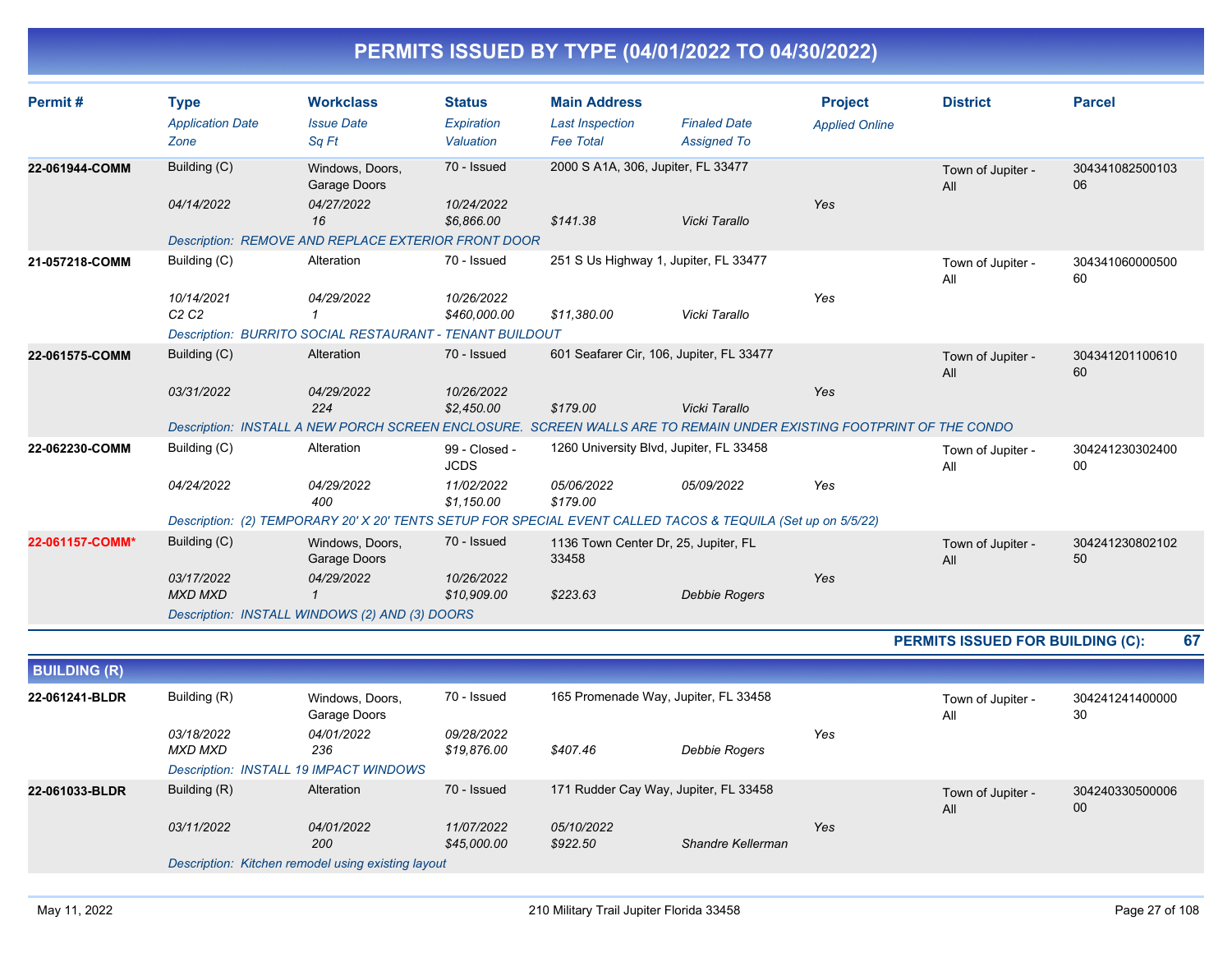| Permit#        | <b>Type</b><br><b>Application Date</b><br>Zone                                            | <b>Workclass</b><br><b>Issue Date</b><br>Sq Ft                                                                         | <b>Status</b><br>Expiration<br>Valuation | <b>Main Address</b><br><b>Last Inspection</b><br><b>Fee Total</b> | <b>Finaled Date</b><br><b>Assigned To</b>          | <b>Project</b><br><b>Applied Online</b> | <b>District</b>          | <b>Parcel</b>         |
|----------------|-------------------------------------------------------------------------------------------|------------------------------------------------------------------------------------------------------------------------|------------------------------------------|-------------------------------------------------------------------|----------------------------------------------------|-----------------------------------------|--------------------------|-----------------------|
| 22-060344-BLDR | Building (R)                                                                              | Alteration                                                                                                             | 70 - Issued                              | 17990 Anchor Dr, Jupiter, FL 33458                                |                                                    |                                         | Town of Jupiter -<br>All | 304240340600005<br>10 |
|                | 02/16/2022                                                                                | 04/01/2022<br>3.090                                                                                                    | 09/28/2022<br>\$44,022.00                | \$902.45                                                          | Suzanne Harrison                                   | Yes                                     |                          |                       |
|                |                                                                                           | Description: INSTALL JAMEHARDIE SIDING & TRIM                                                                          |                                          |                                                                   |                                                    |                                         |                          |                       |
| 22-060950-BLDR | Building (R)                                                                              | Alteration                                                                                                             | 70 - Issued                              |                                                                   | 6400 Longleaf Pine Dr, Jupiter, FL 33458           |                                         | Town of Jupiter -<br>All | 304240270900054<br>80 |
|                | 03/09/2022                                                                                | 04/01/2022<br>1.000                                                                                                    | 10/26/2022<br>\$17.852.00                | 04/29/2022<br>\$365.97                                            | Shandre Kellerman                                  | Yes                                     |                          |                       |
|                |                                                                                           | Description: Aluminum screen enclosure w/ proposed concrete footer under existing pavers. Demo existing enclosure.     |                                          |                                                                   |                                                    |                                         |                          |                       |
| 22-060508-BLDR | Building (R)                                                                              | Alteration                                                                                                             | 70 - Issued                              | 1127 E Seminole Ave, 23C, Jupiter, FL<br>33477                    |                                                    |                                         | Town of Jupiter -<br>All | 304341050700002<br>33 |
|                | 02/22/2022                                                                                | 04/01/2022                                                                                                             | 10/31/2022<br>\$47.500.00                | 05/02/2022<br>\$973.75                                            | <b>Kimberly Slater</b>                             | Yes                                     |                          |                       |
|                | <b>Replace HVAC</b><br><b>Replace Electrical Panel</b><br><b>Replace Kitchen Cabinets</b> | Description: convert Covered screen patio to Living area                                                               |                                          |                                                                   |                                                    |                                         |                          |                       |
| 22-061513-BLDR | Building (R)                                                                              | Windows, Doors,<br>Garage Doors                                                                                        | 70 - Issued                              | 108 Santander Dr, Jupiter, FL 33458                               |                                                    |                                         | Town of Jupiter -<br>All | 304241131700006<br>50 |
|                | 03/29/2022<br><b>MXD MXD</b>                                                              | 04/04/2022<br>$\mathbf{\overline{1}}$                                                                                  | 10/24/2022<br>\$59,150.00                | 04/27/2022<br>\$1,212.57                                          | <b>Debbie Rogers</b>                               | Yes                                     |                          |                       |
|                |                                                                                           | Description: Remove existing windows and doors and replace with impact.                                                |                                          |                                                                   |                                                    |                                         |                          |                       |
| 22-061191-BLDR | Building (R)                                                                              | Alteration                                                                                                             | 70 - Issued                              | 1509 Berkshire Ave, Jupiter, FL 33469                             |                                                    |                                         | Town of Jupiter -<br>All | 304340310900402<br>70 |
|                | 03/17/2022                                                                                | 04/04/2022<br>$\mathbf{1}$                                                                                             | 11/01/2022<br>\$5,000.00                 | 05/05/2022<br>\$104.00                                            | <b>Kimberly Slater</b>                             | Yes                                     |                          |                       |
|                | Description: Enclose carport.                                                             |                                                                                                                        |                                          |                                                                   |                                                    |                                         |                          |                       |
| 22-061333-BLDR | Building (R)                                                                              | Fence                                                                                                                  | 99 - Closed -<br><b>JCDS</b>             | 1077 N Prescott Dr, Jupiter, FL 33458                             |                                                    |                                         | Town of Jupiter -<br>All | 304241142000028<br>20 |
|                | 03/22/2022                                                                                | 04/04/2022<br>$\mathbf{1}$                                                                                             | 10/03/2022<br>\$6,412.00                 | \$132.24                                                          | 04/04/2022<br><b>Building-Department Completed</b> | Yes                                     |                          |                       |
|                |                                                                                           | Description: furnish & install 6'ft high X 114 LF of white tongue and groove PVC fence with lattice on top and 2 gates |                                          |                                                                   |                                                    |                                         |                          |                       |
| 22-061056-BLDR | Building (R)                                                                              | Windows, Doors,<br>Garage Doors                                                                                        | 70 - Issued                              | 290 Palmetto Ct, Jupiter, FL 33458                                |                                                    |                                         | Town of Jupiter -<br>All | 304241100200009<br>20 |
|                | 03/14/2022                                                                                | 04/04/2022                                                                                                             | 11/07/2022<br>\$1,000.00                 | 05/10/2022<br>\$79.00                                             | Suzanne Harrison                                   | Yes                                     |                          |                       |
|                | Description: front door replacement                                                       |                                                                                                                        |                                          |                                                                   |                                                    |                                         |                          |                       |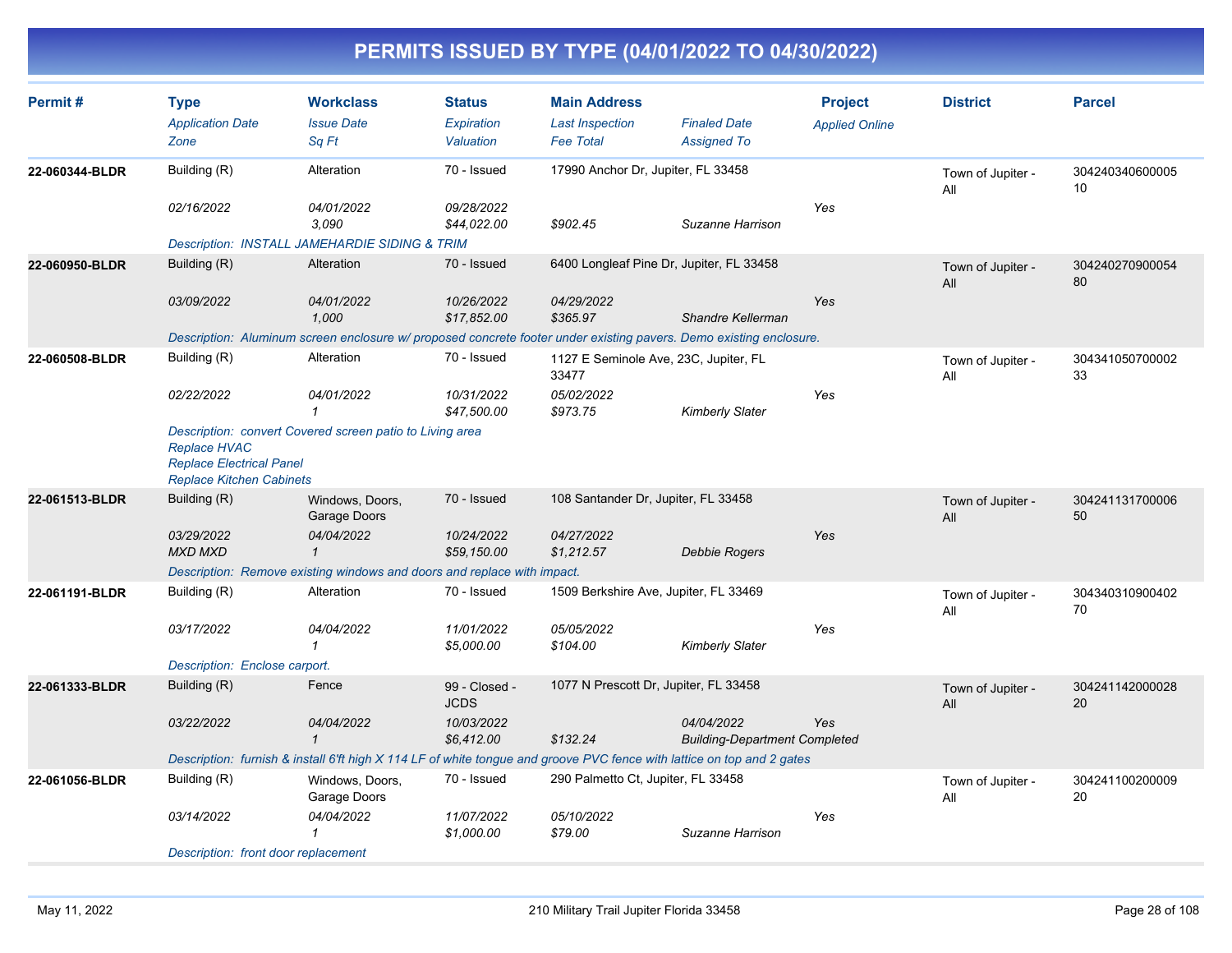| Permit#        | <b>Type</b>                                 | <b>Workclass</b>                                                                           | <b>Status</b>                | <b>Main Address</b>                  |                                                    | <b>Project</b>        | <b>District</b>          | <b>Parcel</b>         |
|----------------|---------------------------------------------|--------------------------------------------------------------------------------------------|------------------------------|--------------------------------------|----------------------------------------------------|-----------------------|--------------------------|-----------------------|
|                | <b>Application Date</b>                     | <b>Issue Date</b>                                                                          | Expiration                   | <b>Last Inspection</b>               | <b>Finaled Date</b>                                | <b>Applied Online</b> |                          |                       |
|                | Zone                                        | Sq Ft                                                                                      | Valuation                    | <b>Fee Total</b>                     | <b>Assigned To</b>                                 |                       |                          |                       |
| 22-060964-BLDR | Building (R)                                | Alteration                                                                                 | 70 - Issued                  | 6350 Foster St, Jupiter, FL 33458    |                                                    |                       | Town of Jupiter -<br>All | 304241150103800<br>90 |
|                | 03/09/2022                                  | 04/04/2022                                                                                 | 10/04/2022                   | 04/07/2022                           |                                                    | Yes                   |                          |                       |
|                |                                             | $\mathbf{1}$                                                                               | \$10,000.00                  | \$205.00                             | Shandre Kellerman                                  |                       |                          |                       |
|                |                                             | Description: INSTALLING NEW COVERED PATIO W/3 FOOTERS AND RED IRON COLUMNS                 |                              |                                      |                                                    |                       |                          |                       |
| 22-061564-BLDR | Building (R)                                | Windows, Doors,<br>Garage Doors                                                            | 99 - Closed -<br><b>JCDS</b> |                                      | 1420 Ocean Way, 22D, Jupiter, FL 33477             |                       | Town of Jupiter -<br>All | 304341081700002<br>24 |
|                | 03/30/2022                                  | 04/04/2022<br>100                                                                          | 11/07/2022<br>\$17,000.00    | 05/09/2022<br>\$348.50               | 05/10/2022<br><b>Building-Department Completed</b> | Yes                   |                          |                       |
|                |                                             | Description: REPLACE 4 SLIDING GLASS DOORS WITH IMPACT                                     |                              |                                      |                                                    |                       |                          |                       |
| 21-054783-BLDR | Building (R)                                | Alteration                                                                                 | 70 - Issued                  | 136 Rotunda Dr, Jupiter, FL 33477    |                                                    |                       | Town of Jupiter -<br>All | 304341080600303<br>60 |
|                | 07/19/2021                                  | 04/04/2022                                                                                 | 10/03/2022                   |                                      |                                                    | Yes                   |                          |                       |
|                |                                             | $\mathbf{1}$                                                                               | \$2,180.00                   | \$79.00                              | <b>Kelly Hills</b>                                 |                       |                          |                       |
|                |                                             | Description: REMOVE AND REPLACE 1 SKYLIGHT                                                 |                              |                                      |                                                    |                       |                          |                       |
| 22-061301-BLDR | Building (R)                                | Alteration                                                                                 | 70 - Issued                  |                                      | 110 Cinder Dunes Pt, Jupiter, FL 33478             |                       | Town of Jupiter -<br>All | 304240320600025<br>00 |
|                | 03/22/2022                                  | 04/04/2022<br>1,120                                                                        | 10/03/2022<br>\$16,639.00    | \$341.10                             | Vicki Tarallo                                      | Yes                   |                          |                       |
|                |                                             | <b>Description: POOL SCREEN ENCLOSURE</b>                                                  |                              |                                      |                                                    |                       |                          |                       |
| 22-061593-BLDR | Building (R)                                | Alteration                                                                                 | 70 - Issued                  | 17995 Anchor Dr, Jupiter, FL 33458   |                                                    |                       | Town of Jupiter -<br>All | 304240340600005<br>80 |
|                | 03/31/2022                                  | 04/05/2022                                                                                 | 10/03/2022                   |                                      |                                                    | Yes                   |                          |                       |
|                |                                             | 464                                                                                        | \$27,666.00                  | \$567.15                             | <b>Kimberly Slater</b>                             |                       |                          |                       |
|                |                                             | Description: ROOF MOUNTED SOLAR PV SYSTEM INSTALL - 10.44 KW                               |                              |                                      |                                                    |                       |                          |                       |
| 22-061328-BLDR | Building (R)                                | Fence                                                                                      | 99 - Closed -<br><b>JCDS</b> | 102 Brookstone Ct, Jupiter, FL 33458 |                                                    |                       | Town of Jupiter -<br>All | 304241100500044<br>50 |
|                | 03/22/2022<br>R <sub>2</sub> R <sub>2</sub> | 04/05/2022<br>0                                                                            | 10/03/2022<br>\$7,420.00     | \$152.63                             | 04/05/2022<br><b>Building-Department Completed</b> | Yes                   |                          |                       |
|                |                                             | Description: Install 15' LF of 6' tall alum louvered fence with 1-ea 12' double swing gate |                              |                                      |                                                    |                       |                          |                       |
| 22-061335-BLDR | Building (R)                                | Fence                                                                                      | 99 - Closed -<br><b>JCDS</b> | 127 Dunmore Dr, Jupiter, FL 33458    |                                                    |                       | Town of Jupiter -<br>All | 304241132300030<br>00 |
|                | 03/22/2022                                  | 04/05/2022<br>40                                                                           | 10/03/2022<br>\$3,350.00     | \$79.00                              | 04/05/2022<br><b>Building-Department Completed</b> | Yes                   |                          |                       |
|                |                                             | Description: Install 40 ft of 6 ft High shadow box PVC with two gates                      |                              |                                      |                                                    |                       |                          |                       |
| 22-061394-BLDR | Building (R)                                | Fence                                                                                      | 70 - Issued                  |                                      | 110 Echelon Crest Trl, Jupiter, FL 33478           |                       | Town of Jupiter -<br>All | 304240320600022<br>80 |
|                | 03/24/2022                                  | 04/05/2022<br>203                                                                          | 10/03/2022<br>\$6,150.00     | \$127.00                             | <b>Ellis Baird</b>                                 | Yes                   |                          |                       |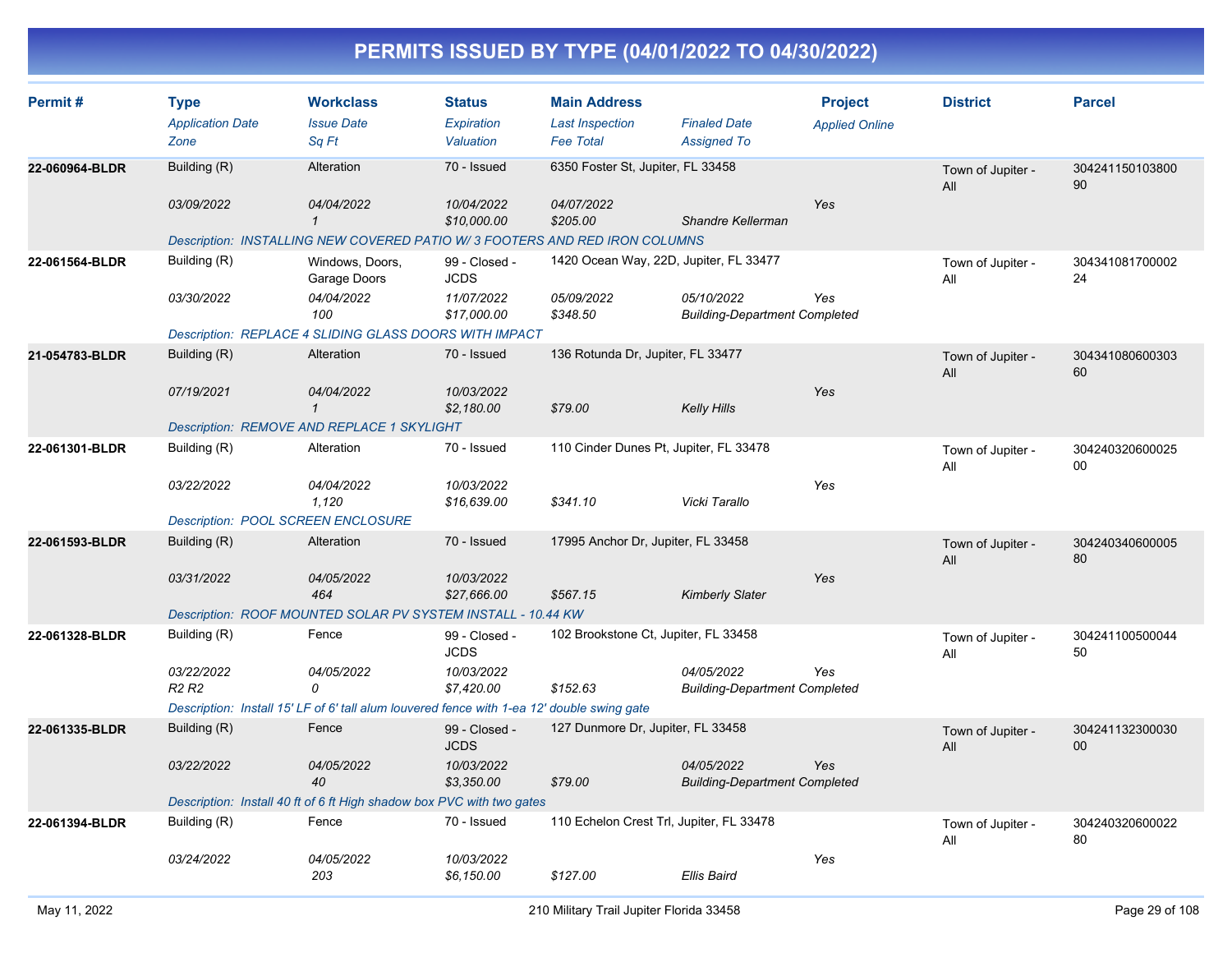|                 |                                                |                                                                                                     |                                          |                                                                   | PERMITS ISSUED BY TYPE (04/01/2022 TO 04/30/2022)  |                                         |                          |                       |
|-----------------|------------------------------------------------|-----------------------------------------------------------------------------------------------------|------------------------------------------|-------------------------------------------------------------------|----------------------------------------------------|-----------------------------------------|--------------------------|-----------------------|
| Permit#         | <b>Type</b><br><b>Application Date</b><br>Zone | <b>Workclass</b><br><b>Issue Date</b><br>Sq Ft                                                      | <b>Status</b><br>Expiration<br>Valuation | <b>Main Address</b><br><b>Last Inspection</b><br><b>Fee Total</b> | <b>Finaled Date</b><br><b>Assigned To</b>          | <b>Project</b><br><b>Applied Online</b> | <b>District</b>          | <b>Parcel</b>         |
|                 |                                                | Description: Install approximately 203' of 4' bronze aluminum picket fence and pool code two gates. |                                          |                                                                   |                                                    |                                         |                          |                       |
| 22-061150-BLDR* | Building (R)                                   | Alteration                                                                                          | 70 - Issued                              | 129 Sugarberry Dr, Jupiter, FL 33458                              |                                                    |                                         | Town of Jupiter -<br>All | 304241121500015<br>30 |
|                 | 03/16/2022                                     | 04/06/2022<br>2,000                                                                                 | 10/26/2022<br>\$155,350.00               | 04/29/2022<br>\$3,184.67                                          | <b>Kimberly Slater</b>                             | Yes                                     |                          |                       |
|                 | Description: Complete house remodel            |                                                                                                     |                                          |                                                                   |                                                    |                                         |                          |                       |
| 22-061615-BLDR  | Building (R)                                   | Windows, Doors,<br>Garage Doors                                                                     | 70 - Issued                              |                                                                   | 924 N Loxahatchee Dr, Jupiter, FL 33458            |                                         | Town of Jupiter -<br>All | 304240360200003<br>10 |
|                 | 04/01/2022                                     | 04/06/2022<br>122                                                                                   | 10/03/2022<br>\$2,995.00                 | \$79.00                                                           | Angela Carpentiere                                 | Yes                                     |                          |                       |
|                 | NOA 20-0901.25<br>+36 -44 PSF                  | Description: R&R GARAGE DOOR W/SAME SIZE - DAB 16X7"6"                                              |                                          |                                                                   |                                                    |                                         |                          |                       |
| 22-061672-BLDR  | Building (R)                                   | Windows, Doors,<br>Garage Doors                                                                     | 99 - Closed -<br><b>JCDS</b>             |                                                                   | 137 Harbourside Cir, Jupiter, FL 33477             |                                         | Town of Jupiter -<br>All | 304341170200010<br>69 |
|                 | 04/04/2022                                     | 04/06/2022                                                                                          | 10/24/2022<br>\$1,397.00                 | 04/27/2022<br>\$79.00                                             | 04/28/2022<br><b>Building-Department Completed</b> | Yes                                     |                          |                       |
|                 |                                                | Description: change out side garage door no size change                                             |                                          |                                                                   |                                                    |                                         |                          |                       |
| 22-061267-BLDR  | Building (R)                                   | Windows, Doors,<br>Garage Doors                                                                     | 70 - Issued                              |                                                                   | 18870 Painted Leaf Ct, Jupiter, FL 33458           |                                         | Town of Jupiter -<br>All | 304240271000050<br>10 |
|                 | 03/21/2022                                     | 04/06/2022<br>0                                                                                     | 10/03/2022<br>\$2,429.00                 | \$79.00                                                           | Shandre Kellerman                                  | Yes                                     |                          |                       |
|                 |                                                | Description: LIKE FOR LIKE Replacement of (2) SGD's with impact                                     |                                          |                                                                   |                                                    |                                         |                          |                       |
| 22-061160-BLDR  | Building (R)                                   | Windows, Doors,<br>Garage Doors                                                                     | 70 - Issued                              | 33477                                                             | 1127 E Seminole Ave, 31B, Jupiter, FL              |                                         | Town of Jupiter -<br>All | 304341050700003<br>12 |
|                 | 03/17/2022                                     | 04/06/2022<br>1                                                                                     | 10/03/2022<br>\$18,900.00                | \$387.45                                                          | Shandre Kellerman                                  | Yes                                     |                          |                       |
|                 |                                                | <b>Description: INSTALLATION OF IMPACT DOORS</b>                                                    |                                          |                                                                   |                                                    |                                         |                          |                       |
| 22-061389-BLDR  | Building (R)                                   | Windows, Doors,<br>Garage Doors                                                                     | 70 - Issued                              | 1418 Summer Ave, Jupiter, FL 33469                                |                                                    |                                         | Town of Jupiter -<br>All | 304340310900401<br>60 |
|                 | 03/24/2022<br>R1 R1                            | 04/06/2022<br>1,594                                                                                 | 10/03/2022<br>\$7,935.00                 | \$163.08                                                          | <b>Debbie Rogers</b>                               | Yes                                     |                          |                       |
|                 |                                                | Description: replace 6 impact windows, size for size.                                               |                                          |                                                                   |                                                    |                                         |                          |                       |
| 22-061169-BLDR  | Building (R)                                   | Shutter                                                                                             | 70 - Issued                              | 114 Village Clubhouse Cir, Jupiter, FL<br>33458                   |                                                    |                                         | Town of Jupiter -<br>All | 304241131100013<br>80 |
|                 | 03/17/2022                                     | 04/06/2022<br>123                                                                                   | 10/03/2022<br>\$23,071.00                | \$472.95                                                          | Angela Carpentiere                                 | Yes                                     |                          |                       |
|                 | Description: Install 3 roll shutters           |                                                                                                     |                                          |                                                                   |                                                    |                                         |                          |                       |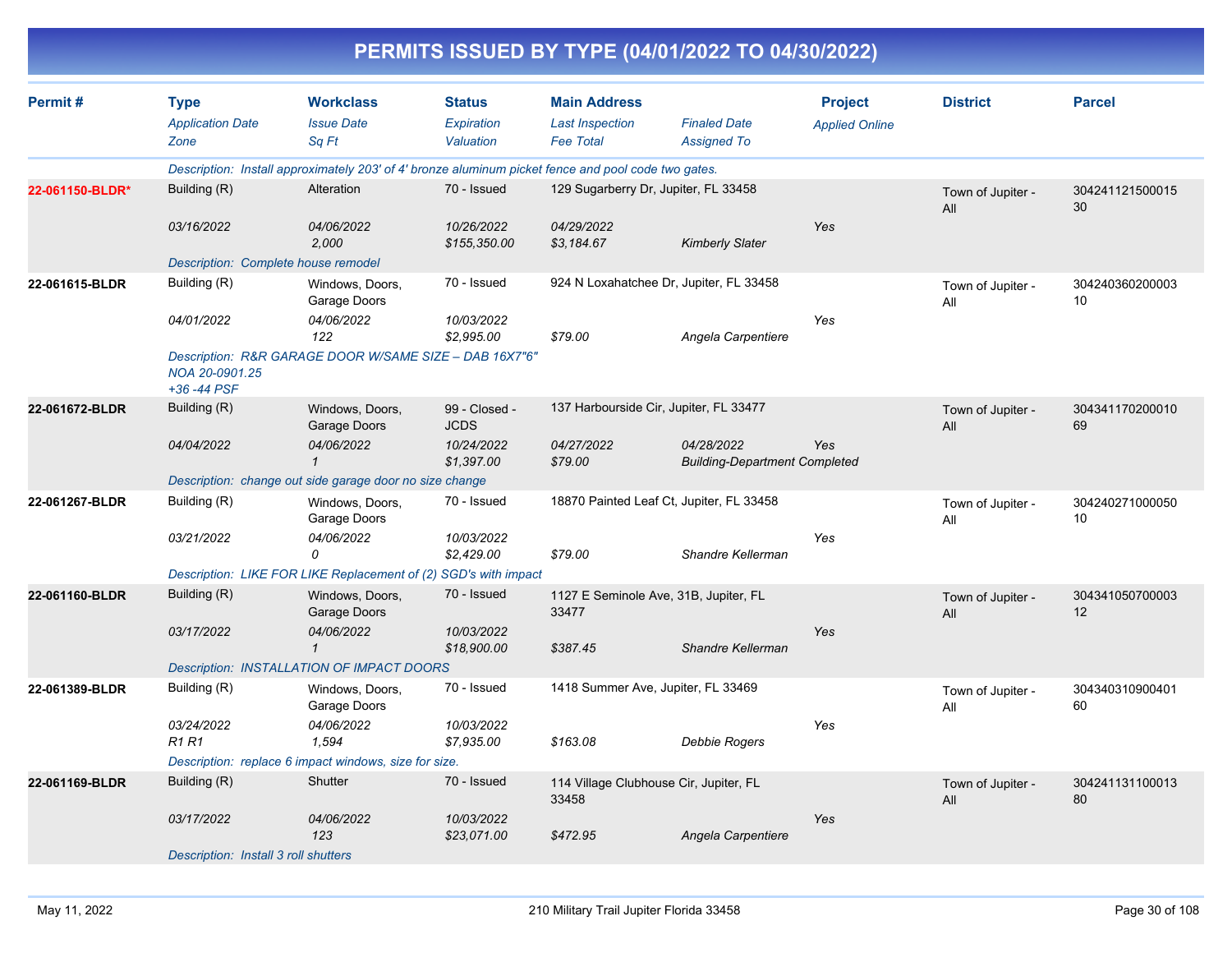| Permit#        | <b>Type</b><br><b>Application Date</b><br>Zone    | <b>Workclass</b><br><b>Issue Date</b><br>Sq Ft                                                      | <b>Status</b><br>Expiration<br>Valuation | <b>Main Address</b><br><b>Last Inspection</b><br><b>Fee Total</b> | <b>Finaled Date</b><br><b>Assigned To</b>          | <b>Project</b><br><b>Applied Online</b> | <b>District</b>          | <b>Parcel</b>         |
|----------------|---------------------------------------------------|-----------------------------------------------------------------------------------------------------|------------------------------------------|-------------------------------------------------------------------|----------------------------------------------------|-----------------------------------------|--------------------------|-----------------------|
| 22-061577-BLDR | Building (R)<br>03/31/2022                        | Alteration<br>04/06/2022                                                                            | 70 - Issued<br>10/03/2022                | 6319 Garrett St, Jupiter, FL 33458                                |                                                    | Yes                                     | Town of Jupiter -<br>All | 304241150103601<br>40 |
|                | Description: Install James Hardie Siding & Trim   | 1,000                                                                                               | \$15,000.00                              | \$307.50                                                          | Angela Carpentiere                                 |                                         |                          |                       |
| 22-061332-BLDR | Building (R)                                      | Alteration                                                                                          | <b>NOC</b><br>Required                   | 452 Sonoma Isles Cir, Jupiter, FL 33478                           |                                                    |                                         | Town of Jupiter -<br>All | 304240320400011<br>10 |
|                | 03/22/2022                                        | 04/06/2022<br>1.760                                                                                 | 10/03/2022<br>\$28,561.00                | \$585.50                                                          | Angela Carpentiere                                 | Yes                                     |                          |                       |
|                | <b>Description: Install Pool Screen Enclosure</b> |                                                                                                     |                                          |                                                                   |                                                    |                                         |                          |                       |
| 22-061007-BLDR | Building (R)                                      | Alteration                                                                                          | 70 - Issued                              | 169 N Village Way, Jupiter, FL 33458                              |                                                    |                                         | Town of Jupiter -<br>All | 304241130200004<br>20 |
|                | 03/11/2022                                        | 04/06/2022<br>$\mathbf{1}$                                                                          | 10/17/2022<br>\$4,500.00                 | 04/18/2022<br>\$94.00                                             | Kelly Hills                                        | Yes                                     |                          |                       |
|                |                                                   | Description: Demo existing outdoor Tile Deck Reply Wood and Install new Tile                        |                                          |                                                                   |                                                    |                                         |                          |                       |
| 22-061473-BLDR | Building (R)                                      | Fence                                                                                               | 99 - Closed -<br><b>JCDS</b>             | 116 Victory Dr, Jupiter, FL 33477                                 |                                                    |                                         | Town of Jupiter -<br>All | 304341070900020<br>10 |
|                | 03/28/2022<br><b>R1R1</b>                         | 04/07/2022<br>69                                                                                    | 10/24/2022<br>\$1,935.00                 | 04/25/2022<br>\$79.00                                             | 04/26/2022<br><b>Building-Department Completed</b> | Yes                                     |                          |                       |
|                |                                                   | Description: Install approx 69ft of 4ft high bronze aluminum fence                                  |                                          |                                                                   |                                                    |                                         |                          |                       |
| 22-061400-BLDR | Building (R)                                      | Fence                                                                                               | 99 - Closed -<br><b>JCDS</b>             | 403 Mangrove Pt, Jupiter, FL 33458                                |                                                    |                                         | Town of Jupiter -<br>All | 304241150200016<br>60 |
|                | 03/24/2022                                        | 04/07/2022<br>162                                                                                   | 10/19/2022<br>\$4,912.00                 | 04/22/2022<br>\$102.24                                            | 04/25/2022<br><b>Building-Department Completed</b> | Yes                                     |                          |                       |
|                |                                                   | Description: 162' LF of 4'ft high aluminum fence w/ 24'wide gates *POOL BARRIER                     |                                          |                                                                   |                                                    |                                         |                          |                       |
| 22-061255-BLDR | Building (R)                                      | Fence                                                                                               | 99 - Closed -<br><b>JCDS</b>             | 6442 Drake St, Jupiter, FL 33458                                  |                                                    |                                         | Town of Jupiter -<br>All | 304241150805900<br>50 |
|                | 03/21/2022                                        | 04/07/2022<br>159                                                                                   | 10/04/2022<br>\$8,600.00                 | \$176.58                                                          | 04/07/2022<br><b>Building-Department Completed</b> | Yes                                     |                          |                       |
|                | Description: 159ft of 6ft pvc with 2 gates        |                                                                                                     |                                          |                                                                   |                                                    |                                         |                          |                       |
| 22-061142-BLDR | Building (R)                                      | Fence                                                                                               | 70 - Issued                              | 169 Commodore Dr, Jupiter, FL 33477                               |                                                    |                                         | Town of Jupiter -<br>All | 304341070900008<br>20 |
|                | 03/16/2022                                        | 04/07/2022<br>22                                                                                    | 10/04/2022<br>\$1,880.00                 | \$79.00                                                           | Ellis Baird                                        | Yes                                     |                          |                       |
|                |                                                   | Description: Installation of 22 LF of 4' aluminum fence & 4' White PVC fence W/ 1- gate "POOL CODE" |                                          |                                                                   |                                                    |                                         |                          |                       |
| 22-061734-BLDR | Building (R)                                      | Windows, Doors,<br>Garage Doors                                                                     | 70 - Issued                              | 6096 Winding Lake Dr, Jupiter, FL 33458                           |                                                    |                                         | Town of Jupiter -<br>All | 304240271000046<br>20 |
|                | 04/06/2022                                        | 04/07/2022<br>112                                                                                   | 10/04/2022<br>\$2,414.00                 | \$79.00                                                           | Angela Carpentiere                                 | Yes                                     |                          |                       |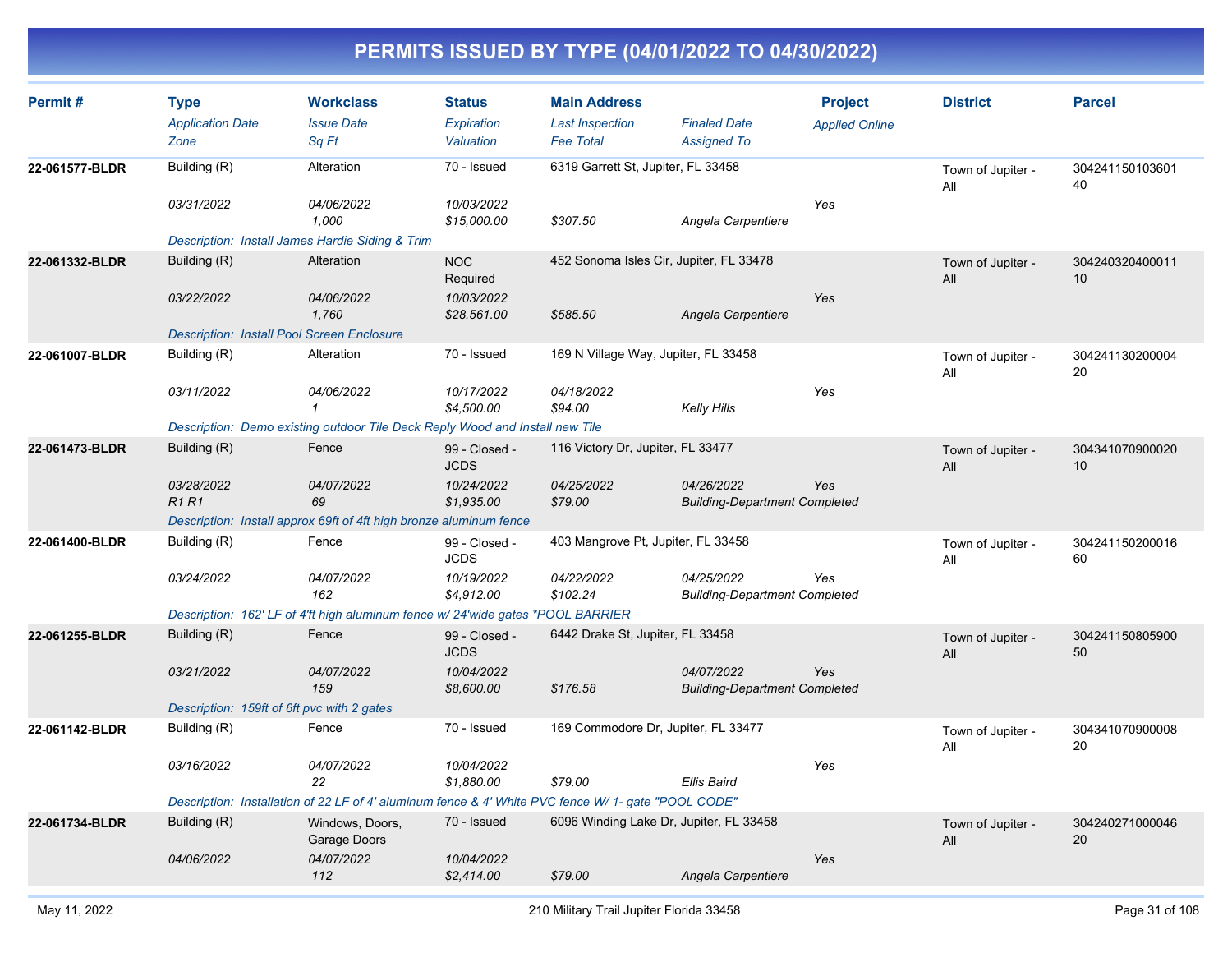|                 |                                                |                                                                                      |                                          |                                                                   | PERMITS ISSUED BY TYPE (04/01/2022 TO 04/30/2022)  |                                         |                          |                       |
|-----------------|------------------------------------------------|--------------------------------------------------------------------------------------|------------------------------------------|-------------------------------------------------------------------|----------------------------------------------------|-----------------------------------------|--------------------------|-----------------------|
| Permit#         | <b>Type</b><br><b>Application Date</b><br>Zone | <b>Workclass</b><br><b>Issue Date</b><br>Sq Ft                                       | <b>Status</b><br>Expiration<br>Valuation | <b>Main Address</b><br><b>Last Inspection</b><br><b>Fee Total</b> | <b>Finaled Date</b><br><b>Assigned To</b>          | <b>Project</b><br><b>Applied Online</b> | <b>District</b>          | <b>Parcel</b>         |
|                 |                                                | Description: Retrofit/replace Overhead garage door with impact in 1 opening          |                                          |                                                                   |                                                    |                                         |                          |                       |
| 21-058258-BLDR  | Building (R)                                   | Windows, Doors,<br>Garage Doors                                                      | 70 - Issued                              | 1141 Egret Cir S, Jupiter, FL 33458                               |                                                    |                                         | Town of Jupiter -<br>All | 304241150200038<br>50 |
|                 | 11/23/2021                                     | 04/07/2022<br>-1                                                                     | 10/31/2022<br>\$20,000.00                | 05/04/2022<br>\$410.00                                            | Angela Carpentiere                                 | Yes                                     |                          |                       |
|                 | <b>Description: Window Instillation</b>        |                                                                                      |                                          |                                                                   |                                                    |                                         |                          |                       |
| 22-061729-BLDR  | Building (R)                                   | Shutter                                                                              | 99 - Closed -<br><b>JCDS</b>             | 6248 Robinson St, Jupiter, FL 33458                               |                                                    |                                         | Town of Jupiter -<br>All | 304241150102200<br>50 |
|                 | 04/06/2022                                     | 04/07/2022<br>$\mathcal I$                                                           | 10/24/2022<br>\$5,200.00                 | 04/27/2022<br>\$108.00                                            | 04/28/2022<br><b>Building-Department Completed</b> | Yes                                     |                          |                       |
|                 |                                                | Description: Installing 2 Bahamas and 1 Clear Panel                                  |                                          |                                                                   |                                                    |                                         |                          |                       |
| 22-061738-BLDR  | Building (R)                                   | Shutter                                                                              | 70 - Issued                              |                                                                   | 6206 Riverwalk Ln, 8, Jupiter, FL 33458            |                                         | Town of Jupiter -<br>All | 304241032004600<br>80 |
|                 | 04/06/2022<br>R3 R3                            | 04/08/2022<br>1,234                                                                  | 10/05/2022<br>\$6,575.00                 | \$135.50                                                          | Sara Frogner                                       | Yes                                     |                          |                       |
|                 |                                                | Description: Installation of 14 Accordion shutters                                   |                                          |                                                                   |                                                    |                                         |                          |                       |
| 21-058090-BLDR* | Building (R)                                   | Addition                                                                             | <b>NOC</b><br>Required                   | 1208 Choctaw St, Jupiter, FL 33458                                |                                                    |                                         | Town of Jupiter -<br>All | 304241020300300<br>30 |
|                 | 11/17/2021<br><b>R1R1</b>                      | 04/08/2022<br>1,000                                                                  | 10/05/2022<br>\$70,000.00                | \$1,435.00                                                        | Suzanne Harrison                                   | Yes                                     |                          |                       |
|                 |                                                | Description: ADDING 1000 SQUARE FEET> TWO BEDROOMS AND TWO AND HALF BATHS>           |                                          |                                                                   |                                                    |                                         |                          |                       |
| 22-061099-BLDR  | Building (R)                                   | Alteration                                                                           | 99 - Closed -<br><b>JCDS</b>             | 326 Leeward Dr, Jupiter, FL 33477                                 |                                                    |                                         | Town of Jupiter -<br>All | 304341170200013<br>29 |
|                 | 03/15/2022                                     | 04/08/2022<br>297                                                                    | 10/31/2022<br>\$10,000.00                | 05/02/2022<br>\$205.00                                            | 05/03/2022<br><b>Building-Department Completed</b> | Yes                                     |                          |                       |
|                 |                                                | Description: Aluminum Screen Enclosure w/ Solid Poly Roof on Existing Concrete Slab. |                                          |                                                                   |                                                    |                                         |                          |                       |
| 22-060627-BLDR* | Building (R)                                   | Alteration                                                                           | <b>NOC</b><br>Required                   |                                                                   | 138 Cinder Dunes Pt, Jupiter, FL 33478             |                                         | Town of Jupiter -<br>All | 304240320600024<br>30 |
|                 | 02/25/2022                                     | 04/08/2022<br>1,392                                                                  | 10/05/2022<br>\$22,630.00                | \$463.92                                                          | Shandre Kellerman                                  | Yes                                     |                          |                       |
|                 |                                                | Description: Pool Screen Enclosure with 1 door                                       |                                          |                                                                   |                                                    |                                         |                          |                       |
| 22-061748-BLDR  | Building (R)                                   | Windows, Doors,<br>Garage Doors                                                      | 99 - Closed -<br><b>JCDS</b>             | 17 Windsor Rd W, Jupiter, FL 33469                                |                                                    |                                         | Town of Jupiter -<br>All | 304240360901300<br>30 |
|                 | 04/06/2022                                     | 04/08/2022<br>$\mathcal I$                                                           | 11/02/2022<br>\$2,749.00                 | 05/06/2022<br>\$79.00                                             | 05/09/2022<br><b>Building-Department Completed</b> | Yes                                     |                          |                       |
|                 |                                                | Description: remove and replace garage door                                          |                                          |                                                                   |                                                    |                                         |                          |                       |
| 22-060814-BLDR  | Building (R)                                   | Windows, Doors,<br>Garage Doors                                                      | 99 - Closed -<br><b>JCDS</b>             |                                                                   | 503 Ocean Dunes Cir, Jupiter, FL 33477             |                                         | Town of Jupiter -<br>All | 304341200501200<br>31 |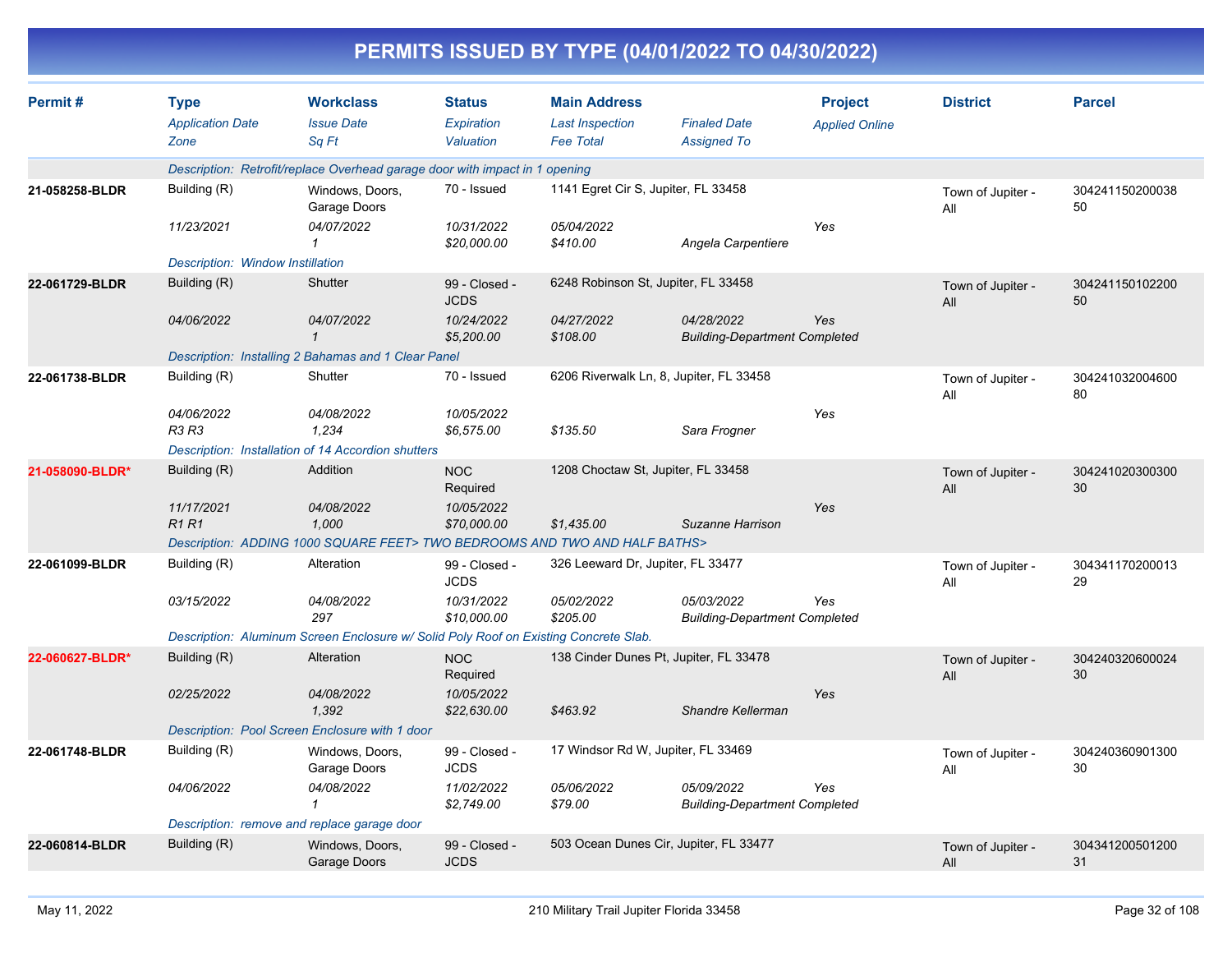|                |                                                          |                                                                                                                                               |                                                              |                                                                   | PERMITS ISSUED BY TYPE (04/01/2022 TO 04/30/2022)  |                                         |                          |                                    |
|----------------|----------------------------------------------------------|-----------------------------------------------------------------------------------------------------------------------------------------------|--------------------------------------------------------------|-------------------------------------------------------------------|----------------------------------------------------|-----------------------------------------|--------------------------|------------------------------------|
| Permit#        | <b>Type</b><br><b>Application Date</b><br>Zone           | <b>Workclass</b><br><b>Issue Date</b><br>Sq Ft                                                                                                | <b>Status</b><br>Expiration<br>Valuation                     | <b>Main Address</b><br><b>Last Inspection</b><br><b>Fee Total</b> | <b>Finaled Date</b><br><b>Assigned To</b>          | <b>Project</b><br><b>Applied Online</b> | <b>District</b>          | <b>Parcel</b>                      |
|                | 03/04/2022<br><b>R2 R2</b>                               | 04/08/2022<br>2,532<br>Description: REMOVE & REPLACE WITH HURRICANE RESISTANT IMPACT (12) WINDOWS & (3) DOORS. NO CHANGE IN OPENING OR DESIGN | 10/19/2022<br>\$32,000.00                                    | 04/22/2022<br>\$656.00                                            | 04/25/2022<br><b>Building-Department Completed</b> | Yes                                     |                          |                                    |
| 22-061588-BLDR | Building (R)<br>03/31/2022                               | Alteration<br>04/08/2022                                                                                                                      | 70 - Issued<br>10/05/2022                                    |                                                                   | 106 Echelon Crest Trl, Jupiter, FL 33478           | Yes                                     | Town of Jupiter -<br>All | 304240320600022<br>90              |
|                |                                                          | 2,112<br><b>Description: Install Pool Screen Enclosure</b>                                                                                    | \$19,066.00                                                  | \$390.85                                                          | Sara Frogner                                       |                                         |                          |                                    |
| 22-061410-BLDR | Building (R)                                             | Alteration                                                                                                                                    | 39 - In<br>Review -<br><b>Revisions</b>                      | 389 River Edge Rd, Jupiter, FL 33477                              |                                                    |                                         | Town of Jupiter -<br>All | 304341170200013<br>51              |
|                | 03/24/2022                                               | 04/08/2022<br>$\mathcal I$<br>Description: remove and replace 4 skylights                                                                     | 10/05/2022<br>\$16,738.00                                    | \$418.12                                                          | Suzanne Harrison                                   | Yes                                     |                          |                                    |
| 22-059859-BLDR | Building (R)                                             | Alteration                                                                                                                                    | 39 - In<br>Review -<br>Revisions<br>(Waiting<br>Corrections) | 208 Locha Dr, Jupiter, FL 33458                                   |                                                    |                                         | Town of Jupiter -<br>All | 304241111200004<br>11              |
|                | 02/02/2022                                               | 04/11/2022<br>9,207                                                                                                                           | 11/07/2022<br>\$450,000.00                                   | 05/10/2022<br>\$9,300.00                                          | Alicia Hertzog                                     | Yes                                     |                          |                                    |
| 22-061803-BLDR | <b>Description: Remodel Existing SFR</b><br>Building (R) | Windows, Doors,                                                                                                                               | 70 - Issued                                                  | 606 Pinegrove Ave, Jupiter, FL 33458                              |                                                    |                                         |                          | 304241010700202                    |
|                | 04/07/2022                                               | Garage Doors<br>04/11/2022<br>$\mathbf{\mathcal{L}}$                                                                                          | 10/08/2022<br>\$2,509.16                                     | \$79.00                                                           | Angela Carpentiere                                 | Yes                                     | Town of Jupiter -<br>All | 00                                 |
|                |                                                          | Description: install 7 single hung, 1 roller window                                                                                           |                                                              |                                                                   |                                                    |                                         |                          |                                    |
| 22-060503-BLDR | Building (R)                                             | Alteration                                                                                                                                    | 70 - Issued                                                  | 702 Pawnee St, Jupiter, FL 33458                                  |                                                    |                                         | Town of Jupiter -<br>All | 304241020301100<br>70              |
|                | 02/22/2022<br><b>R1R1</b>                                | 04/11/2022<br>300                                                                                                                             | 10/17/2022<br>\$16,500.00                                    | 04/20/2022<br>\$338.25                                            | Alicia Hertzog                                     | Yes                                     |                          |                                    |
|                |                                                          | Description: New Screen room & concrete                                                                                                       |                                                              |                                                                   |                                                    |                                         |                          |                                    |
| 22-061718-BLDR | Building (R)                                             | Windows, Doors,<br>Garage Doors                                                                                                               | 70 - Issued                                                  |                                                                   | 212 River Terrace Dr, Jupiter, FL 33469            |                                         | Town of Jupiter -<br>All | 304240250800001<br>60              |
|                | 04/05/2022<br>R1 R1                                      | 04/11/2022<br>$\mathcal I$                                                                                                                    | 10/10/2022<br>\$15,285.00                                    | \$313.35                                                          | Sara Frogner                                       | Yes                                     |                          |                                    |
| 22-061561-BLDR |                                                          | Description: installation of impact windows and doors<br>Alteration                                                                           | 70 - Issued                                                  | 235 Hampton PI, Jupiter, FL 33458                                 |                                                    |                                         |                          |                                    |
|                | Building (R)                                             |                                                                                                                                               |                                                              |                                                                   |                                                    |                                         | Town of Jupiter -<br>All | 304241111500034<br>10 <sup>°</sup> |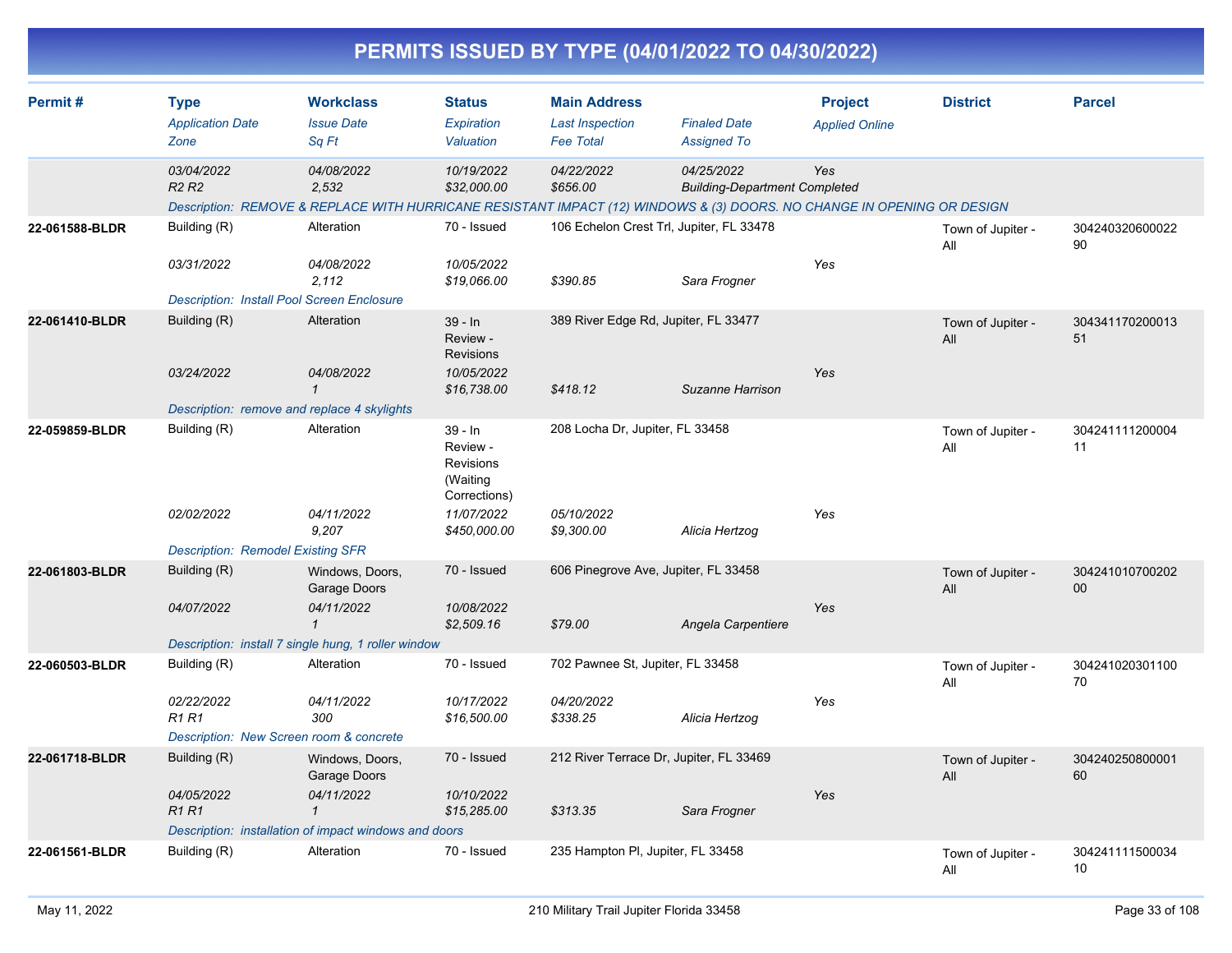|                |                                                             |                                                                                                                                                                      |                                                          |                                                                   | PERMITS ISSUED BY TYPE (04/01/2022 TO 04/30/2022)       |                                         |                          |                       |
|----------------|-------------------------------------------------------------|----------------------------------------------------------------------------------------------------------------------------------------------------------------------|----------------------------------------------------------|-------------------------------------------------------------------|---------------------------------------------------------|-----------------------------------------|--------------------------|-----------------------|
| Permit#        | <b>Type</b><br><b>Application Date</b><br>Zone              | <b>Workclass</b><br><b>Issue Date</b><br>Sq Ft                                                                                                                       | Status<br>Expiration<br>Valuation                        | <b>Main Address</b><br><b>Last Inspection</b><br><b>Fee Total</b> | <b>Finaled Date</b><br><b>Assigned To</b>               | <b>Project</b><br><b>Applied Online</b> | <b>District</b>          | <b>Parcel</b>         |
|                | 03/30/2022                                                  | 04/11/2022<br>$\mathbf{1}$                                                                                                                                           | 10/31/2022<br>\$56,780.00                                | 05/04/2022<br>\$1,163.99                                          | Suzanne Harrison                                        | Yes                                     |                          |                       |
| 22-061766-BLDR | Building (R)<br>04/06/2022                                  | Description: REPLACE KITCHEN CABINETS/TOPS. TWO BATHROOM REMODELING<br>Windows, Doors,<br>Garage Doors<br>04/12/2022<br>$\mathbf{1}$                                 | 70 - Issued<br>11/01/2022<br>\$2,121.00                  | 825 Center St, 53B, Jupiter, FL 33458<br>05/05/2022<br>\$79.00    | Sara Frogner                                            | Yes                                     | Town of Jupiter -<br>All | 304240351600005<br>32 |
| 22-061508-BLDR | Building (R)<br>03/29/2022                                  | Description: CHANGE OUT FRONT DOOR NO SIZE CHANGE<br>Windows, Doors,<br>Garage Doors<br>04/12/2022<br>1,792<br>Description: replace 8 impact windows, size for size. | 70 - Issued<br>10/10/2022<br>\$10,971.00                 | 164 Arrowhead Cir, Jupiter, FL 33458<br>\$224.90                  | Sara Frogner                                            | Yes                                     | Town of Jupiter -<br>All | 304241100600006<br>20 |
| 22-061613-BLDR | Building (R)<br>04/01/2022                                  | Windows, Doors,<br>Garage Doors<br>04/12/2022<br>2,540<br>Description: Replace 4 impact windows and 4 impact doors, size for size.                                   | 70 - Issued<br>10/10/2022<br>\$20,854.00                 | 234 River Park Dr, Jupiter, FL 33477<br>\$427.51                  | Shandre Kellerman                                       | Yes                                     | Town of Jupiter -<br>All | 304341170200011<br>68 |
| 22-061501-BLDR | Building (R)<br>03/29/2022                                  | Windows, Doors,<br>Garage Doors<br>04/12/2022<br>328<br>Description: FURNISH AND INSTALL 4 IMPACT WINDOWS AND 4 IMPACT SLIDING GLASS DOORS                           | 70 - Issued<br>10/10/2022<br>\$26,800.00                 | \$549.40                                                          | 126 Beach Summit Ct, Jupiter, FL 33477<br>Vicki Tarallo | Yes                                     | Town of Jupiter -<br>All | 304341160200007<br>80 |
| 22-061902-BLDR | Building (R)<br>04/12/2022                                  | Windows, Doors,<br>Garage Doors<br>04/12/2022<br>$\mathbf{1}$<br>Description: installation of front and side garage door.                                            | 99 - Closed -<br><b>JCDS</b><br>10/24/2022<br>\$1,500.00 | 369 River Edge Rd, Jupiter, FL 33477<br>04/27/2022<br>\$79.00     | 04/28/2022<br><b>Building-Department Completed</b>      | Yes                                     | Town of Jupiter -<br>All | 304341170200013<br>58 |
| 22-061854-BLDR | Building (R)<br>04/11/2022                                  | Shutter<br>04/12/2022<br>30<br>Description: Installation of accordion shutters onto 1 opening.                                                                       | 99 - Closed -<br><b>JCDS</b><br>10/25/2022<br>\$1,204.00 | 144 Sandbar Dr, Jupiter, FL 33477<br>04/28/2022<br>\$79.00        | 04/29/2022<br><b>Building-Department Completed</b>      | Yes                                     | Town of Jupiter -<br>All | 304341170200010<br>02 |
| 22-061669-BLDR | Building (R)<br>04/04/2022<br>R <sub>2</sub> R <sub>2</sub> | Windows, Doors,<br>Garage Doors<br>04/12/2022<br>$\mathbf{1}$                                                                                                        | 70 - Issued<br>10/26/2022<br>\$2,031.00                  | 129 Via Isabela, Jupiter, FL 33458<br>04/29/2022<br>\$79.00       | Debbie Rogers                                           | Yes                                     | Town of Jupiter -<br>All | 304241121600014<br>30 |

*Description: change out side garage door no size change*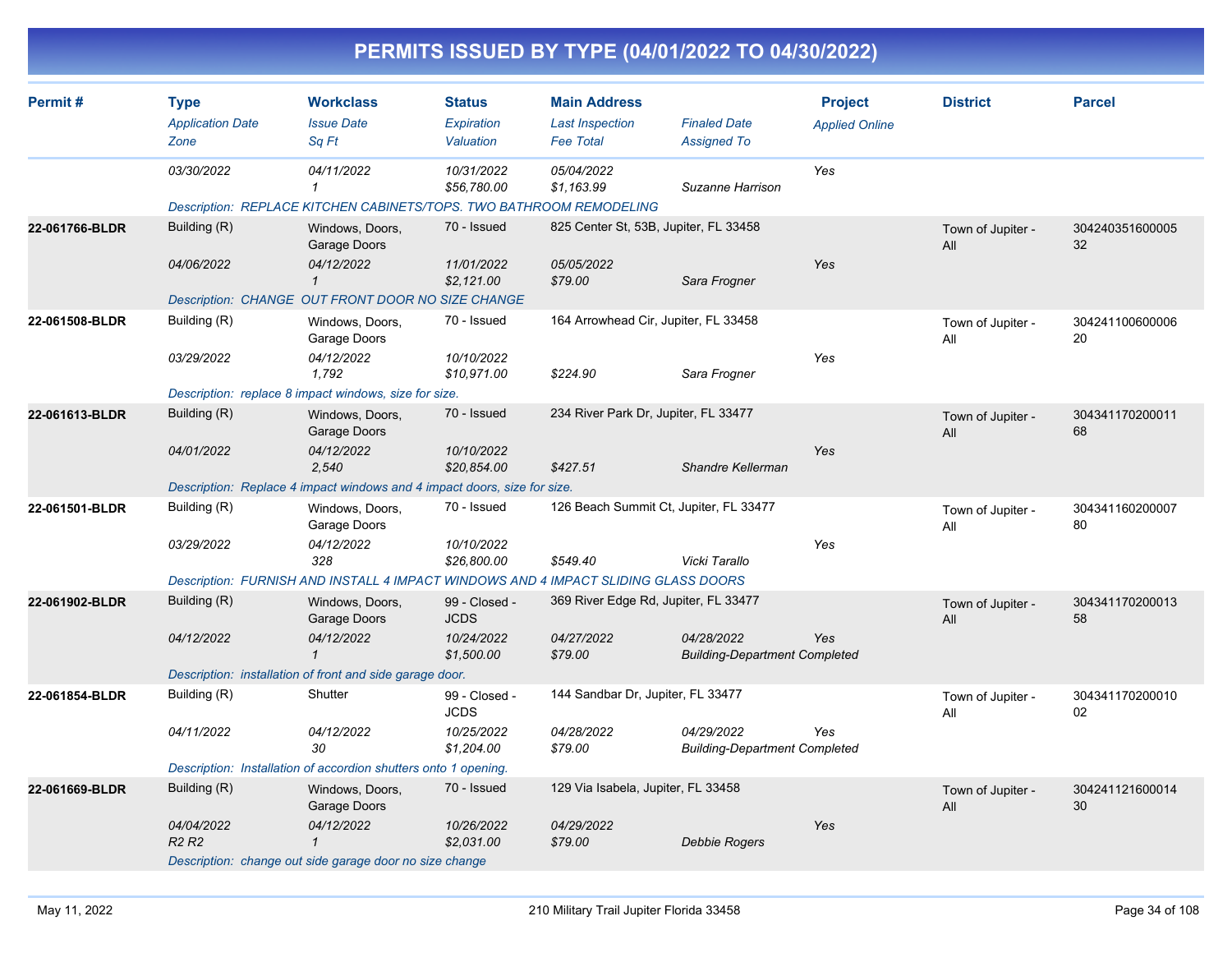| Permit#         | <b>Type</b><br><b>Application Date</b><br>Zone                  | <b>Workclass</b><br><b>Issue Date</b><br>Sq Ft                                  | <b>Status</b><br>Expiration<br>Valuation | <b>Main Address</b><br><b>Last Inspection</b><br><b>Fee Total</b> | <b>Finaled Date</b><br><b>Assigned To</b> | <b>Project</b><br><b>Applied Online</b> | <b>District</b>          | <b>Parcel</b>         |
|-----------------|-----------------------------------------------------------------|---------------------------------------------------------------------------------|------------------------------------------|-------------------------------------------------------------------|-------------------------------------------|-----------------------------------------|--------------------------|-----------------------|
| 22-061765-BLDR  | Building (R)                                                    | Windows, Doors,<br>Garage Doors                                                 | 70 - Issued                              | 133 Jones Creek Dr, Jupiter, FL 33458                             |                                           | Yes                                     | Town of Jupiter -<br>All | 304241112300005<br>40 |
|                 | 04/06/2022<br>R <sub>2</sub> R <sub>2</sub>                     | 04/12/2022<br>$\mathbf{1}$<br>Description: REPLACE FRONT DOOR NO SIZE CHANGE    | 10/10/2022<br>\$11,394.00                | \$233.58                                                          | Debbie Rogers                             |                                         |                          |                       |
| 22-061843-BLDR  | Building (R)                                                    | Windows, Doors,<br>Garage Doors                                                 | 70 - Issued                              | 438 Oriole Cir, Jupiter, FL 33458                                 |                                           |                                         | Town of Jupiter -<br>All | 304241150200018<br>30 |
|                 | 04/08/2022                                                      | 04/13/2022<br>$\mathbf 1$<br>Description: INSTALL IMPACT 20 WINDOWS AND 2 DOORS | 10/10/2022<br>\$38,086.00                | \$780.77                                                          | Sara Frogner                              | Yes                                     |                          |                       |
| 22-061544-BLDR  | Building (R)                                                    | Alteration                                                                      | 70 - Issued                              | 140 Umbrella PI, Jupiter, FL 33458                                |                                           |                                         | Town of Jupiter -<br>All | 304240330500028<br>70 |
|                 | 03/30/2022                                                      | 04/13/2022<br>145                                                               | 10/10/2022<br>\$1,325.00                 | \$79.00                                                           | Angela Carpentiere                        | Yes                                     |                          |                       |
| 22-060274-BLDR  | Building (R)                                                    | <b>Description: BALCONY SCREEN PORCH ENCLOSURE</b><br>Addition                  | 70 - Issued                              | 303 Regatta Dr, Jupiter, FL 33477                                 |                                           |                                         | Town of Jupiter -        | 304341072500072       |
|                 |                                                                 |                                                                                 |                                          |                                                                   |                                           |                                         | All                      | 80                    |
|                 | 02/15/2022<br><b>R1R1</b>                                       | 04/13/2022<br>$\mathbf{1}$                                                      | 10/10/2022<br>\$240,040.00               | \$4,920.82                                                        | <b>Kelly Hills</b>                        | Yes                                     |                          |                       |
|                 | Description: Addition to single family residence<br>70 - Issued |                                                                                 |                                          |                                                                   |                                           |                                         |                          |                       |
| 22-061555-BLDR  | Building (R)                                                    | Windows, Doors,<br>Garage Doors                                                 |                                          | 112 Elsa Rd, Jupiter, FL 33477                                    |                                           |                                         | Town of Jupiter -<br>All | 304341060200005<br>60 |
|                 | 03/30/2022                                                      | 04/13/2022<br>73<br>Description: REPLACE 1 EXISTING 9X7 O/H GARAGE DOOR         | 10/10/2022<br>\$1,665.00                 | \$79.00                                                           | Vicki Tarallo                             | Yes                                     |                          |                       |
| 22-060919-BLDR  | Building (R)                                                    | Alteration                                                                      | 70 - Issued                              | 1108 Choctaw St, Jupiter, FL 33458                                |                                           |                                         | Town of Jupiter -<br>All | 304241020300300<br>90 |
|                 | 03/08/2022                                                      | 04/13/2022<br>367                                                               | 10/10/2022<br>\$19,000.00                | \$389.50                                                          |                                           | Yes                                     |                          |                       |
|                 |                                                                 | Description: Installation of (19) PV roof-mounted solar panels                  |                                          |                                                                   |                                           |                                         |                          |                       |
| 21-058922-BLDR* | Building (R)                                                    | Alteration                                                                      | 70 - Issued                              | 393 Mallard Pt, Jupiter, FL 33458                                 |                                           |                                         | Town of Jupiter -<br>All | 304241150200016<br>00 |
|                 | 12/22/2021                                                      | 04/13/2022<br>660                                                               | 10/10/2022<br>\$17,000.00                | \$348.50                                                          | <b>Kimberly Slater</b>                    | Yes                                     |                          |                       |
|                 | Description: Installation of roof mounted solar system          |                                                                                 |                                          |                                                                   |                                           |                                         |                          |                       |
| 22-060898-BLDR  | Building (R)                                                    | Alteration                                                                      | 70 - Issued                              | 326 Eagle Dr, Jupiter, FL 33477                                   |                                           |                                         | Town of Jupiter -<br>All | 304341180700051<br>40 |
|                 | 03/08/2022                                                      | 04/13/2022<br>$\mathcal I$                                                      | 11/07/2022<br>\$25,000.00                | 05/10/2022<br>\$512.50                                            | <b>Kimberly Slater</b>                    | Yes                                     |                          |                       |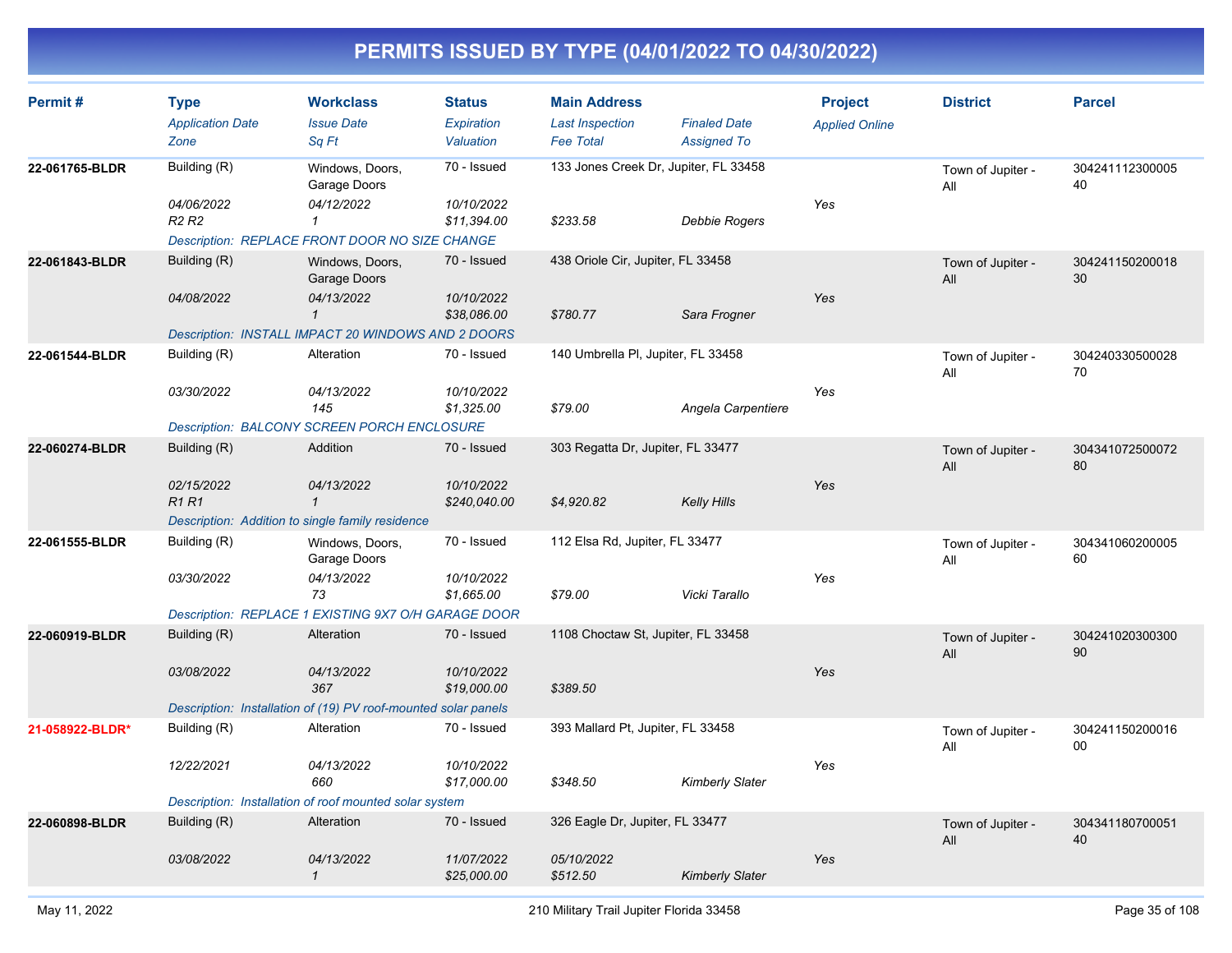| Permit#                                                                                                           | <b>Type</b><br><b>Application Date</b>                      | <b>Workclass</b><br><b>Issue Date</b>                                                                                                                                               | <b>Status</b><br>Expiration  | <b>Main Address</b><br><b>Last Inspection</b> | <b>Finaled Date</b>                                | <b>Project</b><br><b>Applied Online</b> | <b>District</b>          | <b>Parcel</b>         |  |  |  |
|-------------------------------------------------------------------------------------------------------------------|-------------------------------------------------------------|-------------------------------------------------------------------------------------------------------------------------------------------------------------------------------------|------------------------------|-----------------------------------------------|----------------------------------------------------|-----------------------------------------|--------------------------|-----------------------|--|--|--|
|                                                                                                                   | Zone                                                        | Sa Ft                                                                                                                                                                               | Valuation                    | <b>Fee Total</b>                              | <b>Assigned To</b>                                 |                                         |                          |                       |  |  |  |
|                                                                                                                   |                                                             | <b>Description: Rear Retaining Wall</b>                                                                                                                                             |                              |                                               |                                                    |                                         |                          |                       |  |  |  |
| 22-061630-BLDR                                                                                                    | Building (R)                                                | Alteration                                                                                                                                                                          | 70 - Issued                  | 17981 Anchor Dr, Jupiter, FL 33458            |                                                    |                                         | Town of Jupiter -<br>All | 304240340600005<br>70 |  |  |  |
|                                                                                                                   | 04/01/2022                                                  | 04/13/2022<br>384                                                                                                                                                                   | 10/10/2022<br>\$23,532.00    | \$482.41                                      | <b>Kimberly Slater</b>                             | Yes                                     |                          |                       |  |  |  |
|                                                                                                                   | Description: ROOF MOUNTED SOLAR PV SYSTEM INSTALL - 8.88 KW |                                                                                                                                                                                     |                              |                                               |                                                    |                                         |                          |                       |  |  |  |
| 22-061651-BLDR                                                                                                    | Building (R)                                                | Windows, Doors,<br>Garage Doors                                                                                                                                                     | 99 - Closed -<br><b>JCDS</b> |                                               | 140 Wooden Mill Ter, Jupiter, FL 33458             |                                         | Town of Jupiter -<br>All | 304241032602100<br>10 |  |  |  |
|                                                                                                                   | 04/04/2022                                                  | 04/13/2022<br>1.812                                                                                                                                                                 | 11/02/2022<br>\$4,667.00     | 05/06/2022<br>\$97.34                         | 05/09/2022<br><b>Building-Department Completed</b> | <b>Yes</b>                              |                          |                       |  |  |  |
|                                                                                                                   |                                                             | Description: replace 3 windows and 1 SGD, size for size                                                                                                                             |                              |                                               |                                                    |                                         |                          |                       |  |  |  |
| 22-061315-BLDR                                                                                                    | Building (R)                                                | Alteration                                                                                                                                                                          | 70 - Issued                  |                                               | 6073 Winding Lake Dr, Jupiter, FL 33458            |                                         | Town of Jupiter -<br>All | 304240271000052<br>10 |  |  |  |
|                                                                                                                   | 03/22/2022                                                  | 04/14/2022<br>$\mathcal I$                                                                                                                                                          | 10/26/2022<br>\$3,200.00     | 04/29/2022<br>\$79.00                         | Alicia Hertzog                                     | Yes                                     |                          |                       |  |  |  |
|                                                                                                                   | shower.                                                     | Description: Remodel bathroom, Replace existing window with new smaller window. Close up opening, Replace floor tile, shower tile, Install new toilet, vanity, and replace tub with |                              |                                               |                                                    |                                         |                          |                       |  |  |  |
| 22-061825-BLDR                                                                                                    | Building (R)                                                | Windows, Doors,<br>Garage Doors                                                                                                                                                     | 99 - Closed -<br><b>JCDS</b> |                                               | 6139 Winding Lake Dr, Jupiter, FL 33458            |                                         | Town of Jupiter -<br>All | 304240271000049<br>70 |  |  |  |
|                                                                                                                   | 04/08/2022                                                  | 04/14/2022<br>112                                                                                                                                                                   | 11/02/2022<br>\$6,390.00     | 05/06/2022<br>\$131.80                        | 05/09/2022<br><b>Building-Department Completed</b> | Yes                                     |                          |                       |  |  |  |
|                                                                                                                   |                                                             | Description: REPLACE 1 EXISTING 16X7 O/H GARAGE DOOR                                                                                                                                |                              |                                               |                                                    |                                         |                          |                       |  |  |  |
| 22-061323-BLDR                                                                                                    | Building (R)                                                | Elevator                                                                                                                                                                            | 70 - Issued                  | 492 Mariner Dr, Jupiter, FL 33477             |                                                    |                                         | Town of Jupiter -<br>All | 304341170300061<br>30 |  |  |  |
|                                                                                                                   | 03/22/2022<br><b>R1 R1</b>                                  | 04/14/2022<br>15                                                                                                                                                                    | 10/11/2022<br>\$23,000.00    | \$471.50                                      | Alicia Hertzog                                     | Yes                                     |                          |                       |  |  |  |
|                                                                                                                   | Description: Install residential elevator                   |                                                                                                                                                                                     |                              |                                               |                                                    |                                         |                          |                       |  |  |  |
| 22-061813-BLDR                                                                                                    | Building (R)                                                | Fence                                                                                                                                                                               | 99 - Closed -<br><b>JCDS</b> | 918 Pompano Dr, Jupiter, FL 33458             |                                                    |                                         | Town of Jupiter -<br>All | 304240360700000<br>50 |  |  |  |
|                                                                                                                   | 04/08/2022                                                  | 04/14/2022<br>$\mathbf{1}$                                                                                                                                                          | 10/11/2022<br>\$2,375.00     | \$79.00                                       | 04/14/2022<br><b>Building-Department Completed</b> | <b>Yes</b>                              |                          |                       |  |  |  |
|                                                                                                                   |                                                             | Description: furnish & install 6'ft high X 54 LF of white tongue and groove PVC fence. No gates.                                                                                    |                              |                                               |                                                    |                                         |                          |                       |  |  |  |
| 22-060955-BLDR                                                                                                    | Building (R)                                                | Fence                                                                                                                                                                               | 99 - Closed -<br><b>JCDS</b> |                                               | 166 E Bay Cedar Cir, Jupiter, FL 33458             |                                         | Town of Jupiter -<br>All | 304241121500024<br>10 |  |  |  |
|                                                                                                                   | 03/09/2022                                                  | 04/14/2022<br>$\mathcal I$                                                                                                                                                          | 10/19/2022<br>\$5,143.00     | 04/22/2022<br>\$106.86                        | 04/25/2022<br><b>Building-Department Completed</b> | Yes                                     |                          |                       |  |  |  |
| Description: furnish & install 4'ft high X 170 LF of black aluminum fence-no gates. Will be used as pool barrier. |                                                             |                                                                                                                                                                                     |                              |                                               |                                                    |                                         |                          |                       |  |  |  |
| 21-058324-BLDR                                                                                                    | Building (R)                                                | Alteration                                                                                                                                                                          | 70 - Issued                  |                                               | 4301 Captains Way, Jupiter, FL 33477               |                                         | Town of Jupiter -<br>All | 304341181400001<br>20 |  |  |  |
|                                                                                                                   |                                                             |                                                                                                                                                                                     |                              |                                               |                                                    |                                         |                          |                       |  |  |  |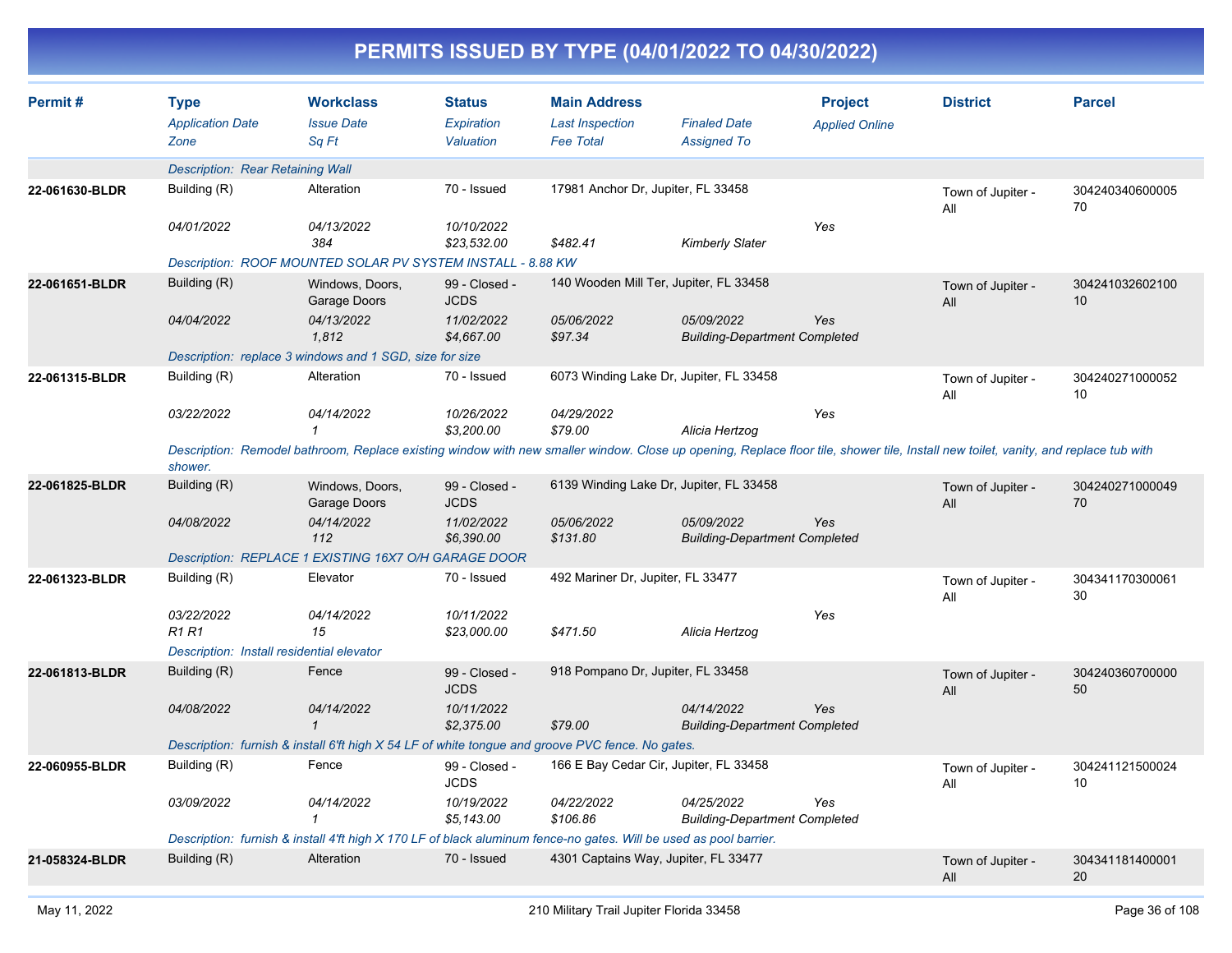| Permit#         | <b>Type</b><br><b>Application Date</b><br>Zone          | <b>Workclass</b><br><b>Issue Date</b><br>Sq Ft                                                 | <b>Status</b><br>Expiration<br>Valuation | <b>Main Address</b><br><b>Last Inspection</b><br><b>Fee Total</b> | <b>Finaled Date</b><br><b>Assigned To</b>          | <b>Project</b><br><b>Applied Online</b> | <b>District</b>          | <b>Parcel</b>         |
|-----------------|---------------------------------------------------------|------------------------------------------------------------------------------------------------|------------------------------------------|-------------------------------------------------------------------|----------------------------------------------------|-----------------------------------------|--------------------------|-----------------------|
|                 | 11/29/2021                                              | 04/14/2022<br>198                                                                              | 10/11/2022<br>\$50,000.00                | \$1,025.00                                                        | Shandre Kellerman                                  | Yes                                     |                          |                       |
|                 | Description: Installing an open trellis                 |                                                                                                |                                          |                                                                   |                                                    |                                         |                          |                       |
| 22-061517-BLDR  | Building (R)                                            | Shutter                                                                                        | 99 - Closed -<br><b>JCDS</b>             | 147 Morning Dew Cir, Jupiter, FL 33458                            |                                                    |                                         | Town of Jupiter -<br>All | 304241241200005<br>60 |
|                 | 03/29/2022                                              | 04/15/2022<br>$\mathcal I$                                                                     | 10/17/2022<br>\$5,125.00                 | 04/20/2022<br>\$106.50                                            | 04/25/2022<br><b>Building-Department Completed</b> | Yes                                     |                          |                       |
|                 | <b>Description: Installing 7 Accordion Shutters</b>     |                                                                                                |                                          |                                                                   |                                                    |                                         |                          |                       |
| 22-061644-BLDR  | Building (R)                                            | Fence                                                                                          | 99 - Closed -<br><b>JCDS</b>             | 1515 Summer Ave, Jupiter, FL 33469                                |                                                    |                                         | Town of Jupiter -<br>All | 304340310900300<br>90 |
|                 | 04/03/2022                                              | 04/15/2022<br>87                                                                               | 10/12/2022<br>\$3,920.00                 | \$82.40                                                           | 04/15/2022<br><b>Building-Department Completed</b> | Yes                                     |                          |                       |
|                 |                                                         | Description: Install 75' of 6' b/v chain link fence and one 48" gate along back property line. |                                          |                                                                   |                                                    |                                         |                          |                       |
|                 |                                                         |                                                                                                |                                          |                                                                   |                                                    |                                         |                          |                       |
| 22-061733-BLDR  | Remove and replace 12' wood double gate<br>Building (R) | Fence                                                                                          | 99 - Closed -                            | 702 Douglas Dr, Jupiter, FL 33458                                 |                                                    |                                         |                          | 304241011200000       |
|                 |                                                         |                                                                                                | <b>JCDS</b>                              |                                                                   |                                                    |                                         | Town of Jupiter -<br>All | 30                    |
|                 | 04/06/2022                                              | 04/15/2022<br>197                                                                              | 10/12/2022<br>\$14,000.00                | \$287.00                                                          | 04/15/2022<br><b>Building-Department Completed</b> | Yes                                     |                          |                       |
|                 |                                                         | Description: INSTALL 197 LF OF 6' GREEN VINYL CHAIN LINK FENCE                                 |                                          |                                                                   |                                                    |                                         |                          |                       |
| 22-061806-BLDR* | Building (R)                                            | Windows, Doors,<br>Garage Doors                                                                | <b>NOC</b><br>Required                   | 124 Jones Creek Dr, Jupiter, FL 33458                             |                                                    |                                         | Town of Jupiter -<br>All | 304241112300000<br>90 |
|                 | 04/07/2022<br><b>R2 R2</b>                              | 04/15/2022<br>$\mathbf{1}$                                                                     | 10/12/2022<br>\$37,570.00                | \$770.18                                                          | Sara Frogner                                       | Yes                                     |                          |                       |
|                 |                                                         | Description: REPLACEMENT OF 25 WINDOWS AND 3 DOORS W/ IMPACT SIZE FOR SIZE                     |                                          |                                                                   |                                                    |                                         |                          |                       |
| 22-061749-BLDR  | Building (R)                                            | Windows, Doors,<br>Garage Doors                                                                | 70 - Issued                              | 825 Center St, 54A, Jupiter, FL 33458                             |                                                    |                                         | Town of Jupiter -<br>All | 304240351600005<br>41 |
|                 | 04/06/2022                                              | 04/15/2022<br>$\mathbf{1}$                                                                     | 10/12/2022<br>\$2,368.00                 | \$79.00                                                           | Sara Frogner                                       | Yes                                     |                          |                       |
|                 |                                                         | Description: Replacing on existing opening 1 impact door                                       |                                          |                                                                   |                                                    |                                         |                          |                       |
| 22-061851-BLDR  | Building (R)                                            | Windows, Doors,<br>Garage Doors                                                                | 70 - Issued                              | 222 Newhaven Blvd, Jupiter, FL 33458                              |                                                    |                                         | Town of Jupiter -<br>All | 304241240900018<br>20 |
|                 | 04/11/2022                                              | 04/15/2022<br>$\mathcal I$                                                                     | 10/12/2022<br>\$29,345.00                | \$601.57                                                          | Sara Frogner                                       | Yes                                     |                          |                       |
|                 |                                                         | Description: Replacing on existing openings 20 impact windows & 2 impact doors                 |                                          |                                                                   |                                                    |                                         |                          |                       |
| 22-061939-BLDR  | Building (R)                                            | Shutter                                                                                        | 70 - Issued                              | 6029 180Th St N, Jupiter, FL 33458                                |                                                    |                                         | Town of Jupiter -<br>All | 304240340100002<br>57 |
|                 | 04/13/2022<br><b>R1 R1</b>                              | 04/15/2022<br>475                                                                              | 10/12/2022<br>\$15,455.00                | \$316.83                                                          | Sara Frogner                                       | Yes                                     |                          |                       |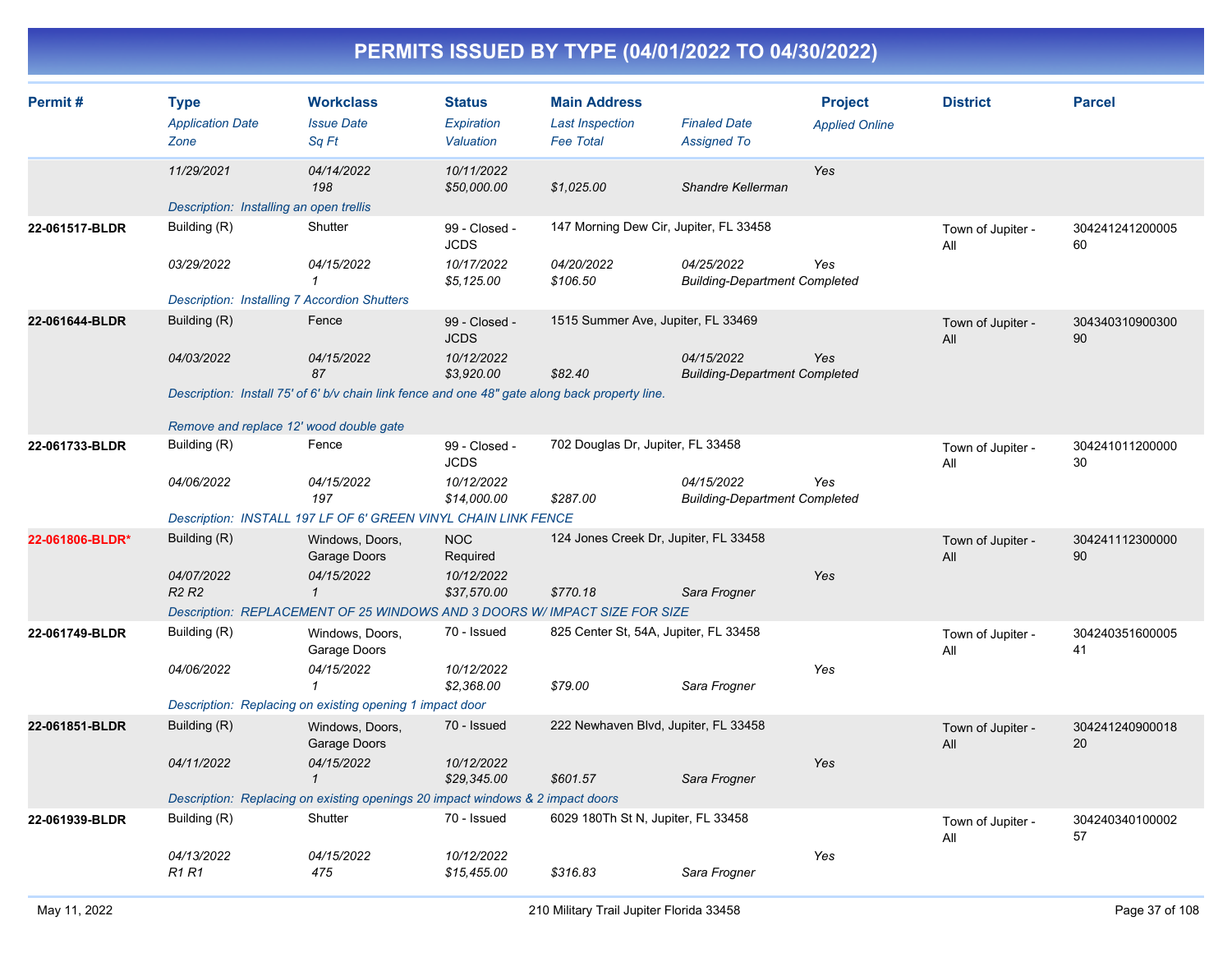|                 |                                                |                                                                                              |                                          |                                                                   | PERMITS ISSUED BY TYPE (04/01/2022 TO 04/30/2022)                                                                   |                                         |                          |                       |
|-----------------|------------------------------------------------|----------------------------------------------------------------------------------------------|------------------------------------------|-------------------------------------------------------------------|---------------------------------------------------------------------------------------------------------------------|-----------------------------------------|--------------------------|-----------------------|
| Permit#         | <b>Type</b><br><b>Application Date</b><br>Zone | <b>Workclass</b><br><b>Issue Date</b><br>Sq Ft                                               | <b>Status</b><br>Expiration<br>Valuation | <b>Main Address</b><br><b>Last Inspection</b><br><b>Fee Total</b> | <b>Finaled Date</b><br><b>Assigned To</b>                                                                           | <b>Project</b><br><b>Applied Online</b> | <b>District</b>          | <b>Parcel</b>         |
|                 |                                                | Description: Install 6 accordions, 5 manual roll down shutters and 3 impact removable fabric |                                          |                                                                   |                                                                                                                     |                                         |                          |                       |
| 22-061610-BLDR  | Building (R)                                   | Windows, Doors,<br>Garage Doors                                                              | 70 - Issued                              | 2803 28Th Ct, Jupiter, FL 33477                                   |                                                                                                                     |                                         | Town of Jupiter -<br>All | 304341170215000<br>30 |
|                 | 04/01/2022<br><b>R2 R2</b>                     | 04/15/2022<br>$\mathcal I$                                                                   | 10/12/2022<br>\$20,600.00                | \$422.30                                                          | <b>Debbie Rogers</b>                                                                                                | Yes                                     |                          |                       |
|                 |                                                | Description: Replacing on existing openings 4 SGD and 1 impact door                          |                                          |                                                                   |                                                                                                                     |                                         |                          |                       |
| 22-061744-BLDR  | Building (R)                                   | Windows, Doors,<br>Garage Doors                                                              | 70 - Issued                              | 6112 Heather St, Jupiter, FL 33458                                |                                                                                                                     |                                         | Town of Jupiter -<br>All | 304241220210600<br>20 |
|                 | 04/06/2022                                     | 04/15/2022<br>$\mathcal I$                                                                   | 10/12/2022<br>\$12,440.00                | \$255.02                                                          | Shandre Kellerman                                                                                                   | Yes                                     |                          |                       |
|                 |                                                | Description: Replace on existing openings 8 Impact windows & 1 Impact door                   |                                          |                                                                   |                                                                                                                     |                                         |                          |                       |
| 22-061878-BLDR  | Building (R)                                   | Windows, Doors,<br>Garage Doors                                                              | 70 - Issued                              | 1235 12Th Ct, Jupiter, FL 33477                                   |                                                                                                                     |                                         | Town of Jupiter -<br>All | 304341200600001<br>33 |
|                 | 04/11/2022                                     | 04/15/2022<br>$\mathbf{1}$                                                                   | 11/07/2022<br>\$1,634.50                 | 05/09/2022<br>\$79.00                                             | Angela Carpentiere                                                                                                  | Yes                                     |                          |                       |
|                 |                                                | Description: CHANGE OUT FRONT DOOR NO SIZE CHANGE                                            |                                          |                                                                   |                                                                                                                     |                                         |                          |                       |
| 22-061807-BLDR* | Building (R)                                   | Windows, Doors,<br>Garage Doors                                                              | <b>NOC</b><br>Required                   | 563 Rookery PI, Jupiter, FL 33458                                 |                                                                                                                     |                                         | Town of Jupiter -<br>All | 304241150200027<br>50 |
|                 | 04/07/2022<br><b>R1 R1</b>                     | 04/15/2022<br>1                                                                              | 10/12/2022<br>\$59,774.00                | \$1,225.36                                                        | Debbie Rogers                                                                                                       | Yes                                     |                          |                       |
|                 |                                                | Description: REPLACEMENT OF 30 WINDOWS AND 1 DOOR W/ IMPACT SIZE FOR SIZE                    |                                          |                                                                   |                                                                                                                     |                                         |                          |                       |
| 22-061805-BLDR* | Building (R)                                   | Windows, Doors,<br>Garage Doors                                                              | <b>NOC</b><br>Required                   | 418 Mariner Dr, Jupiter, FL 33477                                 |                                                                                                                     |                                         | Town of Jupiter -<br>All | 304341181100057<br>60 |
|                 | 04/07/2022<br><b>R1 R1</b>                     | 04/15/2022<br>$\mathcal I$                                                                   | 10/12/2022<br>\$106,363.00               | \$2,180.44                                                        | <b>Debbie Rogers</b>                                                                                                | Yes                                     |                          |                       |
|                 |                                                | Description: REPLACEMENT OF 48 WINDOWS AND 6 DOORS W/ IMPACT SIZE FOR SIZE                   |                                          |                                                                   |                                                                                                                     |                                         |                          |                       |
| 22-061511-BLDR  | Building (R)                                   | Shutter                                                                                      | 99 - Closed -<br>JCDS                    |                                                                   | 18862 Loblolly Pine Ct, Jupiter, FL 33458                                                                           |                                         | Town of Jupiter -<br>All | 304240341100038<br>40 |
|                 | 03/29/2022                                     | 04/15/2022<br>1                                                                              | 10/19/2022<br>\$8,260.00                 | 04/22/2022<br>\$169.68                                            | 04/25/2022<br><b>Building-Department Completed</b>                                                                  | Yes                                     |                          |                       |
|                 |                                                | Description: INSTALLING 7 ACCORDION SHUTTERS AND1 ELECTRIC ROLL UP SHUTTER                   |                                          |                                                                   |                                                                                                                     |                                         |                          |                       |
| 22-061574-BLDR  | Building (R)                                   | Alteration                                                                                   | 70 - Issued                              | 6123 Linton St, Jupiter, FL 33458                                 |                                                                                                                     |                                         | Town of Jupiter -<br>All | 304241150807501<br>50 |
|                 | 03/31/2022                                     | 04/15/2022<br>868                                                                            | 10/31/2022<br>\$69,615.00                | 05/03/2022<br>\$1,427.10                                          | <b>Kelly Hills</b>                                                                                                  | Yes                                     |                          |                       |
|                 | <b>INVERTER(S)</b>                             | (1) SolarEdge SE7600H-US (240V) & (1) SolarEdge SE6000H-US (240V)                            |                                          |                                                                   | Description: SOLAR SYSTEM/PANELS DC SYSTEM SIZE: 15.3 kW DC (45) Hanwha Q. Cells Q.Peak DUO BLK-G6+ 340w PV MODULES |                                         |                          |                       |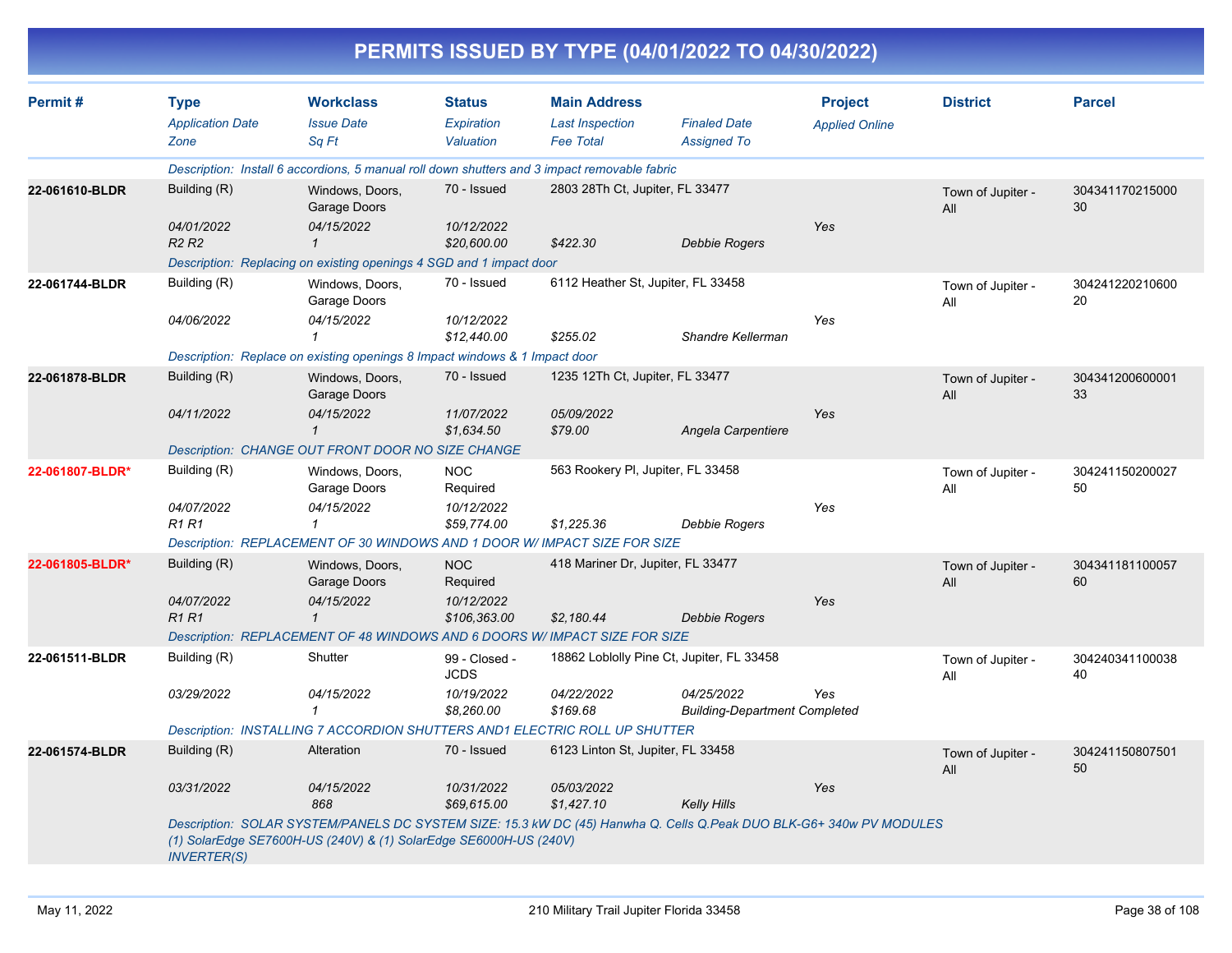| Permit#         | <b>Type</b><br><b>Application Date</b><br>Zone                      | <b>Workclass</b><br><b>Issue Date</b><br>Sq Ft                                                                                                   | <b>Status</b><br><b>Expiration</b><br>Valuation     | <b>Main Address</b><br><b>Last Inspection</b><br><b>Fee Total</b> | <b>Finaled Date</b><br><b>Assigned To</b> | <b>Project</b><br><b>Applied Online</b> | <b>District</b>          | <b>Parcel</b>         |
|-----------------|---------------------------------------------------------------------|--------------------------------------------------------------------------------------------------------------------------------------------------|-----------------------------------------------------|-------------------------------------------------------------------|-------------------------------------------|-----------------------------------------|--------------------------|-----------------------|
| 22-060968-BLDR  | Building (R)<br>03/09/2022                                          | Alteration<br>04/15/2022<br>852<br>Description: Remove existing bricks, install new brick paver patio w footers                                  | 70 - Issued<br>10/12/2022<br>\$10,873.00            | 162 Crab Cay Way, Jupiter, FL 33458<br>\$222.89                   | Kelly Hills                               | Yes                                     | Town of Jupiter -<br>All | 304240330500022<br>40 |
| 22-060791-BLDR* | Building (R)<br>03/03/2022<br>R1-A R1-A                             | Alteration<br>04/15/2022<br>223<br>Description: Double bathroom remodel, laundry room, archway                                                   | <b>NOC</b><br>Required<br>10/12/2022<br>\$64,327.00 | 6685 Winding Lake Dr, Jupiter, FL 33458<br>\$1,318.71             | Kelly Hills                               | Yes                                     | Town of Jupiter -<br>All | 304240341000034<br>00 |
| 22-061906-BLDR  | Building (R)<br>04/12/2022<br>NOA 20-0901.25<br>+36 -44 PSF         | Windows, Doors,<br>Garage Doors<br>04/15/2022<br>112<br>Description: R&R GARAGE DOOR W/SAME SIZE - DAB 16X7                                      | 70 - Issued<br>10/12/2022<br>\$2,460.00             | 123 Palomino Dr, Jupiter, FL 33458<br>\$79.00                     | Sara Frogner                              | Yes                                     | Town of Jupiter -<br>All | 304241102700013<br>80 |
| 22-061861-BLDR* | Building (R)<br>04/11/2022                                          | Windows, Doors,<br>Garage Doors<br>04/15/2022<br>69<br>Description: Replace existing windows with impact                                         | <b>NOC</b><br>Required<br>10/12/2022<br>\$9,500.00  | 174 Greentree Cir, Jupiter, FL 33458<br>\$194.85                  | Angela Carpentiere                        | Yes                                     | Town of Jupiter -<br>All | 304241101300051<br>30 |
| 21-052859-BLDR  | Building (R)<br>05/14/2021<br><b>MXD MXD</b>                        | Windows, Doors,<br>Garage Doors<br>04/15/2022<br>24<br>Description: 1300 S Community- Replace exterior doors (COMMERCIAL) Windsor Park Clubhouse | <b>NOC</b><br>Required<br>10/12/2022<br>\$10,000.00 | 1300 S Community Dr, Jupiter, FL 33458<br>\$280.00                | Kelly Hills                               | Yes                                     | Town of Jupiter -<br>All | 304241141601500<br>00 |
| 22-061694-BLDR  | Building (R)<br>04/05/2022                                          | Alteration<br>04/15/2022<br>1.976<br>Description: Install Pool Screen Enclosure w/2-doors - POOL CONTRACTOR PROVIDING FOOTER                     | 70 - Issued<br>10/12/2022<br>\$18,267.00            | 105 Crimson Isles Dr, Jupiter, FL 33478<br>\$374.47               | Kelly Hills                               | Yes                                     | Town of Jupiter -<br>All | 304240320600025<br>40 |
| 22-061631-BLDR  | Building (R)<br>04/01/2022<br>Description: Concrete Patio w/ Footer | Alteration<br>04/15/2022<br>245                                                                                                                  | 70 - Issued<br>10/12/2022<br>\$3,200.00             | 705 Suwanee Ave, Jupiter, FL 33458<br>\$79.00                     | Shandre Kellerman                         | Yes                                     | Town of Jupiter -<br>All | 304241020301200<br>30 |
| 22-061598-BLDR  | Building (R)                                                        | Alteration                                                                                                                                       | 70 - Issued                                         | 525 E Whitney Cir, Jupiter, FL 33458                              |                                           |                                         | Town of Jupiter -<br>All | 304241010100701<br>90 |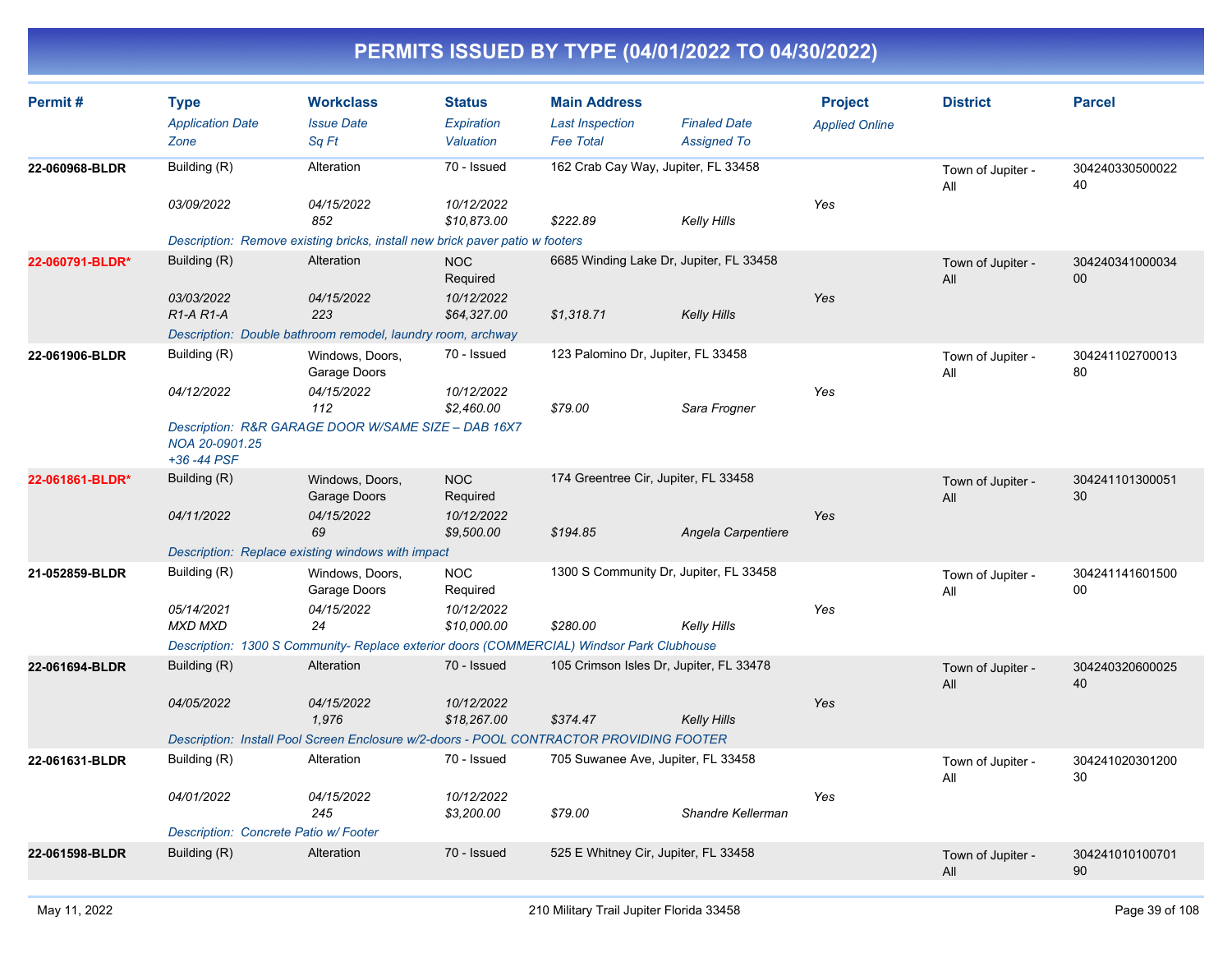| Permit#         | <b>Type</b><br><b>Application Date</b><br>Zone | <b>Workclass</b><br><b>Issue Date</b><br>Sq Ft                                                                                                                                                                                                                                              | <b>Status</b><br>Expiration<br>Valuation | <b>Main Address</b><br><b>Last Inspection</b><br><b>Fee Total</b> | <b>Finaled Date</b><br><b>Assigned To</b>          | <b>Project</b><br><b>Applied Online</b> | <b>District</b>          | <b>Parcel</b>         |
|-----------------|------------------------------------------------|---------------------------------------------------------------------------------------------------------------------------------------------------------------------------------------------------------------------------------------------------------------------------------------------|------------------------------------------|-------------------------------------------------------------------|----------------------------------------------------|-----------------------------------------|--------------------------|-----------------------|
|                 | 03/31/2022                                     | 04/15/2022<br>$\Omega$                                                                                                                                                                                                                                                                      | 10/12/2022<br>\$72,425.00                | \$1,484.71                                                        | Shandre Kellerman                                  | Yes                                     |                          |                       |
|                 |                                                | Description: Installation of Roof Mounted PV Solar System                                                                                                                                                                                                                                   |                                          |                                                                   |                                                    |                                         |                          |                       |
| 22-061300-BLDR  | Building (R)                                   | Alteration                                                                                                                                                                                                                                                                                  | 70 - Issued                              | 401 Willet Ave, Jupiter, FL 33458                                 |                                                    |                                         | Town of Jupiter -<br>ΑIΙ | 304241010700601<br>30 |
|                 | 03/22/2022                                     | 04/15/2022<br>628                                                                                                                                                                                                                                                                           | 10/12/2022<br>\$32,000.00                | \$656.00                                                          | Vicki Tarallo                                      | Yes                                     |                          |                       |
|                 |                                                | Description: INSTALLATION OF (32) PV ROOF-MOUNTED SOLAR PANELS                                                                                                                                                                                                                              |                                          |                                                                   |                                                    |                                         |                          |                       |
| 22-061481-BLDR  | Building (R)                                   | Alteration                                                                                                                                                                                                                                                                                  | 99 - Closed -<br><b>JCDS</b>             | 125 Crimson Isles Dr, Jupiter, FL 33478                           |                                                    |                                         | Town of Jupiter -<br>All | 304240320600025<br>90 |
|                 | 03/28/2022                                     | 04/15/2022<br>783                                                                                                                                                                                                                                                                           | 10/24/2022<br>\$27,767.00                | 04/26/2022<br>\$569.22                                            | 04/27/2022<br><b>Building-Department Completed</b> | Yes                                     |                          |                       |
|                 | <b>Description: Pool Screen Enclosure</b>      |                                                                                                                                                                                                                                                                                             |                                          |                                                                   |                                                    |                                         |                          |                       |
| 22-060719-BLDR  | Building (R)                                   | Alteration                                                                                                                                                                                                                                                                                  | 70 - Issued                              | 226 San Remo Dr, Jupiter, FL 33458                                |                                                    |                                         | Town of Jupiter -<br>All | 304241140500027<br>90 |
|                 | 03/01/2022                                     | 04/15/2022<br>420                                                                                                                                                                                                                                                                           | 10/12/2022<br>\$16,595.00                | \$340.20                                                          | Shandre Kellerman                                  | Yes                                     |                          |                       |
|                 |                                                | <b>Description: PATIO SCREEN ENCLOSURE WITH FOOTERS</b>                                                                                                                                                                                                                                     |                                          |                                                                   |                                                    |                                         |                          |                       |
| 22-061599-BLDR* | Building (R)                                   | Alteration                                                                                                                                                                                                                                                                                  | <b>NOC</b><br>Required                   | 1667 W Frederick Small Rd, Jupiter, FL<br>33458                   |                                                    |                                         | Town of Jupiter -<br>All | 304241140300005<br>40 |
|                 | 03/31/2022                                     | 04/15/2022<br>400                                                                                                                                                                                                                                                                           | 10/12/2022<br>\$5.875.00                 | \$121.50                                                          | Suzanne Harrison                                   | Yes                                     |                          |                       |
|                 |                                                | Description: Install a half mansard style screen enclosure over the existing patio/courtyard area.                                                                                                                                                                                          |                                          |                                                                   |                                                    |                                         |                          |                       |
| 22-061969-BLDR  | Building (R)                                   | Windows, Doors,<br>Garage Doors                                                                                                                                                                                                                                                             | 70 - Issued                              | 132 Ocean Pines Ter, Jupiter, FL 33477                            |                                                    |                                         | Town of Jupiter -<br>All | 304341160200001<br>80 |
|                 | 04/14/2022                                     | 04/15/2022<br>1                                                                                                                                                                                                                                                                             | 10/12/2022<br>\$4,450.00                 | \$93.00                                                           | Sara Frogner                                       | Yes                                     |                          |                       |
|                 | Description: remove and replace garage door    |                                                                                                                                                                                                                                                                                             |                                          |                                                                   |                                                    |                                         |                          |                       |
| 22-061075-BLDR  | Building (R)                                   | Fence                                                                                                                                                                                                                                                                                       | 70 - Issued                              | 707 Pinegrove Ave, Jupiter, FL 33458                              |                                                    |                                         | Town of Jupiter -<br>All | 304241010700100<br>70 |
|                 | 03/14/2022                                     | 04/18/2022<br>$\mathcal{I}$                                                                                                                                                                                                                                                                 | 10/15/2022<br>\$2,250.00                 | \$79.00                                                           | Suzanne Harrison                                   | Yes                                     |                          |                       |
|                 |                                                | Description: Replace existing perimeter fence along the north property line, remove existing fence on the East side and install new fencing along the eastern property line. South<br>side to be replaced at a future date, will leave existing for now. My husband will be doing the work. |                                          |                                                                   |                                                    |                                         |                          |                       |
| 20-044382-BLDR  | Building (R)                                   | Fence                                                                                                                                                                                                                                                                                       | 70 - Issued                              | 501 N Loxahatchee Dr, Jupiter, FL 33458                           |                                                    |                                         | Town of Jupiter -<br>All | 304241010700701<br>91 |
|                 | 07/31/2020<br><b>R1 R1</b>                     | 04/18/2022<br>244                                                                                                                                                                                                                                                                           | 10/17/2022<br>\$1,000.00                 | \$79.00                                                           | Shandre Kellerman                                  | Yes                                     |                          |                       |
|                 |                                                | Description: Update current fence to a 6ft wood fence                                                                                                                                                                                                                                       |                                          |                                                                   |                                                    |                                         |                          |                       |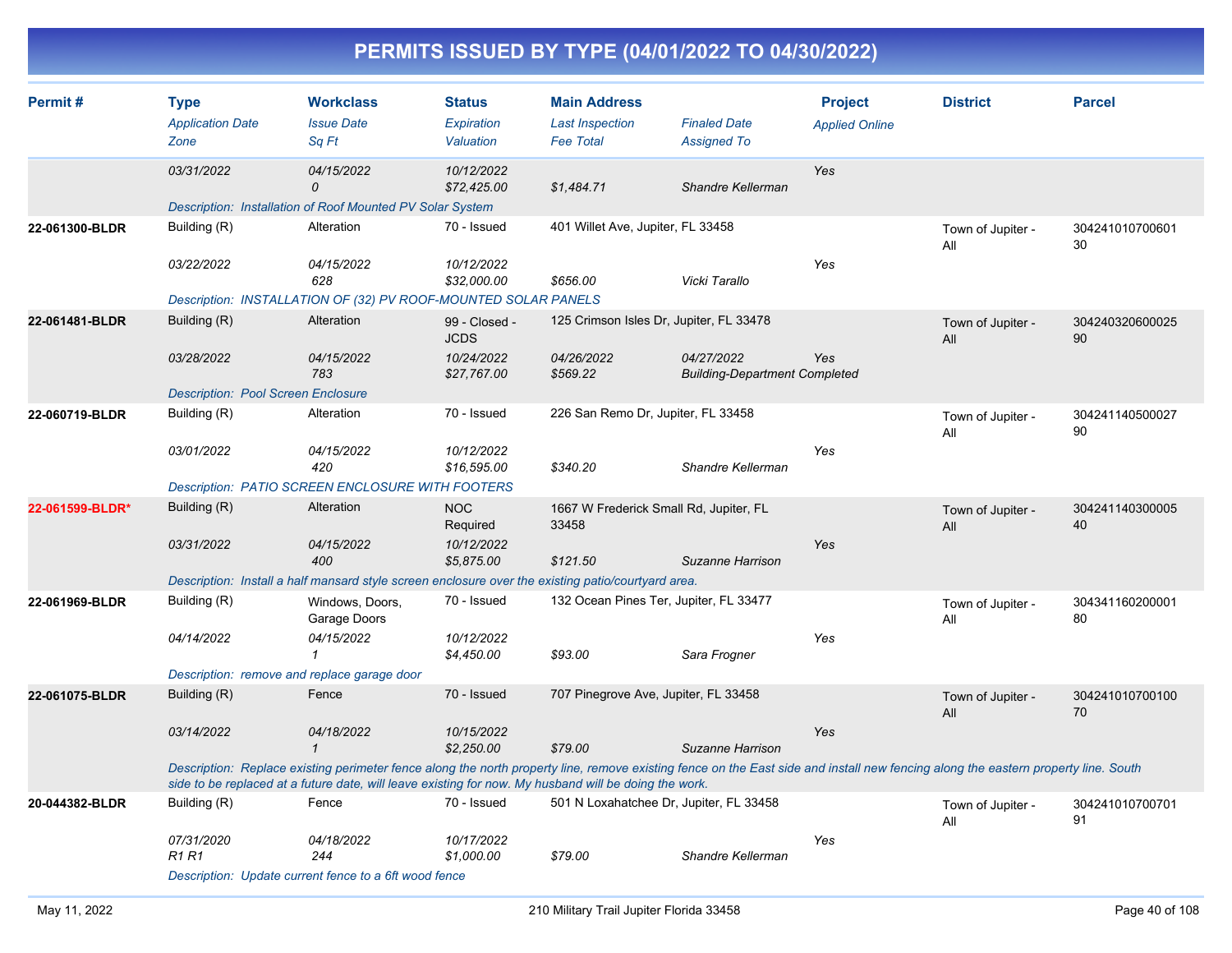| Permit#        | <b>Type</b><br><b>Application Date</b><br>Zone   | <b>Workclass</b><br><b>Issue Date</b><br>Sq Ft                                                                                                 | <b>Status</b><br>Expiration<br>Valuation | <b>Main Address</b><br><b>Last Inspection</b><br><b>Fee Total</b> | <b>Finaled Date</b><br><b>Assigned To</b>          | <b>Project</b><br><b>Applied Online</b> | <b>District</b>          | <b>Parcel</b>         |
|----------------|--------------------------------------------------|------------------------------------------------------------------------------------------------------------------------------------------------|------------------------------------------|-------------------------------------------------------------------|----------------------------------------------------|-----------------------------------------|--------------------------|-----------------------|
| 22-061666-BLDR | Building (R)                                     | Fence                                                                                                                                          | 99 - Closed -<br><b>JCDS</b>             | 17707 Cinquez Park Rd E, Jupiter, FL<br>33458                     |                                                    |                                         | Town of Jupiter -<br>All | 304241030500004<br>80 |
|                | 04/04/2022<br>$R1-A R1-A$                        | 04/18/2022<br>100                                                                                                                              | 10/17/2022<br>\$350.00                   | 04/19/2022<br>\$79.00                                             | 04/22/2022<br><b>Building-Department Completed</b> | Yes                                     |                          |                       |
|                | <b>Description: Install Safety Barrier Fence</b> |                                                                                                                                                |                                          |                                                                   |                                                    |                                         |                          |                       |
| 22-061660-BLDR | Building (R)                                     | Fence                                                                                                                                          | 99 - Closed -<br><b>JCDS</b>             | 149 Citadel Cir, Jupiter, FL 33458                                |                                                    |                                         | Town of Jupiter -<br>All | 304240320100002<br>90 |
|                | 04/04/2022                                       | 04/18/2022<br>112                                                                                                                              | 10/26/2022<br>\$4.186.00                 | 04/29/2022<br>\$87.72                                             | 05/02/2022<br><b>Building-Department Completed</b> | Yes                                     |                          |                       |
|                |                                                  | Description: 112' of 4' Bronze Alum Fence w/2-4' pool gates                                                                                    |                                          |                                                                   |                                                    |                                         |                          |                       |
| 22-061980-BLDR | Building (R)                                     | Windows, Doors,<br>Garage Doors                                                                                                                | 70 - Issued                              | 5788 Lonewood Ct, Jupiter, FL 33458                               |                                                    |                                         | Town of Jupiter -<br>All | 304241022100008<br>60 |
|                | 04/14/2022                                       | 04/18/2022<br>$\mathbf 1$                                                                                                                      | 10/17/2022<br>\$6,775.00                 | \$139.53                                                          | Sara Frogner                                       | Yes                                     |                          |                       |
|                | <b>Description: Replace Impact Front Doors</b>   |                                                                                                                                                |                                          |                                                                   |                                                    |                                         |                          |                       |
| 22-061804-BLDR | Building (R)                                     | Windows, Doors,<br>Garage Doors                                                                                                                | 70 - Issued                              | 161 Ocean Pines Ter, Jupiter, FL 33477                            |                                                    |                                         | Town of Jupiter -<br>All | 304341160200005<br>70 |
|                | 04/07/2022                                       | 04/18/2022<br>1                                                                                                                                | 10/17/2022<br>\$2,646.00                 | \$79.00                                                           | Sara Frogner                                       | Yes                                     |                          |                       |
|                | Description: Installing 1 impact door            |                                                                                                                                                |                                          |                                                                   |                                                    |                                         |                          |                       |
| 22-061914-BLDR | Building (R)                                     | Windows, Doors,<br>Garage Doors                                                                                                                | 70 - Issued                              | 123 Echo Ln, Jupiter, FL 33458                                    |                                                    |                                         | Town of Jupiter -<br>All | 304241111000011<br>60 |
|                | 04/12/2022                                       | 04/18/2022<br>154                                                                                                                              | 10/17/2022<br>\$4,666.00                 | \$97.32                                                           | Sara Frogner                                       | Yes                                     |                          |                       |
|                | +50 -60 PSF                                      | Description: R&R GARAGE DOOR W/SAME SIZE - DAB 16X7 - NOA 20-0901.25 - +36 -44 PSF / R&R 2 GARAGE DOORS W/SAME SIZE - DAB 6X7 - NOA 21-0312.04 |                                          |                                                                   |                                                    |                                         |                          |                       |
| 22-061788-BLDR | Building (R)                                     | Fence                                                                                                                                          | 99 - Closed -<br><b>JCDS</b>             | 110 Blanca Isles Ln, Jupiter, FL 33478                            |                                                    |                                         | Town of Jupiter -<br>All | 304240320500008<br>00 |
|                | 04/07/2022                                       | 04/18/2022<br>1                                                                                                                                | 10/17/2022<br>\$1,267.00                 | \$79.00                                                           | 04/18/2022<br><b>Building-Department Completed</b> | Yes                                     |                          |                       |
|                |                                                  | Description: furnish & install 4'ft high X 20 LF of bronze aluminum fence and 1 gate                                                           |                                          |                                                                   |                                                    |                                         |                          |                       |
| 22-061600-BLDR | Building (R)                                     | Alteration                                                                                                                                     | 70 - Issued                              | 1000 N Us Highway 1, 775, Jupiter, FL<br>33477                    |                                                    |                                         | Town of Jupiter -<br>All | 304340312800008<br>70 |
|                | 03/31/2022                                       | 04/18/2022<br>$\mathbf{1}$                                                                                                                     | 10/17/2022<br>\$48,422.59                | \$992.67                                                          | Shandre Kellerman                                  | Yes                                     |                          |                       |
|                |                                                  | <b>Description: Remove and Replace Existing Owners Bath</b>                                                                                    |                                          |                                                                   |                                                    |                                         |                          |                       |
| 21-058327-BLDR | Building (R)                                     | Alteration                                                                                                                                     | 70 - Issued                              | 109 Echelon Crest Trl, Jupiter, FL 33478                          |                                                    |                                         | Town of Jupiter -<br>All | 304240320600021<br>50 |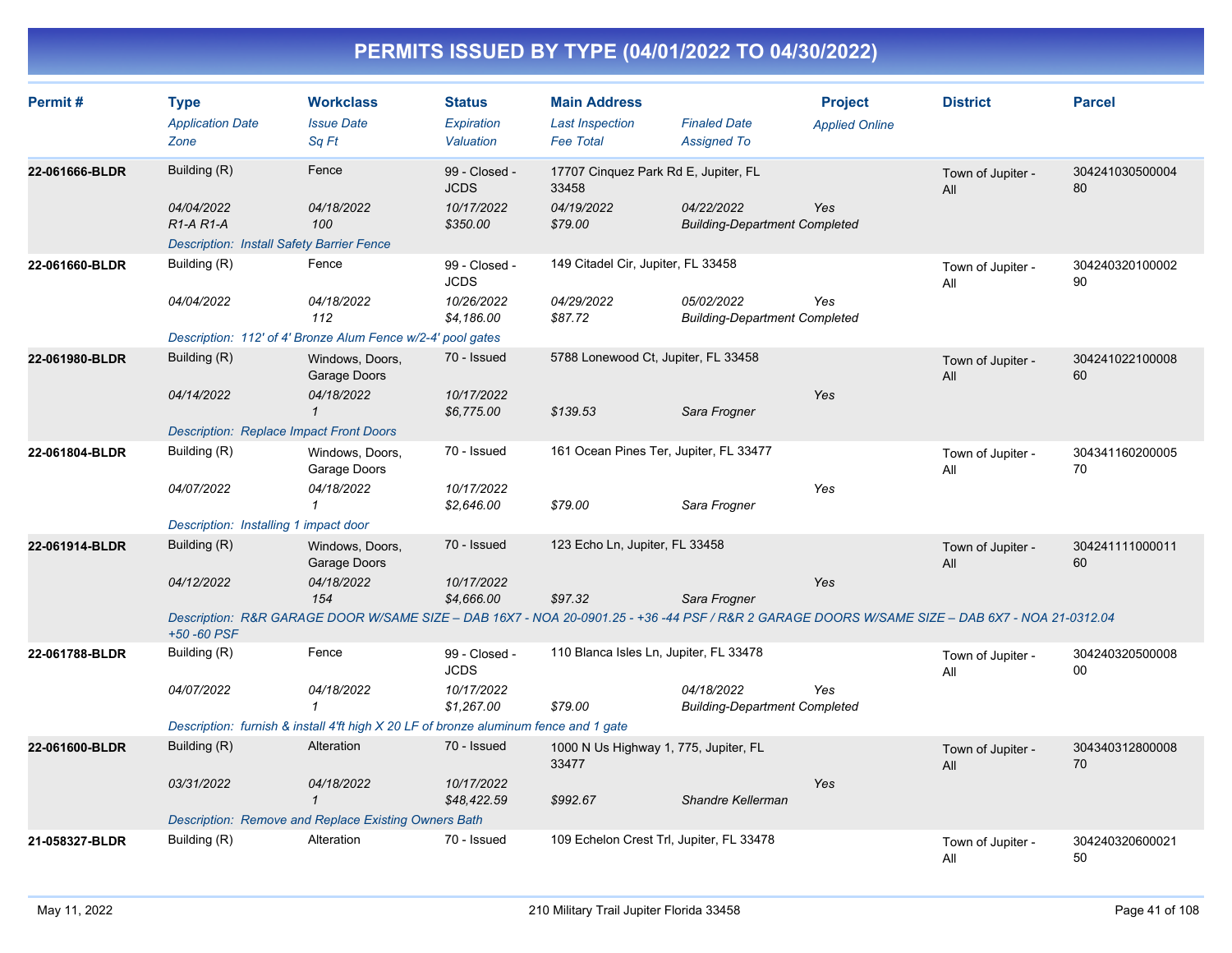| PERMITS ISSUED BY TYPE (04/01/2022 TO 04/30/2022) |
|---------------------------------------------------|
|---------------------------------------------------|

| Permit#        | <b>Type</b>                                 | <b>Workclass</b>                                                                         | <b>Status</b>                | <b>Main Address</b>                             |                                                    | <b>Project</b>        | <b>District</b>          | <b>Parcel</b>         |
|----------------|---------------------------------------------|------------------------------------------------------------------------------------------|------------------------------|-------------------------------------------------|----------------------------------------------------|-----------------------|--------------------------|-----------------------|
|                | <b>Application Date</b><br>Zone             | <b>Issue Date</b><br>Sa Ft                                                               | Expiration<br>Valuation      | <b>Last Inspection</b><br><b>Fee Total</b>      | <b>Finaled Date</b><br><b>Assigned To</b>          | <b>Applied Online</b> |                          |                       |
|                | 11/29/2021<br>R <sub>1</sub> R <sub>1</sub> | 04/18/2022<br>1,536<br>Description: INSTALLATION OF SCREEN ENCLOSURE AS A POOL BARRIER.  | 11/07/2022<br>\$20,106.00    | 05/09/2022<br>\$412.17                          | Shandre Kellerman                                  | Yes                   |                          |                       |
| 22-061643-BLDR | Building (R)                                | Windows, Doors,<br>Garage Doors                                                          | 70 - Issued                  | 18235 Jupiter Landings Dr, Jupiter, FL<br>33458 |                                                    |                       | Town of Jupiter -<br>All | 304240340600003<br>50 |
|                | 04/03/2022                                  | 04/18/2022<br>$\mathbf{1}$                                                               | 10/17/2022<br>\$1.00         | \$79.00                                         | Alicia Hertzog                                     | Yes                   |                          |                       |
|                |                                             | Description: replace windows and door with impact                                        |                              |                                                 |                                                    |                       |                          |                       |
| 21-056982-BLDR | Building (R)                                | Alteration                                                                               | 70 - Issued                  | 6216 Winding Lake Dr, Jupiter, FL 33458         |                                                    |                       | Town of Jupiter -<br>All | 304240271000044<br>20 |
|                | 10/06/2021<br>$R1-A R1-A$                   | 04/19/2022<br>480                                                                        | 10/18/2022<br>\$16,729.00    | 04/21/2022<br>\$342.95                          | Alicia Hertzog                                     | Yes                   |                          |                       |
|                |                                             | Description: Install renaissance pergola with concrete footer.                           |                              |                                                 |                                                    |                       |                          |                       |
| 22-061711-BLDR | Building (R)                                | Windows, Doors,<br>Garage Doors                                                          | 70 - Issued                  | 189 Ridge Rd, Jupiter, FL 33477                 |                                                    |                       | Town of Jupiter -<br>All | 304341160200027<br>80 |
|                | 04/05/2022<br><b>R2 R2</b>                  | 04/19/2022<br>$\mathbf{1}$                                                               | 10/31/2022<br>\$45,043.00    | 05/03/2022<br>\$923.38                          | Sara Frogner                                       | Yes                   |                          |                       |
|                |                                             | Description: Replacement of 4 windows and 4 sliding doors with impact resistant products |                              |                                                 |                                                    |                       |                          |                       |
| 22-061928-BLDR | Building (R)                                | Windows, Doors,<br>Garage Doors                                                          | 99 - Closed -<br><b>JCDS</b> | 106 Victorian Ln, Jupiter, FL 33458             |                                                    |                       | Town of Jupiter -<br>All | 304240271600001<br>00 |
|                | 04/13/2022                                  | 04/19/2022<br>4,194                                                                      | 10/24/2022<br>\$15,000.00    | 04/27/2022<br>\$307.50                          | 04/28/2022<br><b>Building-Department Completed</b> | Yes                   |                          |                       |
|                | Description: Install 1 Impact entry door    |                                                                                          |                              |                                                 |                                                    |                       |                          |                       |
| 22-061376-BLDR | Building (R)                                | Alteration                                                                               | 70 - Issued                  | 106 Sonata Dr, Jupiter, FL 33478                |                                                    |                       | Town of Jupiter -<br>All | 304241040100700<br>20 |
|                | 03/24/2022<br><b>R1R1</b>                   | 04/19/2022<br>$\mathbf{1}$                                                               | 10/17/2022<br>\$18,000.00    | \$369.00                                        | Alicia Hertzog                                     | Yes                   |                          |                       |
|                |                                             | Description: Outdoor kitchen with a grill, sink and refrigerator                         |                              |                                                 |                                                    |                       |                          |                       |
| 22-061054-BLDR | Building (R)                                | Alteration                                                                               | 70 - Issued                  | 318 Eagle Dr, Jupiter, FL 33477                 |                                                    |                       | Town of Jupiter -<br>All | 304341180700051<br>00 |
|                | 03/14/2022                                  | 04/20/2022<br>-1                                                                         | 11/01/2022<br>\$410,000.00   | 05/05/2022<br>\$8,405.00                        | <b>Kelly Hills</b>                                 | Yes                   |                          |                       |
|                |                                             | Description: Renovation of front entry and back patio areas and kitchen remodel          |                              |                                                 |                                                    |                       |                          |                       |
| 22-059134-BLDR | Building (R)                                | Addition                                                                                 | 70 - Issued                  | 704 N Hepburn Ave, Jupiter, FL 33458            |                                                    |                       | Town of Jupiter -<br>All | 304241010700101<br>70 |
|                | 01/05/2022<br>R <sub>1</sub> R <sub>1</sub> | 04/20/2022<br>$\mathcal I$                                                               | 11/01/2022<br>\$128,500.00   | 05/05/2022<br>\$2.634.25                        | Suzanne Harrison                                   | Yes                   |                          |                       |
|                |                                             | Description: total remodel work as per provided plans                                    |                              |                                                 |                                                    |                       |                          |                       |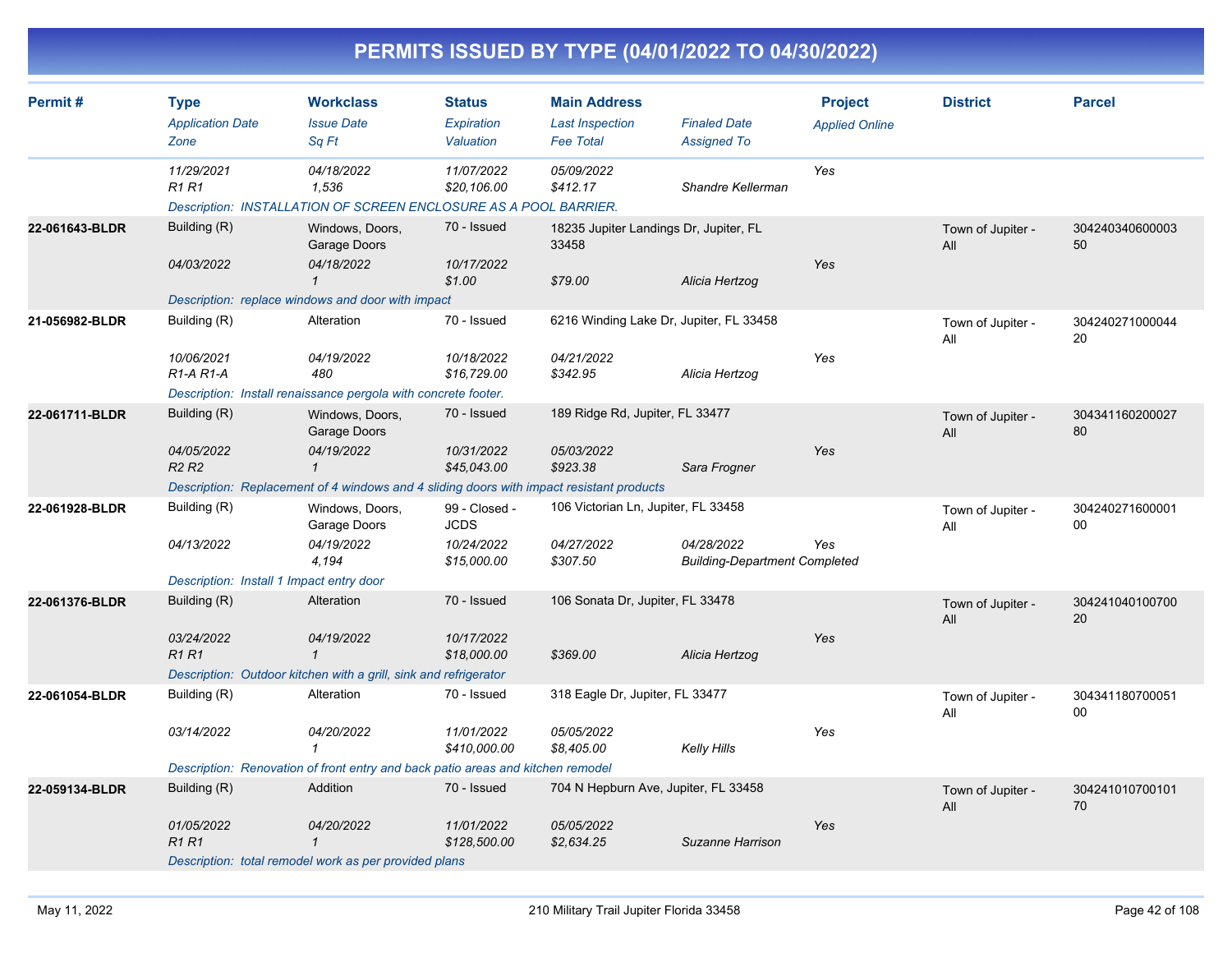| Permit#         | <b>Type</b><br><b>Application Date</b> | <b>Workclass</b><br><b>Issue Date</b>                                                                                    | <b>Status</b><br>Expiration  | <b>Main Address</b><br><b>Last Inspection</b> | <b>Finaled Date</b>                                | <b>Project</b><br><b>Applied Online</b> | <b>District</b>          | <b>Parcel</b>         |
|-----------------|----------------------------------------|--------------------------------------------------------------------------------------------------------------------------|------------------------------|-----------------------------------------------|----------------------------------------------------|-----------------------------------------|--------------------------|-----------------------|
|                 | Zone                                   | Sq Ft                                                                                                                    | Valuation                    | <b>Fee Total</b>                              | <b>Assigned To</b>                                 |                                         |                          |                       |
| 22-061525-BLDR* | Building (R)                           | Windows, Doors,<br>Garage Doors                                                                                          | <b>NOC</b><br>Required       | 6214 Riverwalk Ln, 8, Jupiter, FL 33458       |                                                    |                                         | Town of Jupiter -<br>All | 304241032004500<br>80 |
|                 | 03/29/2022<br>R3 R3                    | 04/20/2022<br>$\mathbf{1}$                                                                                               | 10/17/2022<br>\$10,000.00    | \$205.00                                      | Kelly Hills                                        | Yes                                     |                          |                       |
|                 |                                        | Description: Installing 12 windows, 1 sliding glass unit, and 2 outside doors. All windows and doors hurricane approved. |                              |                                               |                                                    |                                         |                          |                       |
| 22-061354-BLDR  | Building (R)                           | Windows, Doors,<br>Garage Doors                                                                                          | 70 - Issued                  | 5881 Stonewood Ct, Jupiter, FL 33458          |                                                    |                                         | Town of Jupiter -<br>All | 304241022100005<br>70 |
|                 | 03/23/2022<br><b>R1 R1</b>             | 04/21/2022<br>2,972                                                                                                      | 10/18/2022<br>\$36,184.93    | \$741.80                                      | <b>Debbie Rogers</b>                               | Yes                                     |                          |                       |
|                 |                                        | Description: REPLACING 17 IMPACT WINDOWS AND 4 IMPACT DOORS                                                              |                              |                                               |                                                    |                                         |                          |                       |
| 22-061787-BLDR  | Building (R)                           | Windows, Doors,<br>Garage Doors                                                                                          | 70 - Issued                  | 131 Poinciana Dr, Jupiter, FL 33458           |                                                    |                                         | Town of Jupiter -<br>All | 304241240900022<br>60 |
|                 | 04/07/2022                             | 04/21/2022<br>$\mathbf{1}$                                                                                               | 10/18/2022<br>\$12,849.79    | \$263.42                                      | Vicki Tarallo                                      | Yes                                     |                          |                       |
|                 | Description: REPLACE 1 DOOR TO IMPACT  |                                                                                                                          |                              |                                               |                                                    |                                         |                          |                       |
| 22-061640-BLDR* | Building (R)                           | Shutter                                                                                                                  | <b>NOC</b><br>Required       | 156 Fox Meadow Run, Jupiter, FL 33458         |                                                    |                                         | Town of Jupiter -<br>All | 304241032602700<br>20 |
|                 | 04/02/2022                             | 04/21/2022<br>145                                                                                                        | 10/18/2022<br>\$2,900.00     | \$79.00                                       | Shandre Kellerman                                  | Yes                                     |                          |                       |
|                 |                                        | Description: Installation of accordion shutters to 4 openings                                                            |                              |                                               |                                                    |                                         |                          |                       |
| 22-059080-BLDR  | Building (R)                           | Alteration                                                                                                               | 99 - Closed -<br><b>JCDS</b> | 4702 Captains Way, Jupiter, FL 33477          |                                                    |                                         | Town of Jupiter -<br>All | 304341181400001<br>60 |
|                 | 01/04/2022                             | 04/21/2022<br>$\mathbf{1}$                                                                                               | 10/31/2022<br>\$9,550.00     | 05/03/2022<br>\$195.86                        | 05/04/2022<br><b>Building-Department Completed</b> | Yes                                     |                          |                       |
|                 |                                        | Description: REMOVE AND REPLACE 4 SKYLIGHTS                                                                              |                              |                                               |                                                    |                                         |                          |                       |
| 22-061903-BLDR* | Building (R)                           | Alteration                                                                                                               | <b>NOC</b><br>Required       | 1126 Stillwater Dr, Jupiter, FL 33458         |                                                    |                                         | Town of Jupiter -<br>All | 304241020800008<br>21 |
|                 | 04/12/2022                             | 04/21/2022<br>$\mathbf{1}$                                                                                               | 10/18/2022<br>\$2,780.00     | \$79.00                                       | <b>Kimberly Slater</b>                             | Yes                                     |                          |                       |
|                 |                                        | <b>Description: REMOVE AND REPLACE 2 SKYLIGHTS</b>                                                                       |                              |                                               |                                                    |                                         |                          |                       |
| 22-061900-BLDR  | Building (R)                           | Windows, Doors,<br>Garage Doors                                                                                          | 70 - Issued                  | 6257 Kendrick St, Jupiter, FL 33458           |                                                    |                                         | Town of Jupiter -<br>All | 304241220309700<br>71 |
|                 | 04/12/2022                             | 04/21/2022<br>$\mathcal I$                                                                                               | 10/18/2022<br>\$16,712.00    | \$342.59                                      | Sara Frogner                                       | Yes                                     |                          |                       |
|                 |                                        | Description: INSTALLATION OF IMPACT WINDOWS TO REPLACE EXISTING                                                          |                              |                                               |                                                    |                                         |                          |                       |
| 22-061987-BLDR  | Building (R)                           | Windows, Doors,<br>Garage Doors                                                                                          | 70 - Issued                  | 139 Dunes Edge Rd, Jupiter, FL 33477          |                                                    |                                         | Town of Jupiter -<br>All | 304341160200020<br>50 |
|                 | 04/15/2022                             | 04/21/2022<br>$\mathbf{1}$                                                                                               | 10/18/2022<br>\$1,707.00     | \$79.00                                       | Angela Carpentiere                                 | Yes                                     |                          |                       |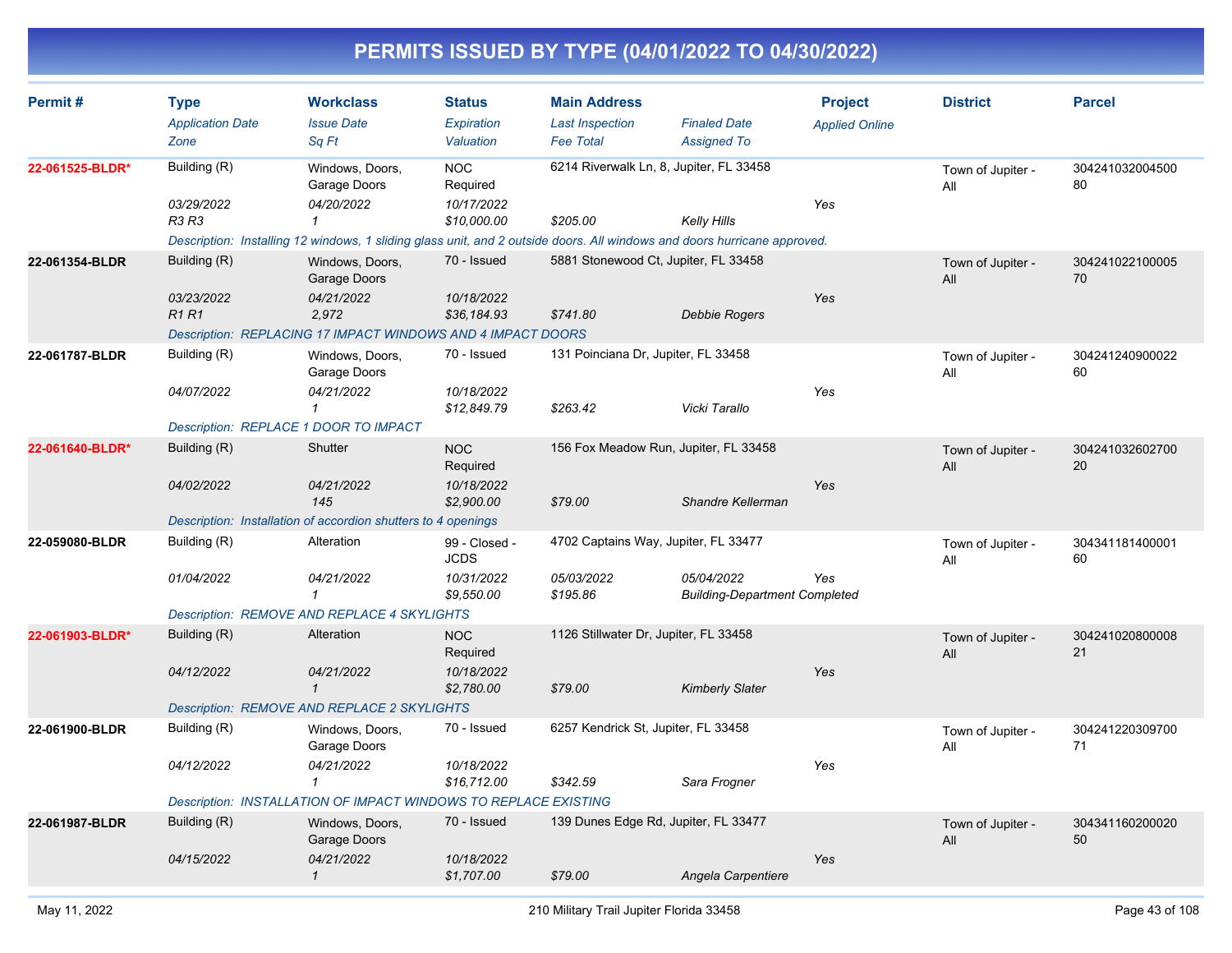|                 |                                                |                                                                |                                          |                                                                   | PERMITS ISSUED BY TYPE (04/01/2022 TO 04/30/2022) |                                         |                          |                                    |
|-----------------|------------------------------------------------|----------------------------------------------------------------|------------------------------------------|-------------------------------------------------------------------|---------------------------------------------------|-----------------------------------------|--------------------------|------------------------------------|
| Permit#         | <b>Type</b><br><b>Application Date</b><br>Zone | <b>Workclass</b><br><b>Issue Date</b><br>Sq Ft                 | <b>Status</b><br>Expiration<br>Valuation | <b>Main Address</b><br><b>Last Inspection</b><br><b>Fee Total</b> | <b>Finaled Date</b><br><b>Assigned To</b>         | <b>Project</b><br><b>Applied Online</b> | <b>District</b>          | <b>Parcel</b>                      |
|                 |                                                | Description: change out exterior door no size change           |                                          |                                                                   |                                                   |                                         |                          |                                    |
| 22-061819-BLDR* | Building (R)<br>04/08/2022                     | Windows, Doors,<br>Garage Doors<br>04/22/2022                  | <b>NOC</b><br>Required<br>10/19/2022     | 212 Hampton Cir, Jupiter, FL 33458                                |                                                   | Yes                                     | Town of Jupiter -<br>All | 304241111500014<br>70              |
|                 |                                                | 1                                                              | \$42,600.00                              | \$873.30                                                          | Shandre Kellerman                                 |                                         |                          |                                    |
|                 |                                                | Description: REPLACE 15 WINDOWS AND 1 SGD OPENING WITH IMPACT  |                                          |                                                                   |                                                   |                                         |                          |                                    |
| 22-061923-BLDR  | Building (R)                                   | Windows, Doors,<br>Garage Doors                                | 70 - Issued                              |                                                                   | 123 Cape Pointe Cir, Jupiter, FL 33477            |                                         | Town of Jupiter -<br>All | 304341160200058<br>50              |
|                 | 04/13/2022<br><b>R2 R2</b>                     | 04/22/2022<br>$\mathbf{1}$                                     | 10/19/2022<br>\$10,185.00                | \$208.80                                                          | <b>Debbie Rogers</b>                              | Yes                                     |                          |                                    |
|                 |                                                | Description: REPLACE 2 DOORS AND 1 WINDOW WITH IMPACT          |                                          |                                                                   |                                                   |                                         |                          |                                    |
| 22-060921-BLDR  | Building (R)                                   | Alteration                                                     | 70 - Issued                              | 127 Sand Pine Dr, Jupiter, FL 33477                               |                                                   |                                         | Town of Jupiter -<br>All | 304341160200038<br>00              |
|                 | 03/08/2022<br><b>R2 R2</b>                     | 04/22/2022<br>2,528                                            | 10/19/2022<br>\$75,000.00                | 05/04/2022<br>\$1,612.50                                          | Shandre Kellerman                                 | Yes                                     |                          |                                    |
|                 |                                                | Description: Building a loft/ bedroom with a bathroom          |                                          |                                                                   |                                                   |                                         |                          |                                    |
| 22-061921-BLDR  | Building (R)                                   | Alteration                                                     | 70 - Issued                              |                                                                   | 195 Ocean Key Way, Jupiter, FL 33477              |                                         | Town of Jupiter -<br>All | 304341082300000<br>30              |
|                 | 04/13/2022                                     | 04/22/2022<br>$\mathcal I$                                     | 10/19/2022<br>\$2,400.00                 | \$79.00                                                           | <b>Debbie Rogers</b>                              | Yes                                     |                          |                                    |
|                 |                                                | Description: REMOVE AND REPLACE 1 SKYLIGHT                     |                                          |                                                                   |                                                   |                                         |                          |                                    |
| 22-062092-BLDR  | Building (R)                                   | Shutter                                                        | 70 - Issued                              |                                                                   | 4138 Community Dr, Jupiter, FL 33458              |                                         | Town of Jupiter -<br>All | 304241140300002<br>90              |
|                 | 04/19/2022                                     | 04/22/2022                                                     | 10/19/2022<br>\$3,200.00                 | \$79.00                                                           | Angela Carpentiere                                | Yes                                     |                          |                                    |
|                 |                                                | <b>Description: Installing 7 Accordion shutters</b>            |                                          |                                                                   |                                                   |                                         |                          |                                    |
| 22-062130-BLDR  | Building (R)                                   | Shutter                                                        | 70 - Issued                              | 138 Via Isabela, Jupiter, FL 33458                                |                                                   |                                         | Town of Jupiter -<br>All | 304241121600015<br>00 <sup>°</sup> |
|                 | 04/20/2022                                     | 04/22/2022                                                     | 10/19/2022<br>\$20,712.00                | \$424.59                                                          | Sara Frogner                                      | Yes                                     |                          |                                    |
|                 |                                                | Description: Installing 24 Accordion Shutters                  |                                          |                                                                   |                                                   |                                         |                          |                                    |
| 22-061005-BLDR* | Building (R)                                   | Alteration                                                     | <b>NOC</b><br>Required                   | 6321 Lucerne St, Jupiter, FL 33458                                |                                                   |                                         | Town of Jupiter -<br>All | 304241150103401<br>40              |
|                 | 03/10/2022                                     | 04/22/2022<br>1,664                                            | 10/19/2022<br>\$23,930.00                | \$490.57                                                          | Shandre Kellerman                                 | Yes                                     |                          |                                    |
|                 |                                                | Description: New impact windows and siding for the whole house |                                          |                                                                   |                                                   |                                         |                          |                                    |
| 22-062110-BLDR* | Building (R)                                   | Windows, Doors,<br>Garage Doors                                | <b>NOC</b><br>Required                   |                                                                   | 407 Meadowlark Ln, Jupiter, FL 33458              |                                         | Town of Jupiter -<br>All | 304241150200040<br>10              |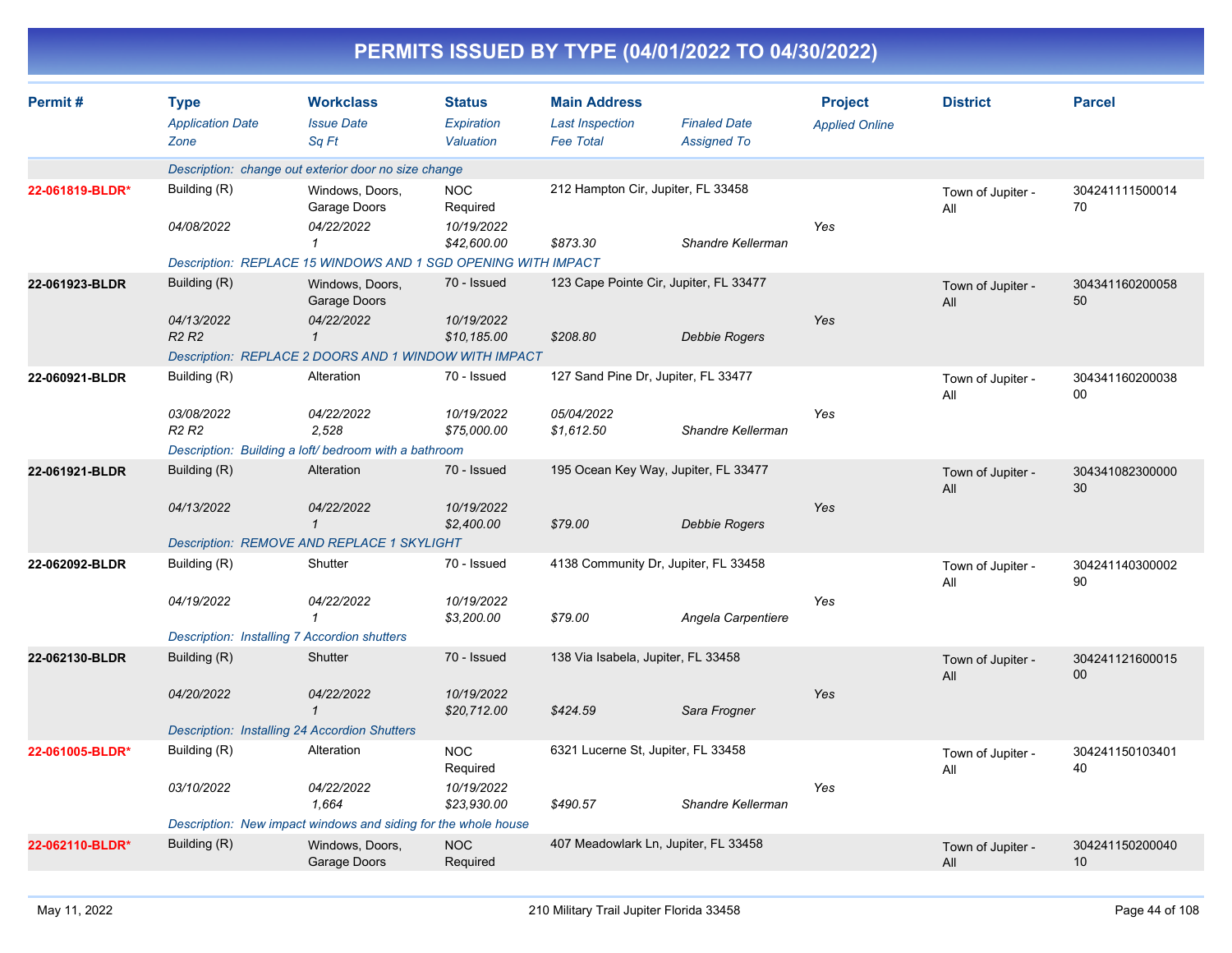| Permit#         | <b>Type</b>                                   | <b>Workclass</b>                                                                             | <b>Status</b>             | <b>Main Address</b>                        |                                           | <b>Project</b>        | <b>District</b>          | <b>Parcel</b>             |
|-----------------|-----------------------------------------------|----------------------------------------------------------------------------------------------|---------------------------|--------------------------------------------|-------------------------------------------|-----------------------|--------------------------|---------------------------|
|                 | <b>Application Date</b><br>Zone               | <b>Issue Date</b><br>Sq Ft                                                                   | Expiration<br>Valuation   | <b>Last Inspection</b><br><b>Fee Total</b> | <b>Finaled Date</b><br><b>Assigned To</b> | <b>Applied Online</b> |                          |                           |
|                 | 04/20/2022                                    | 04/22/2022<br>4,128                                                                          | 10/19/2022<br>\$44,882.00 | \$920.08                                   | Sara Frogner                              | Yes                   |                          |                           |
|                 |                                               | Description: we are to 18 windows and 2 doors                                                |                           |                                            |                                           |                       |                          |                           |
| 22-062151-BLDR  | Building (R)                                  | Windows, Doors,<br>Garage Doors                                                              | 70 - Issued               | 1182 Egret Cir S, Jupiter, FL 33458        |                                           |                       | Town of Jupiter -<br>All | 304241150200023<br>00     |
|                 | 04/20/2022                                    | 04/22/2022<br>1                                                                              | 10/19/2022<br>\$7,900.00  | \$162.37                                   | Debbie Rogers                             | Yes                   |                          |                           |
|                 | <b>Description: Replace Impact Front Door</b> |                                                                                              |                           |                                            |                                           |                       |                          |                           |
| 22-062164-BLDR  | Building (R)                                  | Windows, Doors,<br>Garage Doors                                                              | 70 - Issued               | 145 Stonebriar Blvd, Jupiter, FL 33458     |                                           |                       | Town of Jupiter -<br>All | 304241111800007<br>30     |
|                 | 04/21/2022                                    | 04/25/2022<br>112                                                                            | 10/24/2022<br>\$2,800.00  | \$79.00                                    | Sara Frogner                              | Yes                   |                          |                           |
|                 |                                               | Description: Replace existing 16 wide x 7 high garage door with DAB Hurricane Master         |                           |                                            |                                           |                       |                          |                           |
| 22-061698-BLDR  | Building (R)                                  | Windows, Doors,<br>Garage Doors                                                              | 70 - Issued               | 922 Seneca St, Jupiter, FL 33458           |                                           |                       | Town of Jupiter -<br>All | 304241020500000<br>72     |
|                 | 04/05/2022                                    | 04/25/2022<br>1,722                                                                          | 10/24/2022<br>\$8,777.76  | \$180.19                                   | Sara Frogner                              | Yes                   |                          |                           |
|                 |                                               | Description: Replacing 14 windows JUPITER RIVER MANOR W 17 FT OF LOT 7 & ALL LOT 8           |                           |                                            |                                           |                       |                          |                           |
| 22-062196-BLDR  | Building (R)                                  | Windows, Doors,<br>Garage Doors                                                              | 70 - Issued               | 6259 Winding Lake Dr, Jupiter, FL 33458    |                                           |                       | Town of Jupiter -<br>All | 304240341100042<br>80     |
|                 | 04/22/2022                                    | 04/25/2022<br>112                                                                            | 10/24/2022<br>\$2,389.00  | \$79.00                                    | Sara Frogner                              | Yes                   |                          |                           |
|                 |                                               | Description: REMOVE AND REPLACE EXISTING GARAGE DOOR.                                        |                           |                                            |                                           |                       |                          |                           |
| 22-062193-BLDR  | Building (R)                                  | Shutter                                                                                      | 70 - Issued               | 6422 Leslie St, Jupiter, FL 33458          |                                           |                       | Town of Jupiter -<br>All | 304241150104101<br>$00\,$ |
|                 | 04/21/2022                                    | 04/25/2022<br>2,034                                                                          | 10/24/2022<br>\$14,534.00 | \$297.95                                   | Sara Frogner                              | Yes                   |                          |                           |
|                 |                                               | Description: Installation of hurricane protection on (2) openings                            |                           |                                            |                                           |                       |                          |                           |
| 22-059982-BLDR* | Building (R)                                  | Alteration                                                                                   | <b>NOC</b><br>Required    | 523 Pheasant Ln N, Jupiter, FL 33458       |                                           |                       | Town of Jupiter -<br>All | 304241150200033<br>10     |
|                 | 02/04/2022                                    | 04/25/2022<br>1,263                                                                          | 10/24/2022<br>\$18,200.00 | \$373.10                                   | Shandre Kellerman                         | Yes                   |                          |                           |
|                 |                                               | Description: Remove existing pool enclosure and install new                                  |                           |                                            |                                           |                       |                          |                           |
| 22-061691-BLDR* | Building (R)                                  | Fence                                                                                        | <b>NOC</b><br>Required    | 109 Cinder Dunes Pt, Jupiter, FL 33478     |                                           |                       | Town of Jupiter -<br>All | 304240320600023<br>30     |
|                 | 04/05/2022                                    | 04/25/2022<br>205                                                                            | 10/24/2022<br>\$6,030.00  | \$124.60                                   | Shandre Kellerman                         | Yes                   |                          |                           |
|                 |                                               | Description: Install 205'LF of 4'ft High Aluminum Pool Barrier Fence with 2-4'ft Wide Gates. |                           |                                            |                                           |                       |                          |                           |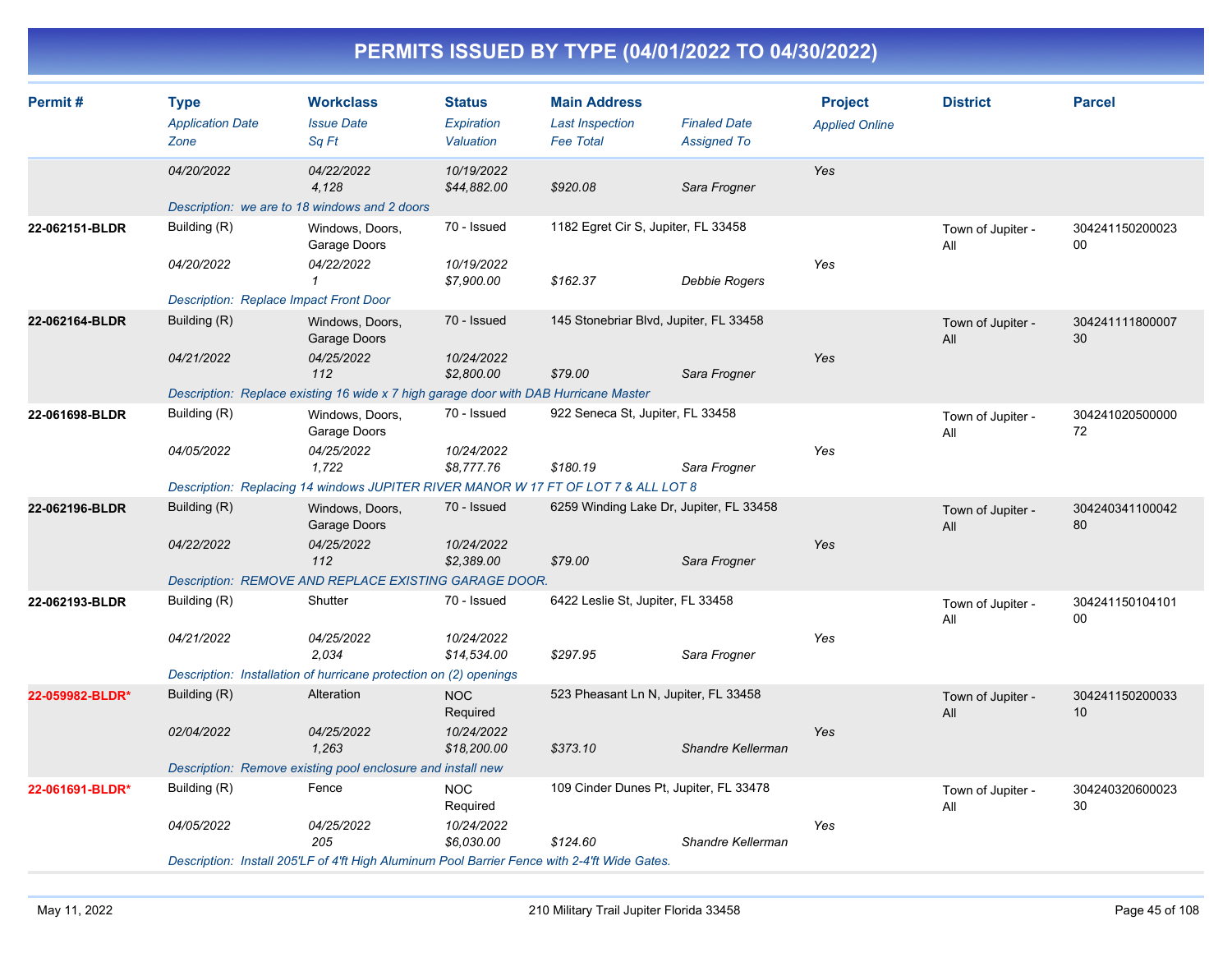| Permit#         | <b>Type</b><br><b>Application Date</b> | <b>Workclass</b><br><b>Issue Date</b>                                                      | <b>Status</b><br>Expiration  | <b>Main Address</b><br><b>Last Inspection</b> | <b>Finaled Date</b>                                | <b>Project</b><br><b>Applied Online</b> | <b>District</b>          | <b>Parcel</b>         |
|-----------------|----------------------------------------|--------------------------------------------------------------------------------------------|------------------------------|-----------------------------------------------|----------------------------------------------------|-----------------------------------------|--------------------------|-----------------------|
|                 | Zone                                   | Sq Ft                                                                                      | Valuation                    | <b>Fee Total</b>                              | <b>Assigned To</b>                                 |                                         |                          |                       |
| 22-061507-BLDR  | Building (R)                           | Fence                                                                                      | 99 - Closed -<br><b>JCDS</b> |                                               | 1108 Choctaw St, Jupiter, FL 33458                 |                                         | Town of Jupiter -<br>All | 304241020300300<br>90 |
|                 | 03/29/2022                             | 04/25/2022<br>101                                                                          | 10/24/2022<br>\$5,884.00     | \$121.68                                      | 04/25/2022<br><b>Building-Department Completed</b> | Yes                                     |                          |                       |
|                 |                                        | Description: 101ft of 6ft board on board wood with 12ft wide double gate                   |                              |                                               |                                                    |                                         |                          |                       |
| 22-061568-BLDR  | Building (R)                           | Fence                                                                                      | 99 - Closed -<br><b>JCDS</b> | 102 Cerulean Key Way, Jupiter, FL 33478       |                                                    |                                         | Town of Jupiter -<br>All | 304240320600017<br>70 |
|                 | 03/30/2022                             | 04/25/2022<br>463                                                                          | 10/24/2022<br>\$12,475.00    | \$255.74                                      | 04/25/2022<br><b>Building-Department Completed</b> | Yes                                     |                          |                       |
|                 |                                        | Description: Install approximately 463' of 4' bronze aluminum picket fence and two gates   |                              |                                               |                                                    |                                         |                          |                       |
| 22-061860-BLDR  | Building (R)                           | Fence                                                                                      | 70 - Issued                  | 194 Commodore Dr, Jupiter, FL 33477           |                                                    |                                         | Town of Jupiter -<br>All | 304341070900013<br>80 |
|                 | 04/11/2022<br><b>R1R1</b>              | 04/25/2022<br>140                                                                          | 10/24/2022<br>\$4,060.00     | \$85.20                                       | <b>Ellis Baird</b>                                 | Yes                                     |                          |                       |
|                 |                                        | Description: Installation of 140 LF of 4' 2 Rail aluminum fencing W/ 2-4X4 Gates POOL CODE |                              |                                               |                                                    |                                         |                          |                       |
| 22-061346-BLDR  | Building (R)                           | Alteration                                                                                 | 70 - Issued                  | 6042 Hollywood St, Jupiter, FL 33458          |                                                    |                                         | Town of Jupiter -<br>All | 304241150807400<br>41 |
|                 | 03/23/2022                             | 04/26/2022<br>637                                                                          | 10/24/2022<br>\$33,000.00    | \$751.50                                      | Vicki Tarallo                                      | Yes                                     |                          |                       |
|                 |                                        | Description: INSTALLATION OF (33) PV ROOF-MOUNTED SOLAR PANELS                             |                              |                                               |                                                    |                                         |                          |                       |
| 22-062228-BLDR  | Building (R)                           | Windows, Doors,<br>Garage Doors                                                            | 70 - Issued                  | 14060 Marrian Ave, Jupiter, FL 33458          |                                                    |                                         | Town of Jupiter -<br>All | 304241220309400<br>60 |
|                 | 04/23/2022                             | 04/26/2022<br>112                                                                          | 10/24/2022<br>\$4,478.00     | \$93.56                                       | Debbie Rogers                                      | Yes                                     |                          |                       |
|                 | Description: replace garage door 16x7  |                                                                                            |                              |                                               |                                                    |                                         |                          |                       |
| 22-061541-BLDR* | Building (R)                           | Windows, Doors,<br>Garage Doors                                                            | <b>NOC</b><br>Required       | 260 Swallowtail Ln, Jupiter, FL 33458         |                                                    |                                         | Town of Jupiter -<br>All | 304241150200042<br>60 |
|                 | 03/30/2022                             | 04/26/2022<br>560                                                                          | 10/24/2022<br>\$43,948.89    | \$900.95                                      | <b>Debbie Rogers</b>                               | Yes                                     |                          |                       |
|                 |                                        | Description: Replace windows (22) and doors (4) with impact.                               |                              |                                               |                                                    |                                         |                          |                       |
| 21-058871-BLDR  | Building (R)                           | Alteration                                                                                 | 70 - Issued                  | 140 Botanica Dr, Jupiter, FL 33458            |                                                    |                                         | Town of Jupiter -<br>All | 304241121500000<br>30 |
|                 | 12/21/2021                             | 04/26/2022<br>168                                                                          | 10/24/2022<br>\$23,673.00    | \$485.29                                      | Suzanne Harrison                                   | Yes                                     |                          |                       |
|                 |                                        | Description: Supply and Install 12 x14 Insulated Pergola with isopads and Concrete         |                              |                                               |                                                    |                                         |                          |                       |
| 22-061250-BLDR  | Building (R)                           | Alteration                                                                                 | 70 - Issued                  | 309 Marlberry Cir, Jupiter, FL 33458          |                                                    |                                         | Town of Jupiter -<br>All | 304241240400000<br>40 |
|                 | 03/20/2022<br><b>MXD MXD</b>           | 04/27/2022<br>$\mathcal I$                                                                 | 10/24/2022<br>\$180,000.00   | \$3,690.00                                    | Alicia Hertzog                                     | Yes                                     |                          |                       |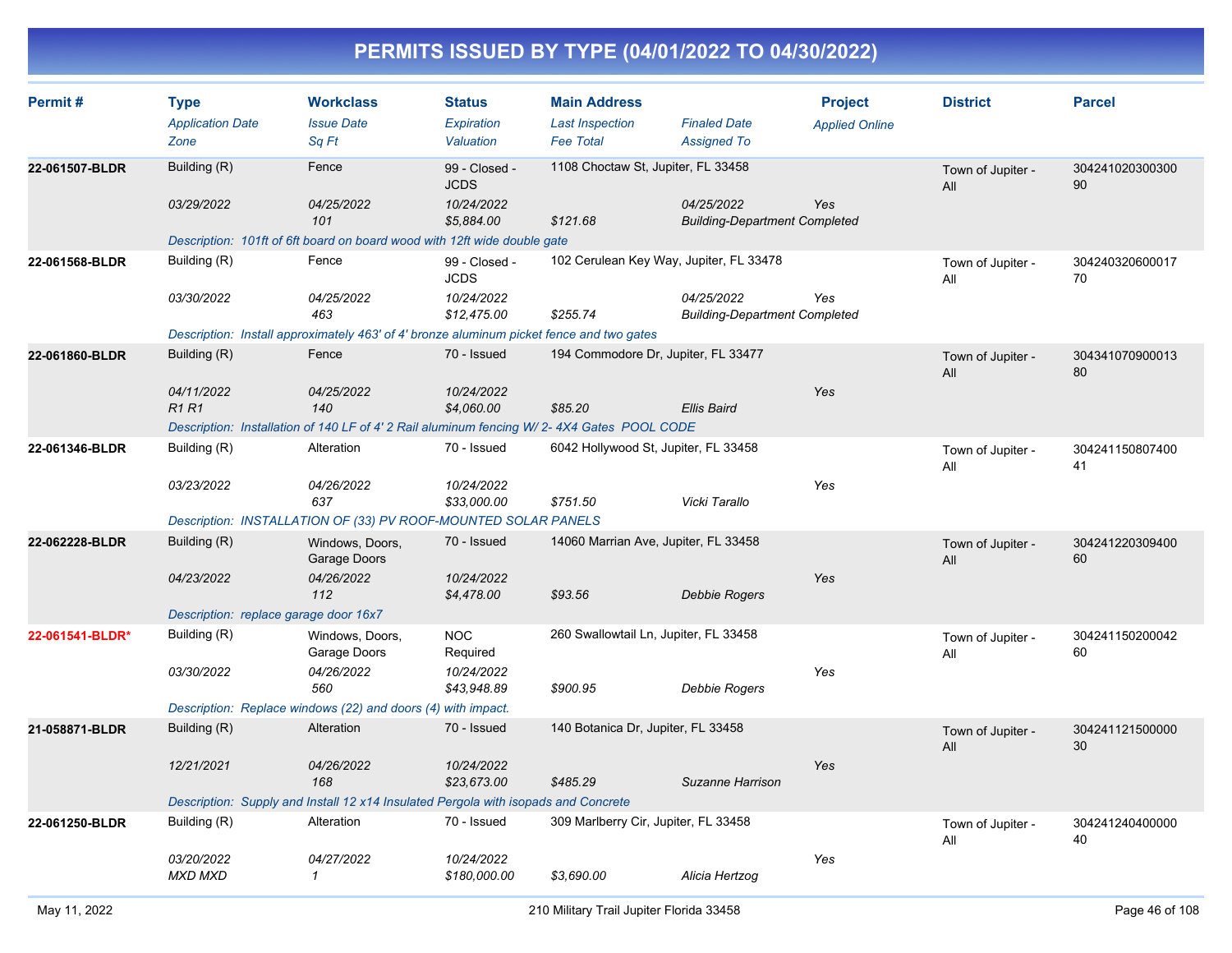| PERMITS ISSUED BY TYPE (04/01/2022 TO 04/30/2022) |  |
|---------------------------------------------------|--|
|                                                   |  |

| Permit#        | <b>Type</b><br><b>Application Date</b><br>Zone | <b>Workclass</b><br><b>Issue Date</b><br>Sq Ft                                                                   | <b>Status</b><br>Expiration<br>Valuation | <b>Main Address</b><br><b>Last Inspection</b><br><b>Fee Total</b> | <b>Finaled Date</b><br><b>Assigned To</b>          | <b>Project</b><br><b>Applied Online</b> | <b>District</b>          | <b>Parcel</b>         |
|----------------|------------------------------------------------|------------------------------------------------------------------------------------------------------------------|------------------------------------------|-------------------------------------------------------------------|----------------------------------------------------|-----------------------------------------|--------------------------|-----------------------|
|                |                                                | Description: Upstairs Guest Bathroom & Bedroom Remodel                                                           |                                          |                                                                   |                                                    |                                         |                          |                       |
| 22-061758-BLDR | Building (R)                                   | Alteration                                                                                                       | <b>52 - Fees</b><br><b>Due</b>           | 175 Lucia Ct, Jupiter, FL 33478                                   |                                                    |                                         | Town of Jupiter -<br>All | 304241080300001<br>90 |
|                | 04/06/2022                                     | 04/27/2022<br>0                                                                                                  | 10/24/2022<br>\$30,000.00                | \$615.00                                                          | Shandre Kellerman                                  | Yes                                     |                          |                       |
|                |                                                | <b>Description: Install New Patio/Pool Pavers</b>                                                                |                                          |                                                                   |                                                    |                                         |                          |                       |
| 22-062088-BLDR | Building (R)                                   | Windows, Doors,<br>Garage Doors                                                                                  | 70 - Issued                              | 115 Sota Dr, Jupiter, FL 33458                                    |                                                    |                                         | Town of Jupiter -<br>All | 304241112000004<br>40 |
|                | 04/19/2022                                     | 04/27/2022<br>170                                                                                                | 10/24/2022<br>\$4,637.00                 | \$96.74                                                           | Sara Frogner                                       | Yes                                     |                          |                       |
|                | +36 -44 PSF<br>NOA 21-0312.04<br>+50 -60 PSF   | Description: R&R GARAGE DOOR W/SAME SIZE - DAB 16X8 - NOA 20-0901.25 -<br>R&R GARAGE DOORS W/SAME SIZE - DAB 6X8 |                                          |                                                                   |                                                    |                                         |                          |                       |
| 22-060310-BLDR | Building (R)                                   | Fence                                                                                                            | 99 - Closed -<br><b>JCDS</b>             | 699 Cree St, Jupiter, FL 33458                                    |                                                    |                                         | Town of Jupiter -<br>All | 304241020301102<br>00 |
|                | 02/15/2022                                     | 04/27/2022<br>40                                                                                                 | 10/24/2022<br>\$1,809.00                 | \$79.00                                                           | 04/27/2022<br><b>Building-Department Completed</b> | <b>Yes</b>                              |                          |                       |
|                |                                                | Description: Install 40' of 6' privacy fence                                                                     |                                          |                                                                   |                                                    |                                         |                          |                       |
| 22-062312-BLDR | Building (R)                                   | Windows, Doors,<br>Garage Doors                                                                                  | 70 - Issued                              | 125 Quayside Dr, Jupiter, FL 33477                                |                                                    |                                         | Town of Jupiter -<br>All | 304341070900005<br>80 |
|                | 04/26/2022                                     | 04/27/2022<br>5.433                                                                                              | 10/24/2022<br>\$29,000.00                | \$594.50                                                          | Sara Frogner                                       | Yes                                     |                          |                       |
|                |                                                | Description: Replacement of Windows and Doors with new impact units                                              |                                          |                                                                   |                                                    |                                         |                          |                       |
| 22-062086-BLDR | Building (R)                                   | Windows, Doors,<br>Garage Doors                                                                                  | 70 - Issued                              | 288 Carina Dr, Jupiter, FL 33478                                  |                                                    |                                         | Town of Jupiter -<br>All | 304241080200007<br>50 |
|                | 04/19/2022                                     | 04/27/2022<br>$\mathcal{I}$                                                                                      | 10/24/2022<br>\$9,165.00                 | \$188.05                                                          | Sara Frogner                                       | Yes                                     |                          |                       |
|                |                                                | <b>Description: Replace Impact Front Doors</b>                                                                   |                                          |                                                                   |                                                    |                                         |                          |                       |
| 22-062217-BLDR | Building (R)                                   | Windows, Doors,<br>Garage Doors                                                                                  | 70 - Issued                              | 110 Spyglass Ln, Jupiter, FL 33477                                |                                                    |                                         | Town of Jupiter -<br>All | 304341072200070<br>30 |
|                | 04/22/2022                                     | 04/27/2022<br>$\mathbf{1}$                                                                                       | 10/24/2022<br>\$2,930.20                 | \$79.00                                                           | Sara Frogner                                       | Yes                                     |                          |                       |
|                |                                                | Description: replace 2 windows to impact                                                                         |                                          |                                                                   |                                                    |                                         |                          |                       |
| 22-061740-BLDR | Building (R)                                   | Windows, Doors,<br>Garage Doors                                                                                  | 70 - Issued                              | 242 Bluejay Ln, Jupiter, FL 33458                                 |                                                    |                                         | Town of Jupiter -<br>All | 304241150200003<br>30 |
|                | 04/06/2022                                     | 04/27/2022<br>$\mathcal I$                                                                                       | 10/24/2022<br>\$54,250.00                | \$1.112.13                                                        | Vicki Tarallo                                      | Yes                                     |                          |                       |
|                |                                                |                                                                                                                  |                                          |                                                                   |                                                    |                                         |                          |                       |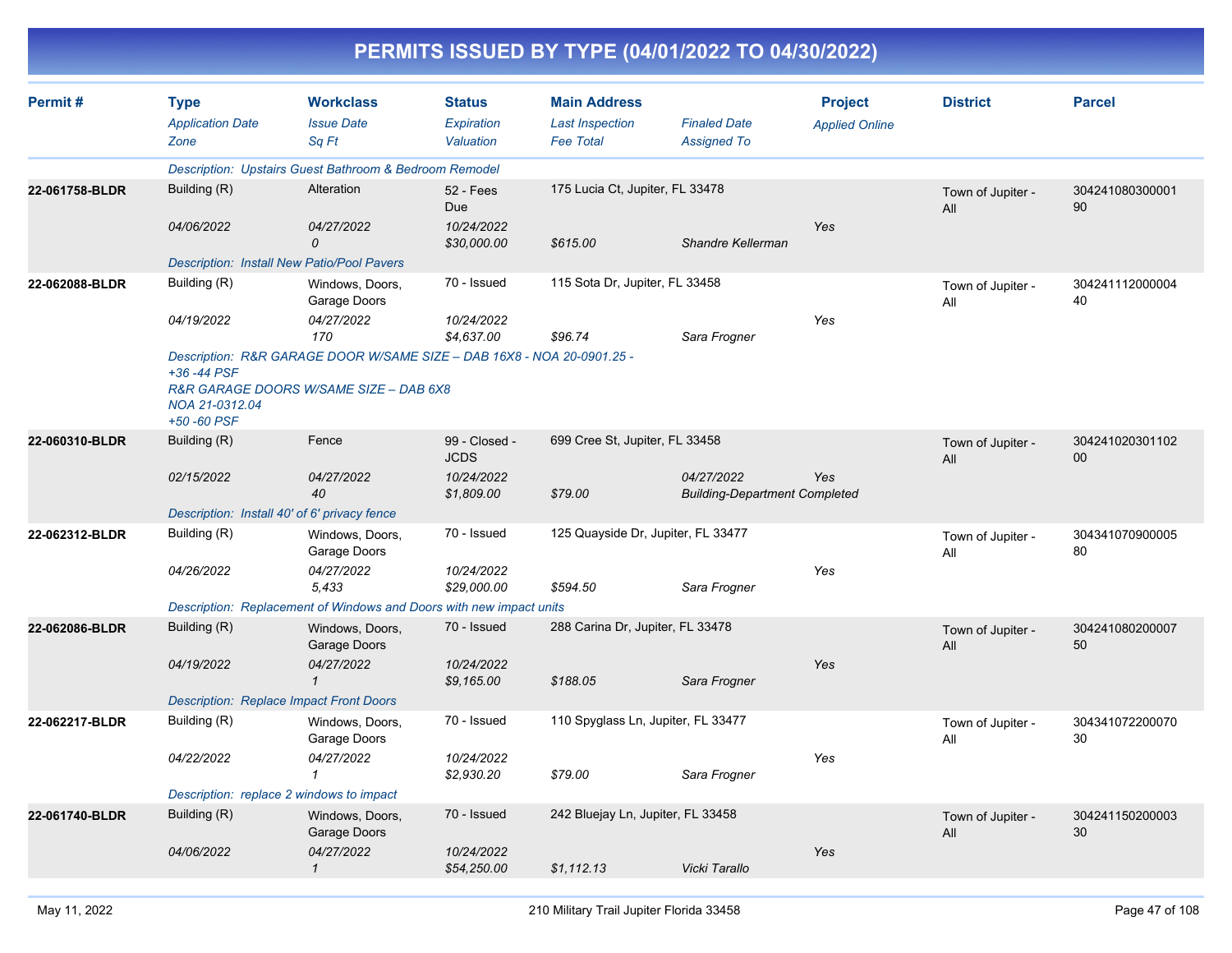|                |                                                |                                                                        |                                          |                                                                   | PERMITS ISSUED BY TYPE (04/01/2022 TO 04/30/2022)  |                                         |                          |                           |
|----------------|------------------------------------------------|------------------------------------------------------------------------|------------------------------------------|-------------------------------------------------------------------|----------------------------------------------------|-----------------------------------------|--------------------------|---------------------------|
| Permit#        | <b>Type</b><br><b>Application Date</b><br>Zone | <b>Workclass</b><br><b>Issue Date</b><br>Sq Ft                         | <b>Status</b><br>Expiration<br>Valuation | <b>Main Address</b><br><b>Last Inspection</b><br><b>Fee Total</b> | <b>Finaled Date</b><br><b>Assigned To</b>          | <b>Project</b><br><b>Applied Online</b> | <b>District</b>          | <b>Parcel</b>             |
|                |                                                | Description: SIZE FOR SIZE REPLACEMENT OF WINDOWS & DOORS WITH IMPACT  |                                          |                                                                   |                                                    |                                         |                          |                           |
| 22-061889-BLDR | Building (R)                                   | Windows, Doors,<br>Garage Doors                                        | 99 - Closed -<br><b>JCDS</b>             |                                                                   | 6226 Lauderdale St, Jupiter, FL 33458              |                                         | Town of Jupiter -<br>All | 304241150806600<br>60     |
|                | 04/12/2022                                     | 04/27/2022<br>112                                                      | 11/07/2022<br>\$2,538.00                 | 05/09/2022<br>\$79.00                                             | 05/10/2022<br><b>Building-Department Completed</b> | Yes                                     |                          |                           |
|                |                                                | Description: Replace 1 existing 16x7 O/H Garage Door                   |                                          |                                                                   |                                                    |                                         |                          |                           |
| 22-061659-BLDR | Building (R)                                   | Windows, Doors,<br>Garage Doors                                        | 70 - Issued                              |                                                                   | 218 Colony Way W, Jupiter, FL 33458                |                                         | Town of Jupiter -<br>All | 304241110600002<br>40     |
|                | 04/04/2022                                     | 04/28/2022<br>2,669                                                    | 10/25/2022<br>\$13,619.00                | \$279.19                                                          | Sara Frogner                                       | Yes                                     |                          |                           |
|                |                                                | Description: replace 9 impact windows, size for size.                  |                                          |                                                                   |                                                    |                                         |                          |                           |
| 22-062318-BLDR | Building (R)                                   | Windows, Doors,<br>Garage Doors                                        | 70 - Issued                              | 286 Caravelle Dr, Jupiter, FL 33458                               |                                                    |                                         | Town of Jupiter -<br>All | 304241140800044<br>20     |
|                | 04/26/2022                                     | 04/28/2022<br>86                                                       | 10/25/2022<br>\$12,080.00                | \$247.64                                                          | Sara Frogner                                       | Yes                                     |                          |                           |
|                |                                                | Description: Remove existing windows and door and replace with impact. |                                          |                                                                   |                                                    |                                         |                          |                           |
| 22-062240-BLDR | Building (R)                                   | Windows, Doors,<br>Garage Doors                                        | 70 - Issued                              |                                                                   | 612 White Pelican Way, Jupiter, FL 33477           |                                         | Town of Jupiter -<br>All | 304341191200000<br>20     |
|                | 04/25/2022                                     | 04/28/2022                                                             | 10/25/2022<br>\$13,775.00                | \$282.39                                                          | Angela Carpentiere                                 | Yes                                     |                          |                           |
|                |                                                | <b>Description: Replace Impact Front Doors</b>                         |                                          |                                                                   |                                                    |                                         |                          |                           |
| 22-061611-BLDR | Building (R)                                   | Windows, Doors,<br>Garage Doors                                        | 70 - Issued                              | 6333 Pompano St, Jupiter, FL 33458                                |                                                    |                                         | Town of Jupiter -<br>All | 304241150806701<br>30     |
|                | 04/01/2022                                     | 04/28/2022<br>2,420                                                    | 10/25/2022<br>\$16,297.00                | \$334.09                                                          | Angela Carpentiere                                 | Yes                                     |                          |                           |
|                |                                                | Description: replace 13 impact windows, size for size.                 |                                          |                                                                   |                                                    |                                         |                          |                           |
| 22-062225-BLDR | Building (R)                                   | Windows, Doors,<br>Garage Doors                                        | 70 - Issued                              |                                                                   | 2302 Captains Way, Jupiter, FL 33477               |                                         | Town of Jupiter -<br>All | 304341180400023<br>02     |
|                | 04/22/2022                                     | 04/28/2022<br>$\mathcal I$                                             | 10/25/2022<br>\$47,500.00                | \$973.75                                                          | Angela Carpentiere                                 | Yes                                     |                          |                           |
|                |                                                | Description: INSTALL IMPACT 15 WINDOWS AND 4 DOORS                     |                                          |                                                                   |                                                    |                                         |                          |                           |
| 22-062252-BLDR | Building (R)                                   | Windows, Doors,<br>Garage Doors                                        | 70 - Issued                              | 33458                                                             | 1500 W Frederick Small Rd, Jupiter, FL             |                                         | Town of Jupiter -<br>All | 304241230700001<br>46     |
|                | 04/25/2022                                     | 04/28/2022<br>$\mathbf{1}$                                             | 10/31/2022<br>\$18,860.00                | 05/02/2022<br>\$386.63                                            | Vicki Tarallo                                      | Yes                                     |                          |                           |
|                |                                                | Description: REPLACE 12 EXISTING WINDOWS WITH IMPACT                   |                                          |                                                                   |                                                    |                                         |                          |                           |
| 22-061760-BLDR | Building (R)                                   | Alteration                                                             | 70 - Issued                              | 145 Segovia Way, Jupiter, FL 33458                                |                                                    |                                         | Town of Jupiter -<br>All | 304241131700008<br>$00\,$ |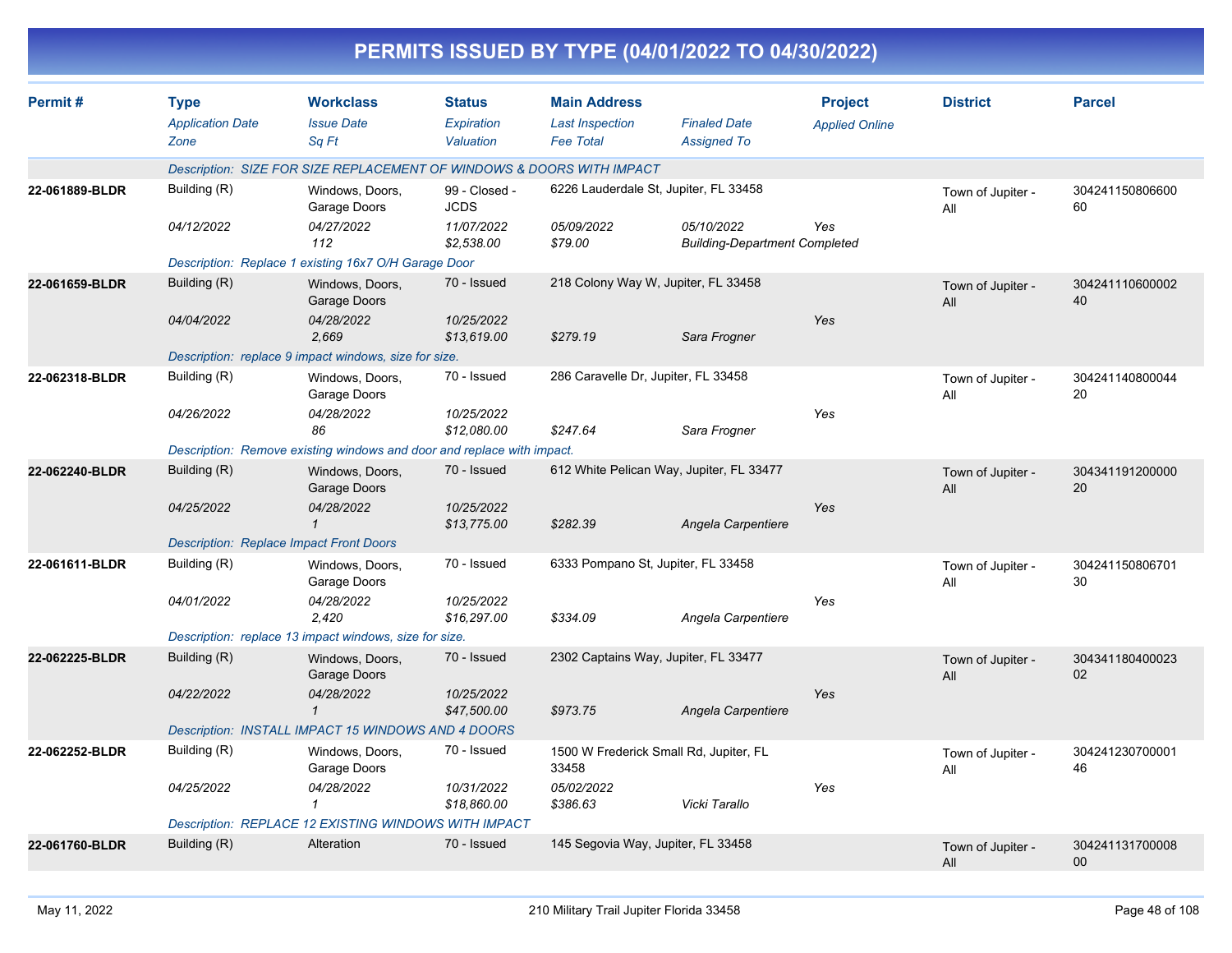| Permit#         | <b>Type</b><br><b>Application Date</b><br>Zone | <b>Workclass</b><br><b>Issue Date</b><br>Sq Ft                                                                                                                                          | <b>Status</b><br>Expiration<br>Valuation | <b>Main Address</b><br><b>Last Inspection</b><br><b>Fee Total</b> | <b>Finaled Date</b><br><b>Assigned To</b>          | <b>Project</b><br><b>Applied Online</b> | <b>District</b>          | <b>Parcel</b>         |
|-----------------|------------------------------------------------|-----------------------------------------------------------------------------------------------------------------------------------------------------------------------------------------|------------------------------------------|-------------------------------------------------------------------|----------------------------------------------------|-----------------------------------------|--------------------------|-----------------------|
|                 | 04/06/2022                                     | 04/29/2022<br>774                                                                                                                                                                       | 10/26/2022<br>\$59,400.00                | \$1,217.70                                                        | <b>Kelly Hills</b>                                 | Yes                                     |                          |                       |
| 22-061633-BLDR  | Building (R)                                   | Description: Solar PV System Roof mounted and Interconnection<br>Windows, Doors,<br>Garage Doors                                                                                        | 99 - Closed -<br><b>JCDS</b>             | 1011 Toney Penna Dr, Jupiter, FL 33458                            |                                                    |                                         | Town of Jupiter -<br>All | 304241112300100<br>00 |
|                 | 04/01/2022                                     | 04/29/2022                                                                                                                                                                              | 10/31/2022<br>\$7.532.00                 | 05/04/2022<br>\$154.90                                            | 05/05/2022<br><b>Building-Department Completed</b> | Yes                                     |                          |                       |
|                 |                                                | Description: Remove and replace 4 impact windows and 2 impact doors.                                                                                                                    |                                          |                                                                   |                                                    |                                         |                          |                       |
| 22-062279-BLDR  | Building (R)                                   | Fence                                                                                                                                                                                   | 99 - Closed -<br><b>JCDS</b>             | 152 Savona Dr, Jupiter, FL 33458                                  |                                                    |                                         | Town of Jupiter -<br>All | 304241140300017<br>80 |
|                 | 04/25/2022                                     | 04/29/2022                                                                                                                                                                              | 10/26/2022<br>\$2,206.00                 | \$79.00                                                           | 04/29/2022<br><b>Building-Department Completed</b> | Yes                                     |                          |                       |
|                 |                                                | Description: furnish & install 6'ft high X 44 LF of white tongue and groove PVC fence with lattice on top and 1 gate                                                                    |                                          |                                                                   |                                                    |                                         |                          |                       |
| 21-052595-BLDR* | Building (R)                                   | Addition                                                                                                                                                                                | <b>NOC</b><br>Required                   | 397 Old Jupiter Beach Rd, Jupiter, FL<br>33477                    |                                                    |                                         | Town of Jupiter -<br>All | 304341063900000<br>60 |
|                 | 05/07/2021<br><b>R3 R3</b>                     | 04/29/2022<br>180                                                                                                                                                                       | 10/26/2022<br>\$78,000.00                | \$1,599.00                                                        | Vicki Tarallo                                      | Yes                                     |                          |                       |
|                 |                                                | Description: ADDITION/EXPANSION OF GARAGE TO INCLUDE STORAGE AREA AND BATHROOM WITH PLUMBING, ELECTRICAL AND MECHANICAL. INTERIOR REMODEL<br>TO GUEST BEDROOM FOR KITCHENETTE WITH SINK |                                          |                                                                   |                                                    |                                         |                          |                       |

| 163<br><b>PERMITS ISSUED FOR BUILDING (R):</b> |
|------------------------------------------------|
|------------------------------------------------|

| <b>CHANGE OF CONTRACTOR</b> |                                                                                              |                                                                                                            |                                                              |                                                           |                                                    |           |                          |                       |
|-----------------------------|----------------------------------------------------------------------------------------------|------------------------------------------------------------------------------------------------------------|--------------------------------------------------------------|-----------------------------------------------------------|----------------------------------------------------|-----------|--------------------------|-----------------------|
| 22-061408-COCNTR            | Change of<br>Contractor<br>03/24/2022<br><b>MXD MXD</b><br>Description: 22-060907-ROOF-C COC | Change of<br>Contractor<br>04/01/2022<br>0                                                                 | 99 - Closed -<br><b>JCDS</b><br>09/28/2022<br>\$60,084.00    | 120 Regions Way, Jupiter, FL 33458<br>\$75.00             | 04/01/2022<br><b>Building-Department Completed</b> | <b>No</b> | Town of Jupiter -<br>All | 304241242600000<br>80 |
| 22-061707-COCNTR            | Change of<br>Contractor<br>04/05/2022<br>C <sub>2</sub> C <sub>2</sub>                       | Change of<br>Contractor<br>04/06/2022<br>0<br>Description: Change of contractor to permit 21-055741-ELEC-C | 99 - Closed -<br><b>JCDS</b><br>04/06/2022<br>\$1,800.00     | 6410 Indiantown Rd, ROW, Jupiter, FL<br>33458<br>\$75.00  | 04/06/2022<br><b>Building-Department Completed</b> | No        | Town of Jupiter -<br>All | 304241032700200<br>00 |
| 22-061829-COCNTR            | Change of<br>Contractor<br>04/08/2022<br>R <sub>2</sub> R <sub>2</sub>                       | Change of<br>Contractor<br>04/11/2022<br>0<br>Description: Change of contractor to permit 21-058873-COMM   | 99 - Closed -<br><b>JCDS</b><br>04/11/2022<br>\$1,078,000.00 | 87 Village Clubhouse Cir, Jupiter, FL<br>33458<br>\$75.00 | 04/11/2022<br>Suzanne Harrison                     | <b>No</b> | Town of Jupiter -<br>All | 304241130400900<br>00 |
| 22-061919-COCNTR            | Change of<br>Contractor                                                                      | Change of<br>Contractor                                                                                    | 99 - Closed -<br><b>JCDS</b>                                 | 130 Juno St, Jupiter, FL 33458                            |                                                    |           | Town of Jupiter -<br>All | 304241014600200<br>00 |
| May 11, 2022                |                                                                                              |                                                                                                            |                                                              | 210 Military Trail Jupiter Florida 33458                  |                                                    |           |                          | Page 49 of 108        |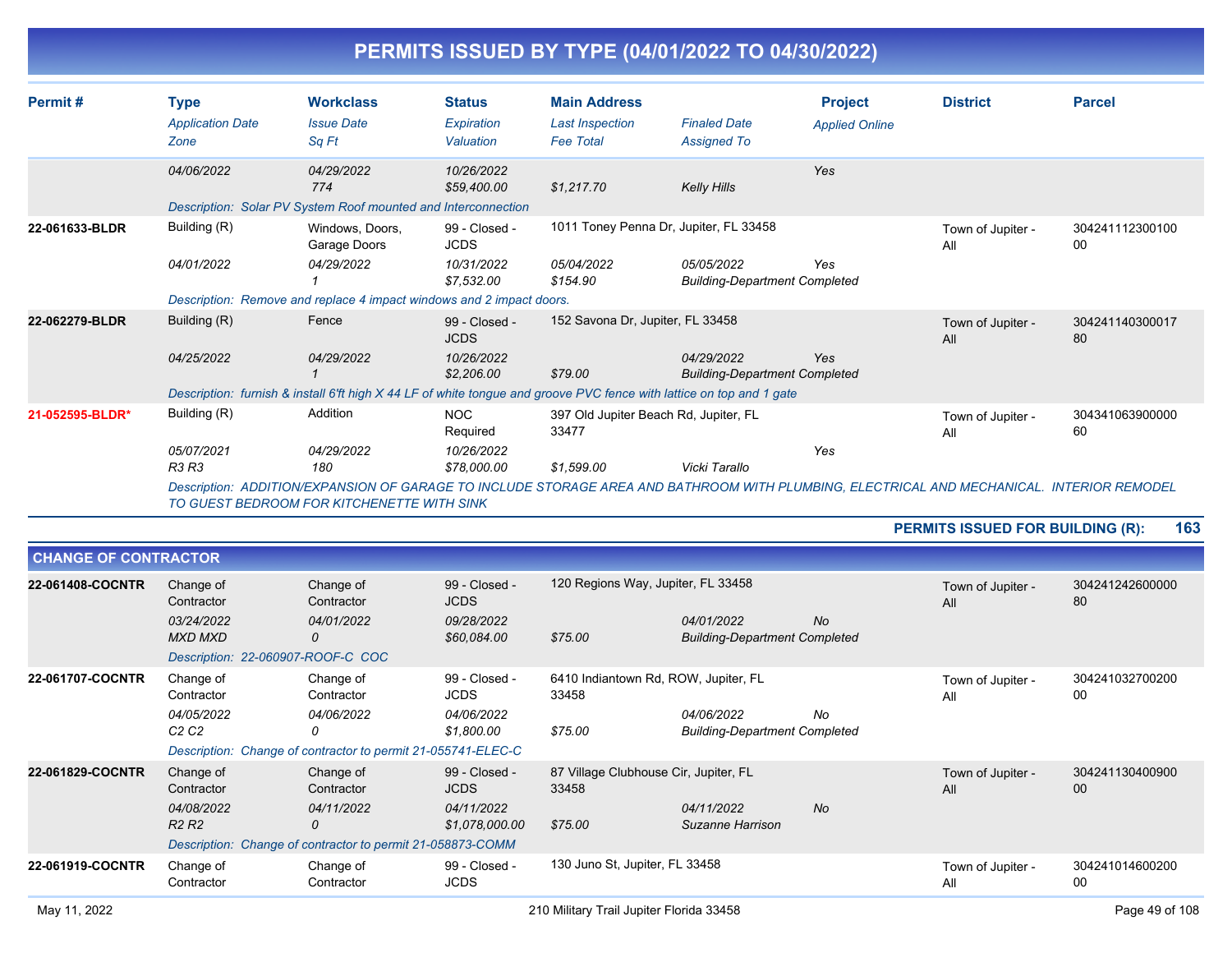| Permit#           | <b>Type</b><br><b>Application Date</b><br>Zone                         | <b>Workclass</b><br><b>Issue Date</b><br>Sq Ft                                                                 | <b>Status</b><br>Expiration<br>Valuation                 | <b>Main Address</b><br><b>Last Inspection</b><br><b>Fee Total</b> | <b>Finaled Date</b><br><b>Assigned To</b>          | <b>Project</b><br><b>Applied Online</b> | <b>District</b>                          | <b>Parcel</b>         |
|-------------------|------------------------------------------------------------------------|----------------------------------------------------------------------------------------------------------------|----------------------------------------------------------|-------------------------------------------------------------------|----------------------------------------------------|-----------------------------------------|------------------------------------------|-----------------------|
|                   | 04/13/2022<br>1111                                                     | 04/14/2022<br>0                                                                                                | 04/14/2022<br>\$7,800.00                                 | \$75.00                                                           | 04/14/2022<br><b>Building-Department Completed</b> | No                                      |                                          |                       |
| 22-062166-COCNTR  | Change of<br>Contractor<br>04/21/2022<br>R <sub>1</sub> R <sub>1</sub> | Change of<br>Contractor<br>04/26/2022<br>0                                                                     | 99 - Closed -<br><b>JCDS</b><br>10/23/2022<br>\$1,700.00 | 379 Eagle Dr, Jupiter, FL 33477<br>\$75.00                        | 04/26/2022<br><b>Building-Department Completed</b> | No                                      | Town of Jupiter -<br>All                 | 304341180700055<br>00 |
|                   |                                                                        | Description: Change of Contractor for Permit #21-052764-BLDR                                                   |                                                          |                                                                   |                                                    |                                         |                                          |                       |
| 22-061519-COCNTR  | Change of<br>Contractor                                                | Change of<br>Contractor                                                                                        | 70 - Issued                                              | 212 3Rd St, Jupiter, FL 33458                                     |                                                    |                                         | Town of Jupiter -<br>All                 | 304241010301501<br>30 |
|                   | 03/29/2022<br>R <sub>1</sub> R <sub>1</sub>                            | 04/26/2022<br>0<br>Description: CHANGE OF CONTRACTOR FOR 21-004780-ROOF-R                                      | 04/26/2022<br>\$11,150.00                                | \$75.00                                                           | Angela Carpentiere                                 | No                                      |                                          |                       |
|                   |                                                                        |                                                                                                                |                                                          |                                                                   |                                                    |                                         | PERMITS ISSUED FOR CHANGE OF CONTRACTOR: | 6                     |
| <b>DEMOLITION</b> |                                                                        |                                                                                                                |                                                          |                                                                   |                                                    |                                         |                                          |                       |
| 22-061239-DEMO*   | <b>Demolition</b>                                                      | Interior Only -<br>Residential                                                                                 | <b>NOC</b><br>Required                                   | 126 Quayside Dr, Jupiter, FL 33477                                |                                                    |                                         | Town of Jupiter -<br>All                 | 304341070900006<br>80 |
|                   | 03/18/2022                                                             | 04/01/2022<br>5,500                                                                                            | 09/28/2022<br>\$35,000.00                                | \$717.50                                                          | <b>Kelly Hills</b>                                 | Yes                                     |                                          |                       |
|                   | <b>Description: Residential Interior Demo</b>                          |                                                                                                                |                                                          |                                                                   |                                                    |                                         |                                          |                       |
| 22-061387-DEMO    | Demolition                                                             | Demolition<br>(Complete Building)                                                                              | 70 - Issued                                              | 1300 Peninsular Rd, Jupiter, FL 33469                             |                                                    |                                         | Town of Jupiter -<br>All                 | 304340310000900<br>11 |
|                   | 03/24/2022                                                             | 04/06/2022<br>1,700                                                                                            | 10/10/2022<br>\$20,000.00                                | 04/11/2022<br>\$410.00                                            | <b>Kimberly Slater</b>                             | Yes                                     |                                          |                       |
|                   |                                                                        | Description: Partial demolition only. Pool and all hardscapes to be removed. Structure was removed previously. |                                                          |                                                                   |                                                    |                                         |                                          |                       |
| 22-061368-DEMO*   | <b>Demolition</b>                                                      | Interior Only -<br>Residential                                                                                 | <b>NOC</b><br>Required                                   | 369 Eagle Dr, Jupiter, FL 33477                                   |                                                    |                                         | Town of Jupiter -<br>All                 | 304341180700055<br>60 |
|                   | 03/23/2022<br><b>R1R1</b>                                              | 04/13/2022<br>4,464                                                                                            | 10/10/2022<br>\$50,000.00                                | \$1,025.00                                                        | <b>Kimberly Slater</b>                             | Yes                                     |                                          |                       |
|                   | <b>Description: Interior Demolition</b>                                |                                                                                                                |                                                          |                                                                   |                                                    |                                         |                                          |                       |
| 22-061727-DEMO    | Demolition                                                             | <b>Demolition</b><br>(Complete Building)                                                                       | 70 - Issued                                              | 152 Spyglass Ln, Jupiter, FL 33477                                |                                                    |                                         | Town of Jupiter -<br>All                 | 304341071500025<br>20 |
|                   | 04/06/2022                                                             | 04/18/2022<br>6,978                                                                                            | 10/26/2022<br>\$10,000.00                                | 04/29/2022<br>\$255.00                                            | Shandre Kellerman                                  | Yes                                     |                                          |                       |
|                   | Description: Remove single family dwelling                             |                                                                                                                |                                                          |                                                                   |                                                    |                                         |                                          |                       |
| 22-061457-DEMO    | <b>Demolition</b>                                                      | Interior Only -<br>Commercial                                                                                  | 70 - Issued                                              | 150 S Us Highway 1, THIRD FLOOR,<br>Jupiter, FL 33477             |                                                    |                                         | Town of Jupiter -<br>All                 | 304341065100100<br>10 |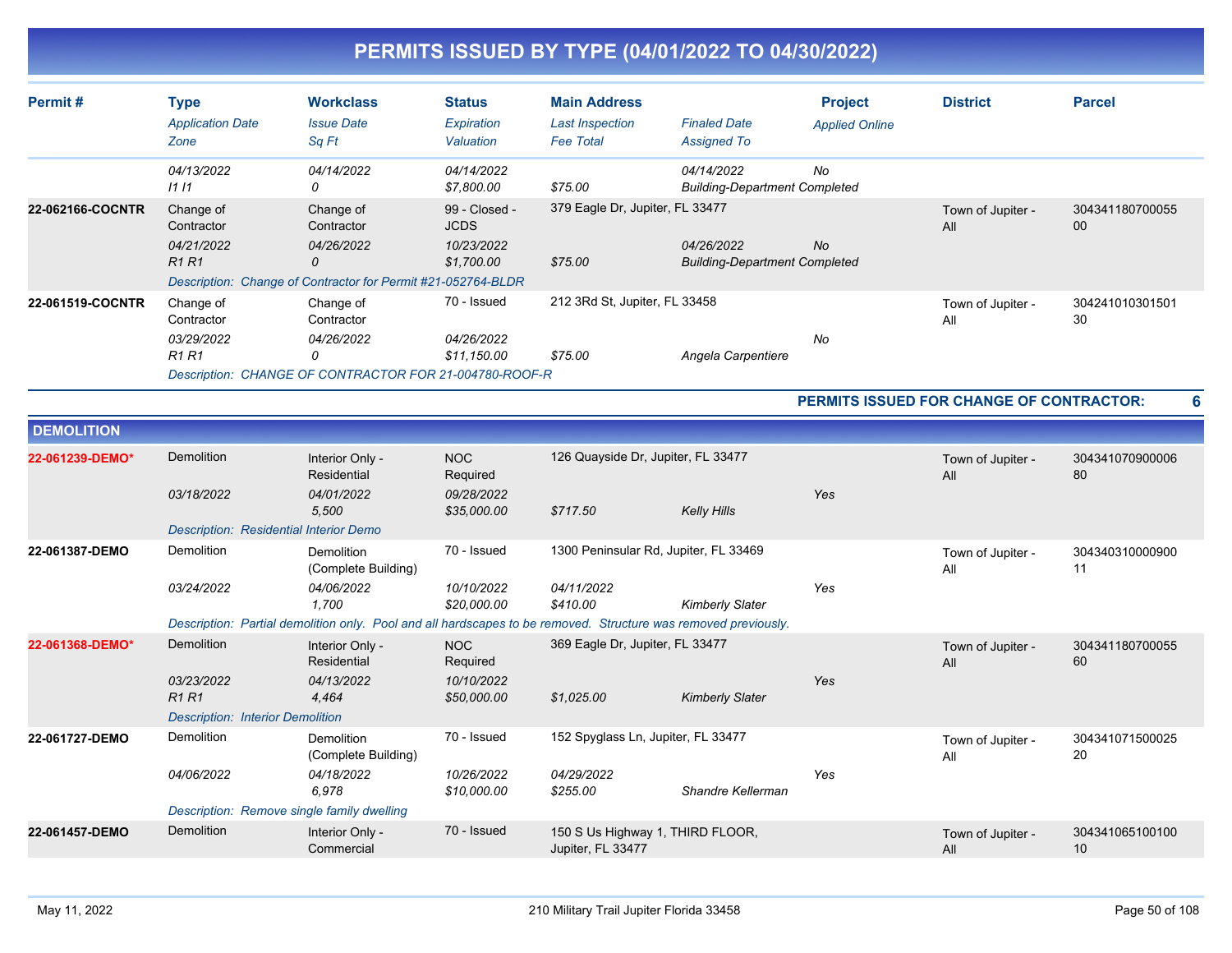| Permit#        | <b>Type</b><br><b>Application Date</b><br>Zone                                 | <b>Workclass</b><br><b>Issue Date</b><br>Sq Ft                                                                                                     | <b>Status</b><br>Expiration<br>Valuation            | <b>Main Address</b><br><b>Last Inspection</b><br><b>Fee Total</b> | <b>Finaled Date</b><br><b>Assigned To</b> | <b>Project</b><br><b>Applied Online</b> | <b>District</b>                       | <b>Parcel</b>         |   |
|----------------|--------------------------------------------------------------------------------|----------------------------------------------------------------------------------------------------------------------------------------------------|-----------------------------------------------------|-------------------------------------------------------------------|-------------------------------------------|-----------------------------------------|---------------------------------------|-----------------------|---|
|                | 03/28/2022<br>US-1/ICW US-1/ICW<br>Description: Interior Demolition: 3rd Floor | 04/20/2022<br>10.737                                                                                                                               | 10/17/2022<br>\$68,545.75                           | \$1,797.91                                                        | Suzanne Harrison                          | Yes                                     |                                       |                       |   |
| 22-061458-DEMO | Demolition<br>03/28/2022<br>US-1/ICW US-1/ICW                                  | Interior Only -<br>Commercial<br>04/20/2022<br>6.039                                                                                               | <b>NOC</b><br>Required<br>10/17/2022<br>\$58,690.25 | 150 S Us Highway 1, 5TH FL, Jupiter, FL<br>33477<br>\$1,546.60    | Suzanne Harrison                          | Yes                                     | Town of Jupiter -<br>All              | 304341065100100<br>10 |   |
| 22-062085-DEMO | Description: Interior demolition- 5th Floor<br>Demolition<br>04/19/2022        | Demolition<br>(Complete Building)<br>04/21/2022<br>10,488<br>Description: DEMO EXISTING RESIDENCE AND HARDSCAPE                                    | 70 - Issued<br>10/18/2022<br>\$25,369.00            | 388 Eagle Dr, Jupiter, FL 33477<br>\$520.09                       | <b>Kimberly Slater</b>                    | Yes                                     | Town of Jupiter -<br>All              | 304341180700054<br>10 |   |
| 22-061675-DEMO | Demolition<br>04/04/2022<br>R <sub>2</sub> R <sub>2</sub>                      | Interior Only -<br>Residential<br>04/21/2022<br>2,906<br>Description: Demo Interior Non-Bearing walls, cabinets, countertops, tile, Interior doors | 70 - Issued<br>10/18/2022<br>\$20,000.00            | 134 Golf Village Blvd, Jupiter, FL 33458<br>\$410.00              | <b>Kimberly Slater</b>                    | Yes                                     | Town of Jupiter -<br>All              | 304241130600008<br>10 |   |
|                |                                                                                |                                                                                                                                                    |                                                     |                                                                   |                                           |                                         | <b>PERMITS ISSUED FOR DEMOLITION:</b> |                       | 8 |

| <b>ELEC - GENERATOR</b> |                                |                                                                                                           |                 |                                      |                        |     |                          |                       |
|-------------------------|--------------------------------|-----------------------------------------------------------------------------------------------------------|-----------------|--------------------------------------|------------------------|-----|--------------------------|-----------------------|
| 22-060706-GEN           | Elec - Generator               | Generator                                                                                                 | 70 - Issued     | 120 Olympus Cir, Jupiter, FL 33477   |                        |     | Town of Jupiter -<br>All | 304341080600301<br>80 |
|                         | 03/01/2022                     | 04/06/2022                                                                                                | 10/03/2022      |                                      |                        | Yes |                          |                       |
|                         | <b>R3 R3</b>                   | 4.144                                                                                                     | \$13,119.25     | \$268.95                             | Angela Carpentiere     |     |                          |                       |
|                         | Description: install generator |                                                                                                           |                 |                                      |                        |     |                          |                       |
| 22-061050-GEN           | Elec - Generator               | Generator                                                                                                 | 70 - Issued     | 109 Hawksbill Way, Jupiter, FL 33458 |                        |     | Town of Jupiter -<br>All | 304241114600000<br>60 |
|                         | 03/12/2022                     | 04/07/2022                                                                                                | 10/04/2022      |                                      |                        | Yes |                          |                       |
|                         |                                |                                                                                                           | \$22,000.00     | \$451.00                             | Vicki Tarallo          |     |                          |                       |
|                         |                                | Description: INSTALLATION OF 32 KW GENERAC GENERATOR & 2-200 AMP NON-SERVICE RATED ATS                    |                 |                                      |                        |     |                          |                       |
| 22-061565-GEN*          | Elec - Generator               | Generator                                                                                                 | NOC<br>Required | 109 Via Azurra, Jupiter, FL 33458    |                        |     | Town of Jupiter -<br>All | 304241121600027<br>70 |
|                         | 03/30/2022                     | 04/13/2022                                                                                                | 10/10/2022      |                                      |                        | Yes |                          |                       |
|                         |                                | 4,768                                                                                                     | \$3,220.00      | \$79.00                              | <b>Kimberly Slater</b> |     |                          |                       |
|                         |                                | Description: RELOCATING CUSTOMER OWNED 20KW STANDBY GENERATOR WITH HOOKUP TO EXISTING ATS & PRECAST SLAB. |                 |                                      |                        |     |                          |                       |
| 22-060634-GEN           | Elec - Generator               | Generator                                                                                                 | 70 - Issued     | 214 Locha Dr, Jupiter, FL 33458      |                        |     | Town of Jupiter -<br>All | 304241111200003<br>90 |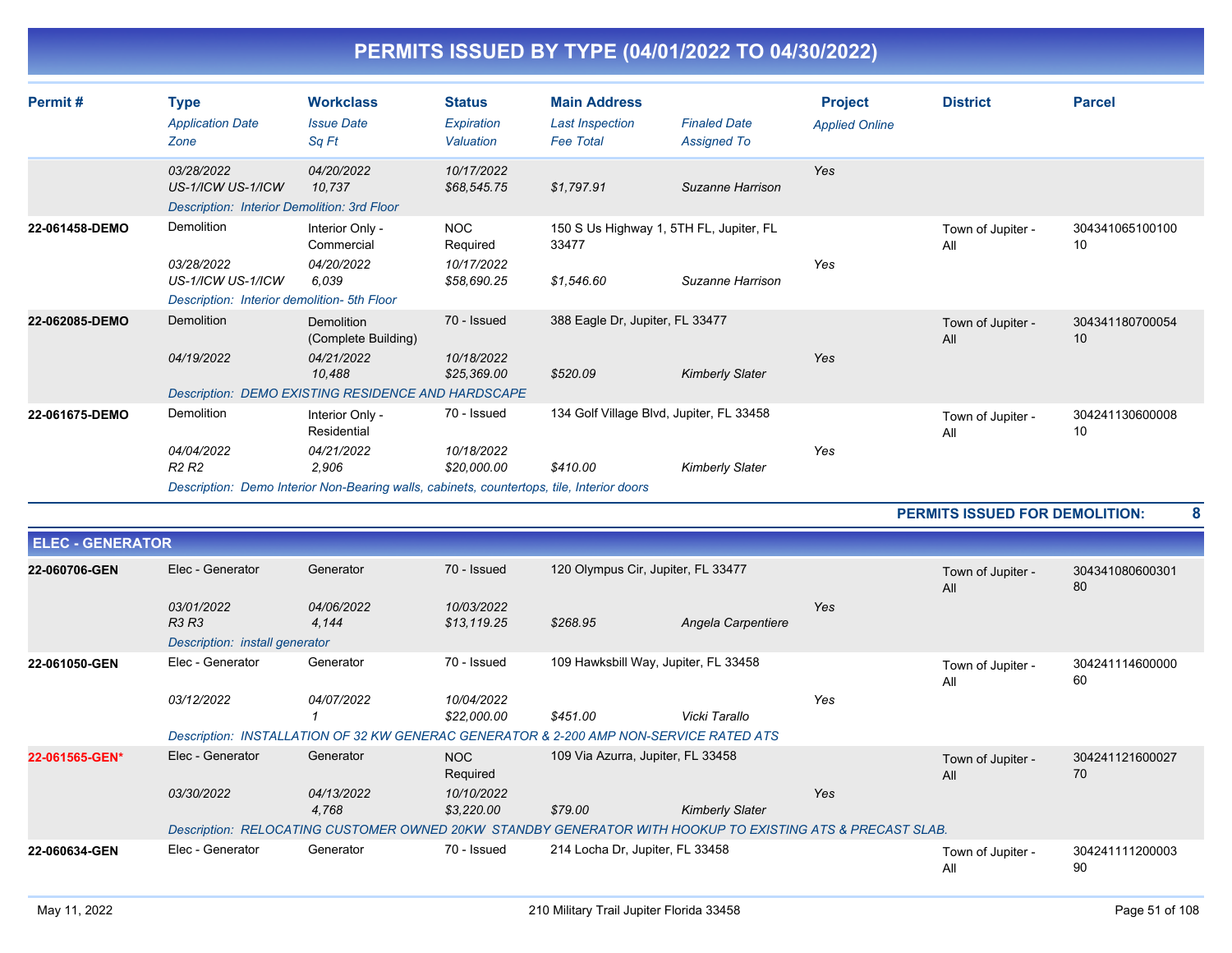|                |                                                |                                                                    |                                                 |                                                                                                 | PERMITS ISSUED BY TYPE (04/01/2022 TO 04/30/2022)                                                                                               |                                         |                          |                       |
|----------------|------------------------------------------------|--------------------------------------------------------------------|-------------------------------------------------|-------------------------------------------------------------------------------------------------|-------------------------------------------------------------------------------------------------------------------------------------------------|-----------------------------------------|--------------------------|-----------------------|
| Permit#        | <b>Type</b><br><b>Application Date</b><br>Zone | <b>Workclass</b><br><b>Issue Date</b><br>Sq Ft                     | <b>Status</b><br><b>Expiration</b><br>Valuation | <b>Main Address</b><br><b>Last Inspection</b><br><b>Fee Total</b>                               | <b>Finaled Date</b><br><b>Assigned To</b>                                                                                                       | <b>Project</b><br><b>Applied Online</b> | <b>District</b>          | <b>Parcel</b>         |
|                | 02/25/2022                                     | 04/13/2022                                                         | 10/10/2022<br>\$30,195.00                       | \$619.00                                                                                        | Kimberly Slater                                                                                                                                 | Yes                                     |                          |                       |
|                |                                                |                                                                    |                                                 | Description: install 38kw generator, (1) 150 amp and (1) 200 amp transfer switch and load sheds |                                                                                                                                                 |                                         |                          |                       |
| 22-061488-GEN* | Elec - Generator                               | Generator                                                          | 70 - Issued                                     |                                                                                                 | 105 Echelon Crest Trl, Jupiter, FL 33478                                                                                                        |                                         | Town of Jupiter -<br>All | 304240320600021<br>40 |
|                | 03/28/2022                                     | 04/14/2022                                                         | 10/11/2022                                      |                                                                                                 |                                                                                                                                                 | Yes                                     |                          |                       |
|                |                                                | $\mathbf{1}$                                                       | \$14,996.00                                     | \$307.42                                                                                        | Vicki Tarallo                                                                                                                                   |                                         |                          |                       |
|                |                                                |                                                                    |                                                 |                                                                                                 | Description: Private Provider Inspections- Install 24 kw generator onto a prepoured pad with 1 200 amp transfer switch. Connect to existing NG. |                                         |                          |                       |
| 22-061135-GEN  | Elec - Generator                               | Generator                                                          | 70 - Issued                                     | 124 Casa Cir, Jupiter, FL 33458                                                                 |                                                                                                                                                 |                                         | Town of Jupiter -<br>All | 304240320100012<br>30 |
|                | 03/16/2022                                     | 04/15/2022                                                         | 10/12/2022                                      |                                                                                                 |                                                                                                                                                 | Yes                                     |                          |                       |
|                |                                                | $\mathbf{1}$                                                       | \$28,752.75                                     | \$589.44                                                                                        | Shandre Kellerman                                                                                                                               |                                         |                          |                       |
|                |                                                | Description: Furnish and Install 24 KW Generator                   |                                                 |                                                                                                 |                                                                                                                                                 |                                         |                          |                       |
| 22-061193-GEN  | Elec - Generator                               | Generator                                                          | 70 - Issued                                     |                                                                                                 | 102 Lagrange Way, Jupiter, FL 33458                                                                                                             |                                         | Town of Jupiter -<br>All | 304241140700042<br>50 |
|                | 03/17/2022                                     | 04/18/2022                                                         | 10/17/2022                                      |                                                                                                 |                                                                                                                                                 | Yes                                     |                          |                       |
|                |                                                | $\overline{1}$                                                     | \$13,500.00                                     | \$276.75                                                                                        | Vicki Tarallo                                                                                                                                   |                                         |                          |                       |
|                |                                                | Description: INSTALL 24KW GENERATOR, 200 AMP SWITCH AND LOAD SHEDS |                                                 |                                                                                                 |                                                                                                                                                 |                                         |                          |                       |
| 22-061202-GEN  | Elec - Generator                               | Generator                                                          | 70 - Issued                                     |                                                                                                 | 112 Waters Edge Dr, Jupiter, FL 33477                                                                                                           |                                         | Town of Jupiter -<br>All | 304341180800042<br>00 |
|                | 03/18/2022                                     | 04/18/2022<br>2,959                                                | 11/07/2022<br>\$19,000.00                       | 05/10/2022<br>\$389.50                                                                          | Shandre Kellerman                                                                                                                               | Yes                                     |                          |                       |
|                |                                                | Description: Install 32KW generator and related electric work      |                                                 |                                                                                                 |                                                                                                                                                 |                                         |                          |                       |
| 22-060190-GEN  | Elec - Generator                               | Generator                                                          | 70 - Issued                                     | 1617 Venus Ave, Jupiter, FL 33469                                                               |                                                                                                                                                 |                                         | Town of Jupiter -<br>All | 304340310900103<br>00 |
|                | 02/11/2022                                     | 04/18/2022<br>1,594                                                | 11/01/2022<br>\$15,000.00                       | 05/05/2022<br>\$307.50                                                                          | Kelly Hills                                                                                                                                     | Yes                                     |                          |                       |
|                |                                                | Description: Install 18KW generator and related electrical work    |                                                 |                                                                                                 |                                                                                                                                                 |                                         |                          |                       |
| 22-061681-GEN  | Elec - Generator                               | Generator                                                          | 70 - Issued                                     |                                                                                                 | 122 Cinder Dunes Pt, Jupiter, FL 33478                                                                                                          |                                         | Town of Jupiter -<br>All | 304240320600024<br>70 |
|                | 04/04/2022                                     | 04/18/2022<br>5,123                                                | 10/17/2022<br>\$16,490.00                       | \$338.05                                                                                        | Kimberly Slater                                                                                                                                 | Yes                                     |                          |                       |
|                |                                                | Description: Install standby generator on a prefab slab            |                                                 |                                                                                                 |                                                                                                                                                 |                                         |                          |                       |
| 22-061048-GEN  | Elec - Generator                               | Generator                                                          | 70 - Issued                                     |                                                                                                 | 133 North River Dr W, Jupiter, FL 33458                                                                                                         |                                         | Town of Jupiter -<br>All | 304240271400002<br>40 |
|                | 03/11/2022                                     | 04/18/2022<br>3,295                                                | 10/31/2022<br>\$16,110.00                       | 05/03/2022<br>\$330.25                                                                          | Kelly Hills                                                                                                                                     | Yes                                     |                          |                       |

*Description: Install 26kw briggs and stratton generator with propane*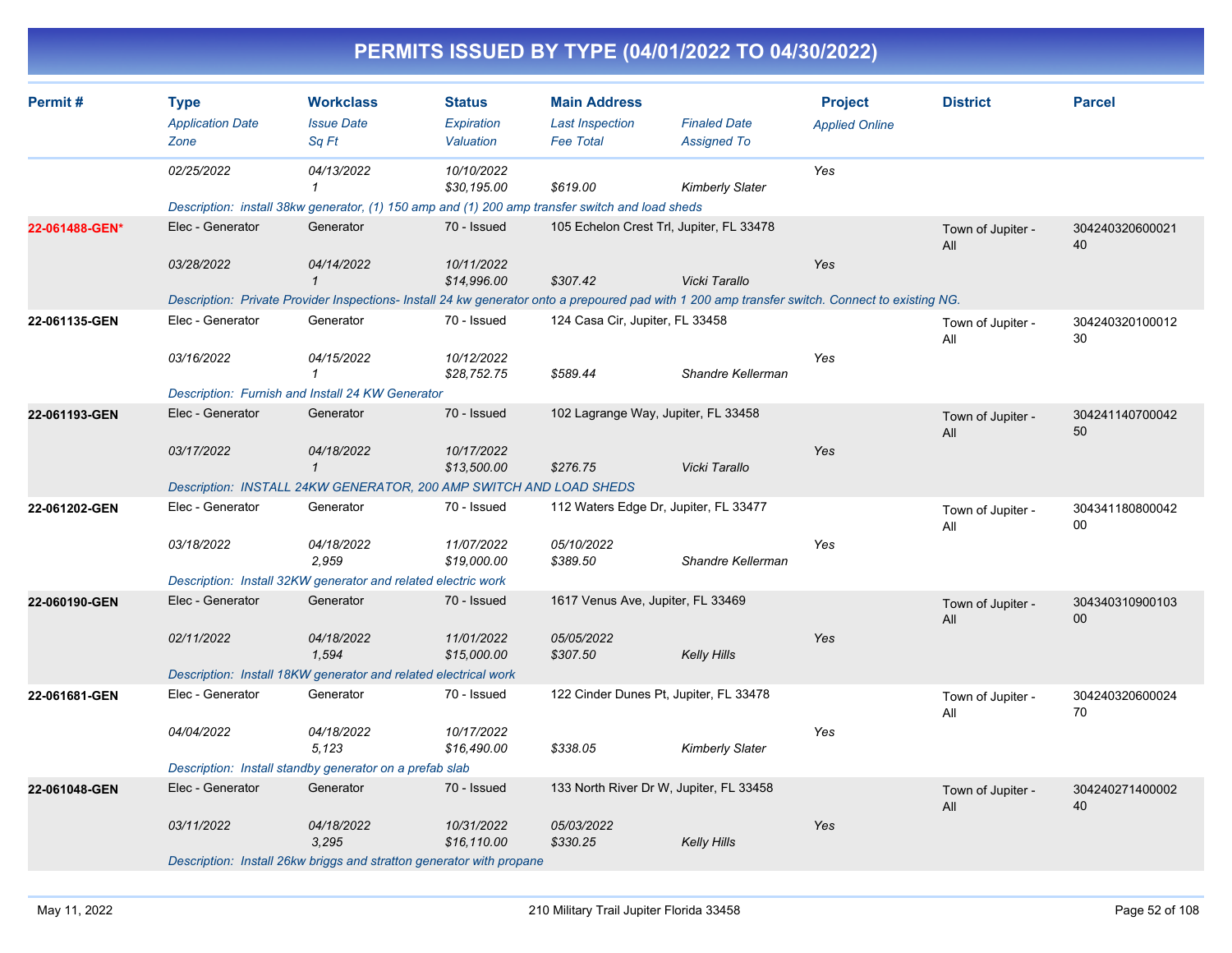| Permit#       | <b>Type</b>             | <b>Workclass</b>                                                                                        | <b>Status</b>             | <b>Main Address</b>                |                                                                                                | <b>Project</b>        | <b>District</b>                             | <b>Parcel</b>         |
|---------------|-------------------------|---------------------------------------------------------------------------------------------------------|---------------------------|------------------------------------|------------------------------------------------------------------------------------------------|-----------------------|---------------------------------------------|-----------------------|
|               | <b>Application Date</b> | <b>Issue Date</b>                                                                                       | Expiration                | <b>Last Inspection</b>             | <b>Finaled Date</b>                                                                            | <b>Applied Online</b> |                                             |                       |
|               | Zone                    | Sq Ft                                                                                                   | Valuation                 | <b>Fee Total</b>                   | <b>Assigned To</b>                                                                             |                       |                                             |                       |
| 22-061830-GEN | Elec - Generator        | Generator                                                                                               | 70 - Issued               |                                    | 109 Cinder Dunes Pt, Jupiter, FL 33478                                                         |                       | Town of Jupiter -<br>All                    | 304240320600023<br>30 |
|               | 04/08/2022              | 04/21/2022                                                                                              | 10/18/2022                |                                    |                                                                                                | Yes                   |                                             |                       |
|               |                         | 6.817                                                                                                   | \$15,080,00               | \$309.14                           | Shandre Kellerman                                                                              |                       |                                             |                       |
|               |                         | Description: Install Generator on concrete prefab slab.                                                 |                           |                                    |                                                                                                |                       |                                             |                       |
| 22-061759-GEN | Elec - Generator        | Generator                                                                                               | 70 - Issued               | 242 Bluejay Ln, Jupiter, FL 33458  |                                                                                                |                       | Town of Jupiter -<br>All                    | 304241150200003<br>30 |
|               | 04/06/2022              | 04/22/2022                                                                                              | 10/31/2022<br>\$15.315.42 | 05/03/2022<br>\$313.96             | Vicki Tarallo                                                                                  | Yes                   |                                             |                       |
|               |                         |                                                                                                         |                           |                                    | Description: FURNISH AND INSTALL A NEW 24KW GENERAC GENERATOR WITH 200 AMP ATS IN CONCRETE PAD |                       |                                             |                       |
| 21-057484-GEN | Elec - Generator        | Generator                                                                                               | 70 - Issued               | 148 Spyglass Ln, Jupiter, FL 33477 |                                                                                                |                       | Town of Jupiter -<br>All                    | 304341071500025<br>00 |
|               | 10/22/2021              | 04/29/2022                                                                                              | 10/26/2022<br>\$48.981.00 | \$1,004.11                         | Vicki Tarallo                                                                                  | Yes                   |                                             |                       |
|               |                         | Description: INSTALL NEW 80KW GENERAC GENERATOR                                                         |                           |                                    |                                                                                                |                       |                                             |                       |
| 21-057354-GEN | Elec - Generator        | Generator                                                                                               | 70 - Issued               |                                    | 198 Jones Creek Dr, Jupiter, FL 33458                                                          |                       | Town of Jupiter -<br>All                    | 304241112300004<br>10 |
|               | 10/19/2021              | 04/29/2022<br>12                                                                                        | 10/26/2022<br>\$11,140.00 | \$228.37                           | Suzanne Harrison                                                                               | Yes                   |                                             |                       |
|               |                         | Description: Supply and Install new 24kw Generator with (1) 200amp Automatic Switch on new concrete pad |                           |                                    |                                                                                                |                       |                                             |                       |
|               |                         |                                                                                                         |                           |                                    |                                                                                                |                       | <b>PERMITS ISSUED FOR ELEC - GENERATOR:</b> | 15                    |

| <b>ELECTRICAL (C)</b> |                            |                                                                                    |                           |                                      |                                       |           |                          |                       |
|-----------------------|----------------------------|------------------------------------------------------------------------------------|---------------------------|--------------------------------------|---------------------------------------|-----------|--------------------------|-----------------------|
| 22-061582-ELEC-C      | Electrical (C)             | Electrical                                                                         | 70 - Issued               | 33477                                | 100 Ocean Trail Way, 108, Jupiter, FL |           | Town of Jupiter -<br>All | 304341050900201<br>08 |
|                       | 03/31/2022                 | 04/06/2022<br>1.170                                                                | 10/03/2022<br>\$4,422.00  | \$92.44                              | Debbie Rogers                         | Yes       |                          |                       |
|                       |                            | Description: Replacing 100A MLO Panel for like                                     |                           |                                      |                                       |           |                          |                       |
| 22-061778-ELEC-C      | Electrical (C)             | No Fee Sub-Permit                                                                  | 70 - Issued               | 33458                                | 6743 W Indiantown Rd, 31, Jupiter, FL |           | Town of Jupiter -<br>All | 304241030000031<br>30 |
|                       | 04/07/2022<br>C2C2         | 04/07/2022<br>60                                                                   | 10/04/2022<br>\$0.00      | \$0.00                               | Theo Jackson                          | <b>No</b> |                          |                       |
|                       |                            | Description: individual illuminated (led lights) channel letters installed on wall |                           |                                      |                                       |           |                          |                       |
| 22-061284-ELEC-C      | Electrical (C)             | Fire Alarm                                                                         | 70 - Issued               | 1701 Military Trl, Jupiter, FL 33458 |                                       |           | Town of Jupiter -<br>All | 304241120000051<br>00 |
|                       | <i>03/22/2022</i><br>13 13 | 04/07/2022<br>100                                                                  | 10/04/2022<br>\$10,497.00 | \$317.67                             | <b>Kellie Doherty</b>                 | Yes       |                          |                       |
|                       |                            | Description: Provide and install a Duct Detector.                                  |                           |                                      |                                       |           |                          |                       |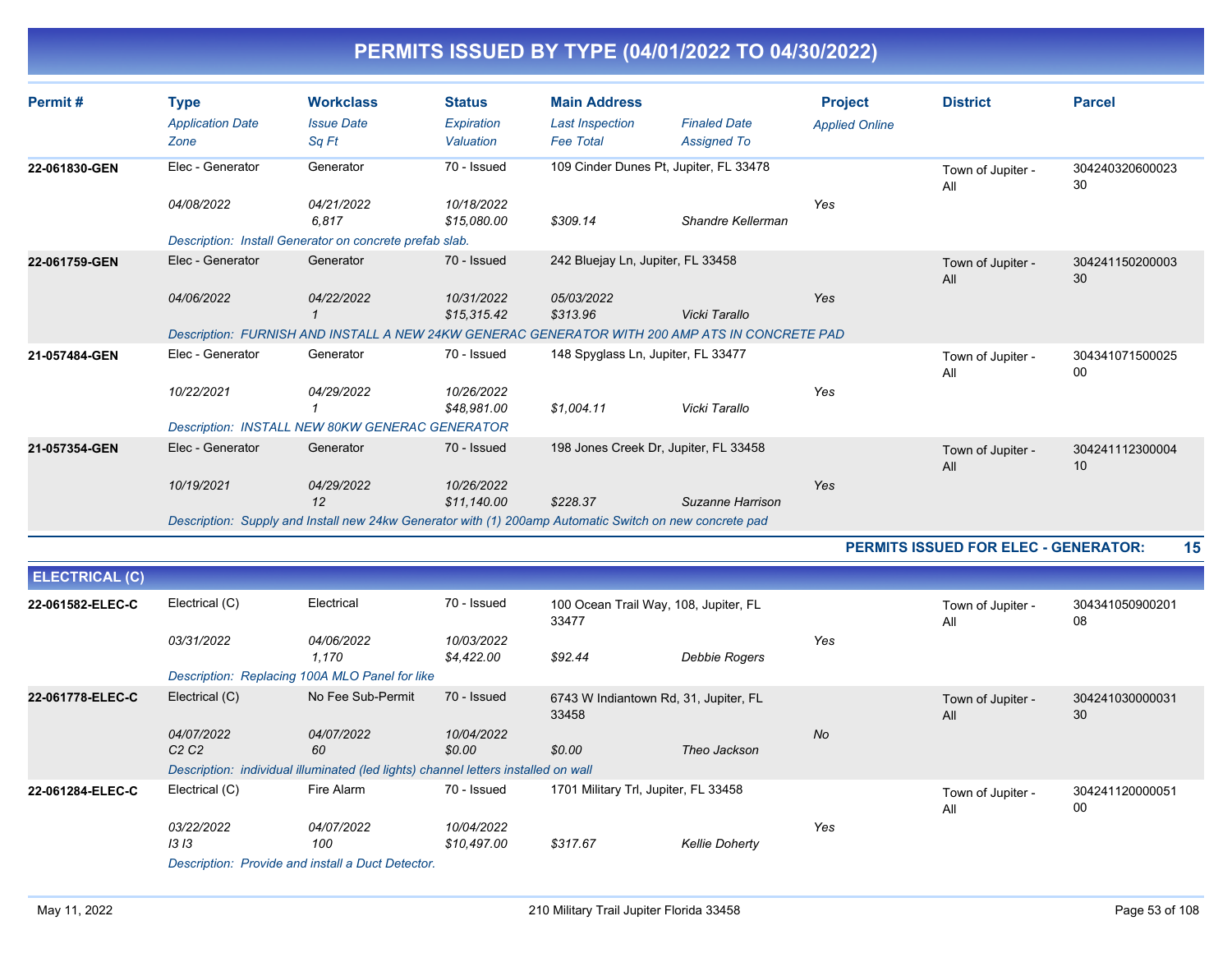| Permit#          | <b>Type</b><br><b>Application Date</b><br>Zone               | <b>Workclass</b><br><b>Issue Date</b><br>Sa Ft                                 | <b>Status</b><br>Expiration<br>Valuation | <b>Main Address</b><br><b>Last Inspection</b><br><b>Fee Total</b> | <b>Finaled Date</b><br><b>Assigned To</b> | <b>Project</b><br><b>Applied Online</b> | <b>District</b>          | <b>Parcel</b>         |
|------------------|--------------------------------------------------------------|--------------------------------------------------------------------------------|------------------------------------------|-------------------------------------------------------------------|-------------------------------------------|-----------------------------------------|--------------------------|-----------------------|
| 22-061545-ELEC-C | Electrical (C)                                               | No Fee Sub-Permit                                                              | 70 - Issued                              |                                                                   | 2055 Military Trl, 303, Jupiter, FL 33458 |                                         | Town of Jupiter -<br>All | 304241121000100<br>10 |
|                  | 03/30/2022<br>C3 C3<br>Description: Alteration of electrical | 04/08/2022<br>1,242                                                            | 10/18/2022<br>\$0.00                     | 04/21/2022<br>\$0.00                                              | Alicia Hertzog                            | Yes                                     |                          |                       |
| 22-061757-ELEC-C | Electrical (C)                                               | No Fee Sub-Permit                                                              | 70 - Issued                              | 115 1St St, Jupiter, FL 33458                                     |                                           |                                         | Town of Jupiter -<br>All | 304241010300903<br>50 |
|                  | 04/06/2022<br>C <sub>2</sub> C <sub>2</sub>                  | 04/11/2022<br>3,920<br>Description: new electrical service for office building | 10/18/2022<br>\$0.00                     | 04/21/2022<br>\$0.00                                              | Alicia Hertzog                            | Yes                                     |                          |                       |
| 22-060630-ELEC-C | Electrical (C)                                               | No Fee Sub-Permit                                                              | 70 - Issued                              | 220 Eagle Dr, Jupiter, FL 33477                                   |                                           |                                         | Town of Jupiter -        | 304341181000050       |
|                  |                                                              |                                                                                |                                          |                                                                   |                                           |                                         | All                      | 81                    |
|                  | 02/25/2022                                                   | 04/11/2022<br>1,866                                                            | 10/25/2022<br>\$0.00                     | 04/28/2022<br>\$0.00                                              | <b>Kelly Hills</b>                        | Yes                                     |                          |                       |
|                  |                                                              | <b>Description: ELECTRIC WORK PER PLANS</b>                                    |                                          |                                                                   |                                           |                                         |                          |                       |
| 22-061592-ELEC-C | Electrical (C)                                               | No Fee Sub-Permit                                                              | 70 - Issued                              |                                                                   | 4177 W Indiantown Rd, Jupiter, FL 33478   |                                         | Town of Jupiter -<br>All | 304241050100200<br>00 |
|                  | 03/31/2022<br>C <sub>2</sub> C <sub>2</sub>                  | 04/12/2022<br>5,000                                                            | 10/03/2022<br>\$0.00                     | 04/29/2022<br>\$0.00                                              | <b>Kellie Doherty</b>                     | Yes                                     |                          |                       |
|                  | Description: new electrical installation                     |                                                                                |                                          |                                                                   |                                           |                                         |                          |                       |
| 22-061870-ELEC-C | Electrical (C)                                               | No Fee Sub-Permit                                                              | 70 - Issued                              |                                                                   | 1044 N Us Highway 1, Jupiter, FL 33477    |                                         | Town of Jupiter -<br>All | 304340313500600<br>20 |
|                  | 04/11/2022                                                   | 04/12/2022<br>$\mathbf{1}$                                                     | 10/10/2022<br>\$0.00                     | 04/13/2022<br>\$0.00                                              | <b>Kellie Doherty</b>                     | Yes                                     |                          |                       |
|                  | <b>Description: per Master Permit Plans</b>                  |                                                                                |                                          |                                                                   |                                           |                                         |                          |                       |
| 22-061742-ELEC-C | Electrical (C)                                               | No Fee Sub-Permit                                                              | 70 - Issued                              |                                                                   | 2702 Captains Way, Jupiter, FL 33477      |                                         | Town of Jupiter -<br>All | 304341180400027<br>02 |
|                  | 04/06/2022                                                   | 04/13/2022<br>175                                                              | 10/10/2022<br>\$0.00                     | \$0.00                                                            | Suzanne Harrison                          | Yes                                     |                          |                       |
|                  |                                                              | Description: AS PER PLANS ELECTRICAL FOR MINI SPLIT AC SUPPLIMENTAL COOLING    |                                          |                                                                   |                                           |                                         |                          |                       |
| 22-061904-ELEC-C | Electrical (C)                                               | No Fee Sub-Permit                                                              | 70 - Issued                              | 300 N A1A, N204, Jupiter, FL 33477                                |                                           |                                         | Town of Jupiter -<br>All | 304341050401420<br>40 |
|                  | 04/12/2022<br>R3 R3                                          | 04/13/2022<br>$\mathbf{1}$                                                     | 10/24/2022<br>\$0.00                     | 04/26/2022<br>\$0.00                                              | Suzanne Harrison                          | Yes                                     |                          |                       |
|                  |                                                              | Description: ELEC SUB- SEE MASTER PERMIT 21-059035                             |                                          |                                                                   |                                           |                                         |                          |                       |
| 22-061839-ELEC-C | Electrical (C)                                               | No Fee Sub-Permit                                                              | 70 - Issued                              |                                                                   | 1025 Military Trl, 209, Jupiter, FL 33458 |                                         | Town of Jupiter -<br>All | 304241120000011<br>30 |
|                  | 04/08/2022                                                   | 04/14/2022<br>3,008                                                            | 10/19/2022<br>\$0.00                     | 04/22/2022<br>\$0.00                                              | Alicia Hertzog                            | Yes                                     |                          |                       |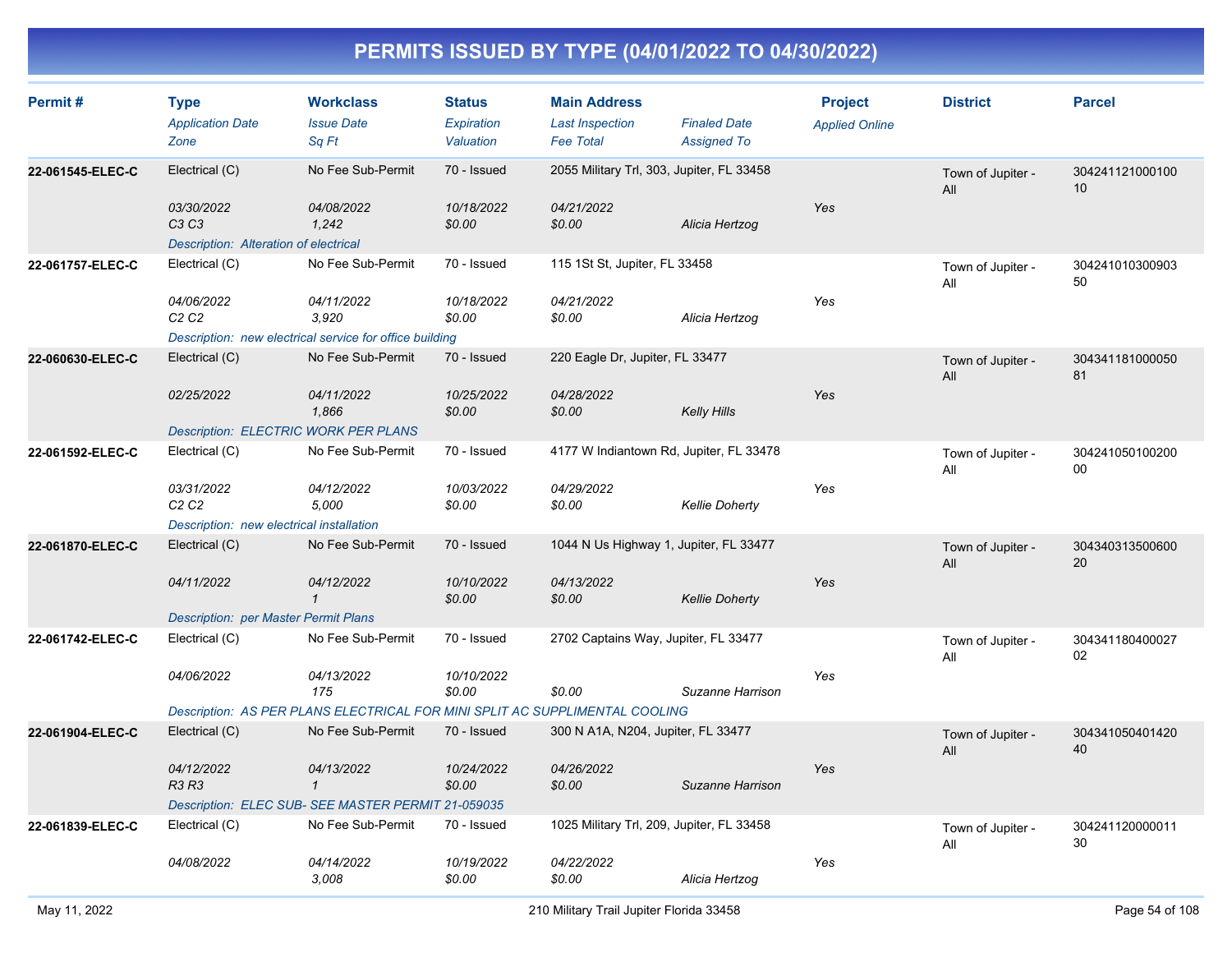| Permit#           | <b>Type</b><br><b>Application Date</b><br>Zone | <b>Workclass</b><br><b>Issue Date</b><br>Sq Ft                                                                                                                                                                                                                       | <b>Status</b><br>Expiration<br>Valuation | <b>Main Address</b><br><b>Last Inspection</b><br><b>Fee Total</b> | <b>Finaled Date</b><br><b>Assigned To</b> | <b>Project</b><br><b>Applied Online</b> | <b>District</b>          | <b>Parcel</b>         |
|-------------------|------------------------------------------------|----------------------------------------------------------------------------------------------------------------------------------------------------------------------------------------------------------------------------------------------------------------------|------------------------------------------|-------------------------------------------------------------------|-------------------------------------------|-----------------------------------------|--------------------------|-----------------------|
|                   | Description: Electrical as per plans           |                                                                                                                                                                                                                                                                      |                                          |                                                                   |                                           |                                         |                          |                       |
| 22-061641-ELEC-C  | Electrical (C)                                 | No Fee Sub-Permit                                                                                                                                                                                                                                                    | 70 - Issued                              | 1701 Marina Isle Way, 406, Jupiter, FL<br>33477                   |                                           |                                         | Town of Jupiter -<br>All | 304341201101740<br>60 |
|                   | 04/03/2022<br>R <sub>2</sub> R <sub>2</sub>    | 04/14/2022<br>60                                                                                                                                                                                                                                                     | 10/24/2022<br>\$0.00                     | 04/26/2022<br>\$0.00                                              | Alicia Hertzog                            | Yes                                     |                          |                       |
|                   | Description: Electrical per plans              |                                                                                                                                                                                                                                                                      |                                          |                                                                   |                                           |                                         |                          |                       |
| 22-061378-ELEC-C* | Electrical (C)                                 | No Fee Sub-Permit                                                                                                                                                                                                                                                    | 70 - Issued                              | 2141 S Alternate A1A, 100, Jupiter, FL<br>33477                   |                                           |                                         | Town of Jupiter -<br>All | 304341074100201<br>00 |
|                   | 03/24/2022                                     | 04/14/2022<br>22                                                                                                                                                                                                                                                     | 10/11/2022<br>\$0.00                     | \$0.00                                                            | Theo Jackson                              | Yes                                     |                          |                       |
|                   |                                                | Description: Connect illuminated wall sign to existing power                                                                                                                                                                                                         |                                          |                                                                   |                                           |                                         |                          |                       |
| 22-061602-ELEC-C  | Electrical (C)                                 | Electrical                                                                                                                                                                                                                                                           | 70 - Issued                              | 400 Ocean Trail Way, 1403, Jupiter, FL<br>33477                   |                                           |                                         | Town of Jupiter -<br>All | 304341051400414<br>03 |
|                   | 03/31/2022                                     | 04/15/2022<br>1.170                                                                                                                                                                                                                                                  | 10/24/2022<br>\$2,100.00                 | 04/26/2022<br>\$79.00                                             | Debbie Rogers                             | Yes                                     |                          |                       |
|                   |                                                | Description: Panel Replacement - Remove Existing 200A 240/120V and Replace with New Like for Like - No Added Circuits                                                                                                                                                |                                          |                                                                   |                                           |                                         |                          |                       |
| 22-061552-ELEC-C  | Electrical (C)                                 | Fire Alarm                                                                                                                                                                                                                                                           | 70 - Issued                              | 501 Maplewood Dr, Jupiter, FL 33458                               |                                           |                                         | Town of Jupiter -<br>All | 304241024200100<br>00 |
|                   | 03/30/2022                                     | 04/18/2022<br>$\Omega$                                                                                                                                                                                                                                               | 10/15/2022<br>\$800.00                   | \$179.00                                                          | Suzanne Harrison                          | Yes                                     |                          |                       |
|                   |                                                | Description: Add cellular communicator for existing fire alarm system                                                                                                                                                                                                |                                          |                                                                   |                                           |                                         |                          |                       |
| 22-060365-ELEC-C  | Electrical (C)                                 | No Fee Sub-Permit                                                                                                                                                                                                                                                    | 70 - Issued                              | 17403 Central Blvd, Jupiter, FL 33458                             |                                           |                                         | Town of Jupiter -<br>All | 304241030000051<br>00 |
|                   | 02/16/2022                                     | 04/18/2022<br>512                                                                                                                                                                                                                                                    | 10/31/2022<br>\$0.00                     | 05/04/2022<br>\$0.00                                              | Suzanne Harrison                          | Yes                                     |                          |                       |
|                   |                                                | Description: Electrical modifications required under permit 22-060218-COMM to be performed by Town of Jupiter Electrician and includes power to chemical feed pump from<br>existing 120-volt source and instrumentation and wiring to existing 24-volt control panel |                                          |                                                                   |                                           |                                         |                          |                       |
| 22-061689-ELEC-C  | Electrical (C)                                 | Electrical                                                                                                                                                                                                                                                           | 70 - Issued                              | 1400 Pinecrest Cir, BLDG 14, Jupiter, FL<br>33458                 |                                           |                                         | Town of Jupiter -<br>All | 3042411026            |
|                   | 04/05/2022<br>R <sub>2</sub> R <sub>2</sub>    | 04/19/2022<br>$\mathbf{1}$                                                                                                                                                                                                                                           | 10/17/2022<br>\$10,000.00                | \$205.00                                                          | Suzanne Harrison                          | Yes                                     |                          |                       |
|                   |                                                | Description: BUILDING 14- REPLACE OUT OF DATE MAIN & METERS                                                                                                                                                                                                          |                                          |                                                                   |                                           |                                         |                          |                       |
| 22-061662-ELEC-C  | Electrical (C)                                 | Fire Alarm                                                                                                                                                                                                                                                           | 70 - Issued                              | 4600 Military Trl, 107, Jupiter, FL 33458                         |                                           |                                         | Town of Jupiter -<br>All | 304241242200110<br>70 |
|                   | 04/04/2022                                     | 04/20/2022<br>$\mathbf 1$                                                                                                                                                                                                                                            | 10/17/2022<br>\$7,595.85                 | \$256.20                                                          | <b>Kimberly Slater</b>                    | Yes                                     |                          |                       |
|                   |                                                | Description: Add devices to an existing fire alarm system                                                                                                                                                                                                            |                                          |                                                                   |                                           |                                         |                          |                       |
| 22-062006-ELEC-C  | Electrical (C)                                 | No Fee Sub-Permit                                                                                                                                                                                                                                                    | 70 - Issued                              | 1445 Jupiter Park Dr, 5, Jupiter, FL 33458                        |                                           |                                         | Town of Jupiter -<br>All | 304241090300003<br>10 |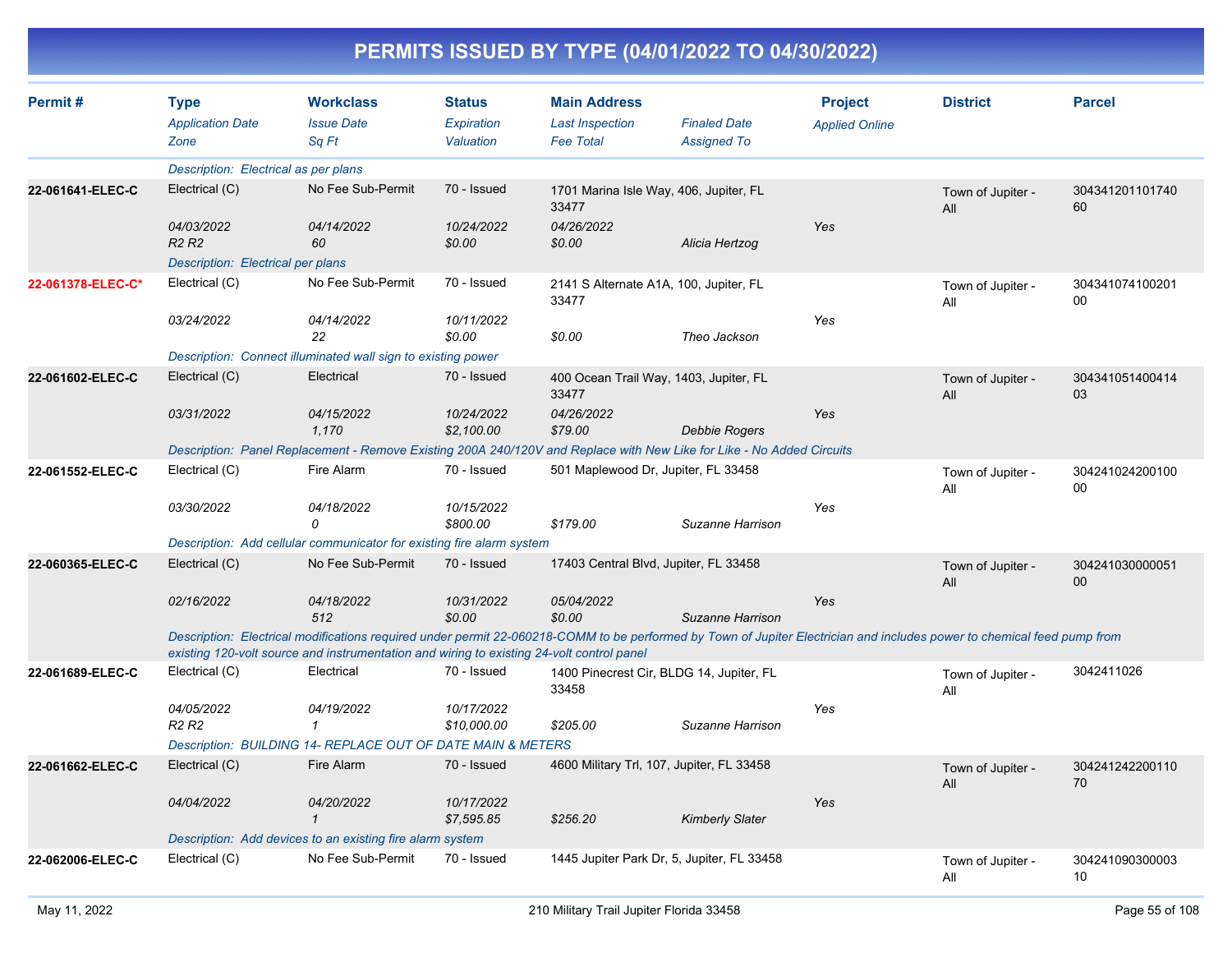| Permit#          | <b>Type</b><br><b>Application Date</b><br>Zone | <b>Workclass</b><br><b>Issue Date</b><br>Sq Ft                           | <b>Status</b><br><b>Expiration</b><br>Valuation | <b>Main Address</b><br><b>Last Inspection</b><br><b>Fee Total</b> | <b>Finaled Date</b><br><b>Assigned To</b>          | <b>Project</b><br><b>Applied Online</b> | <b>District</b>          | <b>Parcel</b>         |
|------------------|------------------------------------------------|--------------------------------------------------------------------------|-------------------------------------------------|-------------------------------------------------------------------|----------------------------------------------------|-----------------------------------------|--------------------------|-----------------------|
|                  | 04/15/2022                                     | 04/20/2022<br>$\Omega$                                                   | 10/17/2022<br>\$0.00                            | \$0.00                                                            | <b>Kimberly Slater</b>                             | Yes                                     |                          |                       |
|                  | Description: electric per plans                |                                                                          |                                                 |                                                                   |                                                    |                                         |                          |                       |
| 22-062097-ELEC-C | Electrical (C)                                 | Electrical                                                               | 99 - Closed -<br><b>JCDS</b>                    | 1605 S Us Highway 1, 4F, Jupiter, FL<br>33477                     |                                                    |                                         | Town of Jupiter -<br>All | 304341080900400<br>60 |
|                  | 04/19/2022<br><b>R3 R3</b>                     | 04/20/2022<br>28                                                         | 10/19/2022<br>\$1,750.00                        | 04/22/2022<br>\$79.00                                             | 04/25/2022<br><b>Building-Department Completed</b> | Yes                                     |                          |                       |
|                  |                                                | Description: Replace 150 amps disconnect like for like                   |                                                 |                                                                   |                                                    |                                         |                          |                       |
| 22-062044-ELEC-C | Electrical (C)                                 | Electrical                                                               | 99 - Closed -<br><b>JCDS</b>                    | 353 S Us Highway 1, A403, Jupiter, FL<br>33477                    |                                                    |                                         | Town of Jupiter -<br>All | 304341051500140<br>30 |
|                  | 04/18/2022                                     | 04/21/2022<br>1,200                                                      | 10/24/2022<br>\$2,450.00                        | 04/27/2022<br>\$79.00                                             | 04/28/2022<br><b>Building-Department Completed</b> | Yes                                     |                          |                       |
|                  |                                                | Description: Replace circuit breaker panel. No new loads.                |                                                 |                                                                   |                                                    |                                         |                          |                       |
| 22-059394-ELEC-C | Electrical (C)                                 | Electrical                                                               | 70 - Issued                                     | 700 Commerce Way W, Jupiter, FL 33458                             |                                                    |                                         | Town of Jupiter -<br>All | 304241020900201<br>10 |
|                  | 01/14/2022<br>12 <sub>12</sub>                 | 04/21/2022<br>7,500                                                      | 10/31/2022<br>\$4,000.00                        | 05/04/2022<br>\$84.00                                             | Angela Carpentiere                                 | Yes                                     |                          |                       |
|                  |                                                | Description: Electrical service upgrade from single phase to 3 phase.    |                                                 |                                                                   |                                                    |                                         |                          |                       |
| 22-061732-ELEC-C | Electrical (C)                                 | Electrical                                                               | 99 - Closed -<br><b>JCDS</b>                    | 612 N Orange Ave, A9, Jupiter, FL 33458                           |                                                    |                                         | Town of Jupiter -<br>All | 304241014700000<br>00 |
|                  | 04/06/2022                                     | 04/21/2022<br>100                                                        | 10/31/2022<br>\$17,333.37                       | 05/02/2022<br>\$355.34                                            | 05/03/2022<br><b>Building-Department Completed</b> | Yes                                     |                          |                       |
|                  |                                                | Description: UPGRADE EXISTING PANEL TO 200 AMPS WITH NEW DISCONNECT      |                                                 |                                                                   |                                                    |                                         |                          |                       |
| 22-062118-ELEC-C | Electrical (C)                                 | No Fee Sub-Permit                                                        | 70 - Issued                                     | 6650 W Indiantown Rd, 100, Jupiter, FL<br>33458                   |                                                    |                                         | Town of Jupiter -<br>All | 304241030000070<br>20 |
|                  | 04/20/2022                                     | 04/22/2022<br>21,346                                                     | 10/24/2022<br>\$0.00                            | 04/26/2022<br>\$0.00                                              | <b>Kellie Doherty</b>                              | Yes                                     |                          |                       |
|                  |                                                | Description: Interior electric for master permit 22-059708-COMM          |                                                 |                                                                   |                                                    |                                         |                          |                       |
| 22-061828-ELEC-C | Electrical (C)                                 | No Fee Sub-Permit                                                        | 70 - Issued                                     | 711 W Indiantown Rd, C5-C8, Jupiter, FL<br>33458                  |                                                    |                                         | Town of Jupiter -<br>All | 304241010100100<br>90 |
|                  | 04/08/2022                                     | 04/22/2022<br>3,206                                                      | 10/19/2022<br>\$0.00                            | \$0.00                                                            | <b>Kellie Doherty</b>                              | Yes                                     |                          |                       |
|                  |                                                | Description: Low Voltage Phone/Data Wiring for a Physical Therapy Office |                                                 |                                                                   |                                                    |                                         |                          |                       |
| 22-061826-ELEC-C | Electrical (C)                                 | No Fee Sub-Permit                                                        | 70 - Issued                                     | 711 W Indiantown Rd, C5-C8, Jupiter, FL<br>33458                  |                                                    |                                         | Town of Jupiter -<br>All | 304241010100100<br>90 |
|                  | 04/08/2022                                     | 04/22/2022<br>3,206                                                      | 11/02/2022<br>\$0.00                            | 05/06/2022<br>\$0.00                                              | <b>Kellie Doherty</b>                              | Yes                                     |                          |                       |
|                  | <b>Service Existing</b>                        | Description: Electrical Power & Lighting for Physical Therapy Office     |                                                 |                                                                   |                                                    |                                         |                          |                       |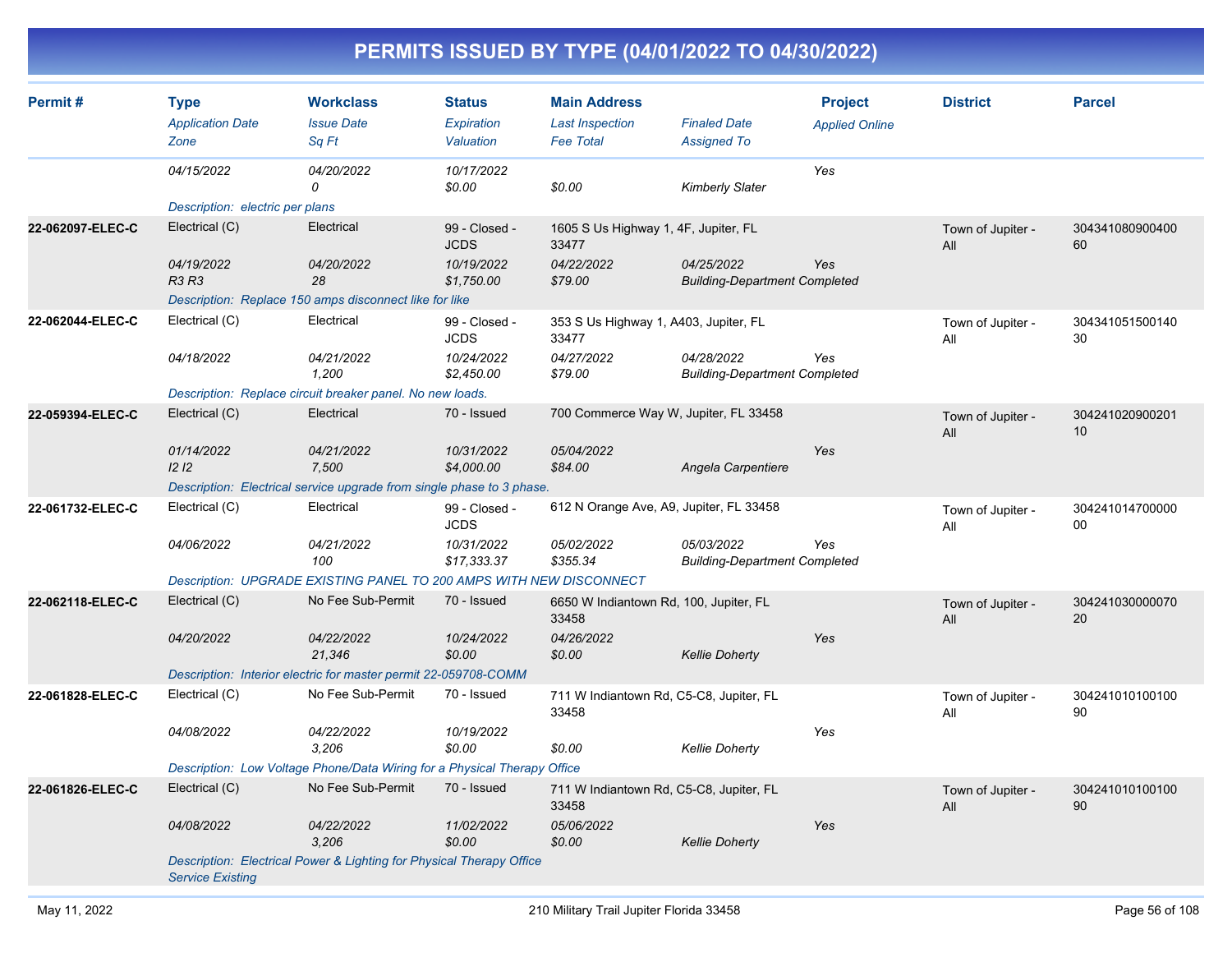| Permit#               | <b>Type</b>                                                                                                                                                                                                                                                                                                                                                                                                                                   | <b>Workclass</b>                                                                                                                                                                                                                                                                                                                          | Status                       | <b>Main Address</b>                   |                                          | <b>Project</b>        | <b>District</b>                    | <b>Parcel</b>         |  |
|-----------------------|-----------------------------------------------------------------------------------------------------------------------------------------------------------------------------------------------------------------------------------------------------------------------------------------------------------------------------------------------------------------------------------------------------------------------------------------------|-------------------------------------------------------------------------------------------------------------------------------------------------------------------------------------------------------------------------------------------------------------------------------------------------------------------------------------------|------------------------------|---------------------------------------|------------------------------------------|-----------------------|------------------------------------|-----------------------|--|
|                       | <b>Application Date</b>                                                                                                                                                                                                                                                                                                                                                                                                                       | <b>Issue Date</b>                                                                                                                                                                                                                                                                                                                         | <b>Expiration</b>            | <b>Last Inspection</b>                | <b>Finaled Date</b>                      | <b>Applied Online</b> |                                    |                       |  |
|                       | Zone                                                                                                                                                                                                                                                                                                                                                                                                                                          | Sq Ft                                                                                                                                                                                                                                                                                                                                     | Valuation                    | <b>Fee Total</b>                      | <b>Assigned To</b>                       |                       |                                    |                       |  |
| 22-061964-ELEC-C*     | Electrical (C)                                                                                                                                                                                                                                                                                                                                                                                                                                | Electrical                                                                                                                                                                                                                                                                                                                                | <b>NOC</b><br>Required       | 33458                                 | 1300 Pinecrest Cir, BLDG 13, Jupiter, FL |                       | Town of Jupiter -<br>All           | 3042411026            |  |
|                       | 04/14/2022                                                                                                                                                                                                                                                                                                                                                                                                                                    | 04/25/2022                                                                                                                                                                                                                                                                                                                                | 10/24/2022                   |                                       |                                          | Yes                   |                                    |                       |  |
|                       | R <sub>2</sub> R <sub>2</sub>                                                                                                                                                                                                                                                                                                                                                                                                                 | $\mathbf{1}$                                                                                                                                                                                                                                                                                                                              | \$10,000.00                  | \$205.00                              | Suzanne Harrison                         |                       |                                    |                       |  |
|                       |                                                                                                                                                                                                                                                                                                                                                                                                                                               | Description: BUILDING 13- REPLACE OUT OF DATE MAIN & METERS                                                                                                                                                                                                                                                                               |                              |                                       |                                          |                       |                                    |                       |  |
| 22-061848-ELEC-C      | Electrical (C)                                                                                                                                                                                                                                                                                                                                                                                                                                | Electrical                                                                                                                                                                                                                                                                                                                                | 70 - Issued                  | 33477                                 | 301 Ocean Bluffs Blvd, 301, Jupiter, FL  |                       | Town of Jupiter -<br>All           | 304341160300330<br>10 |  |
|                       | 04/09/2022                                                                                                                                                                                                                                                                                                                                                                                                                                    | 04/26/2022                                                                                                                                                                                                                                                                                                                                | 10/25/2022                   | 04/28/2022                            |                                          | Yes                   |                                    |                       |  |
|                       |                                                                                                                                                                                                                                                                                                                                                                                                                                               | 150                                                                                                                                                                                                                                                                                                                                       | \$2,300.00                   | \$79.00                               | Vicki Tarallo                            |                       |                                    |                       |  |
|                       |                                                                                                                                                                                                                                                                                                                                                                                                                                               | Description: Relocate electrical panel (turn 180 deg) Replace (4) fluorescent lights in kitchen with (8) 6" LED Recessed lights. Upgrade Kitchen receptacles to Decora.                                                                                                                                                                   |                              |                                       |                                          |                       |                                    |                       |  |
| 22-060603-ELEC-C      | Electrical (C)                                                                                                                                                                                                                                                                                                                                                                                                                                | Electrical                                                                                                                                                                                                                                                                                                                                | 70 - Issued                  |                                       | 1451 Toney Penna Dr, Jupiter, FL 33458   |                       | Town of Jupiter -<br>All           | 304241100200100<br>00 |  |
|                       | 02/24/2022                                                                                                                                                                                                                                                                                                                                                                                                                                    | 04/28/2022                                                                                                                                                                                                                                                                                                                                | 10/25/2022                   |                                       |                                          | Yes                   |                                    |                       |  |
|                       |                                                                                                                                                                                                                                                                                                                                                                                                                                               | 98                                                                                                                                                                                                                                                                                                                                        | \$89,000.00                  | \$1.824.50                            | Suzanne Harrison                         |                       |                                    |                       |  |
|                       |                                                                                                                                                                                                                                                                                                                                                                                                                                               | Description: Construction of electrical improvements at Town of Jupiter Surficial Aquifer Well SA-12A including submersible pump, electrical conduit, electrical conductors,<br>demolition of existing electrical equipment in electrical generator bldg, installation of new VFD, automatic transfer switch, electrical disconnect, etc. |                              |                                       |                                          |                       |                                    |                       |  |
| 22-060287-ELEC-C      | Electrical (C)                                                                                                                                                                                                                                                                                                                                                                                                                                | Electrical                                                                                                                                                                                                                                                                                                                                | 70 - Issued                  | 620 S Central Blvd, Jupiter, FL 33458 |                                          |                       | Town of Jupiter -<br>All           | 304241030000072<br>60 |  |
|                       | 02/15/2022                                                                                                                                                                                                                                                                                                                                                                                                                                    | 04/28/2022<br>98                                                                                                                                                                                                                                                                                                                          | 10/25/2022<br>\$219,000.00   | \$4,489.50                            | Suzanne Harrison                         | Yes                   |                                    |                       |  |
|                       | Description: Construction of electrical improvements for 5 new surficial aquifer wells (8A-12A) to be equipped with submersible well pumps including electrical disconnects, power<br>conductors, VFDs, well control panels, terminations; demolition (at Well12A generator bldg in Jupiter Village Park) of existing lighting, ATS, VFD, combination pump starter, and<br>construction of new lighting and ATS (at Well 12A generator bldg). |                                                                                                                                                                                                                                                                                                                                           |                              |                                       |                                          |                       |                                    |                       |  |
| 22-062209-ELEC-C      | Electrical (C)                                                                                                                                                                                                                                                                                                                                                                                                                                | No Fee Sub-Permit                                                                                                                                                                                                                                                                                                                         | 70 - Issued                  | 1902 Mainsail Cir, Jupiter, FL 33477  |                                          |                       | Town of Jupiter -<br>All           | 304341160801919<br>02 |  |
|                       | 04/22/2022                                                                                                                                                                                                                                                                                                                                                                                                                                    | 04/28/2022<br>$\mathcal I$                                                                                                                                                                                                                                                                                                                | 10/31/2022<br>\$0.00         | 05/03/2022<br>\$0.00                  | Suzanne Harrison                         | Yes                   |                                    |                       |  |
|                       |                                                                                                                                                                                                                                                                                                                                                                                                                                               | Description: Electric sub for primary 22-060126-COMM                                                                                                                                                                                                                                                                                      |                              |                                       |                                          |                       |                                    |                       |  |
| 22-060693-ELEC-C      | Electrical (C)                                                                                                                                                                                                                                                                                                                                                                                                                                | Electrical                                                                                                                                                                                                                                                                                                                                | 70 - Issued                  | 3377 Church St, Jupiter, FL 33458     |                                          |                       | Town of Jupiter -<br>All           | 304240330100000<br>20 |  |
|                       | 03/01/2022<br>PI PI                                                                                                                                                                                                                                                                                                                                                                                                                           | 04/29/2022<br>3,487,050                                                                                                                                                                                                                                                                                                                   | 11/02/2022<br>\$3,120,726.00 | 05/06/2022<br>\$63,974.89             | <b>Kelly Hills</b>                       | Yes                   |                                    |                       |  |
|                       | commission system.                                                                                                                                                                                                                                                                                                                                                                                                                            | Description: Replace Sports Lighting, remove and replace 2 concrete poles, add 1 concrete pole at volleyball, remove aluminum conductors, replace with copper conductors, and                                                                                                                                                             |                              |                                       |                                          |                       |                                    |                       |  |
|                       |                                                                                                                                                                                                                                                                                                                                                                                                                                               |                                                                                                                                                                                                                                                                                                                                           |                              |                                       |                                          |                       | PERMITS ISSUED FOR ELECTRICAL (C): | 32                    |  |
| <b>ELECTRICAL (R)</b> |                                                                                                                                                                                                                                                                                                                                                                                                                                               |                                                                                                                                                                                                                                                                                                                                           |                              |                                       |                                          |                       |                                    |                       |  |
| 22-061514-ELECR-R     | Electrical (R)                                                                                                                                                                                                                                                                                                                                                                                                                                | Electrical                                                                                                                                                                                                                                                                                                                                | 99 - Closed -                | 918 Penn Trl, Jupiter, FL 33458       |                                          |                       |                                    | 304240360500000       |  |
|                       |                                                                                                                                                                                                                                                                                                                                                                                                                                               |                                                                                                                                                                                                                                                                                                                                           | <b>JCDS</b>                  |                                       |                                          |                       | Town of Jupiter -<br>All           | 60                    |  |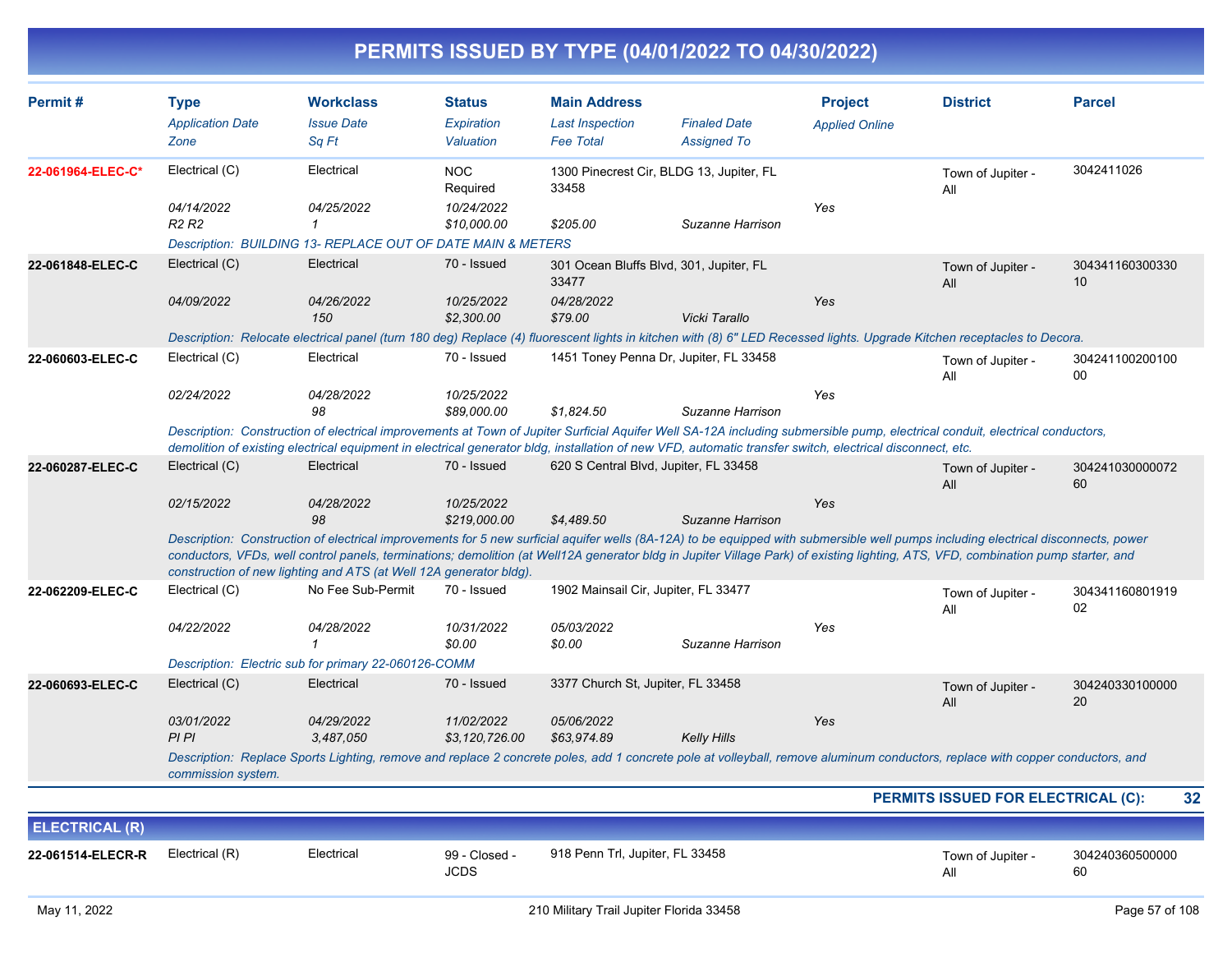| PERMITS ISSUED BY TYPE (04/01/2022 TO 04/30/2022) |  |
|---------------------------------------------------|--|
|---------------------------------------------------|--|

| Permit#           | <b>Type</b><br><b>Application Date</b><br>Zone       | <b>Workclass</b><br><b>Issue Date</b><br>Sa Ft                                                                                                                                  | <b>Status</b><br>Expiration<br>Valuation | <b>Main Address</b><br><b>Last Inspection</b><br><b>Fee Total</b> | <b>Finaled Date</b><br><b>Assigned To</b>          | <b>Project</b><br><b>Applied Online</b> | <b>District</b>          | <b>Parcel</b>         |  |  |  |
|-------------------|------------------------------------------------------|---------------------------------------------------------------------------------------------------------------------------------------------------------------------------------|------------------------------------------|-------------------------------------------------------------------|----------------------------------------------------|-----------------------------------------|--------------------------|-----------------------|--|--|--|
|                   | 03/29/2022                                           | 04/04/2022                                                                                                                                                                      | 10/24/2022<br>\$2,000.00                 | 04/25/2022<br>\$79.00                                             | 04/25/2022<br><b>Building-Department Completed</b> | Yes                                     |                          |                       |  |  |  |
|                   | <b>Description: Add Electrical for New Boat Lift</b> |                                                                                                                                                                                 |                                          |                                                                   |                                                    |                                         |                          |                       |  |  |  |
| 22-061383-ELECR-R | Electrical (R)                                       | Electrical                                                                                                                                                                      | 99 - Closed -<br><b>JCDS</b>             | 1100 E Indiantown Rd, 404, Jupiter, FL<br>33477                   |                                                    |                                         | Town of Jupiter -<br>All | 304341050300440<br>40 |  |  |  |
|                   | 03/24/2022                                           | 04/04/2022<br>2,430                                                                                                                                                             | 10/24/2022<br>\$1,343.44                 | 04/25/2022<br>\$79.00                                             | 04/26/2022<br><b>Building-Department Completed</b> | Yes                                     |                          |                       |  |  |  |
|                   |                                                      | <b>Description: INSTALLING A DEDICATED CIRCUIT FOR MICROWAVE</b>                                                                                                                |                                          |                                                                   |                                                    |                                         |                          |                       |  |  |  |
| 22-061594-ELECR-R | Electrical (R)                                       | No Fee Sub-Permit                                                                                                                                                               | 70 - Issued                              | 17995 Anchor Dr, Jupiter, FL 33458                                |                                                    |                                         | Town of Jupiter -<br>All | 304240340600005<br>80 |  |  |  |
|                   | 03/31/2022                                           | 04/06/2022<br>464                                                                                                                                                               | 10/03/2022<br>\$0.00                     | \$0.00                                                            | Kimberly Slater                                    | Yes                                     |                          |                       |  |  |  |
|                   |                                                      | <b>Description: ROOF MOUNTED SOLAR PV SYSTEM INSTALL</b>                                                                                                                        |                                          |                                                                   |                                                    |                                         |                          |                       |  |  |  |
| 22-061468-ELECR-R | Electrical (R)                                       | Electrical                                                                                                                                                                      | 99 - Closed -<br><b>JCDS</b>             | 6683 Breezeloch Ct, Jupiter, FL 33458                             |                                                    |                                         | Town of Jupiter -<br>All | 304240341000031<br>90 |  |  |  |
|                   | 03/28/2022                                           | 04/06/2022<br>2,759                                                                                                                                                             | 10/19/2022<br>\$1,600.00                 | 04/22/2022<br>\$79.00                                             | 04/25/2022<br><b>Building-Department Completed</b> | Yes                                     |                          |                       |  |  |  |
|                   |                                                      | Description: Replace existing interior electric service panel with new 42 circuit Square "D" QO main electric panel, new 200amp main breaker and replace all existing breakers. |                                          |                                                                   |                                                    |                                         |                          |                       |  |  |  |
| 22-061724-ELECR-R | Electrical (R)                                       | No Fee Sub-Permit<br>70 - Issued<br>326 Eagle Dr, Jupiter, FL 33477                                                                                                             |                                          |                                                                   |                                                    |                                         | Town of Jupiter -<br>All | 304341180700051<br>40 |  |  |  |
|                   | 04/06/2022                                           | 04/07/2022<br>0                                                                                                                                                                 | 10/24/2022<br>\$0.00                     | 04/27/2022<br>\$0.00                                              | Kelly Hills                                        | Yes                                     |                          |                       |  |  |  |
|                   | <b>Description: Electric Per Master</b>              |                                                                                                                                                                                 |                                          |                                                                   |                                                    |                                         |                          |                       |  |  |  |
| 22-061725-ELECR-R | Electrical (R)                                       | Electrical                                                                                                                                                                      | 99 - Closed -<br><b>JCDS</b>             | 1077 N Prescott Dr, Jupiter, FL 33458                             |                                                    |                                         | Town of Jupiter -<br>All | 304241142000028<br>20 |  |  |  |
|                   | 04/06/2022<br><b>MXD MXD</b>                         | 04/07/2022<br>1,890                                                                                                                                                             | 10/17/2022<br>\$5,113.00                 | 04/19/2022<br>\$106.26                                            | 04/22/2022<br><b>Building-Department Completed</b> | Yes                                     |                          |                       |  |  |  |
|                   |                                                      | Description: Install customer-supplied Rivian EV Truck charger outside garage                                                                                                   |                                          |                                                                   |                                                    |                                         |                          |                       |  |  |  |
| 22-061581-ELECR-R | Electrical (R)                                       | Electrical                                                                                                                                                                      | 99 - Closed -<br><b>JCDS</b>             | 126 Adobe Cir, Jupiter, FL 33458                                  |                                                    |                                         | Town of Jupiter -<br>All | 304241102700008<br>90 |  |  |  |
|                   | 03/31/2022<br>R <sub>2</sub> R <sub>2</sub>          | 04/08/2022<br>1,359                                                                                                                                                             | 11/01/2022<br>\$2,250.00                 | 05/05/2022<br>\$79.00                                             | 05/06/2022<br><b>Building-Department Completed</b> | Yes                                     |                          |                       |  |  |  |
|                   |                                                      | Description: Replace 150A Main breaker panel (like for like)                                                                                                                    |                                          |                                                                   |                                                    |                                         |                          |                       |  |  |  |
| 22-061723-ELECR-R | Electrical (R)                                       | No Fee Sub-Permit                                                                                                                                                               | 70 - Issued                              | 215 Regatta Dr, Jupiter, FL 33477                                 |                                                    |                                         | Town of Jupiter -<br>All | 304341073300075<br>50 |  |  |  |
|                   | 04/06/2022                                           | 04/11/2022<br>$\Omega$                                                                                                                                                          | 10/10/2022<br>\$0.00                     | \$0.00                                                            | Suzanne Harrison                                   | Yes                                     |                          |                       |  |  |  |
|                   | Description: Electrical per master                   |                                                                                                                                                                                 |                                          |                                                                   |                                                    |                                         |                          |                       |  |  |  |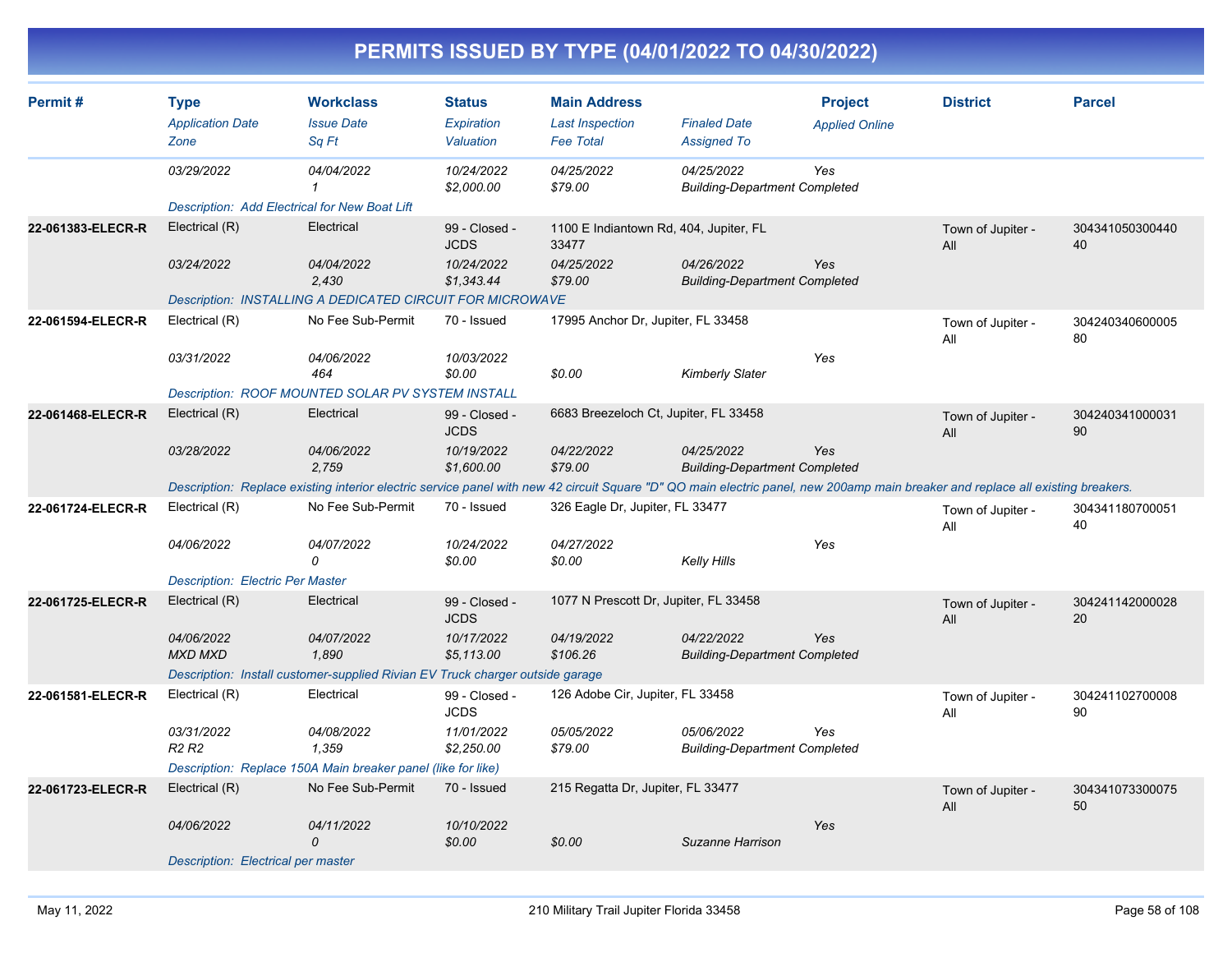| Permit#           | <b>Type</b><br><b>Application Date</b><br>Zone                           | <b>Workclass</b><br><b>Issue Date</b><br>Sq Ft                                                                                                         | <b>Status</b><br>Expiration<br>Valuation | <b>Main Address</b><br><b>Last Inspection</b><br><b>Fee Total</b> | <b>Finaled Date</b><br><b>Assigned To</b> | <b>Project</b><br><b>Applied Online</b> | <b>District</b>          | <b>Parcel</b>         |
|-------------------|--------------------------------------------------------------------------|--------------------------------------------------------------------------------------------------------------------------------------------------------|------------------------------------------|-------------------------------------------------------------------|-------------------------------------------|-----------------------------------------|--------------------------|-----------------------|
| 22-060723-ELECR-R | Electrical (R)<br>03/01/2022<br>R1-A R1-A                                | Pool<br>04/11/2022<br>239<br>Description: ELECTRICAL FOR New Pool Construction AS PER PLANS ON MASTER 22-060433-POOLR                                  | 70 - Issued<br>10/08/2022<br>\$0.00      | 18619 Lake Bend Dr, Jupiter, FL 33458<br>\$0.00                   | Shandre Kellerman                         | No                                      | Town of Jupiter -<br>All | 304240340800009<br>60 |
| 22-061800-ELECR-R | Electrical (R)<br>04/07/2022<br><b>Description: ELECTRICAL PER PLANS</b> | No Fee Sub-Permit<br>04/11/2022<br>300                                                                                                                 | 70 - Issued<br>10/19/2022<br>\$0.00      | 305 Marlberry Cir, Jupiter, FL 33458<br>04/22/2022<br>\$0.00      | Vicki Tarallo                             | Yes                                     | Town of Jupiter -<br>All | 304241240400000<br>60 |
| 22-061897-ELECR-R | Electrical (R)<br>04/12/2022<br><b>R1 R1</b>                             | No Fee Sub-Permit<br>04/12/2022<br>0<br>Description: ELECTRICAL FOR Installation of Roof Mounted PV Solar System AS PER PLANS ON MASTER 22-061598-BLDR | 70 - Issued<br>10/10/2022<br>\$0.00      | 525 E Whitney Cir, Jupiter, FL 33458<br>\$0.00                    | Shandre Kellerman                         | No                                      | Town of Jupiter -<br>All | 304241010100701<br>90 |
| 22-060323-ELECR-R | Electrical (R)<br>02/16/2022<br>R <sub>2</sub> R <sub>2</sub>            | Pool<br>04/12/2022<br>304<br>Description: ELECTRICAL FOR Custom 20 x 20 Swimming Pool AS PER PLANS ON MASTER 22-060200-POOLR                           | 70 - Issued<br>10/09/2022<br>\$0.00      | 148 Arrowhead Cir, Jupiter, FL 33458<br>\$0.00                    | Shandre Kellerman                         | <b>No</b>                               | Town of Jupiter -<br>All | 304241100600005<br>80 |
| 22-060083-ELECR-R | Electrical (R)<br>02/08/2022                                             | Electrical<br>04/12/2022<br>300<br>Description: Dock Electric: Low Voltage Lighting, 2 GFCI receptacles, 1 Boat lift, 1 dock pedestal.                 | 70 - Issued<br>10/10/2022<br>\$4,500.00  | 420 Mariner Dr, Jupiter, FL 33477<br>\$94.00                      | Kelly Hills                               | Yes                                     | Town of Jupiter -<br>All | 304341181100057<br>70 |
| 22-061865-ELECR-R | Electrical (R)<br>04/11/2022                                             | No Fee Sub-Permit<br>04/12/2022<br>$\mathbf{1}$<br>Description: New / replace shore power pedestal, boat lift circuit, and dock lighting,              | 70 - Issued<br>10/10/2022<br>\$0.00      | 116 Victory Dr, Jupiter, FL 33477<br>\$0.00                       | <b>Kimberly Slater</b>                    | Yes                                     | Town of Jupiter -<br>All | 304341070900020<br>10 |
| 22-061632-ELECR-R | Electrical (R)<br>04/01/2022                                             | No Fee Sub-Permit<br>04/13/2022<br>384<br>Description: ROOF MOUNTED SOLAR PV SYSTEM INSTALL - 8.88 KW                                                  | 70 - Issued<br>10/10/2022<br>\$0.00      | 17981 Anchor Dr, Jupiter, FL 33458<br>\$0.00                      | <b>Kimberly Slater</b>                    | Yes                                     | Town of Jupiter -<br>All | 304240340600005<br>70 |
| 22-061767-ELECR-R | Electrical (R)<br>04/07/2022<br>R <sub>1</sub> R <sub>1</sub>            | Electrical<br>04/13/2022<br>50                                                                                                                         | 70 - Issued<br>10/10/2022<br>\$2,000.00  | 402 Mangrove Pt, Jupiter, FL 33458<br>\$79.00                     | Angela Carpentiere                        | Yes                                     | Town of Jupiter -<br>All | 304241150200016<br>30 |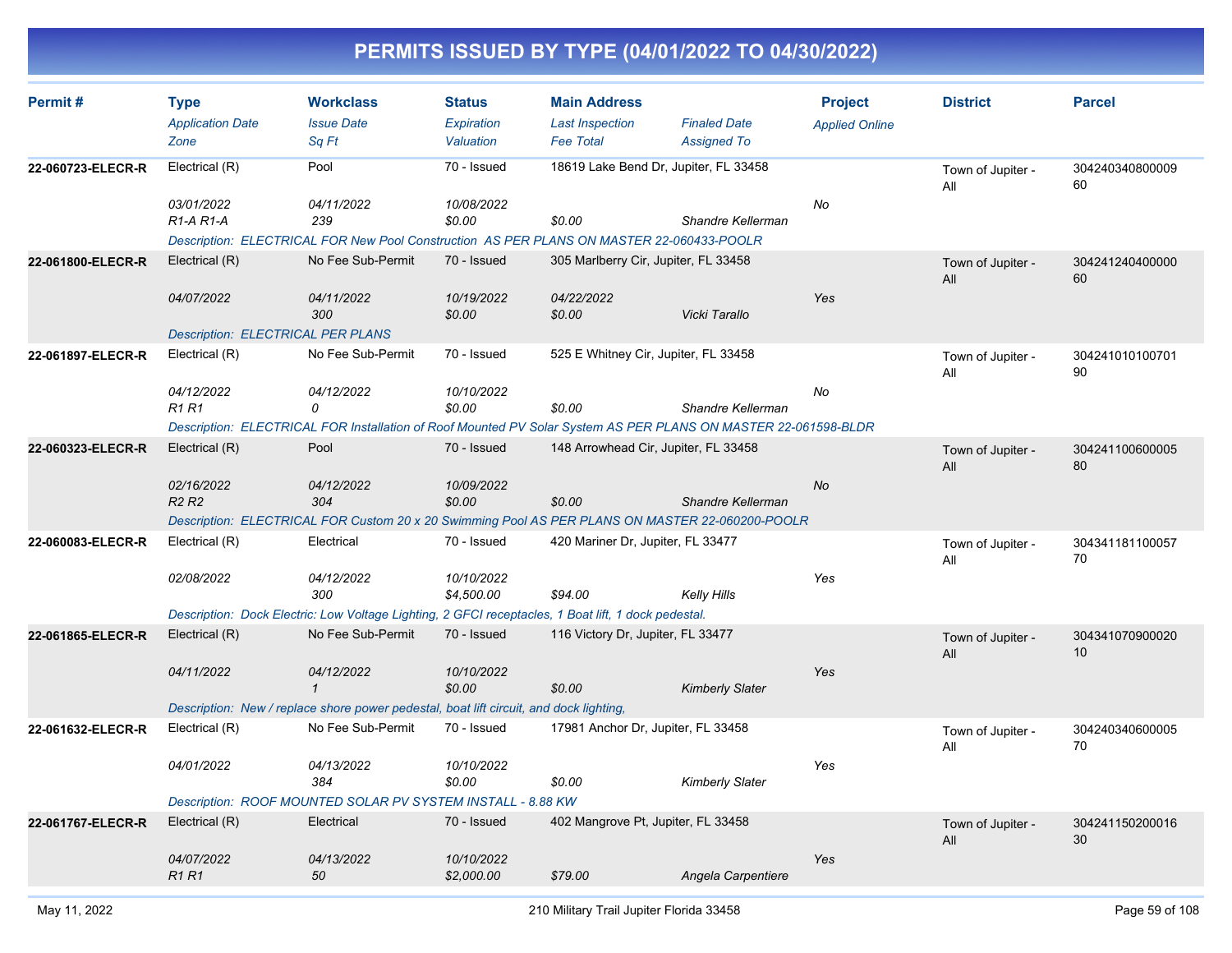| Permit#           | <b>Type</b><br><b>Application Date</b><br>Zone  | <b>Workclass</b><br><b>Issue Date</b><br>Sq Ft                            | <b>Status</b><br>Expiration<br>Valuation | <b>Main Address</b><br><b>Last Inspection</b><br><b>Fee Total</b> | <b>Finaled Date</b><br><b>Assigned To</b> | <b>Project</b><br><b>Applied Online</b> | <b>District</b>          | <b>Parcel</b>         |
|-------------------|-------------------------------------------------|---------------------------------------------------------------------------|------------------------------------------|-------------------------------------------------------------------|-------------------------------------------|-----------------------------------------|--------------------------|-----------------------|
|                   | Description: Adding circuits to outdoor kitchen |                                                                           |                                          |                                                                   |                                           |                                         |                          |                       |
| 22-059891-ELECR-R | Electrical (R)                                  | Electrical                                                                | 70 - Issued                              | 18934 Pond Cypress Ct, Jupiter, FL 33458                          |                                           |                                         | Town of Jupiter -<br>All | 304240271000052<br>30 |
|                   | 02/02/2022                                      | 04/13/2022<br>1                                                           | 10/10/2022<br>\$2,300.00                 | \$154.00                                                          | Vicki Tarallo                             | Yes                                     |                          |                       |
|                   | Description: Remodel Kitchen                    |                                                                           |                                          |                                                                   |                                           |                                         |                          |                       |
| 22-060920-ELECR-R | Electrical (R)                                  | No Fee Sub-Permit                                                         | 70 - Issued                              | 1108 Choctaw St, Jupiter, FL 33458                                |                                           |                                         | Town of Jupiter -<br>All | 304241020300300<br>90 |
|                   | 03/08/2022                                      | 04/13/2022<br>367                                                         | 10/10/2022<br>\$0.00                     | \$0.00                                                            | <b>Kimberly Slater</b>                    | Yes                                     |                          |                       |
|                   |                                                 | Description: Installation of (19) PV roof-mounted solar panels            |                                          |                                                                   |                                           |                                         |                          |                       |
| 22-061884-ELECR-R | Electrical (R)                                  | No Fee Sub-Permit                                                         | 70 - Issued                              | 1127 E Seminole Ave, 23C, Jupiter, FL<br>33477                    |                                           |                                         | Town of Jupiter -<br>All | 304341050700002<br>33 |
|                   | 04/12/2022                                      | 04/13/2022<br>$\mathbf{1}$                                                | 10/18/2022<br>\$0.00                     | 04/21/2022<br>\$0.00                                              | <b>Kimberly Slater</b>                    | Yes                                     |                          |                       |
|                   |                                                 | Description: ELECTRICAL UPGRADES & ADDITIONS TO WHOLE HOUSE               |                                          |                                                                   |                                           |                                         |                          |                       |
| 22-061858-ELECR-R | Electrical (R)                                  | No Fee Sub-Permit                                                         | 70 - Issued                              | 212 E River Park Dr, Jupiter, FL 33477                            |                                           |                                         | Town of Jupiter -<br>All | 304341170200011<br>13 |
|                   | 04/11/2022                                      | 04/14/2022<br>247                                                         | 11/02/2022<br>\$0.00                     | 05/06/2022<br>\$0.00                                              | Alicia Hertzog                            | Yes                                     |                          |                       |
|                   |                                                 | Description: Upgrade Existing Electrical Panel, Install Lights, Fan, GFIs |                                          |                                                                   |                                           |                                         |                          |                       |
| 22-061907-ELECR-R | Electrical (R)                                  | No Fee Sub-Permit                                                         | 70 - Issued                              | 208 Locha Dr, Jupiter, FL 33458                                   |                                           |                                         | Town of Jupiter -<br>All | 304241111200004<br>11 |
|                   | 04/12/2022                                      | 04/14/2022<br>$\mathbf{1}$                                                | 10/17/2022<br>\$0.00                     | 04/20/2022<br>\$0.00                                              | Alicia Hertzog                            | Yes                                     |                          |                       |
|                   | Description: Prewire for TVs, audio, and data.  |                                                                           |                                          |                                                                   |                                           |                                         |                          |                       |
| 22-061924-ELECR-R | Electrical (R)                                  | No Fee Sub-Permit                                                         | 70 - Issued                              | 208 Locha Dr, Jupiter, FL 33458                                   |                                           |                                         | Town of Jupiter -<br>All | 304241111200004<br>11 |
|                   | 04/13/2022<br><b>R2 R2</b>                      | 04/14/2022<br>9,207                                                       | 10/25/2022<br>\$0.00                     | 04/28/2022<br>\$0.00                                              | Alicia Hertzog                            | Yes                                     |                          |                       |
|                   | <b>Description: ELECTRICAL</b>                  |                                                                           |                                          |                                                                   |                                           |                                         |                          |                       |
| 22-061874-ELECR-R | Electrical (R)                                  | Electrical                                                                | 70 - Issued                              | 400 N A1A, 53, Jupiter, FL 33477                                  |                                           |                                         | Town of Jupiter -<br>All | 304341060300005<br>30 |
|                   | 04/11/2022<br>R3 R3                             | 04/14/2022<br>2,136                                                       | 10/18/2022<br>\$2,400.00                 | 04/21/2022<br>\$79.00                                             | Angela Carpentiere                        | Yes                                     |                          |                       |
|                   | Description: Replace 150 AMP Meter Can          |                                                                           |                                          |                                                                   |                                           |                                         |                          |                       |
| 22-061941-ELECR-R | Electrical (R)                                  | No Fee Sub-Permit                                                         | 70 - Issued                              | 104 Victory Dr, Jupiter, FL 33477                                 |                                           |                                         | Town of Jupiter -<br>All | 304341070900020<br>70 |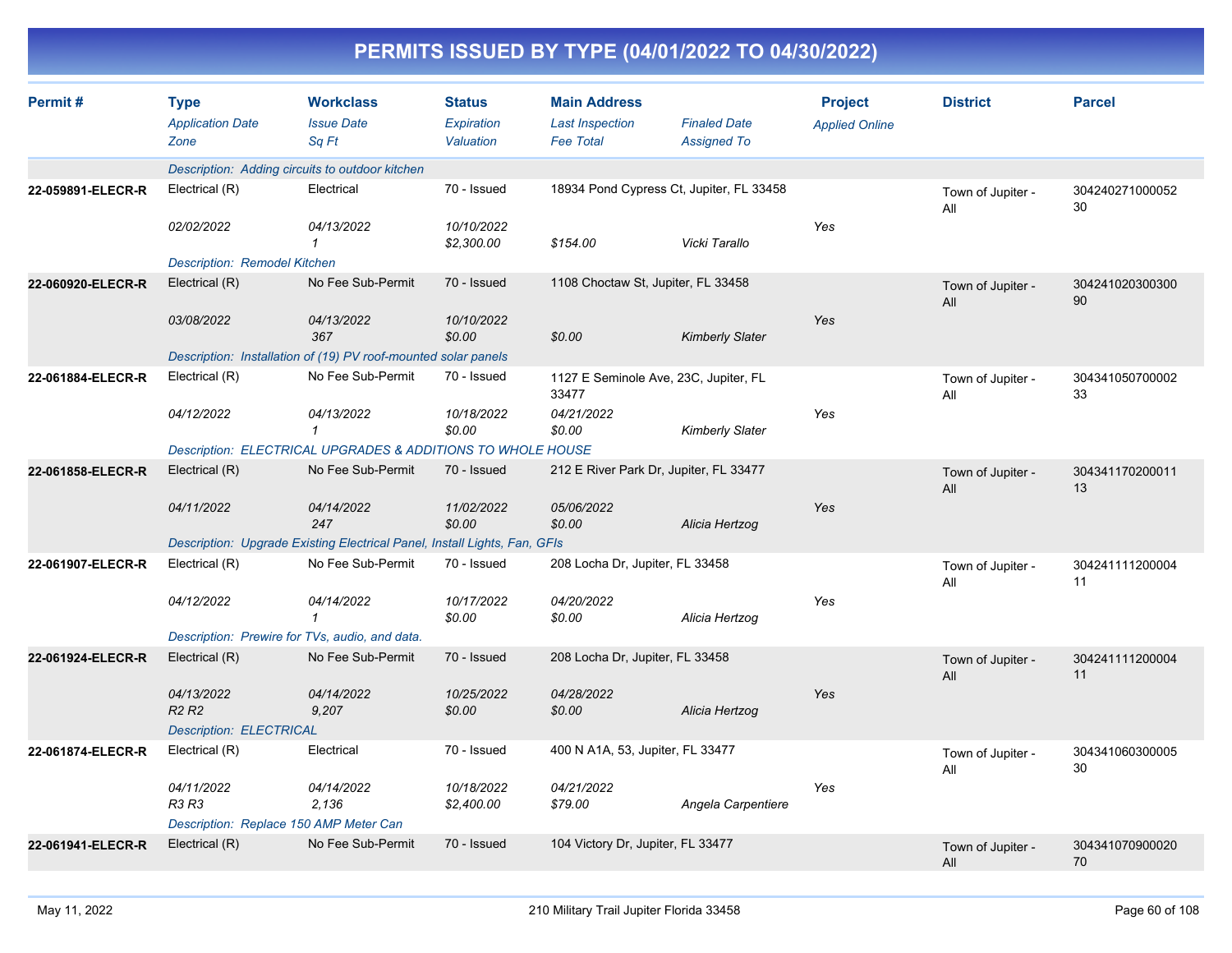| Permit#            | Type<br><b>Application Date</b><br>Zone          | <b>Workclass</b><br><b>Issue Date</b><br>Sq Ft                                                              | <b>Status</b><br>Expiration<br>Valuation | <b>Main Address</b><br><b>Last Inspection</b><br><b>Fee Total</b> | <b>Finaled Date</b><br><b>Assigned To</b>          | <b>Project</b><br><b>Applied Online</b> | <b>District</b>          | <b>Parcel</b>         |
|--------------------|--------------------------------------------------|-------------------------------------------------------------------------------------------------------------|------------------------------------------|-------------------------------------------------------------------|----------------------------------------------------|-----------------------------------------|--------------------------|-----------------------|
|                    | 04/13/2022                                       | 04/15/2022<br>$\Omega$                                                                                      | 10/17/2022<br>\$0.00                     | 04/19/2022<br>\$0.00                                              | <b>Kimberly Slater</b>                             | Yes                                     |                          |                       |
|                    | <b>Description: Electrical Per Master</b>        |                                                                                                             |                                          |                                                                   |                                                    |                                         |                          |                       |
| 22-061942-ELECR-R* | Electrical (R)                                   | No Fee Sub-Permit                                                                                           | 99 - Closed -<br>Cancelled               | 129 Sugarberry Dr, Jupiter, FL 33458                              |                                                    |                                         | Town of Jupiter -<br>All | 304241121500015<br>30 |
|                    | 04/13/2022                                       | 04/15/2022<br>2.000                                                                                         | 10/17/2022<br>\$0.00                     | 04/20/2022<br>\$0.00                                              | 04/21/2022<br><b>Building-Department Completed</b> | Yes                                     |                          |                       |
|                    |                                                  | Description: Alterations to kitchen and master bath.<br>Replace fixtures in common areas and bathrooms      |                                          |                                                                   |                                                    |                                         |                          |                       |
| 22-061576-ELECR-R  | Electrical (R)                                   | No Fee Sub-Permit                                                                                           | 70 - Issued                              | 6123 Linton St, Jupiter, FL 33458                                 |                                                    |                                         | Town of Jupiter -<br>All | 304241150807501<br>50 |
|                    | 03/31/2022                                       | 04/15/2022<br>868                                                                                           | 10/12/2022<br>\$0.00                     | 05/03/2022<br>\$0.00                                              | <b>Kelly Hills</b>                                 | Yes                                     |                          |                       |
|                    |                                                  | Description: Breaker in MSP, Sub-Panel Added                                                                |                                          |                                                                   |                                                    |                                         |                          |                       |
| 22-061523-ELECR-R  | Electrical (R)                                   | Electrical                                                                                                  | 70 - Issued                              | 496 Mariner Dr, Jupiter, FL 33477                                 |                                                    |                                         | Town of Jupiter -<br>All | 304341170300061<br>50 |
|                    | 03/29/2022                                       | 04/15/2022<br>14,950                                                                                        | 10/12/2022<br>\$4,749.28                 | \$98.99                                                           | <b>Kelly Hills</b>                                 | Yes                                     |                          |                       |
|                    |                                                  | Description: REPLACE 400 AMP GENERATOR TRANSFER SWITCH                                                      |                                          |                                                                   |                                                    |                                         |                          |                       |
| 22-061947-ELECR-R* | Electrical (R)                                   | Pool                                                                                                        | 70 - Issued                              | 163 Beach Summit Ct, Jupiter, FL 33477                            |                                                    |                                         | Town of Jupiter -<br>All | 304341160200009<br>60 |
|                    | 04/14/2022<br>R <sub>2</sub> R <sub>2</sub>      | 04/15/2022<br>350                                                                                           | 10/12/2022<br>\$0.00                     | \$0.00                                                            | Shandre Kellerman                                  | <b>No</b>                               |                          |                       |
|                    |                                                  | Description: ELECTRICAL HOOK UP FOR NEW FIBERGLASS POOL CONSTRUCTION AS PER PLANS ON MASTER 22-059305-POOLR |                                          |                                                                   |                                                    |                                         |                          |                       |
| 22-061680-ELECR-R  | Electrical (R)                                   | Pool                                                                                                        | 70 - Issued                              | 126 Shores Pointe Dr, Jupiter, FL 33458                           |                                                    |                                         | Town of Jupiter -<br>All | 304240341500000<br>40 |
|                    | 04/04/2022<br><b>R1 R1</b>                       | 04/15/2022<br>512                                                                                           | 10/12/2022<br>\$0.00                     | \$0.00                                                            | Shandre Kellerman                                  | No                                      |                          |                       |
|                    |                                                  | Description: ELECTRICAL FOR Pool, paver deck, electric heat pump AS PER PLANS ON MASTER 22-061198-POOLR     |                                          |                                                                   |                                                    |                                         |                          |                       |
| 22-061584-ELECR-R* | Electrical (R)                                   | <b>Temporary Power</b>                                                                                      | 70 - Issued                              | 2628 Greenway Dr, Jupiter, FL 33458                               |                                                    |                                         | Town of Jupiter -<br>All | 304241140700035<br>20 |
|                    | 03/31/2022<br><b>MXD MXD</b>                     | 04/15/2022<br>5,200                                                                                         | 10/17/2022<br>\$600.00                   | 04/20/2022<br>\$79.00                                             | <b>Kelly Hills</b>                                 | Yes                                     |                          |                       |
|                    | <b>Description: Install Temporary Power Pole</b> |                                                                                                             |                                          |                                                                   |                                                    |                                         |                          |                       |
| 22-061302-ELECR-R  | Electrical (R)                                   | No Fee Sub-Permit                                                                                           | 70 - Issued                              | 401 Willet Ave, Jupiter, FL 33458                                 |                                                    |                                         | Town of Jupiter -<br>All | 304241010700601<br>30 |
|                    | 03/22/2022                                       | 04/15/2022<br>628                                                                                           | 10/12/2022<br>\$0.00                     | \$0.00                                                            | Vicki Tarallo                                      | Yes                                     |                          |                       |
|                    | <b>Description: ELECTRICAL</b>                   |                                                                                                             |                                          |                                                                   |                                                    |                                         |                          |                       |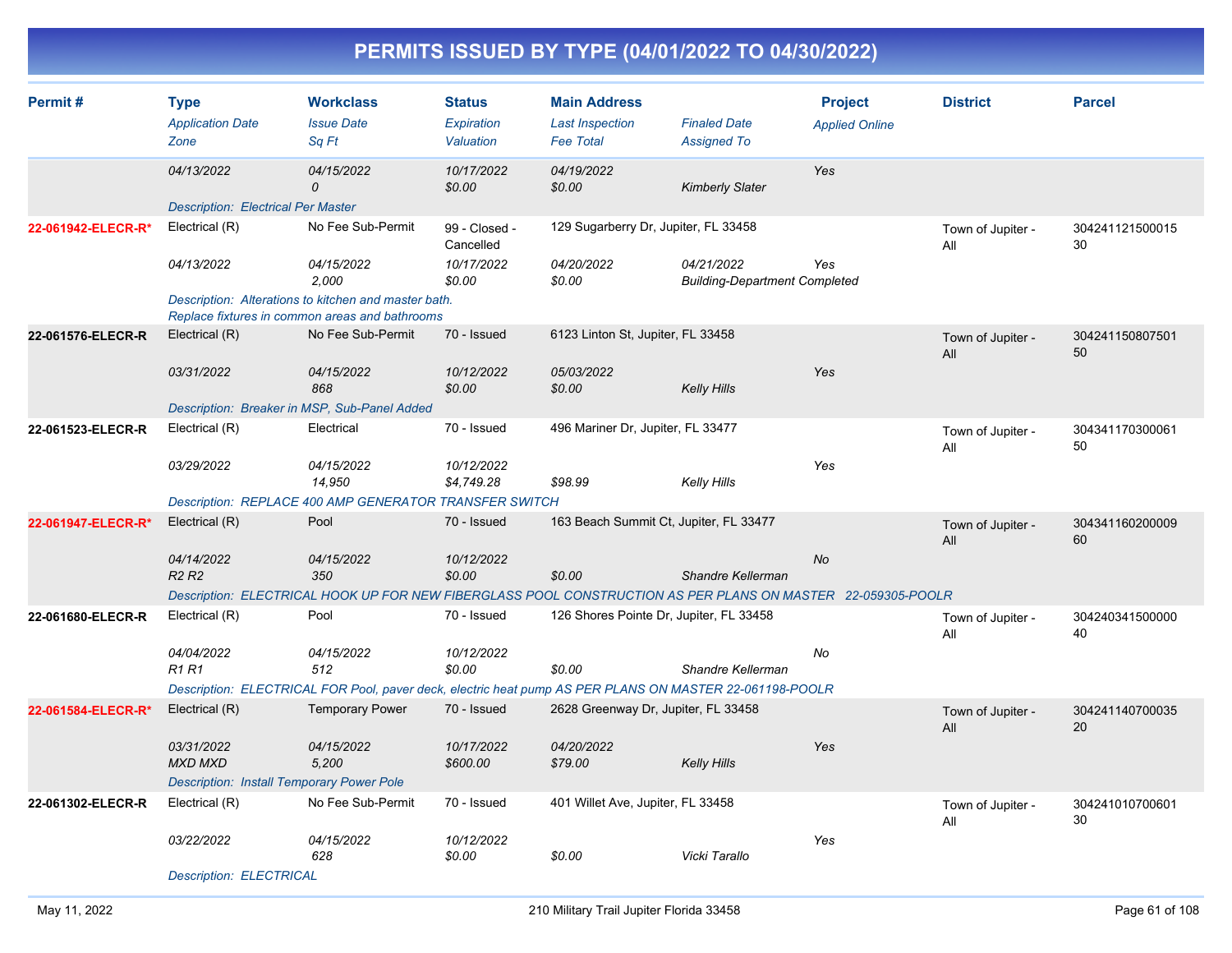| Permit#            | <b>Type</b><br><b>Application Date</b><br>Zone | <b>Workclass</b><br><b>Issue Date</b><br>Sq Ft                                                                                                                                                                    | <b>Status</b><br>Expiration<br>Valuation | <b>Main Address</b><br><b>Last Inspection</b><br><b>Fee Total</b> | <b>Finaled Date</b><br><b>Assigned To</b> | <b>Project</b><br><b>Applied Online</b> | <b>District</b>          | <b>Parcel</b>         |  |  |  |
|--------------------|------------------------------------------------|-------------------------------------------------------------------------------------------------------------------------------------------------------------------------------------------------------------------|------------------------------------------|-------------------------------------------------------------------|-------------------------------------------|-----------------------------------------|--------------------------|-----------------------|--|--|--|
| 22-061871-ELECR-R  | Electrical (R)                                 | Pool                                                                                                                                                                                                              | 70 - Issued                              | 2625 E Community Dr, Jupiter, FL 33458                            |                                           |                                         | Town of Jupiter -<br>All | 304241140700031<br>60 |  |  |  |
|                    | 04/11/2022<br>MXD MXD                          | 04/15/2022<br>463                                                                                                                                                                                                 | 10/12/2022<br>\$0.00                     | \$0.00                                                            | <b>Kelly Hills</b>                        | No                                      |                          |                       |  |  |  |
|                    |                                                | Description: Pool, spa, paver deck, electric heater                                                                                                                                                               |                                          |                                                                   |                                           |                                         |                          |                       |  |  |  |
| 22-061688-ELECR-R  | Electrical (R)                                 | Pool                                                                                                                                                                                                              | 70 - Issued                              | 114 Segovia Way, Jupiter, FL 33458                                |                                           |                                         | Town of Jupiter -<br>All | 304241131700002<br>60 |  |  |  |
|                    | 04/05/2022<br><b>MXD MXD</b>                   | 04/18/2022<br>675                                                                                                                                                                                                 | 10/17/2022<br>\$0.00                     | \$0.00                                                            | Shandre Kellerman                         | No                                      |                          |                       |  |  |  |
|                    |                                                | Description: HOOK UP POOL EQUIPMENT & LIGHTS FOR In Ground Gunite Pool/Spa AS PER PLANS ON MASTER 22-061308-POOLR                                                                                                 |                                          |                                                                   |                                           |                                         |                          |                       |  |  |  |
| 22-060858-ELECR-R  | Electrical (R)                                 | Pool                                                                                                                                                                                                              | 70 - Issued                              | 105 Crimson Isles Dr, Jupiter, FL 33478                           |                                           |                                         | Town of Jupiter -<br>All | 304240320600025<br>40 |  |  |  |
|                    | 03/07/2022<br><b>R1R1</b>                      | 04/18/2022<br>387                                                                                                                                                                                                 | 10/17/2022<br>\$0.00                     | \$0.00                                                            | <b>Kelly Hills</b>                        | <b>No</b>                               |                          |                       |  |  |  |
|                    |                                                | Description: POOL, SPA, DECK, HEATER AND EQUIPMENT                                                                                                                                                                |                                          |                                                                   |                                           |                                         |                          |                       |  |  |  |
| 22-059811-ELECR-R* | Electrical (R)                                 | Pool                                                                                                                                                                                                              | 70 - Issued                              | 463 Rudder Cay Way, Jupiter, FL 33458                             |                                           |                                         | Town of Jupiter -<br>All | 304240320100016<br>50 |  |  |  |
|                    | 01/31/2022<br><b>RR RR</b>                     | 04/18/2022<br>525                                                                                                                                                                                                 | 10/17/2022<br>\$0.00                     | \$0.00                                                            | Shandre Kellerman                         | <b>No</b>                               |                          |                       |  |  |  |
|                    |                                                | Description: ELECTRICAL FOR Residential inground gunite swimming pool with spa, heater, pool and spa alarm, preexisting property fence and paver deck. Approved by hoa. AS<br>PER PLANS ON MASTER 22-059586-POOLR |                                          |                                                                   |                                           |                                         |                          |                       |  |  |  |
| 22-061892-ELECR-R  | Electrical (R)                                 | No Fee Sub-Permit                                                                                                                                                                                                 | 70 - Issued                              | 1523 Kingsley Rd, Jupiter, FL 33469                               |                                           |                                         | Town of Jupiter -<br>All | 304240360901100<br>30 |  |  |  |
|                    | 04/12/2022                                     | 04/18/2022<br>$\mathbf{1}$                                                                                                                                                                                        | 10/17/2022<br>\$0.00                     | \$0.00                                                            | Suzanne Harrison                          | Yes                                     |                          |                       |  |  |  |
|                    |                                                | Description: OUTLETS & RECESSED LIGHTING IN 2 ADDITIONS-SEE PLANS ON PRIMARY PERMIT 21-058037-BLDR                                                                                                                |                                          |                                                                   |                                           |                                         |                          |                       |  |  |  |
| 22-061608-ELECR-R  | Electrical (R)                                 | Electrical                                                                                                                                                                                                        | 70 - Issued                              | 207 Moccasin Trl N, Jupiter, FL 33458                             |                                           |                                         | Town of Jupiter -<br>All | 304241102700011<br>10 |  |  |  |
|                    | 04/01/2022                                     | 04/18/2022<br>$\mathbf{1}$                                                                                                                                                                                        | 10/24/2022<br>\$1,350.00                 | 04/27/2022<br>\$79.00                                             | Angela Carpentiere                        | Yes                                     |                          |                       |  |  |  |
|                    |                                                | Description: CHANGE NON COMPLIANT 150 AMP LOAD CENTER                                                                                                                                                             |                                          |                                                                   |                                           |                                         |                          |                       |  |  |  |
| 22-061957-ELECR-R  | Electrical (R)                                 | Electrical                                                                                                                                                                                                        | 70 - Issued                              | 202 Moccasin Trl N, Jupiter, FL 33458                             |                                           |                                         | Town of Jupiter -<br>All | 304241102700000<br>20 |  |  |  |
|                    | 04/14/2022                                     | 04/18/2022                                                                                                                                                                                                        | 10/24/2022                               | 04/25/2022                                                        |                                           | Yes                                     |                          |                       |  |  |  |
|                    | R <sub>2</sub> R <sub>2</sub>                  | 2.145                                                                                                                                                                                                             | \$1,300.00                               | \$79.00                                                           | <b>Debbie Rogers</b>                      |                                         |                          |                       |  |  |  |
|                    |                                                | Description: REPLACE DEFECTIVE INDOOR 150 AMP MAIN BREAKER PANEL, AND UPDATE THE GROUNDING SYSTEM                                                                                                                 |                                          |                                                                   |                                           |                                         |                          |                       |  |  |  |
| 22-060212-ELECR-R  | Electrical (R)                                 | No Fee Sub-Permit                                                                                                                                                                                                 | 70 - Issued                              | 167 Spyglass Ln, Jupiter, FL 33477                                |                                           |                                         | Town of Jupiter -<br>All | 304341071500029<br>00 |  |  |  |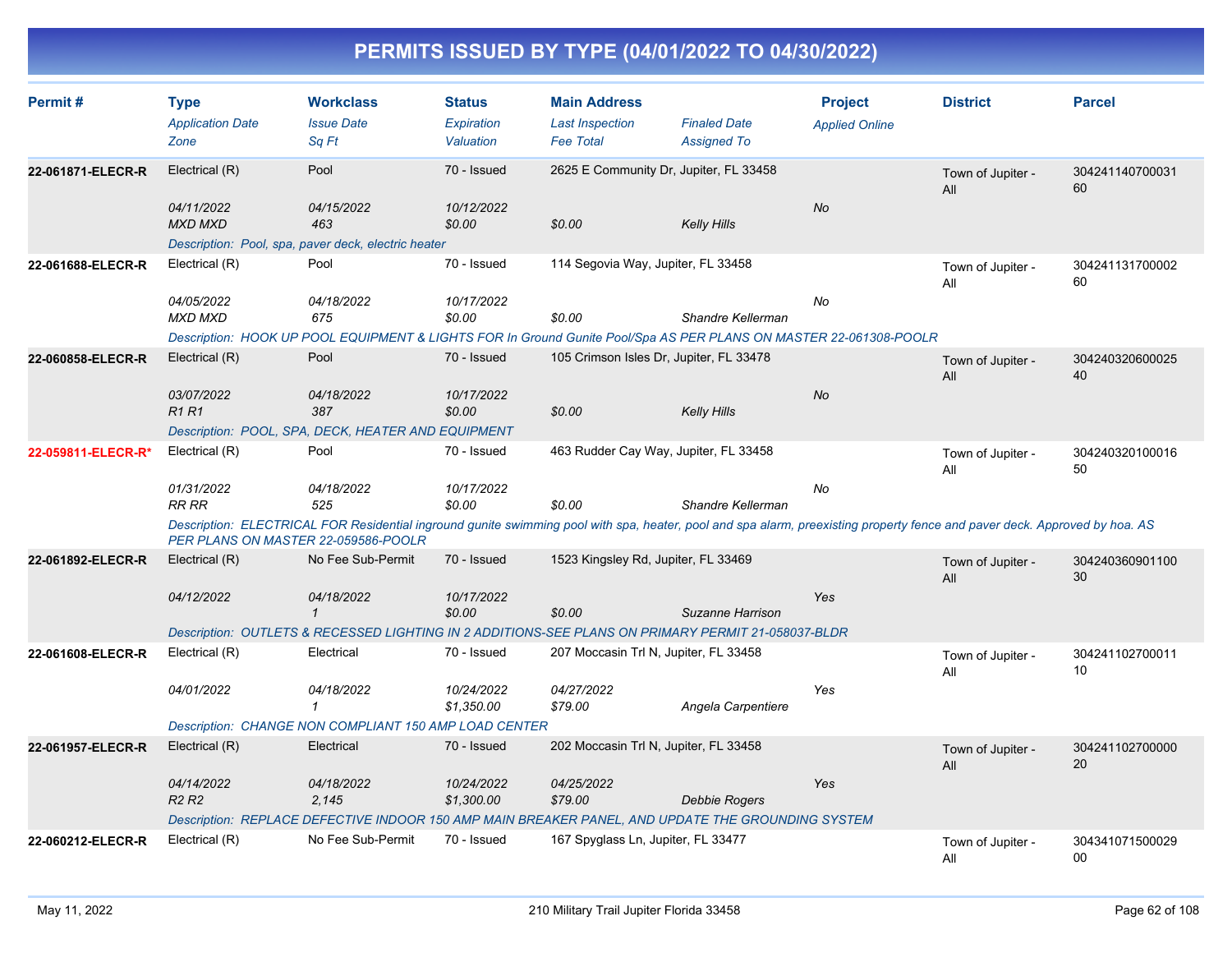| Permit#           | <b>Type</b><br><b>Application Date</b><br>Zone | <b>Workclass</b><br><b>Issue Date</b><br>Sq Ft                                                                                                           | <b>Status</b><br><b>Expiration</b><br>Valuation | <b>Main Address</b><br><b>Last Inspection</b><br><b>Fee Total</b> | <b>Finaled Date</b><br><b>Assigned To</b>          | <b>Project</b><br><b>Applied Online</b> | <b>District</b>          | <b>Parcel</b>         |
|-------------------|------------------------------------------------|----------------------------------------------------------------------------------------------------------------------------------------------------------|-------------------------------------------------|-------------------------------------------------------------------|----------------------------------------------------|-----------------------------------------|--------------------------|-----------------------|
|                   | 02/11/2022                                     | 04/19/2022<br>9,326                                                                                                                                      | 10/16/2022<br>\$0.00                            | 04/22/2022<br>\$0.00                                              | Alicia Hertzog                                     | Yes                                     |                          |                       |
|                   |                                                | Description: Primary permit # 21-049553-BLDR                                                                                                             |                                                 |                                                                   |                                                    |                                         |                          |                       |
| 22-060444-ELECR-R | Electrical (R)                                 | Electrical                                                                                                                                               | 70 - Issued                                     | 203 River Terrace Dr, Jupiter, FL 33469                           |                                                    |                                         | Town of Jupiter -<br>All | 304240250800001<br>20 |
|                   | 02/18/2022                                     | 04/21/2022<br>0                                                                                                                                          | 10/18/2022<br>\$2,200.00                        | \$79.00                                                           | Vicki Tarallo                                      | Yes                                     |                          |                       |
|                   |                                                | <b>Description: REPLACE CIRCUIT BREAKER LOAD PANEL</b>                                                                                                   |                                                 |                                                                   |                                                    |                                         |                          |                       |
| 22-062053-ELECR-R | Electrical (R)                                 | No Fee Sub-Permit                                                                                                                                        | 70 - Issued                                     | 318 Murcia Dr, Jupiter, FL 33458                                  |                                                    |                                         | Town of Jupiter -<br>All | 304241131700000<br>70 |
|                   | 04/18/2022                                     | 04/21/2022<br>835                                                                                                                                        | 10/24/2022<br>\$0.00                            | 04/27/2022<br>\$0.00                                              | Suzanne Harrison                                   | Yes                                     |                          |                       |
|                   |                                                | Description: Install new receptacles, switches, recessed lights, power for kitchen island, floor receptacles, etc. 1st story remodel, 2nd story addition |                                                 |                                                                   |                                                    |                                         |                          |                       |
| 22-061728-ELECR-R | Electrical (R)                                 | No Fee Sub-Permit                                                                                                                                        | 99 - Closed -<br><b>JCDS</b>                    | 229 Blanca Isles Ln, Jupiter, FL 33478                            |                                                    |                                         | Town of Jupiter -<br>All | 304240320500007<br>00 |
|                   | 04/06/2022                                     | 04/21/2022<br>0                                                                                                                                          | 10/31/2022<br>\$0.00                            | 05/02/2022<br>\$0.00                                              | 05/03/2022<br><b>Building-Department Completed</b> | Yes                                     |                          |                       |
|                   |                                                | Description: Add disconnecting means and circuitry for auto screens                                                                                      |                                                 |                                                                   |                                                    |                                         |                          |                       |
| 22-062133-ELECR-R | Electrical (R)                                 | No Fee Sub-Permit                                                                                                                                        | 70 - Issued                                     | 179 Sonata Dr, Jupiter, FL 33478                                  |                                                    |                                         | Town of Jupiter -<br>All | 304241040100705<br>40 |
|                   | 04/20/2022                                     | 04/21/2022<br>$\mathbf{1}$                                                                                                                               | 10/18/2022<br>\$0.00                            | \$0.00                                                            | Vicki Tarallo                                      | Yes                                     |                          |                       |
|                   | <b>Description: ELECTRIC PER PLANS</b>         |                                                                                                                                                          |                                                 |                                                                   |                                                    |                                         |                          |                       |
| 22-061251-ELECR-R | Electrical (R)                                 | No Fee Sub-Permit                                                                                                                                        | 70 - Issued                                     | 127 Sand Pine Dr, Jupiter, FL 33477                               |                                                    |                                         | Town of Jupiter -<br>All | 304341160200038<br>00 |
|                   | 03/20/2022<br>R <sub>2</sub> R <sub>2</sub>    | 04/22/2022<br>2,528                                                                                                                                      | 10/25/2022<br>\$0.00                            | 04/28/2022<br>\$0.00                                              | Shandre Kellerman                                  | Yes                                     |                          |                       |
|                   |                                                | Description: Install new sub-panel, wire up new loft bedroom and office AS PER PLANS ON MASTER 22-060921-BLDR                                            |                                                 |                                                                   |                                                    |                                         |                          |                       |
| 22-062204-ELECR-R | Electrical (R)                                 | No Fee Sub-Permit                                                                                                                                        | 70 - Issued                                     | 208 Sonoma Isles Cir, Jupiter, FL                                 |                                                    |                                         | Town of Jupiter -<br>All | 304240320200000<br>11 |
|                   | 04/22/2022                                     | 04/22/2022<br>3,848                                                                                                                                      | 10/19/2022<br>\$0.00                            | \$0.00                                                            | Kimberly Slater                                    | No                                      |                          |                       |
|                   | Description: SUB-ELECTRICAL                    |                                                                                                                                                          |                                                 |                                                                   |                                                    |                                         |                          |                       |
| 21-057053-ELECR-R | Electrical (R)                                 | No Fee Sub-Permit                                                                                                                                        | <b>NOC</b><br>Required                          | 202 Pennock Trace Dr, Jupiter, FL 33458                           |                                                    |                                         | Town of Jupiter -<br>All | 304241013600002<br>90 |
|                   | 10/08/2021                                     | 04/22/2022<br>693                                                                                                                                        | 10/19/2022<br>\$0.00                            | \$0.00                                                            | Suzanne Harrison                                   | Yes                                     |                          |                       |
|                   |                                                | Description: REPLACE EXISTING METER MAIN WITH SEPARATE 200A METER PAN WITH 150A MAIN BREAKER                                                             |                                                 |                                                                   |                                                    |                                         |                          |                       |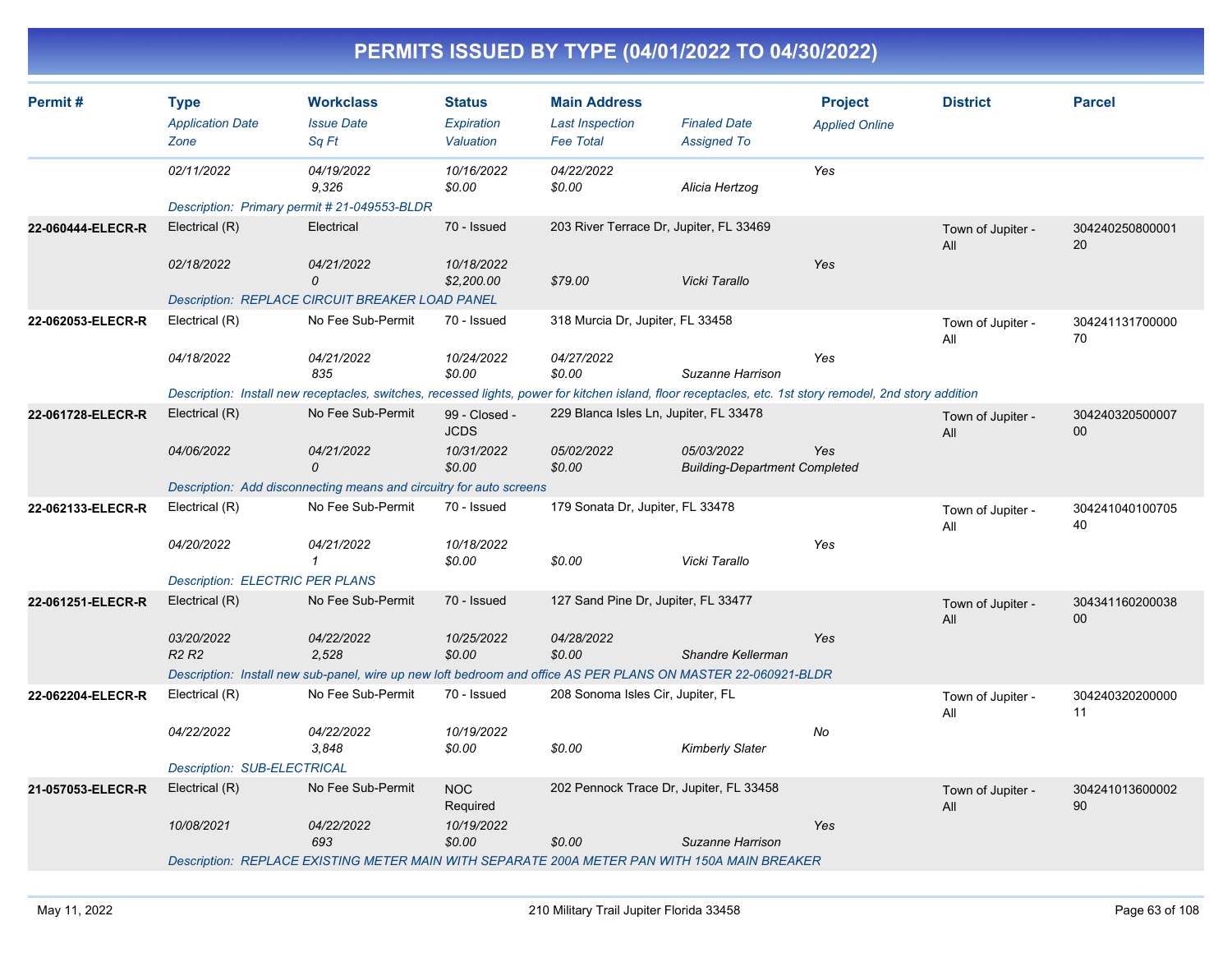| Permit#           | <b>Type</b>                              | <b>Workclass</b>                                                                                                                | <b>Status</b>        | <b>Main Address</b>                  |                                         | <b>Project</b>        | <b>District</b>          | <b>Parcel</b>         |
|-------------------|------------------------------------------|---------------------------------------------------------------------------------------------------------------------------------|----------------------|--------------------------------------|-----------------------------------------|-----------------------|--------------------------|-----------------------|
|                   | <b>Application Date</b>                  | <b>Issue Date</b>                                                                                                               | Expiration           | <b>Last Inspection</b>               | <b>Finaled Date</b>                     | <b>Applied Online</b> |                          |                       |
|                   | Zone                                     | Sq Ft                                                                                                                           | Valuation            | <b>Fee Total</b>                     | <b>Assigned To</b>                      |                       |                          |                       |
| 22-062198-ELECR-R | Electrical (R)                           | Electrical                                                                                                                      | 70 - Issued          | 129 Sugarberry Dr, Jupiter, FL 33458 |                                         |                       | Town of Jupiter -<br>All | 304241121500015<br>30 |
|                   | 04/22/2022                               | 04/25/2022                                                                                                                      | 10/24/2022           | 04/26/2022                           |                                         | Yes                   |                          |                       |
|                   |                                          | 2.000                                                                                                                           | \$19,000.00          | \$389.50                             | <b>Kimberly Slater</b>                  |                       |                          |                       |
|                   |                                          | Description: General alteration of electrical in kitchen and master bathroom, 220v and 110v to kitchen island, add 15 high hats |                      |                                      |                                         |                       |                          |                       |
| 22-061347-ELECR-R | Electrical (R)                           | No Fee Sub-Permit                                                                                                               | 70 - Issued          | 6042 Hollywood St, Jupiter, FL 33458 |                                         |                       | Town of Jupiter -<br>All | 304241150807400<br>41 |
|                   | 03/23/2022                               | 04/26/2022                                                                                                                      | 10/23/2022           |                                      |                                         | Yes                   |                          |                       |
|                   |                                          | 637                                                                                                                             | \$0.00               | \$0.00                               | Vicki Tarallo                           |                       |                          |                       |
|                   | <b>Description: ELECTRICAL PER PLANS</b> |                                                                                                                                 |                      |                                      |                                         |                       |                          |                       |
| 21-058453-ELECR-R | Electrical (R)                           | Pool                                                                                                                            | 70 - Issued          |                                      | 3510 Community Dr, Jupiter, FL 33458    |                       | Town of Jupiter -<br>All | 304241140500023<br>50 |
|                   | 12/03/2021                               | 04/26/2022                                                                                                                      | 10/24/2022           |                                      |                                         | No                    |                          |                       |
|                   | <b>MXD MXD</b>                           | $\mathbf{1}$                                                                                                                    | \$0.00               | \$0.00                               | Shandre Kellerman                       |                       |                          |                       |
|                   |                                          | Description: ELECTRICAL FOR Installing Gunite Pool & Spa with decking to the property AS PER PLANS ON MASTER 21-057722-POOLR    |                      |                                      |                                         |                       |                          |                       |
| 22-061840-ELECR-R | Electrical (R)                           | Pool                                                                                                                            | 70 - Issued          | 2624 Greenway Dr, Jupiter, FL 33458  |                                         |                       | Town of Jupiter -<br>All | 304241140700035<br>30 |
|                   | 04/08/2022                               | 04/26/2022                                                                                                                      | 10/24/2022           |                                      |                                         | <b>No</b>             |                          |                       |
|                   | <b>MXD MXD</b>                           | 687                                                                                                                             | \$0.00               | \$0.00                               | <b>Kelly Hills</b>                      |                       |                          |                       |
|                   |                                          | Description: Construct new pool and spa with heat pump and gas heater (gas, electric and autofill hook up by others). No deck.  |                      |                                      |                                         |                       |                          |                       |
| 21-052764-ELECR-R | Electrical (R)                           | Electrical                                                                                                                      | 70 - Issued          | 379 Eagle Dr, Jupiter, FL 33477      |                                         |                       | Town of Jupiter -<br>All | 304341180700055<br>00 |
|                   | 05/12/2021                               | 04/26/2022                                                                                                                      | 10/25/2022           | 04/28/2022                           |                                         | Yes                   |                          |                       |
|                   | <b>R1 R1</b>                             | 10                                                                                                                              | \$1,700.00           | \$79.00                              | <b>Kimberly Slater</b>                  |                       |                          |                       |
|                   |                                          | Description: 200 AMP TEMP POWER POLE                                                                                            |                      |                                      |                                         |                       |                          |                       |
| 22-060783-ELECR-R | Electrical (R)                           | Pool                                                                                                                            | 70 - Issued          | 114 Quayside Dr, Jupiter, FL 33477   |                                         |                       | Town of Jupiter -<br>All | 304341070900003<br>80 |
|                   | 03/03/2022                               | 04/27/2022                                                                                                                      | 10/24/2022           |                                      |                                         | No                    |                          |                       |
|                   | <b>R1R1</b>                              | $\mathbf{1}$                                                                                                                    | \$0.00               | \$0.00                               | Shandre Kellerman                       |                       |                          |                       |
|                   |                                          | Description: ELECTRICAL WIRE FOR Install gunite pool spa per plan with paver decking AS PER PLANS ON MASTER 22-060595-POOLR     |                      |                                      |                                         |                       |                          |                       |
| 22-062299-ELECR-R | Electrical (R)                           | No Fee Sub-Permit                                                                                                               | 70 - Issued          |                                      | 218 Commodore Dr, Jupiter, FL 33477     |                       | Town of Jupiter -<br>All | 304341070900012<br>00 |
|                   | 04/26/2022                               | 04/27/2022<br>10,775                                                                                                            | 10/24/2022<br>\$0.00 | \$0.00                               | <b>Kimberly Slater</b>                  | Yes                   |                          |                       |
|                   |                                          | Description: New Construction Electric per Plan                                                                                 |                      |                                      |                                         |                       |                          |                       |
| 22-061484-ELECR-R | Electrical (R)                           | Electrical                                                                                                                      | 70 - Issued          |                                      | 110 Crimson Isles Dr, Jupiter, FL 33478 |                       | Town of Jupiter -<br>All | 304240320600027<br>30 |
|                   | 03/28/2022                               | 04/27/2022                                                                                                                      | 10/24/2022           |                                      |                                         | Yes                   |                          |                       |
|                   |                                          | 5,080                                                                                                                           | \$2,400.00           | \$79.00                              | <b>Kimberly Slater</b>                  |                       |                          |                       |
|                   |                                          |                                                                                                                                 |                      |                                      |                                         |                       |                          |                       |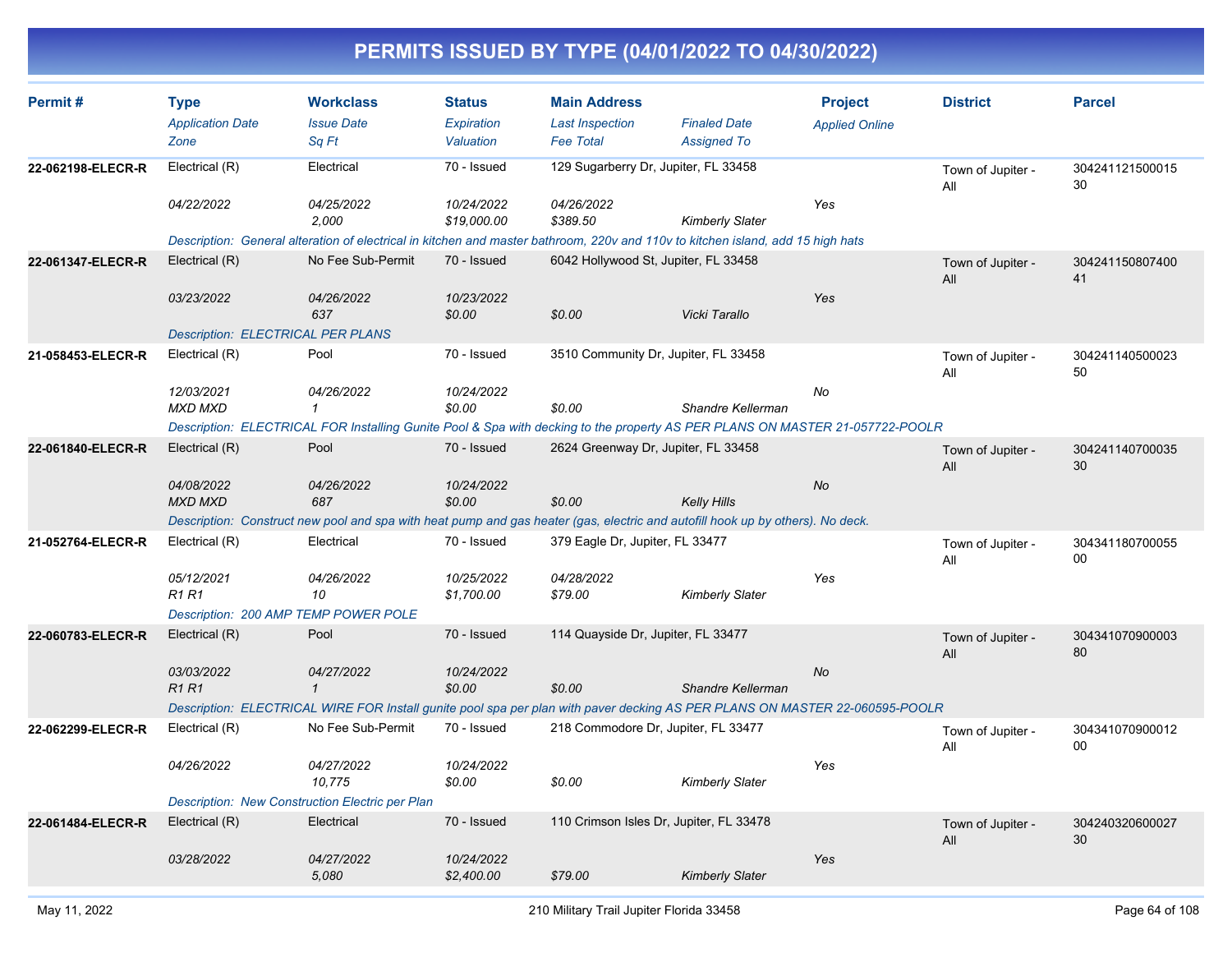| Permit#           | <b>Type</b>                    | <b>Workclass</b>                                                                         | <b>Status</b>                | <b>Main Address</b>                    |                                                    | <b>Project</b>        | <b>District</b>          | <b>Parcel</b>             |
|-------------------|--------------------------------|------------------------------------------------------------------------------------------|------------------------------|----------------------------------------|----------------------------------------------------|-----------------------|--------------------------|---------------------------|
|                   | <b>Application Date</b>        | <b>Issue Date</b>                                                                        | Expiration                   | <b>Last Inspection</b>                 | <b>Finaled Date</b>                                | <b>Applied Online</b> |                          |                           |
|                   | Zone                           | Sq Ft                                                                                    | Valuation                    | <b>Fee Total</b>                       | <b>Assigned To</b>                                 |                       |                          |                           |
|                   |                                | Description: Upgrade existing service from 200Amps to 400Amps.                           |                              |                                        |                                                    |                       |                          |                           |
| 22-062080-ELECR-R | Electrical (R)                 | No Fee Sub-Permit                                                                        | 70 - Issued                  | 171 Rudder Cay Way, Jupiter, FL 33458  |                                                    |                       | Town of Jupiter -<br>All | 304240330500006<br>00     |
|                   | 04/19/2022                     | 04/27/2022<br>200                                                                        | 11/01/2022<br>\$0.00         | 05/05/2022<br>\$0.00                   | Shandre Kellerman                                  | Yes                   |                          |                           |
|                   |                                | Description: Sub electrical for AS PER PLANS ON MASTER 22-061033-BLDR                    |                              |                                        |                                                    |                       |                          |                           |
| 22-060852-ELECR-R | Electrical (R)                 | Pool                                                                                     | 70 - Issued                  | 331 Ridge Rd, Jupiter, FL 33477        |                                                    |                       | Town of Jupiter -<br>All | 304341160200050<br>20     |
|                   | 03/07/2022<br><b>R2 R2</b>     | 04/28/2022<br>100                                                                        | 10/25/2022<br>\$0.00         | \$0.00                                 | Suzanne Harrison                                   | <b>No</b>             |                          |                           |
|                   | Description: Pool construction |                                                                                          |                              |                                        |                                                    |                       |                          |                           |
| 22-062369-ELECR-R | Electrical (R)                 | No Fee Sub-Permit                                                                        | 70 - Issued                  | 1509 Berkshire Ave, Jupiter, FL 33469  |                                                    |                       | Town of Jupiter -<br>All | 304340310900402<br>70     |
|                   | 04/27/2022                     | 04/28/2022<br>1                                                                          | 10/31/2022<br>\$0.00         | 05/04/2022<br>\$0.00                   | <b>Kimberly Slater</b>                             | Yes                   |                          |                           |
|                   |                                | Description: Electric for enclosed carport per plans submitted by the General contractor |                              |                                        |                                                    |                       |                          |                           |
| 22-062390-ELECR-R | Electrical (R)                 | No Fee Sub-Permit                                                                        | 70 - Issued                  | 6422 Leslie St, Jupiter, FL 33458      |                                                    |                       | Town of Jupiter -<br>All | 304241150104101<br>$00\,$ |
|                   | 04/28/2022                     | 04/28/2022<br>2,034                                                                      | 10/25/2022<br>\$250.00       | \$0.00                                 | Sara Frogner                                       | Yes                   |                          |                           |
|                   |                                | Description: Install electric on (2) motorized shutters                                  |                              |                                        |                                                    |                       |                          |                           |
| 22-062291-ELECR-R | Electrical (R)                 | Electrical                                                                               | 99 - Closed -<br><b>JCDS</b> | 239 E River Park Dr, Jupiter, FL 33477 |                                                    |                       | Town of Jupiter -<br>All | 304341170200012<br>01     |
|                   | 04/26/2022                     | 04/28/2022<br>2,540                                                                      | 10/31/2022<br>\$950.00       | 05/03/2022<br>\$79.00                  | 05/04/2022<br><b>Building-Department Completed</b> | Yes                   |                          |                           |
|                   |                                | Description: Replace existing service feeder sleeve due to damage.                       |                              |                                        |                                                    |                       |                          |                           |
| 22-061762-ELECR-R | Electrical (R)                 | No Fee Sub-Permit                                                                        | 70 - Issued                  | 145 Segovia Way, Jupiter, FL 33458     |                                                    |                       | Town of Jupiter -<br>All | 304241131700008<br>00     |
|                   | 04/06/2022                     | 04/29/2022<br>774                                                                        | 10/26/2022<br>\$0.00         | \$0.00                                 | <b>Kelly Hills</b>                                 | Yes                   |                          |                           |
|                   |                                | Description: Solar PV System Roof Mount and Interconnection                              |                              |                                        |                                                    |                       |                          |                           |
| 22-062234-ELECR-R | Electrical (R)                 | No Fee Sub-Permit                                                                        | 70 - Issued                  | 224 Carina Dr, Jupiter, FL 33478       |                                                    |                       | Town of Jupiter -<br>All | 304241080200009<br>10     |
|                   | 04/25/2022                     | 04/29/2022<br>$\mathcal I$                                                               | 10/26/2022<br>\$0.00         | \$0.00                                 | Suzanne Harrison                                   | Yes                   |                          |                           |
|                   |                                | Description: electrical for pre maunfactured pergola                                     |                              |                                        |                                                    |                       |                          |                           |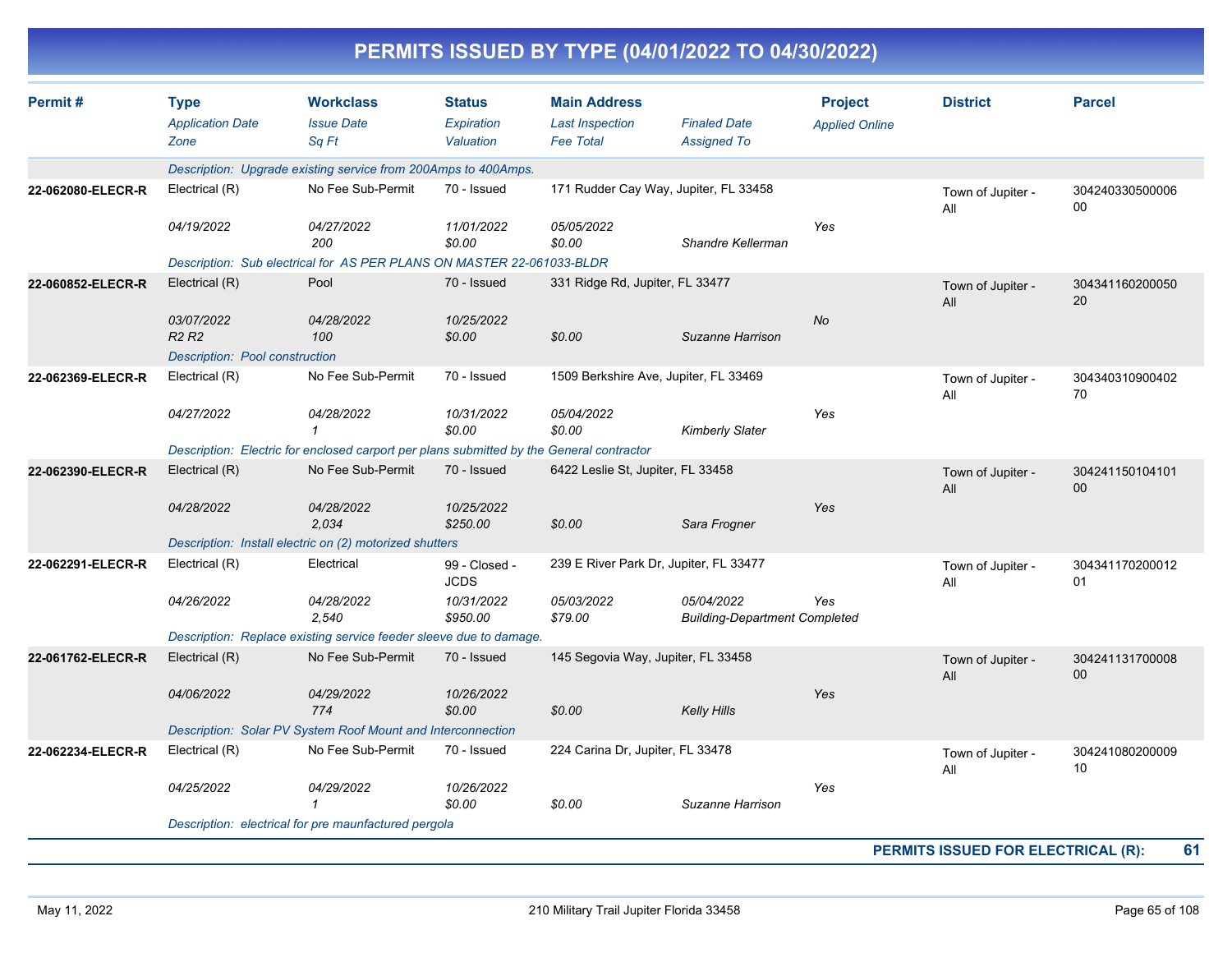|                       |                                                |                                                                                                          |                                          |                                                                   | PERMITS ISSUED BY TYPE (04/01/2022 TO 04/30/2022) |                                         |                             |                       |
|-----------------------|------------------------------------------------|----------------------------------------------------------------------------------------------------------|------------------------------------------|-------------------------------------------------------------------|---------------------------------------------------|-----------------------------------------|-----------------------------|-----------------------|
| Permit#               | <b>Type</b><br><b>Application Date</b><br>Zone | <b>Workclass</b><br><b>Issue Date</b><br>Sq Ft                                                           | <b>Status</b><br>Expiration<br>Valuation | <b>Main Address</b><br><b>Last Inspection</b><br><b>Fee Total</b> | <b>Finaled Date</b><br><b>Assigned To</b>         | <b>Project</b><br><b>Applied Online</b> | <b>District</b>             | <b>Parcel</b>         |
| <b>FIRE SPRINKLER</b> |                                                |                                                                                                          |                                          |                                                                   |                                                   |                                         |                             |                       |
| 22-061067-FIRESPK     | <b>Fire Sprinkler</b>                          | <b>Fire Sprinkler</b>                                                                                    | 70 - Issued                              | 1209 Main St, 104, Jupiter, FL 33458                              |                                                   |                                         | Town of Jupiter -<br>All    | 304241230800002<br>80 |
|                       | 03/14/2022<br><b>MXD MXD</b>                   | <i>04/04/2022</i><br>1,605<br>Description: Adding / Relocating (14) fire sprinkler heads.                | 10/03/2022<br>\$3,500.00                 | 04/21/2022<br>\$274.00                                            | <b>Kellie Doherty</b>                             | Yes                                     |                             |                       |
| 22-059597-FIRESPK     | <b>Fire Sprinkler</b>                          | <b>Fire Sprinkler</b>                                                                                    | 70 - Issued                              |                                                                   | 1025 Military Trl, 209, Jupiter, FL 33458         |                                         | Town of Jupiter -<br>All    | 304241120000011<br>30 |
|                       | 01/24/2022                                     | 04/22/2022<br>3.008                                                                                      | 10/19/2022<br>\$5,700.00                 | \$218.00                                                          | Alicia Hertzog                                    | Yes                                     |                             |                       |
| 22-061243-FIRESPK     | <b>Fire Sprinkler</b>                          | Description: relocation of 28 fire sprinklers for interior alteration of vacant office<br>Fire Sprinkler | 70 - Issued                              |                                                                   | 4600 Military Trl, 107, Jupiter, FL 33458         |                                         | Town of Jupiter -<br>All    | 304241242200110<br>70 |
|                       | 03/18/2022                                     | 04/25/2022<br>$\mathbf{1}$                                                                               | 10/22/2022<br>\$3,500.00                 | \$179.00                                                          | <b>Kimberly Slater</b>                            | Yes                                     |                             |                       |
|                       | Description: relocation of 15 fire sprinklers  |                                                                                                          |                                          | PERMITS ISSUED FOR FIRE SPRINKLER:                                | 3                                                 |                                         |                             |                       |
| GAS (C)               |                                                |                                                                                                          |                                          |                                                                   |                                                   |                                         |                             |                       |
| 21-058695-GASC        | Gas (C)                                        | <b>Gas Lines</b>                                                                                         | 70 - Issued                              |                                                                   | 1210 S Old Dixie Hwy, Jupiter, FL 33458           |                                         | Town of Jupiter -<br>All    | 304241120000010<br>60 |
|                       | 12/14/2021                                     | 04/19/2022<br>$\mathcal I$                                                                               | 10/16/2022<br>\$28,164.00                | \$768.18                                                          | <b>Kellie Doherty</b>                             | Yes                                     |                             |                       |
|                       |                                                | Description: MEDICAL GAS PER PLANS- ICU                                                                  |                                          |                                                                   |                                                   |                                         |                             |                       |
|                       |                                                |                                                                                                          |                                          |                                                                   |                                                   |                                         | PERMITS ISSUED FOR GAS (C): | 1                     |
| GAS (R)               |                                                |                                                                                                          |                                          |                                                                   |                                                   |                                         |                             |                       |
| 22-060979-GASR        | Gas (R)                                        | <b>Gas Lines</b>                                                                                         | 70 - Issued                              | 220 Eagle Dr, Jupiter, FL 33477                                   |                                                   |                                         | Town of Jupiter -<br>All    | 304341181000050<br>81 |
|                       | 03/10/2022                                     | 04/01/2022<br>50                                                                                         | 10/31/2022<br>\$1,950.00                 | 05/02/2022<br>\$79.00                                             | <b>Kelly Hills</b>                                | Yes                                     |                             |                       |
|                       |                                                | Description: Install new fuel line to tankless water heater and range                                    |                                          |                                                                   |                                                   |                                         |                             |                       |
| 22-061170-GASR        | Gas (R)                                        | Gas Lines                                                                                                | 70 - Issued                              | 112 Quayside Dr, Jupiter, FL 33477                                |                                                   |                                         | Town of Jupiter -<br>All    | 304341070900003<br>90 |
|                       | 03/17/2022                                     | 04/05/2022<br>$\mathbf{1}$<br>Description: install new gas line for fire table                           | 10/24/2022<br>\$1,200.00                 | 04/27/2022<br>\$79.00                                             | <b>Kimberly Slater</b>                            | Yes                                     |                             |                       |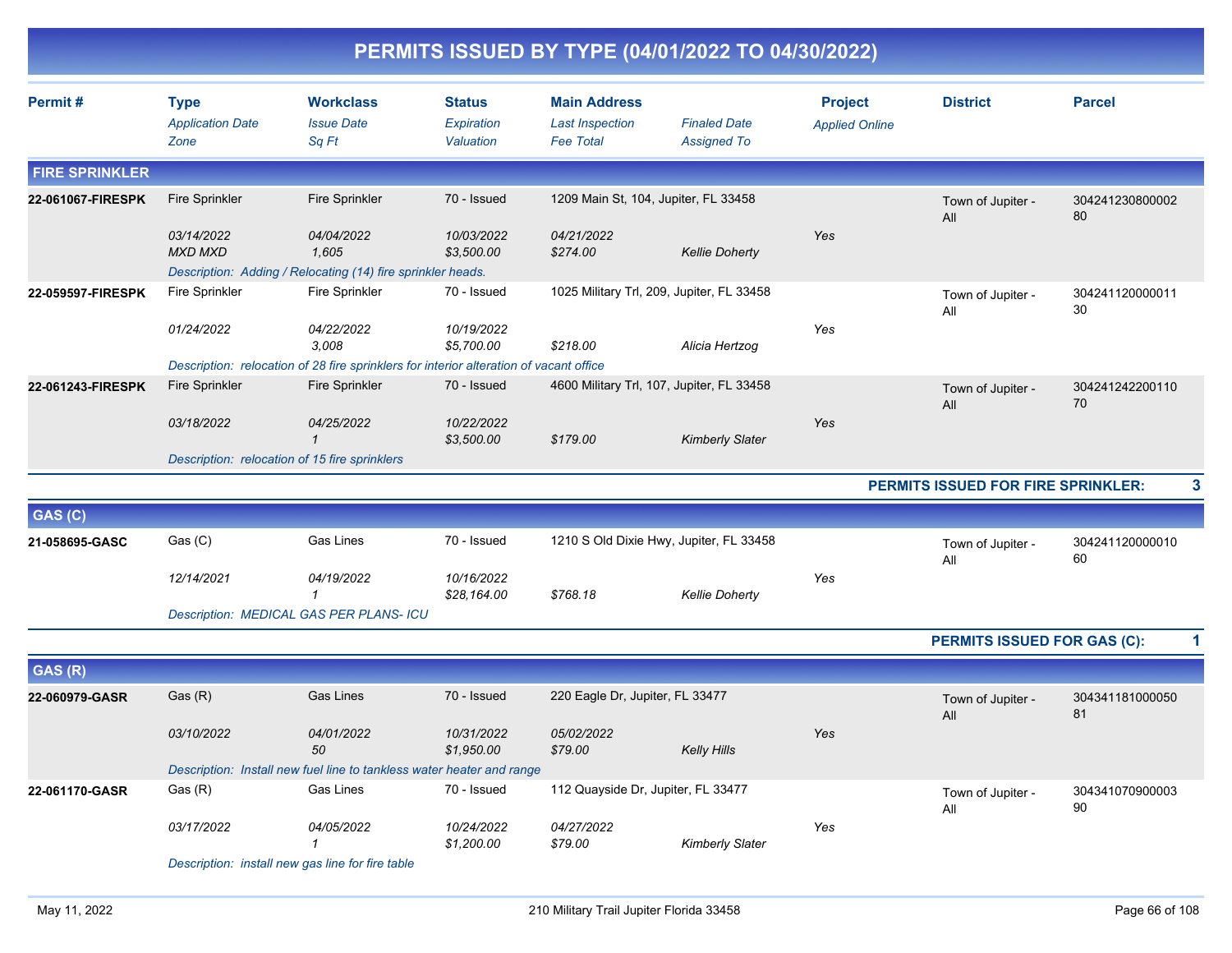| Permit#         | <b>Type</b>                                | <b>Workclass</b>                                                                                  | <b>Status</b>          | <b>Main Address</b>                      |                        | <b>Project</b>        | <b>District</b>          | <b>Parcel</b>         |
|-----------------|--------------------------------------------|---------------------------------------------------------------------------------------------------|------------------------|------------------------------------------|------------------------|-----------------------|--------------------------|-----------------------|
|                 | <b>Application Date</b>                    | <b>Issue Date</b>                                                                                 | Expiration             | <b>Last Inspection</b>                   | <b>Finaled Date</b>    | <b>Applied Online</b> |                          |                       |
|                 | Zone                                       | Sq Ft                                                                                             | Valuation              | <b>Fee Total</b>                         | <b>Assigned To</b>     |                       |                          |                       |
| 22-061388-GASR  | Gas(R)                                     | <b>Gas Lines</b>                                                                                  | 70 - Issued            | 143 Rosalia Ct, Jupiter, FL 33478        |                        |                       | Town of Jupiter -<br>All | 304241040100100<br>80 |
|                 | 03/24/2022                                 | 04/05/2022                                                                                        | 10/10/2022             | 04/13/2022                               |                        | Yes                   |                          |                       |
|                 |                                            | $\mathcal{O}$                                                                                     | \$1,400.00             | \$79.00                                  | Vicki Tarallo          |                       |                          |                       |
|                 |                                            | Description: PROVIDE GAS LINE FROM POOL HEATER TO NEW FIRE PIT                                    |                        |                                          |                        |                       |                          |                       |
| 22-061084-GASR  | Gas (R)                                    | Gas Lines                                                                                         | 70 - Issued            | 210 Bears Club Dr, Jupiter, FL 33477     |                        |                       | Town of Jupiter -<br>All | 304341190800000<br>50 |
|                 | 03/15/2022                                 | 04/11/2022                                                                                        | 10/08/2022             |                                          |                        | Yes                   |                          |                       |
|                 |                                            | 0                                                                                                 | \$20,000.00            | \$410.00                                 | Alicia Hertzog         |                       |                          |                       |
|                 |                                            | Description: Run gas lines for house and pool, fire pit, BBQ grill, and Pizza Oven.               |                        |                                          |                        |                       |                          |                       |
| 22-061566-GASR* | Gas(R)                                     | <b>Gas Lines</b>                                                                                  | 70 - Issued            | 109 Via Azurra, Jupiter, FL 33458        |                        |                       | Town of Jupiter -<br>All | 304241121600027<br>70 |
|                 | 03/30/2022                                 | 04/13/2022                                                                                        | 10/10/2022             |                                          |                        | Yes                   |                          |                       |
|                 |                                            | 4,768                                                                                             | \$700.00               | \$79.00                                  | <b>Kimberly Slater</b> |                       |                          |                       |
|                 |                                            | Description: DISCONNECT EXISTING GAS LINE FROM OLD GENERATOR & CONNECT TO NEW GENERATOR LOCATION. |                        |                                          |                        |                       |                          |                       |
| 22-060635-GASR  | Gas (R)                                    | <b>Gas Lines</b>                                                                                  | 70 - Issued            | 214 Locha Dr, Jupiter, FL 33458          |                        |                       | Town of Jupiter -<br>All | 304241111200003<br>90 |
|                 | 02/25/2022                                 | 04/13/2022                                                                                        | 10/10/2022             |                                          |                        | Yes                   |                          |                       |
|                 |                                            |                                                                                                   | \$2,495.00             | \$79.00                                  | Kimberly Slater        |                       |                          |                       |
|                 | Description: install gas line to generator |                                                                                                   |                        |                                          |                        |                       |                          |                       |
| 22-061702-GASR  | Gas(R)                                     | <b>Gas Lines</b>                                                                                  | 70 - Issued            | 236 Sonoma Isles Cir, Jupiter, FL 33478  |                        |                       | Town of Jupiter -<br>All | 304240320300000<br>90 |
|                 | 04/05/2022                                 | 04/13/2022                                                                                        | 10/10/2022             |                                          |                        | Yes                   |                          |                       |
|                 |                                            | $\mathbf{1}$                                                                                      | \$500.00               | \$79.00                                  | <b>Kimberly Slater</b> |                       |                          |                       |
|                 |                                            | Description: Install new gas lines for home                                                       |                        |                                          |                        |                       |                          |                       |
| 22-061490-GASR* | Gas (R)                                    | Gas Lines                                                                                         | 70 - Issued            | 105 Echelon Crest Trl, Jupiter, FL 33478 |                        |                       | Town of Jupiter -<br>All | 304240320600021<br>40 |
|                 | 03/28/2022                                 | 04/14/2022                                                                                        | 10/11/2022             |                                          |                        | Yes                   |                          |                       |
|                 |                                            | $\mathbf{1}$                                                                                      | \$1,000.00             | \$79.00                                  | Vicki Tarallo          |                       |                          |                       |
|                 |                                            | Description: Private Provider Inspections- Connect generator to existing NG                       |                        |                                          |                        |                       |                          |                       |
| 22-061795-GASR  | Gas(R)                                     | Gas Lines                                                                                         | 70 - Issued            | 208 Sonoma Isles Cir, Jupiter, FL 33478  |                        |                       | Town of Jupiter -<br>All | 304240320300000<br>10 |
|                 | 04/07/2022                                 | 04/14/2022<br>$\mathbf{1}$                                                                        | 10/11/2022<br>\$500.00 | \$79.00                                  | <b>Kellie Doherty</b>  | Yes                   |                          |                       |
|                 | Description: Gas lines for home            |                                                                                                   |                        |                                          |                        |                       |                          |                       |
| 22-061498-GASR  | Gas (R)                                    | Gas Tank and                                                                                      | 70 - Issued            | 124 Casa Cir, Jupiter, FL 33458          |                        |                       | Town of Jupiter -        | 304240320100012       |
|                 |                                            | Lines                                                                                             |                        |                                          |                        |                       | All                      | 30                    |
|                 | 03/28/2022                                 | 04/15/2022                                                                                        | 10/12/2022             |                                          |                        | Yes                   |                          |                       |
|                 |                                            | 1                                                                                                 | \$1.00                 | \$79.00                                  | Shandre Kellerman      |                       |                          |                       |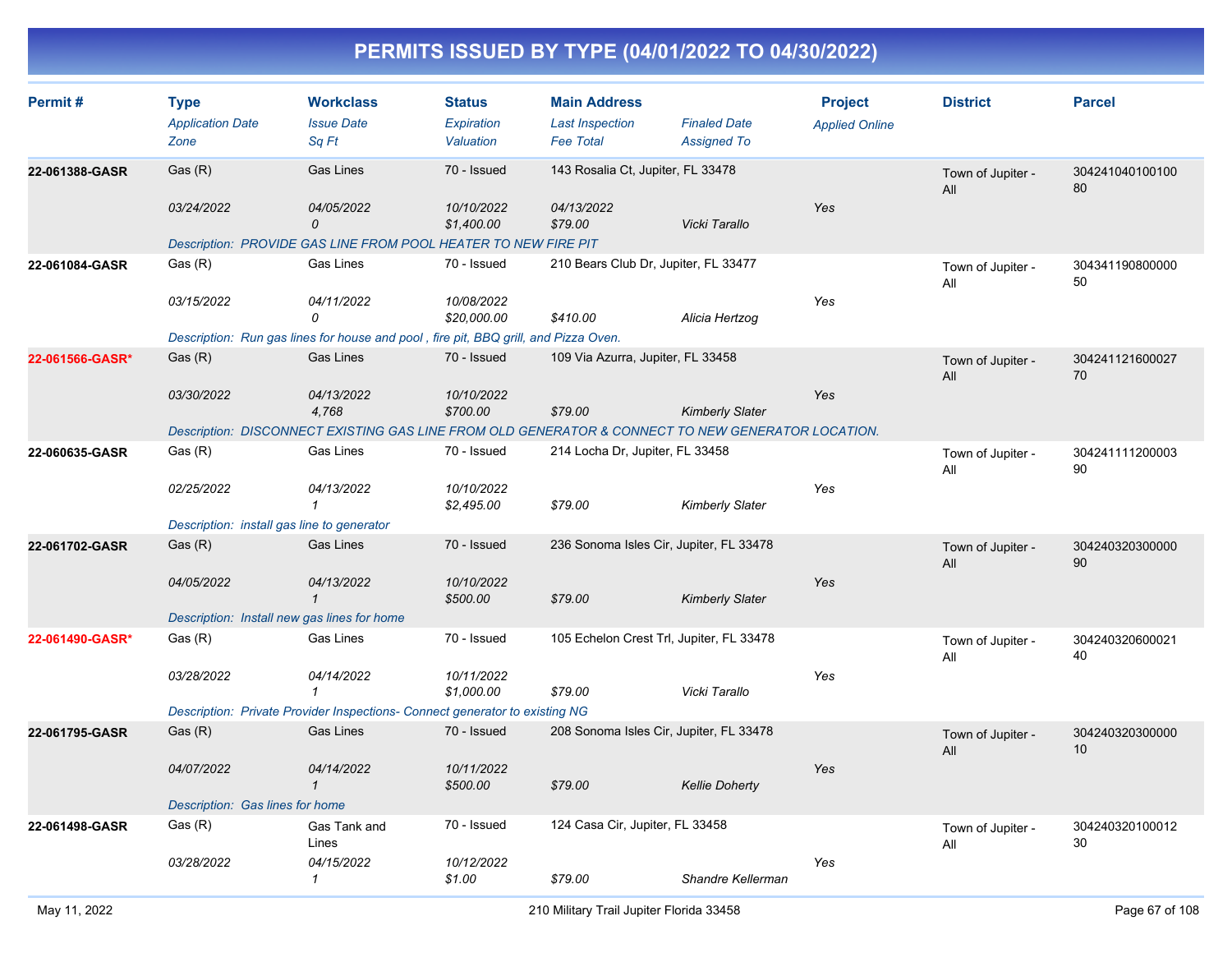|                |                                                |                                                                                                    |                                          |                                                                   | PERMITS ISSUED BY TYPE (04/01/2022 TO 04/30/2022)                                                                 |                                         |                          |                       |
|----------------|------------------------------------------------|----------------------------------------------------------------------------------------------------|------------------------------------------|-------------------------------------------------------------------|-------------------------------------------------------------------------------------------------------------------|-----------------------------------------|--------------------------|-----------------------|
| Permit#        | <b>Type</b><br><b>Application Date</b><br>Zone | <b>Workclass</b><br><b>Issue Date</b><br>Sq Ft                                                     | <b>Status</b><br>Expiration<br>Valuation | <b>Main Address</b><br><b>Last Inspection</b><br><b>Fee Total</b> | <b>Finaled Date</b><br><b>Assigned To</b>                                                                         | <b>Project</b><br><b>Applied Online</b> | <b>District</b>          | <b>Parcel</b>         |
|                |                                                | Description: Installation of 500 gallon LP tank and gas lines AS PER PLANS ON MASTER 22-061135-GEN |                                          |                                                                   |                                                                                                                   |                                         |                          |                       |
| 22-061194-GASR | Gas (R)                                        | Gas Lines                                                                                          | 70 - Issued                              |                                                                   | 102 Lagrange Way, Jupiter, FL 33458                                                                               |                                         | Town of Jupiter -<br>All | 304241140700042<br>50 |
|                | 03/17/2022                                     | 04/18/2022<br>$\mathbf 1$                                                                          | 10/17/2022<br>\$2,500.00                 | \$79.00                                                           | Vicki Tarallo                                                                                                     | Yes                                     |                          |                       |
|                |                                                | Description: INSTALL GAS LINE FROM EXISTING TANK TO GENERATOR                                      |                                          |                                                                   |                                                                                                                   |                                         |                          |                       |
| 22-061204-GASR | Gas (R)                                        | Gas Lines                                                                                          | 70 - Issued                              |                                                                   | 112 Waters Edge Dr, Jupiter, FL 33477                                                                             |                                         | Town of Jupiter -<br>All | 304341180800042<br>00 |
|                | 03/18/2022                                     | 04/18/2022<br>2,959                                                                                | 11/07/2022<br>\$2,990.00                 | 05/11/2022<br>\$79.00                                             | Shandre Kellerman                                                                                                 | Yes                                     |                          |                       |
|                |                                                |                                                                                                    |                                          |                                                                   | Description: Connect generator to existing NG meter and related gas work AS PER PLANS ON GEN PERMIT 22-061202-GEN |                                         |                          |                       |
| 22-060191-GASR | Gas (R)                                        | Gas Tank and<br>Lines                                                                              | 70 - Issued                              | 1617 Venus Ave, Jupiter, FL 33469                                 |                                                                                                                   |                                         | Town of Jupiter -<br>All | 304340310900103<br>00 |
|                | 02/11/2022                                     | 04/18/2022<br>1,594                                                                                | 11/01/2022<br>\$4,170.00                 | 05/05/2022<br>\$87.40                                             | <b>Kelly Hills</b>                                                                                                | Yes                                     |                          |                       |
|                |                                                | Description: Install 500 gallon LP tank and related gas work                                       |                                          |                                                                   |                                                                                                                   |                                         |                          |                       |
| 22-061682-GASR | Gas (R)                                        | Gas Lines                                                                                          | 70 - Issued                              |                                                                   | 122 Cinder Dunes Pt, Jupiter, FL 33478                                                                            |                                         | Town of Jupiter -<br>All | 304240320600024<br>70 |
|                | 04/04/2022                                     | 04/18/2022<br>5,123                                                                                | 10/17/2022<br>\$1,000.00                 | \$79.00                                                           | <b>Kimberly Slater</b>                                                                                            | Yes                                     |                          |                       |
|                |                                                | Description: Line and Connection from existing LP Tank to Generator                                |                                          |                                                                   |                                                                                                                   |                                         |                          |                       |
| 22-061049-GASR | Gas (R)                                        | Gas Lines                                                                                          | 70 - Issued                              |                                                                   | 133 North River Dr W, Jupiter, FL 33458                                                                           |                                         | Town of Jupiter -<br>All | 304240271400002<br>40 |
|                | 03/11/2022                                     | 04/18/2022<br>3,295                                                                                | 11/02/2022<br>\$1,850.00                 | 05/06/2022<br>\$79.00                                             | <b>Kelly Hills</b>                                                                                                | Yes                                     |                          |                       |
|                |                                                | Description: connect new generator to existing propane system                                      |                                          |                                                                   |                                                                                                                   |                                         |                          |                       |
| 22-061838-GASR | Gas (R)                                        | Gas Lines                                                                                          | 70 - Issued                              | 116 Victory Dr, Jupiter, FL 33477                                 |                                                                                                                   |                                         | Town of Jupiter -<br>All | 304341070900020<br>10 |
|                | 04/08/2022<br><b>R1 R1</b>                     | 04/18/2022<br>0                                                                                    | 11/07/2022<br>\$2,200.00                 | 05/10/2022<br>\$79.00                                             | Vicki Tarallo                                                                                                     | Yes                                     |                          |                       |
|                |                                                | Description: GAS LINES AND CONNECTION TO GAS GENERATOR - GENERATOR FBO                             |                                          |                                                                   |                                                                                                                   |                                         |                          |                       |
| 22-061958-GASR | Gas(R)                                         | Gas Lines                                                                                          | 39 - In<br>Review -<br>Revisions         | 242 Bluejay Ln, Jupiter, FL 33458                                 |                                                                                                                   |                                         | Town of Jupiter -<br>All | 304241150200003<br>30 |
|                | 04/14/2022                                     | 04/21/2022<br>$\mathcal I$                                                                         | 10/24/2022<br>\$1,800.00                 | 04/27/2022<br>\$154.00                                            | Vicki Tarallo                                                                                                     | Yes                                     |                          |                       |
|                |                                                | Description: INSTALLATION OF GAS LINE TO NEW GENERATOR AND FINAL CONNECT                           |                                          |                                                                   |                                                                                                                   |                                         |                          |                       |
| 22-061832-GASR | Gas (R)                                        | Gas Lines                                                                                          | 70 - Issued                              |                                                                   | 109 Cinder Dunes Pt, Jupiter, FL 33478                                                                            |                                         | Town of Jupiter -<br>All | 304240320600023<br>30 |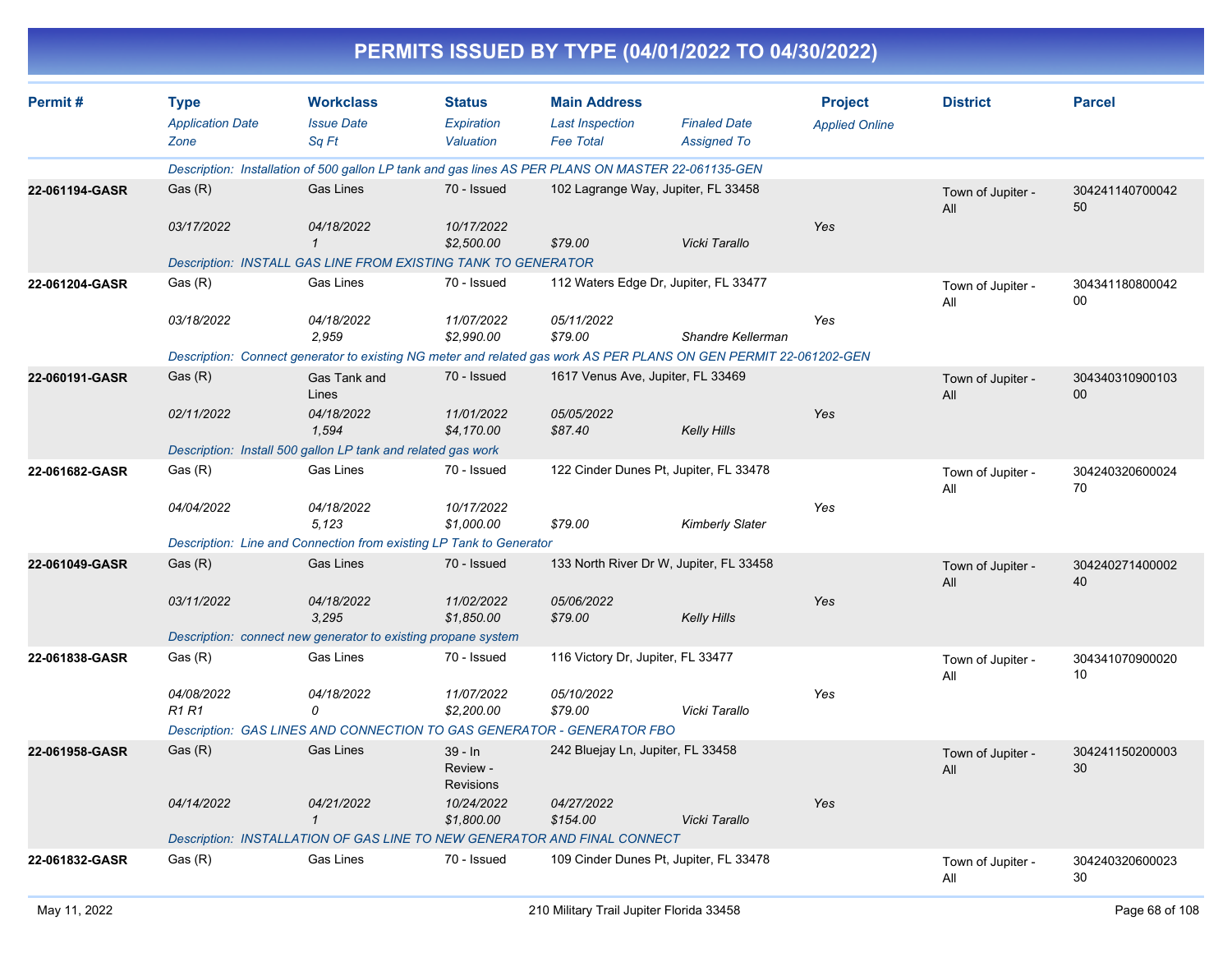|                            |                                                                               |                                                                                    |                                          |                                                                   | PERMITS ISSUED BY TYPE (04/01/2022 TO 04/30/2022)  |                                         |                                    |                       |
|----------------------------|-------------------------------------------------------------------------------|------------------------------------------------------------------------------------|------------------------------------------|-------------------------------------------------------------------|----------------------------------------------------|-----------------------------------------|------------------------------------|-----------------------|
| Permit#                    | <b>Type</b><br><b>Application Date</b><br>Zone                                | <b>Workclass</b><br><b>Issue Date</b><br>Sq Ft                                     | <b>Status</b><br>Expiration<br>Valuation | <b>Main Address</b><br><b>Last Inspection</b><br><b>Fee Total</b> | <b>Finaled Date</b><br><b>Assigned To</b>          | <b>Project</b><br><b>Applied Online</b> | <b>District</b>                    | <b>Parcel</b>         |
|                            | 04/08/2022                                                                    | 04/21/2022<br>6,817                                                                | 10/18/2022<br>\$1,000.00                 | \$79.00                                                           | Shandre Kellerman                                  | Yes                                     |                                    |                       |
|                            |                                                                               | Description: Line and Connection from existing NG meter to Generator 22-061830-GEN |                                          |                                                                   |                                                    |                                         |                                    |                       |
| 22-061532-GASR             | Gas(R)                                                                        | <b>Gas Lines</b>                                                                   | 70 - Issued                              | 97 Regatta Dr, Jupiter, FL 33477                                  |                                                    |                                         | Town of Jupiter -<br>All           | 304341180517200<br>20 |
|                            | 03/30/2022                                                                    | 04/21/2022<br>50                                                                   | 10/25/2022<br>\$1,600.00                 | 04/28/2022<br>\$79.00                                             | <b>Kimberly Slater</b>                             | Yes                                     |                                    |                       |
|                            |                                                                               | Description: Extend existing fuel line to new range location                       |                                          |                                                                   |                                                    |                                         |                                    |                       |
| 22-062060-GASR             | Gas(R)                                                                        | <b>Gas Lines</b>                                                                   | 70 - Issued                              | 148 Spyglass Ln, Jupiter, FL 33477                                |                                                    |                                         | Town of Jupiter -<br>All           | 304341071500025<br>00 |
|                            | 04/18/2022                                                                    | 04/26/2022<br>$\mathbf{1}$                                                         | 10/24/2022<br>\$450.00                   | \$79.00                                                           | 04/21/2022<br>Vicki Tarallo                        | Yes                                     |                                    |                       |
|                            | <b>Description: Generator Connect only</b><br>Gal lines under main gas permit |                                                                                    |                                          |                                                                   |                                                    |                                         |                                    |                       |
| 22-059231-GASR             | Gas (R)                                                                       | <b>Gas Lines</b>                                                                   | 70 - Issued                              | 119 S Village Way, Jupiter, FL 33458                              |                                                    |                                         | Town of Jupiter -<br>All           | 304241130900012<br>50 |
|                            | 01/10/2022                                                                    | 04/28/2022<br>$\mathbf{1}$                                                         | 10/25/2022<br>\$1.725.00                 | \$79.00                                                           | <b>Kimberly Slater</b>                             | Yes                                     |                                    |                       |
|                            |                                                                               | Description: Install interior and exterior Natural Gas piping.                     |                                          |                                                                   |                                                    |                                         |                                    |                       |
|                            |                                                                               |                                                                                    |                                          |                                                                   |                                                    |                                         | <b>PERMITS ISSUED FOR GAS (R):</b> | 21                    |
| <b>GREASE TRAP</b>         |                                                                               |                                                                                    |                                          |                                                                   |                                                    |                                         |                                    |                       |
| 22-061818-GRSTRP           | Grease Trap                                                                   | Grease Trap                                                                        | 70 - Issued                              | 103 S Us Highway 1, F3, Jupiter, FL<br>33477                      |                                                    |                                         | Town of Jupiter -<br>All           | 304341061900400<br>00 |
|                            | 04/08/2022<br>C2C2                                                            | 04/25/2022<br>$\Omega$                                                             | 11/01/2022<br>\$10,000.00                | 05/05/2022<br>\$205.00                                            | <b>Kellie Doherty</b>                              | Yes                                     |                                    |                       |
|                            | Description: Grease Trap per plans                                            |                                                                                    |                                          |                                                                   |                                                    |                                         |                                    |                       |
|                            |                                                                               |                                                                                    |                                          | PERMITS ISSUED FOR GREASE TRAP:                                   | 1                                                  |                                         |                                    |                       |
| <b>IMPACT FEE SCHEDULE</b> |                                                                               |                                                                                    |                                          |                                                                   |                                                    |                                         |                                    |                       |
| 22-061499-NIMPT            | Impact Fee<br>Schedule                                                        | Impact Fees -<br>Effective August 1,<br>2020                                       | 99 - Closed -<br><b>JCDS</b>             | 1127 E Seminole Ave, 23C, Jupiter, FL<br>33477                    |                                                    |                                         | Town of Jupiter -<br>All           | 304341050700002<br>33 |
|                            | 03/29/2022<br><b>R3 R3</b>                                                    | 04/01/2022<br>$\mathbf{1}$                                                         | 04/01/2022<br>\$0.00                     | \$2,024.34                                                        | 04/01/2022<br><b>Building-Department Completed</b> | <b>No</b>                               |                                    |                       |

*Description: convert Covered screen patio to Living area Replace HVAC Replace Electrical Panel*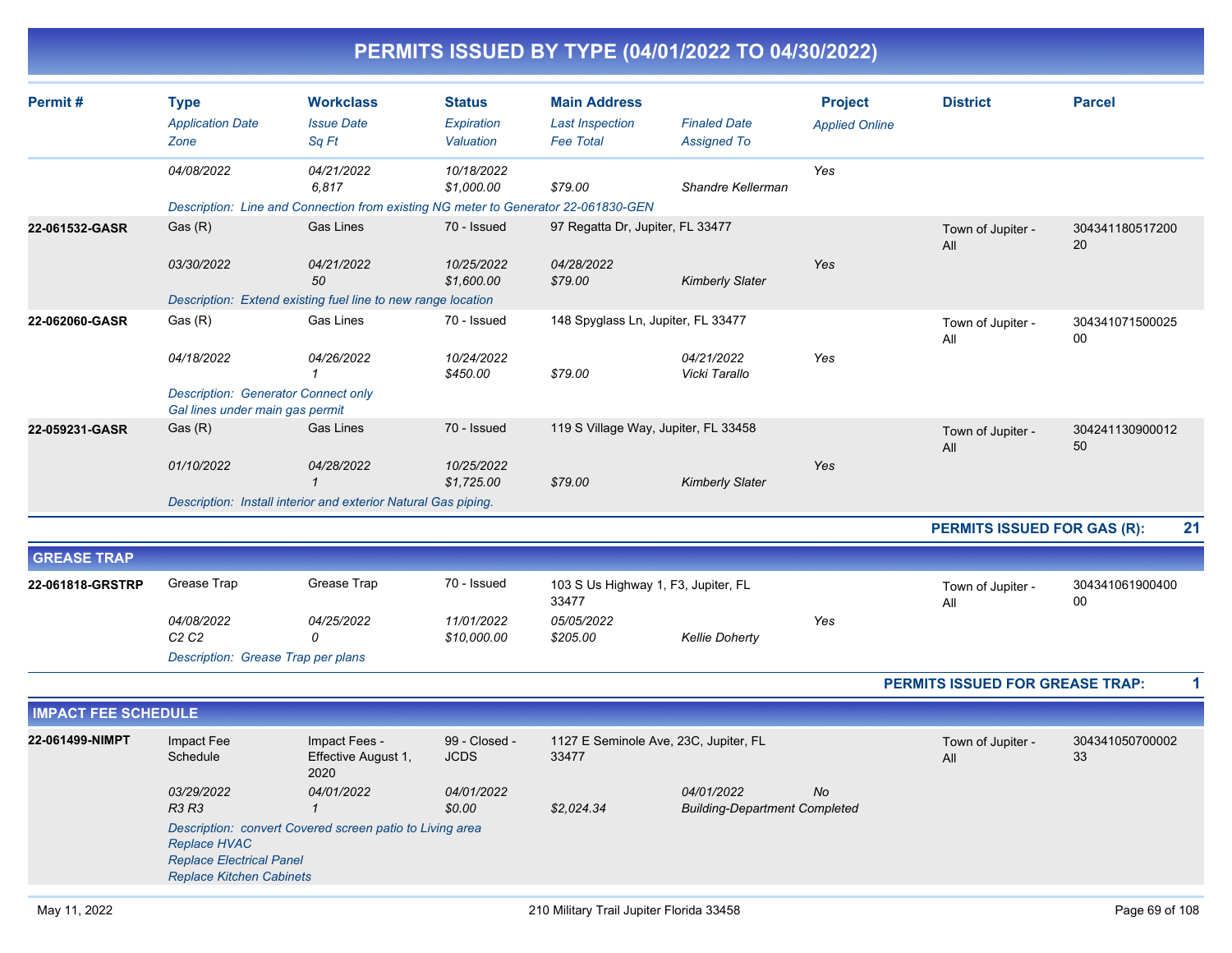| Permit#          | <b>Type</b><br><b>Application Date</b><br>Zone | <b>Workclass</b><br><b>Issue Date</b><br>Sa Ft                                                 | <b>Status</b><br>Expiration<br>Valuation | <b>Main Address</b><br><b>Last Inspection</b><br><b>Fee Total</b> | <b>Finaled Date</b><br><b>Assigned To</b>          | <b>Project</b><br><b>Applied Online</b> | <b>District</b>          | <b>Parcel</b>         |
|------------------|------------------------------------------------|------------------------------------------------------------------------------------------------|------------------------------------------|-------------------------------------------------------------------|----------------------------------------------------|-----------------------------------------|--------------------------|-----------------------|
| 22-061637-NIMPT  | Impact Fee<br>Schedule                         | Impact Fees -<br>Effective August 1,<br>2020                                                   | 99 - Closed -<br><b>JCDS</b>             | 1509 Berkshire Ave, Jupiter, FL 33469                             |                                                    |                                         | Town of Jupiter -<br>All | 304340310900402<br>70 |
|                  | 04/01/2022<br><b>R1 R1</b>                     | 04/04/2022<br>$\mathbf{1}$                                                                     | 04/04/2022<br>\$0.00                     | \$2,016.59                                                        | 04/04/2022<br><b>Building-Department Completed</b> | No                                      |                          |                       |
|                  | Description: Enclose carport.                  |                                                                                                |                                          |                                                                   |                                                    |                                         |                          |                       |
| 22-061652-NIMPT  | Impact Fee<br>Schedule                         | Impact Fees -<br>Effective August 1,<br>2020                                                   | 99 - Closed -<br><b>JCDS</b>             | 303 Regatta Dr, Jupiter, FL 33477                                 |                                                    |                                         | Town of Jupiter -<br>All | 304341072500072<br>80 |
|                  | 04/04/2022<br><b>R1R1</b>                      | 04/04/2022<br>1,412                                                                            | 04/04/2022<br>\$240,040.00               | \$162.45                                                          | 04/13/2022<br><b>Building-Department Completed</b> | No                                      |                          |                       |
|                  |                                                | Description: Addition to single family residence                                               | 22-060274-BLDR                           |                                                                   |                                                    |                                         |                          |                       |
| 22-061750-NIMPT* | Impact Fee<br>Schedule                         | Impact Fees -<br>Effective August 1,<br>2020                                                   | 52 - Fees<br>Due                         | 709 N Perry Ave, Jupiter, FL 33458                                |                                                    |                                         | Town of Jupiter -<br>All | 304241010700400<br>60 |
|                  | 04/06/2022<br><b>R1 R1</b>                     | 04/08/2022<br>2,230                                                                            | 04/08/2022<br>\$0.00                     | \$2,024.34                                                        | Vicki Tarallo                                      | No                                      |                          |                       |
|                  |                                                | Description: IMPACT FEES 709 N PERRY AVE                                                       |                                          |                                                                   |                                                    |                                         |                          |                       |
| 22-061161-NIMPT* | Impact Fee<br>Schedule                         | Impact Fees -<br>Effective August 1,<br>2020                                                   | 99 - Closed -<br><b>JCDS</b>             | 1210 S Old Dixie Hwy, Jupiter, FL 33458                           |                                                    |                                         | Town of Jupiter -<br>All | 304241120000010<br>60 |
|                  | 03/17/2022<br>MC MC                            | 04/14/2022<br>121,585                                                                          | 04/14/2022<br>\$0.00                     | \$364,911.07                                                      | 04/14/2022<br><b>Building-Department Completed</b> | <b>No</b>                               |                          |                       |
|                  |                                                | Description: Surgical Institute Addition and Renovation Project. (total sf addition 85,273 sf) |                                          |                                                                   |                                                    |                                         |                          |                       |
| 22-061940-NIMPT  | Impact Fee<br>Schedule                         | Impact Fees -<br>Effective August 1,<br>2020                                                   | 52 - Fees<br>Due                         | 707 N Perry Ave,                                                  |                                                    |                                         | Town of Jupiter -<br>All | 304241010700400<br>60 |
|                  | 04/13/2022<br><b>R1 R1</b>                     | 04/14/2022<br>2.230                                                                            | 04/14/2022<br>\$0.00                     | \$13,833.74                                                       | Vicki Tarallo                                      | No                                      |                          |                       |
|                  |                                                | Description: IMPACT FEES - New Single Family Dwelling (total cond sf 1,766)                    |                                          |                                                                   |                                                    |                                         |                          |                       |
| 22-061975-NIMPT  | Impact Fee<br>Schedule                         | Impact Fees -<br>Effective August 1,<br>2020                                                   | 70 - Issued                              | 127 Sand Pine Dr, Jupiter, FL 33477                               |                                                    |                                         | Town of Jupiter -<br>All | 304341160200038<br>00 |
|                  | 04/14/2022<br>R <sub>2</sub> R <sub>2</sub>    | 04/15/2022<br>2.528                                                                            | 04/15/2022<br>\$0.00                     | \$0.00                                                            | Shandre Kellerman                                  | No                                      |                          |                       |
|                  |                                                | Description: Building a loft/ bedroom with a bathroom (total cond sf 1,999)                    |                                          |                                                                   |                                                    |                                         |                          |                       |
| 22-061968-NIMPT  | Impact Fee<br>Schedule                         | Impact Fees -<br>Effective August 1,<br>2020                                                   | 99 - Closed -<br><b>JCDS</b>             | 318 Eagle Dr, Jupiter, FL 33477                                   |                                                    |                                         | Town of Jupiter -<br>All | 304341180700051<br>00 |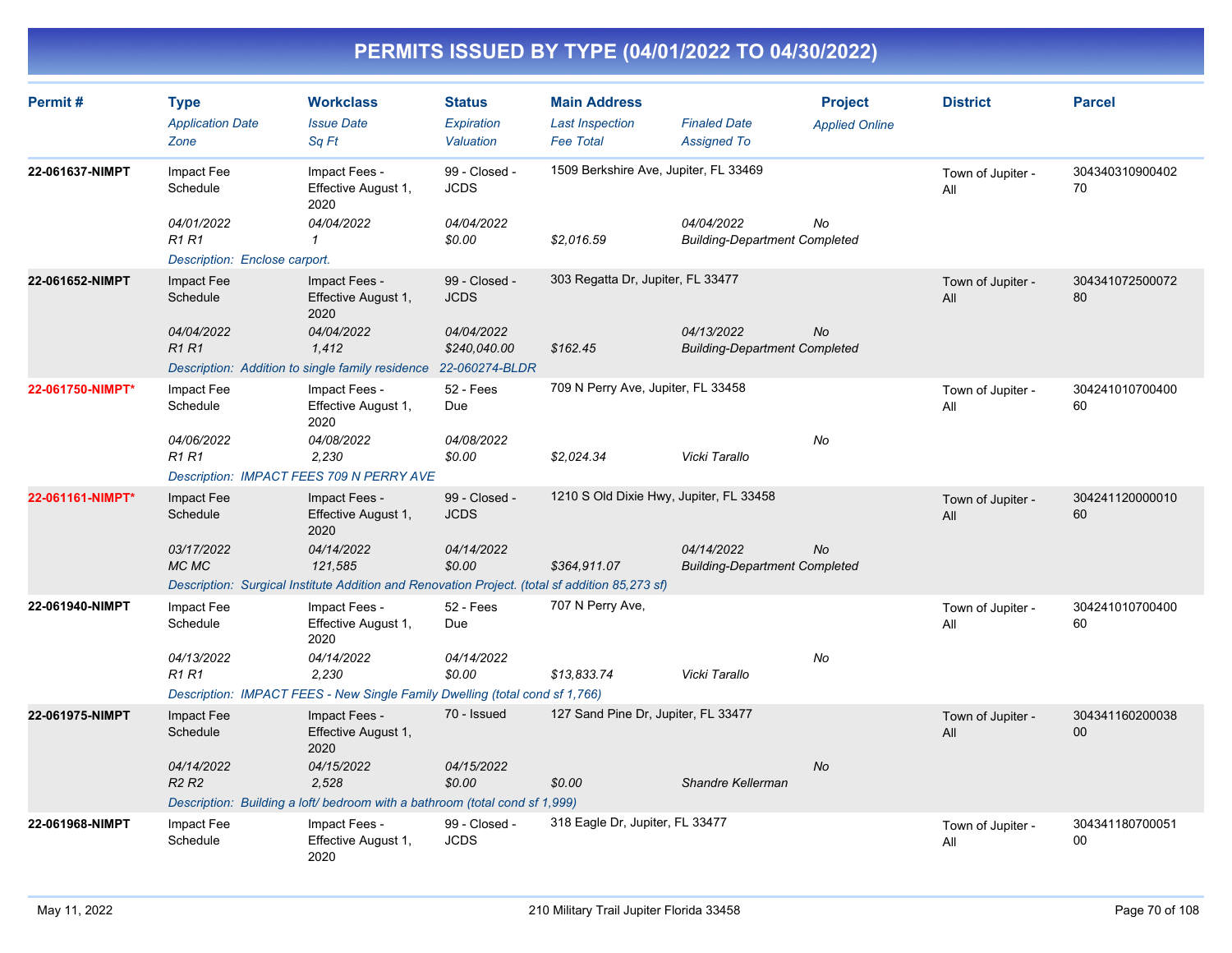|                         |                                                            |                                                                                                                          |                                          |                                                                   | PERMITS ISSUED BY TYPE (04/01/2022 TO 04/30/2022)  |                                         |                                         |                       |
|-------------------------|------------------------------------------------------------|--------------------------------------------------------------------------------------------------------------------------|------------------------------------------|-------------------------------------------------------------------|----------------------------------------------------|-----------------------------------------|-----------------------------------------|-----------------------|
| Permit#                 | <b>Type</b><br><b>Application Date</b><br>Zone             | <b>Workclass</b><br><b>Issue Date</b><br>Sq Ft                                                                           | <b>Status</b><br>Expiration<br>Valuation | <b>Main Address</b><br><b>Last Inspection</b><br><b>Fee Total</b> | <b>Finaled Date</b><br><b>Assigned To</b>          | <b>Project</b><br><b>Applied Online</b> | <b>District</b>                         | <b>Parcel</b>         |
|                         | 04/14/2022<br><b>R1 R1</b>                                 | 04/20/2022<br>Description: Renovation of front entry and back patio areas and kitchen remodel                            | 04/20/2022<br>\$0.00                     | \$0.00                                                            | 04/20/2022<br><b>Building-Department Completed</b> | No                                      |                                         |                       |
| 22-062436-NIMPT         | Impact Fee<br>Schedule                                     | Impact Fees -<br>Effective August 1,<br>2020                                                                             | 99 - Closed -<br><b>JCDS</b>             |                                                                   | 195 Ocean Key Way, Jupiter, FL 33477               |                                         | Town of Jupiter -<br>All                | 304341082300000<br>30 |
|                         | 04/29/2022<br><b>R3 R3</b><br>Description: Addition to SFR | 04/29/2022<br>1,127                                                                                                      | 04/29/2022<br>\$0.00                     | \$0.00                                                            | 05/03/2022<br><b>Building-Department Completed</b> | No                                      |                                         |                       |
|                         |                                                            |                                                                                                                          |                                          |                                                                   |                                                    |                                         | PERMITS ISSUED FOR IMPACT FEE SCHEDULE: | 9                     |
| <b>IRRIGATION</b>       |                                                            |                                                                                                                          |                                          |                                                                   |                                                    |                                         |                                         |                       |
| 22-061891-IRR           | Irrigation                                                 | Irrigation                                                                                                               | 99 - Closed -<br><b>JCDS</b>             | 116 Victory Dr, Jupiter, FL 33477                                 |                                                    |                                         | Town of Jupiter -<br>All                | 304341070900020<br>10 |
|                         | 04/12/2022<br><b>R1 R1</b>                                 | 04/20/2022<br>4,500                                                                                                      | 10/18/2022<br>\$7,500.00                 | 04/21/2022<br>\$154.25                                            | 04/25/2022<br><b>Building-Department Completed</b> | Yes                                     |                                         |                       |
|                         |                                                            | Description: Install new irrigation system on city water. Back flow to be installed by plumber as we do not install them |                                          |                                                                   |                                                    |                                         |                                         |                       |
|                         |                                                            |                                                                                                                          |                                          |                                                                   |                                                    |                                         | PERMITS ISSUED FOR IRRIGATION:          | 1                     |
| <b>MARINE STRUCTURE</b> |                                                            |                                                                                                                          |                                          |                                                                   |                                                    |                                         |                                         |                       |
| 21-057712-MARS          | <b>Marine Structure</b>                                    | Marine Structure                                                                                                         | 70 - Issued                              | 116 Victory Dr, Jupiter, FL 33477                                 |                                                    |                                         | Town of Jupiter -<br>All                | 304341070900020<br>10 |
|                         | 11/02/2021                                                 | 04/05/2022<br>446                                                                                                        | 11/02/2022<br>\$44,697.00                | 05/06/2022<br>\$916.29                                            | <b>Kimberly Slater</b>                             | Yes                                     |                                         |                       |
|                         |                                                            | Description: Demo and remove the existing dock and pilings. Build a new dock in the same footprint of the old dock.      |                                          |                                                                   |                                                    |                                         |                                         |                       |
| 22-060411-MARS*         | Marine Structure                                           | Marine Structure                                                                                                         | <b>NOC</b><br>Required                   | 501 Center St, Jupiter, FL 33458                                  |                                                    |                                         | Town of Jupiter -<br>Αll                | 304240360000500<br>41 |
|                         | 02/18/2022                                                 | 04/06/2022<br>1                                                                                                          | 10/03/2022<br>\$10,000.00                | \$205.00                                                          | Suzanne Harrison                                   | Yes                                     |                                         |                       |
|                         |                                                            | Description: Add seawall in place of boat ramp that was removed.                                                         |                                          |                                                                   |                                                    |                                         |                                         |                       |
| 20-048430-MARS*         | Marine Structure                                           | Marine Structure                                                                                                         | 70 - Issued                              | 1011 Mohawk St, Jupiter, FL 33458                                 |                                                    |                                         | Town of Jupiter -<br>All                | 304241020300901<br>40 |
|                         | 12/15/2020<br><b>R1R1</b>                                  | 04/14/2022<br>$\mathcal I$                                                                                               | 10/11/2022<br>\$20,862.00                | \$730.17                                                          | Alicia Hertzog                                     | Yes                                     |                                         |                       |
|                         | Description: Install a 75 ln. ft. seawall                  |                                                                                                                          |                                          |                                                                   |                                                    |                                         |                                         |                       |
| 21-056478-MARS*         | <b>Marine Structure</b>                                    | Marine Structure                                                                                                         | <b>NOC</b><br>Required                   | 950 Marlin Dr, Jupiter, FL 33458                                  |                                                    |                                         | Town of Jupiter -<br>All                | 304240360800004<br>70 |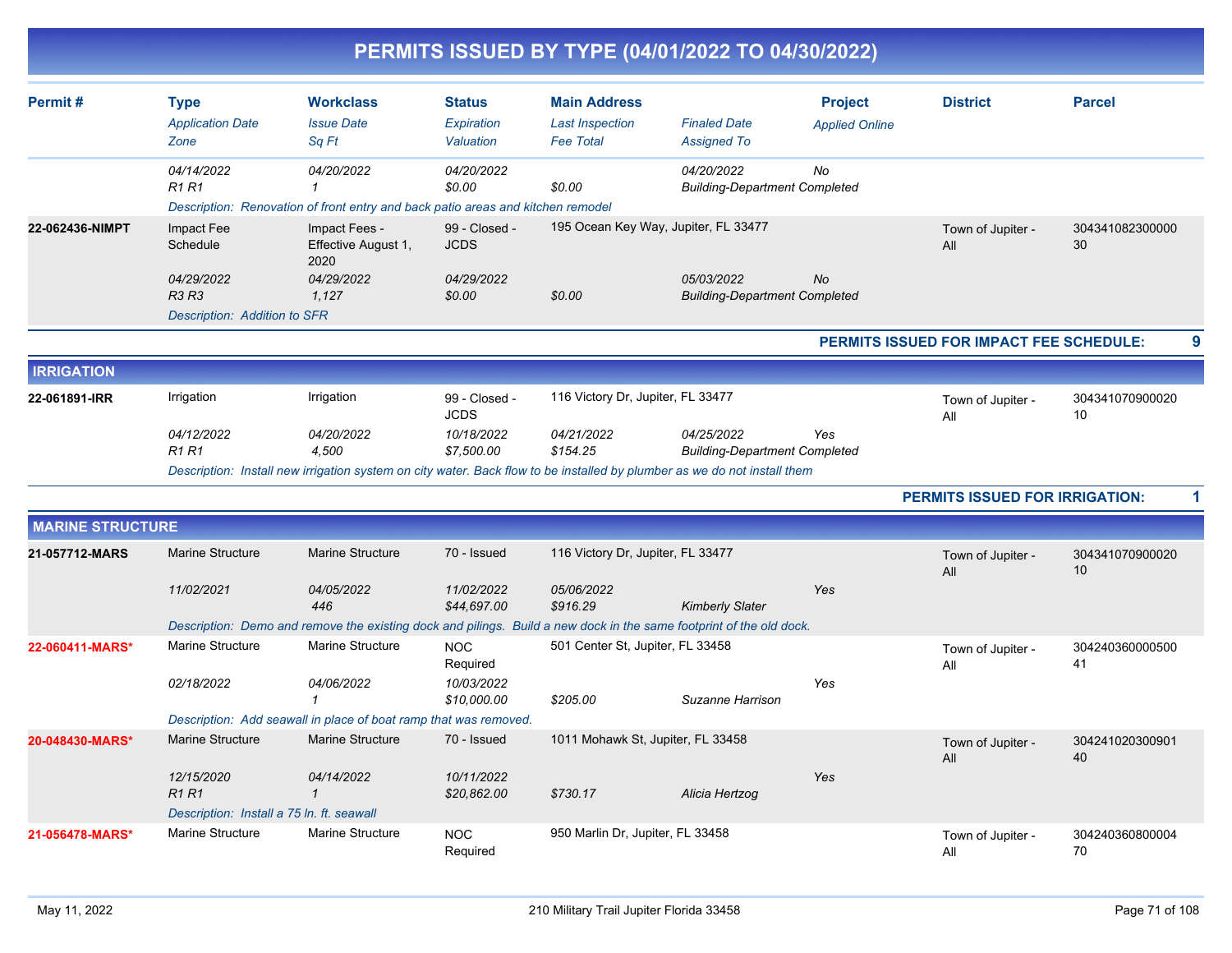|                       |                                   |                                                                                                                                                                                        |                                    |                                   | PERMITS ISSUED BY TYPE (04/01/2022 TO 04/30/2022) |                       |                                             |                       |
|-----------------------|-----------------------------------|----------------------------------------------------------------------------------------------------------------------------------------------------------------------------------------|------------------------------------|-----------------------------------|---------------------------------------------------|-----------------------|---------------------------------------------|-----------------------|
| Permit#               | <b>Type</b>                       | <b>Workclass</b>                                                                                                                                                                       | <b>Status</b>                      | <b>Main Address</b>               |                                                   | <b>Project</b>        | <b>District</b>                             | <b>Parcel</b>         |
|                       | <b>Application Date</b>           | <b>Issue Date</b>                                                                                                                                                                      | Expiration                         | <b>Last Inspection</b>            | <b>Finaled Date</b>                               | <b>Applied Online</b> |                                             |                       |
|                       | Zone                              | Sq Ft                                                                                                                                                                                  | Valuation                          | <b>Fee Total</b>                  | <b>Assigned To</b>                                |                       |                                             |                       |
|                       | 09/18/2021                        | 04/15/2022                                                                                                                                                                             | 10/12/2022                         |                                   |                                                   | Yes                   |                                             |                       |
|                       |                                   |                                                                                                                                                                                        | \$27,500.00                        | \$563.75                          | <b>Kelly Hills</b>                                |                       |                                             |                       |
|                       | the property.                     | Description: Install '60 of new CL-9900 vinyl panels with a 20"x18" concrete cap with required tie backs and deadmen, within 12" of existing wall and connecting wall on both sides of |                                    |                                   |                                                   |                       |                                             |                       |
| 22-060358-MARS        | <b>Marine Structure</b>           | <b>Marine Structure</b>                                                                                                                                                                | 70 - Issued                        |                                   | 1204 Captains Way, Jupiter, FL 33477              |                       | Town of Jupiter -<br>All                    | 304341180400012<br>04 |
|                       | 02/16/2022                        | 04/18/2022                                                                                                                                                                             | 11/07/2022<br>\$17,450.00          | 05/09/2022<br>\$357.73            | Suzanne Harrison                                  | Yes                   |                                             |                       |
|                       | Description: INSTALL 16K BOATLIFT |                                                                                                                                                                                        |                                    |                                   |                                                   |                       |                                             |                       |
| 22-059442-MARS*       | <b>Marine Structure</b>           | <b>Marine Structure</b>                                                                                                                                                                | $39 - In$<br>Review -<br>Revisions | 33469                             | 1748 Jupiter Cove Dr, 218A, Jupiter, FL           |                       | Town of Jupiter -<br>All                    | 304340311500121<br>80 |
|                       | 01/18/2022                        | 04/26/2022                                                                                                                                                                             | 10/24/2022<br>\$13,000.00          | \$339.45                          | Suzanne Harrison                                  | Yes                   |                                             |                       |
|                       |                                   | Description: install 12000lb boat lift on four 10" marine grade pilings - B-29 Slip for boatlift                                                                                       |                                    |                                   |                                                   |                       |                                             |                       |
| 22-061423-MARS*       | <b>Marine Structure</b>           | <b>Marine Structure</b>                                                                                                                                                                | <b>NOC</b><br>Required             | 494 Mariner Dr, Jupiter, FL 33477 |                                                   |                       | Town of Jupiter -<br>All                    | 304341170300061<br>40 |
|                       | 03/25/2022                        | 04/26/2022                                                                                                                                                                             | 10/24/2022                         |                                   |                                                   | Yes                   |                                             |                       |
|                       |                                   | 256                                                                                                                                                                                    | \$57,000.00                        | \$1.168.50                        | <b>Kimberly Slater</b>                            |                       |                                             |                       |
|                       |                                   | Description: Boat lift CAT5- 32,000 LB, and Double Jet Ski Lift CAT3- 3,000 LB                                                                                                         |                                    |                                   |                                                   |                       |                                             |                       |
|                       |                                   |                                                                                                                                                                                        |                                    |                                   |                                                   |                       | <b>PERMITS ISSUED FOR MARINE STRUCTURE:</b> |                       |
| <b>MECHANICAL (C)</b> |                                   |                                                                                                                                                                                        |                                    |                                   |                                                   |                       |                                             |                       |

| <b>MECHANICAL (C)</b> |                                          |                                                                                                           |                      |                                        |                                                    |     |                          |                       |
|-----------------------|------------------------------------------|-----------------------------------------------------------------------------------------------------------|----------------------|----------------------------------------|----------------------------------------------------|-----|--------------------------|-----------------------|
| 22-061365-MECHC       | Mechanical (C)                           | No Fee Sub-Permit<br>99 - Closed -<br>225 Chimney Corner Ln Ln, 1011, Jupiter,<br><b>JCDS</b><br>FL 33458 |                      |                                        |                                                    |     | Town of Jupiter -<br>All | 304241243200110<br>10 |
|                       | 03/23/2022<br>MXD MXD                    | 04/01/2022                                                                                                | 10/04/2022<br>\$0.00 | 04/07/2022<br>\$0.00                   | 04/08/2022<br><b>Building-Department Completed</b> | Yes |                          |                       |
|                       |                                          | Description: Installing one supply and one return                                                         |                      |                                        |                                                    |     |                          |                       |
| 22-061873-MECHC       | Mechanical (C)                           | No Fee Sub-Permit                                                                                         | 70 - Issued          | 1044 N Us Highway 1, Jupiter, FL 33477 |                                                    |     | Town of Jupiter -<br>All | 304340313500600<br>20 |
|                       | 04/11/2022                               | 04/12/2022<br>98                                                                                          | 10/11/2022<br>\$0.00 | 04/14/2022<br>\$0.00                   | <b>Kellie Doherty</b>                              | Yes |                          |                       |
|                       | Description: Install 12 x 12 wall louver |                                                                                                           |                      |                                        |                                                    |     |                          |                       |
| 22-061847-MECHC       | Mechanical (C)                           | No Fee Sub-Permit                                                                                         | 70 - Issued          | 115 1St St, Jupiter, FL 33458          |                                                    |     | Town of Jupiter -<br>All | 304241010300903<br>50 |
|                       | 04/09/2022                               | 04/13/2022<br>3,795                                                                                       | 10/17/2022<br>\$0.00 | 04/19/2022<br>\$0.00                   | Alicia Hertzog                                     | Yes |                          |                       |
|                       |                                          | Description: Remove and install duct work and 1 new system                                                |                      |                                        |                                                    |     |                          |                       |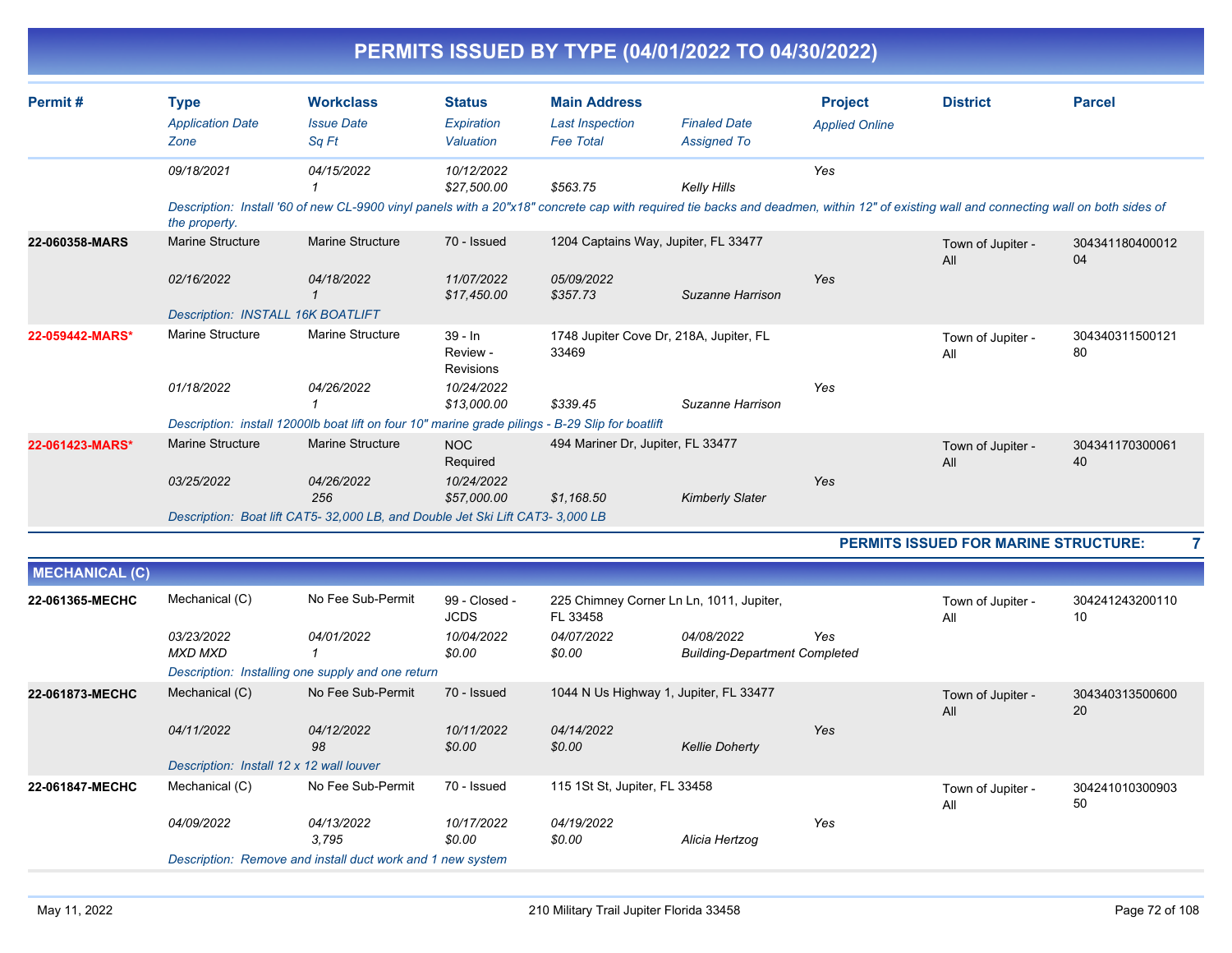| Permit#         | <b>Type</b><br><b>Application Date</b><br>Zone | <b>Workclass</b><br><b>Issue Date</b><br>Sq Ft                                      | <b>Status</b><br>Expiration<br>Valuation | <b>Main Address</b><br><b>Last Inspection</b><br><b>Fee Total</b> | <b>Finaled Date</b><br><b>Assigned To</b>          | <b>Project</b><br><b>Applied Online</b> | <b>District</b>          | <b>Parcel</b>         |
|-----------------|------------------------------------------------|-------------------------------------------------------------------------------------|------------------------------------------|-------------------------------------------------------------------|----------------------------------------------------|-----------------------------------------|--------------------------|-----------------------|
| 22-061476-MECHC | Mechanical (C)                                 | Mechanical                                                                          | 70 - Issued                              | 2702 Captains Way, Jupiter, FL 33477                              |                                                    |                                         | Town of Jupiter -<br>All | 304341180400027<br>02 |
|                 | 03/28/2022                                     | 04/13/2022<br>175                                                                   | 10/10/2022<br>\$5,185.00                 | \$107.70                                                          | Suzanne Harrison                                   | Yes                                     |                          |                       |
|                 |                                                | Description: NEW MINI SPLIT AC SYSTEM FOR BEDROOM/WORKOUT ROOM SUPPLEMENTAL COOLING |                                          |                                                                   |                                                    |                                         |                          |                       |
| 22-061461-MECHC | Mechanical (C)                                 | Mechanical                                                                          | 99 - Closed -<br><b>JCDS</b>             | 755 Saturn St, 102H, Jupiter, FL 33477                            |                                                    |                                         | Town of Jupiter -<br>All | 304340311300810<br>20 |
|                 | 03/28/2022                                     | 04/14/2022<br>1,063                                                                 | 10/25/2022<br>\$1,540.00                 | 04/28/2022<br>\$79.00                                             | 04/29/2022<br><b>Building-Department Completed</b> | Yes                                     |                          |                       |
|                 |                                                | Description: INSTALL DRYER VENT IN BEDROOM CLOSET.                                  |                                          |                                                                   |                                                    |                                         |                          |                       |
| 22-061912-MECHC | Mechanical (C)                                 | No Fee Sub-Permit                                                                   | 70 - Issued                              | 1025 Military Trl, 209, Jupiter, FL 33458                         |                                                    |                                         | Town of Jupiter -<br>All | 304241120000011<br>30 |
|                 | 04/12/2022                                     | 04/15/2022<br>3,008                                                                 | 10/19/2022<br>\$0.00                     | 04/22/2022<br>\$0.00                                              | Alicia Hertzog                                     | Yes                                     |                          |                       |
|                 |                                                | Description: A/C Duct Work including exhaust fans & fire dampers                    |                                          |                                                                   |                                                    |                                         |                          |                       |
| 22-061859-MECHC | Mechanical (C)                                 | Mechanical                                                                          | 70 - Issued                              | 103 S Us Highway 1, F3, Jupiter, FL<br>33477                      |                                                    |                                         | Town of Jupiter -<br>All | 304341061900400<br>00 |
|                 | 04/11/2022<br>C2C2                             | 04/18/2022<br>128                                                                   | 10/17/2022<br>\$19,550.00                | 04/19/2022<br>\$923.52                                            | <b>Kellie Doherty</b>                              | Yes                                     |                          |                       |
|                 |                                                | Description: Install Self Contained Walk-In Coolers and Freezer.- Whits             |                                          |                                                                   |                                                    |                                         |                          |                       |
| 22-060932-MECHC | Mechanical (C)                                 | No Fee Sub-Permit                                                                   | 70 - Issued                              | 14185 Military Trl, Jupiter, FL 33458                             |                                                    |                                         | Town of Jupiter -<br>All | 304241240000070<br>10 |
|                 | 03/09/2022<br>PIPI                             | 04/21/2022<br>0                                                                     | 10/18/2022<br>\$0.00                     | \$0.00                                                            | Suzanne Harrison                                   | <b>No</b>                               |                          |                       |
|                 |                                                | Description: Mechanical Sub to permit 22-060835-COMM                                |                                          |                                                                   |                                                    |                                         |                          |                       |
| 22-062156-MECHC | Mechanical (C)                                 | No Fee Sub-Permit                                                                   | 70 - Issued                              | 6650 W Indiantown Rd, 100, Jupiter, FL<br>33458                   |                                                    |                                         | Town of Jupiter -<br>All | 304241030000070<br>20 |
|                 | 04/21/2022                                     | <i>04/22/2022</i><br>2,500                                                          | 10/26/2022<br>\$0.00                     | 04/29/2022<br>\$0.00                                              | <b>Kellie Doherty</b>                              | Yes                                     |                          |                       |
|                 | <b>Description: Redo Duct Work</b>             |                                                                                     |                                          |                                                                   |                                                    |                                         |                          |                       |
| 22-061824-MECHC | Mechanical (C)                                 | No Fee Sub-Permit                                                                   | 70 - Issued                              | 711 W Indiantown Rd, C5-C8, Jupiter, FL<br>33458                  |                                                    |                                         | Town of Jupiter -<br>All | 304241010100100<br>90 |
|                 | 04/08/2022                                     | 04/25/2022<br>3,206                                                                 | 10/31/2022<br>\$0.00                     | 05/03/2022<br>\$0.00                                              | <b>Kellie Doherty</b>                              | Yes                                     |                          |                       |
|                 | - 2 AC Units<br>- Ductwork                     | Description: Mechanical work for Physical Therapy Office                            |                                          |                                                                   |                                                    |                                         |                          |                       |
| 22-062173-MECHC | Mechanical (C)                                 | No Fee Sub-Permit                                                                   | 70 - Issued                              | 4600 Military Trl, 107, Jupiter, FL 33458                         |                                                    |                                         | Town of Jupiter -<br>All | 304241242200110<br>70 |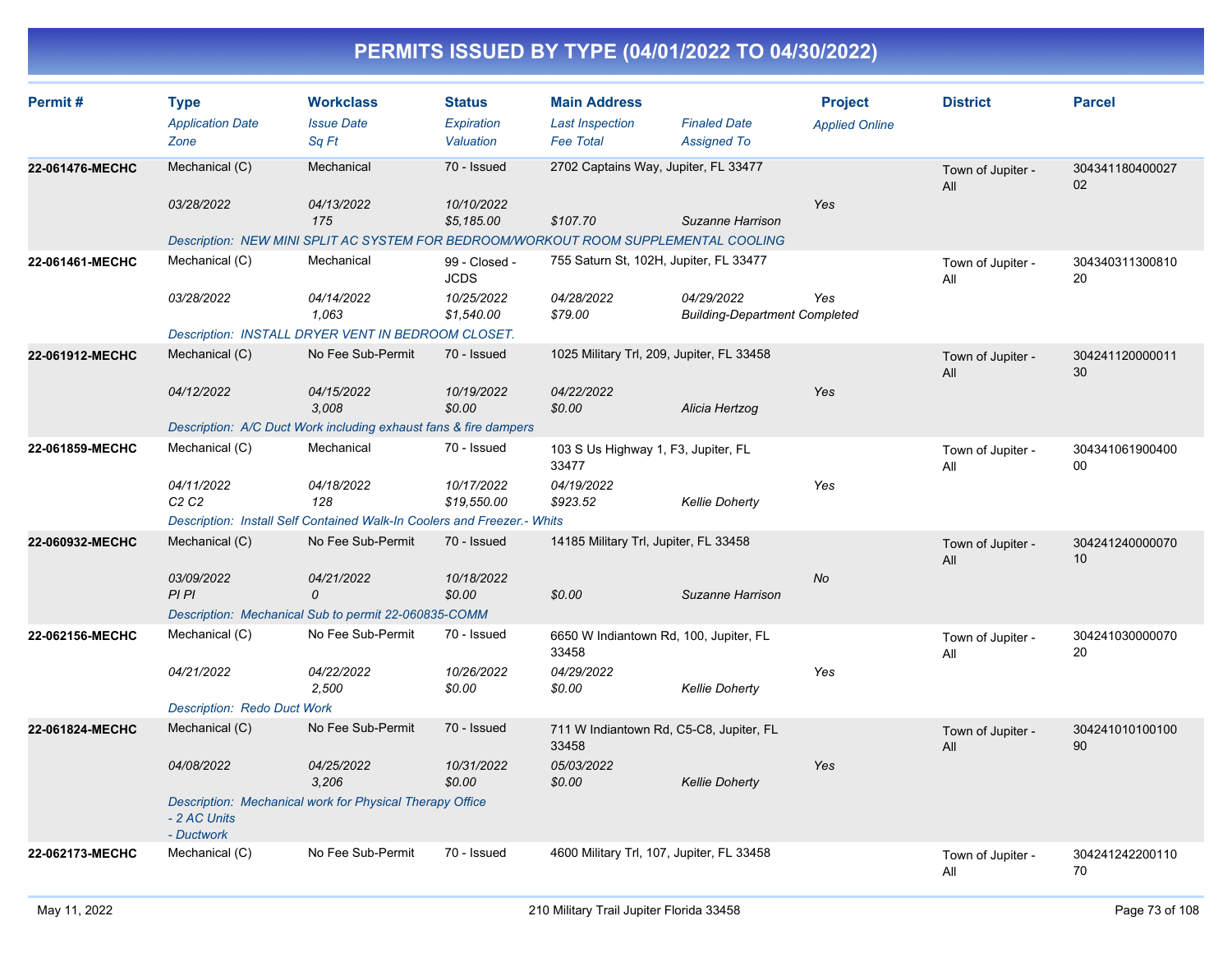| PERMITS ISSUED BY TYPE (04/01/2022 TO 04/30/2022) |  |
|---------------------------------------------------|--|
|---------------------------------------------------|--|

| Permit#               | <b>Type</b><br><b>Application Date</b><br>Zone | <b>Workclass</b><br><b>Issue Date</b><br>Sq Ft                 | <b>Status</b><br>Expiration<br>Valuation | <b>Main Address</b><br><b>Last Inspection</b><br><b>Fee Total</b> | <b>Finaled Date</b><br><b>Assigned To</b> | <b>Project</b><br><b>Applied Online</b> | <b>District</b>                    | <b>Parcel</b>         |
|-----------------------|------------------------------------------------|----------------------------------------------------------------|------------------------------------------|-------------------------------------------------------------------|-------------------------------------------|-----------------------------------------|------------------------------------|-----------------------|
|                       | 04/21/2022                                     | 04/25/2022<br>1,036                                            | 10/22/2022<br>\$0.00                     | \$0.00                                                            | <b>Kimberly Slater</b>                    | Yes                                     |                                    |                       |
|                       | <b>Description: HVAC AS PER PLANS</b>          |                                                                |                                          |                                                                   |                                           |                                         |                                    |                       |
| 22-061770-MECHC*      | Mechanical (C)                                 | Mechanical                                                     | 99 - Closed -<br>Cancelled               | 661 University Blvd, 107, Jupiter, FL<br>33458                    |                                           |                                         | Town of Jupiter -<br>All           | 304241242400110<br>70 |
|                       | 04/07/2022                                     | 04/28/2022<br>4,139                                            | 10/31/2022<br>\$2,000.00                 | 05/02/2022<br>\$179.00                                            | 05/09/2022<br>Suzanne Harrison            | Yes                                     |                                    |                       |
|                       |                                                | <b>Description: INSTALL VENTLESS HOOD PER PLANS</b>            |                                          |                                                                   |                                           |                                         |                                    |                       |
|                       |                                                |                                                                |                                          |                                                                   |                                           |                                         | PERMITS ISSUED FOR MECHANICAL (C): | 12                    |
|                       |                                                |                                                                |                                          |                                                                   |                                           |                                         |                                    |                       |
| <b>MECHANICAL (R)</b> |                                                |                                                                |                                          |                                                                   |                                           |                                         |                                    |                       |
| 22-061139-MECHR       | Mechanical (R)                                 | No Fee Sub-Permit                                              | 70 - Issued                              | 167 Spyglass Ln, Jupiter, FL 33477                                |                                           |                                         | Town of Jupiter -<br>All           | 304341071500029<br>00 |
|                       | 03/16/2022                                     | 04/04/2022<br>-1                                               | 10/01/2022<br>\$0.00                     | \$0.00                                                            | Alicia Hertzog                            | Yes                                     |                                    |                       |
|                       |                                                | Description: completing project according to mechanical plans. |                                          |                                                                   |                                           |                                         |                                    |                       |
| 22-060763-MECHR       | Mechanical (R)                                 | No Fee Sub-Permit                                              | 70 - Issued                              | 208 Locha Dr, Jupiter, FL 33458                                   |                                           |                                         | Town of Jupiter -<br>All           | 304241111200004<br>11 |
|                       | 03/02/2022                                     | 04/11/2022<br>$\mathbf{1}$                                     | 10/08/2022<br>\$0.00                     | \$0.00                                                            | Alicia Hertzog                            | Yes                                     |                                    |                       |
|                       | <b>Description: HVAC AS PER PLANS</b>          |                                                                |                                          |                                                                   |                                           |                                         |                                    |                       |
| 22-061909-MECHR       | Mechanical (R)                                 | No Fee Sub-Permit                                              | 70 - Issued                              | 1127 E Seminole Ave, 23C, Jupiter, FL<br>33477                    |                                           |                                         | Town of Jupiter -<br>All           | 304341050700002<br>33 |
|                       | 04/12/2022                                     | 04/12/2022<br>$\mathcal I$                                     | 10/24/2022<br>\$0.00                     | 04/26/2022<br>\$0.00                                              | <b>Kimberly Slater</b>                    | Yes                                     |                                    |                       |
|                       |                                                | Description: MECH SUB APPLICATION FOR 22-060508-BLDR           |                                          |                                                                   |                                           |                                         |                                    |                       |
| 22-061916-MECHR       | Mechanical (R)                                 | No Fee Sub-Permit                                              | 70 - Issued                              | 319 Leeward Dr, Jupiter, FL 33477                                 |                                           |                                         | Town of Jupiter -<br>All           | 304341170200013<br>16 |
|                       | 04/12/2022<br>R <sub>2</sub> R <sub>2</sub>    | 04/14/2022<br>$\mathbf{1}$                                     | 10/11/2022<br>\$0.00                     | \$0.00                                                            | <b>Kelly Hills</b>                        | Yes                                     |                                    |                       |
|                       | Description: Install mini split per plans      |                                                                |                                          |                                                                   |                                           |                                         |                                    |                       |
| 22-061695-MECHR       | Mechanical (R)                                 | No Fee Sub-Permit                                              | 70 - Issued                              | 103 Castries Dr, Jupiter, FL 33458                                |                                           |                                         | Town of Jupiter -<br>All           | 304241140700026<br>40 |
|                       | 04/05/2022<br><b>MXD MXD</b>                   | 04/14/2022<br>$\mathbf{1}$                                     | 10/24/2022<br>\$0.00                     | 04/27/2022<br>\$0.00                                              | Alicia Hertzog                            | Yes                                     |                                    |                       |
|                       | Description: A/C Install                       |                                                                |                                          |                                                                   |                                           |                                         |                                    |                       |
| 22-061885-MECHR       | Mechanical (R)                                 | No Fee Sub-Permit                                              | 70 - Issued                              | 175 Lucia Ct, Jupiter, FL 33478                                   |                                           |                                         | Town of Jupiter -<br>All           | 304241080300001<br>90 |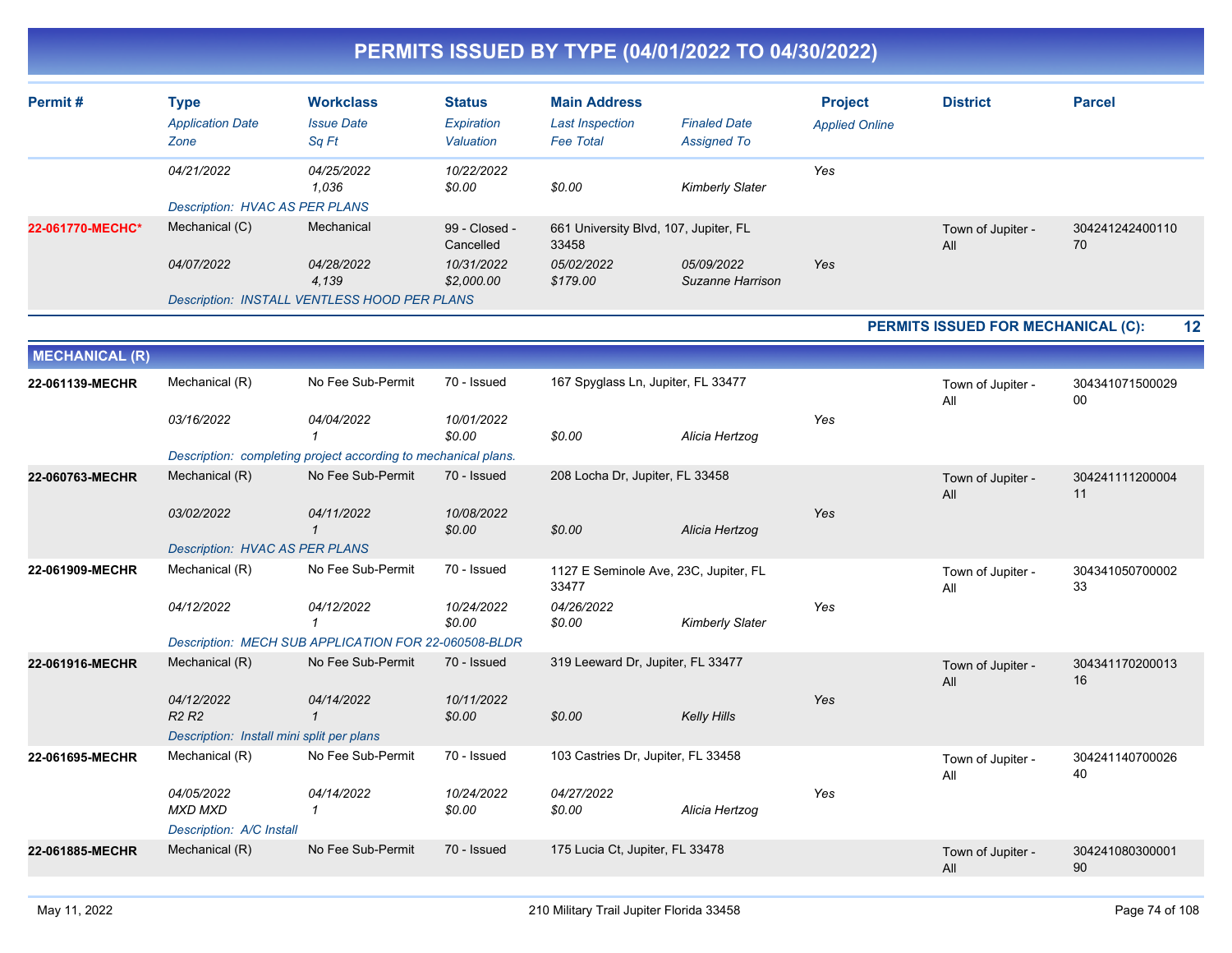| Permit#             | <b>Type</b><br><b>Application Date</b><br>Zone | <b>Workclass</b><br><b>Issue Date</b><br>Sq Ft                                              | <b>Status</b><br>Expiration<br>Valuation | <b>Main Address</b><br><b>Last Inspection</b><br><b>Fee Total</b> | <b>Finaled Date</b><br><b>Assigned To</b> | <b>Project</b><br><b>Applied Online</b> | <b>District</b>                           | <b>Parcel</b>         |
|---------------------|------------------------------------------------|---------------------------------------------------------------------------------------------|------------------------------------------|-------------------------------------------------------------------|-------------------------------------------|-----------------------------------------|-------------------------------------------|-----------------------|
|                     | 04/12/2022                                     | 04/14/2022<br>$\mathcal I$                                                                  | 10/11/2022<br>\$0.00                     | \$0.00                                                            | <b>Kelly Hills</b>                        | Yes                                     |                                           |                       |
|                     | <b>Description: Install New Hood Vent</b>      |                                                                                             |                                          |                                                                   |                                           |                                         |                                           |                       |
| 22-061937-MECHR     | Mechanical (R)                                 | No Fee Sub-Permit                                                                           | 70 - Issued                              | 361 Old Jupiter Beach Rd, Jupiter, FL<br>33477                    |                                           |                                         | Town of Jupiter -<br>All                  | 304341063900000<br>30 |
|                     | 04/13/2022                                     | 04/15/2022<br>5,000                                                                         | 10/12/2022<br>\$0.00                     | \$0.00                                                            | <b>Kimberly Slater</b>                    | Yes                                     |                                           |                       |
|                     |                                                | <b>Description: New Ductwork and Air Distribution</b>                                       |                                          |                                                                   |                                           |                                         |                                           |                       |
| 22-061893-MECHR     | Mechanical (R)                                 | No Fee Sub-Permit                                                                           | 70 - Issued                              | 1523 Kingsley Rd, Jupiter, FL 33469                               |                                           |                                         | Town of Jupiter -<br>All                  | 304240360901100<br>30 |
|                     | 04/12/2022                                     | 04/18/2022<br>$\mathcal{O}$                                                                 | 10/17/2022<br>\$0.00                     | \$0.00                                                            | Suzanne Harrison                          | Yes                                     |                                           |                       |
|                     |                                                | Description: DUCT WORK FOR 2 ADDITIONS SEE PRIMARY PERMIT 21-058037-BLDR                    |                                          |                                                                   |                                           |                                         |                                           |                       |
| 22-061059-MECHR     | Mechanical (R)                                 | Mechanical                                                                                  | 70 - Issued                              | 18687 Still Lake Dr, Jupiter, FL 33458                            |                                           |                                         | Town of Jupiter -<br>All                  | 304240341000029<br>90 |
|                     | 03/14/2022                                     | 04/18/2022<br>$\mathbf{1}$                                                                  | 10/17/2022<br>\$6.055.00                 | \$125.10                                                          | Shandre Kellerman                         | Yes                                     |                                           |                       |
|                     |                                                | Description: Replacing ducts, like for like, 18 drop Duct system without equipment purchase |                                          |                                                                   |                                           |                                         |                                           |                       |
| 22-062005-MECHR*    | Mechanical (R)                                 | No Fee Sub-Permit                                                                           | 70 - Issued                              | 2628 Greenway Dr, Jupiter, FL 33458                               |                                           |                                         | Town of Jupiter -<br>All                  | 304241140700035<br>20 |
|                     | 04/15/2022                                     | 04/19/2022<br>3,945                                                                         | 10/16/2022<br>\$0.00                     | \$0.00                                                            | <b>Kelly Hills</b>                        | Yes                                     |                                           |                       |
|                     |                                                | Description: Furnish ac system as per plans submitted by contractor                         |                                          |                                                                   |                                           |                                         |                                           |                       |
| 22-062203-MECHR     | Mechanical (R)                                 | No Fee Sub-Permit                                                                           | 70 - Issued                              | 208 Sonoma Isles Cir, Jupiter, FL                                 |                                           |                                         | Town of Jupiter -<br>All                  | 304240320200000<br>11 |
|                     | 04/22/2022                                     | 04/22/2022<br>3,848                                                                         | 10/19/2022<br>\$0.00                     | \$0.00                                                            | <b>Kimberly Slater</b>                    | No                                      |                                           |                       |
|                     | <b>Description: SUB-MECHANICAL</b>             |                                                                                             |                                          |                                                                   |                                           |                                         |                                           |                       |
| 22-062365-MECHR     | Mechanical (R)                                 | No Fee Sub-Permit                                                                           | 70 - Issued                              | 145 Sand Pine Dr, Jupiter, FL 33477                               |                                           |                                         | Town of Jupiter -<br>All                  | 304341160200037<br>10 |
|                     | 04/27/2022                                     | 04/28/2022<br>2,528                                                                         | 10/25/2022<br>\$0.00                     | \$0.00                                                            | <b>Kimberly Slater</b>                    | Yes                                     |                                           |                       |
|                     | Description: venting as per plans              |                                                                                             |                                          |                                                                   |                                           |                                         |                                           |                       |
|                     |                                                |                                                                                             |                                          |                                                                   |                                           |                                         | <b>PERMITS ISSUED FOR MECHANICAL (R):</b> | 12                    |
| <b>PLUMBING (C)</b> |                                                |                                                                                             |                                          |                                                                   |                                           |                                         |                                           |                       |
| 22-061579-PLUMC     | Plumbing (C)                                   | No Fee Sub-Permit                                                                           | 70 - Issued                              | 115 1St St, Jupiter, FL 33458                                     |                                           |                                         | Town of Jupiter -<br>All                  | 304241010300903<br>50 |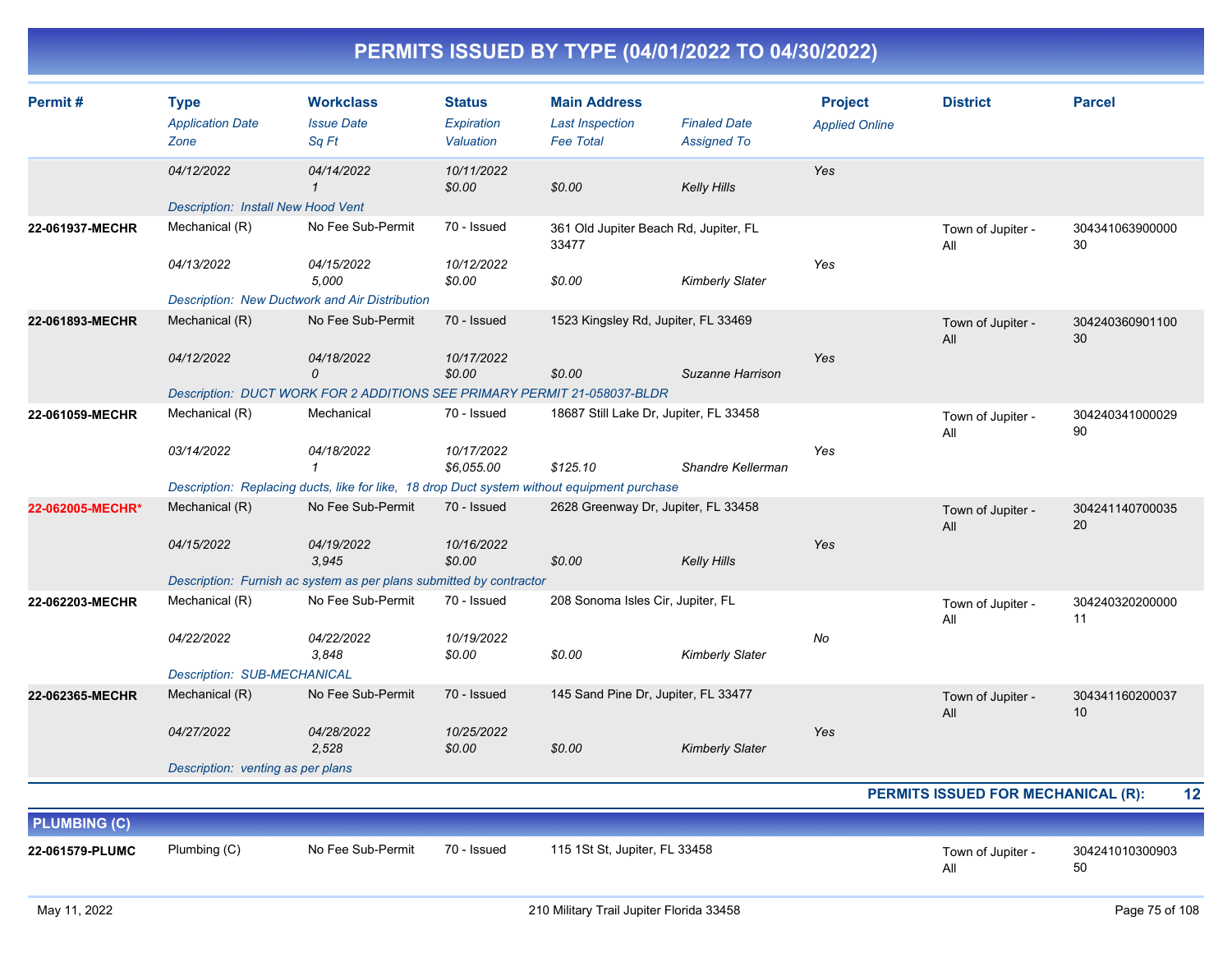| Permit#         | <b>Type</b><br><b>Application Date</b><br>Zone | <b>Workclass</b><br><b>Issue Date</b><br>Sq Ft                                                | <b>Status</b><br><b>Expiration</b><br>Valuation | <b>Main Address</b><br><b>Last Inspection</b><br><b>Fee Total</b> | <b>Finaled Date</b><br><b>Assigned To</b>          | <b>Project</b><br><b>Applied Online</b> | <b>District</b>          | <b>Parcel</b>         |
|-----------------|------------------------------------------------|-----------------------------------------------------------------------------------------------|-------------------------------------------------|-------------------------------------------------------------------|----------------------------------------------------|-----------------------------------------|--------------------------|-----------------------|
|                 | 03/31/2022                                     | 04/07/2022<br>$\mathcal I$                                                                    | 10/10/2022<br>\$0.00                            | 04/13/2022<br>\$0.00                                              | Alicia Hertzog                                     | Yes                                     |                          |                       |
|                 | <b>Description: PLUMBING AS PER PLANS</b>      |                                                                                               |                                                 |                                                                   |                                                    |                                         |                          |                       |
| 22-061784-PLUMC | Plumbing (C)                                   | No Fee Sub-Permit                                                                             | 70 - Issued                                     | 2055 Military Trl, 303, Jupiter, FL 33458                         |                                                    |                                         | Town of Jupiter -<br>All | 304241121000100<br>10 |
|                 | 04/07/2022<br>C3C3                             | 04/08/2022<br>1,242                                                                           | 10/24/2022<br>\$0.00                            | 04/25/2022<br>\$0.00                                              | Alicia Hertzog                                     | Yes                                     |                          |                       |
|                 | Description: Plumbing for suite 303            |                                                                                               |                                                 |                                                                   |                                                    |                                         |                          |                       |
| 22-060631-PLUMC | Plumbing (C)                                   | No Fee Sub-Permit                                                                             | 70 - Issued                                     | 220 Eagle Dr, Jupiter, FL 33477                                   |                                                    |                                         | Town of Jupiter -<br>All | 304341181000050<br>81 |
|                 | 02/25/2022                                     | 04/11/2022<br>1,866                                                                           | 10/25/2022<br>\$0.00                            | 04/28/2022<br>\$0.00                                              | Kelly Hills                                        | Yes                                     |                          |                       |
|                 | Description: plumbing remodel                  |                                                                                               |                                                 |                                                                   |                                                    |                                         |                          |                       |
| 22-060843-PLUMC | Plumbing (C)                                   | No Fee Sub-Permit                                                                             | 70 - Issued                                     | 301 South Seas Dr, 105, Jupiter, FL 33477                         |                                                    |                                         | Town of Jupiter -<br>All | 304341160500310<br>50 |
|                 | 03/04/2022                                     | 04/12/2022<br>1,385                                                                           | 10/17/2022<br>\$0.00                            | 04/20/2022<br>\$0.00                                              | Suzanne Harrison                                   | Yes                                     |                          |                       |
|                 | Description: Relocate kitchen drain and water  |                                                                                               |                                                 |                                                                   |                                                    |                                         |                          |                       |
| 22-061642-PLUMC | Plumbing (C)                                   | No Fee Sub-Permit                                                                             | 70 - Issued                                     | 1701 Marina Isle Way, 406, Jupiter, FL<br>33477                   |                                                    |                                         | Town of Jupiter -<br>All | 304341201101740<br>60 |
|                 | 04/03/2022<br>R <sub>2</sub> R <sub>2</sub>    | 04/14/2022<br>60                                                                              | 10/24/2022<br>\$0.00                            | 04/26/2022<br>\$0.00                                              | Alicia Hertzog                                     | Yes                                     |                          |                       |
|                 | <b>Description: PLUMBING PRE PLANS</b>         |                                                                                               |                                                 |                                                                   |                                                    |                                         |                          |                       |
| 22-061856-PLUMC | Plumbing (C)                                   | No Fee Sub-Permit                                                                             | 70 - Issued                                     | 1025 Military Trl, 209, Jupiter, FL 33458                         |                                                    |                                         | Town of Jupiter -<br>All | 304241120000011<br>30 |
|                 | 04/11/2022<br>C2C2                             | 04/14/2022<br>1,200                                                                           | 10/18/2022<br>\$0.00                            | 04/21/2022<br>\$0.00                                              | Alicia Hertzog                                     | Yes                                     |                          |                       |
|                 |                                                | Description: Cap Plumbing lines. Relocate plumbing for rest room and break room as per plans. |                                                 |                                                                   |                                                    |                                         |                          |                       |
| 22-059415-PLUMC | Plumbing (C)                                   | Plumbing                                                                                      | 99 - Closed -<br><b>JCDS</b>                    | 326 Jupiter Lakes Blvd, 2318C, Jupiter, FL<br>33458               |                                                    |                                         | Town of Jupiter -<br>All | 304241120500201<br>83 |
|                 | 01/17/2022                                     | 04/14/2022<br>$\mathbf{1}$                                                                    | 11/02/2022<br>\$2,461.00                        | 05/06/2022<br>\$79.00                                             | 05/09/2022<br><b>Building-Department Completed</b> | Yes                                     |                          |                       |
|                 |                                                | Description: TUB REPLACEMENT, TO ELIMATE LEAK                                                 |                                                 |                                                                   |                                                    |                                         |                          |                       |
| 22-061965-PLUMC | Plumbing (C)                                   | Plumbing                                                                                      | 99 - Closed -<br><b>JCDS</b>                    | 730 W Indiantown Rd, Jupiter, FL 33458                            |                                                    |                                         | Town of Jupiter -<br>All | 304241010000073<br>10 |
|                 | 04/14/2022                                     | 04/18/2022<br>$\mathbf{\overline{1}}$                                                         | 10/24/2022<br>\$1,192.00                        | 04/27/2022<br>\$79.00                                             | 04/28/2022<br><b>Building-Department Completed</b> | Yes                                     |                          |                       |
|                 |                                                | Description: furnish & install one 1 inch wilkins 975xl2 backflow to replace existing         |                                                 |                                                                   |                                                    |                                         |                          |                       |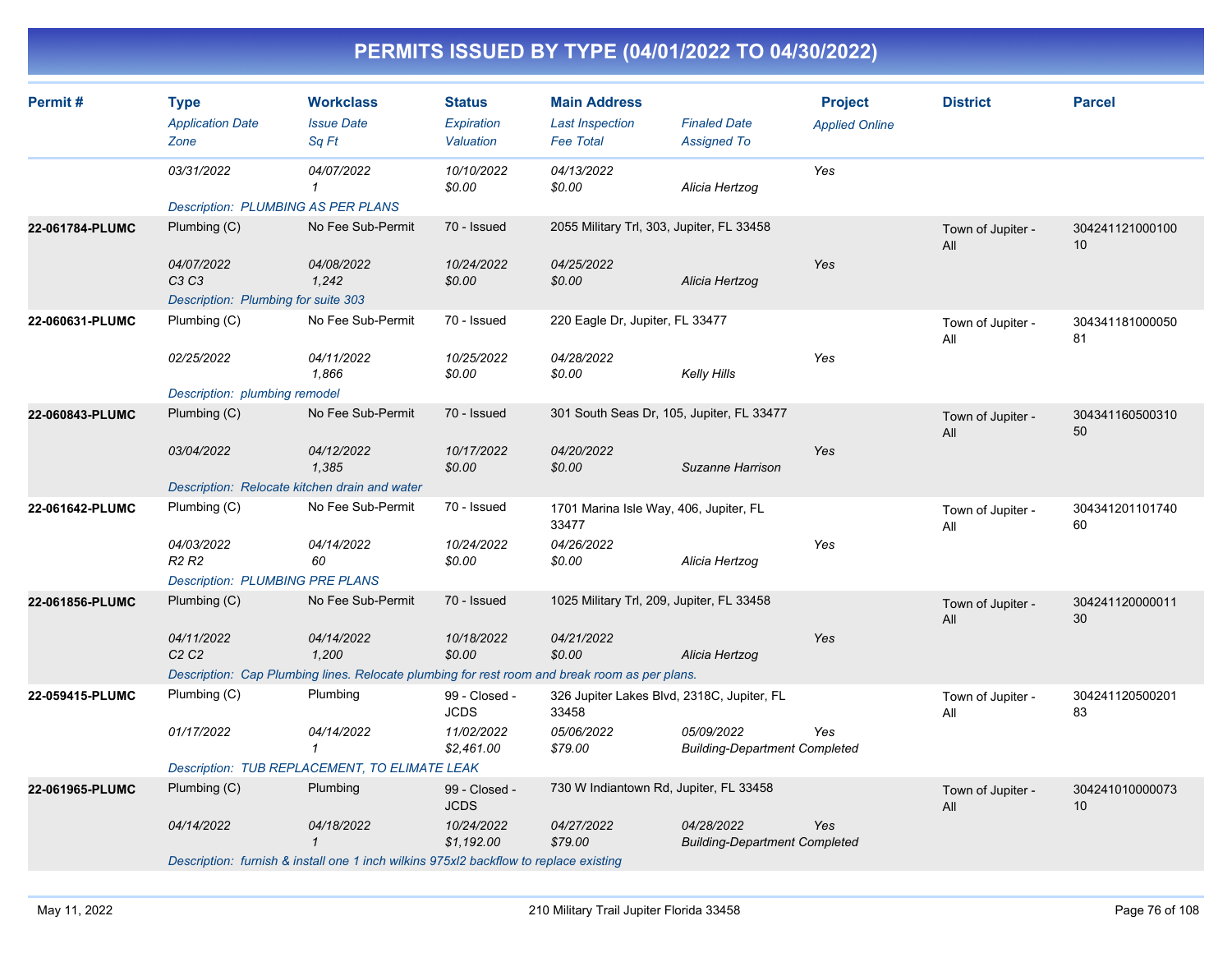| Permit#          | <b>Type</b><br><b>Application Date</b>                            | <b>Workclass</b><br><b>Issue Date</b>                                                                         | <b>Status</b><br>Expiration  | <b>Main Address</b><br><b>Last Inspection</b>     | <b>Finaled Date</b>                                | <b>Project</b><br><b>Applied Online</b> | <b>District</b>          | <b>Parcel</b>                      |
|------------------|-------------------------------------------------------------------|---------------------------------------------------------------------------------------------------------------|------------------------------|---------------------------------------------------|----------------------------------------------------|-----------------------------------------|--------------------------|------------------------------------|
|                  | Zone                                                              | Sa Ft                                                                                                         | Valuation                    | <b>Fee Total</b>                                  | <b>Assigned To</b>                                 |                                         |                          |                                    |
| 22-061428-PLUMC  | Plumbing (C)                                                      | Plumbing                                                                                                      | 70 - Issued                  | 1605 S Us Highway 1, V4-101, Jupiter, FL<br>33477 |                                                    |                                         | Town of Jupiter -<br>All | 304341080300441<br>01              |
|                  | 03/25/2022<br>R3 R3                                               | 04/21/2022<br>60                                                                                              | 10/18/2022<br>\$600.00       | \$79.00                                           | Suzanne Harrison                                   | Yes                                     |                          |                                    |
|                  |                                                                   | Description: Emergency shower pan replacement.                                                                |                              |                                                   |                                                    |                                         |                          |                                    |
| 22-062172-PLUMC  | Plumbing (C)                                                      | No Fee Sub-Permit                                                                                             | 99 - Closed -<br><b>JCDS</b> | 300 N A1A, M105, Jupiter, FL 33477                |                                                    |                                         | Town of Jupiter -<br>All | 304341050401310<br>50              |
|                  | 04/21/2022                                                        | 04/21/2022<br>36                                                                                              | 11/01/2022<br>\$0.00         | 05/05/2022<br>\$0.00                              | 05/06/2022<br><b>Building-Department Completed</b> | Yes                                     |                          |                                    |
|                  |                                                                   | Description: PLUMBING FOR Bathroom renovation Tub to shower replacement AS PER PLANS ON MASTER 22-060844-COMM |                              |                                                   |                                                    |                                         |                          |                                    |
| 22-062116-PLUMC  | Plumbing (C)                                                      | No Fee Sub-Permit                                                                                             | 70 - Issued                  | 6650 W Indiantown Rd, 100, Jupiter, FL<br>33458   |                                                    |                                         | Town of Jupiter -<br>All | 304241030000070<br>20              |
|                  | 04/20/2022                                                        | 04/22/2022<br>$\mathbf{1}$                                                                                    | 10/25/2022<br>\$0.00         | 04/28/2022<br>\$0.00                              | <b>Kellie Doherty</b>                              | Yes                                     |                          |                                    |
|                  |                                                                   | Description: PLUMBING SUB-PERMIT: PLUMBING AS PER PLANS                                                       |                              |                                                   |                                                    |                                         |                          |                                    |
| 22-061821-PLUMC  | Plumbing (C)                                                      | No Fee Sub-Permit                                                                                             | 70 - Issued                  | 711 W Indiantown Rd, C5-C8, Jupiter, FL<br>33458  |                                                    |                                         | Town of Jupiter -<br>All | 304241010100100<br>90              |
|                  | 04/08/2022                                                        | 04/22/2022<br>3,206                                                                                           | 10/31/2022<br>\$0.00         | 05/03/2022<br>\$0.00                              | <b>Kellie Doherty</b>                              | Yes                                     |                          |                                    |
|                  | - 2 Baths<br>- Breakroom Sink<br>- Water Heater<br>- Washer/Dryer | Description: Plumbing for Physical Therapy Office                                                             |                              |                                                   |                                                    |                                         |                          |                                    |
| 22-062208-PLUMC* | Plumbing (C)                                                      | No Fee Sub-Permit                                                                                             | 70 - Issued                  | 1902 Mainsail Cir, Jupiter, FL 33477              |                                                    |                                         | Town of Jupiter -<br>All | 304341160801919<br>02 <sub>2</sub> |
|                  | 04/22/2022                                                        | 04/22/2022<br>$\mathbf 1$                                                                                     | 10/24/2022<br>\$0.00         | 04/25/2022<br>\$0.00                              | Suzanne Harrison                                   | Yes                                     |                          |                                    |
|                  |                                                                   | Description: Plumbing for primary permit 22-060126-COMM                                                       |                              |                                                   |                                                    |                                         |                          |                                    |
| 22-061967-PLUMC  | Plumbing (C)                                                      | No Fee Sub-Permit                                                                                             | 70 - Issued                  | 200 Admirals Cove Blvd, Jupiter, FL 33477         |                                                    |                                         | Town of Jupiter -<br>All | 304341180300700<br>00              |
|                  | 04/14/2022<br><b>R1R1</b>                                         | 04/25/2022<br>$\mathbf{1}$                                                                                    | 10/22/2022<br>\$0.00         | \$0.00                                            | <b>Kellie Doherty</b>                              | Yes                                     |                          |                                    |
|                  | <b>Description: Plumbing renovations</b>                          |                                                                                                               |                              |                                                   |                                                    |                                         |                          |                                    |
| 22-061261-PLUMC  | Plumbing (C)                                                      | No Fee Sub-Permit                                                                                             | 70 - Issued                  | 300 N A1A, N204, Jupiter, FL 33477                |                                                    |                                         | Town of Jupiter -<br>All | 304341050401420<br>40              |
|                  | 03/21/2022<br><b>R3 R3</b><br>Description: Plumbing per drawings  | 04/26/2022<br>0                                                                                               | 10/24/2022<br>\$0.00         | 05/09/2022<br>\$0.00                              | Suzanne Harrison                                   | Yes                                     |                          |                                    |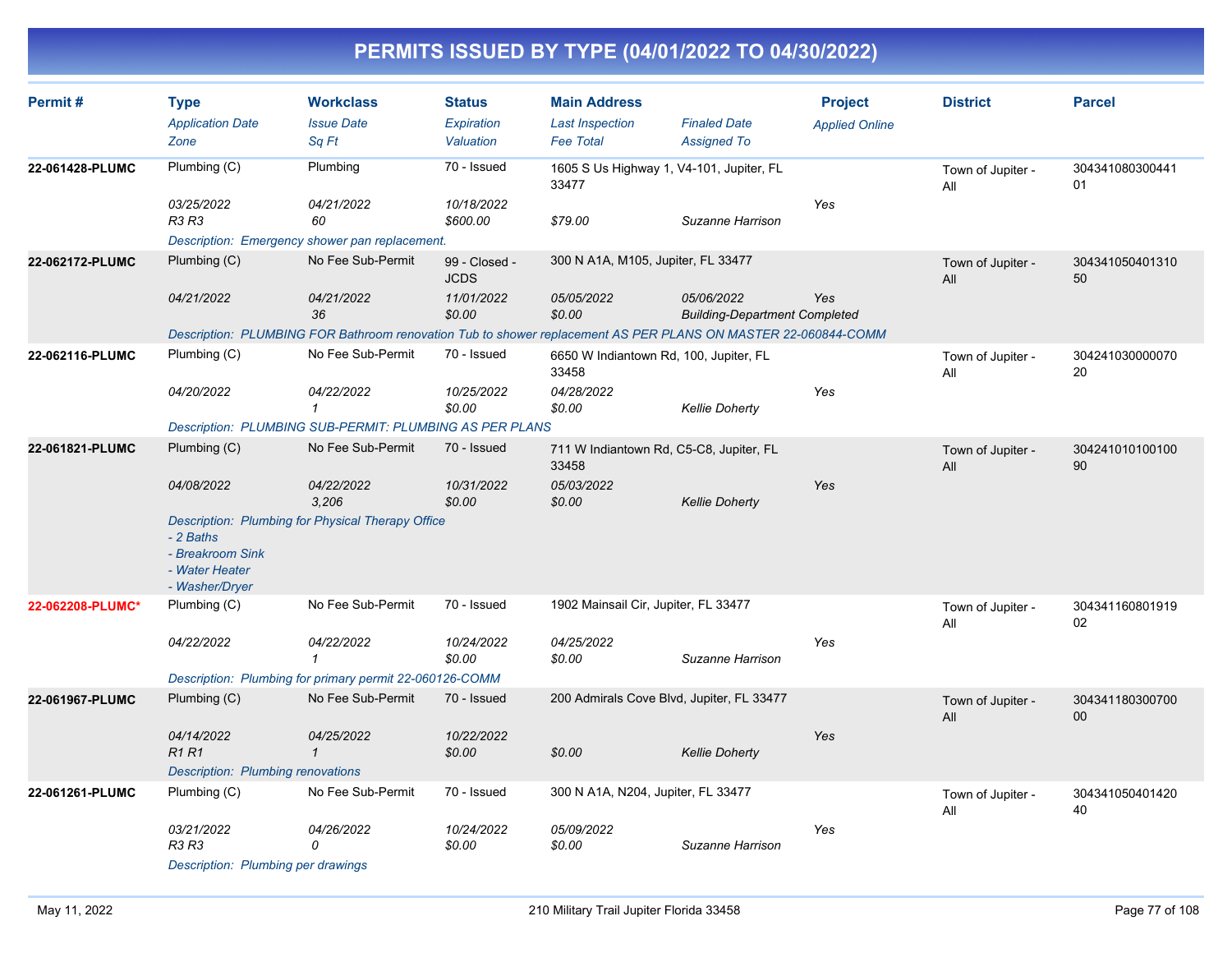| Permit#                | Type<br><b>Application Date</b><br>Zone | <b>Workclass</b><br><b>Issue Date</b><br>Sa Ft | <b>Status</b><br>Expiration<br>Valuation | <b>Main Address</b><br><b>Last Inspection</b><br><b>Fee Total</b> | <b>Finaled Date</b><br><b>Assigned To</b> | <b>Project</b><br><b>Applied Online</b> | <b>District</b>          | <b>Parcel</b>         |
|------------------------|-----------------------------------------|------------------------------------------------|------------------------------------------|-------------------------------------------------------------------|-------------------------------------------|-----------------------------------------|--------------------------|-----------------------|
| <b>22-062076-PLUMC</b> | Plumbing (C)                            | Plumbing                                       | 70 - Issued                              | 131 Ocean Grande Blvd, 508, Jupiter, FL<br>33477                  |                                           |                                         | Town of Jupiter -<br>All | 304341083200150<br>80 |
|                        | 04/19/2022                              | 04/28/2022                                     | 11/01/2022<br>\$500.00                   | 05/05/2022<br>\$79.00                                             | Vicki Tarallo                             | Yes                                     |                          |                       |
|                        | <b>Description: REPLACE SHOWER PAN</b>  |                                                |                                          |                                                                   |                                           |                                         |                          |                       |

#### **PERMITS ISSUED FOR PLUMBING (C): 16**

| <b>PLUMBING (R)</b> |                                                                        |                     |                          |                                        |                        |     |                          |                       |
|---------------------|------------------------------------------------------------------------|---------------------|--------------------------|----------------------------------------|------------------------|-----|--------------------------|-----------------------|
| 22-059493-PLUMR     | Plumbing (R)                                                           | Pool                | 70 - Issued              | 123 Barcelona Dr, Jupiter, FL 33458    |                        |     | Town of Jupiter -<br>All | 304241131700001<br>90 |
|                     | 01/19/2022<br><b>MXD MXD</b>                                           | 04/01/2022<br>244   | 10/03/2022<br>\$0.00     | 04/06/2022<br>\$0.00                   | <b>Kelly Hills</b>     | No  |                          |                       |
|                     | Description: 12' X 23' IN GROUND POOL/SPA AND PAVERS DECKING           |                     |                          |                                        |                        |     |                          |                       |
| 22-061186-PLUMR     | Plumbing (R)                                                           | Plumbing            | 70 - Issued              | 142 Cinder Dunes Pt, Jupiter, FL 33478 |                        |     | Town of Jupiter -<br>All | 304240320600024<br>20 |
|                     | 03/17/2022                                                             | 04/01/2022          | 11/07/2022<br>\$250.00   | 05/10/2022<br>\$79.00                  | Suzanne Harrison       | Yes |                          |                       |
|                     | Description: Install Watts 9D check valve and connect pool autofill    |                     |                          |                                        |                        |     |                          |                       |
| 22-061401-PLUMR     | Plumbing (R)                                                           | Plumbing            | 70 - Issued              | 17710 Carver Ave, Jupiter, FL 33458    |                        |     | Town of Jupiter -<br>All | 304241030600004<br>20 |
|                     | 03/24/2022<br>$R1-A R1-A$                                              | 04/01/2022<br>2,926 | 09/28/2022<br>\$1,040.00 | \$79.00                                | <b>Debbie Rogers</b>   | Yes |                          |                       |
|                     | Description: 1" PVB Backflow Replacement                               |                     |                          |                                        |                        |     |                          |                       |
| 22-061535-PLUMR     | Plumbing (R)                                                           | No Fee Sub-Permit   | 70 - Issued              | 108 Quayside Dr, Jupiter, FL 33477     |                        |     | Town of Jupiter -<br>All | 304341070900004<br>10 |
|                     | 03/30/2022                                                             | 04/04/2022<br>2.500 | 10/03/2022<br>\$0.00     | 04/06/2022<br>\$0.00                   | Alicia Hertzog         | Yes |                          |                       |
|                     | Description: plumbing sub permit for addition                          |                     |                          |                                        |                        |     |                          |                       |
| 22-061524-PLUMR*    | Plumbing (R)                                                           | Plumbing            | <b>NOC</b><br>Required   | 172 Hampton Cir, Jupiter, FL 33458     |                        |     | Town of Jupiter -<br>All | 304241111500020<br>90 |
|                     | 03/29/2022                                                             | 04/04/2022<br>1.975 | 10/03/2022<br>\$7,500.00 | \$154.25                               | Sara Frogner           | Yes |                          |                       |
|                     | Description: REPIPE THE EXISTING WATER SYSTEM FROM POLYBUTYLENE TO PEX |                     |                          |                                        |                        |     |                          |                       |
| 22-061522-PLUMR*    | Plumbing (R)                                                           | Plumbing            | <b>NOC</b><br>Required   | 294 S Hampton Dr, Jupiter, FL 33458    |                        |     | Town of Jupiter -<br>All | 304241111500009<br>60 |
|                     | 03/29/2022                                                             | 04/04/2022<br>1.975 | 10/03/2022<br>\$7,500.00 | \$154.25                               | <b>Kimberly Slater</b> | Yes |                          |                       |
|                     | Description: REPIPE THE EXISTING WATER SYSTEM FROM POLYBUTYLENE TO PEX |                     |                          |                                        |                        |     |                          |                       |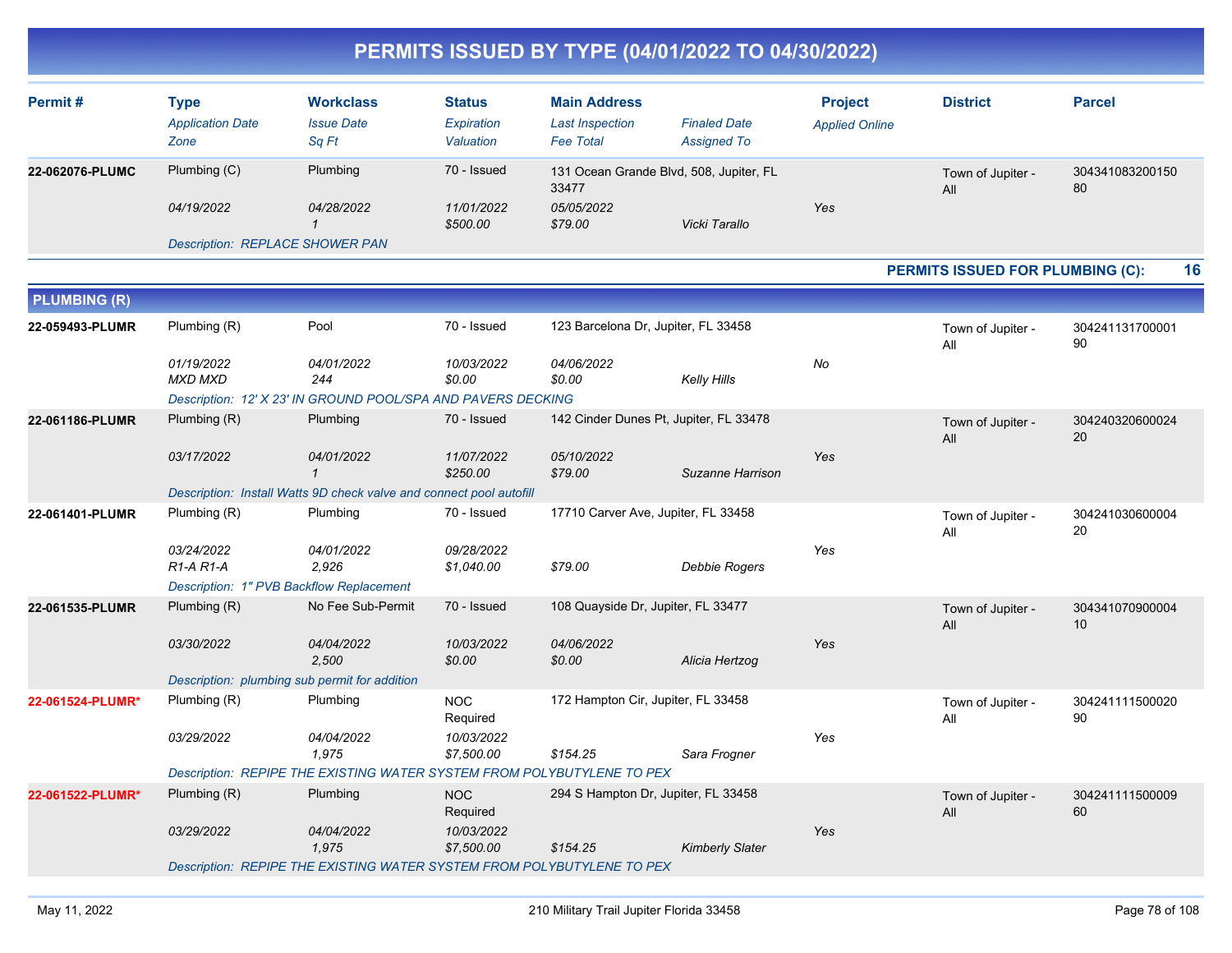| Permit#          | <b>Type</b>                                      | <b>Workclass</b>                                                                               | <b>Status</b>                | <b>Main Address</b>                        |                                                    | <b>Project</b>        | <b>District</b>          | <b>Parcel</b>             |
|------------------|--------------------------------------------------|------------------------------------------------------------------------------------------------|------------------------------|--------------------------------------------|----------------------------------------------------|-----------------------|--------------------------|---------------------------|
|                  | <b>Application Date</b><br>Zone                  | <b>Issue Date</b><br>Sq Ft                                                                     | Expiration<br>Valuation      | <b>Last Inspection</b><br><b>Fee Total</b> | <b>Finaled Date</b><br><b>Assigned To</b>          | <b>Applied Online</b> |                          |                           |
| 22-061560-PLUMR  | Plumbing (R)                                     | Plumbing                                                                                       | 70 - Issued                  | 206 S Hampton Dr, Jupiter, FL 33458        |                                                    |                       | Town of Jupiter -<br>All | 304241111500008<br>50     |
|                  | 03/30/2022                                       | 04/04/2022<br>1,975                                                                            | 10/05/2022<br>\$7,500.00     | 04/08/2022<br>\$154.25                     | <b>Kimberly Slater</b>                             | Yes                   |                          |                           |
|                  |                                                  | Description: REPIPE EXISTING WATER SYSTEM FROM POLUBUTYLENE TO PEX                             |                              |                                            |                                                    |                       |                          |                           |
| 22-061172-PLUMR  | Plumbing (R)                                     | Plumbing                                                                                       | 99 - Closed -<br><b>JCDS</b> | 18604 Still Lake Dr, Jupiter, FL 33458     |                                                    |                       | Town of Jupiter -<br>All | 304240341000024<br>10     |
|                  | 03/17/2022                                       | 04/06/2022<br>$\mathcal I$                                                                     | 10/24/2022<br>\$250.00       | 04/25/2022<br>\$79.00                      | 04/26/2022<br><b>Building-Department Completed</b> | Yes                   |                          |                           |
|                  |                                                  | Description: Install Watts 9D check valve and connect pool autofill                            |                              |                                            |                                                    |                       |                          |                           |
| 22-061685-PLUMR  | Plumbing (R)                                     | No Fee Sub-Permit                                                                              | 70 - Issued                  | 318 Murcia Dr, Jupiter, FL 33458           |                                                    |                       | Town of Jupiter -<br>All | 304241131700000<br>70     |
|                  | 04/05/2022                                       | 04/06/2022<br>1                                                                                | 10/03/2022<br>\$0.00         | \$0.00                                     | Suzanne Harrison                                   | Yes                   |                          |                           |
|                  | <b>Description: Sub-Plumbing Permit</b>          |                                                                                                |                              |                                            |                                                    |                       |                          |                           |
| 22-061371-PLUMR* | Plumbing (R)                                     | Plumbing                                                                                       | <b>NOC</b><br>Required       | 208 S Hampton Dr, Jupiter, FL 33458        |                                                    |                       | Town of Jupiter -<br>All | 304241111500008<br>60     |
|                  | 03/24/2022                                       | 04/08/2022<br>1,975                                                                            | 10/05/2022<br>\$7,500.00     | \$154.25                                   | Vicki Tarallo                                      | Yes                   |                          |                           |
|                  |                                                  | Description: REPIPE THE EXISTING WATER SYSTEM FROM POLYBUTYLENE TO PEX                         |                              |                                            |                                                    |                       |                          |                           |
| 22-060722-PLUMR  | Plumbing $(R)$                                   | Pool                                                                                           | 70 - Issued                  | 18619 Lake Bend Dr, Jupiter, FL 33458      |                                                    |                       | Town of Jupiter -<br>All | 304240340800009<br>60     |
|                  | 03/01/2022<br>R <sub>1</sub> -A <sub>R1</sub> -A | 04/11/2022<br>239                                                                              | 10/08/2022<br>\$0.00         | 05/10/2022<br>\$0.00                       | Shandre Kellerman                                  | No                    |                          |                           |
|                  |                                                  | Description: PLUMBING FOR New Pool Construction AS PER PLANS ON MASTER 22-060433-POOLR         |                              |                                            |                                                    |                       |                          |                           |
| 22-061768-PLUMR  | Plumbing (R)                                     | No Fee Sub-Permit                                                                              | 70 - Issued                  | 305 Marlberry Cir, Jupiter, FL 33458       |                                                    |                       | Town of Jupiter -<br>All | 304241240400000<br>60     |
|                  | 04/07/2022                                       | 04/11/2022<br>0                                                                                | 10/19/2022<br>\$0.00         | 04/22/2022<br>\$0.00                       | Vicki Tarallo                                      | Yes                   |                          |                           |
|                  | <b>Description: PLUMBING PER PLANS</b>           |                                                                                                |                              |                                            |                                                    |                       |                          |                           |
| 22-060322-PLUMR  | Plumbing (R)                                     | Pool                                                                                           | 70 - Issued                  | 148 Arrowhead Cir, Jupiter, FL 33458       |                                                    |                       | Town of Jupiter -<br>All | 304241100600005<br>80     |
|                  | 02/16/2022<br>R <sub>2</sub> R <sub>2</sub>      | 04/12/2022<br>304                                                                              | 10/31/2022<br>\$0.00         | 05/02/2022<br>\$0.00                       | Shandre Kellerman                                  | No                    |                          |                           |
|                  |                                                  | Description: PLUMBING FOR Custom 20 x 20 Swimming Pool. AS PER PLANS ON MASTER 22-060200-POOLR |                              |                                            |                                                    |                       |                          |                           |
| 22-061786-PLUMR  | Plumbing (R)                                     | No Fee Sub-Permit                                                                              | 70 - Issued                  | 218 Commodore Dr, Jupiter, FL 33477        |                                                    |                       | Town of Jupiter -<br>All | 304341070900012<br>$00\,$ |
|                  | 04/07/2022<br>R <sub>1</sub> R <sub>1</sub>      | 04/12/2022<br>0                                                                                | 10/10/2022<br>\$0.00         | \$0.00                                     | <b>Kimberly Slater</b>                             | Yes                   |                          |                           |
|                  |                                                  |                                                                                                |                              |                                            |                                                    |                       |                          |                           |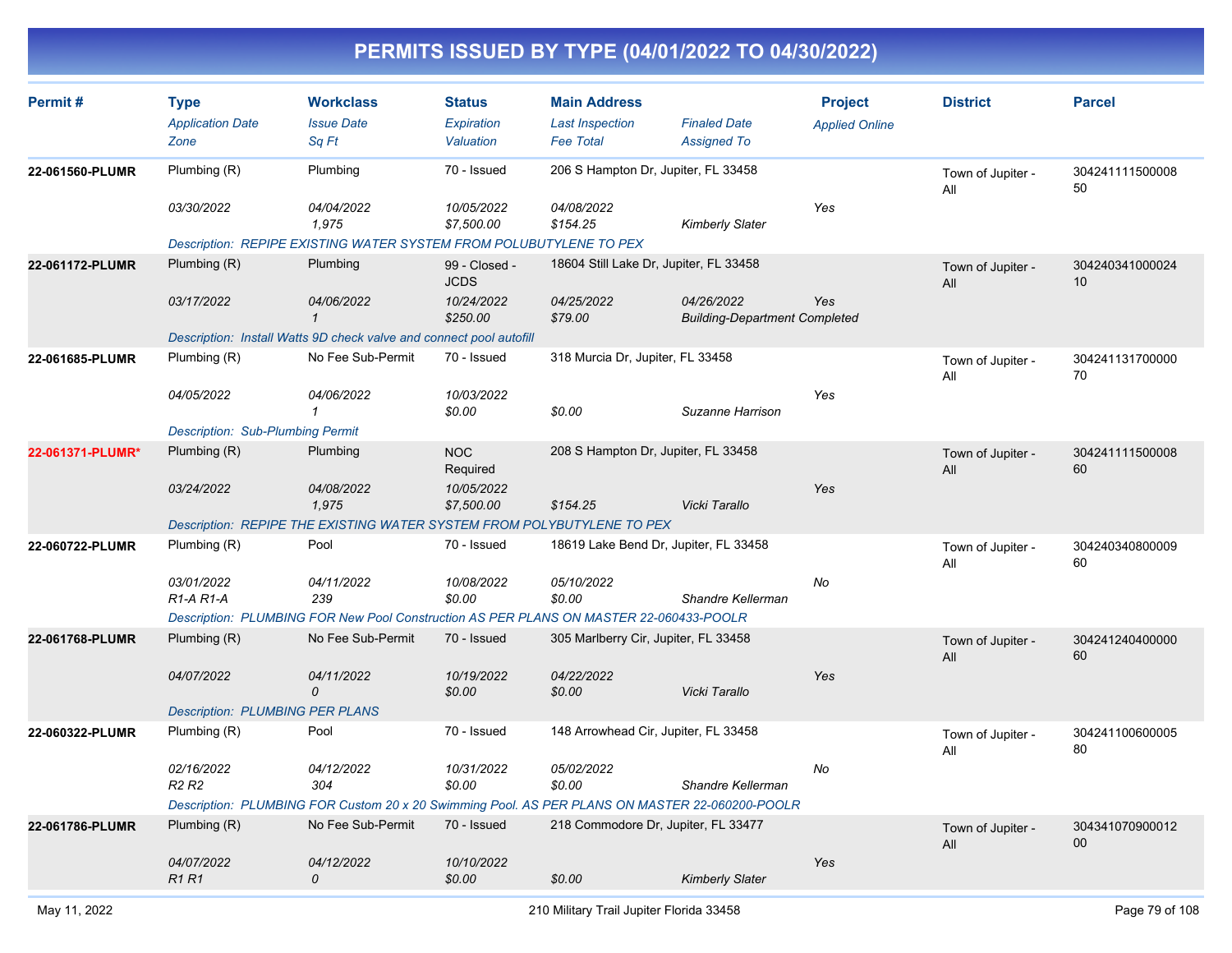|                  |                                                |                                                                                                       |                                          |                                                                   | PERMITS ISSUED BY TYPE (04/01/2022 TO 04/30/2022) |                                         |                          |                       |
|------------------|------------------------------------------------|-------------------------------------------------------------------------------------------------------|------------------------------------------|-------------------------------------------------------------------|---------------------------------------------------|-----------------------------------------|--------------------------|-----------------------|
| Permit#          | <b>Type</b><br><b>Application Date</b><br>Zone | <b>Workclass</b><br><b>Issue Date</b><br>Sq Ft                                                        | <b>Status</b><br>Expiration<br>Valuation | <b>Main Address</b><br><b>Last Inspection</b><br><b>Fee Total</b> | <b>Finaled Date</b><br><b>Assigned To</b>         | <b>Project</b><br><b>Applied Online</b> | <b>District</b>          | <b>Parcel</b>         |
|                  |                                                | Description: General plumbing for new single family residence per plans and codes                     |                                          |                                                                   |                                                   |                                         |                          |                       |
| 22-061880-PLUMR  | Plumbing (R)                                   | No Fee Sub-Permit                                                                                     | 70 - Issued                              | 208 Locha Dr, Jupiter, FL 33458                                   |                                                   |                                         | Town of Jupiter -<br>All | 304241111200004<br>11 |
|                  | 04/12/2022                                     | 04/13/2022                                                                                            | 11/07/2022<br>\$0.00                     | 05/10/2022<br>\$0.00                                              | Alicia Hertzog                                    | Yes                                     |                          |                       |
|                  |                                                | Description: Install plumbing per Master plans                                                        |                                          |                                                                   |                                                   |                                         |                          |                       |
| 22-061881-PLUMR* | Plumbing (R)                                   | No Fee Sub-Permit                                                                                     | 70 - Issued                              | 129 Sugarberry Dr, Jupiter, FL 33458                              |                                                   |                                         | Town of Jupiter -<br>All | 304241121500015<br>30 |
|                  | 04/12/2022                                     | 04/13/2022<br>2,520                                                                                   | 10/17/2022<br>\$0.00                     | 04/20/2022<br>\$0.00                                              | <b>Kimberly Slater</b>                            | Yes                                     |                          |                       |
|                  |                                                | Description: shower pans, new bath tubs, new shower valves, move existing laundry line                |                                          |                                                                   |                                                   |                                         |                          |                       |
| 22-061979-PLUMR  | Plumbing (R)                                   | No Fee Sub-Permit                                                                                     | 70 - Issued                              | 104 Victory Dr, Jupiter, FL 33477                                 |                                                   |                                         | Town of Jupiter -<br>All | 304341070900020<br>70 |
|                  | 04/14/2022<br>$R1-A R1-A$                      | 04/14/2022<br>1                                                                                       | 10/12/2022<br>\$0.00                     | 04/15/2022<br>\$0.00                                              | <b>Kimberly Slater</b>                            | Yes                                     |                          |                       |
|                  |                                                | <b>Description: New Construction Plumbing system</b>                                                  |                                          |                                                                   |                                                   |                                         |                          |                       |
| 22-061960-PLUMR* | Plumbing (R)                                   | No Fee Sub-Permit                                                                                     | 70 - Issued                              | 2628 Greenway Dr, Jupiter, FL 33458                               |                                                   |                                         | Town of Jupiter -<br>All | 304241140700035<br>20 |
|                  | 04/14/2022                                     | 04/14/2022<br>$\mathbf{\overline{1}}$                                                                 | 10/17/2022<br>\$0.00                     | 04/18/2022<br>\$0.00                                              | <b>Unassigned Unassigned</b>                      | Yes                                     |                          |                       |
|                  |                                                | Description: PLUMBING SUB PERMIT FOR 22-059612-bldr                                                   |                                          |                                                                   |                                                   |                                         |                          |                       |
| 22-061946-PLUMR* | Plumbing (R)                                   | Pool                                                                                                  | 70 - Issued                              |                                                                   | 163 Beach Summit Ct, Jupiter, FL 33477            |                                         | Town of Jupiter -<br>All | 304341160200009<br>60 |
|                  | 04/14/2022<br><b>R2 R2</b>                     | 04/15/2022<br>350                                                                                     | 10/12/2022<br>\$0.00                     | \$0.00                                                            | Shandre Kellerman                                 | No                                      |                          |                       |
|                  |                                                | Description: PLUMBING FOR NEW FIBERGLASS POOL CONSTRUCTION AS PER PLANS ON MASTER 22-059305-POOLR     |                                          |                                                                   |                                                   |                                         |                          |                       |
| 22-061679-PLUMR  | Plumbing (R)                                   | Pool                                                                                                  | 70 - Issued                              |                                                                   | 126 Shores Pointe Dr, Jupiter, FL 33458           |                                         | Town of Jupiter -<br>All | 304240341500000<br>40 |
|                  | 04/04/2022<br><b>R1 R1</b>                     | 04/15/2022<br>512                                                                                     | 10/12/2022<br>\$0.00                     | \$0.00                                                            | Shandre Kellerman                                 | No                                      |                          |                       |
|                  |                                                | Description: PLUMBING FOR Pool, paver deck, electric heat pump AS PER PLANS ON MASTER 22-061198-POOLR |                                          |                                                                   |                                                   |                                         |                          |                       |
| 22-061872-PLUMR  | Plumbing (R)                                   | Pool                                                                                                  | 70 - Issued                              |                                                                   | 2625 E Community Dr, Jupiter, FL 33458            |                                         | Town of Jupiter -<br>All | 304241140700031<br>60 |
|                  | 04/11/2022<br><b>MXD MXD</b>                   | 04/15/2022<br>463                                                                                     | 10/31/2022<br>\$0.00                     | 05/03/2022<br>\$0.00                                              | Kelly Hills                                       | No                                      |                          |                       |
|                  |                                                | Description: Pool, spa, paver deck, electric heater                                                   |                                          |                                                                   |                                                   |                                         |                          |                       |
| 22-061687-PLUMR  | Plumbing (R)                                   | Pool                                                                                                  | 70 - Issued                              | 114 Segovia Way, Jupiter, FL 33458                                |                                                   |                                         | Town of Jupiter -<br>All | 304241131700002<br>60 |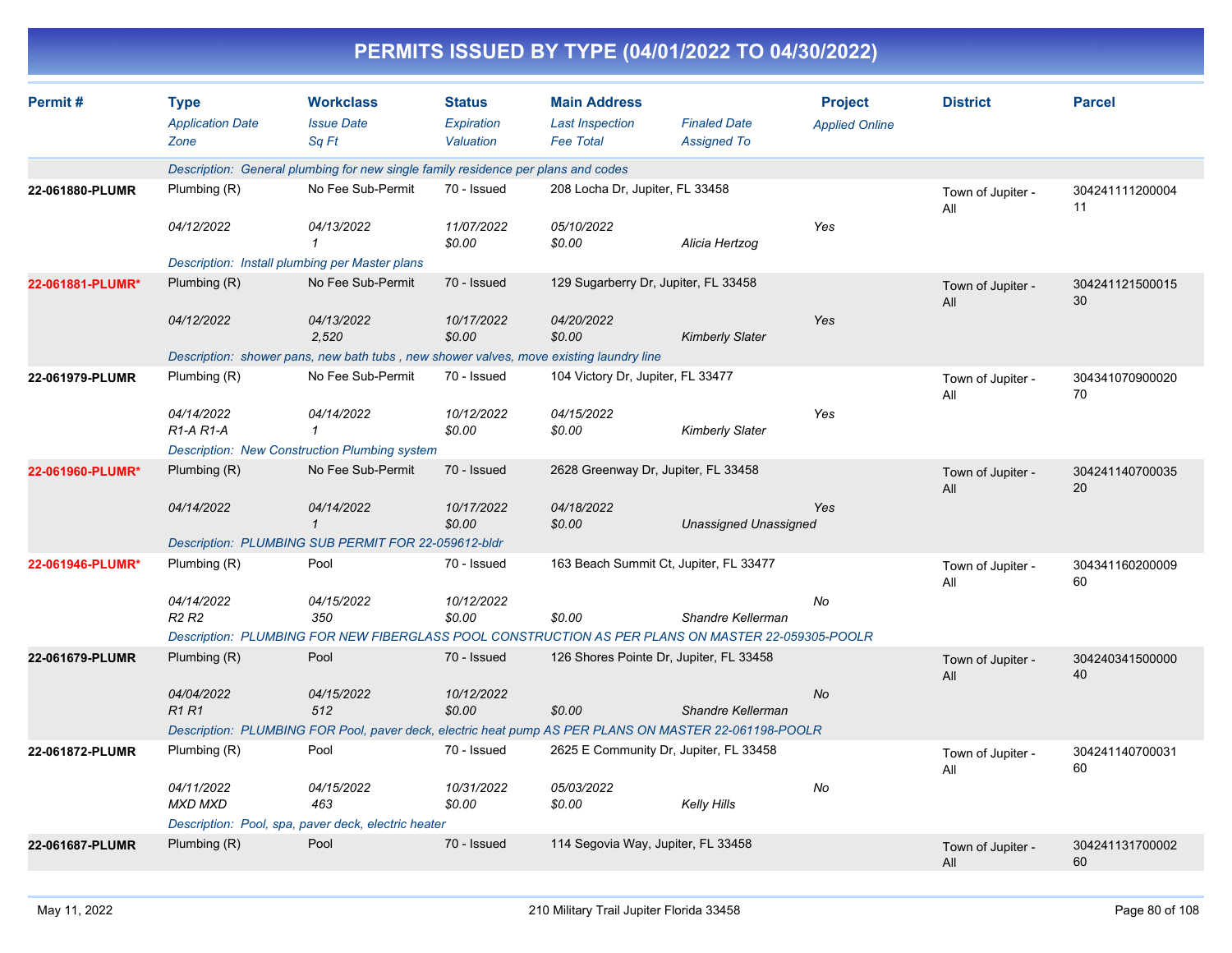|                  |                                                 |                                                                                   |                                   | PERMITS ISSUED BY TYPE (04/01/2022 TO 04/30/2022)                                                                                                                                      |                                                    |                                         |                          |                       |
|------------------|-------------------------------------------------|-----------------------------------------------------------------------------------|-----------------------------------|----------------------------------------------------------------------------------------------------------------------------------------------------------------------------------------|----------------------------------------------------|-----------------------------------------|--------------------------|-----------------------|
| Permit#          | <b>Type</b><br><b>Application Date</b><br>Zone  | <b>Workclass</b><br><b>Issue Date</b><br>Sq Ft                                    | Status<br>Expiration<br>Valuation | <b>Main Address</b><br><b>Last Inspection</b><br><b>Fee Total</b>                                                                                                                      | <b>Finaled Date</b><br><b>Assigned To</b>          | <b>Project</b><br><b>Applied Online</b> | <b>District</b>          | <b>Parcel</b>         |
|                  | 04/05/2022<br><b>MXD MXD</b>                    | 04/18/2022<br>675                                                                 | 10/31/2022<br>\$0.00              | 05/03/2022<br>\$0.00<br>Description: POOL PERIMETER PIPING FOR In Ground Gunite Pool/Spa AS PER PLANS ON MASTER 22-061308-POOLR                                                        | Shandre Kellerman                                  | No                                      |                          |                       |
| 22-060859-PLUMR  | Plumbing (R)<br>03/07/2022                      | Pool<br>04/18/2022                                                                | 70 - Issued<br>10/17/2022         | 105 Crimson Isles Dr, Jupiter, FL 33478                                                                                                                                                |                                                    | No                                      | Town of Jupiter -<br>All | 304240320600025<br>40 |
|                  | <b>R1 R1</b>                                    | 387<br>Description: POOL, SPA, DECK, HEATER AND EQUIPMENT                         | \$0.00                            | \$0.00                                                                                                                                                                                 | <b>Kelly Hills</b>                                 |                                         |                          |                       |
| 22-059806-PLUMR* | Plumbing (R)<br>01/31/2022                      | Pool<br>04/18/2022                                                                | 70 - Issued<br>10/17/2022         | 463 Rudder Cay Way, Jupiter, FL 33458                                                                                                                                                  |                                                    | No                                      | Town of Jupiter -<br>All | 304240320100016<br>50 |
|                  | <b>RR RR</b>                                    | 525                                                                               | \$0.00                            | \$0.00<br>Description: PLUMBING FOR Residential inground gunite swimming pool with spa, heater, pool and spa alarm, preexisting property fence and paver deck. Approved by hoa. AS PER | Shandre Kellerman                                  |                                         |                          |                       |
| 22-061173-PLUMR  | PLANS ON MASTER 22-059586-POOLR<br>Plumbing (R) | Plumbing                                                                          | 70 - Issued                       | 102 Wicklow Ln, Jupiter, FL 33458                                                                                                                                                      |                                                    |                                         | Town of Jupiter -<br>All | 304241132300020<br>10 |
|                  | 03/17/2022                                      | 04/19/2022<br>Description: Install Watts 9D check valve and connect pool autofill | 10/16/2022<br>\$250.00            | \$79.00                                                                                                                                                                                | Shandre Kellerman                                  | Yes                                     |                          |                       |
| 22-061182-PLUMR  | Plumbing (R)                                    | Plumbing                                                                          | 99 - Closed -<br><b>JCDS</b>      | 121 Cinder Dunes Pt, Jupiter, FL 33478                                                                                                                                                 |                                                    |                                         | Town of Jupiter -<br>All | 304240320600023<br>60 |
|                  | 03/17/2022                                      | 04/19/2022<br>1                                                                   | 10/25/2022<br>\$250.00            | 04/28/2022<br>\$79.00                                                                                                                                                                  | 04/29/2022<br><b>Building-Department Completed</b> | Yes                                     |                          |                       |
| 22-061185-PLUMR  | Plumbing (R)                                    | Description: Install Watts 9D check valve and connect pool autofill<br>Plumbing   | 70 - Issued                       | 138 Cinder Dunes Pt, Jupiter, FL 33478                                                                                                                                                 |                                                    |                                         | Town of Jupiter -<br>All | 304240320600024<br>30 |
|                  | 03/17/2022                                      | 04/19/2022                                                                        | 11/07/2022<br>\$250.00            | 05/10/2022<br>\$79.00                                                                                                                                                                  | Shandre Kellerman                                  | Yes                                     |                          |                       |
|                  |                                                 | Description: Install Watts 9D check valve and connect pool autofill               |                                   |                                                                                                                                                                                        |                                                    |                                         |                          |                       |
| 22-061178-PLUMR  | Plumbing (R)                                    | Plumbing                                                                          | 70 - Issued                       | 1166 Egret Cir S, Jupiter, FL 33458                                                                                                                                                    |                                                    |                                         | Town of Jupiter -<br>All | 304241150200021<br>10 |
|                  | 03/17/2022                                      | 04/19/2022<br>1                                                                   | 11/07/2022<br>\$250.00            | 05/10/2022<br>\$79.00                                                                                                                                                                  | Shandre Kellerman                                  | Yes                                     |                          |                       |
|                  |                                                 | Description: Install Watts 9D check valve and connect pool autofill               |                                   |                                                                                                                                                                                        |                                                    |                                         |                          |                       |
| 22-061175-PLUMR  | Plumbing (R)<br>03/17/2022                      | Plumbing<br>04/19/2022                                                            | 70 - Issued<br>10/17/2022         | 110 Galway Ln, Jupiter, FL 33458                                                                                                                                                       |                                                    | Yes                                     | Town of Jupiter -<br>All | 304241132300004<br>90 |
|                  |                                                 | 1                                                                                 | \$250.00                          | \$79.00                                                                                                                                                                                | Shandre Kellerman                                  |                                         |                          |                       |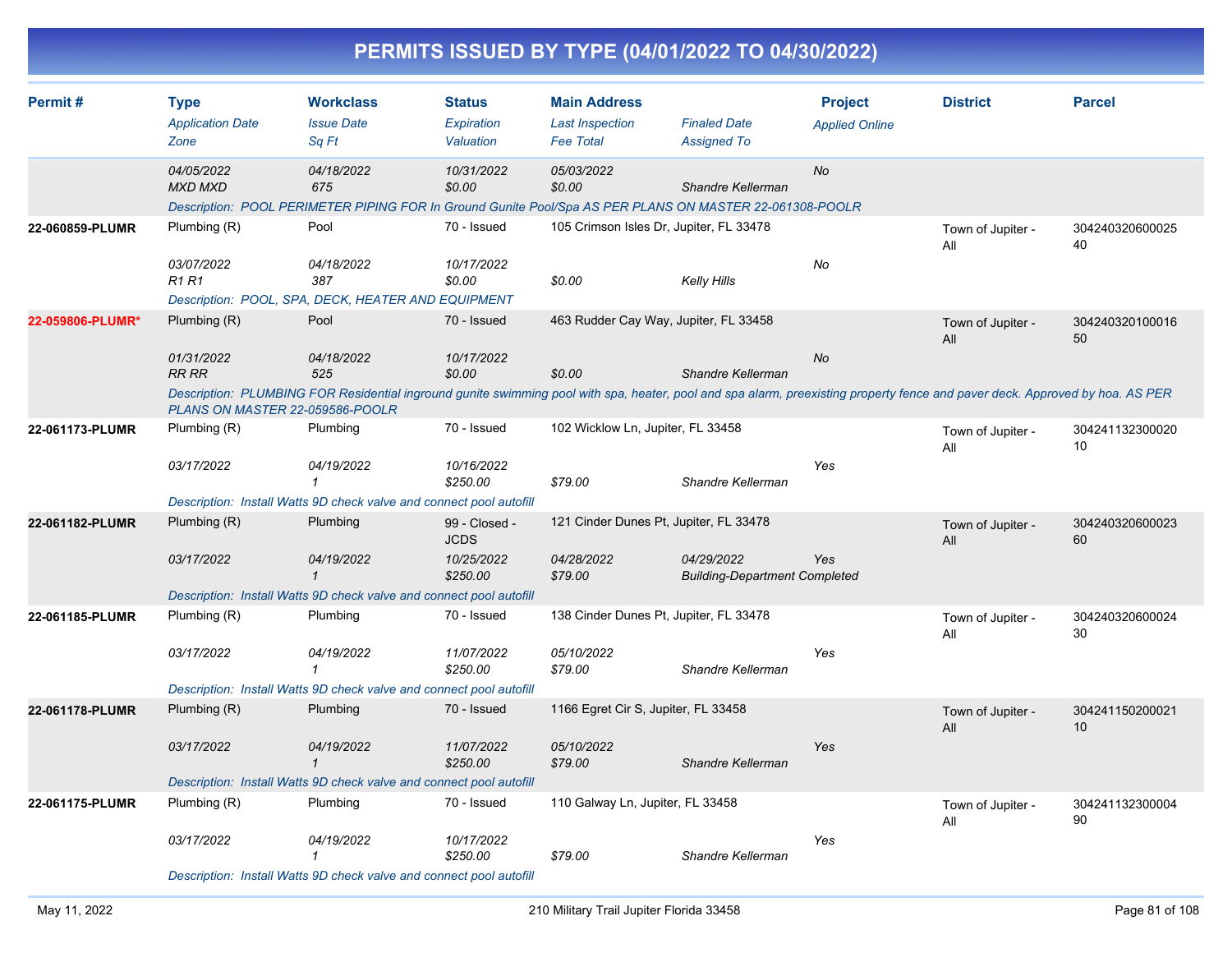| Permit#          | <b>Type</b><br><b>Application Date</b><br>Zone | <b>Workclass</b><br><b>Issue Date</b><br>Sq Ft                                                                                                  | <b>Status</b><br>Expiration<br>Valuation | <b>Main Address</b><br><b>Last Inspection</b><br><b>Fee Total</b> | <b>Finaled Date</b><br><b>Assigned To</b> | <b>Project</b><br><b>Applied Online</b> | <b>District</b>          | <b>Parcel</b>         |
|------------------|------------------------------------------------|-------------------------------------------------------------------------------------------------------------------------------------------------|------------------------------------------|-------------------------------------------------------------------|-------------------------------------------|-----------------------------------------|--------------------------|-----------------------|
| 22-061926-PLUMR  | Plumbing (R)                                   | No Fee Sub-Permit                                                                                                                               | 70 - Issued                              | 179 Sonata Dr, Jupiter, FL 33478                                  |                                           |                                         | Town of Jupiter -<br>All | 304241040100705<br>40 |
|                  | 04/13/2022                                     | 04/20/2022<br>$\mathcal I$                                                                                                                      | 10/24/2022<br>\$0.00                     | 04/26/2022<br>\$0.00                                              | Vicki Tarallo                             | Yes                                     |                          |                       |
|                  | <b>Description: PLUMBING PER PLANS</b>         |                                                                                                                                                 |                                          |                                                                   |                                           |                                         |                          |                       |
| 22-061834-PLUMR  | Plumbing (R)                                   | No Fee Sub-Permit                                                                                                                               | 70 - Issued                              |                                                                   | 704 N Hepburn Ave, Jupiter, FL 33458      |                                         | Town of Jupiter -<br>All | 304241010700101<br>70 |
|                  | 04/08/2022                                     | 04/20/2022<br>$\mathbf{1}$                                                                                                                      | 10/24/2022<br>\$0.00                     | 04/25/2022<br>\$0.00                                              | Suzanne Harrison                          | Yes                                     |                          |                       |
|                  |                                                | Description: plumbing sub for primary permit #22-059134-BLDR                                                                                    |                                          |                                                                   |                                           |                                         |                          |                       |
| 22-062059-PLUMR  | Plumbing $(R)$                                 | Plumbing                                                                                                                                        | 70 - Issued                              |                                                                   | 6158 Riverwalk Ln, 6, Jupiter, FL 33458   |                                         | Town of Jupiter -<br>All | 304241032003800<br>60 |
|                  | 04/18/2022<br><b>R3 R3</b>                     | 04/21/2022<br>1.176                                                                                                                             | 10/31/2022<br>\$11,582.00                | 05/03/2022<br>\$237.43                                            | Vicki Tarallo                             | Yes                                     |                          |                       |
|                  |                                                | Description: Repiping water distribution system (hot and cold lines only) from polybutylene to CPVC except P&T line/valve                       |                                          |                                                                   |                                           |                                         |                          |                       |
| 22-062070-PLUMR  | Plumbing (R)                                   | No Fee Sub-Permit                                                                                                                               | 70 - Issued                              | 235 Hampton PI, Jupiter, FL 33458                                 |                                           |                                         | Town of Jupiter -<br>All | 304241111500034<br>10 |
|                  | 04/18/2022                                     | 04/21/2022<br>$\mathbf{1}$                                                                                                                      | 10/24/2022<br>\$0.00                     | 04/26/2022<br>\$0.00                                              | Suzanne Harrison                          | Yes                                     |                          |                       |
|                  |                                                | Description: Relocate drain for tub to shower conversion in Master Bathroom. Installation of new valves and trim for Master Shower & Guest Tub. |                                          |                                                                   |                                           |                                         |                          |                       |
| 22-062201-PLUMR  | Plumbing $(R)$                                 | No Fee Sub-Permit                                                                                                                               | 70 - Issued                              | 208 Sonoma Isles Cir, Jupiter, FL                                 |                                           |                                         | Town of Jupiter -<br>All | 304240320200000<br>11 |
|                  | 04/22/2022                                     | 04/22/2022<br>3,848                                                                                                                             | 10/26/2022<br>\$0.00                     | 04/29/2022<br>\$0.00                                              | <b>Kimberly Slater</b>                    | No                                      |                          |                       |
|                  | Description: Sub-Plumbing                      |                                                                                                                                                 |                                          |                                                                   |                                           |                                         |                          |                       |
| 22-061512-PLUMR  | Plumbing (R)                                   | No Fee Sub-Permit                                                                                                                               | 70 - Issued                              | 127 Sand Pine Dr, Jupiter, FL 33477                               |                                           |                                         | Town of Jupiter -<br>All | 304341160200038<br>00 |
|                  | 03/29/2022                                     | 04/22/2022<br>2,528                                                                                                                             | 10/24/2022<br>\$0.00                     | 04/26/2022<br>\$0.00                                              | Shandre Kellerman                         | Yes                                     |                          |                       |
|                  |                                                | Description: Rough Plumbing & Fixture Installation as per approved plans 22-060921-BLDR                                                         |                                          |                                                                   |                                           |                                         |                          |                       |
| 22-061845-PLUMR* | Plumbing $(R)$                                 | Plumbing                                                                                                                                        | <b>NOC</b><br>Required                   | 242 Hampton PI, Jupiter, FL 33458                                 |                                           |                                         | Town of Jupiter -<br>All | 304241111500035<br>10 |
|                  | 04/08/2022                                     | 04/22/2022<br>1,975                                                                                                                             | 10/19/2022<br>\$7,500.00                 | \$154.25                                                          | Vicki Tarallo                             | Yes                                     |                          |                       |
|                  |                                                | Description: REPIPE EXISTING WATER SYSTEM FROM POLYBUTYLENE TO PEX                                                                              |                                          |                                                                   |                                           |                                         |                          |                       |
| 22-062276-PLUMR  | Plumbing (R)                                   | No Fee Sub-Permit                                                                                                                               | 70 - Issued                              |                                                                   | 2624 Greenway Dr, Jupiter, FL 33458       |                                         | Town of Jupiter -<br>All | 304241140700035<br>30 |
|                  | 04/25/2022<br>MXD MXD                          | 04/26/2022<br>0                                                                                                                                 | 10/24/2022<br>\$0.00                     | \$0.00                                                            | <b>Kelly Hills</b>                        | No                                      |                          |                       |
|                  |                                                |                                                                                                                                                 |                                          |                                                                   |                                           |                                         |                          |                       |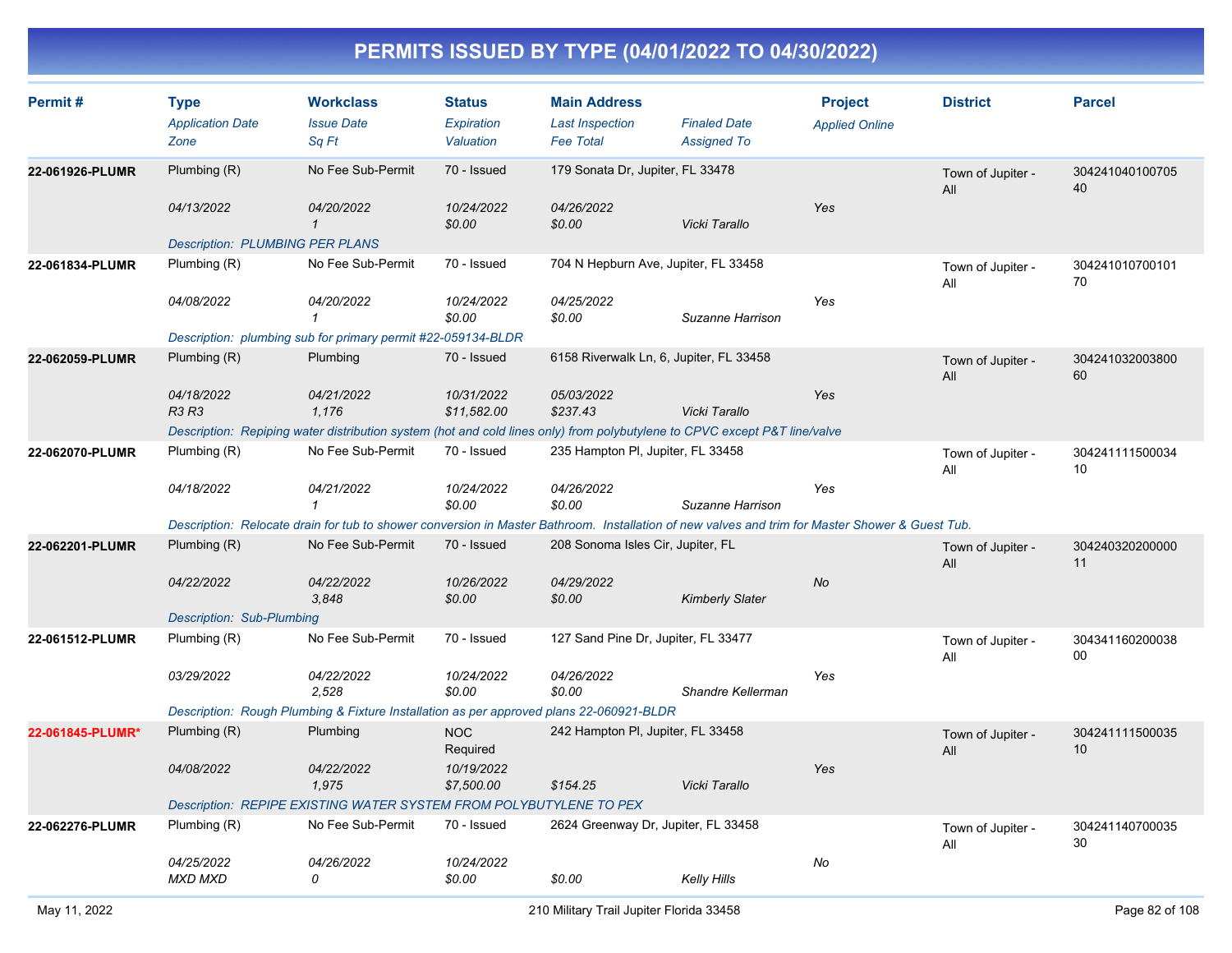| <b>PERMITS ISSUED BY TYPE (04/01/2022 TO 04/30/2022)</b> |  |
|----------------------------------------------------------|--|
|----------------------------------------------------------|--|

| Permit#<br><b>Workclass</b><br><b>Status</b><br><b>Main Address</b><br><b>Project</b><br><b>District</b><br><b>Parcel</b><br><b>Type</b><br><b>Application Date</b><br><b>Issue Date</b><br>Expiration<br><b>Finaled Date</b><br><b>Last Inspection</b><br><b>Applied Online</b><br>Sq Ft<br>Valuation<br><b>Fee Total</b><br><b>Assigned To</b><br>Zone<br><b>Description: Auto Fill Hook Up</b><br>2624 Greenway Dr, Jupiter, FL 33458<br>Pool<br>70 - Issued<br>Plumbing $(R)$<br>22-061841-PLUMR<br>304241140700035<br>Town of Jupiter -<br>30<br>All<br>04/08/2022<br>04/26/2022<br>10/24/2022<br><b>No</b><br><b>MXD MXD</b><br>\$0.00<br>\$0.00<br>687<br><b>Kelly Hills</b><br>Description: Construct new pool and spa with heat pump and gas heater (gas, electric and autofill hook up by others). No deck.<br>70 - Issued<br>174 Via Catalunha, Jupiter, FL 33458<br>Plumbing (R)<br>Plumbing<br>22-062142-PLUMR<br>304241121600029<br>Town of Jupiter -<br>40<br>All<br>04/20/2022<br>04/26/2022<br>10/24/2022<br>Yes<br>\$1,000.00<br>\$79.00<br>Vicki Tarallo<br>$\mathbf{1}$<br>Description: PLUMB SUPPLY AND SANITARY DRAIN LINES FOR TWO FUTURE SINKS AT TWO COVERED PATIO AREAS<br>Plumbing $(R)$<br>Pool<br>70 - Issued<br>22-060782-PLUMR<br>114 Quayside Dr. Jupiter, FL 33477<br>304341070900003<br>Town of Jupiter -<br>80<br>All<br>03/03/2022<br>04/27/2022<br>10/24/2022<br><b>No</b><br><b>R1R1</b><br>\$0.00<br>\$0.00<br>$\mathbf{1}$<br>Shandre Kellerman<br>Description: PLUMBING FOR Install gunite pool spa per plan with paver decking AS PER PLANS ON MASTER 22-060595-POOLR<br>22-062360-PLUMR*<br>Plumbing (R)<br>No Fee Sub-Permit<br>70 - Issued<br>6073 Winding Lake Dr, Jupiter, FL 33458<br>304240271000052<br>Town of Jupiter -<br>10<br>All<br>04/27/2022<br>04/28/2022<br>10/26/2022<br>04/29/2022<br>Yes<br>\$0.00<br>\$0.00<br>Alicia Hertzog<br>Description: Plumbing sub for primary 22-061315-BLDR<br>Pool<br>70 - Issued<br>331 Ridge Rd, Jupiter, FL 33477<br>Plumbing (R)<br>22-060853-PLUMR<br>304341160200050<br>Town of Jupiter -<br>20<br>All<br>03/07/2022<br>04/28/2022<br>10/25/2022<br><b>No</b><br>R <sub>2</sub> R <sub>2</sub><br>100<br>\$0.00<br>\$0.00<br>Suzanne Harrison<br><b>Description: Pool construction</b><br>42<br>PERMITS ISSUED FOR PLUMBING (R):<br>POOL (C)<br>3042411322<br>Pool (C)<br>In Ground Pool/Spa<br>101 Nuestra Dr, Jupiter, FL 33458<br><b>NOC</b><br>22-061091-POOLC*<br>Town of Jupiter -<br>Required<br>All<br>03/15/2022<br>04/06/2022<br>10/03/2022<br>No<br><b>MXD MXD</b><br>\$37,625.00<br>\$771.31<br>$\Omega$<br>Suzanne Harrison<br>Description: Resurface HOA community swimming pool<br>PERMITS ISSUED FOR POOL (C):<br>1<br>POOL (R) |  |  |  |  |  |
|-------------------------------------------------------------------------------------------------------------------------------------------------------------------------------------------------------------------------------------------------------------------------------------------------------------------------------------------------------------------------------------------------------------------------------------------------------------------------------------------------------------------------------------------------------------------------------------------------------------------------------------------------------------------------------------------------------------------------------------------------------------------------------------------------------------------------------------------------------------------------------------------------------------------------------------------------------------------------------------------------------------------------------------------------------------------------------------------------------------------------------------------------------------------------------------------------------------------------------------------------------------------------------------------------------------------------------------------------------------------------------------------------------------------------------------------------------------------------------------------------------------------------------------------------------------------------------------------------------------------------------------------------------------------------------------------------------------------------------------------------------------------------------------------------------------------------------------------------------------------------------------------------------------------------------------------------------------------------------------------------------------------------------------------------------------------------------------------------------------------------------------------------------------------------------------------------------------------------------------------------------------------------------------------------------------------------------------------------------------------------------------------------------------------------------------------------------------------------------------------------------------------------------------------------------------------------------------------------------------------------------------------------------------------------------------------------------------------------------------------------|--|--|--|--|--|
|                                                                                                                                                                                                                                                                                                                                                                                                                                                                                                                                                                                                                                                                                                                                                                                                                                                                                                                                                                                                                                                                                                                                                                                                                                                                                                                                                                                                                                                                                                                                                                                                                                                                                                                                                                                                                                                                                                                                                                                                                                                                                                                                                                                                                                                                                                                                                                                                                                                                                                                                                                                                                                                                                                                                                 |  |  |  |  |  |
|                                                                                                                                                                                                                                                                                                                                                                                                                                                                                                                                                                                                                                                                                                                                                                                                                                                                                                                                                                                                                                                                                                                                                                                                                                                                                                                                                                                                                                                                                                                                                                                                                                                                                                                                                                                                                                                                                                                                                                                                                                                                                                                                                                                                                                                                                                                                                                                                                                                                                                                                                                                                                                                                                                                                                 |  |  |  |  |  |
|                                                                                                                                                                                                                                                                                                                                                                                                                                                                                                                                                                                                                                                                                                                                                                                                                                                                                                                                                                                                                                                                                                                                                                                                                                                                                                                                                                                                                                                                                                                                                                                                                                                                                                                                                                                                                                                                                                                                                                                                                                                                                                                                                                                                                                                                                                                                                                                                                                                                                                                                                                                                                                                                                                                                                 |  |  |  |  |  |
|                                                                                                                                                                                                                                                                                                                                                                                                                                                                                                                                                                                                                                                                                                                                                                                                                                                                                                                                                                                                                                                                                                                                                                                                                                                                                                                                                                                                                                                                                                                                                                                                                                                                                                                                                                                                                                                                                                                                                                                                                                                                                                                                                                                                                                                                                                                                                                                                                                                                                                                                                                                                                                                                                                                                                 |  |  |  |  |  |
|                                                                                                                                                                                                                                                                                                                                                                                                                                                                                                                                                                                                                                                                                                                                                                                                                                                                                                                                                                                                                                                                                                                                                                                                                                                                                                                                                                                                                                                                                                                                                                                                                                                                                                                                                                                                                                                                                                                                                                                                                                                                                                                                                                                                                                                                                                                                                                                                                                                                                                                                                                                                                                                                                                                                                 |  |  |  |  |  |
|                                                                                                                                                                                                                                                                                                                                                                                                                                                                                                                                                                                                                                                                                                                                                                                                                                                                                                                                                                                                                                                                                                                                                                                                                                                                                                                                                                                                                                                                                                                                                                                                                                                                                                                                                                                                                                                                                                                                                                                                                                                                                                                                                                                                                                                                                                                                                                                                                                                                                                                                                                                                                                                                                                                                                 |  |  |  |  |  |
|                                                                                                                                                                                                                                                                                                                                                                                                                                                                                                                                                                                                                                                                                                                                                                                                                                                                                                                                                                                                                                                                                                                                                                                                                                                                                                                                                                                                                                                                                                                                                                                                                                                                                                                                                                                                                                                                                                                                                                                                                                                                                                                                                                                                                                                                                                                                                                                                                                                                                                                                                                                                                                                                                                                                                 |  |  |  |  |  |
|                                                                                                                                                                                                                                                                                                                                                                                                                                                                                                                                                                                                                                                                                                                                                                                                                                                                                                                                                                                                                                                                                                                                                                                                                                                                                                                                                                                                                                                                                                                                                                                                                                                                                                                                                                                                                                                                                                                                                                                                                                                                                                                                                                                                                                                                                                                                                                                                                                                                                                                                                                                                                                                                                                                                                 |  |  |  |  |  |
|                                                                                                                                                                                                                                                                                                                                                                                                                                                                                                                                                                                                                                                                                                                                                                                                                                                                                                                                                                                                                                                                                                                                                                                                                                                                                                                                                                                                                                                                                                                                                                                                                                                                                                                                                                                                                                                                                                                                                                                                                                                                                                                                                                                                                                                                                                                                                                                                                                                                                                                                                                                                                                                                                                                                                 |  |  |  |  |  |
|                                                                                                                                                                                                                                                                                                                                                                                                                                                                                                                                                                                                                                                                                                                                                                                                                                                                                                                                                                                                                                                                                                                                                                                                                                                                                                                                                                                                                                                                                                                                                                                                                                                                                                                                                                                                                                                                                                                                                                                                                                                                                                                                                                                                                                                                                                                                                                                                                                                                                                                                                                                                                                                                                                                                                 |  |  |  |  |  |
|                                                                                                                                                                                                                                                                                                                                                                                                                                                                                                                                                                                                                                                                                                                                                                                                                                                                                                                                                                                                                                                                                                                                                                                                                                                                                                                                                                                                                                                                                                                                                                                                                                                                                                                                                                                                                                                                                                                                                                                                                                                                                                                                                                                                                                                                                                                                                                                                                                                                                                                                                                                                                                                                                                                                                 |  |  |  |  |  |
|                                                                                                                                                                                                                                                                                                                                                                                                                                                                                                                                                                                                                                                                                                                                                                                                                                                                                                                                                                                                                                                                                                                                                                                                                                                                                                                                                                                                                                                                                                                                                                                                                                                                                                                                                                                                                                                                                                                                                                                                                                                                                                                                                                                                                                                                                                                                                                                                                                                                                                                                                                                                                                                                                                                                                 |  |  |  |  |  |
|                                                                                                                                                                                                                                                                                                                                                                                                                                                                                                                                                                                                                                                                                                                                                                                                                                                                                                                                                                                                                                                                                                                                                                                                                                                                                                                                                                                                                                                                                                                                                                                                                                                                                                                                                                                                                                                                                                                                                                                                                                                                                                                                                                                                                                                                                                                                                                                                                                                                                                                                                                                                                                                                                                                                                 |  |  |  |  |  |
|                                                                                                                                                                                                                                                                                                                                                                                                                                                                                                                                                                                                                                                                                                                                                                                                                                                                                                                                                                                                                                                                                                                                                                                                                                                                                                                                                                                                                                                                                                                                                                                                                                                                                                                                                                                                                                                                                                                                                                                                                                                                                                                                                                                                                                                                                                                                                                                                                                                                                                                                                                                                                                                                                                                                                 |  |  |  |  |  |
|                                                                                                                                                                                                                                                                                                                                                                                                                                                                                                                                                                                                                                                                                                                                                                                                                                                                                                                                                                                                                                                                                                                                                                                                                                                                                                                                                                                                                                                                                                                                                                                                                                                                                                                                                                                                                                                                                                                                                                                                                                                                                                                                                                                                                                                                                                                                                                                                                                                                                                                                                                                                                                                                                                                                                 |  |  |  |  |  |
|                                                                                                                                                                                                                                                                                                                                                                                                                                                                                                                                                                                                                                                                                                                                                                                                                                                                                                                                                                                                                                                                                                                                                                                                                                                                                                                                                                                                                                                                                                                                                                                                                                                                                                                                                                                                                                                                                                                                                                                                                                                                                                                                                                                                                                                                                                                                                                                                                                                                                                                                                                                                                                                                                                                                                 |  |  |  |  |  |
|                                                                                                                                                                                                                                                                                                                                                                                                                                                                                                                                                                                                                                                                                                                                                                                                                                                                                                                                                                                                                                                                                                                                                                                                                                                                                                                                                                                                                                                                                                                                                                                                                                                                                                                                                                                                                                                                                                                                                                                                                                                                                                                                                                                                                                                                                                                                                                                                                                                                                                                                                                                                                                                                                                                                                 |  |  |  |  |  |
|                                                                                                                                                                                                                                                                                                                                                                                                                                                                                                                                                                                                                                                                                                                                                                                                                                                                                                                                                                                                                                                                                                                                                                                                                                                                                                                                                                                                                                                                                                                                                                                                                                                                                                                                                                                                                                                                                                                                                                                                                                                                                                                                                                                                                                                                                                                                                                                                                                                                                                                                                                                                                                                                                                                                                 |  |  |  |  |  |
|                                                                                                                                                                                                                                                                                                                                                                                                                                                                                                                                                                                                                                                                                                                                                                                                                                                                                                                                                                                                                                                                                                                                                                                                                                                                                                                                                                                                                                                                                                                                                                                                                                                                                                                                                                                                                                                                                                                                                                                                                                                                                                                                                                                                                                                                                                                                                                                                                                                                                                                                                                                                                                                                                                                                                 |  |  |  |  |  |
|                                                                                                                                                                                                                                                                                                                                                                                                                                                                                                                                                                                                                                                                                                                                                                                                                                                                                                                                                                                                                                                                                                                                                                                                                                                                                                                                                                                                                                                                                                                                                                                                                                                                                                                                                                                                                                                                                                                                                                                                                                                                                                                                                                                                                                                                                                                                                                                                                                                                                                                                                                                                                                                                                                                                                 |  |  |  |  |  |
|                                                                                                                                                                                                                                                                                                                                                                                                                                                                                                                                                                                                                                                                                                                                                                                                                                                                                                                                                                                                                                                                                                                                                                                                                                                                                                                                                                                                                                                                                                                                                                                                                                                                                                                                                                                                                                                                                                                                                                                                                                                                                                                                                                                                                                                                                                                                                                                                                                                                                                                                                                                                                                                                                                                                                 |  |  |  |  |  |
|                                                                                                                                                                                                                                                                                                                                                                                                                                                                                                                                                                                                                                                                                                                                                                                                                                                                                                                                                                                                                                                                                                                                                                                                                                                                                                                                                                                                                                                                                                                                                                                                                                                                                                                                                                                                                                                                                                                                                                                                                                                                                                                                                                                                                                                                                                                                                                                                                                                                                                                                                                                                                                                                                                                                                 |  |  |  |  |  |
|                                                                                                                                                                                                                                                                                                                                                                                                                                                                                                                                                                                                                                                                                                                                                                                                                                                                                                                                                                                                                                                                                                                                                                                                                                                                                                                                                                                                                                                                                                                                                                                                                                                                                                                                                                                                                                                                                                                                                                                                                                                                                                                                                                                                                                                                                                                                                                                                                                                                                                                                                                                                                                                                                                                                                 |  |  |  |  |  |
|                                                                                                                                                                                                                                                                                                                                                                                                                                                                                                                                                                                                                                                                                                                                                                                                                                                                                                                                                                                                                                                                                                                                                                                                                                                                                                                                                                                                                                                                                                                                                                                                                                                                                                                                                                                                                                                                                                                                                                                                                                                                                                                                                                                                                                                                                                                                                                                                                                                                                                                                                                                                                                                                                                                                                 |  |  |  |  |  |
|                                                                                                                                                                                                                                                                                                                                                                                                                                                                                                                                                                                                                                                                                                                                                                                                                                                                                                                                                                                                                                                                                                                                                                                                                                                                                                                                                                                                                                                                                                                                                                                                                                                                                                                                                                                                                                                                                                                                                                                                                                                                                                                                                                                                                                                                                                                                                                                                                                                                                                                                                                                                                                                                                                                                                 |  |  |  |  |  |
|                                                                                                                                                                                                                                                                                                                                                                                                                                                                                                                                                                                                                                                                                                                                                                                                                                                                                                                                                                                                                                                                                                                                                                                                                                                                                                                                                                                                                                                                                                                                                                                                                                                                                                                                                                                                                                                                                                                                                                                                                                                                                                                                                                                                                                                                                                                                                                                                                                                                                                                                                                                                                                                                                                                                                 |  |  |  |  |  |
|                                                                                                                                                                                                                                                                                                                                                                                                                                                                                                                                                                                                                                                                                                                                                                                                                                                                                                                                                                                                                                                                                                                                                                                                                                                                                                                                                                                                                                                                                                                                                                                                                                                                                                                                                                                                                                                                                                                                                                                                                                                                                                                                                                                                                                                                                                                                                                                                                                                                                                                                                                                                                                                                                                                                                 |  |  |  |  |  |
|                                                                                                                                                                                                                                                                                                                                                                                                                                                                                                                                                                                                                                                                                                                                                                                                                                                                                                                                                                                                                                                                                                                                                                                                                                                                                                                                                                                                                                                                                                                                                                                                                                                                                                                                                                                                                                                                                                                                                                                                                                                                                                                                                                                                                                                                                                                                                                                                                                                                                                                                                                                                                                                                                                                                                 |  |  |  |  |  |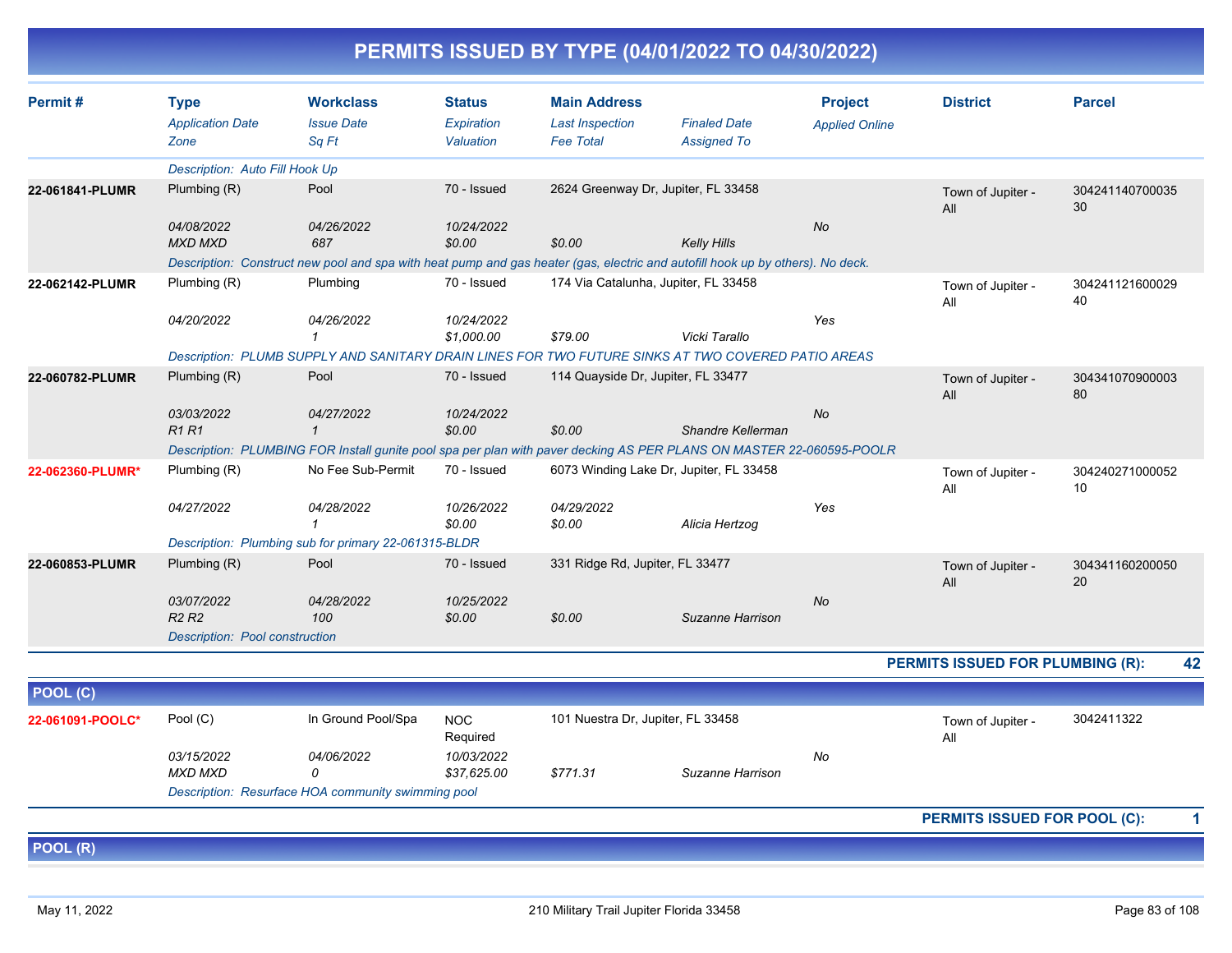| Permit#          | <b>Type</b><br><b>Application Date</b><br>Zone          | <b>Workclass</b><br><b>Issue Date</b><br>Sq Ft                                                                          | <b>Status</b><br>Expiration<br>Valuation | <b>Main Address</b><br><b>Last Inspection</b><br><b>Fee Total</b> | <b>Finaled Date</b><br><b>Assigned To</b>          | <b>Project</b><br><b>Applied Online</b> | <b>District</b>          | <b>Parcel</b>         |
|------------------|---------------------------------------------------------|-------------------------------------------------------------------------------------------------------------------------|------------------------------------------|-------------------------------------------------------------------|----------------------------------------------------|-----------------------------------------|--------------------------|-----------------------|
| 22-060433-POOLR  | Pool (R)                                                | In Ground Pool/Spa                                                                                                      | 70 - Issued                              | 18619 Lake Bend Dr, Jupiter, FL 33458                             |                                                    |                                         | Town of Jupiter -<br>All | 304240340800009<br>60 |
|                  | 02/18/2022<br><b>Description: New Pool Construction</b> | 04/11/2022<br>239                                                                                                       | 11/07/2022<br>\$57,936.00                | 05/10/2022<br>\$1,187.69                                          | Shandre Kellerman                                  | Yes                                     |                          |                       |
| 22-060200-POOLR  | Pool (R)                                                | In Ground Pool/Spa                                                                                                      | 70 - Issued                              | 148 Arrowhead Cir, Jupiter, FL 33458                              |                                                    |                                         | Town of Jupiter -<br>All | 304241100600005<br>80 |
|                  | 02/11/2022                                              | 04/12/2022<br>304                                                                                                       | 10/11/2022<br>\$55,948.00                | 04/14/2022<br>\$1,146.93                                          | Shandre Kellerman                                  | Yes                                     |                          |                       |
|                  | Description: Custom 20 x 20 Swimming Pool.              |                                                                                                                         |                                          |                                                                   |                                                    |                                         |                          |                       |
| 22-061063-POOLR  | Pool (R)                                                | In Ground Pool/Spa                                                                                                      | 99 - Closed -<br><b>JCDS</b>             | 355 Center St, Jupiter, FL 33458                                  |                                                    |                                         | Town of Jupiter -<br>All | 304240360200001<br>70 |
|                  | 03/14/2022                                              | 04/14/2022<br>$\mathbf{1}$                                                                                              | 10/19/2022<br>\$10,000.00                | 04/22/2022<br>\$205.00                                            | 04/25/2022<br><b>Building-Department Completed</b> | Yes                                     |                          |                       |
|                  |                                                         | Description: POOL ALTERATION FOR EXISTING POOL To add a sun shelf and steps to east side of pool WORK ALREADY COMPLETED |                                          |                                                                   |                                                    |                                         |                          |                       |
| 22-060993-POOLR  | Pool (R)                                                | In Ground Pool/Spa                                                                                                      | 70 - Issued                              | 2625 E Community Dr, Jupiter, FL 33458                            |                                                    |                                         | Town of Jupiter -<br>All | 304241140700031<br>60 |
|                  | 03/10/2022                                              | 04/15/2022<br>463                                                                                                       | 10/31/2022<br>\$75,825.00                | 05/03/2022<br>\$1,554.41                                          | Kelly Hills                                        | Yes                                     |                          |                       |
|                  |                                                         | Description: Pool, spa, paver deck, electric heater                                                                     |                                          |                                                                   |                                                    |                                         |                          |                       |
| 22-059305-POOLR* | Pool (R)                                                | In Ground Pool/Spa                                                                                                      | <b>NOC</b><br>Required                   | 163 Beach Summit Ct, Jupiter, FL 33477                            |                                                    |                                         | Town of Jupiter -<br>All | 304341160200009<br>60 |
|                  | 01/12/2022                                              | 04/15/2022<br>350                                                                                                       | 10/12/2022<br>\$61,700.00                | \$1,264.85                                                        | Shandre Kellerman                                  | Yes                                     |                          |                       |
|                  |                                                         | Description: NEW FIBERGLASS POOL CONSTRUCTION                                                                           |                                          |                                                                   |                                                    |                                         |                          |                       |
| 22-061198-POOLR  | Pool (R)                                                | In Ground Pool/Spa                                                                                                      | 70 - Issued                              | 126 Shores Pointe Dr, Jupiter, FL 33458                           |                                                    |                                         | Town of Jupiter -<br>All | 304240341500000<br>40 |
|                  | 03/17/2022                                              | 04/15/2022<br>512                                                                                                       | 10/12/2022<br>\$75,500.00                | \$1,547.75                                                        | Shandre Kellerman                                  | Yes                                     |                          |                       |
|                  |                                                         | Description: Pool, paver deck, electric heat pump                                                                       |                                          |                                                                   |                                                    |                                         |                          |                       |
| 22-061308-POOLR  | Pool (R)                                                | In Ground Pool/Spa                                                                                                      | 70 - Issued                              | 114 Segovia Way, Jupiter, FL 33458                                |                                                    |                                         | Town of Jupiter -<br>All | 304241131700002<br>60 |
|                  | 03/22/2022                                              | 04/18/2022<br>675                                                                                                       | 10/31/2022<br>\$131,000.00               | 05/03/2022<br>\$2,685.50                                          | Shandre Kellerman                                  | Yes                                     |                          |                       |
|                  | Description: In Ground Gunite Pool/Spa                  |                                                                                                                         |                                          |                                                                   |                                                    |                                         |                          |                       |
| 22-060811-POOLR  | Pool (R)                                                | In Ground Pool/Spa                                                                                                      | 70 - Issued                              | 105 Crimson Isles Dr, Jupiter, FL 33478                           |                                                    |                                         | Town of Jupiter -<br>All | 304240320600025<br>40 |
|                  | 03/04/2022                                              | 04/18/2022<br>387                                                                                                       | 10/17/2022<br>\$48,000.00                | \$984.00                                                          | Kelly Hills                                        | Yes                                     |                          |                       |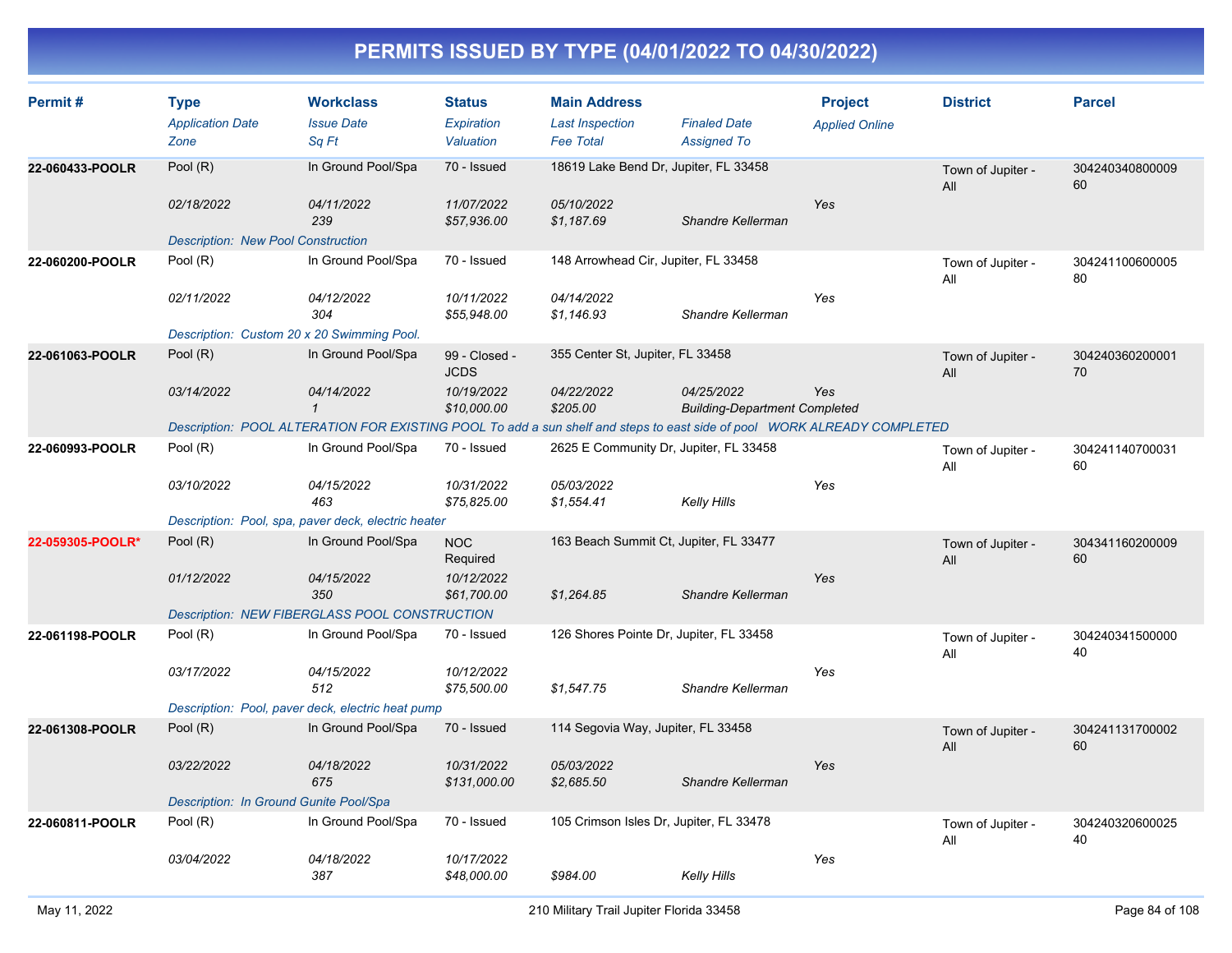|                  |                                |                                                                                                                                                          |                              |                                        | PERMITS ISSUED BY TYPE (04/01/2022 TO 04/30/2022)  |                       |                                     |                       |
|------------------|--------------------------------|----------------------------------------------------------------------------------------------------------------------------------------------------------|------------------------------|----------------------------------------|----------------------------------------------------|-----------------------|-------------------------------------|-----------------------|
| Permit#          | <b>Type</b>                    | <b>Workclass</b>                                                                                                                                         | <b>Status</b>                | <b>Main Address</b>                    |                                                    | <b>Project</b>        | <b>District</b>                     | <b>Parcel</b>         |
|                  | <b>Application Date</b>        | <b>Issue Date</b>                                                                                                                                        | Expiration                   | <b>Last Inspection</b>                 | <b>Finaled Date</b>                                | <b>Applied Online</b> |                                     |                       |
|                  | Zone                           | Sq Ft                                                                                                                                                    | Valuation                    | <b>Fee Total</b>                       | <b>Assigned To</b>                                 |                       |                                     |                       |
|                  |                                | Description: POOL, SPA, DECK, HEATER AND EQUIPMENT                                                                                                       |                              |                                        |                                                    |                       |                                     |                       |
| 22-059586-POOLR* | Pool $(R)$                     | In Ground Pool/Spa                                                                                                                                       | <b>NOC</b><br>Required       |                                        | 463 Rudder Cay Way, Jupiter, FL 33458              |                       | Town of Jupiter -<br>All            | 304240320100016<br>50 |
|                  | 01/21/2022                     | 04/18/2022<br>525                                                                                                                                        | 10/17/2022<br>\$140,000.00   | \$2.870.00                             | Shandre Kellerman                                  | Yes                   |                                     |                       |
|                  |                                | Description: Residential inground gunite swimming pool with spa, heater, pool and spa alarm, preexisting property fence and paver deck. Approved by hoa. |                              |                                        |                                                    |                       |                                     |                       |
| 22-061252-POOLR  | Pool (R)                       | In Ground Pool/Spa                                                                                                                                       | 70 - Issued                  | 118 Blanca Isles Ln, Jupiter, FL 33478 |                                                    |                       | Town of Jupiter -<br>All            | 304240320500008<br>20 |
|                  | 03/21/2022<br><b>R1 R1</b>     | 04/21/2022                                                                                                                                               | 10/31/2022<br>\$106,900.00   | 05/04/2022<br>\$2,191.45               | Shandre Kellerman                                  | Yes                   |                                     |                       |
|                  |                                | Description: Pool, spa, paver deck, gas heater                                                                                                           |                              |                                        |                                                    |                       |                                     |                       |
| 22-061674-POOLR  | Pool $(R)$                     | In Ground Pool/Spa                                                                                                                                       | 70 - Issued                  | 2624 Greenway Dr, Jupiter, FL 33458    |                                                    |                       | Town of Jupiter -<br>All            | 304241140700035<br>30 |
|                  | 04/04/2022                     | 04/26/2022<br>687                                                                                                                                        | 10/24/2022<br>\$93,160.00    | \$1,909.78                             | <b>Kelly Hills</b>                                 | Yes                   |                                     |                       |
|                  |                                | Description: Construct new pool and spa with heat pump and gas heater (gas, electric and autofill hook up by others). No deck.                           |                              |                                        |                                                    |                       |                                     |                       |
| 22-060595-POOLR  | Pool $(R)$                     | In Ground Pool/Spa                                                                                                                                       | 70 - Issued                  | 114 Quayside Dr, Jupiter, FL 33477     |                                                    |                       | Town of Jupiter -<br>All            | 304341070900003<br>80 |
|                  | 02/24/2022<br><b>R1 R1</b>     | 04/27/2022                                                                                                                                               | 10/24/2022<br>\$170,000.00   | \$3,485.00                             | Shandre Kellerman                                  | Yes                   |                                     |                       |
|                  |                                | Description: Install gunite pool spa per plan with paver decking                                                                                         |                              |                                        |                                                    |                       |                                     |                       |
| 22-060779-POOLR  | Pool $(R)$                     | In Ground Pool/Spa                                                                                                                                       | 70 - Issued                  | 331 Ridge Rd, Jupiter, FL 33477        |                                                    |                       | Town of Jupiter -<br>All            | 304341160200050<br>20 |
|                  | 03/03/2022                     | 04/28/2022<br>100                                                                                                                                        | 10/25/2022<br>\$40,925.00    | \$838.96                               | Suzanne Harrison                                   | Yes                   |                                     |                       |
|                  | Description: Pool construction |                                                                                                                                                          |                              |                                        |                                                    |                       |                                     |                       |
|                  |                                |                                                                                                                                                          |                              |                                        |                                                    |                       | <b>PERMITS ISSUED FOR POOL (R):</b> | 13                    |
| ROOF (C)         |                                |                                                                                                                                                          |                              |                                        |                                                    |                       |                                     |                       |
| 22-061218-ROOF-C | Roof (C)                       | Roof - Commercial<br>- Re-Roof                                                                                                                           | 70 - Issued                  |                                        | 216 Quarry Knoll Way, Jupiter, FL 33458            |                       | Town of Jupiter -<br>All            | 304241241900003<br>40 |
|                  | 03/18/2022<br><b>MXD MXD</b>   | 04/04/2022<br>4,788                                                                                                                                      | 10/10/2022<br>\$63,824.00    | 04/13/2022<br>\$1,308.39               | <b>Kelly Hills</b>                                 | Yes                   |                                     |                       |
|                  |                                | Description: Re Roof Like for Like BLDG 5 216-232                                                                                                        |                              |                                        |                                                    |                       |                                     |                       |
| 22-061230-ROOF-C | Root(C)                        | Roof - Commercial<br>- Re-Roof                                                                                                                           | 99 - Closed -<br><b>JCDS</b> | 151 Greenwich Cir, Jupiter, FL 33458   |                                                    |                       | Town of Jupiter -<br>All            | 304241241900005<br>90 |
|                  | 03/18/2022<br><b>MXD MXD</b>   | 04/04/2022<br>4,467                                                                                                                                      | 11/07/2022<br>\$60,084.00    | 05/09/2022<br>\$1,231.73               | 05/10/2022<br><b>Building-Department Completed</b> | Yes                   |                                     |                       |
|                  |                                |                                                                                                                                                          |                              |                                        |                                                    |                       |                                     |                       |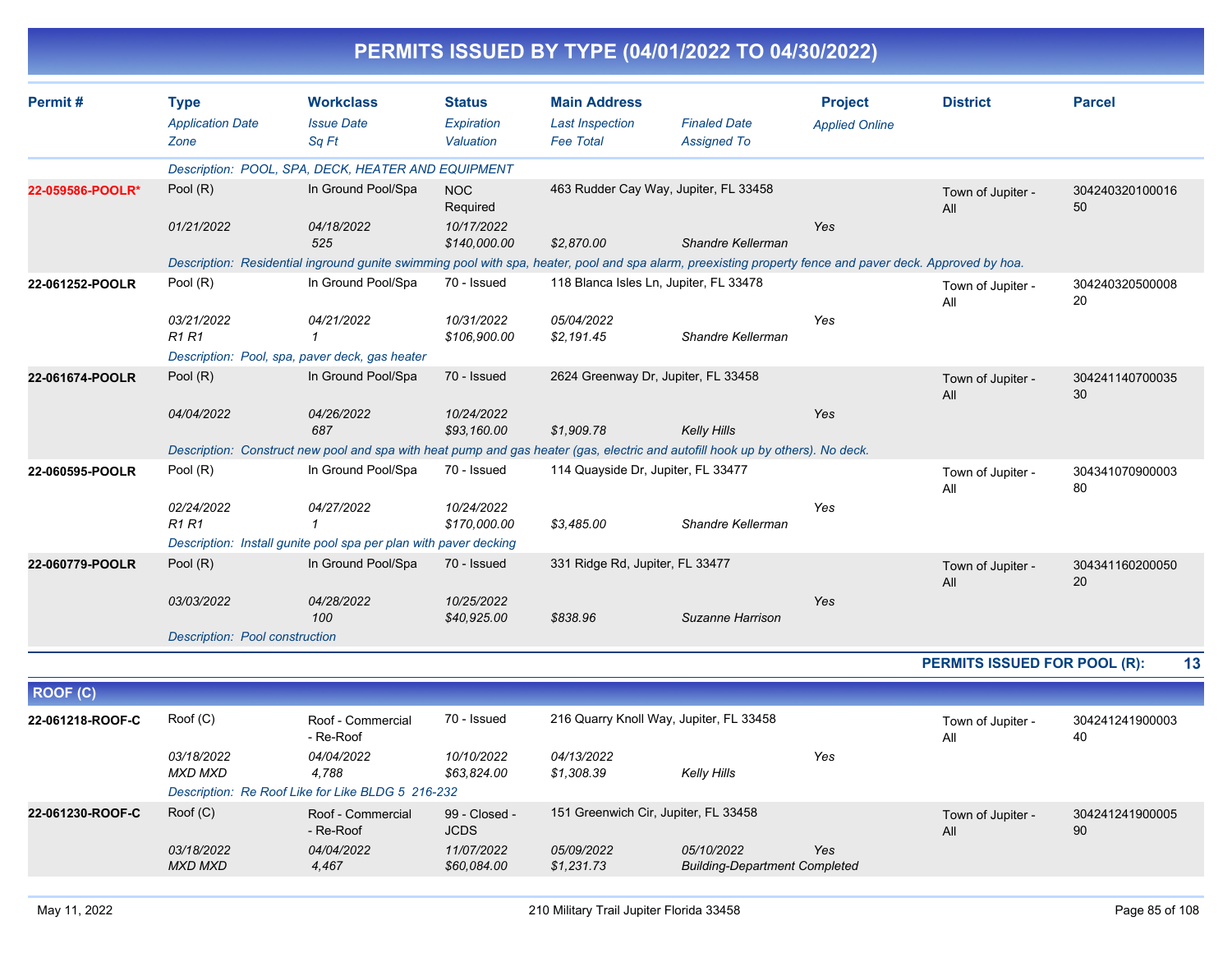| PERMITS ISSUED BY TYPE (04/01/2022 TO 04/30/2022) |                                                |                                                   |                                          |                                                                   |                                                    |                                         |                          |                           |
|---------------------------------------------------|------------------------------------------------|---------------------------------------------------|------------------------------------------|-------------------------------------------------------------------|----------------------------------------------------|-----------------------------------------|--------------------------|---------------------------|
| Permit#                                           | <b>Type</b><br><b>Application Date</b><br>Zone | <b>Workclass</b><br><b>Issue Date</b><br>Sq Ft    | <b>Status</b><br>Expiration<br>Valuation | <b>Main Address</b><br><b>Last Inspection</b><br><b>Fee Total</b> | <b>Finaled Date</b><br><b>Assigned To</b>          | <b>Project</b><br><b>Applied Online</b> | <b>District</b>          | <b>Parcel</b>             |
|                                                   | Description: Re Roof BLDG 13 151-167           |                                                   |                                          |                                                                   |                                                    |                                         |                          |                           |
| 22-061222-ROOF-C                                  | Root(C)                                        | Roof - Commercial<br>- Re-Roof                    | 99 - Closed -<br><b>JCDS</b>             | 168 Cat Rock Ln, Jupiter, FL 33458                                |                                                    |                                         | Town of Jupiter -<br>All | 304241241900002<br>70     |
|                                                   | 03/18/2022<br><b>MXD MXD</b>                   | 04/04/2022<br>2,769                               | 10/24/2022<br>\$35,484.00                | 04/27/2022<br>\$727.43                                            | 04/28/2022<br><b>Building-Department Completed</b> | Yes                                     |                          |                           |
|                                                   | Description: Re Roof BLDG 8 168-176            |                                                   |                                          |                                                                   |                                                    |                                         |                          |                           |
| 22-061219-ROOF-C                                  | Root(C)                                        | Roof - Commercial<br>- Re-Roof                    | 99 - Closed -<br><b>JCDS</b>             | 120 Cat Rock Ln, Jupiter, FL 33458                                |                                                    |                                         | Town of Jupiter -<br>All | 304241241900001<br>60     |
|                                                   | 03/18/2022<br><b>MXD MXD</b>                   | 04/04/2022<br>2,769                               | 11/07/2022<br>\$35,484.00                | 05/09/2022<br>\$727.43                                            | 05/10/2022<br><b>Building-Department Completed</b> | Yes                                     |                          |                           |
|                                                   |                                                | Description: Re Roof Like for Like BLDG 6 120-128 |                                          |                                                                   |                                                    |                                         |                          |                           |
| 22-061229-ROOF-C                                  | Root(C)                                        | Roof - Commercial<br>- Re-Roof                    | 99 - Closed -<br><b>JCDS</b>             | 131 Greenwich Cir, Jupiter, FL 33458                              |                                                    |                                         | Town of Jupiter -<br>All | 304241241900006<br>40     |
|                                                   | 03/18/2022<br><b>MXD MXD</b>                   | 04/04/2022<br>4,423                               | 10/24/2022<br>\$60,084.00                | 04/27/2022<br>\$1,231.73                                          | 04/28/2022<br><b>Building-Department Completed</b> | Yes                                     |                          |                           |
|                                                   |                                                | Description: Re Roof BLDG 12 131-147              |                                          |                                                                   |                                                    |                                         |                          |                           |
| 22-061231-ROOF-C                                  | Root(C)                                        | Roof - Commercial<br>- Re-Roof                    | 70 - Issued                              |                                                                   | 290 Quarry Knoll Way, Jupiter, FL 33458            |                                         | Town of Jupiter -<br>All | 304241241900009<br>70     |
|                                                   | 03/18/2022<br><b>MXD MXD</b>                   | 04/04/2022<br>4,810                               | 10/17/2022<br>\$63,824.00                | 04/19/2022<br>\$1,308.39                                          | <b>Kelly Hills</b>                                 | Yes                                     |                          |                           |
|                                                   | Description: Re Roof BLDG 14 290-306           |                                                   |                                          |                                                                   |                                                    |                                         |                          |                           |
| 22-061220-ROOF-C                                  | Root(C)                                        | Roof - Commercial<br>- Re-Roof                    | 99 - Closed -<br><b>JCDS</b>             | 134 Cat Rock Ln, Jupiter, FL 33458                                |                                                    |                                         | Town of Jupiter -<br>All | 304241241900001<br>90     |
|                                                   | 03/18/2022<br><b>MXD MXD</b>                   | 04/04/2022<br>6,970                               | 11/07/2022<br>\$37,600.00                | 05/09/2022<br>\$770.80                                            | 05/10/2022<br><b>Building-Department Completed</b> | Yes                                     |                          |                           |
|                                                   |                                                | Description: Re Roof Like for Like BLDG 7 134-162 |                                          |                                                                   |                                                    |                                         |                          |                           |
| 22-061217-ROOF-C                                  | Root(C)                                        | Roof - Commercial<br>- Re-Roof                    | 70 - Issued                              |                                                                   | 190 Quarry Knoll Way, Jupiter, FL 33458            |                                         | Town of Jupiter -<br>All | 304241241900003<br>90     |
|                                                   | 03/18/2022<br><b>MXD MXD</b>                   | 04/04/2022<br>5,861                               | 10/10/2022<br>\$76,744.00                | 04/13/2022<br>\$1,573.25                                          | <b>Kelly Hills</b>                                 | Yes                                     |                          |                           |
|                                                   |                                                | Description: Re-Roof Like for Like BLDG 4 190-210 |                                          |                                                                   |                                                    |                                         |                          |                           |
| 22-061227-ROOF-C                                  | Roof (C)                                       | Roof - Commercial<br>- Re-Roof                    | 99 - Closed -<br><b>JCDS</b>             | 111 Greenwich Cir, Jupiter, FL 33458                              |                                                    |                                         | Town of Jupiter -<br>ail | 304241241900005<br>40     |
|                                                   | 03/18/2022<br>R <sub>2</sub> R <sub>2</sub>    | 04/04/2022<br>4,445                               | 11/07/2022<br>\$60,084.00                | 05/09/2022<br>\$1,231.73                                          | 05/10/2022<br><b>Building-Department Completed</b> | Yes                                     |                          |                           |
|                                                   |                                                | Description: Re Roof- 111, 115, 119, 123, 127     |                                          |                                                                   |                                                    |                                         |                          |                           |
| 22-061234-ROOF-C                                  | Root(C)                                        | Roof - Commercial<br>- Re-Roof                    | 99 - Closed -<br>JCDS                    | 152 Greenwich Cir, Jupiter, FL 33458                              |                                                    |                                         | Town of Jupiter -<br>All | 304241241900007<br>$00\,$ |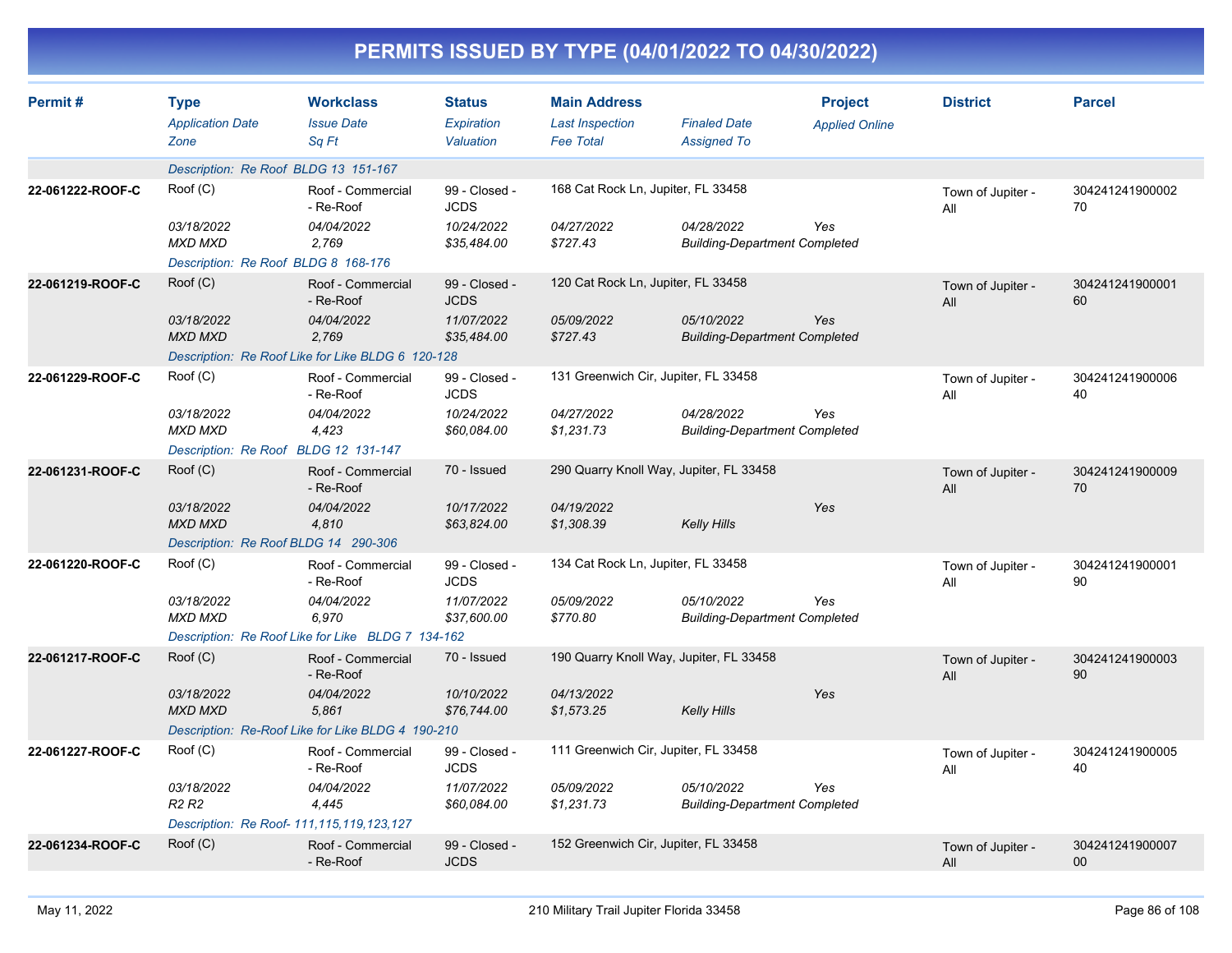| Permit#          | <b>Type</b><br><b>Application Date</b><br>Zone                                          | <b>Workclass</b><br><b>Issue Date</b><br>Sq Ft                        | <b>Status</b><br><b>Expiration</b><br>Valuation | <b>Main Address</b><br><b>Last Inspection</b><br><b>Fee Total</b> | <b>Finaled Date</b><br><b>Assigned To</b>          | <b>Project</b><br><b>Applied Online</b> | <b>District</b>          | <b>Parcel</b>         |
|------------------|-----------------------------------------------------------------------------------------|-----------------------------------------------------------------------|-------------------------------------------------|-------------------------------------------------------------------|----------------------------------------------------|-----------------------------------------|--------------------------|-----------------------|
|                  | 03/18/2022<br>R <sub>2</sub> R <sub>2</sub><br>Description: Re Roof-152, 156, 160, 164  | 04/04/2022<br>3,673                                                   | 11/07/2022<br>\$48,404.00                       | 05/09/2022<br>\$992.28                                            | 05/10/2022<br><b>Building-Department Completed</b> | Yes                                     |                          |                       |
| 22-061233-ROOF-C | Root(C)<br>03/18/2022<br><b>MXD MXD</b>                                                 | Roof - Commercial<br>- Re-Roof<br>04/04/2022<br>5,905                 | 70 - Issued<br>10/17/2022<br>\$76,744.00        | 401 Schoolhouse Rd, Jupiter, FL 33458<br>04/20/2022<br>\$1,573.25 | Suzanne Harrison                                   | Yes                                     | Town of Jupiter -<br>All | 304241241900009<br>20 |
|                  | Description: Re Roof-401,405,409,413,417,421                                            |                                                                       |                                                 |                                                                   |                                                    |                                         |                          |                       |
| 22-061237-ROOF-C | Root(C)                                                                                 | Roof - Commercial<br>- Re-Roof                                        | 70 - Issued                                     | 451 Schoolhouse Rd, Jupiter, FL 33458                             |                                                    |                                         | Town of Jupiter -<br>All | 304241241900008<br>20 |
|                  | 03/18/2022<br><b>MXD MXD</b>                                                            | 04/04/2022<br>4,810                                                   | 10/18/2022<br>\$63,824.00                       | 04/21/2022<br>\$1,308.39                                          | 03/23/2022<br>Suzanne Harrison                     | Yes                                     |                          |                       |
|                  | Description: Re Roof -451,455,459,463,467                                               |                                                                       |                                                 |                                                                   |                                                    |                                         |                          |                       |
| 22-061223-ROOF-C | Root(C)                                                                                 | Roof - Commercial<br>- Re-Roof                                        | 70 - Issued                                     | 250 Quarry Knoll Way, Jupiter, FL 33458                           |                                                    |                                         | Town of Jupiter -<br>All | 304241241900004<br>90 |
|                  | 03/18/2022<br>MXD MXD                                                                   | 04/04/2022<br>4,810<br>Description: RE-ROOF - 250, 254, 258, 262, 266 | 10/10/2022<br>\$63,824.00                       | 04/12/2022<br>\$1,308.39                                          | Suzanne Harrison                                   | Yes                                     |                          |                       |
| 22-061238-ROOF-C | Root(C)                                                                                 | Roof - Commercial<br>- Re-Roof                                        | 99 - Closed -<br><b>JCDS</b>                    | 145 Greenwich Cir, Jupiter, FL 33458                              |                                                    |                                         | Town of Jupiter -<br>All | 304241241900300<br>10 |
|                  | 03/18/2022<br><b>MXD MXD</b>                                                            | 04/04/2022<br>2,528                                                   | 10/24/2022<br>\$31,800.00                       | 04/27/2022<br>\$651.90                                            | 04/28/2022<br><b>Building-Department Completed</b> | Yes                                     |                          |                       |
|                  | Description: Re Roof - Club House Roof                                                  |                                                                       |                                                 |                                                                   |                                                    |                                         |                          |                       |
| 22-061235-ROOF-C | Root(C)                                                                                 | Roof - Commercial<br>- Re-Roof                                        | 70 - Issued                                     | 431 Schoolhouse Rd, Jupiter, FL 33458                             |                                                    |                                         | Town of Jupiter -<br>All | 304241241900008<br>60 |
|                  | 03/18/2022<br>MXD MXD<br>Description: Re Roof- 431, 435, 439, 443                       | 04/04/2022<br>3,990                                                   | 10/17/2022<br>\$50,304.00                       | 04/20/2022<br>\$1,031.23                                          | Suzanne Harrison                                   | Yes                                     |                          |                       |
| 22-061236-ROOF-C | Root(C)                                                                                 | Roof - Commercial<br>- Re-Roof                                        | 99 - Closed -<br><b>JCDS</b>                    | 170 Greentree Cir, Jupiter, FL 33458                              |                                                    |                                         | Town of Jupiter -<br>All | 304241101300051<br>50 |
|                  | 03/18/2022<br>R <sub>2</sub> R <sub>2</sub><br>Description: Re Roof- 170, 174, 178, 182 | 04/04/2022<br>3,672                                                   | 11/07/2022<br>\$48,404.00                       | 05/09/2022<br>\$992.28                                            | 05/10/2022<br><b>Building-Department Completed</b> | Yes                                     |                          |                       |
| 22-061226-ROOF-C | Roof (C)                                                                                | Roof - Commercial<br>- Re-Roof                                        | 70 - Issued                                     | 272 Quarry Knoll Way, Jupiter, FL 33458                           |                                                    |                                         | Town of Jupiter -<br>All | 304241241900004<br>40 |
|                  | 03/18/2022<br><b>MXD MXD</b>                                                            | 04/04/2022<br>3.990                                                   | 10/17/2022<br>\$50,304.00                       | 04/18/2022<br>\$1.031.23                                          | Suzanne Harrison                                   | Yes                                     |                          |                       |
|                  | Description: Re Roof - Units 272, 276, 280, 284                                         |                                                                       |                                                 |                                                                   |                                                    |                                         |                          |                       |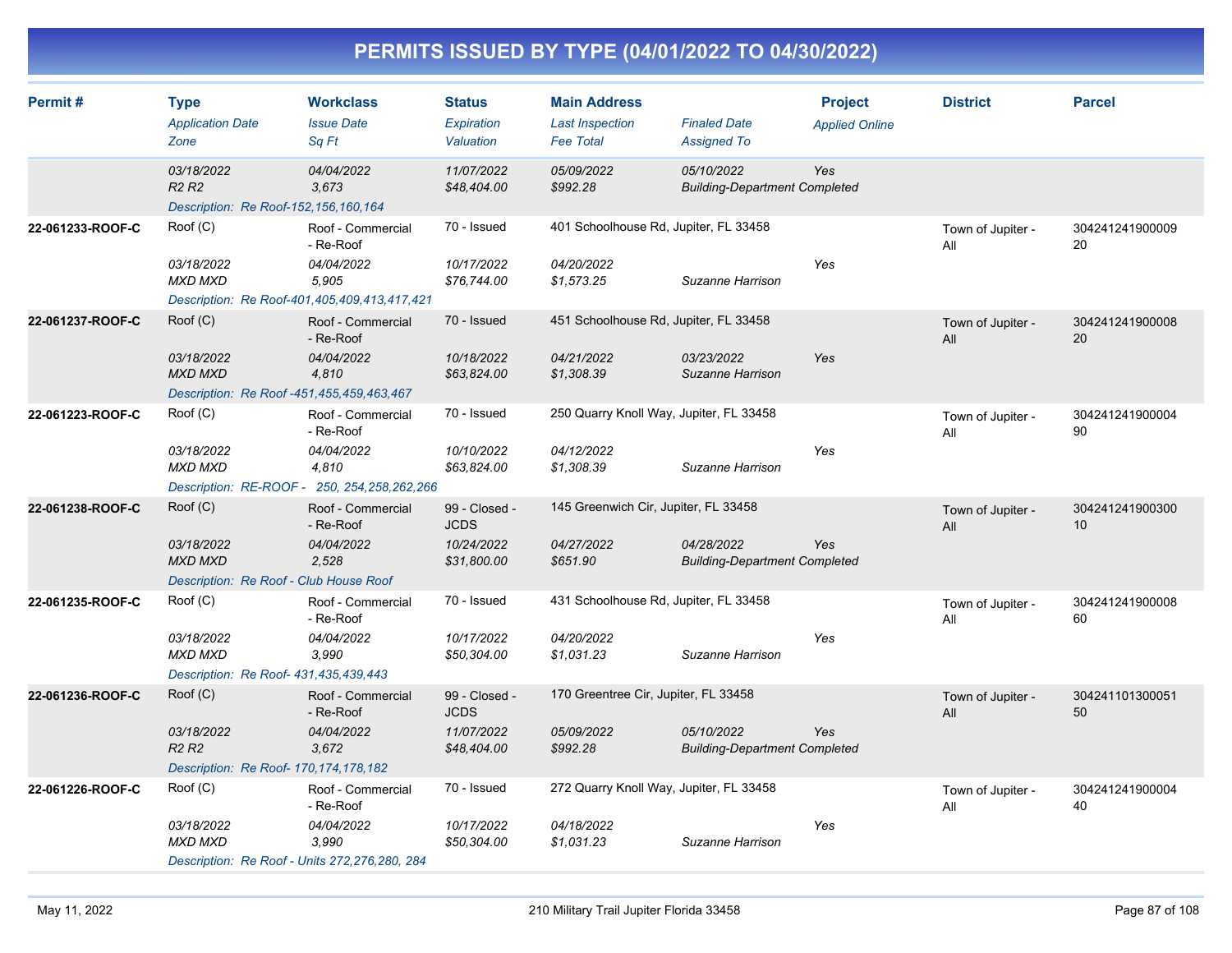| Permit#          | <b>Type</b><br><b>Application Date</b><br>Zone                                 | <b>Workclass</b><br><b>Issue Date</b><br>Sq Ft                                           | <b>Status</b><br>Expiration<br>Valuation | <b>Main Address</b><br><b>Last Inspection</b><br><b>Fee Total</b> | <b>Finaled Date</b><br><b>Assigned To</b>          | <b>Project</b><br><b>Applied Online</b> | <b>District</b>          | <b>Parcel</b>             |
|------------------|--------------------------------------------------------------------------------|------------------------------------------------------------------------------------------|------------------------------------------|-------------------------------------------------------------------|----------------------------------------------------|-----------------------------------------|--------------------------|---------------------------|
| 22-061232-ROOF-C | Root(C)                                                                        | Roof - Commercial<br>- Re-Roof                                                           | 99 - Closed -<br><b>JCDS</b>             | 132 Greenwich Cir, Jupiter, FL 33458                              |                                                    |                                         | Town of Jupiter -<br>All | 304241241900006<br>50     |
|                  | 03/18/2022<br><b>MXD MXD</b><br>Description: Re Roof - 132, 136, 140, 144, 148 | 04/04/2022<br>4,445                                                                      | 11/07/2022<br>\$63,824.00                | 05/09/2022<br>\$1,308.39                                          | 05/10/2022<br><b>Building-Department Completed</b> | Yes                                     |                          |                           |
| 22-061772-ROOF-C | Root(C)                                                                        | Roof - Commercial<br>- Re-Roof                                                           | 70 - Issued                              | 5500 Military Trl, Jupiter, FL 33458                              |                                                    |                                         | Town of Jupiter -<br>All | 304241240300000<br>70     |
|                  | 04/07/2022<br><b>MXD MXD</b>                                                   | 04/14/2022<br>23.817                                                                     | 10/11/2022<br>\$372,395.00               | \$7,634.10                                                        | <b>Kellie Doherty</b>                              | Yes                                     |                          |                           |
|                  |                                                                                | Description: Remove existing roof & replace with Soprema Modified Bitumen Re-roof system |                                          |                                                                   |                                                    |                                         |                          |                           |
| 22-061769-ROOF-C | Root(C)                                                                        | Roof - Commercial<br>- Re-Roof                                                           | 70 - Issued                              | 5440 Military Trl, Jupiter, FL 33458                              |                                                    |                                         | Town of Jupiter -<br>All | 304241240300000<br>60     |
|                  | 04/07/2022<br><b>MXD MXD</b>                                                   | 04/14/2022<br>11,280                                                                     | 10/11/2022<br>\$188,255.00               | \$3,859.23                                                        | <b>Kellie Doherty</b>                              | Yes                                     |                          |                           |
|                  |                                                                                | Description: Remove existing roof & replace with Soprema Modified Bitumen Re-Roof System |                                          |                                                                   |                                                    |                                         |                          |                           |
| 22-061777-ROOF-C | Root(C)                                                                        | Roof - Commercial<br>- Re-Roof                                                           | 70 - Issued                              | 5430 Military Trl, Jupiter, FL 33458                              |                                                    |                                         | Town of Jupiter -<br>All | 304241240300000<br>80     |
|                  | 04/07/2022<br><b>MXD MXD</b>                                                   | 04/14/2022<br>18,867                                                                     | 10/11/2022<br>\$319,100.00               | \$6,541.55                                                        | <b>Kellie Doherty</b>                              | Yes                                     |                          |                           |
|                  |                                                                                | Description: Remove existing roof & replace with Soprema Modified Bitumen Re-roof System |                                          |                                                                   |                                                    |                                         |                          |                           |
| 22-061925-ROOF-C | Root(C)                                                                        | Roof - Commercial<br>- Re-Roof                                                           | 70 - Issued                              | 100 Wingfoot Dr, BLDG 1, Jupiter, FL<br>33458                     |                                                    |                                         | Town of Jupiter -<br>All | 304241102100100<br>11     |
|                  | 04/13/2022<br>R <sub>2</sub> R <sub>2</sub>                                    | 04/21/2022<br>80                                                                         | 10/18/2022<br>\$36,000.00                | \$738.00                                                          | Kelly Hills                                        | Yes                                     |                          |                           |
|                  |                                                                                | <b>Description: RE ROOF SHINGLE TO SHINGLE</b>                                           |                                          |                                                                   |                                                    |                                         |                          |                           |
| 22-061984-ROOF-C | Roof (C)                                                                       | Roof - Commercial<br>- Re-Roof                                                           | 70 - Issued                              | 1097 Jupiter Park Ln, Jupiter, FL 33458                           |                                                    |                                         | Town of Jupiter -<br>All | 304241090000013<br>$00\,$ |
|                  | 04/15/2022                                                                     | 04/25/2022<br>23,500                                                                     | 10/24/2022<br>\$189,530.00               | \$3,885.37                                                        | Kelly Hills                                        | Yes                                     |                          |                           |
|                  |                                                                                | Description: Installing a Recovery roof on building                                      |                                          |                                                                   |                                                    |                                         |                          |                           |
| 22-062241-ROOF-C | Root(C)                                                                        | Roof - Commercial<br>- Re-Roof                                                           | 70 - Issued                              | 200 Wingfoot Dr, BLDG 2, Jupiter, FL<br>33458                     |                                                    |                                         | Town of Jupiter -<br>All | 304241102100200<br>11     |
|                  | 04/25/2022<br>R <sub>2</sub> R <sub>2</sub>                                    | 04/28/2022<br>76                                                                         | 10/25/2022<br>\$34,200.00                | \$701.10                                                          | <b>Kimberly Slater</b>                             | Yes                                     |                          |                           |
|                  |                                                                                | <b>Description: RE ROOF SHINGLE TO SHINGLE</b>                                           |                                          |                                                                   |                                                    |                                         |                          |                           |
| 22-062258-ROOF-C | Root(C)                                                                        | Roof - Commercial<br>- Re-Roof                                                           | 70 - Issued                              | 600 Wingfoot Dr, BLDG 6, Jupiter, FL<br>33458                     |                                                    |                                         | Town of Jupiter -<br>All | 304241102100600<br>11     |
|                  | 04/25/2022                                                                     | 04/28/2022<br>80                                                                         | 10/25/2022<br>\$36,000.00                | \$738.00                                                          | Kimberly Slater                                    | Yes                                     |                          |                           |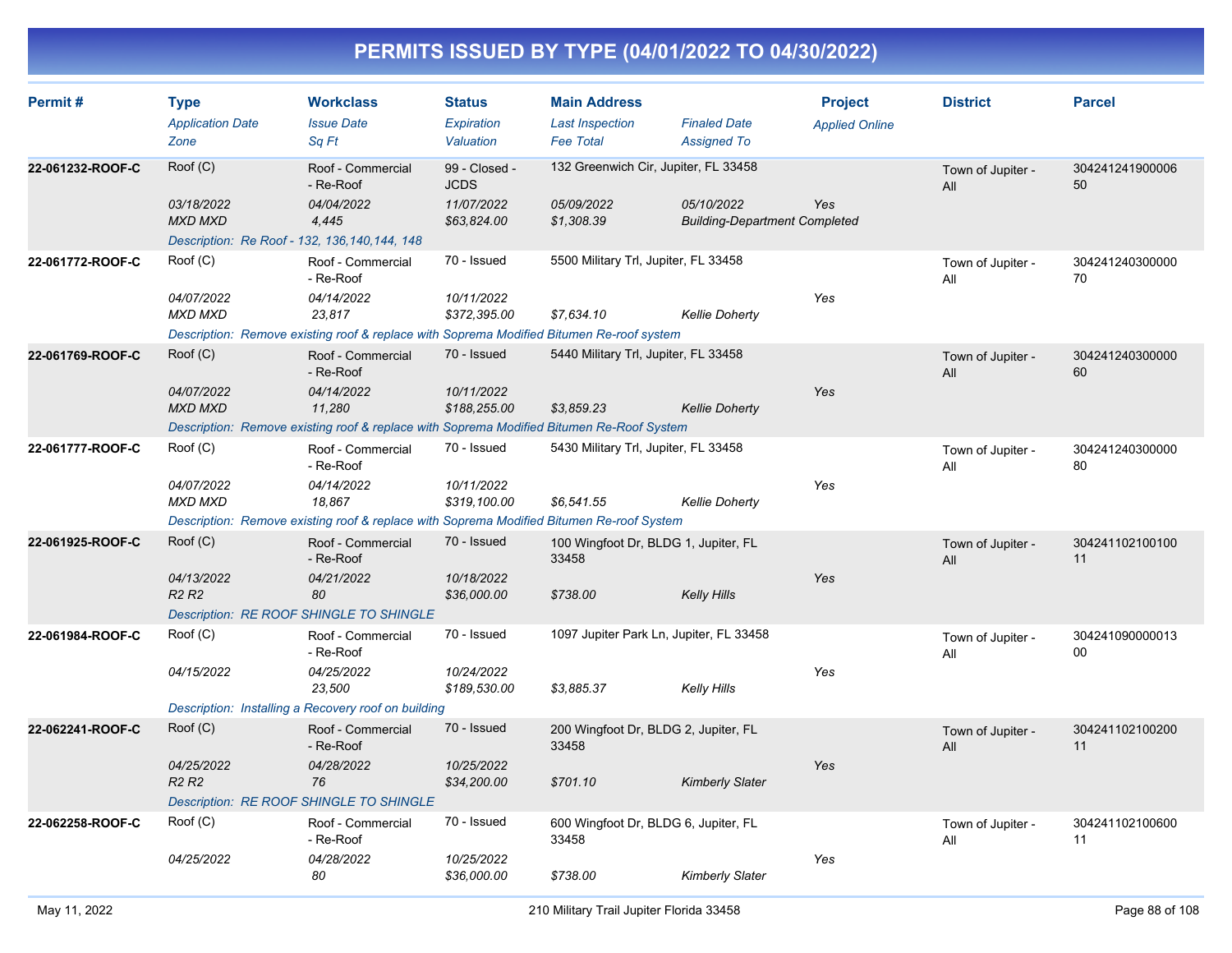| PERMITS ISSUED BY TYPE (04/01/2022 TO 04/30/2022) |  |
|---------------------------------------------------|--|
|---------------------------------------------------|--|

| Permit#          | <b>Type</b><br><b>Application Date</b><br>Zone | <b>Workclass</b><br><b>Issue Date</b><br>Sq Ft                                                                                                                                   | <b>Status</b><br>Expiration<br>Valuation | <b>Main Address</b><br><b>Last Inspection</b><br><b>Fee Total</b> | <b>Finaled Date</b><br><b>Assigned To</b> | <b>Project</b><br><b>Applied Online</b> | <b>District</b>              | <b>Parcel</b>         |
|------------------|------------------------------------------------|----------------------------------------------------------------------------------------------------------------------------------------------------------------------------------|------------------------------------------|-------------------------------------------------------------------|-------------------------------------------|-----------------------------------------|------------------------------|-----------------------|
|                  |                                                | Description: RE ROOF SHINGLE TO SHINGLE                                                                                                                                          |                                          |                                                                   |                                           |                                         |                              |                       |
| 22-062254-ROOF-C | Root(C)                                        | Roof - Commercial<br>- Re-Roof                                                                                                                                                   | 70 - Issued                              | 300 Wingfoot Dr, BLDG 3, Jupiter, FL<br>33458                     |                                           |                                         | Town of Jupiter -<br>All     | 304241102100300<br>11 |
|                  | 04/25/2022<br><b>R2 R2</b>                     | 04/28/2022<br>81<br>Description: RE ROOF SHINGLE TO SHINGLE                                                                                                                      | 10/25/2022<br>\$36,000.00                | \$738.00                                                          | <b>Kimberly Slater</b>                    | Yes                                     |                              |                       |
| 22-062255-ROOF-C | Root(C)                                        | Roof - Commercial<br>- Re-Roof                                                                                                                                                   | 70 - Issued                              | 400 Wingfoot Dr, BLDG 4, Jupiter, FL<br>33458                     |                                           |                                         | Town of Jupiter -<br>All     | 304241102100400<br>11 |
|                  | 04/25/2022<br><b>R2 R2</b>                     | 04/28/2022<br>79                                                                                                                                                                 | 10/25/2022<br>\$35,500.00                | \$727.75                                                          | <b>Kimberly Slater</b>                    | Yes                                     |                              |                       |
|                  |                                                | Description: RE ROOF SHINGLE TO SHINGLE                                                                                                                                          |                                          |                                                                   |                                           |                                         |                              |                       |
| 22-062256-ROOF-C | Root(C)                                        | Roof - Commercial<br>- Re-Roof                                                                                                                                                   | 70 - Issued                              | 500 Wingfoot Dr, BLDG 5, Jupiter, FL<br>33458                     |                                           |                                         | Town of Jupiter -<br>All     | 304241102100500<br>11 |
|                  | 04/25/2022<br><b>R2 R2</b>                     | 04/28/2022<br>80                                                                                                                                                                 | 10/25/2022<br>\$36,000.00                | \$738.00                                                          | <b>Kimberly Slater</b>                    | Yes                                     |                              |                       |
|                  |                                                | <b>Description: RE ROOF SHINGLE TO SHINGLE</b>                                                                                                                                   |                                          |                                                                   |                                           |                                         |                              |                       |
|                  |                                                |                                                                                                                                                                                  |                                          |                                                                   |                                           |                                         | PERMITS ISSUED FOR ROOF (C): | 28                    |
| <b>ROOF (R)</b>  |                                                |                                                                                                                                                                                  |                                          |                                                                   |                                           |                                         |                              |                       |
|                  |                                                |                                                                                                                                                                                  |                                          |                                                                   |                                           |                                         |                              |                       |
| 22-005086-ROOF-R | Roof (R)                                       | Roof - Residential -<br>Re-Roof                                                                                                                                                  | 70 - Issued                              | 120 Dunes Edge Rd, Jupiter, FL 33477                              |                                           |                                         | Town of Jupiter -<br>All     | 304341160200019<br>80 |
|                  | 03/23/2022<br><b>R2 R2</b>                     | 04/01/2022<br>3.363                                                                                                                                                              | 09/28/2022<br>\$32,000.00                | \$656.00                                                          | Debbie Rogers                             | Yes                                     |                              |                       |
|                  |                                                | Description: Remove existing roof system Renail to code install hi temp underlayment PSU#30 install 1.5 .Mechanical standing seam metal Roof System to code, Install 2 Skylights |                                          |                                                                   |                                           |                                         |                              |                       |
| 22-005101-ROOF-R | Root(R)                                        | Roof - Residential -<br>Re-Roof                                                                                                                                                  | 70 - Issued                              | 6369 Pompano St, Jupiter, FL 33458                                |                                           |                                         | Town of Jupiter -<br>All     | 304241150806701<br>80 |
|                  | <i>03/29/2022</i>                              | 04/01/2022<br>2,679                                                                                                                                                              | 09/28/2022<br>\$22,500.00                | \$461.25                                                          | Sara Frogner                              | Yes                                     |                              |                       |
|                  |                                                | Description: Re-roof shingle to shingle w/ tear off                                                                                                                              |                                          |                                                                   |                                           |                                         |                              |                       |
| 22-004944-ROOF-R | Root(R)                                        | Roof - Residential -<br>Re-Roof                                                                                                                                                  | 70 - Issued                              | 107 Cape Pointe Cir, Jupiter, FL 33477                            |                                           |                                         | Town of Jupiter -<br>All     | 304341160200057<br>80 |
|                  | <i>02/08/2022</i>                              | 04/01/2022<br>2,663                                                                                                                                                              | 10/31/2022<br>\$33,250.00                | 05/04/2022<br>\$681.63                                            | Angela Carpentiere                        | Yes                                     |                              |                       |
|                  | Metal 0.032 1-1/2" Standing Seam Clip.         | Description: Remove existing roofing system down to sheathing. Replace plywood if needed. Re-nail sheathing to code. Apply peel & stick underlayment direct to deck. Install     |                                          |                                                                   |                                           |                                         |                              |                       |
| 22-004920-ROOF-R | Root(R)                                        | Roof - Residential -<br>Re-Roof                                                                                                                                                  | $52 - Fees$<br>Due                       | 249 Ridge Rd, Jupiter, FL 33477                                   |                                           |                                         | Town of Jupiter -<br>All     | 304341160200030<br>80 |
|                  | 02/03/2022                                     | 04/01/2022<br>2,528                                                                                                                                                              | 11/01/2022<br>\$33,290.00                | 05/05/2022<br>\$832.45                                            | Angela Carpentiere                        | Yes                                     |                              |                       |
| May 11, 2022     |                                                |                                                                                                                                                                                  |                                          | 210 Military Trail Jupiter Florida 33458                          |                                           |                                         |                              | Page 89 of 108        |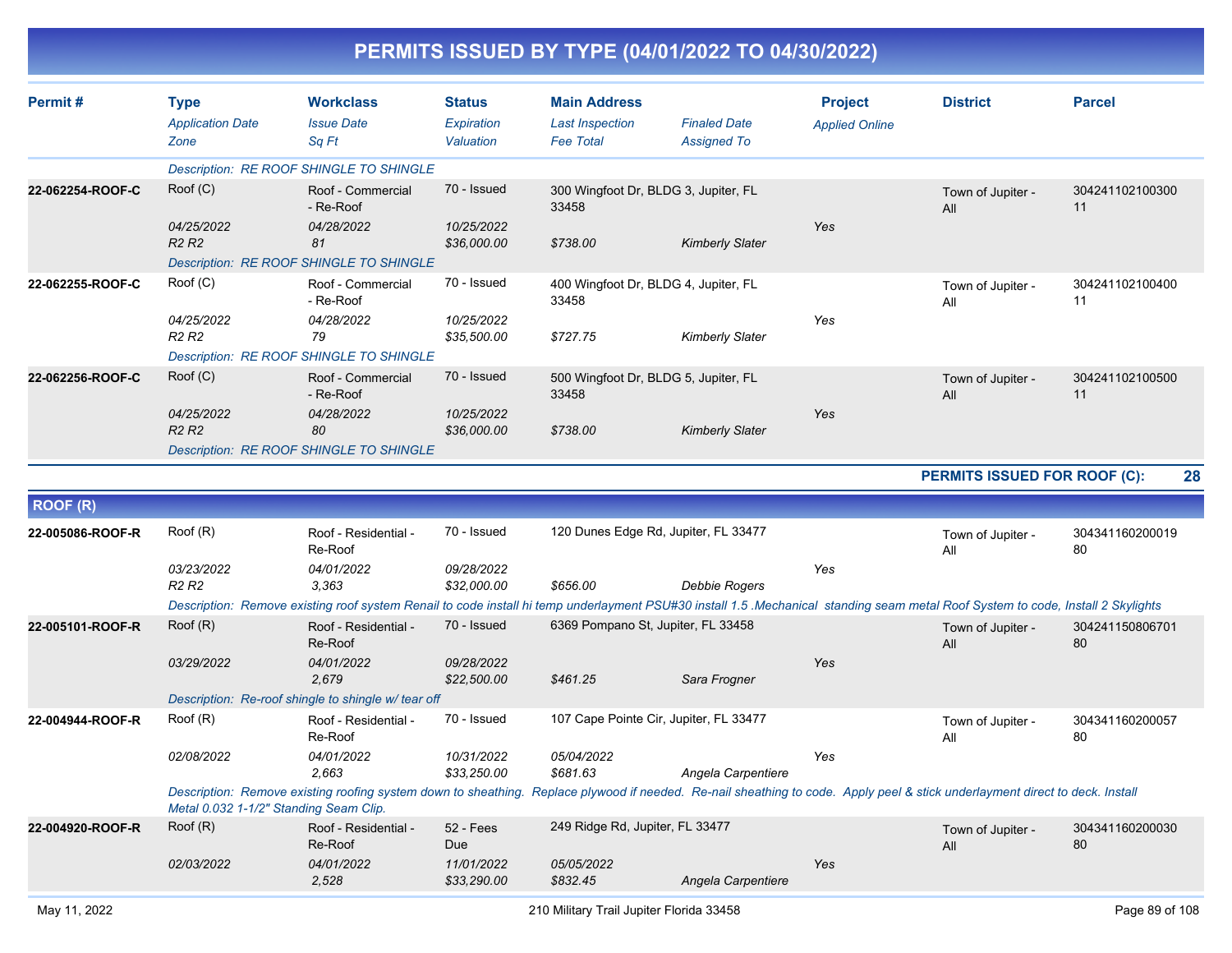|                  |                                                                                                     |                                                                                                                                                                              |                                          |                                                                   | PERMITS ISSUED BY TYPE (04/01/2022 TO 04/30/2022)  |                                         |                          |                           |
|------------------|-----------------------------------------------------------------------------------------------------|------------------------------------------------------------------------------------------------------------------------------------------------------------------------------|------------------------------------------|-------------------------------------------------------------------|----------------------------------------------------|-----------------------------------------|--------------------------|---------------------------|
| Permit#          | <b>Type</b><br><b>Application Date</b><br>Zone                                                      | <b>Workclass</b><br><b>Issue Date</b><br>Sq Ft                                                                                                                               | <b>Status</b><br>Expiration<br>Valuation | <b>Main Address</b><br><b>Last Inspection</b><br><b>Fee Total</b> | <b>Finaled Date</b><br><b>Assigned To</b>          | <b>Project</b><br><b>Applied Online</b> | <b>District</b>          | <b>Parcel</b>             |
|                  | Metal 0.032 1-1/2" Standing Seam Clip.                                                              | Description: Remove existing roofing system down to sheathing. Replace plywood if needed. Re-nail sheathing to code. Apply peel & stick underlayment direct to deck. Install |                                          |                                                                   |                                                    |                                         |                          |                           |
| 22-005102-ROOF-R | Root(R)                                                                                             | Roof - Residential -<br>Re-Roof                                                                                                                                              | 70 - Issued                              | 127 W Norfolk Rd, Jupiter, FL 33469                               |                                                    |                                         | Town of Jupiter -<br>All | 304240360900600<br>90     |
|                  | 03/29/2022                                                                                          | 04/01/2022<br>2,500                                                                                                                                                          | 09/28/2022<br>\$28,985.00                | \$594.20                                                          | Sara Frogner                                       | Yes                                     |                          |                           |
|                  | Description: Shingle To Metal Re Roof                                                               |                                                                                                                                                                              |                                          |                                                                   |                                                    |                                         |                          |                           |
| 22-005100-ROOF-R | Root(R)                                                                                             | Roof - Residential -<br>Re-Roof                                                                                                                                              | 70 - Issued                              | 1164 Egret Cir S, Jupiter, FL 33458                               |                                                    |                                         | Town of Jupiter -<br>All | 304241150200021<br>$00\,$ |
|                  | 03/29/2022                                                                                          | 04/01/2022<br>3,600                                                                                                                                                          | 09/28/2022<br>\$22,225.00                | \$455.61                                                          | Sara Frogner                                       | Yes                                     |                          |                           |
|                  | Description: Tile to Tile                                                                           |                                                                                                                                                                              |                                          |                                                                   |                                                    |                                         |                          |                           |
| 22-005107-ROOF-R | Root(R)                                                                                             | Roof - Residential -<br>Re-Roof                                                                                                                                              | 70 - Issued                              | 318 Leeward Dr, Jupiter, FL 33477                                 |                                                    |                                         | Town of Jupiter -<br>All | 304341170200013<br>33     |
|                  | 03/31/2022                                                                                          | 04/01/2022<br>3,300                                                                                                                                                          | 09/28/2022<br>\$51,994.00                | \$1,065.88                                                        | Sara Frogner                                       | Yes                                     |                          |                           |
|                  | Description: Reroof shingle to metal                                                                |                                                                                                                                                                              |                                          |                                                                   |                                                    |                                         |                          |                           |
| 22-005091-ROOF-R | Root(R)                                                                                             | Roof - Residential -<br>Re-Roof                                                                                                                                              | 99 - Closed -<br><b>JCDS</b>             | 301 Marlberry Cir, Jupiter, FL 33458                              |                                                    |                                         | Town of Jupiter -<br>All | 304241240400000<br>80     |
|                  | 03/25/2022                                                                                          | 04/04/2022<br>2,840                                                                                                                                                          | 10/31/2022<br>\$16,222.00                | 05/03/2022<br>\$332.55                                            | 05/04/2022<br><b>Building-Department Completed</b> | <b>Yes</b>                              |                          |                           |
|                  | Description: re roof<br>install 2 layers 30 felt astm D<br><b>Direct to Deck</b><br><b>Shingles</b> |                                                                                                                                                                              |                                          |                                                                   |                                                    |                                         |                          |                           |
| 22-005108-ROOF-R | Root(R)                                                                                             | Roof - Residential -<br>Re-Roof                                                                                                                                              | 99 - Closed -<br><b>JCDS</b>             | 205 Woodbridge Dr, Jupiter, FL 33458                              |                                                    |                                         | Town of Jupiter -<br>All | 304241101300056<br>50     |
|                  | 03/31/2022                                                                                          | 04/04/2022<br>1,900                                                                                                                                                          | 10/31/2022<br>\$15,800.00                | 05/04/2022<br>\$323.90                                            | 05/05/2022<br><b>Building-Department Completed</b> | Yes                                     |                          |                           |
|                  |                                                                                                     | Description: Remove existing roof material to deck; renail to code. Install SA underlayment and metal panels                                                                 |                                          |                                                                   |                                                    |                                         |                          |                           |
| 22-004974-ROOF-R | Root(R)                                                                                             | Roof - Residential -<br>Re-Roof                                                                                                                                              | 70 - Issued                              | 112 Sweet Bay Cir, Jupiter, FL 33458                              |                                                    |                                         | Town of Jupiter -<br>All | 304241240100000<br>20     |
|                  | 02/17/2022                                                                                          | 04/04/2022<br>38                                                                                                                                                             | 10/03/2022<br>\$23,845.00                | \$488.82                                                          | Angela Carpentiere                                 | Yes                                     |                          |                           |
|                  | Description: Shingle / Flat Re-roof                                                                 |                                                                                                                                                                              |                                          |                                                                   |                                                    |                                         |                          |                           |
| 22-005066-ROOF-R | Root(R)                                                                                             | Roof - Residential -<br>Re-Roof                                                                                                                                              | 99 - Closed -<br><b>JCDS</b>             | 402 Willet Ave, Jupiter, FL 33458                                 |                                                    |                                         | Town of Jupiter -<br>All | 304241010700501<br>10     |
|                  | 03/16/2022                                                                                          | 04/04/2022<br>2,300                                                                                                                                                          | 10/24/2022<br>\$11,850.00                | 04/25/2022<br>\$242.93                                            | 04/26/2022<br><b>Building-Department Completed</b> | Yes                                     |                          |                           |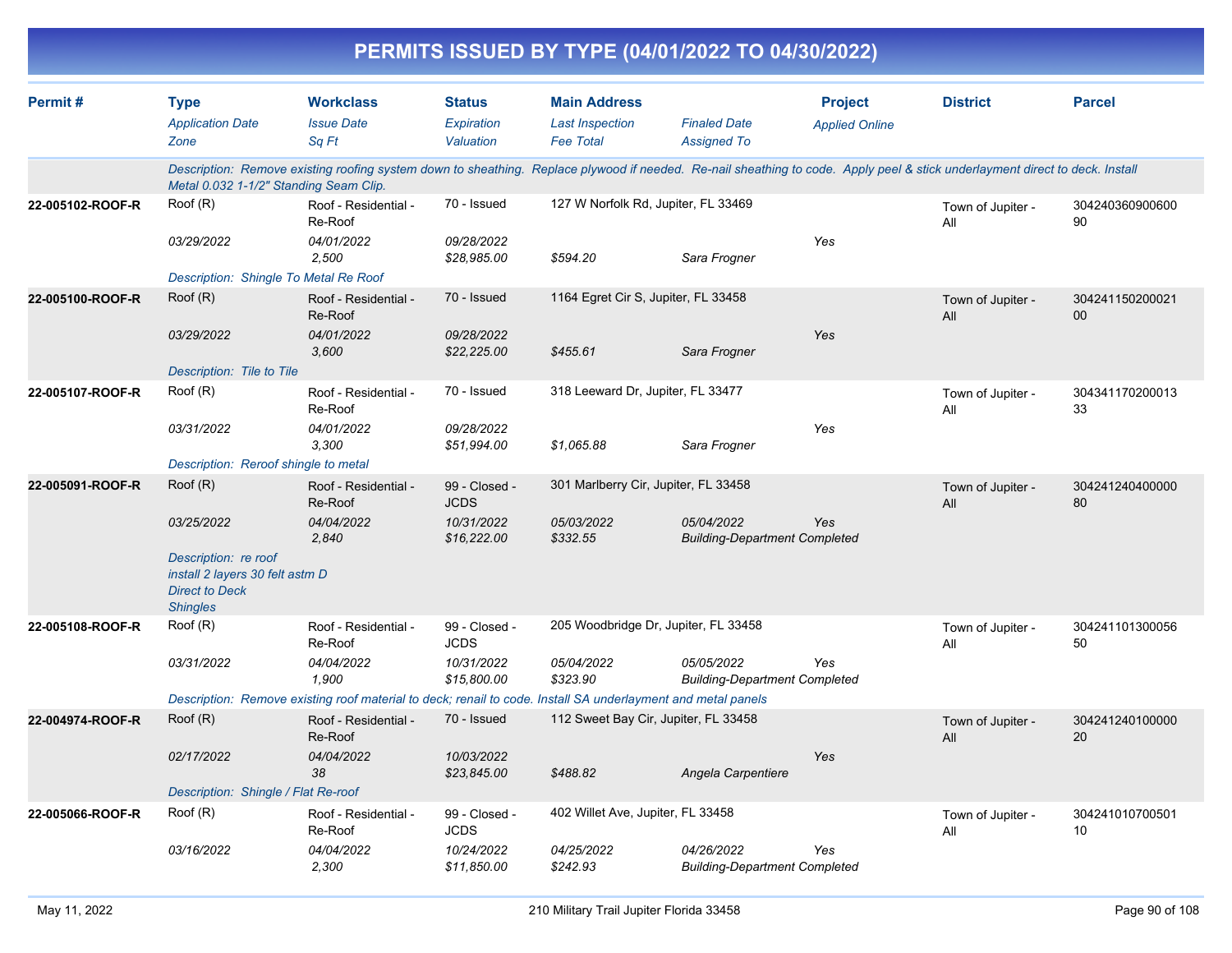|                   |                            |                                                                                                                                                      |                              | PERMITS ISSUED BY TYPE (04/01/2022 TO 04/30/2022) |                                                    |                       |                          |                       |
|-------------------|----------------------------|------------------------------------------------------------------------------------------------------------------------------------------------------|------------------------------|---------------------------------------------------|----------------------------------------------------|-----------------------|--------------------------|-----------------------|
| Permit#           | <b>Type</b>                | <b>Workclass</b>                                                                                                                                     | <b>Status</b>                | <b>Main Address</b>                               |                                                    | <b>Project</b>        | <b>District</b>          | <b>Parcel</b>         |
|                   | <b>Application Date</b>    | <b>Issue Date</b>                                                                                                                                    | Expiration                   | <b>Last Inspection</b>                            | <b>Finaled Date</b>                                | <b>Applied Online</b> |                          |                       |
|                   | Zone                       | Sq Ft                                                                                                                                                | Valuation                    | <b>Fee Total</b>                                  | <b>Assigned To</b>                                 |                       |                          |                       |
|                   |                            | Description: Remove existing roof material to deck; renail to code. Install 30 lb felt, SA underlayment and shingles                                 |                              |                                                   |                                                    |                       |                          |                       |
| 22-005118-ROOF-R  | Root(R)                    | Roof - Residential -<br>Re-Roof                                                                                                                      | 99 - Closed -<br><b>JCDS</b> | 1103 Neoga St, Jupiter, FL 33458                  |                                                    |                       | Town of Jupiter -<br>All | 304241020204500<br>70 |
|                   | 04/04/2022                 | 04/05/2022<br>1,702                                                                                                                                  | 10/17/2022<br>\$12,650.00    | 04/18/2022<br>\$259.33                            | 04/19/2022<br><b>Building-Department Completed</b> | Yes                   |                          |                       |
|                   |                            | Description: Tear off shingles. Re-nail plywood. Install Polyglass Polystick MTS. Install 5v metal.                                                  |                              |                                                   |                                                    |                       |                          |                       |
| 22-005094-ROOF-R  | Roof (R)                   | Roof - Residential -<br>Re-Roof                                                                                                                      | 99 - Closed -<br><b>JCDS</b> | 916 Pottawatomie St, Jupiter, FL 33458            |                                                    |                       | Town of Jupiter -<br>All | 304241020201601<br>80 |
|                   | 03/25/2022                 | 04/06/2022<br>2,390                                                                                                                                  | 10/17/2022<br>\$13,646.00    | 04/20/2022<br>\$354.74                            | 04/25/2022<br><b>Building-Department Completed</b> | Yes                   |                          |                       |
|                   |                            | Description: Complete removal of existing roofing material down to deck and re-nail to code. Install self-adhered underlayment and new shingle roof. |                              |                                                   |                                                    |                       |                          |                       |
| 22-005110-ROOF-R* | Root(R)                    | Roof - Residential -<br>Re-Roof                                                                                                                      | <b>NOC</b><br>Required       | 110 N Delaware Blvd, 19A, Jupiter, FL<br>33458    |                                                    |                       | Town of Jupiter -<br>All | 304241021701900<br>10 |
|                   | 04/01/2022                 | 04/06/2022<br>700                                                                                                                                    | 10/03/2022<br>\$8,675.00     | \$178.10                                          | Sara Frogner                                       | Yes                   |                          |                       |
|                   |                            | Description: REROOF OF FLAT PORTION OF BUILDING 19                                                                                                   |                              |                                                   |                                                    |                       |                          |                       |
| 22-005112-ROOF-R* | Roof (R)                   | Roof - Residential -<br>Re-Roof                                                                                                                      | <b>NOC</b><br>Required       | 110 N Delaware Blvd, 19D, Jupiter, FL<br>33458    |                                                    |                       | Town of Jupiter -<br>All | 304241021701900<br>40 |
|                   | 04/01/2022                 | 04/06/2022<br>700                                                                                                                                    | 10/03/2022<br>\$8,675.00     | \$178.10                                          | Sara Frogner                                       | Yes                   |                          |                       |
|                   |                            | Description: REROOF OF FLAT PORTION OF BUILDING 19                                                                                                   |                              |                                                   |                                                    |                       |                          |                       |
| 22-005111-ROOF-R  | Root(R)                    | Roof - Residential -<br>Re-Roof                                                                                                                      | 70 - Issued                  | 110 N Delaware Blvd, 19C, Jupiter, FL<br>33458    |                                                    |                       | Town of Jupiter -<br>All | 304241021701900<br>30 |
|                   | 04/01/2022                 | 04/06/2022<br>700                                                                                                                                    | 10/03/2022<br>\$8,675.00     | \$178.10                                          | Sara Frogner                                       | Yes                   |                          |                       |
|                   |                            | Description: REROOF FLAT PORTION OF BUILDING 19                                                                                                      |                              |                                                   |                                                    |                       |                          |                       |
| 22-005109-ROOF-R  | Roof (R)                   | Roof - Residential -<br>Re-Roof                                                                                                                      | 70 - Issued                  | 110 N Delaware Blvd, 19B, Jupiter, FL<br>33458    |                                                    |                       | Town of Jupiter -<br>All | 304241021701900<br>20 |
|                   | 04/01/2022                 | 04/06/2022<br>700                                                                                                                                    | 10/03/2022<br>\$8,675.00     | \$178.10                                          | Sara Frogner                                       | Yes                   |                          |                       |
|                   |                            | Description: reroof of flat portion of building 19                                                                                                   |                              |                                                   |                                                    |                       |                          |                       |
| 22-005080-ROOF-R  | Root(R)                    | No Fee Sub-Permit                                                                                                                                    | 70 - Issued                  | 492 Mariner Dr, Jupiter, FL 33477                 |                                                    |                       | Town of Jupiter -<br>All | 304341170300061<br>30 |
|                   | 03/22/2022<br><b>R1 R1</b> | 04/07/2022<br>8,700                                                                                                                                  | 10/04/2022<br>\$0.00         | \$0.00                                            | Alicia Hertzog                                     | Yes                   |                          |                       |
|                   |                            | Description: Install New Roof as per plans on Master Permit 21-057338-BLDR                                                                           |                              |                                                   |                                                    |                       |                          |                       |
| 22-005106-ROOF-R  | Roof (R)                   | No Fee Sub-Permit                                                                                                                                    | 99 - Closed -<br><b>JCDS</b> | 300 4Th St, Jupiter, FL 33458                     |                                                    |                       | Town of Jupiter -<br>All | 304241010702401<br>40 |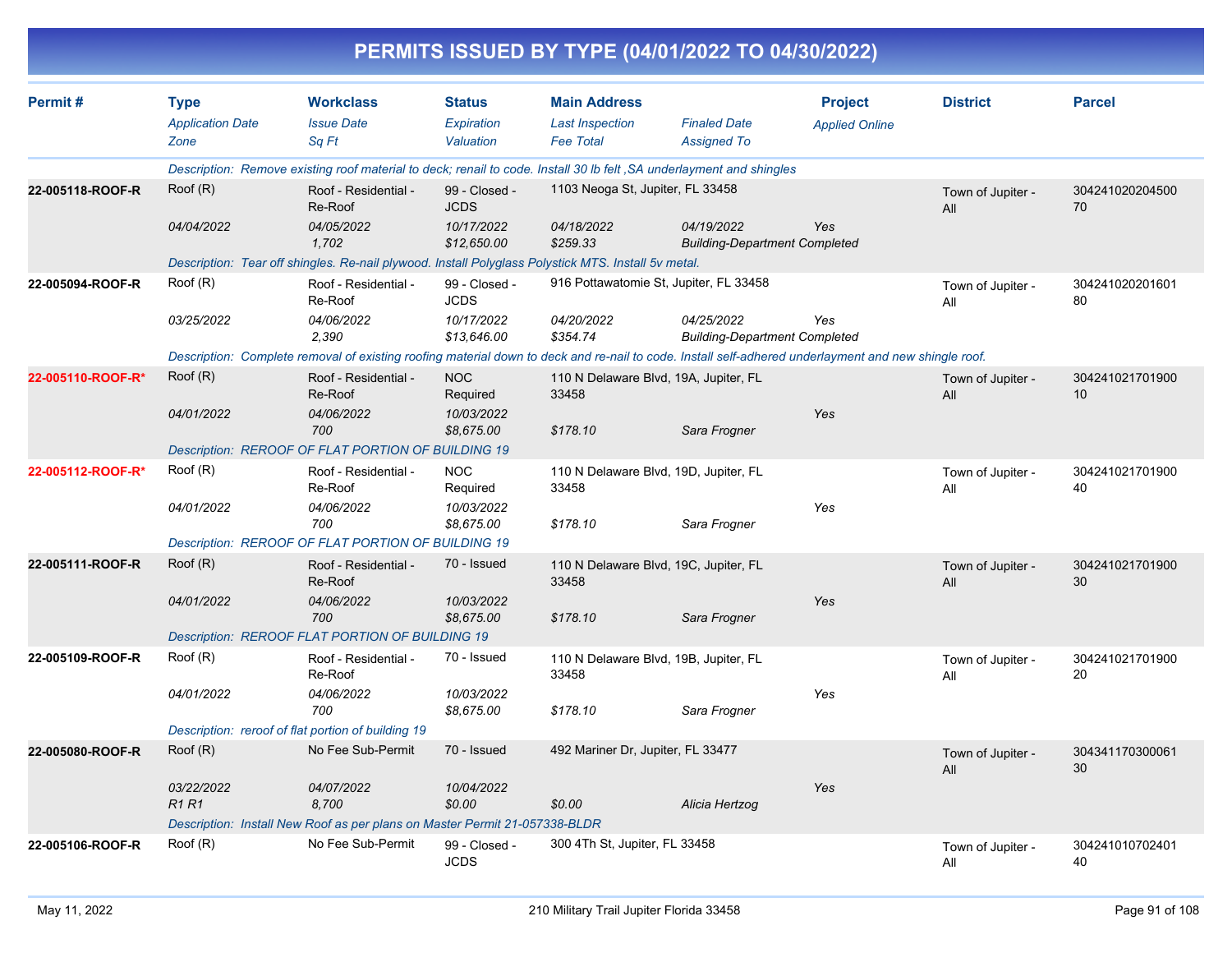| PERMITS ISSUED BY TYPE (04/01/2022 TO 04/30/2022) |  |
|---------------------------------------------------|--|
|                                                   |  |

| Permit#           | <b>Type</b><br><b>Application Date</b><br>Zone | <b>Workclass</b><br><b>Issue Date</b><br>Sq Ft                                                                                                                               | <b>Status</b><br><b>Expiration</b><br>Valuation | <b>Main Address</b><br><b>Last Inspection</b><br><b>Fee Total</b> | <b>Finaled Date</b><br><b>Assigned To</b>          | <b>Project</b><br><b>Applied Online</b> | <b>District</b>          | <b>Parcel</b>         |
|-------------------|------------------------------------------------|------------------------------------------------------------------------------------------------------------------------------------------------------------------------------|-------------------------------------------------|-------------------------------------------------------------------|----------------------------------------------------|-----------------------------------------|--------------------------|-----------------------|
|                   | 03/31/2022                                     | 04/07/2022<br>1,100<br>Description: INSTALL FLAT ROOFING ON NEW ADDITION                                                                                                     | 10/24/2022<br>\$0.00                            | 04/26/2022<br>\$0.00                                              | 04/27/2022<br><b>Building-Department Completed</b> | Yes                                     |                          |                       |
| 22-005014-ROOF-R  | Root(R)                                        | Roof - Residential -<br>Re-Roof                                                                                                                                              | 70 - Issued                                     | 169 Ocean Pines Ter, Jupiter, FL 33477                            |                                                    |                                         | Town of Jupiter -<br>All | 304341160200006<br>10 |
|                   | 02/28/2022                                     | 04/07/2022<br>2.528                                                                                                                                                          | 11/01/2022<br>\$33,250.00                       | 05/05/2022<br>\$681.63                                            | Angela Carpentiere                                 | Yes                                     |                          |                       |
|                   | Metal 0.032 1-1/2" Standing Seam Clip.         | Description: Remove existing roofing system down to sheathing. Replace plywood if needed. Re-nail sheathing to code. Apply peel & stick underlayment direct to deck. Install |                                                 |                                                                   |                                                    |                                         |                          |                       |
| 22-005123-ROOF-R* | Root(R)                                        | Roof - Residential -<br>Re-Roof                                                                                                                                              | <b>NOC</b><br>Required                          | 503 Pelican Ln N, Jupiter, FL 33458                               |                                                    |                                         | Town of Jupiter -<br>All | 304241150200034<br>70 |
|                   | 04/05/2022                                     | 04/07/2022<br>3,450                                                                                                                                                          | 10/04/2022<br>\$35,110.00                       | \$719.75                                                          | Angela Carpentiere                                 | Yes                                     |                          |                       |
|                   | Description: Tile Re Roof                      |                                                                                                                                                                              |                                                 |                                                                   |                                                    |                                         |                          |                       |
| 22-005117-ROOF-R  | Root(R)                                        | Roof - Residential -<br>Re-Roof                                                                                                                                              | 70 - Issued                                     | 172 Milbridge Dr, Jupiter, FL 33458                               |                                                    |                                         | Town of Jupiter -<br>All | 304241241400011<br>20 |
|                   | 04/01/2022                                     | 04/07/2022<br>1,800                                                                                                                                                          | 10/04/2022<br>\$10,500.00                       | \$215.25                                                          | Vicki Tarallo                                      | Yes                                     |                          |                       |
|                   |                                                | Description: RE-ROOF - SHINGLE TO SHINGLE                                                                                                                                    |                                                 |                                                                   |                                                    |                                         |                          |                       |
| 22-005124-ROOF-R  | Roof (R)                                       | Roof - Residential -<br>Re-Roof                                                                                                                                              | 99 - Closed -<br><b>JCDS</b>                    | 131 2Nd St, Jupiter, FL 33458                                     |                                                    |                                         | Town of Jupiter -<br>All | 304241010301201<br>80 |
|                   | 04/06/2022<br><b>R3 R3</b>                     | 04/08/2022<br>2,128                                                                                                                                                          | 10/24/2022<br>\$12,800.00                       | 04/26/2022<br>\$262.40                                            | 04/27/2022<br><b>Building-Department Completed</b> | Yes                                     |                          |                       |
|                   | Description: Shingle reroof; GAF & TU Plus     |                                                                                                                                                                              |                                                 |                                                                   |                                                    |                                         |                          |                       |
| 22-005095-ROOF-R  | Root(R)                                        | Roof - Residential -<br>Re-Roof                                                                                                                                              | 70 - Issued                                     | 409 Highwood Cir, Jupiter, FL 33458                               |                                                    |                                         | Town of Jupiter -<br>All | 304241011400001<br>70 |
|                   | 03/28/2022                                     | 04/08/2022<br>2,047                                                                                                                                                          | 10/05/2022<br>\$21,790.00                       | \$446.70                                                          | Debbie Rogers                                      | Yes                                     |                          |                       |
|                   |                                                | Description: RE-ROOF HOME FROM SHINGLE TO 1" STANDING SEAM ROOF ON SLOPED ROOF AND RE-ROOF FLAT ROOF WITH MODIFIED BITUMEN                                                   |                                                 |                                                                   |                                                    |                                         |                          |                       |
| 22-005083-ROOF-R  | Root(R)                                        | Roof - Residential -<br>Re-Roof                                                                                                                                              | 70 - Issued                                     | 182 Ridge Rd, Jupiter, FL 33477                                   |                                                    |                                         | Town of Jupiter -<br>All | 304341160200024<br>80 |
|                   | 03/23/2022                                     | 04/08/2022<br>3,363                                                                                                                                                          | 10/05/2022<br>\$34,000.00                       | \$697.00                                                          | Shandre Kellerman                                  | Yes                                     |                          |                       |
|                   | <b>Seam Roof</b><br><b>System</b>              | Description: Remove Existing Roof System Down to Decking, Renail to code, install Hi temp underlayment, install 1.5" Mechanical Standing                                     |                                                 |                                                                   |                                                    |                                         |                          |                       |
| 22-005115-ROOF-R  | Roof (R)                                       | Roof - Residential -<br>Re-Roof                                                                                                                                              | 99 - Closed -<br><b>JCDS</b>                    | 113 Wandering Trl, Jupiter, FL 33458                              |                                                    |                                         | Town of Jupiter -<br>All | 304241101700000<br>70 |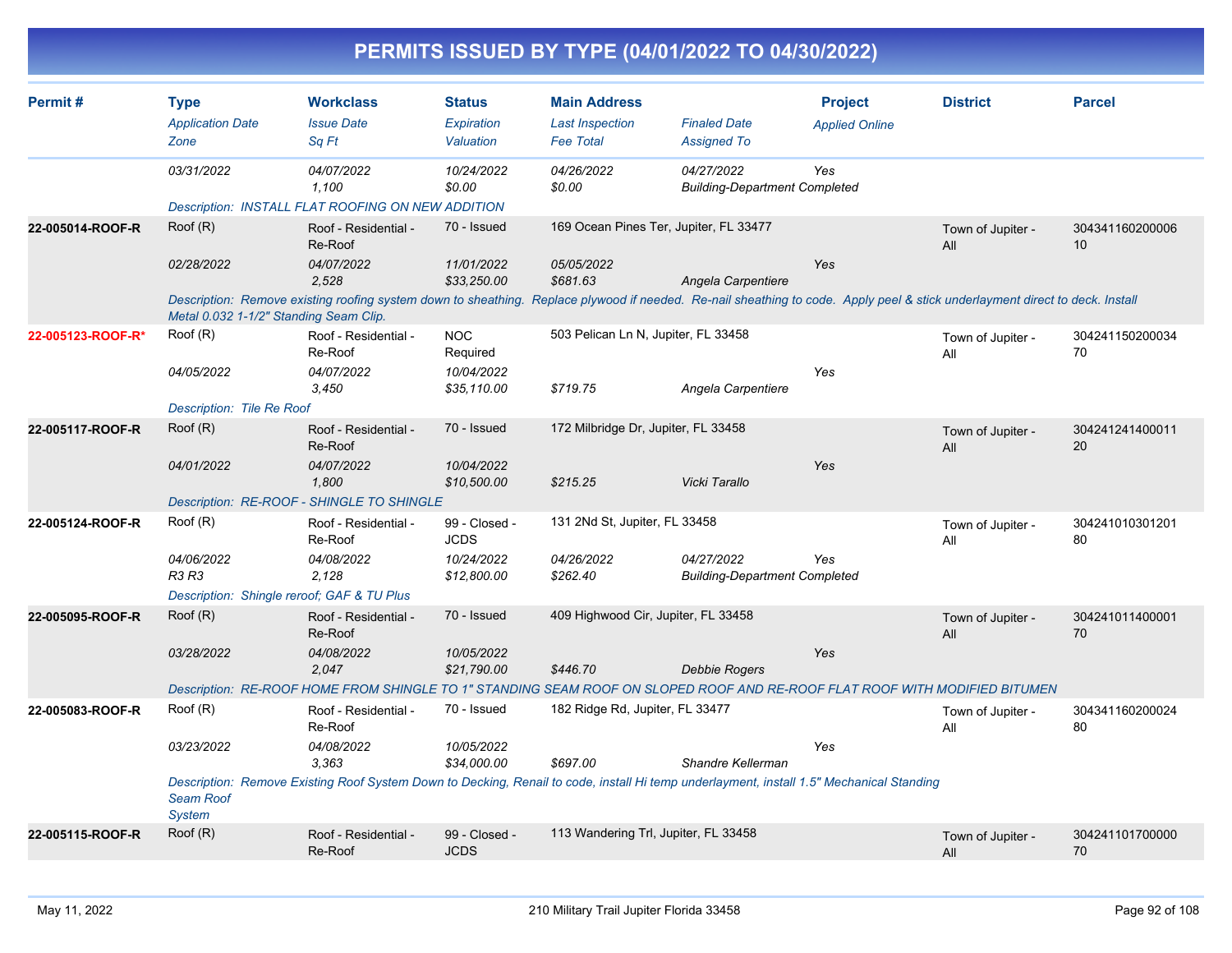| PERMITS ISSUED BY TYPE (04/01/2022 TO 04/30/2022) |  |  |
|---------------------------------------------------|--|--|
|                                                   |  |  |

| Permit#          | <b>Type</b><br><b>Application Date</b><br>Zone                              | <b>Workclass</b><br><b>Issue Date</b><br>Sq Ft                                                                                                                                                                                         | <b>Status</b><br>Expiration<br>Valuation                  | <b>Main Address</b><br><b>Last Inspection</b><br><b>Fee Total</b>   | <b>Finaled Date</b><br><b>Assigned To</b>          | <b>Project</b><br><b>Applied Online</b> | <b>District</b>          | <b>Parcel</b>         |
|------------------|-----------------------------------------------------------------------------|----------------------------------------------------------------------------------------------------------------------------------------------------------------------------------------------------------------------------------------|-----------------------------------------------------------|---------------------------------------------------------------------|----------------------------------------------------|-----------------------------------------|--------------------------|-----------------------|
|                  | 04/01/2022<br>R <sub>2</sub> R <sub>2</sub>                                 | 04/08/2022<br>2.600<br>Description: Remove existing roof material to deck; renail to code. Install SA underlayment and metal panels                                                                                                    | 11/02/2022<br>\$21,000.00                                 | 05/06/2022<br>\$430.50                                              | 05/09/2022<br><b>Building-Department Completed</b> | Yes                                     |                          |                       |
| 22-005103-ROOF-R | Roof (R)<br>03/30/2022<br>R3 R3<br>Description: install new flat roof       | Roof - Residential -<br>Re-Roof<br>04/08/2022<br>10                                                                                                                                                                                    | 99 - Closed -<br><b>JCDS</b><br>10/10/2022<br>\$9,500.00  | 141 E Riverside Dr, 6D, Jupiter, FL 33469<br>04/13/2022<br>\$194.85 | 04/14/2022<br><b>Building-Department Completed</b> | Yes                                     | Town of Jupiter -<br>All | 304340311700600<br>40 |
| 22-005119-ROOF-R | Roof (R)<br>04/04/2022<br><b>R1 R1</b><br>Description: REROOF Tile to MEtal | Roof - Residential -<br>Re-Roof<br>04/08/2022<br>3,800                                                                                                                                                                                 | 99 - Closed -<br><b>JCDS</b><br>11/07/2022<br>\$46,945.00 | 5793 Lonewood Ct, Jupiter, FL 33458<br>05/09/2022<br>\$962.37       | 05/10/2022<br><b>Building-Department Completed</b> | Yes                                     | Town of Jupiter -<br>All | 304241022100008<br>00 |
| 22-005116-ROOF-R | Root(R)<br>04/01/2022<br>MXD MXD<br>Description: Shingle to Shingle         | Roof - Residential -<br>Re-Roof<br>04/08/2022<br>1,800                                                                                                                                                                                 | 70 - Issued<br>10/05/2022<br>\$10,500.00                  | 170 Milbridge Dr, Jupiter, FL 33458<br>\$215.25                     | Debbie Rogers                                      | Yes                                     | Town of Jupiter -<br>All | 304241241400011<br>10 |
| 22-005006-ROOF-R | Root(R)<br>02/25/2022<br>Metal 0.032 1-1/2" Standing Seam Clip.             | Roof - Residential -<br>Re-Roof<br>04/08/2022<br>2.528<br>Description: Remove existing roofing system down to sheathing. Replace plywood if needed. Re-nail sheathing to code. Apply peel & stick underlayment direct to deck. Install | 70 - Issued<br>10/05/2022<br>\$33,280.00                  | 119 Seashore Dr, Jupiter, FL 33477<br>\$682.24                      | Sara Frogner                                       | Yes                                     | Town of Jupiter -<br>All | 304341160200040<br>20 |
| 22-005126-ROOF-R | Roof (R)<br>04/06/2022                                                      | Roof - Residential -<br>Re-Roof<br>04/11/2022<br>3,020<br>Description: Boral Plantation Slate Like; (2)#8 quick drives per tile; 4:12                                                                                                  | 70 - Issued<br>11/02/2022<br>\$36,085.00                  | 388 Mahogany Pt, Jupiter, FL 33458<br>05/06/2022<br>\$739.75        | Angela Carpentiere                                 | Yes                                     | Town of Jupiter -<br>All | 304241150200014<br>90 |
| 22-005128-ROOF-R | Root(R)<br>04/07/2022<br>R1 R1                                              | Roof - Residential -<br>Re-Roof<br>04/11/2022<br>2,700<br>Description: Remove existing shingle roof and underlayment-Install new Peel & Stick and metal panels                                                                         | 70 - Issued<br>11/07/2022<br>\$21,000.00                  | 900 Elm Cir, Jupiter, FL 33458<br>05/10/2022<br>\$430.50            | Sara Frogner                                       | Yes                                     | Town of Jupiter -<br>All | 304241021800001<br>40 |
| 22-004952-ROOF-R | Root(R)<br>02/09/2022                                                       | Roof - Residential -<br>Re-Roof<br>04/11/2022<br>Description: reroof tile to tile over borel peel & stick                                                                                                                              | 70 - Issued<br>10/18/2022<br>\$115,400.00                 | 102 Quayside Dr, Jupiter, FL 33477<br>04/21/2022<br>\$2,365.70      | Kelly Hills                                        | Yes                                     | Town of Jupiter -<br>All | 304341070900004<br>40 |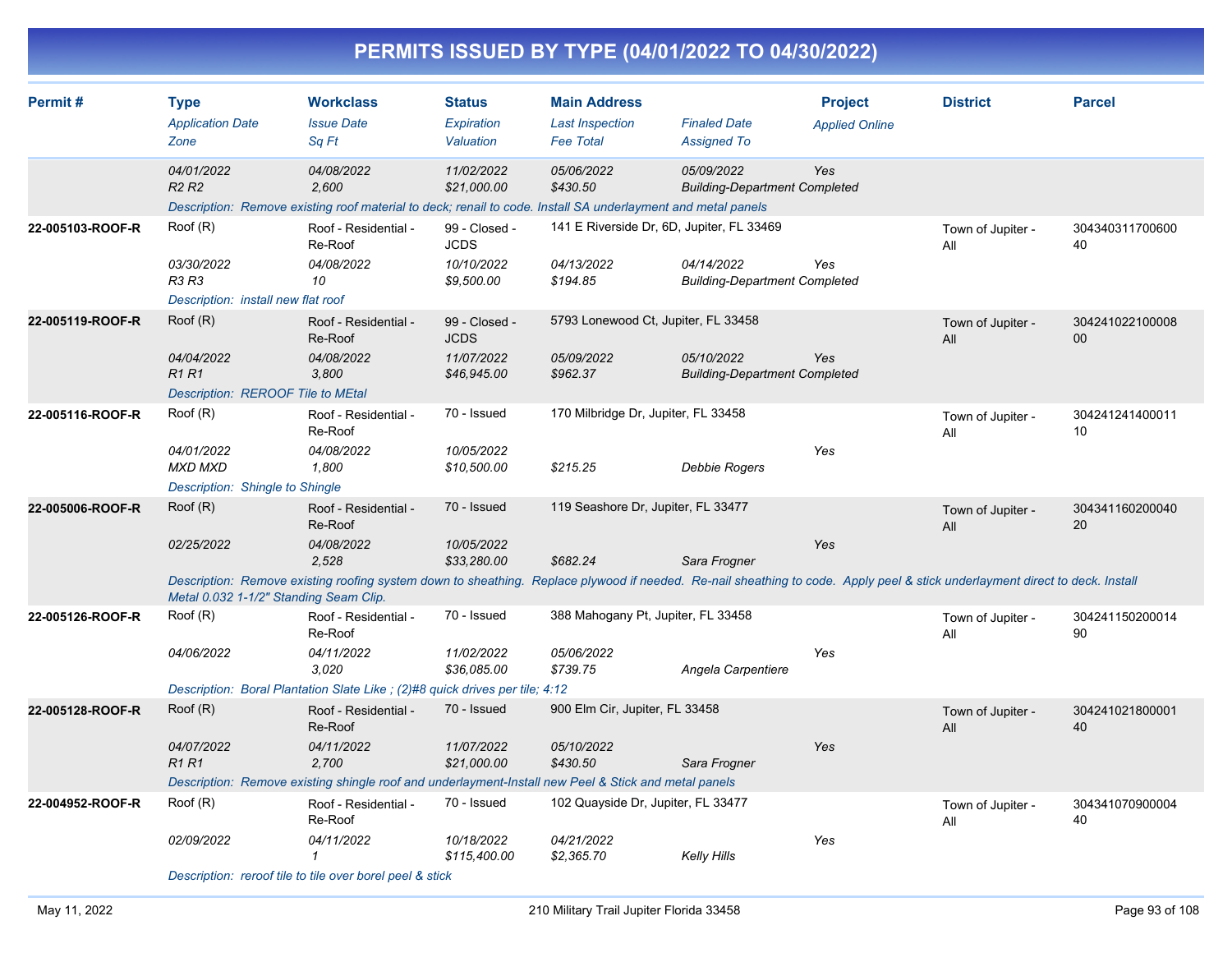| Permit#           | <b>Type</b><br><b>Application Date</b> | <b>Workclass</b><br><b>Issue Date</b>                               | <b>Status</b><br>Expiration  | <b>Main Address</b><br><b>Last Inspection</b> | <b>Finaled Date</b>                                                                                         | <b>Project</b>        | <b>District</b>          | <b>Parcel</b>         |
|-------------------|----------------------------------------|---------------------------------------------------------------------|------------------------------|-----------------------------------------------|-------------------------------------------------------------------------------------------------------------|-----------------------|--------------------------|-----------------------|
|                   | Zone                                   | Sa Ft                                                               | Valuation                    | <b>Fee Total</b>                              | <b>Assigned To</b>                                                                                          | <b>Applied Online</b> |                          |                       |
| 22-005122-ROOF-R  | Roof (R)                               | No Fee Sub-Permit                                                   | 70 - Issued                  | 123 Victory Dr, Jupiter, FL 33477             |                                                                                                             |                       | Town of Jupiter -<br>All | 304341070900019<br>60 |
|                   | 04/05/2022                             | 04/12/2022<br>$\mathbf{1}$                                          | 10/10/2022<br>\$0.00         | \$0.00                                        | <b>Kimberly Slater</b>                                                                                      | Yes                   |                          |                       |
|                   |                                        | Description: NEW TILE ROOF ON NEW SFD PRIMARY PERMIT 21-056439-BLDR |                              |                                               |                                                                                                             |                       |                          |                       |
| 22-004983-ROOF-R  | Roof (R)                               | Roof - Residential -<br>Re-Roof                                     | 70 - Issued                  | 1601 Lance Rd, Jupiter, FL 33469              |                                                                                                             |                       | Town of Jupiter -<br>All | 304240360900902<br>60 |
|                   | 02/20/2022                             | 04/12/2022<br>2,000                                                 | 10/10/2022<br>\$9,500.00     | \$194.85                                      | Kelly Hills                                                                                                 | Yes                   |                          |                       |
|                   |                                        | Description: Removing old Roof and replace                          |                              |                                               |                                                                                                             |                       |                          |                       |
| 22-005114-ROOF-R  | Root(R)                                | Roof - Residential -<br>Re-Roof                                     | 70 - Issued                  | 6141 Robinson St, Jupiter, FL 33458           |                                                                                                             |                       | Town of Jupiter -<br>All | 304241150102001<br>50 |
|                   | 04/01/2022                             | 04/12/2022<br>29                                                    | 10/10/2022<br>\$24,665.00    | \$505.63                                      | Sara Frogner                                                                                                | Yes                   |                          |                       |
|                   |                                        | Description: Remove and replace asphalt shingles and underlayment   |                              |                                               |                                                                                                             |                       |                          |                       |
| 22-005139-ROOF-R  | Roof (R)                               | Roof - Residential -<br>Re-Roof                                     | 70 - Issued                  | 6097 Eberts St, Jupiter, FL 33458             |                                                                                                             |                       | Town of Jupiter -<br>All | 304241220211400<br>21 |
|                   | 04/11/2022                             | 04/12/2022<br>1,667                                                 | 10/10/2022<br>\$8,282.00     | \$170.12                                      | Sara Frogner                                                                                                | Yes                   |                          |                       |
|                   | Description: Re-Roofing                |                                                                     |                              |                                               |                                                                                                             |                       |                          |                       |
| 22-005134-ROOF-R  | Root(R)                                | Roof - Residential -<br>Re-Roof                                     | 99 - Closed -<br><b>JCDS</b> | 6048 Ungerer St, Jupiter, FL 33458            |                                                                                                             |                       | Town of Jupiter -<br>All | 304241150101000<br>20 |
|                   | 04/07/2022                             | 04/13/2022<br>2,700                                                 | 11/02/2022<br>\$12,500.00    | 05/06/2022<br>\$256.25                        | 05/09/2022<br><b>Building-Department Completed</b>                                                          | Yes                   |                          |                       |
|                   |                                        |                                                                     |                              |                                               | Description: REMOVE EXISTING ROOF AND UNDERLAYMENT-INSTALL NEW PEEL & STICK, METAL PANELS, AND RIDGE VENTS. |                       |                          |                       |
| 22-005127-ROOF-R* | Roof (R)                               | Roof - Residential -<br>Re-Roof                                     | $30 - ln$<br><b>Review</b>   | 1200 Egret Cir S, Jupiter, FL 33458           |                                                                                                             |                       | Town of Jupiter -<br>All | 304241150200024<br>50 |
|                   | 04/07/2022<br><b>R1 R1</b>             | 04/13/2022<br>2,449                                                 | 10/10/2022<br>\$57,107.00    | \$1,170.69                                    | Angela Carpentiere                                                                                          | Yes                   |                          |                       |
|                   |                                        |                                                                     |                              |                                               | Description: REMOVE CONCRETE TILE AND UNDERLAYMENT, REPLACE WITH METAL TILE AND UNDERLAYMENT                |                       |                          |                       |
| 22-005132-ROOF-R* | Root(R)                                | Roof - Residential -<br>Re-Roof                                     | <b>NOC</b><br>Required       | 5426 Sioux St, Jupiter, FL 33458              |                                                                                                             |                       | Town of Jupiter -<br>All | 304241020300800<br>10 |
|                   | 04/07/2022                             | 04/13/2022<br>1,000                                                 | 10/10/2022<br>\$13,898.00    | \$284.91                                      | <b>Debbie Rogers</b>                                                                                        | Yes                   |                          |                       |
|                   | Description: Metal Re Roof             |                                                                     |                              |                                               |                                                                                                             |                       |                          |                       |
| 22-005135-ROOF-R* | Root(R)                                | Roof - Residential -<br>Re-Roof                                     | <b>NOC</b><br>Required       |                                               | 127 Arrowhead Cir, Jupiter, FL 33458                                                                        |                       | Town of Jupiter -<br>All | 304241100600001<br>40 |
|                   | 04/07/2022                             | 04/14/2022<br>220                                                   | 10/11/2022<br>\$5,265.00     | \$109.30                                      | Angela Carpentiere                                                                                          | Yes                   |                          |                       |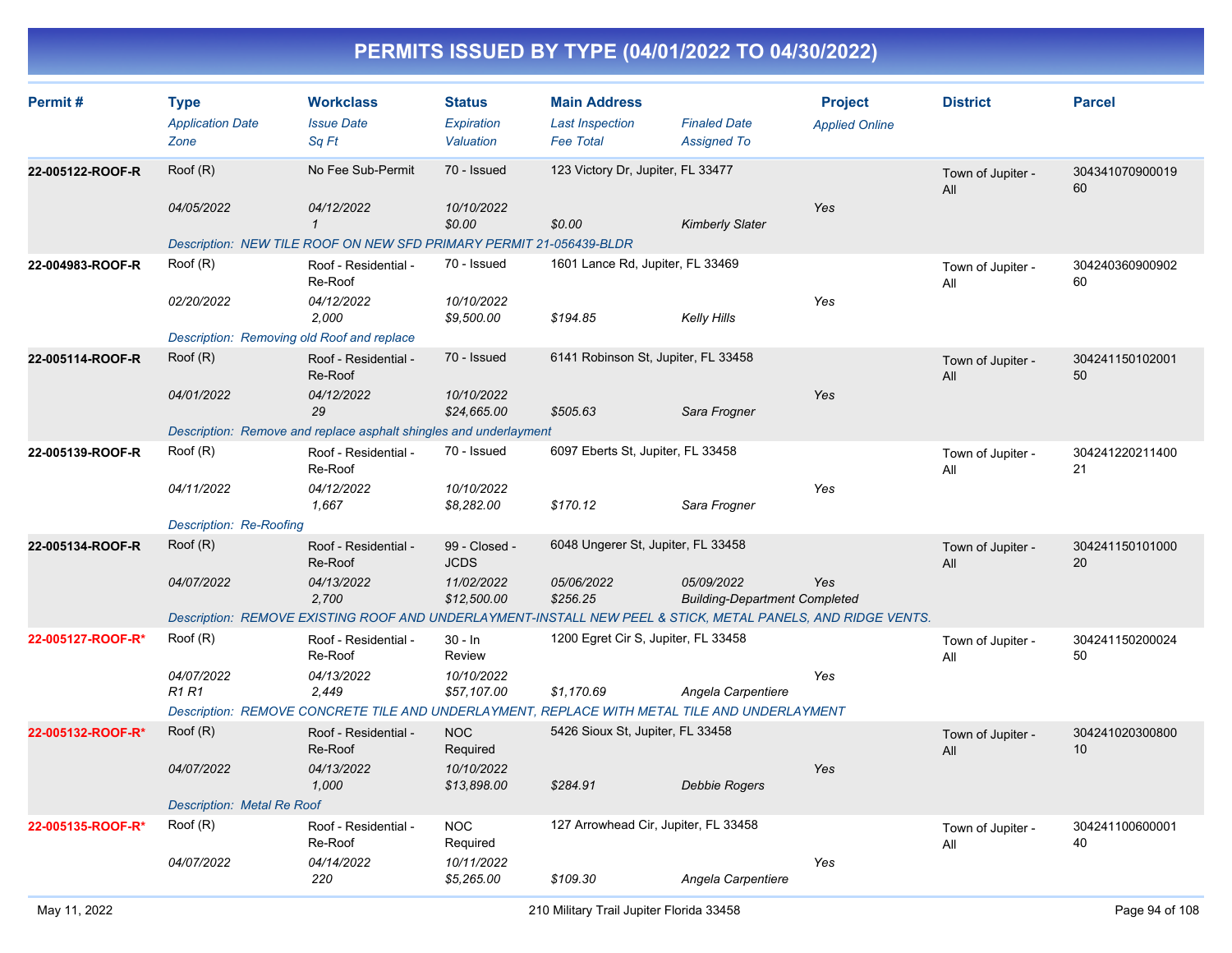| Permit#           | <b>Type</b><br><b>Application Date</b><br>Zone                    | <b>Workclass</b><br><b>Issue Date</b><br>Sq Ft                                                                                                                                            | <b>Status</b><br><b>Expiration</b><br>Valuation | <b>Main Address</b><br><b>Last Inspection</b><br><b>Fee Total</b> | <b>Finaled Date</b><br><b>Assigned To</b> | <b>Project</b><br><b>Applied Online</b> | <b>District</b>          | <b>Parcel</b>         |
|-------------------|-------------------------------------------------------------------|-------------------------------------------------------------------------------------------------------------------------------------------------------------------------------------------|-------------------------------------------------|-------------------------------------------------------------------|-------------------------------------------|-----------------------------------------|--------------------------|-----------------------|
|                   | Description: Flat Re Roof                                         |                                                                                                                                                                                           |                                                 |                                                                   |                                           |                                         |                          |                       |
| 22-005130-ROOF-R  | Root(R)                                                           | Roof - Residential -<br>Re-Roof                                                                                                                                                           | 70 - Issued                                     |                                                                   | 6007 Winding Lake Dr, Jupiter, FL 33458   |                                         | Town of Jupiter -<br>All | 304240271000053<br>80 |
|                   | 04/07/2022                                                        | 04/14/2022<br>4,325                                                                                                                                                                       | 10/11/2022<br>\$42,840.00                       | \$878.22                                                          | Angela Carpentiere                        | Yes                                     |                          |                       |
|                   | <b>Description: Tile Re Roof</b>                                  |                                                                                                                                                                                           |                                                 |                                                                   |                                           |                                         |                          |                       |
| 22-005133-ROOF-R  | Root(R)                                                           | No Fee Sub-Permit                                                                                                                                                                         | 70 - Issued                                     | 6475 Jupiter Landings Dr, Jupiter, FL<br>33458                    |                                           |                                         | Town of Jupiter -<br>All | 304240340600006<br>80 |
|                   | 04/07/2022                                                        | 04/14/2022<br>350                                                                                                                                                                         | 10/31/2022<br>\$0.00                            | 05/03/2022<br>\$0.00                                              | Kelly Hills                               | Yes                                     |                          |                       |
|                   | Description: Dry-in roof with 30#felt<br>Install new shingle roof |                                                                                                                                                                                           |                                                 |                                                                   |                                           |                                         |                          |                       |
| 22-005140-ROOF-R  | Roof (R)                                                          | Roof - Residential -<br>Re-Roof                                                                                                                                                           | 70 - Issued                                     | 119 Sand Pine Dr, Jupiter, FL 33477                               |                                           |                                         | Town of Jupiter -<br>All | 304341160200038<br>40 |
|                   | 04/12/2022                                                        | 04/15/2022<br>3,500                                                                                                                                                                       | 10/12/2022<br>\$40,200.00                       | \$824.10                                                          | <b>Kimberly Slater</b>                    | Yes                                     |                          |                       |
|                   | metal panels.                                                     | Description: Remove existing roof down, install peel & stick underlayment, install metal accessories, install ridge vent, close out solar dome skylights, install new skylights & install |                                                 |                                                                   |                                           |                                         |                          |                       |
| 22-005143-ROOF-R  | Root(R)                                                           | Roof - Residential -<br>Re-Roof                                                                                                                                                           | 70 - Issued                                     | 229 Marlberry Cir, Jupiter, FL 33458                              |                                           |                                         | Town of Jupiter -<br>All | 304241240900030<br>90 |
|                   | 04/12/2022                                                        | 04/15/2022<br>41                                                                                                                                                                          | 11/07/2022<br>\$31,926.00                       | 05/09/2022<br>\$654.49                                            | Sara Frogner                              | Yes                                     |                          |                       |
|                   |                                                                   | Description: REROOF SHINGLE TO SHINGLE & FLAT MODIFIED TO MODIFIED                                                                                                                        |                                                 |                                                                   |                                           |                                         |                          |                       |
| 22-005142-ROOF-R* | Root(R)                                                           | Roof - Residential -<br>Re-Roof                                                                                                                                                           | <b>NOC</b><br>Required                          | 117 Dunes Edge Rd, Jupiter, FL 33477                              |                                           |                                         | Town of Jupiter -<br>All | 304341160200021<br>60 |
|                   | 04/12/2022                                                        | 04/15/2022<br>3.363                                                                                                                                                                       | 10/12/2022<br>\$29,800.00                       | \$610.90                                                          | Sara Frogner                              | Yes                                     |                          |                       |
|                   | <b>Seam</b><br><b>Roof System</b>                                 | Description: Remove existing Roof System Down to Decking, Renail to code, Install Hi temp underlayment, install 1.5" Mechanica Standing                                                   |                                                 |                                                                   |                                           |                                         |                          |                       |
| 22-005125-ROOF-R  | Root(R)                                                           | Roof - Residential -<br>Re-Roof                                                                                                                                                           | 70 - Issued                                     | 165 Promenade Way, Jupiter, FL 33458                              |                                           |                                         | Town of Jupiter -<br>All | 304241241400000<br>30 |
|                   | 04/06/2022                                                        | 04/15/2022<br>2,600                                                                                                                                                                       | 10/12/2022<br>\$21,546.00                       | \$441.69                                                          | <b>Kelly Hills</b>                        | Yes                                     |                          |                       |
|                   | Description: Reroof Shingle to Shingle                            |                                                                                                                                                                                           |                                                 |                                                                   |                                           |                                         |                          |                       |
| 22-005138-ROOF-R  | Roof (R)                                                          | Roof - Residential -<br>Re-Roof                                                                                                                                                           | 70 - Issued                                     | 130 Barbados Dr, Jupiter, FL 33458                                |                                           |                                         | Town of Jupiter -<br>All | 304241230400000<br>70 |
|                   | 04/11/2022                                                        | 04/15/2022<br>3,800                                                                                                                                                                       | 11/07/2022<br>\$31,104.58                       | 05/09/2022<br>\$637.64                                            | Debbie Rogers                             | Yes                                     |                          |                       |
|                   |                                                                   |                                                                                                                                                                                           |                                                 |                                                                   |                                           |                                         |                          |                       |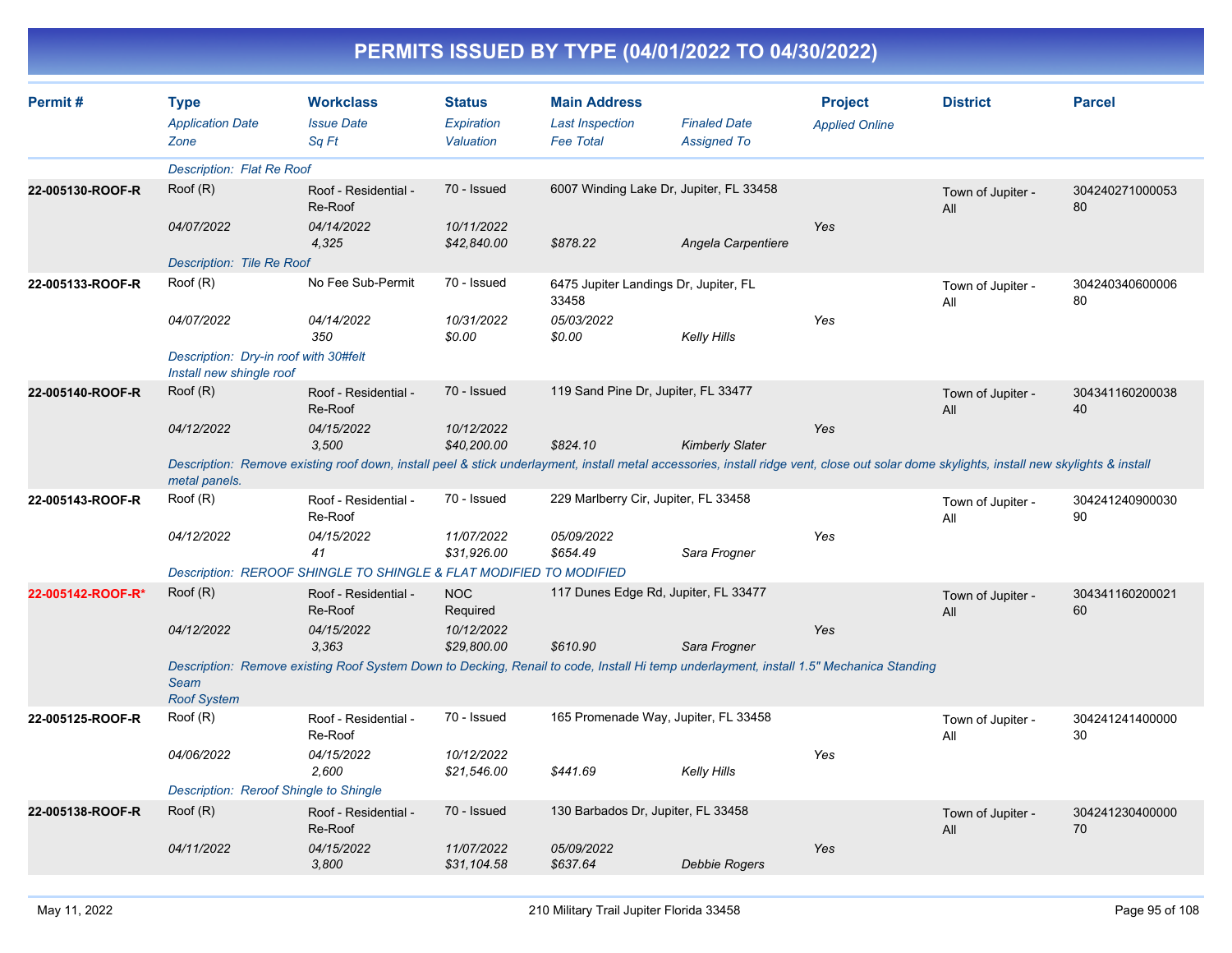|                   |                                                |                                                                                                                                                                              |                                          |                                                                   | PERMITS ISSUED BY TYPE (04/01/2022 TO 04/30/2022)  |                                         |                          |                           |
|-------------------|------------------------------------------------|------------------------------------------------------------------------------------------------------------------------------------------------------------------------------|------------------------------------------|-------------------------------------------------------------------|----------------------------------------------------|-----------------------------------------|--------------------------|---------------------------|
| Permit#           | <b>Type</b><br><b>Application Date</b><br>Zone | <b>Workclass</b><br><b>Issue Date</b><br>Sq Ft                                                                                                                               | <b>Status</b><br>Expiration<br>Valuation | <b>Main Address</b><br><b>Last Inspection</b><br><b>Fee Total</b> | <b>Finaled Date</b><br><b>Assigned To</b>          | <b>Project</b><br><b>Applied Online</b> | <b>District</b>          | <b>Parcel</b>             |
|                   |                                                | Description: Complete Re-Roof, GAF 50 year asphalt shingle, 38 sq, 8/12 pitch                                                                                                |                                          |                                                                   |                                                    |                                         |                          |                           |
| 22-005129-ROOF-R  | Root(R)                                        | Roof - Residential -<br>Re-Roof                                                                                                                                              | 70 - Issued                              | 102 Tarpon Ln W, Jupiter, FL 33477                                |                                                    |                                         | Town of Jupiter -<br>All | 304341080500400<br>20     |
|                   | 04/07/2022                                     | 04/18/2022<br>1,560                                                                                                                                                          | 10/17/2022<br>\$9,500.00                 | \$194.85                                                          | Suzanne Harrison                                   | Yes                                     |                          |                           |
|                   | Description: re-roof                           |                                                                                                                                                                              |                                          |                                                                   |                                                    |                                         |                          |                           |
| 22-005146-ROOF-R  | Root(R)                                        | Roof - Residential -<br>Re-Roof                                                                                                                                              | 70 - Issued                              | 6189 Drake St, Jupiter, FL 33458                                  |                                                    |                                         | Town of Jupiter -<br>All | 304241150801101<br>$00\,$ |
|                   | 04/13/2022                                     | 04/18/2022<br>$\mathcal I$                                                                                                                                                   | 10/17/2022<br>\$11,500.00                | \$235.75                                                          | Debbie Rogers                                      | Yes                                     |                          |                           |
|                   |                                                | <b>Description: REROOF ASPHALT SHINGLE</b>                                                                                                                                   |                                          |                                                                   |                                                    |                                         |                          |                           |
| 22-005121-ROOF-R* | Root(R)                                        | Roof - Residential -<br>Re-Roof                                                                                                                                              | <b>NOC</b><br>Required                   | 282 Flamingo Pt S, Jupiter, FL 33458                              |                                                    |                                         | Town of Jupiter -<br>All | 304241150200059<br>50     |
|                   | <i>04/05/2022</i>                              | 04/18/2022<br>2,600                                                                                                                                                          | 10/17/2022<br>\$29,000.00                | \$594.50                                                          | Suzanne Harrison                                   | Yes                                     |                          |                           |
|                   |                                                | Description: Like-for-like concrete tile roof replacement on existing plywood deck                                                                                           |                                          |                                                                   |                                                    |                                         |                          |                           |
| 22-005137-ROOF-R  | Root(R)                                        | Roof - Residential -<br>Re-Roof                                                                                                                                              | 70 - Issued                              | 389 River Edge Rd, Jupiter, FL 33477                              |                                                    |                                         | Town of Jupiter -<br>All | 304341170200013<br>51     |
|                   | 04/08/2022                                     | 04/18/2022<br>3,767                                                                                                                                                          | 10/17/2022<br>\$31,000.00                | \$635.50                                                          | Suzanne Harrison                                   | Yes                                     |                          |                           |
|                   | Seam<br><b>Roof System</b>                     | Description: Remove existing Roof System Down to Decking, Renail to code, Install Hi temp underlayment, install 1.5" Mechanica Standing                                      |                                          |                                                                   |                                                    |                                         |                          |                           |
| 22-005046-ROOF-R  | Root(R)                                        | Roof - Residential -<br>Re-Roof                                                                                                                                              | 70 - Issued                              | 203 St Charles Ct, Jupiter, FL 33477                              |                                                    |                                         | Town of Jupiter -<br>All | 304341170200011<br>77     |
|                   | 03/08/2022<br>R <sub>2</sub> R <sub>2</sub>    | 04/18/2022<br>2,540                                                                                                                                                          | 10/17/2022<br>\$33,320.00                | \$683.06                                                          | <b>Kelly Hills</b>                                 | Yes                                     |                          |                           |
|                   | Metal 0.032 1-1/2" Standing Seam Clip.         | Description: Remove existing roofing system down to sheathing. Replace plywood if needed. Re-nail sheathing to code. Apply peel & stick underlayment direct to deck. Install |                                          |                                                                   |                                                    |                                         |                          |                           |
| 22-005157-ROOF-R  | Root(R)                                        | Roof - Residential -<br>Re-Roof                                                                                                                                              | 99 - Closed -<br>JCDS                    |                                                                   | 206 Woodbridge Dr, Jupiter, FL 33458               |                                         | Town of Jupiter -<br>All | 304241101300056<br>90     |
|                   | 04/18/2022                                     | 04/19/2022<br>2,000                                                                                                                                                          | 10/25/2022<br>\$9,000.00                 | 04/28/2022<br>\$184.70                                            | 04/29/2022<br><b>Building-Department Completed</b> | Yes                                     |                          |                           |
|                   |                                                | Description: Roof Replacement with Asphalt Shingles and Modified Bitumen Membrane                                                                                            |                                          |                                                                   |                                                    |                                         |                          |                           |
| 22-005153-ROOF-R  | Root(R)                                        | Roof - Residential -<br>Re-Roof                                                                                                                                              | <b>NOC</b><br>Required                   | 125 River Rd, Jupiter, FL 33458                                   |                                                    |                                         | Town of Jupiter -<br>All | 304240360100900<br>12     |
|                   | 04/15/2022                                     | 04/19/2022<br>6,000                                                                                                                                                          | 10/17/2022<br>\$56,750.00                | \$1,163.37                                                        | Sara Frogner                                       | Yes                                     |                          |                           |
|                   |                                                |                                                                                                                                                                              |                                          |                                                                   |                                                    |                                         |                          |                           |

*Description: Tear off existing metal roof and replace.*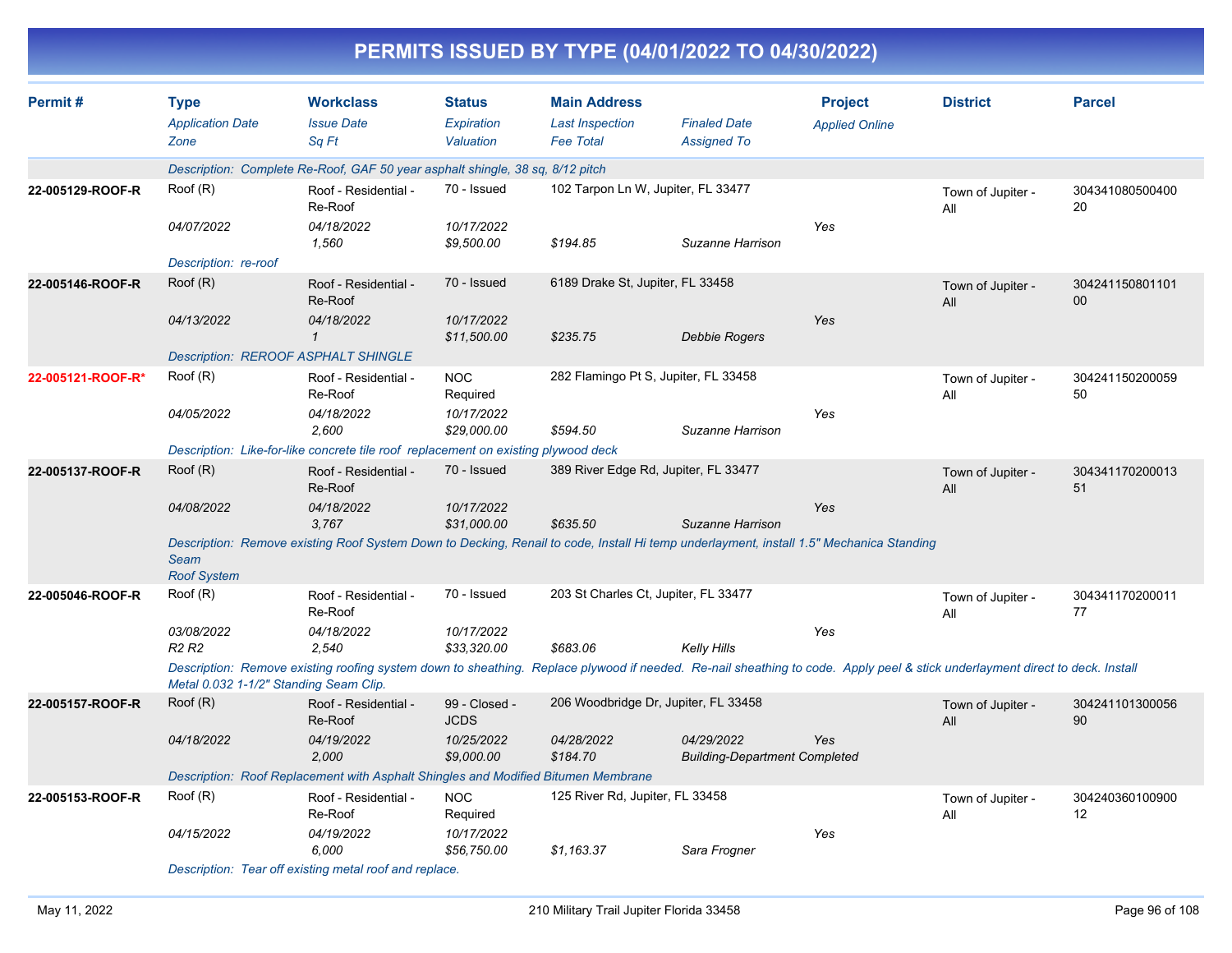| Permit#           | <b>Type</b><br><b>Application Date</b><br>Zone                          | <b>Workclass</b><br><b>Issue Date</b><br>Sq Ft                                                                                          | <b>Status</b><br>Expiration<br>Valuation | <b>Main Address</b><br><b>Last Inspection</b><br><b>Fee Total</b> | <b>Finaled Date</b><br><b>Assigned To</b>          | <b>Project</b><br><b>Applied Online</b> | <b>District</b>          | <b>Parcel</b>         |
|-------------------|-------------------------------------------------------------------------|-----------------------------------------------------------------------------------------------------------------------------------------|------------------------------------------|-------------------------------------------------------------------|----------------------------------------------------|-----------------------------------------|--------------------------|-----------------------|
| 22-005144-ROOF-R  | Roof (R)                                                                | Roof - Residential -<br>Re-Roof                                                                                                         | 70 - Issued                              | 323 Ibis Pt, Jupiter, FL 33458                                    |                                                    |                                         | Town of Jupiter -<br>All | 304241150200010<br>40 |
|                   | 04/13/2022                                                              | 04/19/2022<br>2,850                                                                                                                     | 10/17/2022<br>\$28,000.00                | \$574.00                                                          | Angela Carpentiere                                 | Yes                                     |                          |                       |
|                   | Description: Tile Re-Roof                                               |                                                                                                                                         |                                          |                                                                   |                                                    |                                         |                          |                       |
| 22-005158-ROOF-R  | Root(R)                                                                 | Roof - Residential -<br>Re-Roof                                                                                                         | 99 - Closed -<br><b>JCDS</b>             | 6060 Drake St, Jupiter, FL 33458                                  |                                                    |                                         | Town of Jupiter -<br>All | 304241220400000<br>10 |
|                   | 04/18/2022                                                              | 04/20/2022<br>2,200                                                                                                                     | 11/07/2022<br>\$11,800.00                | 05/09/2022<br>\$241.90                                            | 05/10/2022<br><b>Building-Department Completed</b> | Yes                                     |                          |                       |
|                   | Description: Tear off & Reroof Shingles                                 |                                                                                                                                         |                                          |                                                                   |                                                    |                                         |                          |                       |
| 22-005163-ROOF-R* | Root(R)                                                                 | Roof - Residential -<br>Re-Roof                                                                                                         | <b>NOC</b><br>Required                   | 180 Seashore Dr, Jupiter, FL 33477                                |                                                    |                                         | Town of Jupiter -<br>All | 304341160200043<br>30 |
|                   | 04/18/2022                                                              | 04/20/2022<br>3.562                                                                                                                     | 10/17/2022<br>\$37,000.00                | \$758.50                                                          | Sara Frogner                                       | Yes                                     |                          |                       |
|                   | <b>Seam</b><br><b>Roof System</b><br>one 2x2 high impact glass skylight | Description: Remove existing Roof System Down to Decking, Renail to code, Install Hi temp underlayment, install 1.5" Mechanica Standing |                                          |                                                                   |                                                    |                                         |                          |                       |
| 22-005149-ROOF-R  | Root(R)                                                                 | Roof - Residential -<br>Re-Roof                                                                                                         | 70 - Issued                              | 215 Pennock Trace Dr, Jupiter, FL 33458                           |                                                    |                                         | Town of Jupiter -<br>All | 304241013600002<br>20 |
|                   | 04/14/2022                                                              | 04/20/2022<br>2.854                                                                                                                     | 11/02/2022<br>\$41,600.00                | 05/06/2022<br>\$852.80                                            | Sara Frogner                                       | Yes                                     |                          |                       |
|                   |                                                                         | Description: REMOVE AND REPLACE CONCRETE TILE AND UNDERLAYMENT                                                                          |                                          |                                                                   |                                                    |                                         |                          |                       |
| 22-005161-ROOF-R  | Root(R)                                                                 | Roof - Residential -<br>Re-Roof                                                                                                         | 99 - Closed -<br><b>JCDS</b>             | 153 Pennock Trace Dr, Jupiter, FL 33458                           |                                                    |                                         | Town of Jupiter -<br>All | 304241013600000<br>70 |
|                   | 04/18/2022<br><b>R1R1</b>                                               | 04/20/2022<br>3,200                                                                                                                     | 11/02/2022<br>\$29,800.00                | 05/06/2022<br>\$610.90                                            | 05/09/2022<br><b>Building-Department Completed</b> | Yes                                     |                          |                       |
|                   |                                                                         | Description: Remove and replace concrete tile roof. Galvanized flashing.                                                                |                                          |                                                                   |                                                    |                                         |                          |                       |
| 22-005145-ROOF-R  | Root(R)                                                                 | Roof - Residential -<br>Re-Roof                                                                                                         | 70 - Issued                              | 122 Spoonbill Ct, Jupiter, FL 33458                               |                                                    |                                         | Town of Jupiter -<br>All | 304241112200003<br>60 |
|                   | 04/13/2022                                                              | 04/20/2022<br>2,907                                                                                                                     | 11/02/2022<br>\$38,068.45                | 05/06/2022<br>\$780.40                                            | Sara Frogner                                       | Yes                                     |                          |                       |
|                   | Description: Remove and replace roof                                    |                                                                                                                                         |                                          |                                                                   |                                                    |                                         |                          |                       |
| 22-005165-ROOF-R  | Root(R)                                                                 | Roof - Residential -<br>Re-Roof                                                                                                         | 70 - Issued                              | 423 Meadowlark Dr, Jupiter, FL 33458                              |                                                    |                                         | Town of Jupiter -<br>All | 304241150200039<br>50 |
|                   | 04/18/2022<br><b>R1R1</b>                                               | 04/21/2022<br>3,600                                                                                                                     | 10/18/2022<br>\$32,000.00                | \$656.00                                                          | Debbie Rogers                                      | Yes                                     |                          |                       |
|                   |                                                                         | Description: Like for like concrete tile re-roof on existing plywood deck                                                               |                                          |                                                                   |                                                    |                                         |                          |                       |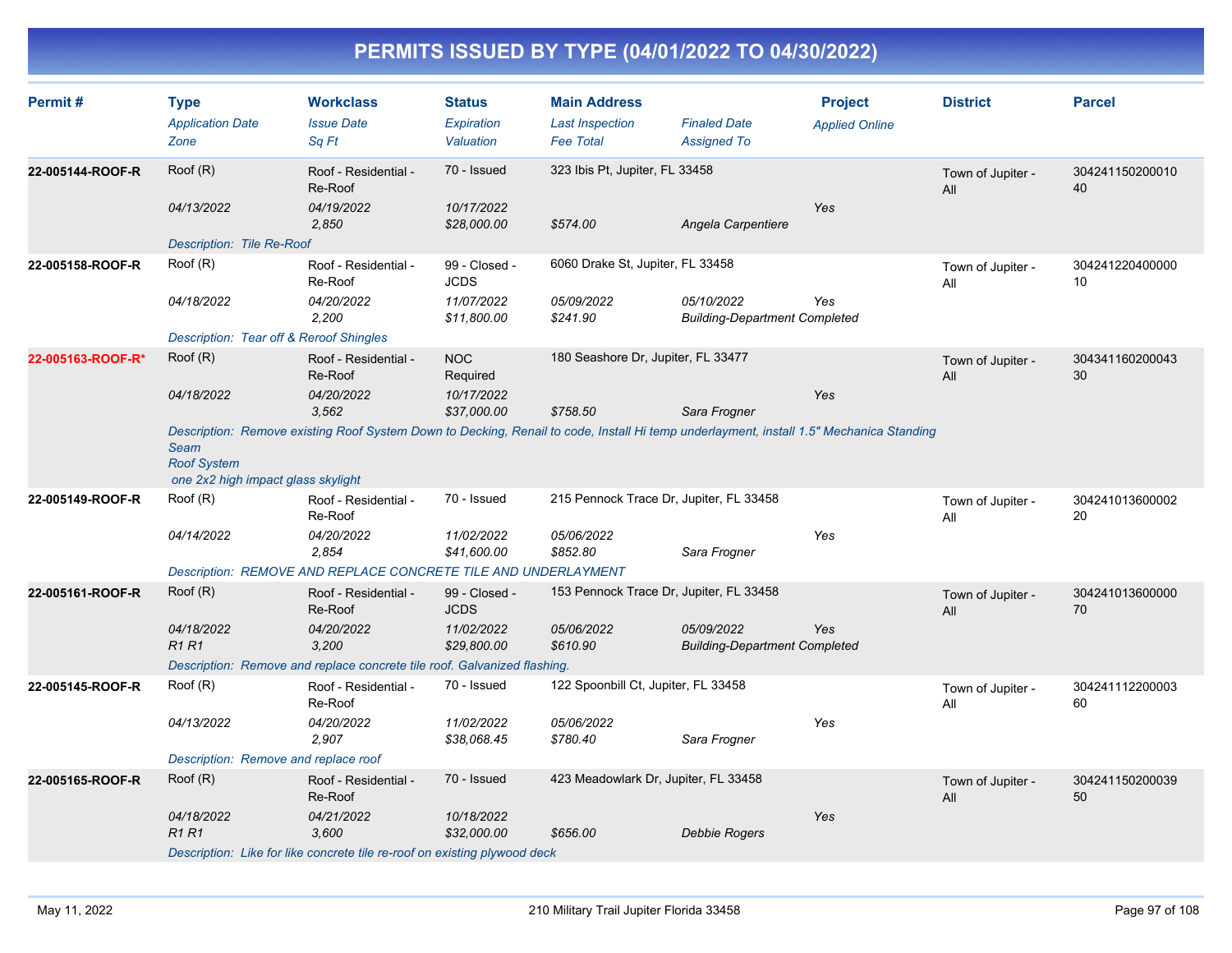| Permit#          | <b>Type</b>                                 | <b>Workclass</b>                                                                                                                                                             | <b>Status</b>                | <b>Main Address</b>                           |                                                    | <b>Project</b>        | <b>District</b>          | <b>Parcel</b>         |
|------------------|---------------------------------------------|------------------------------------------------------------------------------------------------------------------------------------------------------------------------------|------------------------------|-----------------------------------------------|----------------------------------------------------|-----------------------|--------------------------|-----------------------|
|                  | <b>Application Date</b>                     | <b>Issue Date</b>                                                                                                                                                            | <b>Expiration</b>            | <b>Last Inspection</b>                        | <b>Finaled Date</b>                                | <b>Applied Online</b> |                          |                       |
|                  | Zone                                        | Sq Ft                                                                                                                                                                        | Valuation                    | <b>Fee Total</b>                              | <b>Assigned To</b>                                 |                       |                          |                       |
| 22-005169-ROOF-R | Roof (R)                                    | Roof - Residential -<br>Re-Roof                                                                                                                                              | 70 - Issued                  | 117 Pennock Landing Cir, Jupiter, FL<br>33458 |                                                    |                       | Town of Jupiter -<br>All | 304241024400001<br>40 |
|                  | 04/19/2022<br>R1 R1                         | 04/21/2022<br>2,000                                                                                                                                                          | 10/31/2022<br>\$14,000.00    | 05/04/2022<br>\$287.00                        | Debbie Rogers                                      | Yes                   |                          |                       |
|                  | Description: reroof with shingles           |                                                                                                                                                                              |                              |                                               |                                                    |                       |                          |                       |
| 22-005166-ROOF-R | Root(R)                                     | Roof - Residential -<br>Re-Roof                                                                                                                                              | 70 - Issued                  | 6145 Michael St, Jupiter, FL 33458            |                                                    |                       | Town of Jupiter -<br>All | 304241150101501<br>40 |
|                  | 04/19/2022                                  | 04/21/2022<br>2,900                                                                                                                                                          | 10/18/2022<br>\$23,959.23    | \$491.17                                      | Sara Frogner                                       | Yes                   |                          |                       |
|                  |                                             | Description: Remove existing Shingle system & install 24ga 1" Nail Strip Metal system w/Peel & Stick underlayment direct to wood deck                                        |                              |                                               |                                                    |                       |                          |                       |
| 22-005148-ROOF-R | Root(R)                                     | Roof - Residential -<br>Re-Roof                                                                                                                                              | 70 - Issued                  | 6453 Ungerer St, Jupiter, FL 33458            |                                                    |                       | Town of Jupiter -<br>All | 304241150104800<br>80 |
|                  | 04/13/2022                                  | 04/21/2022<br>3,000                                                                                                                                                          | 11/07/2022<br>\$16,100.00    | 05/09/2022<br>\$330.05                        | Angela Carpentiere                                 | Yes                   |                          |                       |
|                  | Description: reroof shingle to shingle      |                                                                                                                                                                              |                              |                                               |                                                    |                       |                          |                       |
| 22-005136-ROOF-R | Root(R)                                     | Roof - Residential -<br>Re-Roof                                                                                                                                              | 99 - Closed -<br><b>JCDS</b> | 140 Bayberry Cir, Jupiter, FL 33458           |                                                    |                       | Town of Jupiter -<br>All | 304241110100701<br>50 |
|                  | 04/08/2022                                  | 04/21/2022<br>500                                                                                                                                                            | 10/26/2022<br>\$6,450.00     | 04/29/2022<br>\$133.00                        | 05/02/2022<br><b>Building-Department Completed</b> | Yes                   |                          |                       |
|                  |                                             | Description: REROOF Flat modified to modified                                                                                                                                |                              |                                               |                                                    |                       |                          |                       |
| 22-005058-ROOF-R | Root(R)                                     | Roof - Residential -<br>Re-Roof                                                                                                                                              | 70 - Issued                  | 208 Cape Pointe Cir, Jupiter, FL 33477        |                                                    |                       | Town of Jupiter -<br>All | 304341160200061<br>40 |
|                  | 03/14/2022<br>R <sub>2</sub> R <sub>2</sub> | 04/21/2022<br>2.528                                                                                                                                                          | 10/18/2022<br>\$33.380.00    | 05/04/2022<br>\$684.29                        | Debbie Rogers                                      | Yes                   |                          |                       |
|                  | Metal 0.032 1-1/2" Standing Seam Clip.      | Description: Remove existing roofing system down to sheathing. Replace plywood if needed. Re-nail sheathing to code. Apply peel & stick underlayment direct to deck. Install |                              |                                               |                                                    |                       |                          |                       |
| 22-005168-ROOF-R | Roof (R)                                    | Roof - Residential -<br>Re-Roof                                                                                                                                              | 70 - Issued                  | 121 Pennock Landing Cir, Jupiter, FL<br>33458 |                                                    |                       | Town of Jupiter -<br>All | 304241024400001<br>30 |
|                  | 04/19/2022                                  | 04/22/2022<br>2,700                                                                                                                                                          | 10/31/2022<br>\$12,000.00    | 05/04/2022<br>\$246.00                        | Sara Frogner                                       | Yes                   |                          |                       |
|                  | Description: reroof with shingles           |                                                                                                                                                                              |                              |                                               |                                                    |                       |                          |                       |
| 22-005167-ROOF-R | Root(R)                                     | Roof - Residential -<br>Re-Roof                                                                                                                                              | 70 - Issued                  | 907 Anglers Way, Jupiter, FL 33458            |                                                    |                       | Town of Jupiter -<br>All | 304241020600004<br>02 |
|                  | 04/19/2022<br><b>R2 R2</b>                  | 04/22/2022<br>2,500                                                                                                                                                          | 11/02/2022<br>\$13,000.00    | 05/06/2022<br>\$266.50                        | Debbie Rogers                                      | Yes                   |                          |                       |
|                  |                                             | Description: reroof with shingles and mod on flat deck                                                                                                                       |                              |                                               |                                                    |                       |                          |                       |
| 21-004744-ROOF-R | Root(R)                                     | Roof - Residential -<br>Re-Roof                                                                                                                                              | 70 - Issued                  | 267 Cocoplum Dr N, Jupiter, FL 33458          |                                                    |                       | Town of Jupiter -<br>All | 304241150200005<br>90 |
|                  |                                             |                                                                                                                                                                              |                              |                                               |                                                    |                       |                          |                       |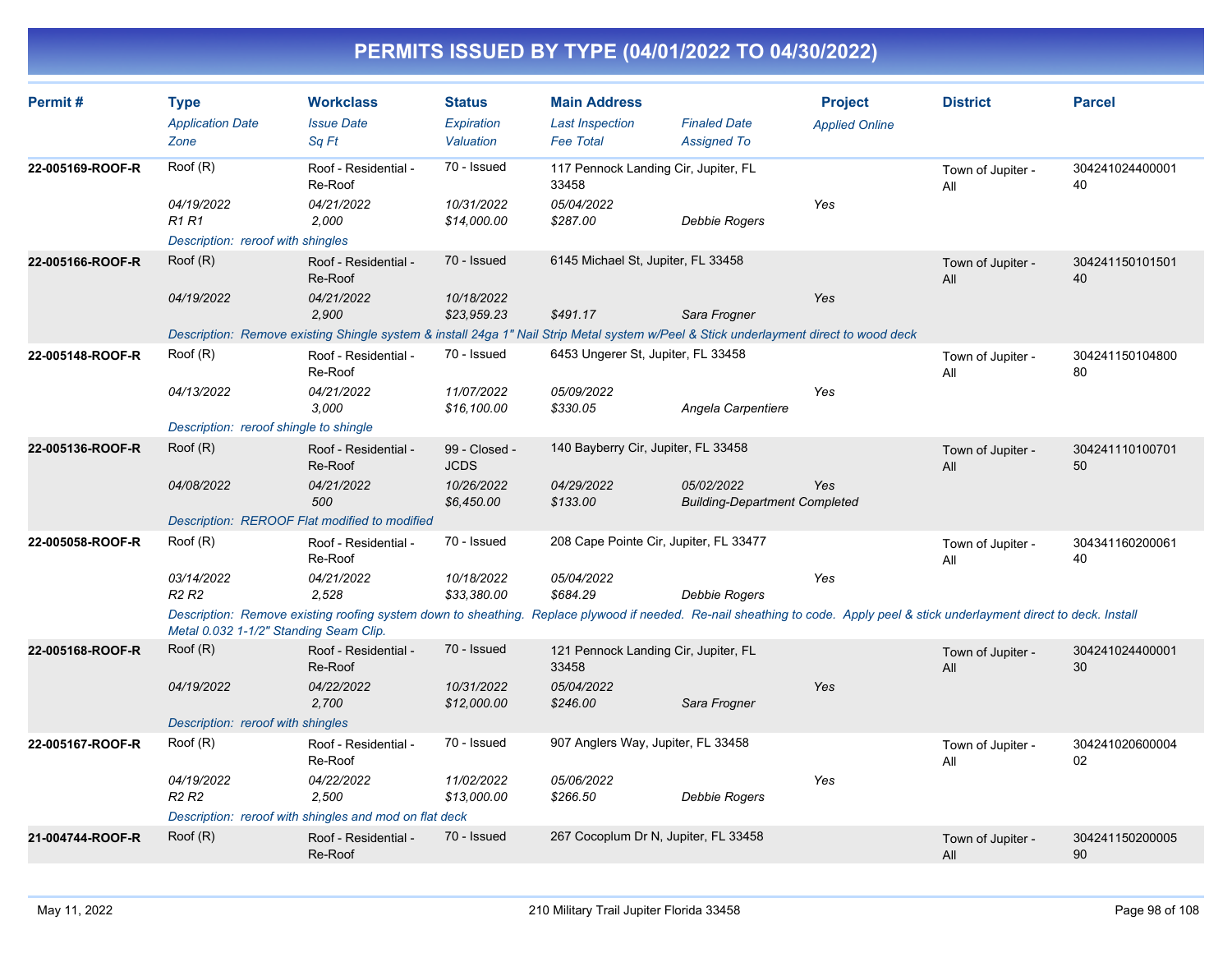| Permit#           | <b>Type</b><br><b>Application Date</b><br>Zone | <b>Workclass</b><br><b>Issue Date</b><br>Sq Ft                                                                                                                               | <b>Status</b><br>Expiration<br>Valuation | <b>Main Address</b><br><b>Last Inspection</b><br><b>Fee Total</b> | <b>Finaled Date</b><br><b>Assigned To</b> | <b>Project</b><br><b>Applied Online</b> | <b>District</b>          | <b>Parcel</b>         |
|-------------------|------------------------------------------------|------------------------------------------------------------------------------------------------------------------------------------------------------------------------------|------------------------------------------|-------------------------------------------------------------------|-------------------------------------------|-----------------------------------------|--------------------------|-----------------------|
|                   | 11/29/2021                                     | 04/22/2022<br>3,100                                                                                                                                                          | 10/25/2022<br>\$30,000.00                | 04/28/2022<br>\$615.00                                            | Angela Carpentiere                        | Yes                                     |                          |                       |
|                   | Description: Re-Roof tile to tile              |                                                                                                                                                                              |                                          |                                                                   |                                           |                                         |                          |                       |
| 22-005174-ROOF-R  | Root(R)                                        | No Fee Sub-Permit                                                                                                                                                            | 70 - Issued                              | 105 Commodore Dr, Jupiter, FL 33477                               |                                           |                                         | Town of Jupiter -<br>All | 304341070900001<br>70 |
|                   | 04/21/2022                                     | 04/22/2022<br>7,600                                                                                                                                                          | 10/19/2022<br>\$0.00                     | \$0.00                                                            | Kimberly Slater                           | Yes                                     |                          |                       |
|                   | Description: Roof per master plans             |                                                                                                                                                                              |                                          |                                                                   |                                           |                                         |                          |                       |
| 22-005047-ROOF-R  | Root(R)                                        | Roof - Residential -<br>Re-Roof                                                                                                                                              | 70 - Issued                              | 320 Natchez Ct, Jupiter, FL 33477                                 |                                           |                                         | Town of Jupiter -<br>All | 304341170200013<br>52 |
|                   | 03/08/2022<br>R <sub>2</sub> R <sub>2</sub>    | 04/25/2022<br>2,528                                                                                                                                                          | 11/07/2022<br>\$33,380.00                | 05/10/2022<br>\$684.29                                            | <b>Kelly Hills</b>                        | Yes                                     |                          |                       |
|                   | Metal 0.032 1-1/2" Standing Seam Clip.         | Description: Remove existing roofing system down to sheathing. Replace plywood if needed. Re-nail sheathing to code. Apply peel & stick underlayment direct to deck. Install |                                          |                                                                   |                                           |                                         |                          |                       |
| 22-005171-ROOF-R  | Root(R)                                        | No Fee Sub-Permit                                                                                                                                                            | 70 - Issued                              | 942 Pompano Dr, Jupiter, FL 33458                                 |                                           |                                         | Town of Jupiter -<br>All | 304240360700001<br>00 |
|                   | 04/20/2022                                     | 04/25/2022<br>$\mathbf{1}$                                                                                                                                                   | 10/31/2022<br>\$0.00                     | 05/04/2022<br>\$0.00                                              | Vicki Tarallo                             | Yes                                     |                          |                       |
|                   | <b>Description: NEW ROOF ON ADDITION</b>       |                                                                                                                                                                              |                                          |                                                                   |                                           |                                         |                          |                       |
| 22-005152-ROOF-R* | Root(R)                                        | Roof - Residential -<br>Re-Roof                                                                                                                                              | <b>NOC</b><br>Required                   | 132 Waterford Dr, Jupiter, FL 33458                               |                                           |                                         | Town of Jupiter -<br>All | 304241241400002<br>50 |
|                   | 04/14/2022                                     | 04/25/2022<br>3,000                                                                                                                                                          | 10/24/2022<br>\$22,000.00                | \$451.00                                                          | Sara Frogner                              | Yes                                     |                          |                       |
|                   | Description: reroof shingle to shingle         |                                                                                                                                                                              |                                          |                                                                   |                                           |                                         |                          |                       |
| 22-005113-ROOF-R  | Root(R)                                        | Roof - Residential -<br>Re-Roof                                                                                                                                              | 70 - Issued                              | 152 Barcelona Dr, Jupiter, FL 33458                               |                                           |                                         | Town of Jupiter -<br>All | 304241131700007<br>90 |
|                   | 04/01/2022                                     | 04/25/2022<br>3,500                                                                                                                                                          | 10/24/2022<br>\$33,445.00                | \$685.62                                                          | Vicki Tarallo                             | Yes                                     |                          |                       |
|                   | Description: TILE TO TILE RE-ROOF              |                                                                                                                                                                              |                                          |                                                                   |                                           |                                         |                          |                       |
| 22-005151-ROOF-R* | Root(R)                                        | Roof - Residential -<br>Re-Roof                                                                                                                                              | <b>NOC</b><br>Required                   | 109 Pennock Landing Cir, Jupiter, FL<br>33458                     |                                           |                                         | Town of Jupiter -<br>All | 304241024400001<br>80 |
|                   | 04/14/2022                                     | 04/25/2022<br>2,200                                                                                                                                                          | 10/24/2022<br>\$13,000.00                | \$266.50                                                          | Debbie Rogers                             | Yes                                     |                          |                       |
|                   | Description: new shingle roof and solar fan    |                                                                                                                                                                              |                                          |                                                                   |                                           |                                         |                          |                       |
| 22-005156-ROOF-R* | Root(R)                                        | Roof - Residential -<br>Re-Roof                                                                                                                                              | <b>NOC</b><br>Required                   | 235 Sweet Bay Cir, Jupiter, FL 33458                              |                                           |                                         | Town of Jupiter -<br>All | 304241240100006<br>30 |
|                   | 04/15/2022                                     | 04/25/2022<br>3,800                                                                                                                                                          | 10/24/2022<br>\$20,000.00                | \$410.00                                                          | Angela Carpentiere                        | Yes                                     |                          |                       |
|                   | Description: new roof shingle to shingle       |                                                                                                                                                                              |                                          |                                                                   |                                           |                                         |                          |                       |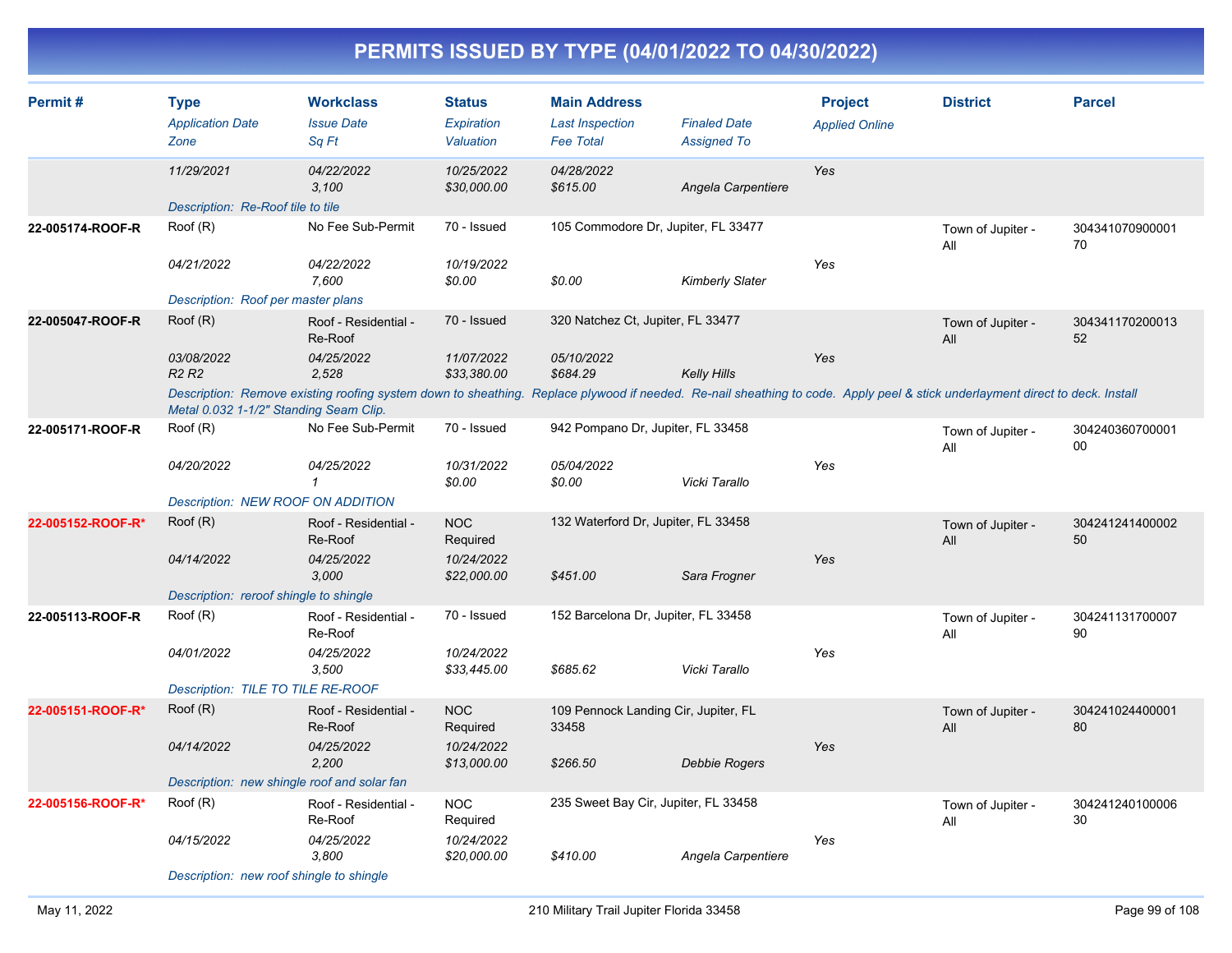| Permit#           | <b>Type</b><br><b>Application Date</b><br>Zone | <b>Workclass</b><br><b>Issue Date</b><br>Sq Ft                                                                                                                                                                                                                             | <b>Status</b><br>Expiration<br>Valuation            | <b>Main Address</b><br><b>Last Inspection</b><br><b>Fee Total</b> | <b>Finaled Date</b><br><b>Assigned To</b>          | <b>Project</b><br><b>Applied Online</b> | <b>District</b>          | <b>Parcel</b>         |
|-------------------|------------------------------------------------|----------------------------------------------------------------------------------------------------------------------------------------------------------------------------------------------------------------------------------------------------------------------------|-----------------------------------------------------|-------------------------------------------------------------------|----------------------------------------------------|-----------------------------------------|--------------------------|-----------------------|
| 22-005155-ROOF-R* | Root(R)<br>04/15/2022                          | Roof - Residential -<br>Re-Roof<br>04/25/2022<br>2.600                                                                                                                                                                                                                     | <b>NOC</b><br>Required<br>10/24/2022<br>\$15,000.00 | 6305 Lucerne St, Jupiter, FL 33458<br>\$307.50                    | Angela Carpentiere                                 | Yes                                     | Town of Jupiter -<br>All | 304241150103401<br>60 |
|                   | Description: new roof shingle to metal         |                                                                                                                                                                                                                                                                            |                                                     |                                                                   |                                                    |                                         |                          |                       |
| 22-005178-ROOF-R  | Root(R)                                        | Roof - Residential -<br>Re-Roof                                                                                                                                                                                                                                            | 99 - Closed -<br><b>JCDS</b>                        | 260 Clocktower Dr, Jupiter, FL 33458                              |                                                    |                                         | Town of Jupiter -<br>All | 304241014100001<br>50 |
|                   | 04/24/2022                                     | 04/26/2022<br>36                                                                                                                                                                                                                                                           | 10/31/2022<br>\$22,025.00                           | 05/04/2022<br>\$451.51                                            | 05/05/2022<br><b>Building-Department Completed</b> | Yes                                     |                          |                       |
|                   |                                                | Description: Tear off roof. Repair wood. Renail. 2 Ply 30# felt. New metal flashings. O/C Duration shingles. O/C ridge vent.                                                                                                                                               |                                                     |                                                                   |                                                    |                                         |                          |                       |
| 22-005180-ROOF-R  | Root(R)                                        | Roof - Residential -<br>Re-Roof                                                                                                                                                                                                                                            | 70 - Issued                                         | 1101 Choctaw St, Jupiter, FL 33458                                |                                                    |                                         | Town of Jupiter -<br>All | 304241020204400<br>80 |
|                   | 04/24/2022                                     | 04/26/2022<br>1.798                                                                                                                                                                                                                                                        | 10/26/2022<br>\$14,000.00                           | 04/29/2022<br>\$287.00                                            | Angela Carpentiere                                 | Yes                                     |                          |                       |
|                   |                                                | Description: Reroof: Remove existing roofing materials (shingles), Renail to FBC 2020, Dry in, Install 1" Snap Lock metal                                                                                                                                                  |                                                     |                                                                   |                                                    |                                         |                          |                       |
| 22-005183-ROOF-R  | Root(R)                                        | Roof - Residential -<br>Re-Roof                                                                                                                                                                                                                                            | 70 - Issued                                         | 18280 Flagship Cir, Jupiter, FL 33458                             |                                                    |                                         | Town of Jupiter -<br>All | 304240340600014<br>40 |
|                   | 04/25/2022                                     | 04/26/2022<br>1,300                                                                                                                                                                                                                                                        | 10/31/2022<br>\$10,751.00                           | 05/04/2022<br>\$220.40                                            | Sara Frogner                                       | Yes                                     |                          |                       |
|                   | Description: Tear off & Reroof Metal Roof      |                                                                                                                                                                                                                                                                            |                                                     |                                                                   |                                                    |                                         |                          |                       |
| 22-005172-ROOF-R  | Root(R)                                        | Roof - Residential -<br>Re-Roof                                                                                                                                                                                                                                            | 70 - Issued                                         | 6302 Robinson St, Jupiter, FL 33458                               |                                                    |                                         | Town of Jupiter -<br>All | 304241150103900<br>30 |
|                   | 04/21/2022<br>R1R1                             | 04/26/2022<br>2.350                                                                                                                                                                                                                                                        | 10/24/2022<br>\$14,958.00                           | \$306.64                                                          | <b>Debbie Rogers</b>                               | Yes                                     |                          |                       |
|                   |                                                | Description: Tear off existing roof material down to sheathing, re-nail existing boards to meet code requirements, Install one new layer of self adhered peel n seal direct to<br>sheathing boards, install new asphalt shingles nailed to code using 6 nails per shingle. |                                                     |                                                                   |                                                    |                                         |                          |                       |
| 22-005160-ROOF-R* | Root(R)                                        | Roof - Residential -<br>Re-Roof                                                                                                                                                                                                                                            | <b>NOC</b><br>Required                              | 104 Palomino Dr, Jupiter, FL 33458                                |                                                    |                                         | Town of Jupiter -<br>All | 304241102700008<br>40 |
|                   | 04/18/2022                                     | 04/26/2022<br>2,400                                                                                                                                                                                                                                                        | 10/24/2022<br>\$12,668.00                           | \$259.69                                                          | Sara Frogner                                       | Yes                                     |                          |                       |
|                   | Description: Shingle to Shingle Re Roof        |                                                                                                                                                                                                                                                                            |                                                     |                                                                   |                                                    |                                         |                          |                       |
| 22-005104-ROOF-R  | Root(R)                                        | Roof - Residential -<br>Re-Roof                                                                                                                                                                                                                                            | 99 - Closed -<br><b>JCDS</b>                        |                                                                   | 1203 Ocean Dunes Cir, Jupiter, FL 33477            |                                         | Town of Jupiter -<br>All | 304341201403400<br>40 |
|                   | 03/30/2022                                     | 04/26/2022<br>100                                                                                                                                                                                                                                                          | 11/02/2022<br>\$2,200.00                            | 05/06/2022<br>\$79.00                                             | 05/09/2022<br><b>Building-Department Completed</b> | Yes                                     |                          |                       |
|                   |                                                | <b>Description: REROOF FLAT Modified to Modified</b>                                                                                                                                                                                                                       |                                                     |                                                                   |                                                    |                                         |                          |                       |
| 22-005154-ROOF-R* | Root(R)                                        | Roof - Residential -<br>Re-Roof                                                                                                                                                                                                                                            | <b>NOC</b><br>Required                              | 18661 Misty Lake Dr, Jupiter, FL 33458                            |                                                    |                                         | Town of Jupiter -<br>All | 304240340900013<br>80 |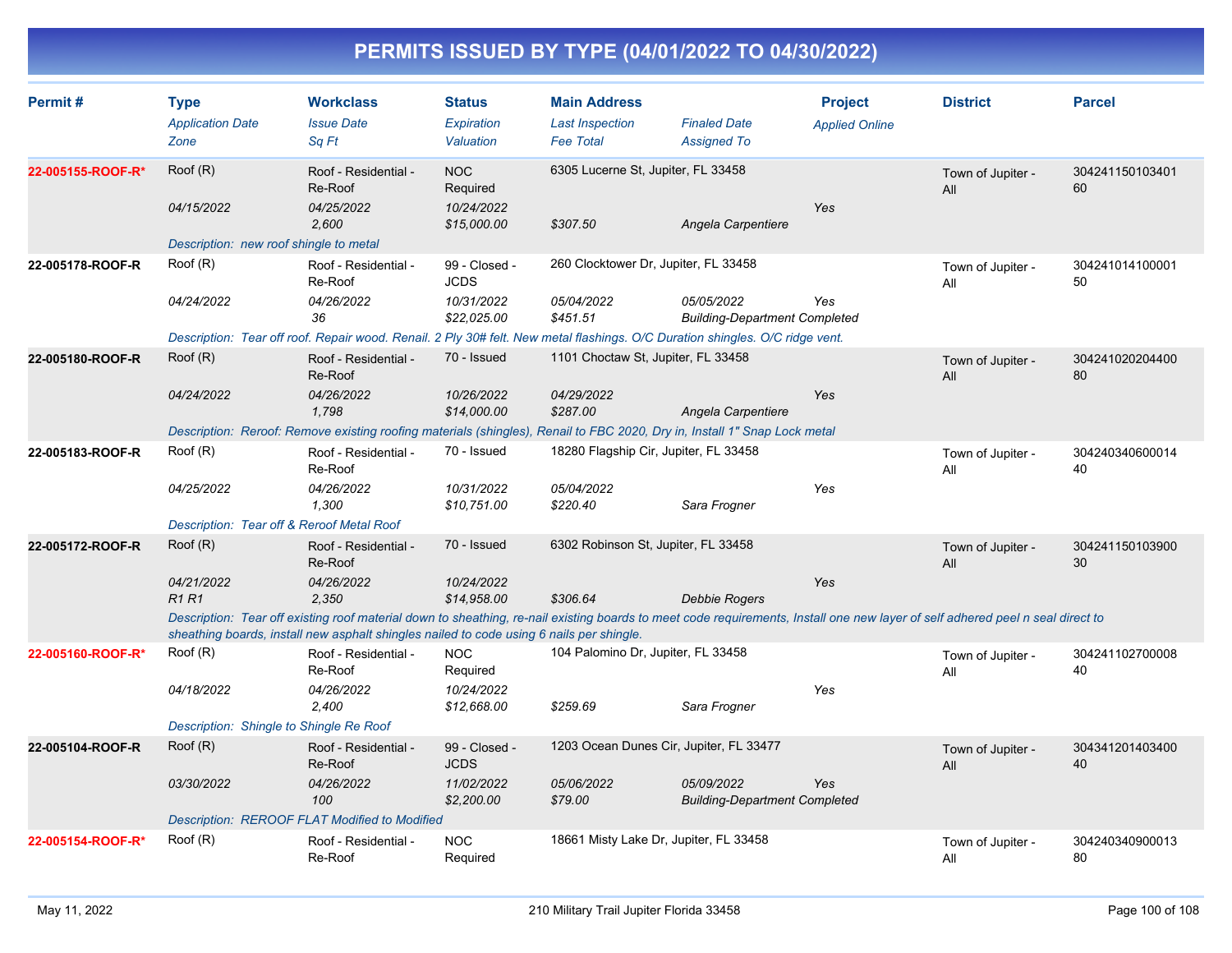|                  |                                                |                                                                                                                                          |                                          |                                                                   | PERMITS ISSUED BY TYPE (04/01/2022 TO 04/30/2022) |                                         |                          |                       |
|------------------|------------------------------------------------|------------------------------------------------------------------------------------------------------------------------------------------|------------------------------------------|-------------------------------------------------------------------|---------------------------------------------------|-----------------------------------------|--------------------------|-----------------------|
| Permit#          | <b>Type</b><br><b>Application Date</b><br>Zone | <b>Workclass</b><br><b>Issue Date</b><br>Sq Ft                                                                                           | <b>Status</b><br>Expiration<br>Valuation | <b>Main Address</b><br><b>Last Inspection</b><br><b>Fee Total</b> | <b>Finaled Date</b><br><b>Assigned To</b>         | <b>Project</b><br><b>Applied Online</b> | <b>District</b>          | <b>Parcel</b>         |
|                  | 04/15/2022                                     | 04/26/2022<br>4,043                                                                                                                      | 10/24/2022<br>\$35,243.00                | \$722.48                                                          | Sara Frogner                                      | Yes                                     |                          |                       |
|                  |                                                | Description: Re-roof: tear off existing, replace with 26G standing seam metal panels.                                                    |                                          |                                                                   |                                                   |                                         |                          |                       |
| 22-005184-ROOF-R | Root(R)                                        | Roof - Residential -<br>Re-Roof                                                                                                          | 70 - Issued                              | 110 Pennock Landing Cir, Jupiter, FL<br>33458                     |                                                   |                                         | Town of Jupiter -<br>All | 304241024400002<br>60 |
|                  | 04/25/2022<br>R <sub>1</sub> R <sub>1</sub>    | 04/26/2022<br>2,135                                                                                                                      | 11/07/2022<br>\$4,650.00                 | 05/10/2022<br>\$97.00                                             | <b>Debbie Rogers</b>                              | Yes                                     |                          |                       |
|                  |                                                | Description: Remove existing shingle roof to workable area and install new shingle roof.                                                 |                                          |                                                                   |                                                   |                                         |                          |                       |
| 22-005164-ROOF-R | Roof (R)                                       | Roof - Residential -<br>Re-Roof                                                                                                          | 70 - Issued                              | 242 Bluejay Ln, Jupiter, FL 33458                                 |                                                   |                                         | Town of Jupiter -<br>All | 304241150200003<br>30 |
|                  | 04/18/2022                                     | 04/27/2022<br>4,600                                                                                                                      | 10/24/2022<br>\$48,500.00                | \$994.25                                                          | Sara Frogner                                      | Yes                                     |                          |                       |
|                  |                                                | Description: remove existing material to deck, Renail to code, install sa underlayment, tile, and ridge cap                              |                                          |                                                                   |                                                   |                                         |                          |                       |
| 22-005188-ROOF-R | Root(R)                                        | No Fee Sub-Permit                                                                                                                        | 70 - Issued                              | 3702 Captains Way, Jupiter, FL 33477                              |                                                   |                                         | Town of Jupiter -<br>All | 304341181400000<br>80 |
|                  | 04/25/2022                                     | 04/28/2022<br>800                                                                                                                        | 10/25/2022<br>\$0.00                     | \$0.00                                                            | <b>Kimberly Slater</b>                            | Yes                                     |                          |                       |
|                  | Description: Tile roof on the addition         |                                                                                                                                          |                                          |                                                                   |                                                   |                                         |                          |                       |
| 22-005189-ROOF-R | Root(R)                                        | No Fee Sub-Permit                                                                                                                        | 70 - Issued                              |                                                                   | 143 Whale Cay Way, Jupiter, FL 33458              |                                         | Town of Jupiter -<br>All | 304240330500019<br>60 |
|                  | 04/26/2022                                     | 04/28/2022<br>$\mathbf 1$                                                                                                                | 10/31/2022<br>\$0.00                     | 05/04/2022<br>\$0.00                                              | <b>Kimberly Slater</b>                            | Yes                                     |                          |                       |
|                  |                                                | Description: Replace roof of garage due to fire                                                                                          |                                          |                                                                   |                                                   |                                         |                          |                       |
| 22-005147-ROOF-R | Root(R)                                        | Roof - Residential -<br>Re-Roof                                                                                                          | 70 - Issued                              | 244 Newhaven Blvd, Jupiter, FL 33458                              |                                                   |                                         | Town of Jupiter -<br>All | 304241240900018<br>70 |
|                  | 04/13/2022                                     | 04/28/2022<br>3,600                                                                                                                      | 10/25/2022<br>\$21,439.44                | \$439.51                                                          | Sara Frogner                                      | Yes                                     |                          |                       |
|                  |                                                | Description: Tear off old shingles and replace with new shingles 8/12 pitch 36sq                                                         |                                          |                                                                   |                                                   |                                         |                          |                       |
| 22-005185-ROOF-R | Root(R)                                        | Roof - Residential -<br>Re-Roof                                                                                                          | 70 - Issued                              | 102 Waterbridge Ln, Jupiter, FL 33458                             |                                                   |                                         | Town of Jupiter -<br>All | 304241112300008<br>80 |
|                  | 04/25/2022                                     | 04/28/2022<br>3,730                                                                                                                      | 10/25/2022<br>\$54,051.00                | \$1,108.05                                                        | Sara Frogner                                      | Yes                                     |                          |                       |
|                  |                                                | Description: Tear off & Reroof Install Metal                                                                                             |                                          |                                                                   |                                                   |                                         |                          |                       |
| 22-005187-ROOF-R | Root(R)                                        | Roof - Residential -<br>Re-Roof                                                                                                          | 70 - Issued                              | 157 Arrowhead Cir, Jupiter, FL 33458                              |                                                   |                                         | Town of Jupiter -<br>aii | 304241100600002<br>90 |
|                  | 04/25/2022                                     | 04/28/2022<br>2,746                                                                                                                      | 11/07/2022<br>\$20,650.00                | 05/09/2022<br>\$423.33                                            | Sara Frogner                                      | Yes                                     |                          |                       |
|                  |                                                | Description: Tear off shingle. Re-nail plywood. Install Polyglass Polystick MTS. Install 3x3 drip edge. Install 26 Gauge 5v crimp metal. |                                          |                                                                   |                                                   |                                         |                          |                       |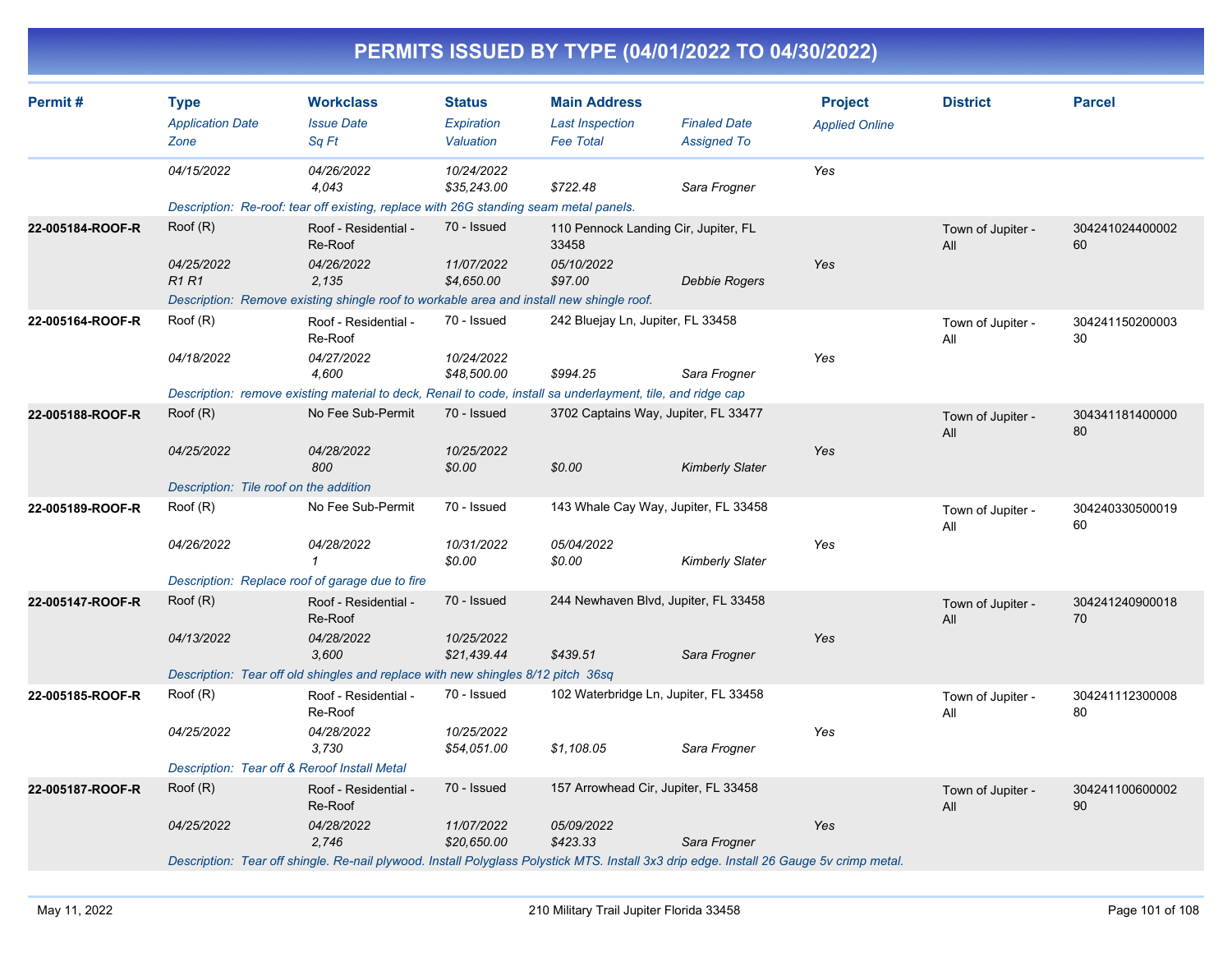| Permit#           | <b>Type</b><br><b>Application Date</b>      | <b>Workclass</b><br><b>Issue Date</b>                                                                         | <b>Status</b><br>Expiration | <b>Main Address</b><br><b>Last Inspection</b> | <b>Finaled Date</b>    | <b>Project</b><br><b>Applied Online</b> | <b>District</b>          | <b>Parcel</b>         |
|-------------------|---------------------------------------------|---------------------------------------------------------------------------------------------------------------|-----------------------------|-----------------------------------------------|------------------------|-----------------------------------------|--------------------------|-----------------------|
|                   | Zone                                        | Sq Ft                                                                                                         | Valuation                   | <b>Fee Total</b>                              | <b>Assigned To</b>     |                                         |                          |                       |
| 22-005197-ROOF-R  | Roof (R)                                    | Roof - Residential -<br>Re-Roof                                                                               | 70 - Issued                 | 173 Sand Pine Dr, Jupiter, FL 33477           |                        |                                         | Town of Jupiter -<br>All | 304341160200035<br>70 |
|                   | 04/28/2022                                  | 04/28/2022<br>3.900                                                                                           | 10/25/2022<br>\$37,733.00   | \$773.53                                      | <b>Kimberly Slater</b> | Yes                                     |                          |                       |
|                   |                                             | Description: Remove existing shingle and underlayment. Install new underlayment, ridge vent, and metal panels |                             |                                               |                        |                                         |                          |                       |
| 22-005150-ROOF-R* | Root(R)                                     | Roof - Residential -<br>Re-Roof                                                                               | <b>NOC</b><br>Required      | 6263 Lucerne St, Jupiter, FL 33458            |                        |                                         | Town of Jupiter -<br>All | 304241150102701<br>10 |
|                   | 04/14/2022                                  | 04/28/2022<br>2.600                                                                                           | 10/25/2022<br>\$15,000.00   | \$307.50                                      | Angela Carpentiere     | Yes                                     |                          |                       |
|                   | Description: reroof shingle w ridge vent    |                                                                                                               |                             |                                               |                        |                                         |                          |                       |
| 22-005120-ROOF-R  | Root(R)                                     | Roof - Residential -<br>Re-Roof                                                                               | 70 - Issued                 | 165 Commodore Dr, Jupiter, FL 33477           |                        |                                         | Town of Jupiter -<br>All | 304341070900008<br>00 |
|                   | 04/05/2022                                  | 04/28/2022<br>7,944                                                                                           | 10/25/2022<br>\$77,554.00   | \$1,589.86                                    | Suzanne Harrison       | Yes                                     |                          |                       |
|                   |                                             | Description: Install new Boral concrete tile, SBS modified bitumen                                            |                             |                                               |                        |                                         |                          |                       |
| 22-005176-ROOF-R  | Root(R)                                     | No Fee Sub-Permit                                                                                             | 70 - Issued                 | 227 Commodore Dr, Jupiter, FL 33477           |                        |                                         | Town of Jupiter -<br>All | 304341070900010<br>90 |
|                   | 04/22/2022<br><b>R1R1</b>                   | 04/29/2022<br>20,000                                                                                          | 10/31/2022<br>\$0.00        | 05/02/2022<br>\$0.00                          | Alicia Hertzog         | Yes                                     |                          |                       |
|                   | Description: roof new construction          |                                                                                                               |                             |                                               |                        |                                         |                          |                       |
| 22-005193-ROOF-R  | Root(R)                                     | Roof - Residential -<br>Re-Roof                                                                               | 70 - Issued                 | 115 Pinewood Ct, Jupiter, FL 33458            |                        |                                         | Town of Jupiter -<br>All | 304241100200021<br>90 |
|                   | 04/27/2022<br><b>R2 R2</b>                  | 04/29/2022<br>1,400                                                                                           | 10/26/2022<br>\$10,165.00   | \$208.38                                      | <b>Debbie Rogers</b>   | Yes                                     |                          |                       |
|                   | Description: Reroof shingle and flat roof   |                                                                                                               |                             |                                               |                        |                                         |                          |                       |
| 22-005190-ROOF-R  | Root(R)                                     | Roof - Residential -<br>Re-Roof                                                                               | 70 - Issued                 | 113 Pinewood Ct, Jupiter, FL 33458            |                        |                                         | Town of Jupiter -<br>All | 304241100200022<br>00 |
|                   | 04/26/2022<br>R <sub>2</sub> R <sub>2</sub> | 04/29/2022<br>1,600                                                                                           | 10/26/2022<br>\$8,715.00    | \$178.91                                      | Debbie Rogers          | Yes                                     |                          |                       |
|                   | Description: Reroof shingle and flat roof   |                                                                                                               |                             |                                               |                        |                                         |                          |                       |
| 22-005195-ROOF-R  | Roof (R)                                    | No Fee Sub-Permit                                                                                             | 70 - Issued                 | 175 Lucia Ct, Jupiter, FL 33478               |                        |                                         | Town of Jupiter -<br>All | 304241080300001<br>90 |
|                   | 04/27/2022                                  | 04/29/2022<br>600                                                                                             | 10/26/2022<br>\$0.00        | \$0.00                                        | Kelly Hills            | Yes                                     |                          |                       |
|                   |                                             | Description: roofing the new addition on rear of house                                                        |                             |                                               |                        |                                         |                          |                       |
| 22-005175-ROOF-R  | Root(R)                                     | Roof - Residential -<br>Re-Roof                                                                               | 70 - Issued                 | 1209 Chickasaw St, Jupiter, FL 33458          |                        |                                         | Town of Jupiter -<br>All | 304241020300302<br>00 |
|                   | 04/21/2022                                  | 04/29/2022<br>$\mathbf{1}$                                                                                    | 11/07/2022<br>\$1,300.00    | 05/09/2022<br>\$79.00                         | Shandre Kellerman      | Yes                                     |                          |                       |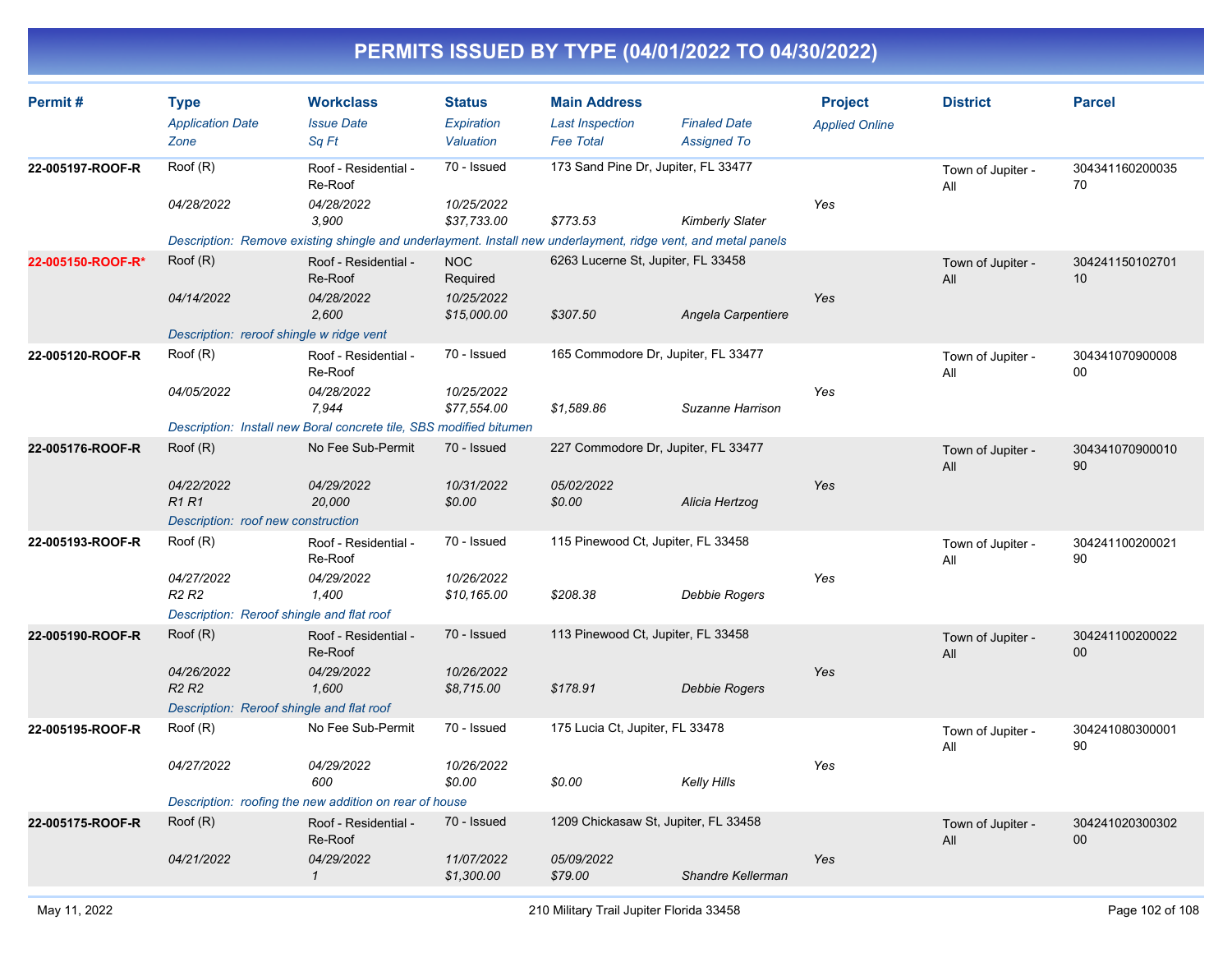|                     |                                                |                                                                              |                                          | PERMITS ISSUED BY TYPE (04/01/2022 TO 04/30/2022)                 |                                                    |                                         |                                     |                         |
|---------------------|------------------------------------------------|------------------------------------------------------------------------------|------------------------------------------|-------------------------------------------------------------------|----------------------------------------------------|-----------------------------------------|-------------------------------------|-------------------------|
| Permit#             | <b>Type</b><br><b>Application Date</b><br>Zone | <b>Workclass</b><br><b>Issue Date</b><br>Sq Ft                               | <b>Status</b><br>Expiration<br>Valuation | <b>Main Address</b><br><b>Last Inspection</b><br><b>Fee Total</b> | <b>Finaled Date</b><br><b>Assigned To</b>          | <b>Project</b><br><b>Applied Online</b> | <b>District</b>                     | <b>Parcel</b>           |
|                     | Description: Shingle to shingle reroof         |                                                                              |                                          |                                                                   |                                                    |                                         |                                     |                         |
|                     |                                                |                                                                              |                                          |                                                                   |                                                    |                                         | <b>PERMITS ISSUED FOR ROOF (R):</b> | 100                     |
| <b>TOWER</b>        |                                                |                                                                              |                                          |                                                                   |                                                    |                                         |                                     |                         |
| 22-060658-TOWER*    | Tower                                          | Tower / Antenna /<br>Satellite Dish                                          | <b>NOC</b><br>Required                   |                                                                   | 509 Commerce Way W, Jupiter, FL 33458              |                                         | Town of Jupiter -<br>All            | 304241020900300<br>20   |
|                     | 02/28/2022                                     | 04/13/2022<br>98                                                             | 10/10/2022<br>\$30,000.00                | \$615.00                                                          | Vicki Tarallo                                      | Yes                                     |                                     |                         |
|                     |                                                | Description: MODIFYING EQUIPMENT LOCATED ON EXISTING CELL TOWER              |                                          |                                                                   |                                                    |                                         |                                     |                         |
| 21-058490-TOWER*    | Tower                                          | Tower / Antenna /<br>Satellite Dish                                          | 70 - Issued                              | 7901 Indiantown Rd, Jupiter, FL 33478                             |                                                    |                                         | Town of Jupiter -<br>All            |                         |
|                     | 12/07/2021                                     | 04/21/2022<br>200                                                            | 10/18/2022<br>\$43,200.00                | \$885.60                                                          | Alicia Hertzog                                     | Yes                                     |                                     |                         |
|                     |                                                | Description: REMOVE AND REPLACE ANTENNAS AND ASSOCIATED EQUIPMENT            |                                          |                                                                   |                                                    |                                         |                                     |                         |
|                     |                                                |                                                                              |                                          |                                                                   |                                                    |                                         | <b>PERMITS ISSUED FOR TOWER:</b>    | $\overline{\mathbf{2}}$ |
| <b>WATER HEATER</b> |                                                |                                                                              |                                          |                                                                   |                                                    |                                         |                                     |                         |
| 22-061606-WHEAT     | Water Heater                                   | Replacement                                                                  | 70 - Issued                              | 211 W Norfolk Rd, Jupiter, FL 33469                               |                                                    |                                         | Town of Jupiter -<br>All            | 304240360900400<br>10   |
|                     | 04/01/2022<br>R1 R1                            | 04/05/2022<br>2,107                                                          | 10/03/2022<br>\$1,889.79                 | \$79.00                                                           | Angela Carpentiere                                 | Yes                                     |                                     |                         |
|                     |                                                | Description: Electric/ 50 Gall / A.O. Smith                                  |                                          |                                                                   |                                                    |                                         |                                     |                         |
| 22-061763-WHEAT     | <b>Water Heater</b>                            | Replacement                                                                  | 99 - Closed -<br><b>JCDS</b>             | 1200 Town Center Dr, 315, Jupiter, FL<br>33458                    |                                                    |                                         | Town of Jupiter -<br>All            | 304241230800531<br>51   |
|                     | 04/06/2022                                     | 04/08/2022<br>1,131                                                          | 10/24/2022<br>\$1,795.00                 | 04/26/2022<br>\$79.00                                             | 04/27/2022<br><b>Building-Department Completed</b> | Yes                                     |                                     |                         |
|                     |                                                | Description: Supply & install 40 gallon electric heater to replace existing. |                                          |                                                                   |                                                    |                                         |                                     |                         |
| 22-061779-WHEAT     | Water Heater                                   | Replacement                                                                  | 99 - Closed -<br><b>JCDS</b>             | 1936 Jeaga Dr, Jupiter, FL 33458                                  |                                                    |                                         | Town of Jupiter -<br>All            | 304241140300020<br>50   |
|                     | 04/07/2022                                     | 04/08/2022<br>3,962                                                          | 10/24/2022<br>\$2,200.00                 | 04/27/2022<br>\$79.00                                             | 04/28/2022<br><b>Building-Department Completed</b> | Yes                                     |                                     |                         |
|                     |                                                | Description: 55 Gallon Electric Water Heater Replacement                     |                                          |                                                                   |                                                    |                                         |                                     |                         |
| 22-061780-WHEAT     | <b>Water Heater</b>                            | Replacement                                                                  | 70 - Issued                              | 1304 Clubhouse Cir, Jupiter, FL 33477                             |                                                    |                                         | Town of Jupiter -<br>All            | 304341050800113<br>04   |
|                     | 04/07/2022                                     | 04/08/2022<br>1,280                                                          | 10/05/2022<br>\$1,995.00                 | \$79.00                                                           | Angela Carpentiere                                 | Yes                                     |                                     |                         |
|                     |                                                | Description: 38 Gallon Electric Water Heater Replacement                     |                                          |                                                                   |                                                    |                                         |                                     |                         |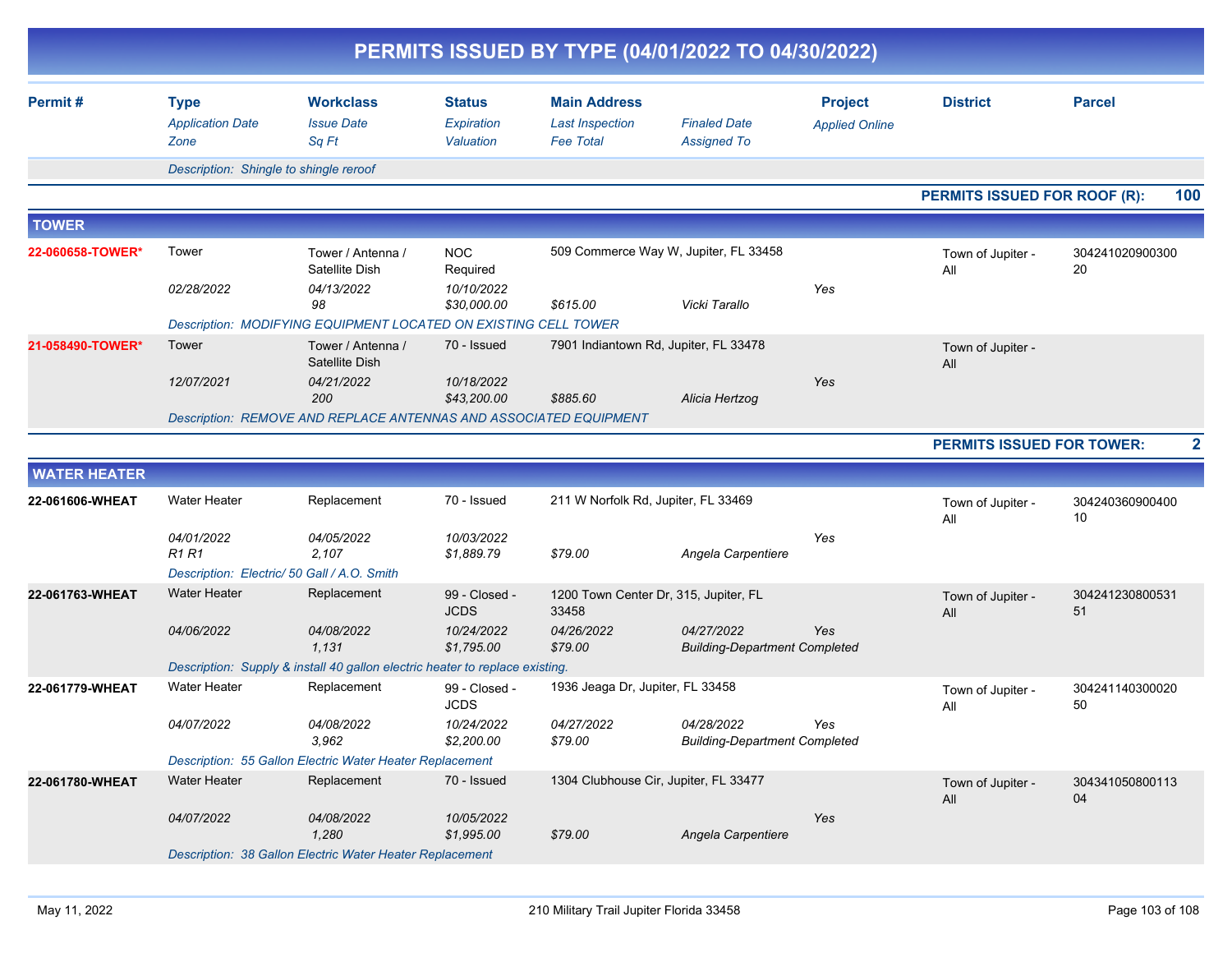| Permit#         | <b>Type</b><br><b>Application Date</b> | <b>Workclass</b><br><b>Issue Date</b>                    | <b>Status</b><br>Expiration  | <b>Main Address</b><br><b>Last Inspection</b> | <b>Finaled Date</b>                                | <b>Project</b><br><b>Applied Online</b> | <b>District</b>          | <b>Parcel</b>         |
|-----------------|----------------------------------------|----------------------------------------------------------|------------------------------|-----------------------------------------------|----------------------------------------------------|-----------------------------------------|--------------------------|-----------------------|
|                 | Zone                                   | Sq Ft                                                    | Valuation                    | <b>Fee Total</b>                              | <b>Assigned To</b>                                 |                                         |                          |                       |
| 22-061782-WHEAT | <b>Water Heater</b>                    | Replacement                                              | 70 - Issued                  | 6335 Riverwalk Ln, 2, Jupiter, FL 33458       |                                                    |                                         | Town of Jupiter -<br>All | 304241031700008<br>20 |
|                 | 04/07/2022                             | <i>04/08/2022</i><br>1,159                               | 10/05/2022<br>\$2,342.00     | \$79.00                                       | Angela Carpentiere                                 | Yes                                     |                          |                       |
|                 |                                        | Description: 40 gallon electric water heater replacement |                              |                                               |                                                    |                                         |                          |                       |
| 22-061799-WHEAT | <b>Water Heater</b>                    | Replacement                                              | 70 - Issued                  | 6520 Chasewood Dr, D, Jupiter, FL 33458       |                                                    |                                         | Town of Jupiter -<br>All | 304241031400003<br>44 |
|                 | 04/07/2022                             | 04/11/2022<br>1,025                                      | 10/08/2022<br>\$2,489.00     | \$79.00                                       | <b>Monica Rosas</b>                                | Yes                                     |                          |                       |
|                 |                                        | Description: 38 Gallon Electric Water Heater Replacement |                              |                                               |                                                    |                                         |                          |                       |
| 22-061835-WHEAT | <b>Water Heater</b>                    | Replacement                                              | 99 - Closed -<br><b>JCDS</b> | 104 Stillwater Cir, Jupiter, FL 33458         |                                                    |                                         | Town of Jupiter -<br>All | 304241101500000<br>30 |
|                 | 04/08/2022                             | 04/11/2022<br>2,110                                      | 10/26/2022<br>\$1,994.00     | 04/29/2022<br>\$79.00                         | 05/02/2022<br><b>Building-Department Completed</b> | Yes                                     |                          |                       |
|                 |                                        | Description: 40 Gallon Water Heater Replacement          |                              |                                               |                                                    |                                         |                          |                       |
| 22-061774-WHEAT | <b>Water Heater</b>                    | Replacement                                              | 99 - Closed -<br><b>JCDS</b> | 1302 Pinecrest Cir, E, Jupiter, FL 33458      |                                                    |                                         | Town of Jupiter -<br>All | 304241102601300<br>25 |
|                 | 04/07/2022                             | 04/11/2022<br>1.178                                      | 10/10/2022<br>\$1,500.00     | 04/13/2022<br>\$79.00                         | 04/14/2022<br><b>Building-Department Completed</b> | Yes                                     |                          |                       |
|                 |                                        | Description: 30 gallon same as water heater replacement  |                              |                                               |                                                    |                                         |                          |                       |
| 22-061811-WHEAT | <b>Water Heater</b>                    | Replacement                                              | 70 - Issued                  | 6359 Riverwalk Ln, 6, Jupiter, FL 33458       |                                                    |                                         | Town of Jupiter -<br>All | 304241031700600<br>60 |
|                 | 04/08/2022                             | 04/11/2022<br>1.159                                      | 10/08/2022<br>\$1,995.00     | \$79.00                                       | Monica Rosas                                       | Yes                                     |                          |                       |
|                 |                                        | Description: 40 Gallon Water Heater Replacement          |                              |                                               |                                                    |                                         |                          |                       |
| 22-061785-WHEAT | <b>Water Heater</b>                    | Replacement                                              | 70 - Issued                  | 401 South Seas Dr, 106, Jupiter, FL 33477     |                                                    |                                         | Town of Jupiter -<br>All | 304341160500410<br>60 |
|                 | 04/07/2022                             | 04/11/2022<br>1,385                                      | 10/10/2022<br>\$2,423.00     | \$79.00                                       | Angela Carpentiere                                 | Yes                                     |                          |                       |
|                 |                                        | Description: 38 Gallon water heater replacement          |                              |                                               |                                                    |                                         |                          |                       |
| 22-061882-WHEAT | <b>Water Heater</b>                    | Replacement                                              | 70 - Issued                  | 150 Mangrove Bay Way, Jupiter, FL 33477       |                                                    |                                         | Town of Jupiter -<br>All | 304341074000001<br>60 |
|                 | 04/12/2022                             | 04/12/2022<br>1,330                                      | 10/17/2022<br>\$1,960.00     | 04/18/2022<br>\$79.00                         | Monica Rosas                                       | Yes                                     |                          |                       |
|                 |                                        | Description: 50 Gallon Water Heater Replacement          |                              |                                               |                                                    |                                         |                          |                       |
| 22-061438-WHEAT | <b>Water Heater</b>                    | Replacement                                              | 99 - Closed -<br><b>JCDS</b> | 500 Via Royale, 504, Jupiter, FL 33458        |                                                    |                                         | Town of Jupiter -<br>All | 304241121400100<br>10 |
|                 | 03/25/2022                             | 04/12/2022<br>950                                        | 10/11/2022<br>\$1,100.00     | 04/14/2022<br>\$79.00                         | 04/18/2022<br><b>Building-Department Completed</b> | Yes                                     |                          |                       |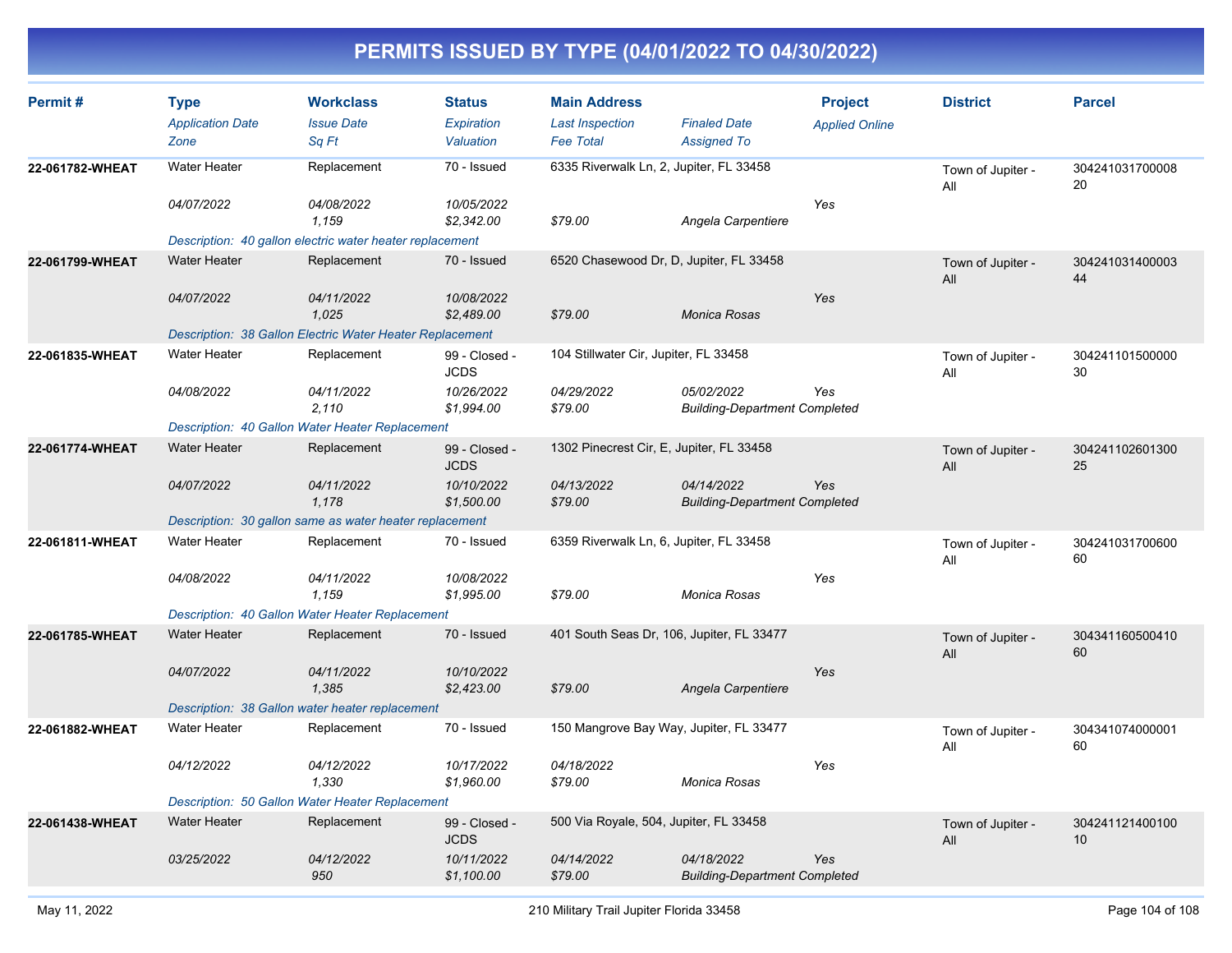|                 |                                                |                                                                              |                                          | PERMITS ISSUED BY TYPE (04/01/2022 TO 04/30/2022)                                                                                     |                                                    |                                         |                          |                       |
|-----------------|------------------------------------------------|------------------------------------------------------------------------------|------------------------------------------|---------------------------------------------------------------------------------------------------------------------------------------|----------------------------------------------------|-----------------------------------------|--------------------------|-----------------------|
| Permit#         | <b>Type</b><br><b>Application Date</b><br>Zone | <b>Workclass</b><br><b>Issue Date</b><br>Sq Ft                               | <b>Status</b><br>Expiration<br>Valuation | <b>Main Address</b><br><b>Last Inspection</b><br><b>Fee Total</b>                                                                     | <b>Finaled Date</b><br><b>Assigned To</b>          | <b>Project</b><br><b>Applied Online</b> | <b>District</b>          | <b>Parcel</b>         |
|                 |                                                | Description: WATER HEATER CHANGE OUT                                         |                                          |                                                                                                                                       |                                                    |                                         |                          |                       |
| 22-061645-WHEAT | <b>Water Heater</b>                            | Replacement                                                                  | 99 - Closed -<br><b>JCDS</b>             | 492 Pelican Ln S, Jupiter, FL 33458                                                                                                   |                                                    |                                         | Town of Jupiter -<br>All | 304241150200023<br>20 |
|                 | 04/04/2022                                     | 04/12/2022                                                                   | 10/12/2022<br>\$2,300.00                 | 04/15/2022<br>\$79.00                                                                                                                 | 04/18/2022<br><b>Building-Department Completed</b> | Yes                                     |                          |                       |
|                 |                                                | Description: Replace existing gas water heater with similar gas water heater |                                          |                                                                                                                                       |                                                    |                                         |                          |                       |
| 22-061920-WHEAT | <b>Water Heater</b>                            | Replacement                                                                  | 99 - Closed -<br><b>JCDS</b>             | 150 Via Catalunha, Jupiter, FL 33458                                                                                                  |                                                    |                                         | Town of Jupiter -<br>All | 304241121600030<br>20 |
|                 | 04/13/2022                                     | 04/13/2022<br>4,134                                                          | 10/17/2022<br>\$2,495.00                 | 04/19/2022<br>\$79.00                                                                                                                 | 04/22/2022<br><b>Building-Department Completed</b> | Yes                                     |                          |                       |
|                 |                                                | Description: 80 Gallon Water Heater Replacement                              |                                          |                                                                                                                                       |                                                    |                                         |                          |                       |
| 22-061686-WHEAT | <b>Water Heater</b>                            | <b>Tankless Water</b><br>Heater                                              | 70 - Issued                              | 319 Leeward Dr, Jupiter, FL 33477                                                                                                     |                                                    |                                         | Town of Jupiter -<br>All | 304341170200013<br>16 |
|                 | 04/05/2022<br><b>R2 R2</b>                     | 04/13/2022<br>2,540                                                          | 10/10/2022<br>\$2,400.00                 | \$79.00                                                                                                                               | <b>Kelly Hills</b>                                 | Yes                                     |                          |                       |
|                 |                                                |                                                                              |                                          | Description: Remove old electric tank water heater and install new tankless gas water heater. - Gas permit & gas to be done by others |                                                    |                                         |                          |                       |
| 22-061810-WHEAT | <b>Water Heater</b>                            | Replacement                                                                  | 99 - Closed -<br><b>JCDS</b>             | 3315 Duval St, Jupiter, FL 33458                                                                                                      |                                                    |                                         | Town of Jupiter -<br>All | 304241141400056<br>90 |
|                 | 04/08/2022                                     | 04/13/2022<br>6,898                                                          | 10/26/2022<br>\$2,495.00                 | 04/29/2022<br>\$79.00                                                                                                                 | 05/02/2022<br><b>Building-Department Completed</b> | Yes                                     |                          |                       |
|                 |                                                | Description: 80 Gallon Water heater Replacement                              |                                          |                                                                                                                                       |                                                    |                                         |                          |                       |
| 22-061922-WHEAT | <b>Water Heater</b>                            | Replacement                                                                  | 99 - Closed -<br><b>JCDS</b>             | 1127 E Seminole Ave, 34C, Jupiter, FL<br>33477                                                                                        |                                                    |                                         | Town of Jupiter -<br>All | 304341050700003<br>43 |
|                 | 04/13/2022                                     | 04/13/2022<br>1,540                                                          | 10/17/2022<br>\$2,461.00                 | 04/19/2022<br>\$79.00                                                                                                                 | 04/22/2022<br><b>Building-Department Completed</b> | Yes                                     |                          |                       |
|                 |                                                | Description: 30 Gallon Water Heater Replacement                              |                                          |                                                                                                                                       |                                                    |                                         |                          |                       |
| 22-061949-WHEAT | <b>Water Heater</b>                            | Replacement                                                                  | 70 - Issued                              | 723 Ocean Dunes Cir, Jupiter, FL 33477                                                                                                |                                                    |                                         | Town of Jupiter -<br>All | 304341200501800<br>60 |
|                 | 04/14/2022                                     | 04/14/2022<br>2,400                                                          | 10/17/2022<br>\$1,408.00                 | 04/20/2022<br>\$79.00                                                                                                                 | <b>Monica Rosas</b>                                | Yes                                     |                          |                       |
|                 |                                                | Description: 40 Gallon Water Heater Replacement                              |                                          |                                                                                                                                       |                                                    |                                         |                          |                       |
| 22-061855-WHEAT | <b>Water Heater</b>                            | Replacement                                                                  | 99 - Closed -<br><b>JCDS</b>             | 1300 S A1A, 304, Jupiter, FL 33477                                                                                                    |                                                    |                                         | Town of Jupiter -<br>All | 304341081500030<br>40 |
|                 | 04/11/2022                                     | 04/14/2022<br>1,485                                                          | 10/24/2022<br>\$2,038.00                 | 04/26/2022<br>\$79.00                                                                                                                 | 04/27/2022<br><b>Building-Department Completed</b> | Yes                                     |                          |                       |
|                 |                                                | Description: 50 Gallon Water Heater Replacement                              |                                          |                                                                                                                                       |                                                    |                                         |                          |                       |
| 22-061850-WHEAT | <b>Water Heater</b>                            | Replacement                                                                  | 70 - Issued                              | 2713 E Community Dr, Jupiter, FL 33458                                                                                                |                                                    |                                         | Town of Jupiter -<br>aii | 304241140700011<br>40 |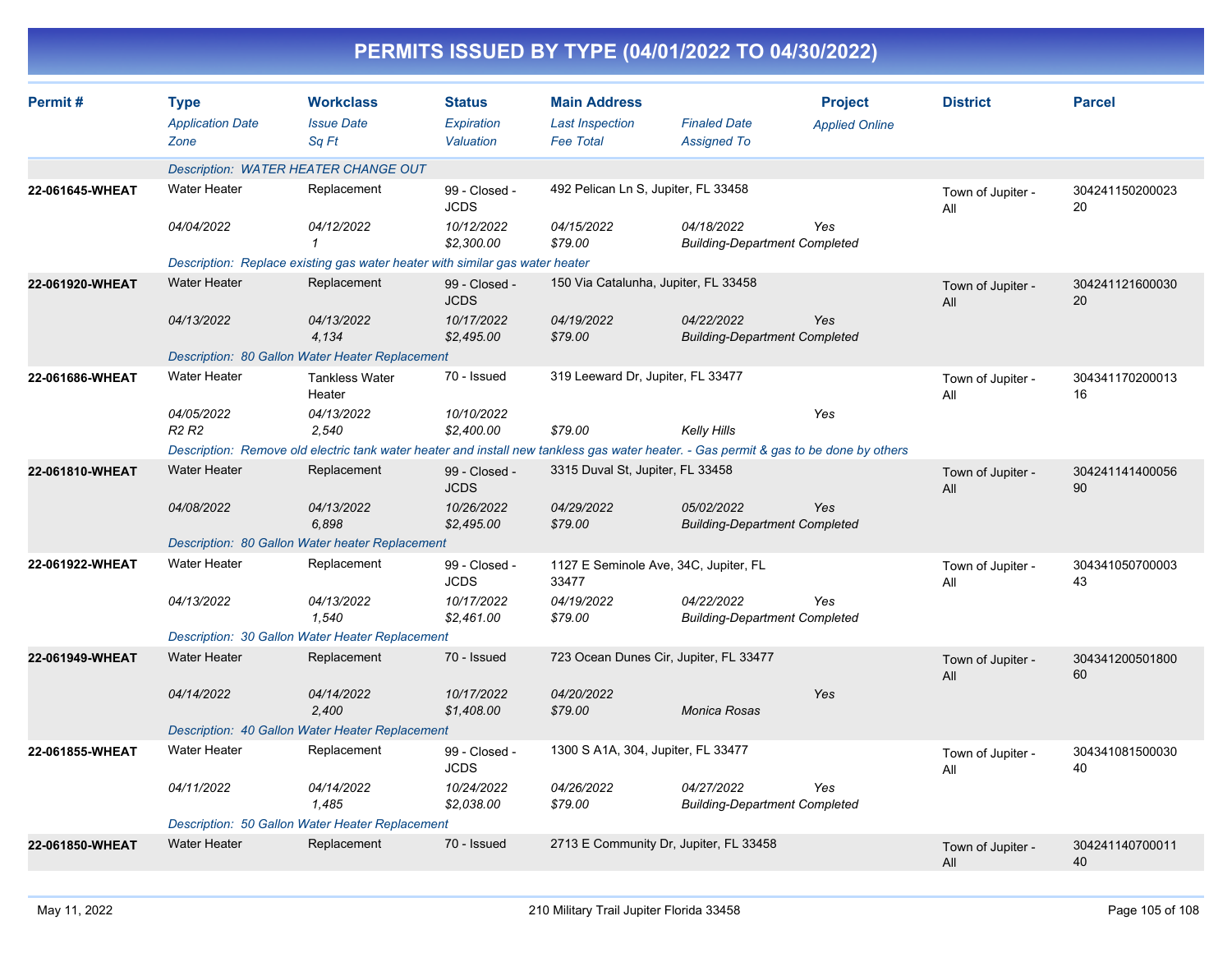| PERMITS ISSUED BY TYPE (04/01/2022 TO 04/30/2022) |  |
|---------------------------------------------------|--|
|                                                   |  |

| Permit#         | <b>Type</b><br><b>Application Date</b> | <b>Workclass</b><br><b>Issue Date</b>                                                | <b>Status</b><br>Expiration  | <b>Main Address</b><br><b>Last Inspection</b>  | <b>Finaled Date</b>                                | <b>Project</b><br><b>Applied Online</b> | <b>District</b>          | <b>Parcel</b>         |
|-----------------|----------------------------------------|--------------------------------------------------------------------------------------|------------------------------|------------------------------------------------|----------------------------------------------------|-----------------------------------------|--------------------------|-----------------------|
|                 | Zone                                   | Sa Ft                                                                                | Valuation                    | <b>Fee Total</b>                               | <b>Assigned To</b>                                 |                                         |                          |                       |
|                 | 04/11/2022                             | 04/14/2022<br>$\mathbf{1}$                                                           | 10/11/2022<br>\$1,400.00     | \$79.00                                        | <b>Ellis Baird</b>                                 | Yes                                     |                          |                       |
|                 |                                        | Description: install electric lowboy 40 gal replacing older 40 lowboy                |                              |                                                |                                                    |                                         |                          |                       |
| 22-061852-WHEAT | <b>Water Heater</b>                    | Replacement                                                                          | 70 - Issued                  | 1203 Town Center Dr, 215, Jupiter, FL<br>33458 |                                                    |                                         | Town of Jupiter -<br>All | 304241230800221<br>50 |
|                 | 04/11/2022                             | 04/14/2022<br>2,299                                                                  | 10/11/2022<br>\$2,299.00     | \$79.00                                        | Ellis Baird                                        | Yes                                     |                          |                       |
|                 |                                        | Description: 38GAL ELECTRIC WATER HEATER REPLACEMENT                                 |                              |                                                |                                                    |                                         |                          |                       |
| 22-061983-WHEAT | <b>Water Heater</b>                    | Replacement                                                                          | 99 - Closed -<br><b>JCDS</b> | 148 Carina Dr, Jupiter, FL 33478               |                                                    |                                         | Town of Jupiter -<br>All | 304241080200011<br>00 |
|                 | 04/15/2022                             | 04/15/2022<br>3.293                                                                  | 10/31/2022<br>\$4,676.00     | 05/04/2022<br>\$97.52                          | 05/05/2022<br><b>Building-Department Completed</b> | Yes                                     |                          |                       |
|                 |                                        | Description: Supply & install 75 gallon Natural Gas water heater to replace existing |                              |                                                |                                                    |                                         |                          |                       |
| 22-061973-WHEAT | <b>Water Heater</b>                    | Replacement                                                                          | 99 - Closed -<br><b>JCDS</b> | 14469 Heights Blvd, Jupiter, FL 33458          |                                                    |                                         | Town of Jupiter -<br>All | 304241220210700<br>60 |
|                 | 04/14/2022                             | 04/15/2022<br>1,624                                                                  | 10/18/2022<br>\$1,876.00     | 04/21/2022<br>\$79.00                          | 04/25/2022<br><b>Building-Department Completed</b> | Yes                                     |                          |                       |
|                 |                                        | Description: 40 Gallon Water Heater Replacement                                      |                              |                                                |                                                    |                                         |                          |                       |
| 22-061945-WHEAT | <b>Water Heater</b>                    | Replacement                                                                          | 99 - Closed -<br><b>JCDS</b> | 6043 Felter St, Jupiter, FL 33458              |                                                    |                                         | Town of Jupiter -<br>All | 304241220211500<br>80 |
|                 | 04/14/2022                             | 04/15/2022<br>1,377                                                                  | 10/17/2022<br>\$2,100.00     | 04/20/2022<br>\$79.00                          | 04/25/2022<br><b>Building-Department Completed</b> | Yes                                     |                          |                       |
|                 |                                        | Description: 38 Gallon Water Heater Replacement                                      |                              |                                                |                                                    |                                         |                          |                       |
| 22-062043-WHEAT | <b>Water Heater</b>                    | Replacement                                                                          | 99 - Closed -<br><b>JCDS</b> | 103 Via Catalunha, Jupiter, FL 33458           |                                                    |                                         | Town of Jupiter -<br>All | 304241121600026<br>00 |
|                 | 04/18/2022                             | 04/18/2022<br>3,141                                                                  | 10/24/2022<br>\$2,421.00     | 04/25/2022<br>\$79.00                          | 04/26/2022<br><b>Building-Department Completed</b> | Yes                                     |                          |                       |
|                 |                                        | Description: 80 Gallon Water Heater Replacement                                      |                              |                                                |                                                    |                                         |                          |                       |
| 22-062046-WHEAT | <b>Water Heater</b>                    | Replacement                                                                          | 99 - Closed -<br><b>JCDS</b> | 6319 Riverwalk Ln, 2, Jupiter, FL 33458        |                                                    |                                         | Town of Jupiter -<br>All | 304241031700007<br>20 |
|                 | 04/18/2022                             | 04/18/2022<br>1,159                                                                  | 10/24/2022<br>\$1,995.00     | 04/26/2022<br>\$79.00                          | 04/27/2022<br><b>Building-Department Completed</b> | Yes                                     |                          |                       |
|                 |                                        | Description: 40 Gallon Water Heater Replacement                                      |                              |                                                |                                                    |                                         |                          |                       |
| 22-062056-WHEAT | <b>Water Heater</b>                    | Replacement                                                                          | 70 - Issued                  | 914 Marlin Dr, Jupiter, FL 33458               |                                                    |                                         | Town of Jupiter -<br>All | 304240360800006<br>40 |
|                 | 04/18/2022                             | 04/19/2022<br>0                                                                      | 10/16/2022<br>\$824.00       | \$79.00                                        | Monica Rosas                                       | Yes                                     |                          |                       |
|                 |                                        | <b>Description: 40GAL ELECTRIC WATER HEATER REPLACEMENT</b>                          |                              |                                                |                                                    |                                         |                          |                       |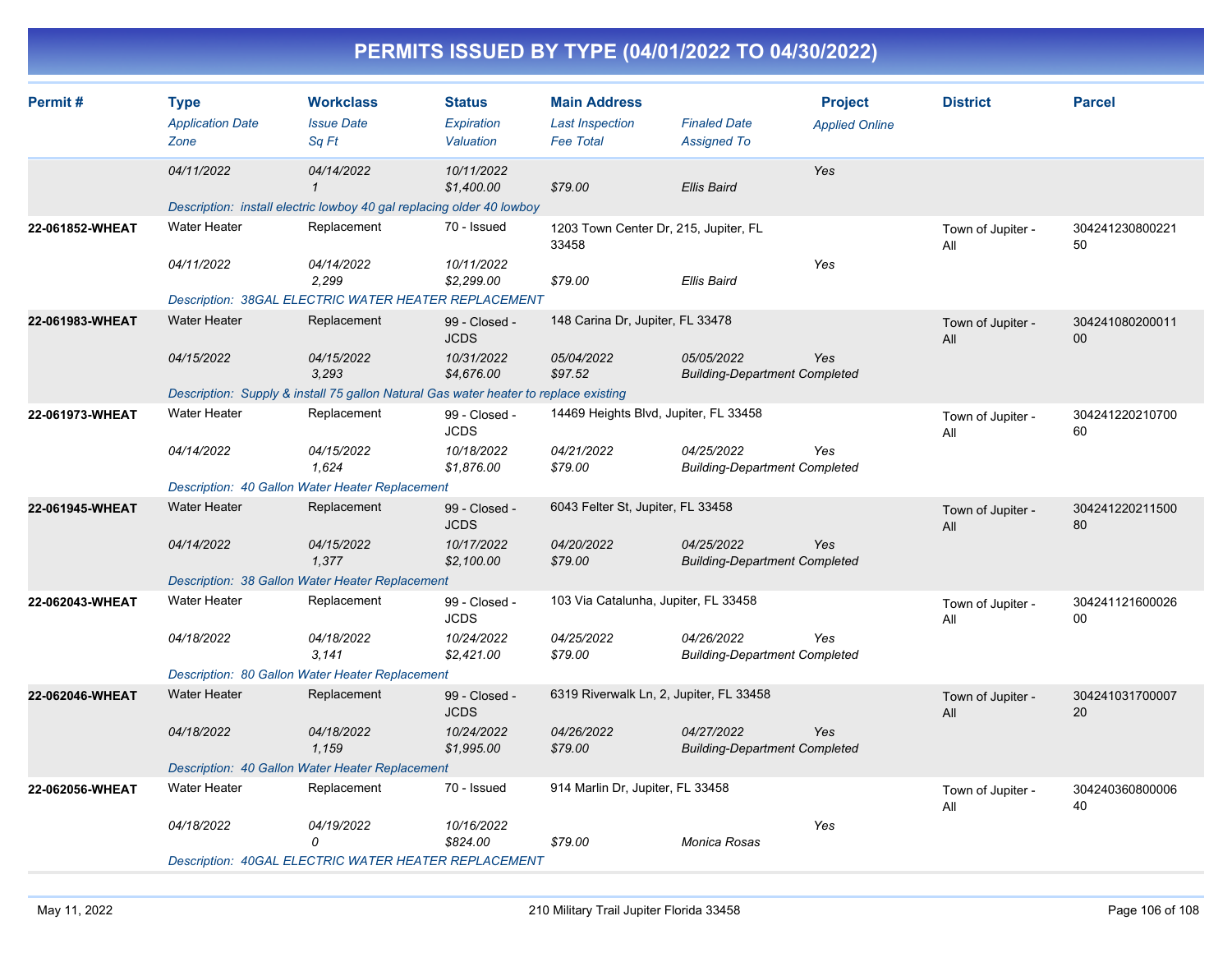| Permit#         | <b>Type</b><br><b>Application Date</b> | <b>Workclass</b><br><b>Issue Date</b>                        | <b>Status</b><br>Expiration  | <b>Main Address</b><br><b>Last Inspection</b> | <b>Finaled Date</b>                                | <b>Project</b><br><b>Applied Online</b> | <b>District</b>          | <b>Parcel</b>         |
|-----------------|----------------------------------------|--------------------------------------------------------------|------------------------------|-----------------------------------------------|----------------------------------------------------|-----------------------------------------|--------------------------|-----------------------|
|                 | Zone                                   | Sq Ft                                                        | Valuation                    | <b>Fee Total</b>                              | <b>Assigned To</b>                                 |                                         |                          |                       |
| 22-062084-WHEAT | <b>Water Heater</b>                    | Replacement                                                  | 70 - Issued                  | 122 Via Rosina, Jupiter, FL 33458             |                                                    |                                         | Town of Jupiter -<br>All | 304241121600005<br>10 |
|                 | 04/19/2022                             | 04/20/2022<br>2,859                                          | 10/17/2022<br>\$2,075.00     | \$79.00                                       | Monica Rosas                                       | Yes                                     |                          |                       |
|                 |                                        | Description: 50 Gallon Water Heater replacement              |                              |                                               |                                                    |                                         |                          |                       |
| 22-062099-WHEAT | <b>Water Heater</b>                    | Replacement                                                  | 70 - Issued                  | 264 Brier Cir, Jupiter, FL 33458              |                                                    |                                         | Town of Jupiter -<br>All | 304241103400012<br>90 |
|                 | 04/19/2022                             | 04/21/2022<br>1.150                                          | 10/18/2022<br>\$1,150.00     | \$79.00                                       | Monica Rosas                                       | Yes                                     |                          |                       |
|                 |                                        | Description: 50GAL ELECTRIC WATER HEATER REPLACEMENT         |                              |                                               |                                                    |                                         |                          |                       |
| 22-062115-WHEAT | <b>Water Heater</b>                    | Replacement                                                  | 70 - Issued                  | 201 Pinecrest Cir, C, Jupiter, FL 33458       |                                                    |                                         | Town of Jupiter -<br>All | 304241102600200<br>13 |
|                 | 04/20/2022                             | 04/21/2022<br>1.178                                          | 10/18/2022<br>\$2,333.00     | \$79.00                                       | Monica Rosas                                       | Yes                                     |                          |                       |
|                 |                                        | Description: 30 Gallon Water Heater Replacement              |                              |                                               |                                                    |                                         |                          |                       |
| 22-062200-WHEAT | <b>Water Heater</b>                    | Replacement                                                  | 70 - Issued                  | 126 Lismore Ln, Jupiter, FL 33458             |                                                    |                                         | Town of Jupiter -<br>All | 304241132300016<br>70 |
|                 | 04/22/2022                             | 04/22/2022<br>2,884                                          | 10/19/2022<br>\$2,000.00     | \$79.00                                       | Monica Rosas                                       | Yes                                     |                          |                       |
|                 |                                        | Description: (1) 39 GAL WATER HEATER CHANGE-OUT              |                              |                                               |                                                    |                                         |                          |                       |
| 22-062161-WHEAT | <b>Water Heater</b>                    | Replacement                                                  | 70 - Issued                  | 703 Warren Dr, Jupiter, FL 33458              |                                                    |                                         | Town of Jupiter -<br>All | 304241021500000<br>60 |
|                 | 04/21/2022                             | <i>04/22/2022</i><br>2,596                                   | 10/19/2022<br>\$2,095.00     | \$79.00                                       | Monica Rosas                                       | Yes                                     |                          |                       |
|                 |                                        | Description: 50 Gallon Water Heater Replacement              |                              |                                               |                                                    |                                         |                          |                       |
| 22-062179-WHEAT | <b>Water Heater</b>                    | Replacement                                                  | 99 - Closed -<br><b>JCDS</b> | 1473 Via Miguel, Jupiter, FL 33477            |                                                    |                                         | Town of Jupiter -<br>All | 304341080800004<br>40 |
|                 | 04/21/2022                             | 04/22/2022<br>1,211                                          | 10/31/2022<br>\$2,184.00     | 05/02/2022<br>\$79.00                         | 05/03/2022<br><b>Building-Department Completed</b> | Yes                                     |                          |                       |
|                 |                                        | Description: 50 Gallon water Heater replacement              |                              |                                               |                                                    |                                         |                          |                       |
| 22-062202-WHEAT | <b>Water Heater</b>                    | Replacement                                                  | 70 - Issued                  | 4602 Captains Way, Jupiter, FL 33477          |                                                    |                                         | Town of Jupiter -<br>All | 304341180400046<br>02 |
|                 | 04/22/2022                             | 04/22/2022<br>$\mathcal I$                                   | 10/19/2022<br>\$2,005.00     | \$79.00                                       | Monica Rosas                                       | Yes                                     |                          |                       |
|                 |                                        | <b>Description: REPPLACE EXISITNG 50 GALLON WATER HEATER</b> |                              |                                               |                                                    |                                         |                          |                       |
| 22-062143-WHEAT | <b>Water Heater</b>                    | Replacement                                                  | 70 - Issued                  | 434 Mariner Dr, Jupiter, FL 33477             |                                                    |                                         | Town of Jupiter -<br>All | 304341181100058<br>40 |
|                 | 04/20/2022                             | 04/22/2022<br>$\mathcal I$                                   | 10/19/2022<br>\$2,495.00     | \$79.00                                       | Monica Rosas                                       | Yes                                     |                          |                       |